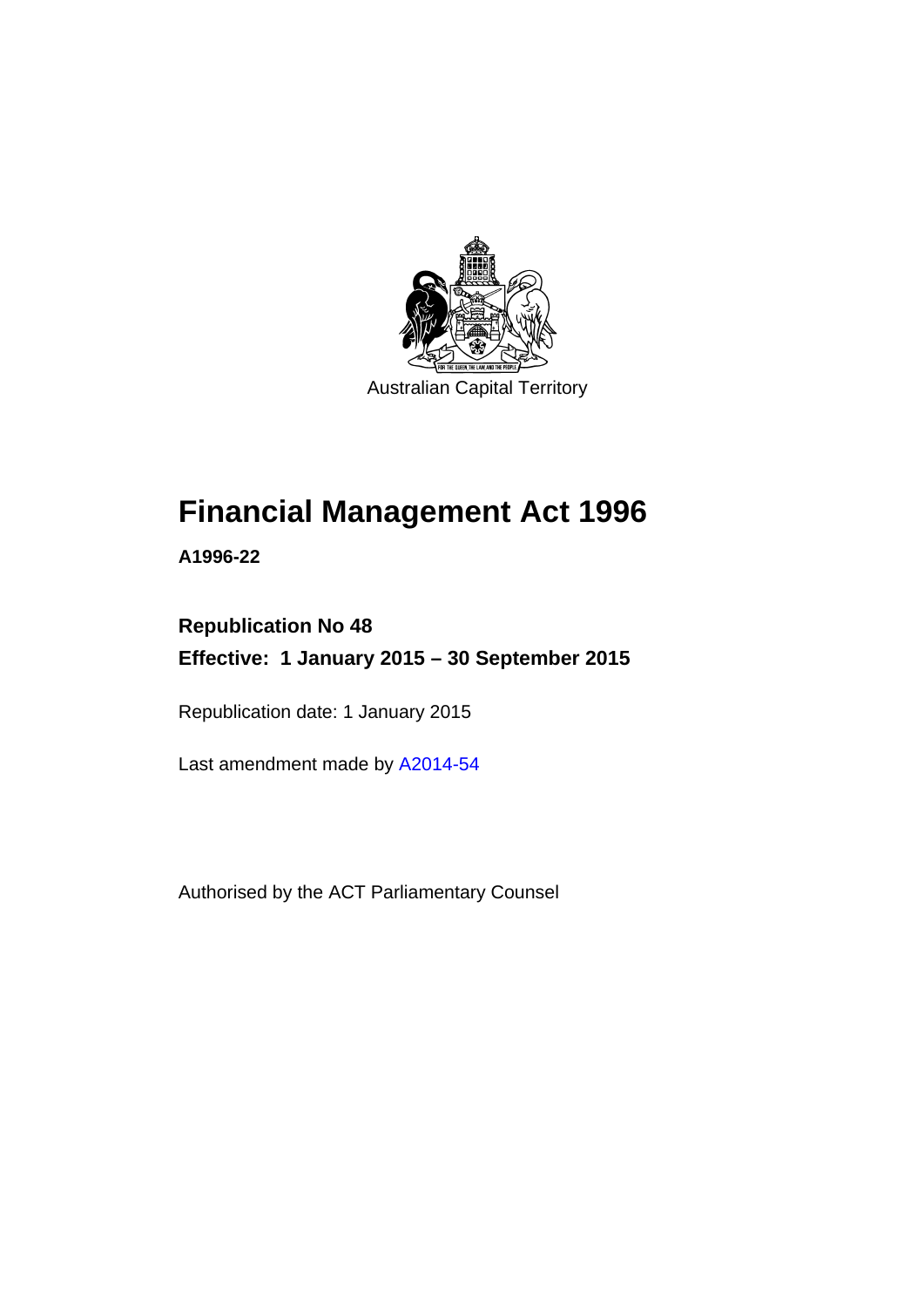#### **About this republication**

#### **The republished law**

This is a republication of the *Financial Management Act 1996* (including any amendment made under the *[Legislation Act 2001](http://www.legislation.act.gov.au/a/2001-14)*, part 11.3 (Editorial changes)) as in force on 1 January 2015*.* It also includes any commencement, amendment, repeal or expiry affecting this republished law to 1 January 2015.

The legislation history and amendment history of the republished law are set out in endnotes 3 and 4.

#### **Kinds of republications**

The Parliamentary Counsel's Office prepares 2 kinds of republications of ACT laws (see the ACT legislation register at [www.legislation.act.gov.au](http://www.legislation.act.gov.au/)):

- authorised republications to which the *[Legislation Act 2001](http://www.legislation.act.gov.au/a/2001-14)* applies
- unauthorised republications.

The status of this republication appears on the bottom of each page.

#### **Editorial changes**

The *[Legislation Act 2001](http://www.legislation.act.gov.au/a/2001-14)*, part 11.3 authorises the Parliamentary Counsel to make editorial amendments and other changes of a formal nature when preparing a law for republication. Editorial changes do not change the effect of the law, but have effect as if they had been made by an Act commencing on the republication date (see *[Legislation Act 2001](http://www.legislation.act.gov.au/a/2001-14)*, s 115 and s 117). The changes are made if the Parliamentary Counsel considers they are desirable to bring the law into line, or more closely into line, with current legislative drafting practice.

This republication does not include amendments made under part 11.3 (see endnote 1).

#### **Uncommenced provisions and amendments**

If a provision of the republished law has not commenced, the symbol  $\mathbf{U}$  appears immediately before the provision heading. Any uncommenced amendments that affect this republished law are accessible on the ACT legislation register [\(www.legislation.act.gov.au\)](http://www.legislation.act.gov.au/). For more information, see the home page for this law on the register.

#### **Modifications**

If a provision of the republished law is affected by a current modification, the symbol  $\mathbf{M}$ appears immediately before the provision heading. The text of the modifying provision appears in the endnotes. For the legal status of modifications, see the *[Legislation Act 2001](http://www.legislation.act.gov.au/a/2001-14)*, section 95.

#### **Penalties**

At the republication date, the value of a penalty unit for an offence against this law is \$150 for an individual and \$750 for a corporation (see *[Legislation Act 2001](http://www.legislation.act.gov.au/a/2001-14)*, s 133).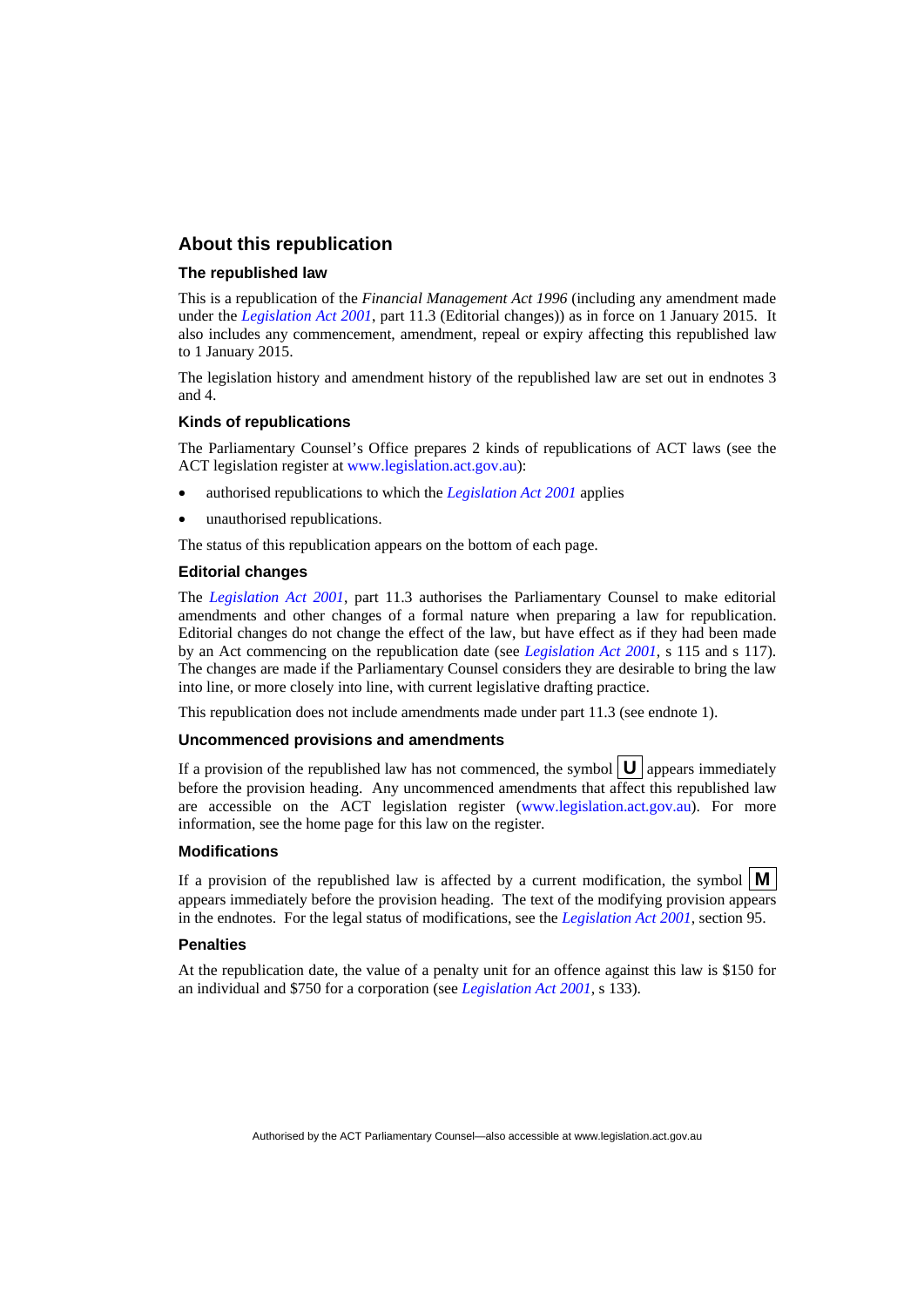

# **Financial Management Act 1996**

# **Contents**

|                     |                                                                                              | Page       |
|---------------------|----------------------------------------------------------------------------------------------|------------|
| Part 1              | <b>Preliminary</b>                                                                           |            |
| 1                   | Name of Act                                                                                  | 2          |
| 2                   | Act subject to Territory Superannuation Provision Protection Act                             | 2          |
| 3                   | Dictionary                                                                                   | 2          |
| 3A                  | <b>Notes</b>                                                                                 | 2          |
| 3B                  | Declaration that certain bodies are not territory authorities for Act                        | 3          |
| 4                   | Application of pts 2 to 5-Office of the Legislative Assembly and<br>officers of the Assembly | 3          |
| Part 2              | <b>Budget management</b>                                                                     |            |
| <b>Division 2.1</b> | <b>Appropriations and budgets</b>                                                            |            |
| 5                   | Timing of first Appropriation Bill for financial year                                        | 5          |
| 6                   | Necessity for appropriation                                                                  | 5          |
| 7                   | Payments authorised on lapse of appropriation                                                | 5          |
| 8                   | Form of appropriations                                                                       | 6          |
| <b>R48</b>          | Financial Management Act 1996                                                                | contents 1 |
| 01/01/15            | Effective: 01/01/15-30/09/15                                                                 |            |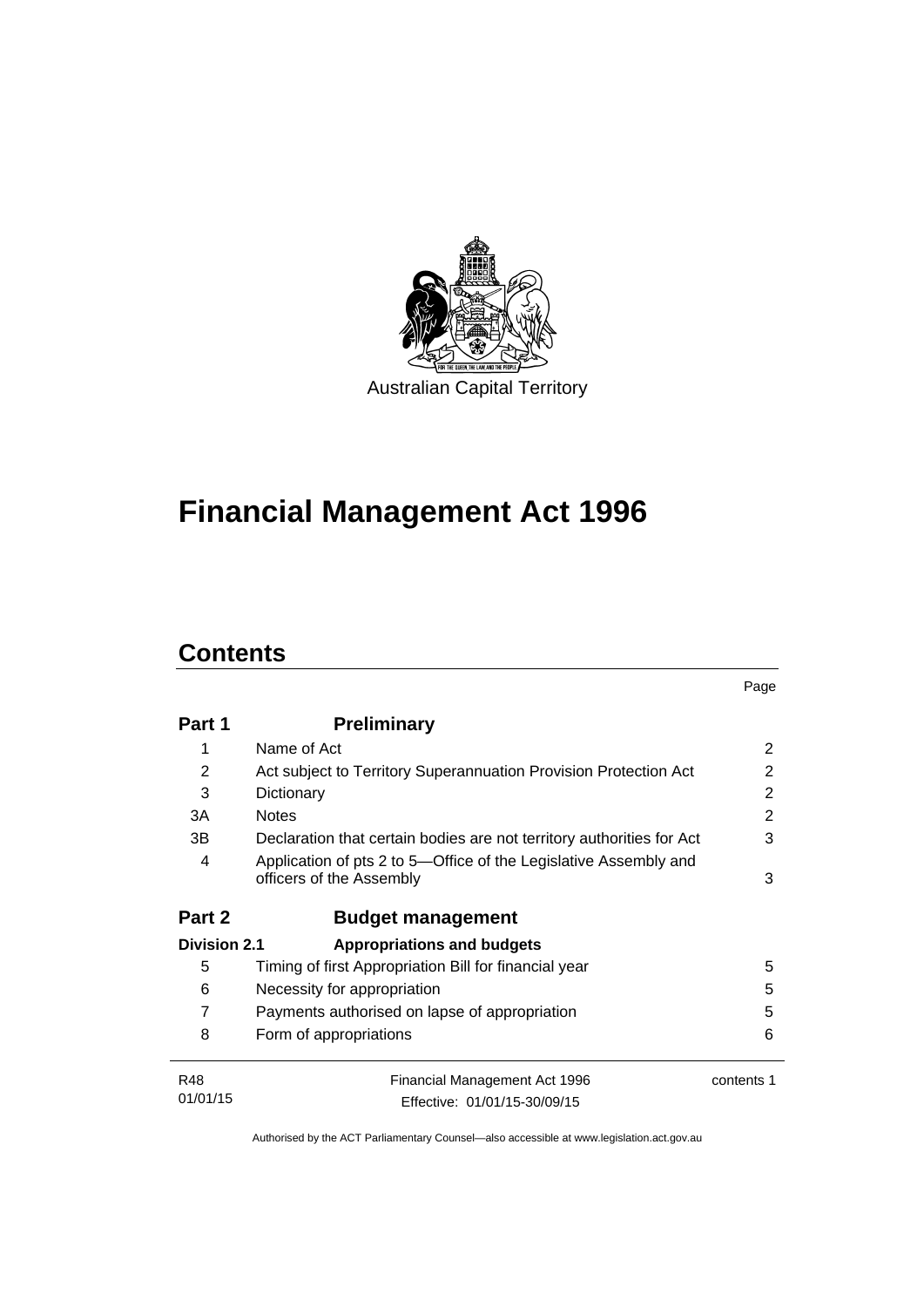#### **Contents**

|                     |                                                                                | Page           |
|---------------------|--------------------------------------------------------------------------------|----------------|
| 9                   | Net appropriations for outputs                                                 | 6              |
| 9Α                  | Net appropriations for capital injections                                      | 7              |
| 9B                  | Appropriations for payments on behalf of Territory to be net<br>appropriations | $\overline{7}$ |
| 10                  | <b>Budget papers</b>                                                           | 8              |
| 11                  | <b>Territory budgets</b>                                                       | 8              |
| 11A                 | Financial policy objectives and strategies statement                           | 11             |
| 12                  | Directorate budgets                                                            | 12             |
| 12A                 | Territory authority and territory-owned corporation budgets                    | 13             |
| 13                  | Supplementary budget papers                                                    | 15             |
| 13A                 | Amendment of budgets for supplementary appropriation                           | 16             |
| 14                  | Transfer of funds between appropriations                                       | 17             |
| 15                  | Transfer of funds within appropriations                                        | 17             |
| <b>15A</b>          | Reclassification of certain appropriations                                     | 18             |
| 16                  | Transfer of functions after Appropriation Act passed                           | 18             |
| 16A                 | Appropriation for accrued employee entitlements                                | 19             |
| 16B                 | Rollover of undispersed appropriation                                          | 20             |
| 17                  | Variation of appropriations for Commonwealth grants                            | 21             |
| 17A                 | Variations of appropriations for certain payments to Commonwealth              | 21             |
| 18                  | Treasurer's advance                                                            | 22             |
| 18A                 | Assembly to be told about treasurer's advance                                  | 24             |
| 19                  | Refunds of payments made without liability                                     | 24             |
| 19A                 | Payments for Territory GST liabilities                                         | 25             |
| 19AA                | Payments for Territory GST administration costs                                | 25             |
| 19B                 | Authorisation of expenditure of certain Commonwealth grants                    | 26             |
| 19C                 | Amendment of capital injection conditions                                      | 26             |
| 19D                 | Amendment of performance criteria                                              | 27             |
| 20                  | Recommended appropriation for Office of the Legislative Assembly               | 29             |
| 20AA                | Appropriation for Office of the Legislative Assembly                           | 29             |
| 20AB                | Recommended appropriation for officers of the Assembly                         | 30             |
| 20AC                | Appropriation for officers of the Assembly                                     | 30             |
| <b>Division 2.2</b> | <b>Budget reviews and pre-election updates</b>                                 |                |
| 20A                 | <b>Budget review</b>                                                           | 31             |
| 20B                 | Purpose and contents of budget review                                          | 31             |
|                     |                                                                                |                |
|                     |                                                                                |                |

contents 2 Financial Management Act 1996 Effective: 01/01/15-30/09/15

R48 01/01/15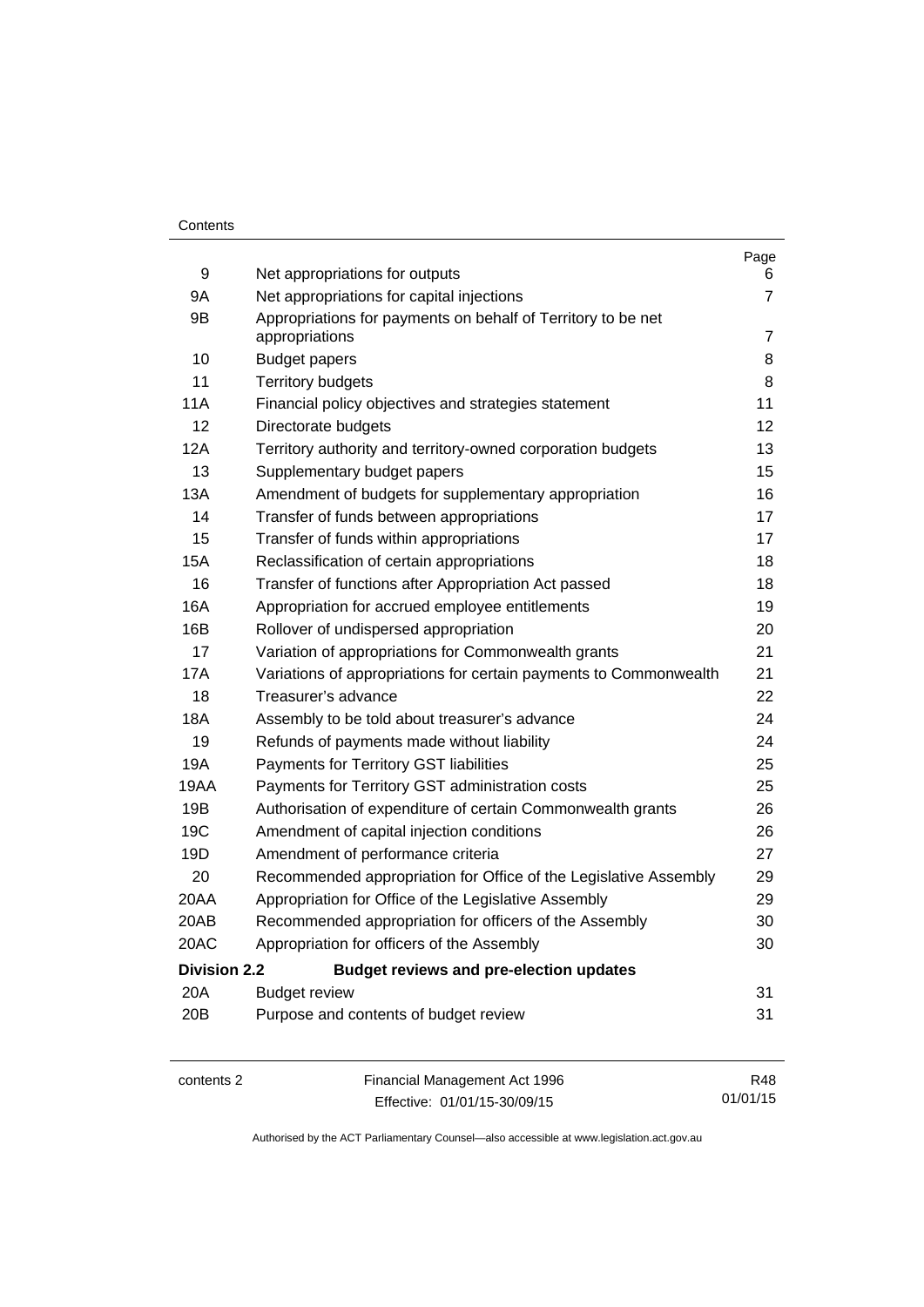| 20C                 | Pre-election budget update                                                           | Page<br>32 |
|---------------------|--------------------------------------------------------------------------------------|------------|
| 20 <sub>D</sub>     | Purpose and contents of pre-election budget update                                   | 33         |
| Part 3              | <b>Financial reports</b>                                                             |            |
| Division 3.1        | <b>Financial reports of the Territory</b>                                            |            |
| 21                  | Meaning of the Territory in div 3.1                                                  | 35         |
| 22                  | Annual financial statements of the Territory                                         | 35         |
| 23                  | Responsibility for annual financial statements                                       | 35         |
| 24                  | Audit of annual financial statements                                                 | 36         |
| 25                  | Presentation of annual financial statements to Legislative Assembly                  | 37         |
| 26                  | Periodic financial statements                                                        | 37         |
| <b>Division 3.2</b> | Financial reports and performance statements of<br>directorates                      |            |
| 27                  | Annual financial statements of directorates                                          | 38         |
| 28                  | Responsibility for annual financial statements of directorates                       | 39         |
| 29                  | Audit of financial statements of directorates                                        | 39         |
| 30                  | Directorate annual financial statements to be included in annual<br>reports etc      | 40         |
| 30A                 | Statements of performance of directorates                                            | 40         |
| 30 <sub>B</sub>     | Responsibility for directorate statements of performance                             | 41         |
| 30C                 | Scrutiny of directorate statements of performance                                    | 41         |
| 30 <sub>D</sub>     | Directorate statements of performance to be included in annual reports<br>etc        | 41         |
| 30E                 | Half-yearly directorate performance reports                                          | 42         |
| Part 4              | <b>Financial management responsibilities of</b><br>directors-general of directorates |            |
| 31                  | Responsibilities of directors-general of directorates                                | 43         |
| Part 5              | <b>Banking and investment</b>                                                        |            |
| 32                  | Agreement for the conduct of banking for Territory                                   | 45         |
| 33                  | Territory banking account                                                            | 45         |
| 34                  | Directorate banking accounts                                                         | 45         |
| 34A                 | Transfer of directorate banking account                                              | 46         |
| 34B                 | End of year balances of directorate banking accounts                                 | 47         |
| R48<br>01/01/15     | Financial Management Act 1996<br>Effective: 01/01/15-30/09/15                        | contents 3 |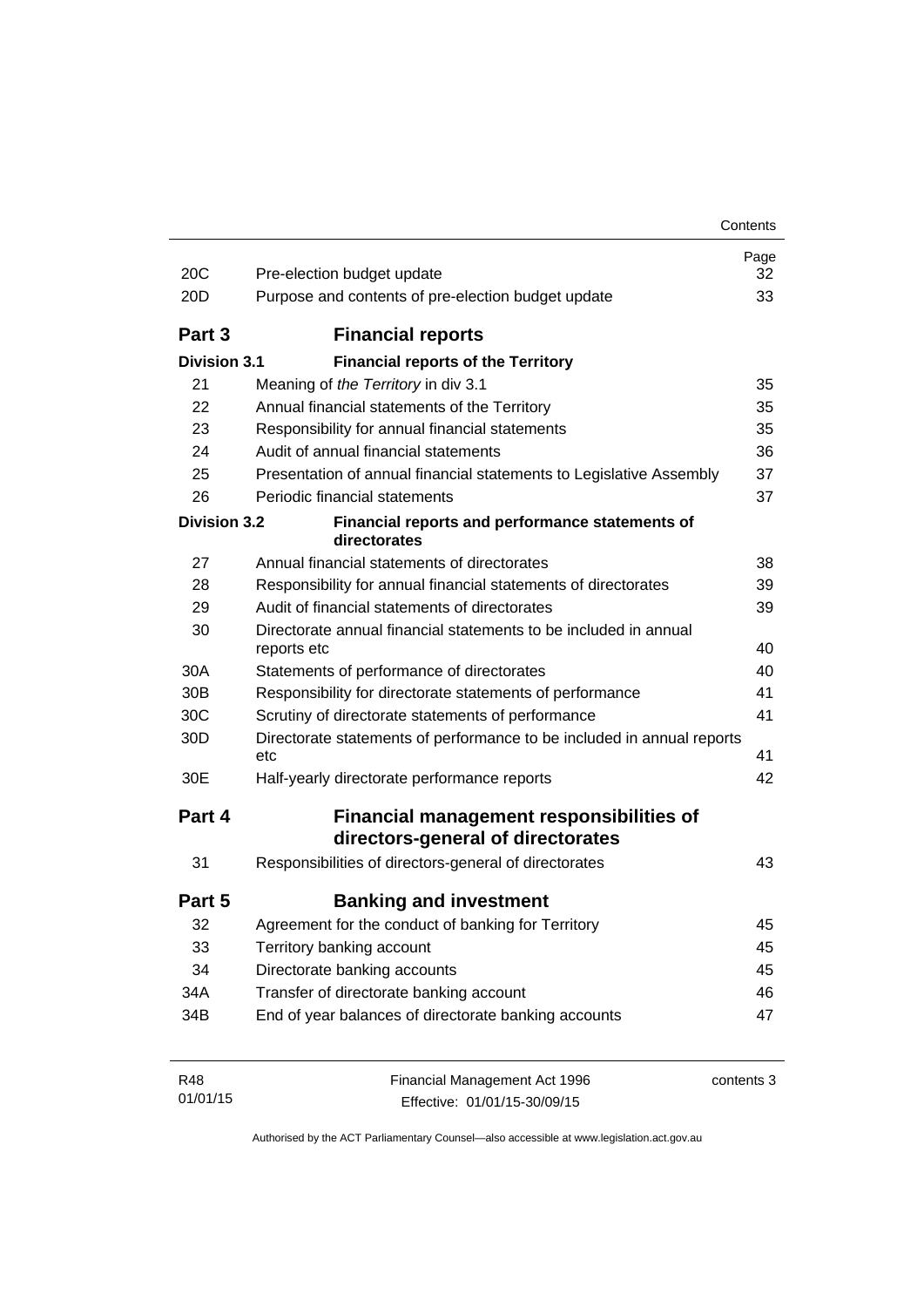| 35     | Payments into banking accounts                                                      | Page<br>47 |
|--------|-------------------------------------------------------------------------------------|------------|
| 36     | Transfer following change in directorate responsibilities                           | 48         |
| 36A    | Transfers from directorate banking accounts to territory banking<br>account         | 48         |
| 37     | Payments from territory banking account                                             | 48         |
| 38     | Investment of certain public money                                                  | 49         |
|        |                                                                                     |            |
| Part 6 | <b>Borrowing and guarantees</b>                                                     |            |
| 39     | Power of Territory to borrow                                                        | 51         |
| 40     | Treasurer may borrow on behalf of Territory                                         | 51         |
| 41     | Power of territory authorities to borrow                                            | 51         |
| 42     | Borrowings by territory authorities to be approved                                  | 51         |
| 43     | Territory authorities may give security                                             | 52         |
| 44     | Power to approve borrowings not delegable                                           | 52         |
| 45     | Loans to be paid into territory banking account                                     | 52         |
| 46     | Payments by Treasurer                                                               | 52         |
| 47     | <b>Guarantees by Territory</b>                                                      | 52         |
| Part 7 | <b>Trust money</b>                                                                  |            |
| 49     | Identity of trust money                                                             | 54         |
| 50     | Administration of trust money                                                       | 54         |
| 51     | Directorate trust banking accounts                                                  | 54         |
| 51A    | Transfer of directorate trust banking accounts                                      | 55         |
| 51B    | Transfers between trust banking accounts-changes in directorate<br>responsibilities | 55         |
| 51C    | Transfers between trust banking accounts-investment                                 | 56         |
| 52     | Transfers between trust banking account and territory banking account               | 56         |
| 53     | Investment of trust money                                                           | 56         |
| 53A    | Unclaimed trust money                                                               | 56         |
| 53B    | Reviewable decision notices                                                         | 58         |
| 53C    | Applications for review                                                             | 58         |
| Part 8 | <b>Financial provisions for territory authorities</b>                               |            |
| 54     | Application-pt 8                                                                    | 59         |
| 55     | Responsibilities of chief executive officers of territory authorities               | 59         |

contents 4 Financial Management Act 1996 Effective: 01/01/15-30/09/15

R48 01/01/15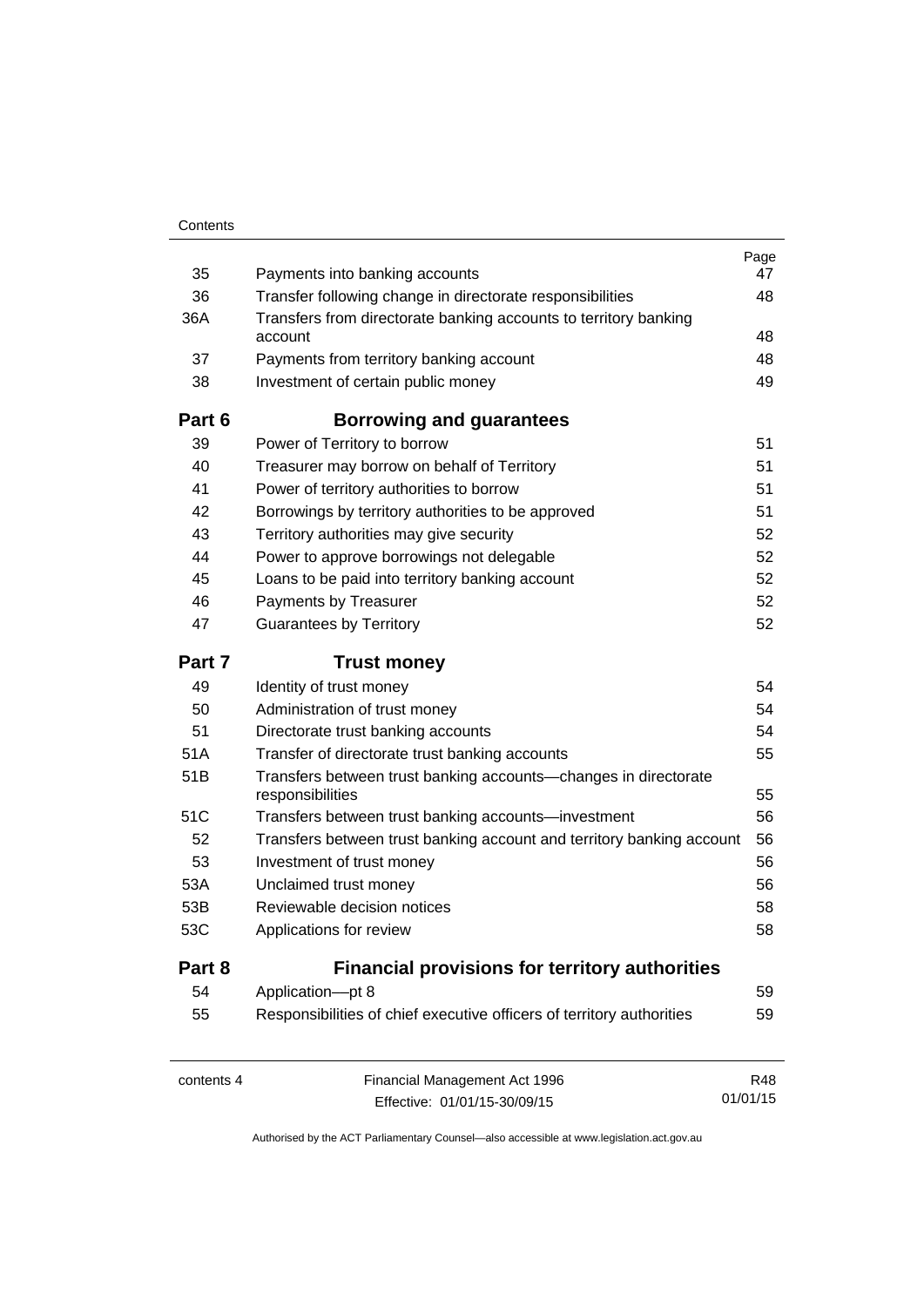| Contents |
|----------|
|----------|

|                     |                                                                                                     | Page |
|---------------------|-----------------------------------------------------------------------------------------------------|------|
| 56                  | Responsibilities of governing boards of territory authorities                                       | 60   |
| 57                  | Banking accounts of territory authorities                                                           | 61   |
| 58                  | Investment by territory authorities                                                                 | 62   |
| 59                  | Borrowing by territory authorities                                                                  | 63   |
| 60                  | Guarantees by territory authorities                                                                 | 64   |
| 61                  | Territory authority statements of intent                                                            | 64   |
| 62                  | Presentation of statements of intent of territory authorities                                       | 66   |
| 63                  | Annual financial statements of territory authorities                                                | 66   |
| 64                  | Responsibility for annual financial statements of territory authorities                             | 67   |
| 65                  | Audit of annual financial statements of territory authorities                                       | 68   |
| 66                  | Annual financial statements of territory authorities to be included in<br>annual reports etc        | 68   |
| 67                  | Treasurer may require interim financial statements etc for territory<br>authorities                 | 68   |
| 68                  | Statements of performance of territory authorities                                                  | 69   |
| 69                  | Responsibility for territory authority statements of performance                                    | 70   |
| 70                  | Scrutiny of territory authority statements of performance                                           | 70   |
| 71                  | Territory authority statements of performance to be included in annual<br>reports etc               | 71   |
| Part 9              | Governance of territory authorities                                                                 |      |
| <b>Division 9.1</b> | <b>Definitions and important concepts</b>                                                           |      |
| 72                  | Definitions-pt 9                                                                                    | 72   |
| 73                  | Nature of relevant territory authorities                                                            | 73   |
| 74                  | Powers of territory authorities generally                                                           | 74   |
| 75                  | Execution of documents and assumptions people dealing with relevant<br>territory authority may make | 75   |
| 76                  | Governing board of territory authority                                                              | 76   |
| 77                  | Role of governing board                                                                             | 76   |
| <b>Division 9.2</b> | Governing board member appointments                                                                 |      |
| 78                  | Appointment of governing board members generally                                                    | 77   |
| 79                  | Appointment of chair and deputy chair                                                               | 78   |
| 80                  | Appointment of CEO of authority with governing board                                                | 79   |
| 81                  | Ending board member appointments                                                                    | 80   |
|                     |                                                                                                     |      |

| R48      | Financial Management Act 1996 | contents 5 |
|----------|-------------------------------|------------|
| 01/01/15 | Effective: 01/01/15-30/09/15  |            |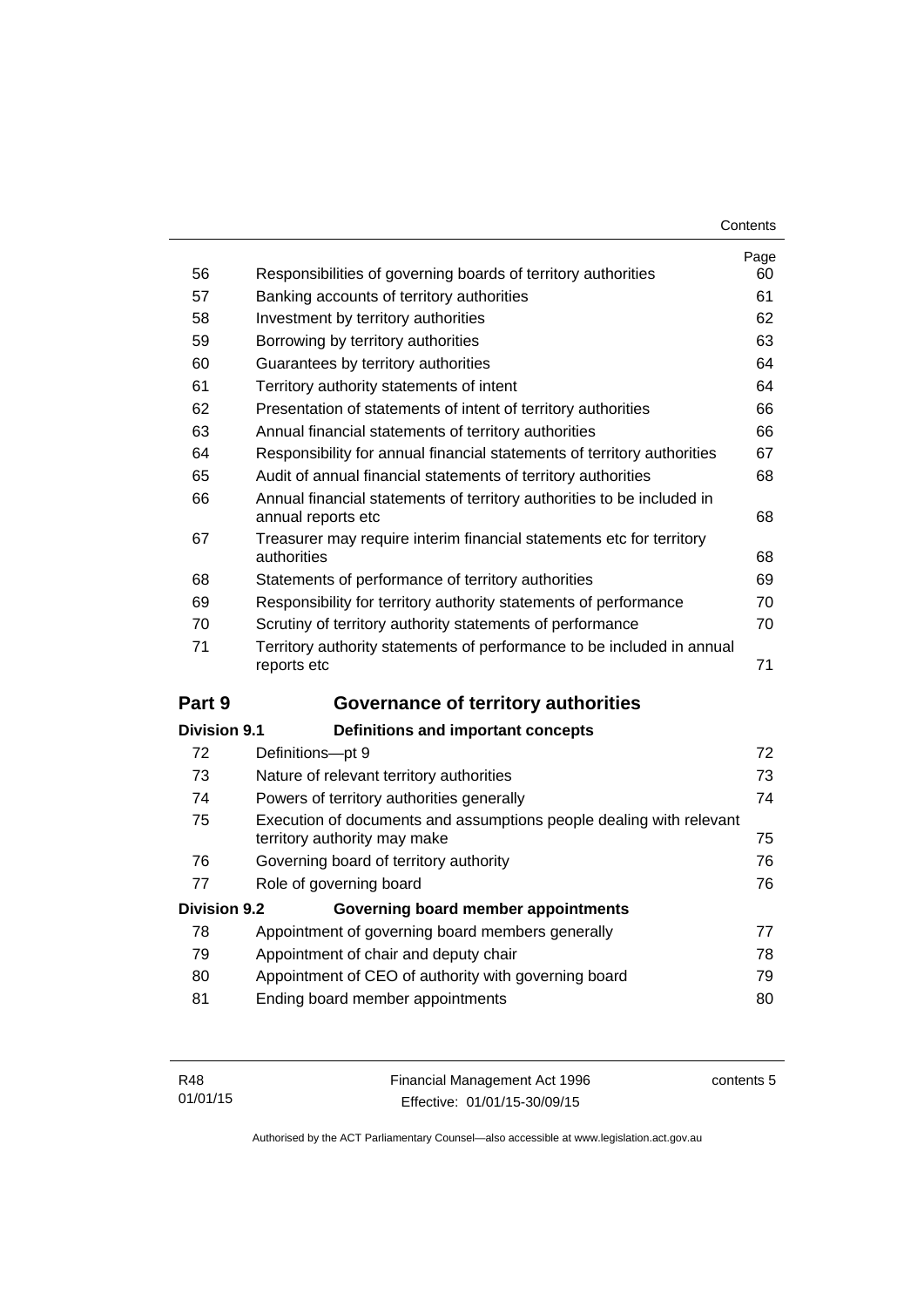#### **Contents**

| <b>Division 9.3</b> | <b>Functions of governing board members</b>                                          | Page |
|---------------------|--------------------------------------------------------------------------------------|------|
|                     |                                                                                      |      |
| 82                  | Chair's functions                                                                    | 82   |
| 83                  | Deputy chair's functions                                                             | 82   |
| 84                  | CEO's functions                                                                      | 82   |
| 85                  | Honesty, care and diligence of governing board members                               | 83   |
| 86                  | Conflicts of interest by governing board members                                     | 83   |
| 87                  | Agenda to require disclosure of interest item                                        | 84   |
| 88                  | Disclosure of interests by governing board members                                   | 84   |
| 89                  | Reporting of disclosed governing board interests to Minister                         | 86   |
| 90                  | Protection of governing board members from liability                                 | 87   |
| 91                  | Indemnification and exemption of governing board members                             | 87   |
| 92                  | Compensation for exercise of functions etc                                           | 88   |
| <b>Division 9.4</b> | <b>Governing board meetings</b>                                                      |      |
| 93                  | Time and place of governing board meetings                                           | 89   |
| 94                  | Presiding member at governing board meetings                                         | 89   |
| 95                  | Quorum at governing board meetings                                                   | 89   |
| 96                  | Voting at governing board meetings                                                   | 90   |
| 97                  | Conduct of governing board meetings etc                                              | 90   |
| <b>Division 9.5</b> | Requirements and obligations for territory authorities                               |      |
| 98                  | Limitations on authorities forming corporations etc                                  | 91   |
| 99                  | Limitations on authorities taking part in joint ventures and trusts                  | 92   |
| 100                 | Corporations, joint ventures and trusts in which authority has interest              | 93   |
| 101                 | Obligation of authorities to tell Minister about significant events                  | 93   |
| 102                 | Ministerial directions to authorities about financial etc statements                 | 94   |
| 103                 | Application of government policies to authorities                                    | 95   |
| <b>Division 9.6</b> | <b>Restructuring of territory authorities</b>                                        |      |
| 104                 | Purpose of div 9.6                                                                   | 96   |
| 105                 | What territory authorities does div 9.6 apply to?                                    | 96   |
| 106                 | Responsible Minister may direct div 9.6 authority to sell or transfer<br>assets      | 96   |
| 107                 | Transfer of assets by declaration-div 9.6 authorities                                | 97   |
| 108                 | Transfer of contractual rights and liabilities by declaration-div 9.6<br>authorities | 98   |
| 109                 | Transfer of liabilities by declaration-div 9.6 authorities                           | 99   |
| contents 6          | Financial Management Act 1996                                                        | R48  |

Effective: 01/01/15-30/09/15

01/01/15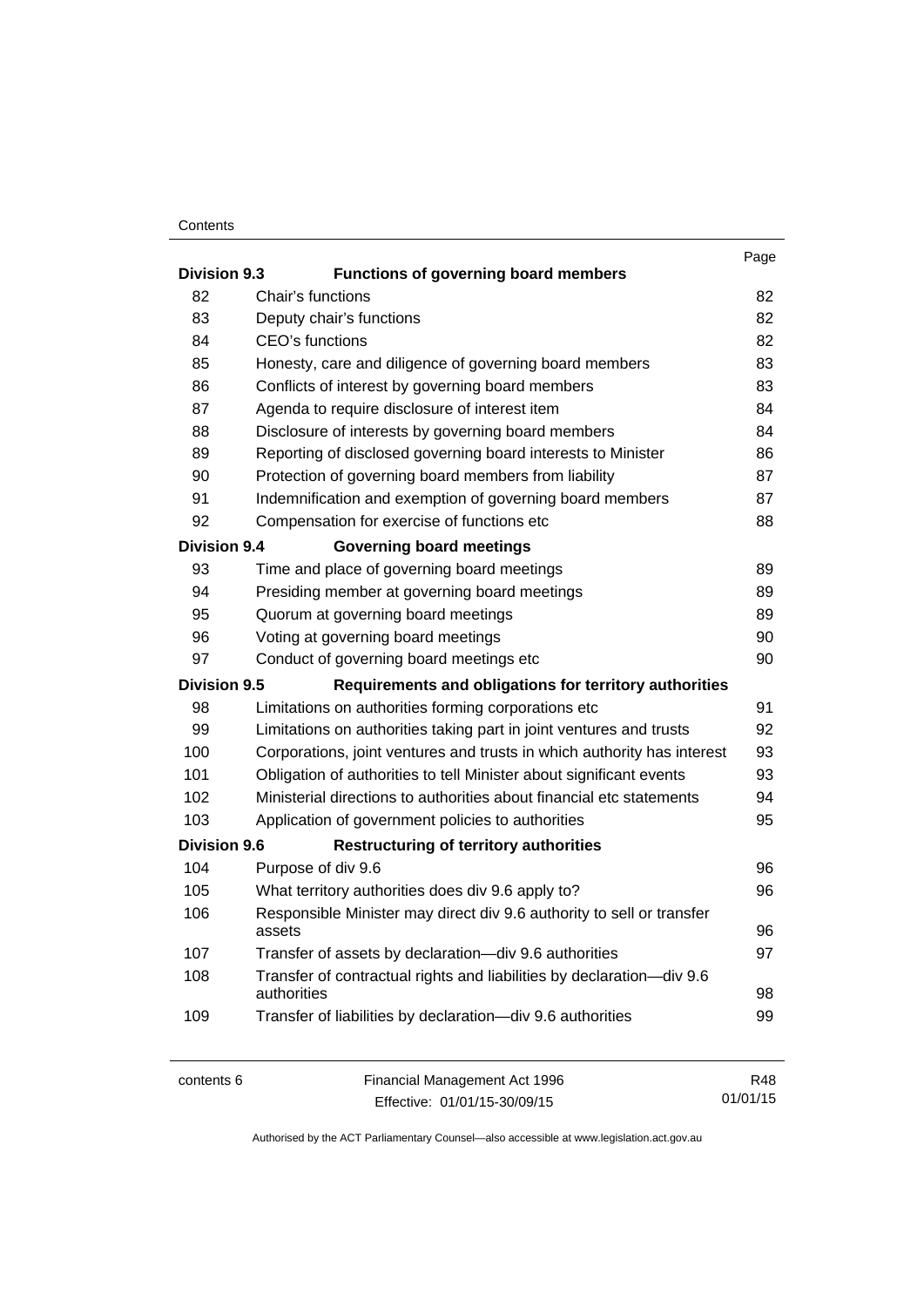| Contents |
|----------|
|----------|

| 110                 | Assistance given by authorities for div 9.6                                 | Page<br>100 |
|---------------------|-----------------------------------------------------------------------------|-------------|
| 111                 | Assistance given by governing board members for div 9.6                     | 101         |
| 112                 | Use of information by Territory and div 9.6 authorities                     | 102         |
| 113                 | Contracts relating to the protection of information-responsible             |             |
|                     | Minister for div 9.6 authority                                              | 103         |
| 114                 | Contracts relating to the protection of information-div 9.6 authority       | 103         |
| 115                 | Transfer of pending proceedings-div 9.6 authorities                         | 104         |
| 116                 | Proceedings and evidence-div 9.6 authorities                                | 104         |
| 117                 | Operation of div 9.6 not breach of contract etc                             | 105         |
| 118                 | Transfer of assets etc not otherwise disposed of-div 9.6 authorities        | 106         |
| 119                 | Annual reports etc for div 9.6 authorities                                  | 107         |
| <b>Division 9.7</b> | Additional provisions for restructuring of certain<br>territory authorities |             |
| 120                 | What territory authorities does div 9.7 apply to?                           | 109         |
| 121                 | Definitions-div 9.7                                                         | 109         |
| 122                 | Vesting of assets, rights and liabilities-div 9.7 authorities               | 110         |
| 123                 | Proceedings and evidence-div 9.7 authorities                                | 110         |
| 124                 | Annual reports and financial statements for div 9.7 authorities             | 111         |
| 125                 | References to div 9.7 authority                                             | 113         |
| Part 10             | <b>Miscellaneous</b>                                                        |             |
| 130                 | Act of grace payments                                                       | 114         |
| 131                 | Waiver of debts etc                                                         | 115         |
| 132                 | Payments in relation to deceased estates                                    | 116         |
| 133                 | Guideline-making power                                                      | 117         |
| 134                 | Regulation-making power                                                     | 117         |
| Part 30             | <b>Transitional-Exhibition Park Corporation</b><br><b>Repeal Act 2014</b>   |             |
| 300                 | Disapplication of Legislation Act, s 84                                     | 118         |
| 301                 | Third-party rights and interests in corporation land                        | 118         |
| 302                 | Registration of changes in ownership of certain assets                      | 118         |
| 303                 | Operation of pt 30 not breach of contract etc                               | 120         |
| 304                 | <b>Transitional regulations</b>                                             | 120         |
| 305                 | Expiry-pt 30                                                                | 121         |
| R48                 | Financial Management Act 1996                                               | contents 7  |

| 01/01/15 | Effective: 01/01/15-30/09/15 |
|----------|------------------------------|
|          |                              |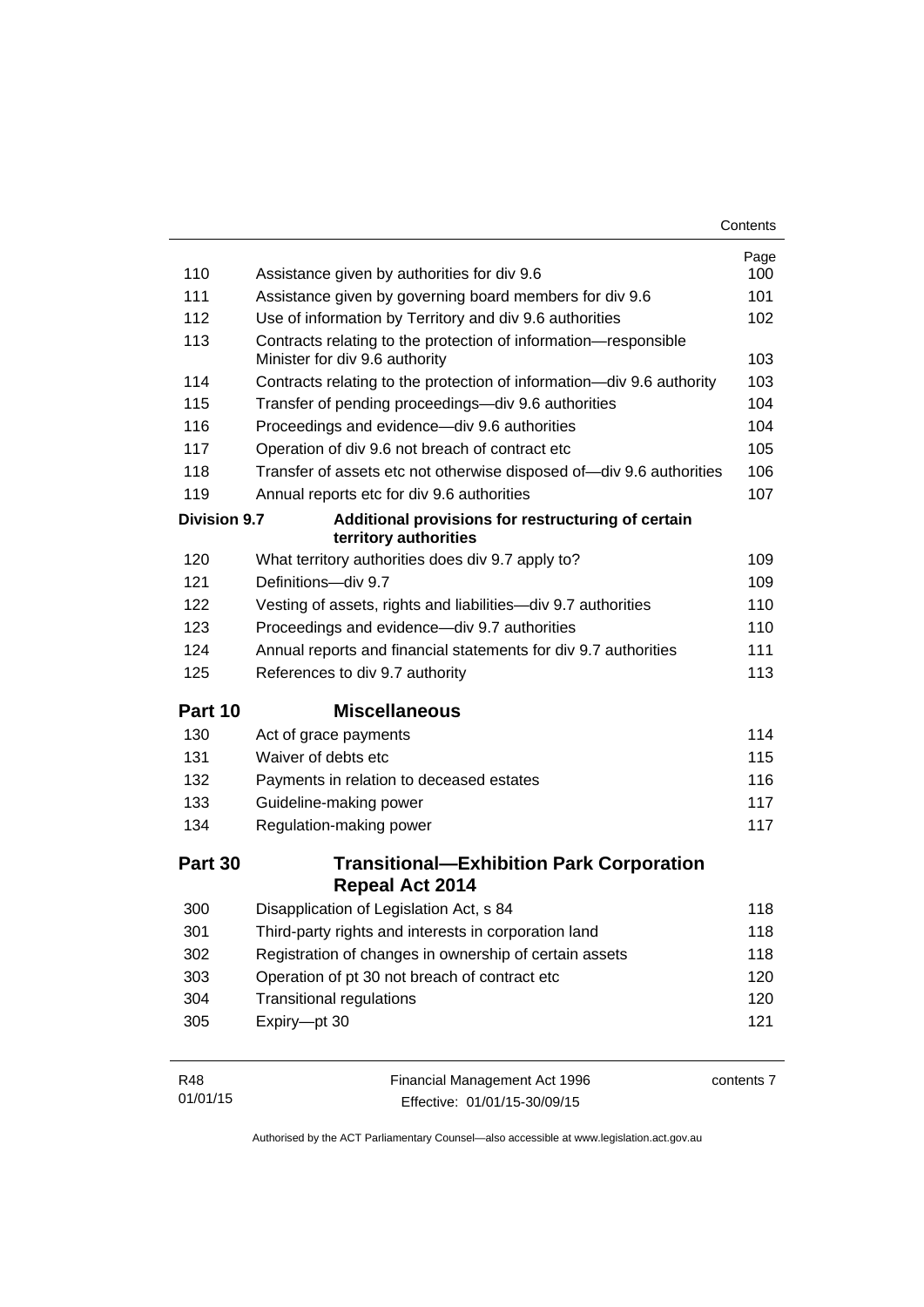#### **Contents**

### **Dictionary** [122](#page-131-0)

#### **[Endnotes](#page-138-0)**

|   | About the endnotes     | 129 |
|---|------------------------|-----|
| 2 | Abbreviation key       | 129 |
| 3 | Legislation history    | 130 |
| 4 | Amendment history      | 138 |
| 5 | Earlier republications | 158 |

contents 8 Financial Management Act 1996 Effective: 01/01/15-30/09/15

R48 01/01/15

Page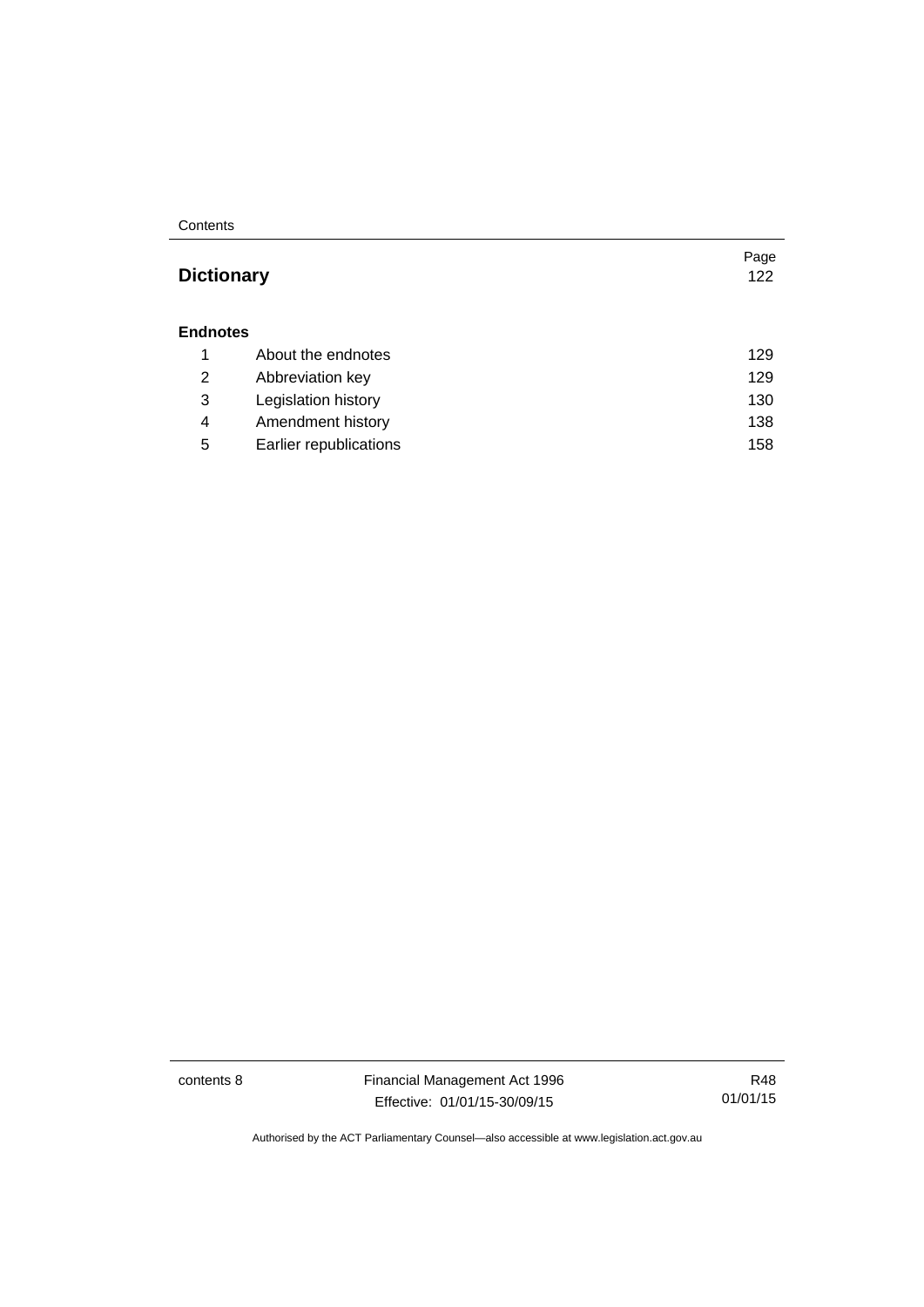

# **Financial Management Act 1996**

An Act to provide for the financial management of the government of the Territory, to provide for the scrutiny of that management by the Legislative Assembly, to specify financial reporting requirements for the government of the Territory, and for related purposes

R48 01/01/15

Ī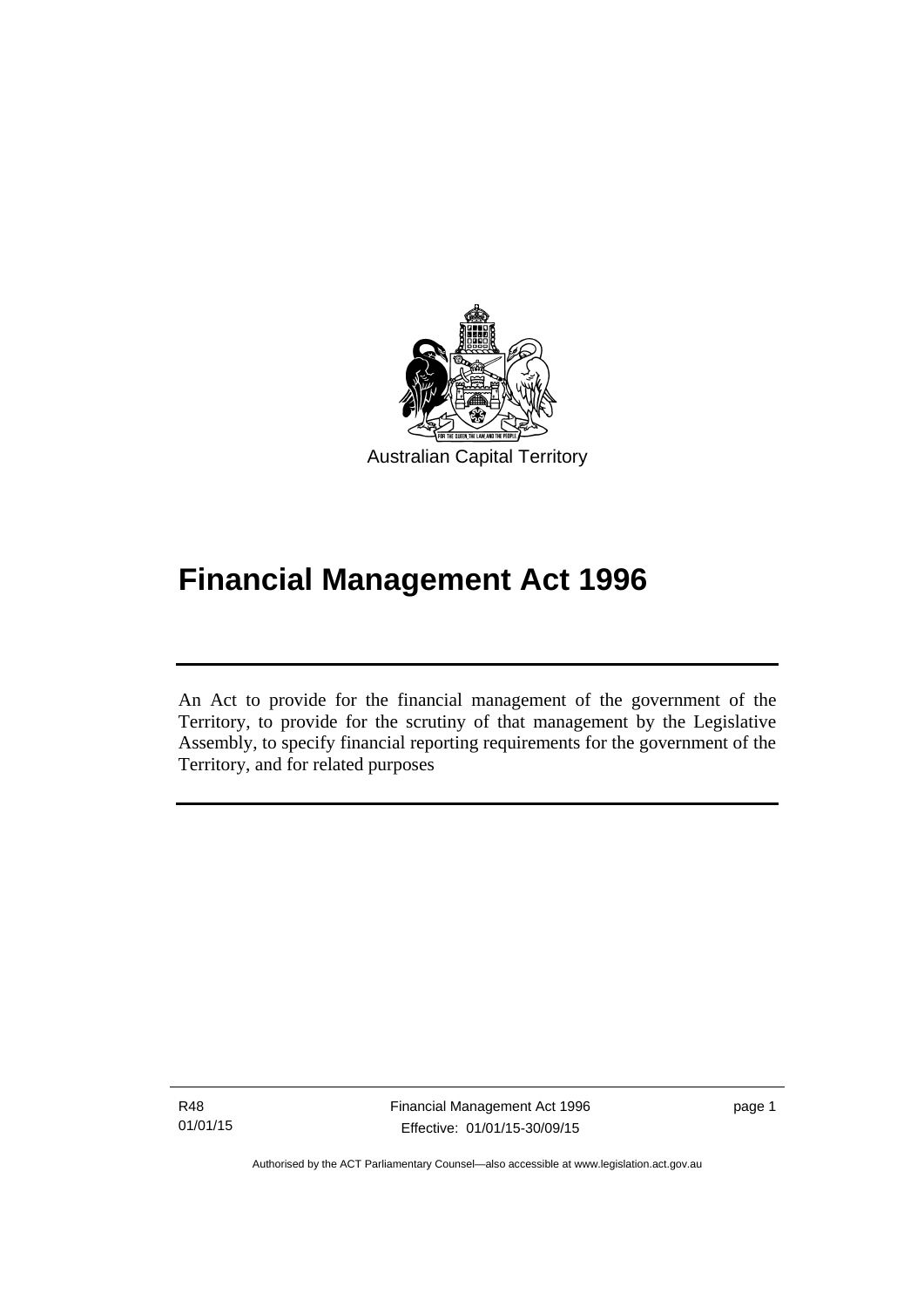#### Part 1 **Preliminary**

Section 1

## <span id="page-11-0"></span>**Part 1** Preliminary

#### <span id="page-11-1"></span>**1 Name of Act**

This Act is the *Financial Management Act 1996*.

#### <span id="page-11-2"></span>**2 Act subject to Territory Superannuation Provision Protection Act**

This Act is subject to the *[Territory Superannuation Provision](http://www.legislation.act.gov.au/a/2000-21)  [Protection Act 2000](http://www.legislation.act.gov.au/a/2000-21)*.

#### <span id="page-11-3"></span>**3 Dictionary**

The dictionary at the end of this Act is part of this Act.

*Note 1* The dictionary at the end of this Act defines certain terms used in the Act, and includes references (*signpost definitions*) to other terms defined elsewhere in this Act or in other legislation.

> For example, the signpost definition '*superannuation appropriation* see the *[Territory Superannuation Provision Protection Act 2000](http://www.legislation.act.gov.au/a/2000-21)*, dictionary.' means that the term 'superannuation appropriation' is defined in that dictionary and the definition applies to this Act.

*Note 2* A definition in the dictionary (including a signpost definition) applies to the entire Act unless the definition, or another provision of the Act, provides otherwise or the contrary intention otherwise appears (see [Legislation Act,](http://www.legislation.act.gov.au/a/2001-14) s 155 and s 156).

#### <span id="page-11-4"></span>**3A Notes**

A note included in this Act is explanatory and is not part of the Act.

*Note* See the [Legislation Act,](http://www.legislation.act.gov.au/a/2001-14) s 127 (1), (4) and (5) for the legal status of notes.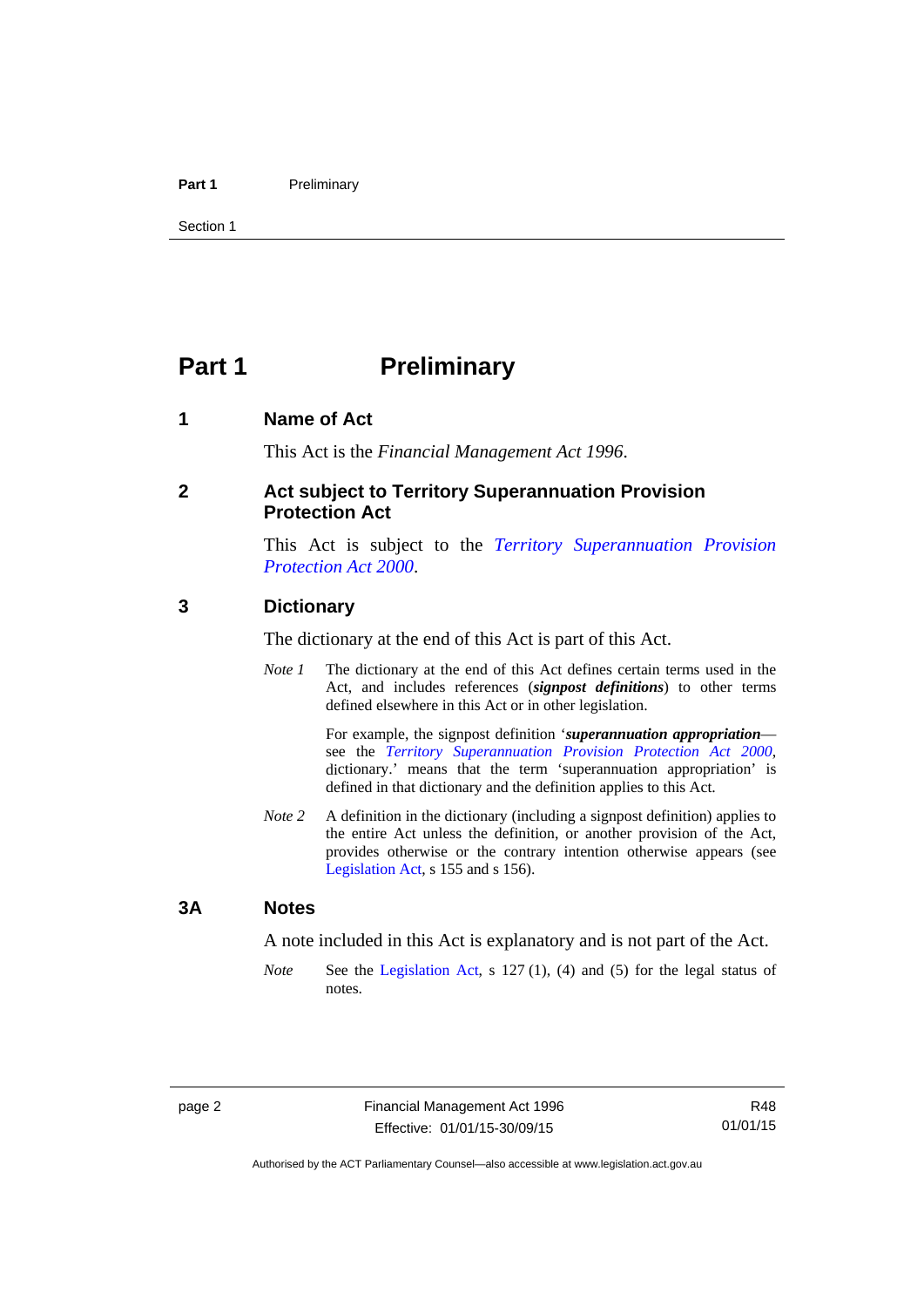#### <span id="page-12-0"></span>**3B Declaration that certain bodies are not territory authorities for Act**

- (1) The Treasurer may declare that a stated body is not a territory authority for this Act or a stated provision of this Act.
- (2) A declaration is a notifiable instrument.

*Note* A notifiable instrument must be notified under the [Legislation Act](http://www.legislation.act.gov.au/a/2001-14).

#### <span id="page-12-1"></span>**4 Application of pts 2 to 5—Office of the Legislative Assembly and officers of the Assembly**

- (1) Unless the contrary intention appears, the provisions of parts 2 to 5 apply to—
	- (a) the Office of the Legislative Assembly as if—
		- (i) a reference in those provisions to a directorate included a reference to the office; and
		- (ii) a reference in those provisions to the responsible Minister of a directorate were a reference to the Speaker; and
		- (iii) a reference in those provisions to the responsible director-general of a directorate included a reference to the clerk of the Legislative Assembly; and
	- (b) an officer of the Assembly as if—
		- (i) a reference in those provisions to a directorate included a reference to the officer; and
		- (ii) a reference in those provisions to the responsible Minister of a directorate were a reference to the Legislative Assembly; and
		- (iii) a reference in those provisions to the responsible director-general of a directorate included a reference to the officer.

page 3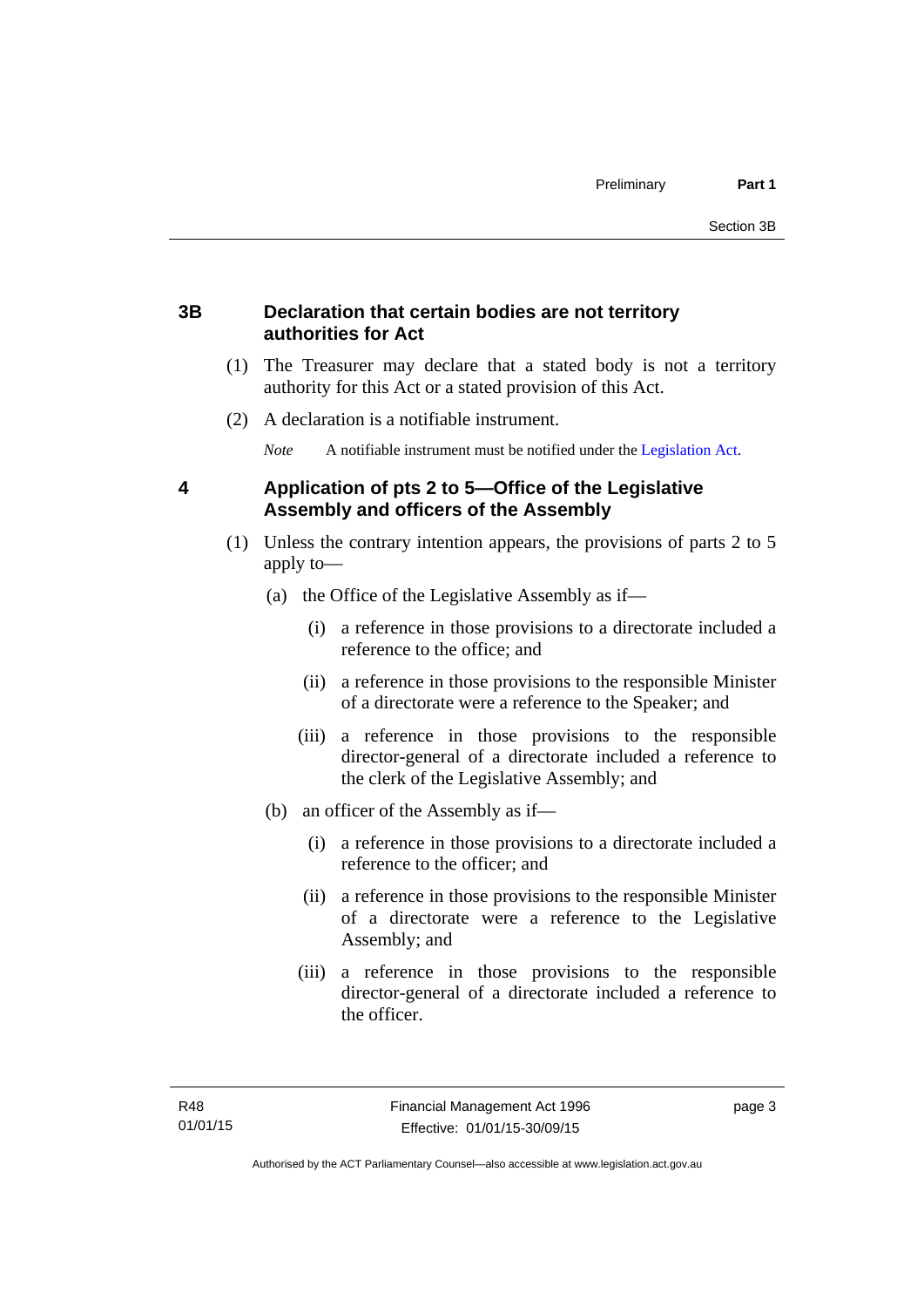- (2) Division 3.2 (Financial reports and performance statements of directorates) applies to the auditor-general as if a reference in that division to the auditor-general were a reference to the independent auditor engaged under the *[Auditor-General Act 1996](http://www.legislation.act.gov.au/a/1996-23)*, section 31 (Independent auditor).
	- *Note* Div 3.2, s 30A and s 30E do not apply to the auditor-general (see s 30A (3) and s 30E (5)).
- (3) For section 20AB and section 20AC, a reference to an *officer of the Assembly*, in relation to the electoral commissioner, includes the other members of the electoral commission.
	- *Note* The electoral commissioner is an *officer of the Assembly* (see [Legislation Act](http://www.legislation.act.gov.au/a/2001-14), dict, pt 1). All members of the electoral commission are independent officers of the Legislative Assembly (see *[Electoral](http://www.legislation.act.gov.au/a/1992-71)  [Act 1992](http://www.legislation.act.gov.au/a/1992-71)*, s 6A).

page 4 Financial Management Act 1996 Effective: 01/01/15-30/09/15

R48 01/01/15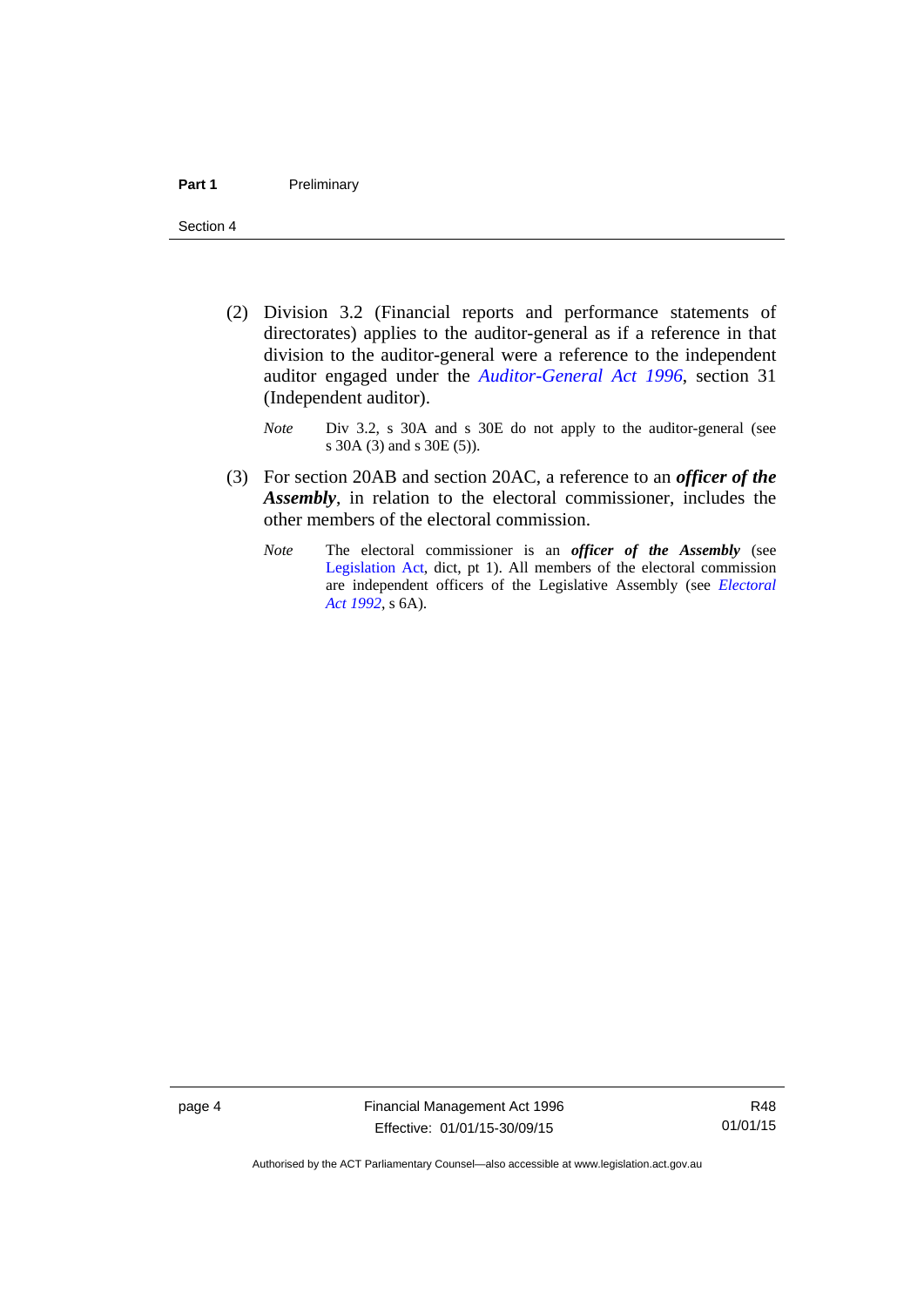# <span id="page-14-0"></span>**Part 2 Budget management**

### <span id="page-14-1"></span>**Division 2.1 Appropriations and budgets**

### <span id="page-14-2"></span>**5 Timing of first Appropriation Bill for financial year**

Except as otherwise provided by a resolution of the Legislative Assembly, the first Appropriation Bill relating to a financial year must be introduced into the Legislative Assembly not later than 3 months after the beginning of the financial year.

#### <span id="page-14-3"></span> **6 Necessity for appropriation**

No payment of public money must be made otherwise than in accordance with an appropriation.

### <span id="page-14-4"></span>**7 Payments authorised on lapse of appropriation**

If, before the end of a financial year, no Act other than this Act has been passed appropriating public money to meet the requirements of the next financial year, the Treasurer may pay the amounts necessary to meet those requirements subject to the following provisions:

- (a) the authority of the Treasurer under this section ceases on the commencement of the first Appropriation Act for the next financial year;
- (b) on that commencement all payments made under this section for the next financial year are taken for all purposes to have been paid out of money appropriated by that Act;
- (c) the payments made under this section for any purpose must not exceed, in total,  $\frac{1}{2}$  of the amount appropriated by Appropriation Acts for the immediately previous financial year for that purpose.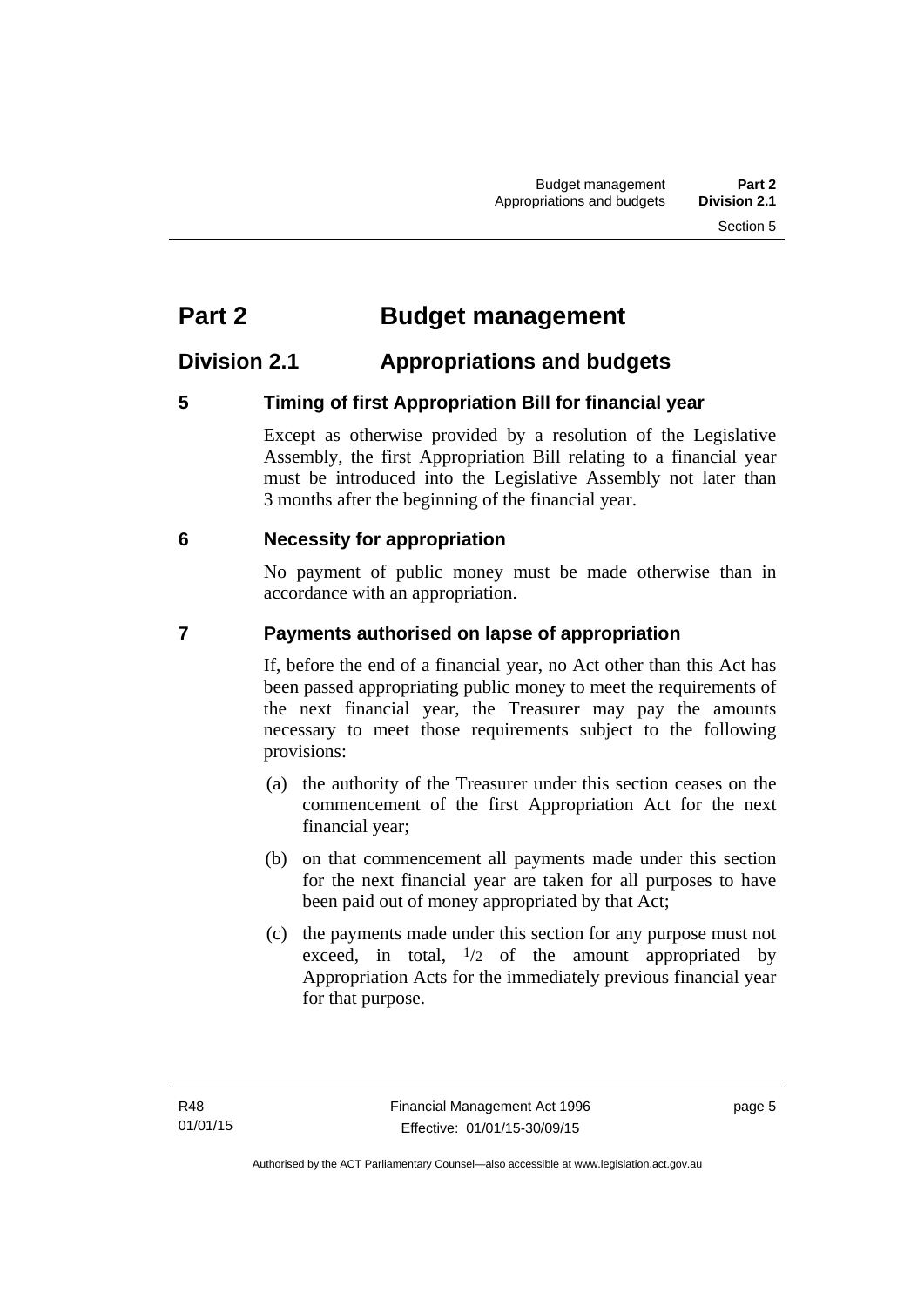#### <span id="page-15-0"></span>**8 Form of appropriations**

- (1) An Appropriation Act may make separate appropriations in relation to each directorate for—
	- (a) the provision of outputs by the directorate; and
	- (b) any capital injection to be provided to the directorate; and
	- (c) any payments to be made by the directorate on behalf of the Territory.
- (2) An Appropriation Act may make separate appropriations in relation to a territory authority or territory-owned corporation for—
	- (a) the provision of outputs by the authority or corporation; and
	- (b) any capital injection to be provided to the authority or corporation.
- (3) There must be a separate Appropriation Act for an appropriation for the Office of the Legislative Assembly.
- (4) Any appropriation for an officer of the Assembly must be contained in an Appropriation Act for an appropriation for the Office of the Legislative Assembly.

#### <span id="page-15-1"></span>**9 Net appropriations for outputs**

- (1) An appropriation for the provision of outputs may be expressed to be made for the net cost of providing the outputs.
- (2) Despite section 6, if an appropriation for a directorate is stated to be made for the net cost of providing outputs, the directorate may apply the following in paying the expenses and liabilities of the directorate in providing the outputs:
	- (a) the payments it is entitled to receive otherwise than under an Appropriation Act for providing the outputs;
	- (b) the value of the input tax credits to which it is entitled for taxable supplies in relation to providing the outputs.

R48 01/01/15

Authorised by the ACT Parliamentary Counsel—also accessible at www.legislation.act.gov.au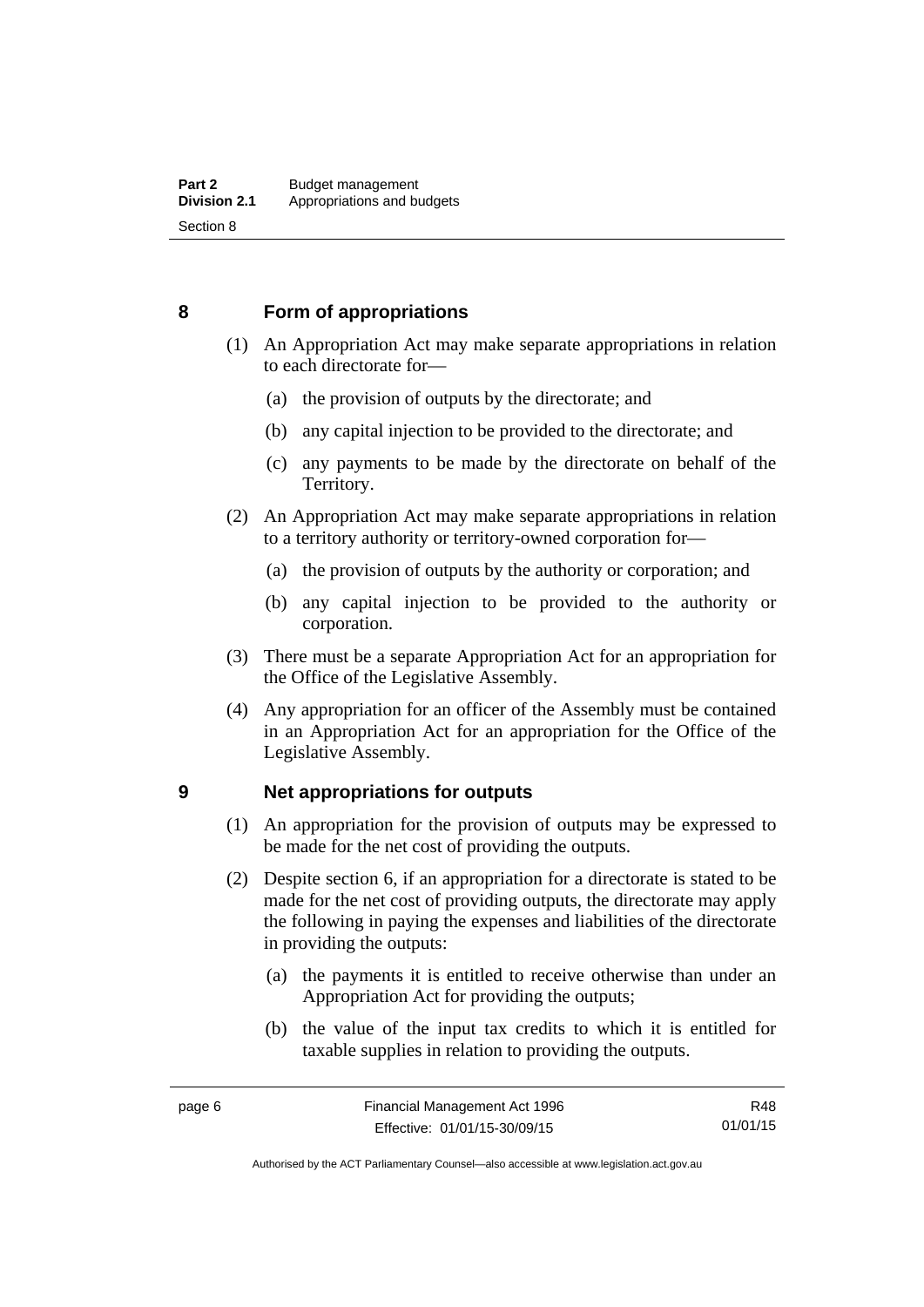(3) To remove any doubt, it is declared that, if the appropriations made by an Appropriation Act for a directorate do not state an amount, or state an '0' appropriation, for the provision of outputs by the directorate, the appropriations have effect as if they included an appropriation stated to be made for the provision of outputs by the directorate at no net cost to the Territory.

#### <span id="page-16-0"></span>**9A Net appropriations for capital injections**

- (1) An appropriation for a capital injection may be stated to be made for, or partly for, the net cost of purchasing or developing assets.
- (2) Despite section 6, if an appropriation is stated to be made for, or partly for, the net cost of purchasing or developing assets, the value of the input tax credits to which the relevant entity is entitled for taxable supplies in relation to purchasing or developing the assets may be applied by the entity in paying the expenses and liabilities of the entity in purchasing or developing the assets.
- (3) In this section:

*relevant entity*, in relation to an appropriation for a capital injection, means the directorate, authority or corporation that is to undertake the purchasing or developing of assets for which the appropriation is made.

#### <span id="page-16-1"></span>**9B Appropriations for payments on behalf of Territory to be net appropriations**

Despite section 6 (Necessity for appropriations), if an appropriation for a directorate is made for payments to be made on behalf of the Territory, the directorate may apply input tax credits to which the Territory is entitled for taxable supplies for which the payments are made towards the payments under the appropriation.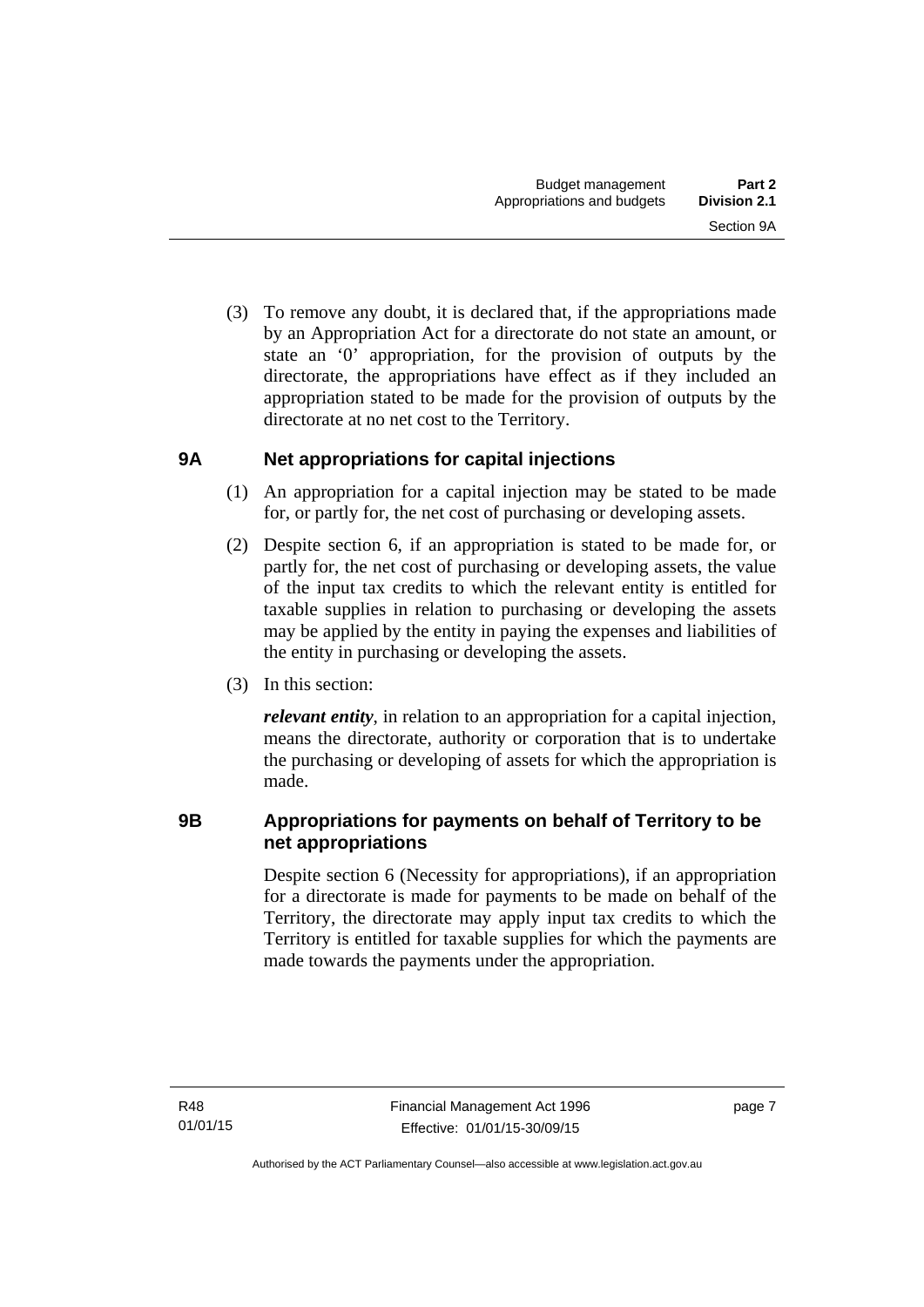#### <span id="page-17-0"></span>**10 Budget papers**

The Treasurer must, for each financial year, immediately after the presentation of the bill for the first Appropriation Act relating to the year, present to the Legislative Assembly—

- (a) the proposed budget for the Territory for the year; and
- (b) the proposed budget for each directorate for the year; and
- (c) the proposed budget for each territory authority and territory-owned corporation for the year; and
- (d) a consolidated financial management statement in relation to—
	- (i) the general government sector; and
	- (ii) the public trading enterprise sector.

#### <span id="page-17-1"></span>**11 Territory budgets**

- (1) The proposed budget for the Territory for a financial year presented to the Legislative Assembly under section 10 (a) must include—
	- (a) a financial policy objectives and strategies statement under section 11A for the financial year; and
	- (b) a statement of the economic or other assumptions used to make the budget estimates; and
	- (c) a statement about the sensitivity of the budget estimates to changes in the economic or other assumptions; and
	- (d) a statement of the risks, quantified if possible, that may affect the budget estimates, including contingent liabilities; and
	- (e) the financial statements required under the financial management guidelines; and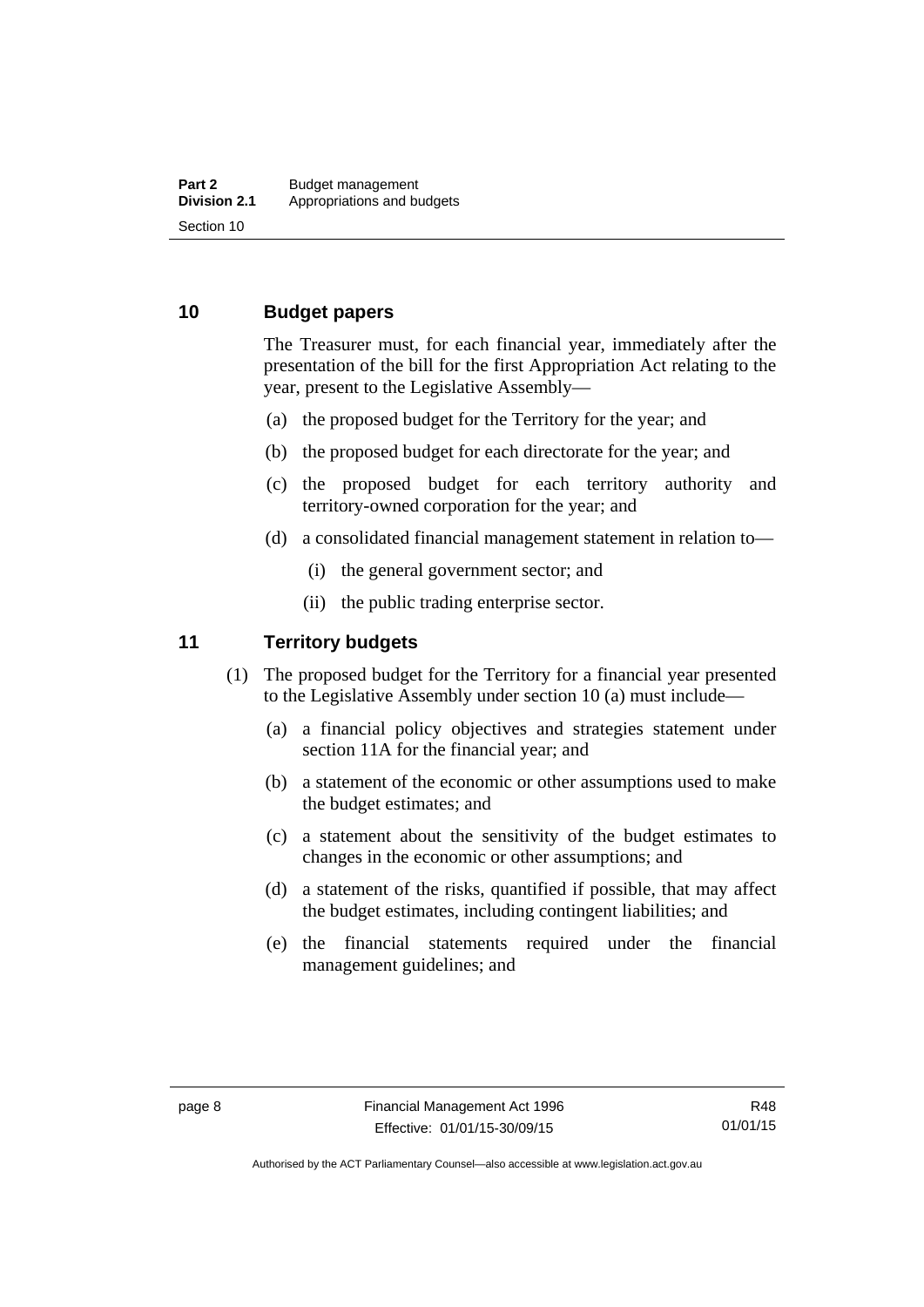- (f) a statement about the effect of the following on an ACT household for the financial year:
	- (i) Territory taxes and fees that have a direct effect on the household;
	- (ii) Territory concessions that offset the taxes and fees mentioned in subparagraph (i).
- (2) The proposed budget must be prepared in a form that assists a comparison, for each appropriation unit, between the budget for the Territory for the previous financial year and the proposed budget.
- (3) The financial statements included in the proposed budget under subsection (1) (e) must include budget estimates, for each appropriation unit, for each of the next 3 financial years.
- (4) The proposed budget must be prepared taking into account—
	- (a) the principles of responsible fiscal management;
	- (b) the object of providing a basis for sustainable social and economic services and infrastructure fairly to all ACT residents; and
	- (c) the object of ecologically sustainable development.
- (5) The proposed budget may depart from the principles of responsible fiscal management, but if it does depart—
	- (a) any departure must be temporary; and
	- (b) the Treasurer must present to the Legislative Assembly, when the first Appropriation Bill for the financial year is presented to the Legislative Assembly, a statement setting out—
		- (i) the reasons for the departure; and
		- (ii) the approach intended to be taken to return to the principles; and
		- (iii) when the principles are expected to be returned to.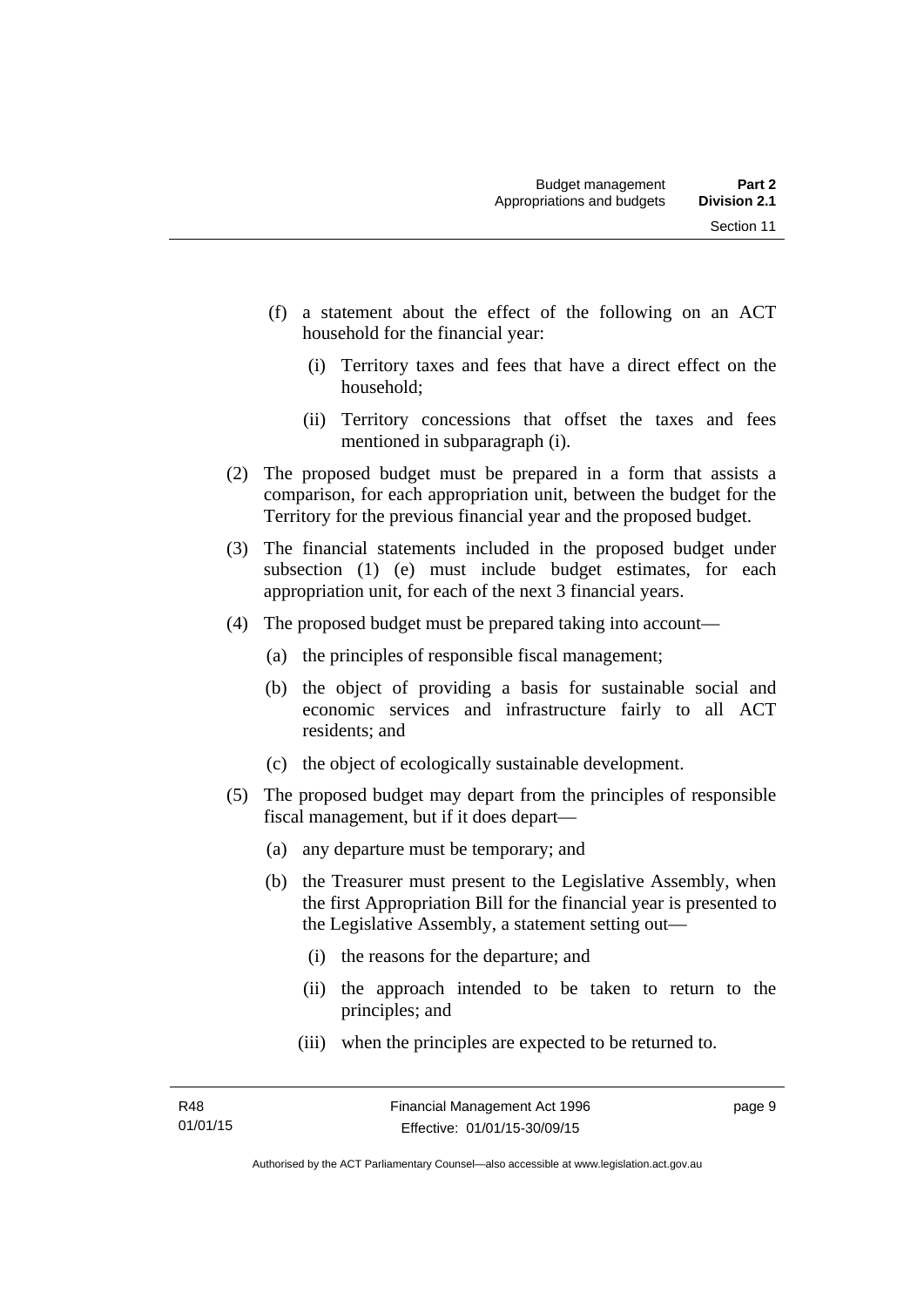(6) In this section:

*appropriation unit* means a class of outputs, or a group of output classes, for which an appropriation is made by an Appropriation Act.

*ecologically sustainable development* means the effective integration of economic and environmental considerations in decision-making processes achievable through implementation of the following principles:

- (a) the precautionary principle;
- (b) the inter-generational equity principle;
- (c) conservation of biological diversity and ecological integrity;
- (d) improved valuation and pricing of environmental resources.

*fiscal risks* include the following:

- (a) risks from the level of the Territory's general government sector debt;
- (b) commercial risks from ownership of corporations and public enterprises;
- (c) risks from changes in the structure of the Territory's tax base;
- (d) risks from management of the Territory's assets and liabilities.

*inter-generational equity principle* means that the present generation should ensure that the health, diversity and productivity of the environment is maintained or enhanced for the benefit of future generations.

*precautionary principle* means that, if there is a threat of serious or irreversible environmental damage, a lack of full scientific certainty should not be used as a reason for postponing measures to prevent environmental degradation.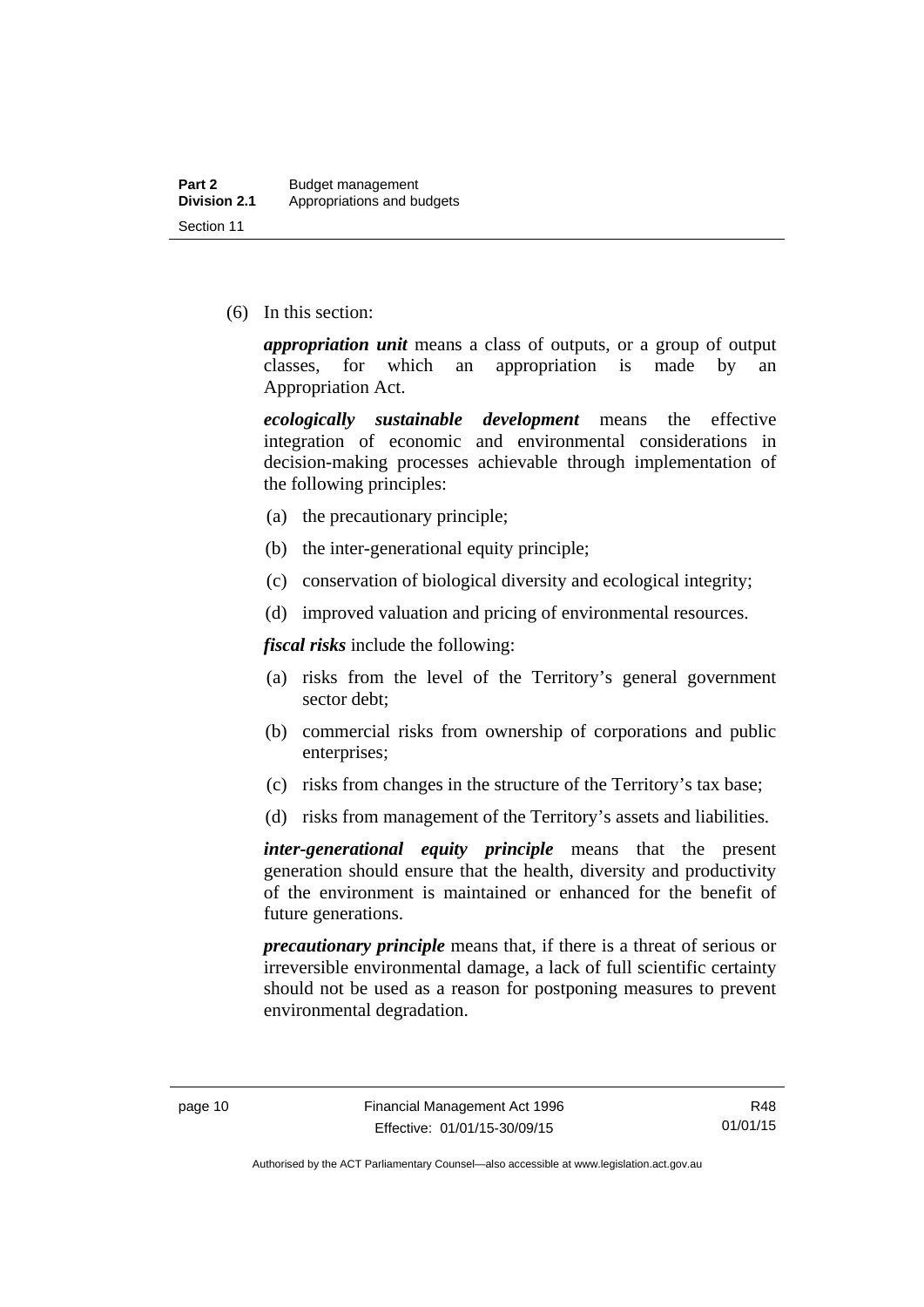*principles of responsible fiscal management* means the following principles:

- (a) ensuring that the total liabilities of the Territory are at prudent levels to provide a buffer against factors that may impact adversely on the level of total Territory liabilities in the future, and ensuring that, until prudent levels have been achieved, the total operating expenses of the Territory in each financial year are less than its operating income levels in the same financial year;
- (b) when prudent levels of total Territory liabilities have been achieved, maintaining the levels by ensuring that, on average, over a reasonable period of time, the total operating expenses of the Territory do not exceed its operating income levels;
- (c) achieving and maintaining levels of Territory net worth to provide a buffer against factors that may impact adversely on levels of Territory net worth in the future;
- (d) managing prudently the fiscal risks of the Territory;
- (e) pursuing spending and taxing policies that are consistent with a reasonable degree of stability and predictability in the level of the tax burden;
- (f) giving full, accurate and timely disclosure of financial information about the activities of the government and its agencies.

### <span id="page-20-0"></span>**11A Financial policy objectives and strategies statement**

- (1) The purposes of a financial policy objectives and strategies statement included in a proposed budget under section 11 (1) (a) are—
	- (a) to make transparent the government's financial strategies; and
	- (b) to establish a benchmark for evaluating the government's conduct of financial policy.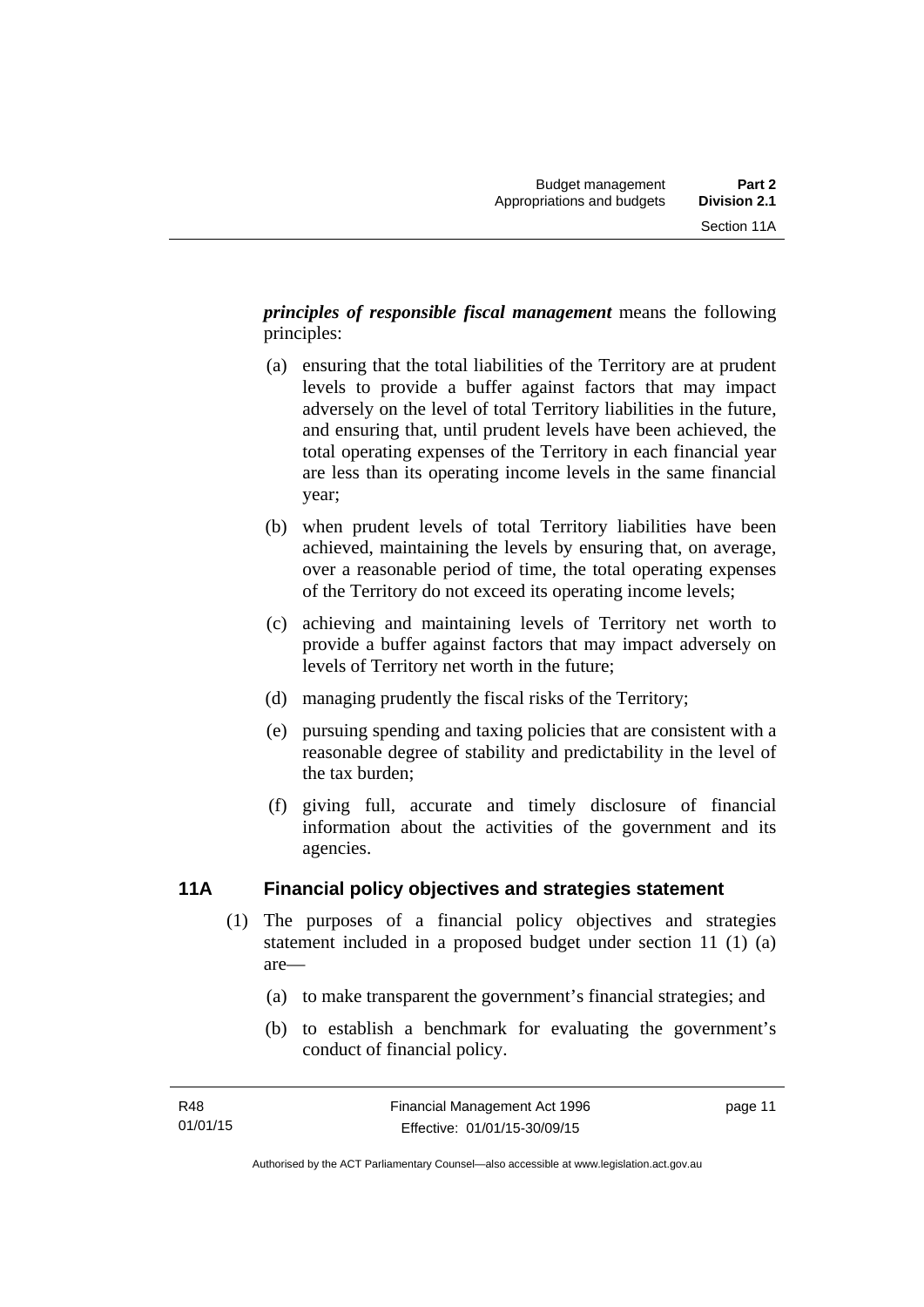- (2) The statement must be based on the principles of responsible fiscal management.
- (3) The statement must—
	- (a) state the government's long-term financial objectives within which financial policy for the financial year and the next 3 financial years will be framed; and
	- (b) explain the broad strategic priorities on which the budget is based; and
	- (c) state the key financial measures that the government has identified as being important and against which financial policy will be set and assessed; and
	- (d) state, for the financial year and the next 3 financial years—
		- (i) the government's short-term financial objectives; and
		- (ii) the targets for each stated key financial measure; and
	- (e) explain how the financial objectives and strategic priorities mentioned in paragraphs (a), (b) and (d) relate to the principles of responsible fiscal management; and
	- (f) state the reasons for any changes from the previous financial policy objectives and strategies statement.
- (4) In this section:

*principles of responsible fiscal management*—see section 11 (6).

#### <span id="page-21-0"></span>**12 Directorate budgets**

- (1) A proposed budget for a directorate for a financial year presented to the Legislative Assembly under section 10 (b) must include—
	- (a) the financial statements required under the financial management guidelines; and

R48 01/01/15

Authorised by the ACT Parliamentary Counsel—also accessible at www.legislation.act.gov.au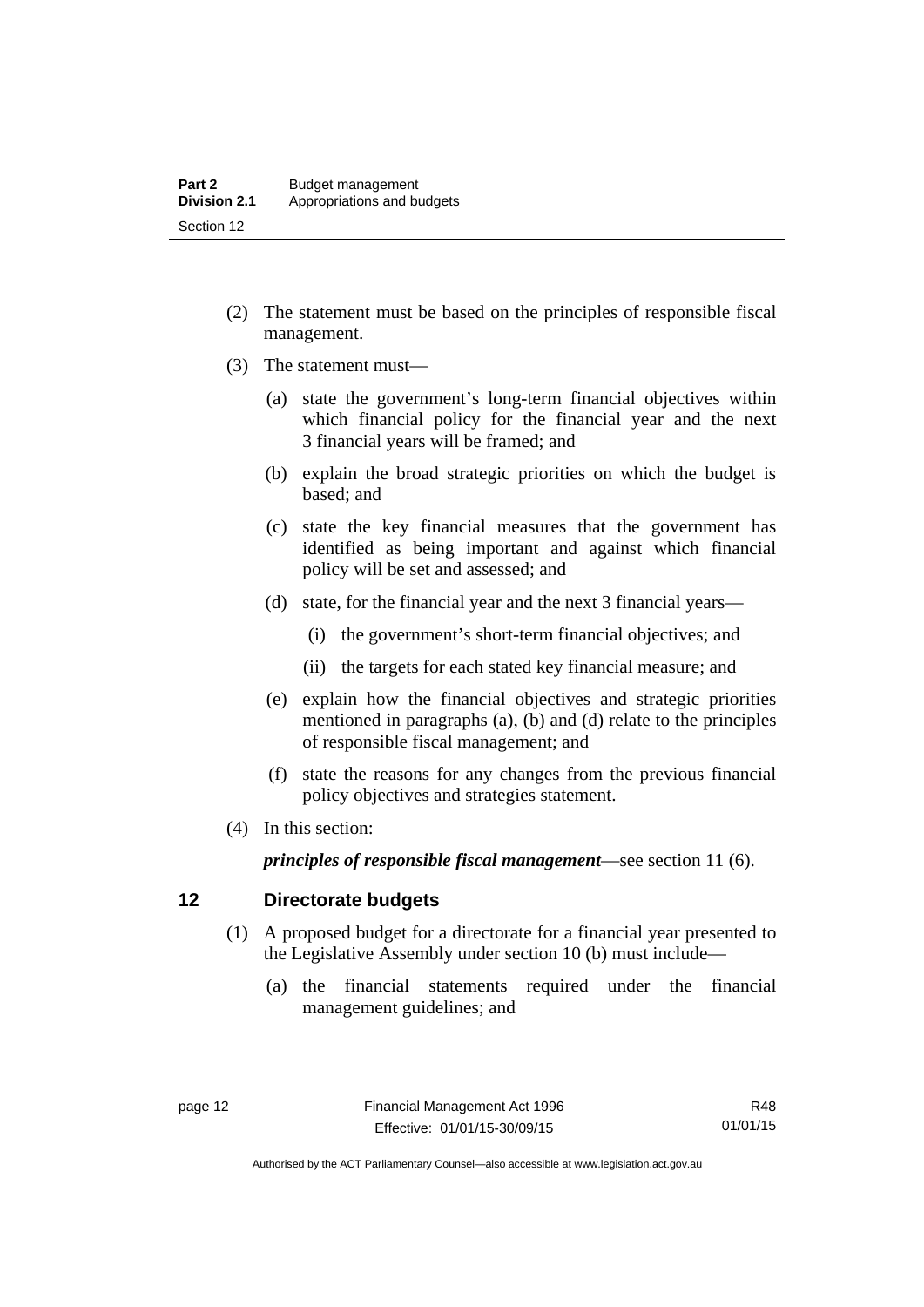- (b) a statement that sets out the outputs and classes of outputs it is proposed the directorate should provide during the year and the performance criteria to be met by the directorate in providing the outputs; and
- (c) if, during the year, the directorate is to be given a capital injection that must be repaid—a statement that—
	- (i) states that the capital injection is a capital injection; and
	- (ii) sets out the conditions under which the injection is to be given, including the requirements about the time within which it must be repaid.
- (2) Subsection (1) (b) does not apply to—
	- (a) the Office of the Legislative Assembly; or
	- (b) an officer of the Assembly.
- (3) A proposed budget must be in a form that facilitates a comparison between—
	- (a) the proposed budget for the directorate; and
	- (b) the budget for the directorate for the previous financial year; and
	- (c) the estimated results for the directorate for the previous financial year.
- (4) A proposed budget must also include, for the financial statements mentioned in subsection (1) (a), budget estimates for each of the next 3 financial years.

#### <span id="page-22-0"></span>**12A Territory authority and territory-owned corporation budgets**

(1) A proposed budget presented to the Legislative Assembly under section 10 (c) for a territory authority or territory-owned corporation for a financial year must include—

page 13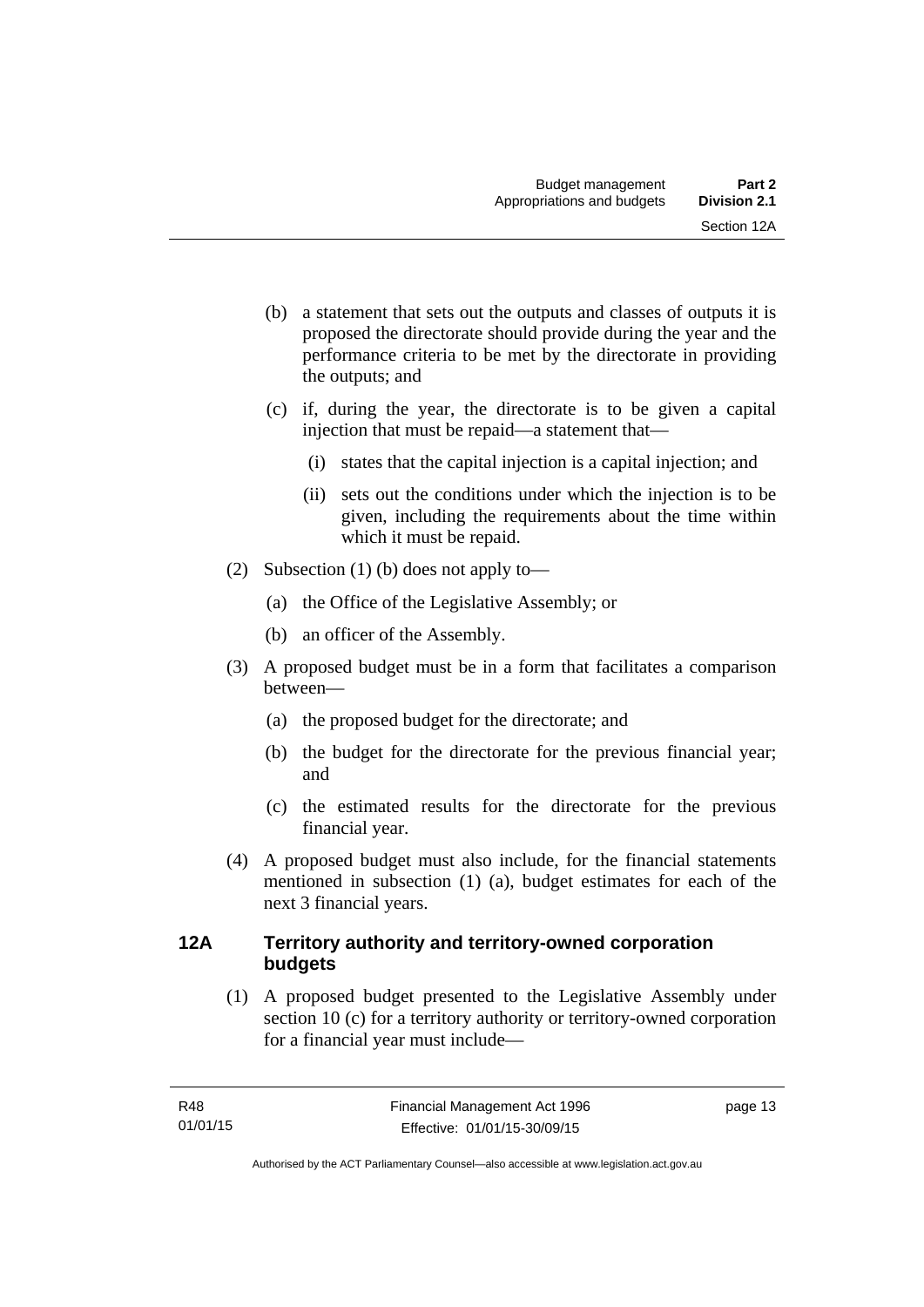- (a) the financial statements required under the financial management guidelines; and
- (b) for a prescribed territory authority or prescribed territory-owned corporation—a statement that sets out the outputs and classes of outputs it is proposed that the authority or corporation should provide during the year and the performance criteria to be met by the authority in providing the outputs; and
- (c) for a territory authority or territory-owned corporation that, during the year, is to be given a capital injection that must be repaid—a statement that—
	- (i) states that the capital injection is an injection that must be repaid; and
	- (ii) sets out the conditions under which the injection is to be given, including the requirements about the time within which it must be repaid.
- (2) A proposed budget must be in a form that facilitates a comparison between—
	- (a) the proposed budget for the authority or corporation; and
	- (b) the budget for the authority or corporation for the previous financial year; and
	- (c) the estimated results for the authority or corporation for the previous financial year.
- (3) A proposed budget must also include, for the financial statements mentioned in subsection (1) (a), budget estimates for each of the next 3 financial years.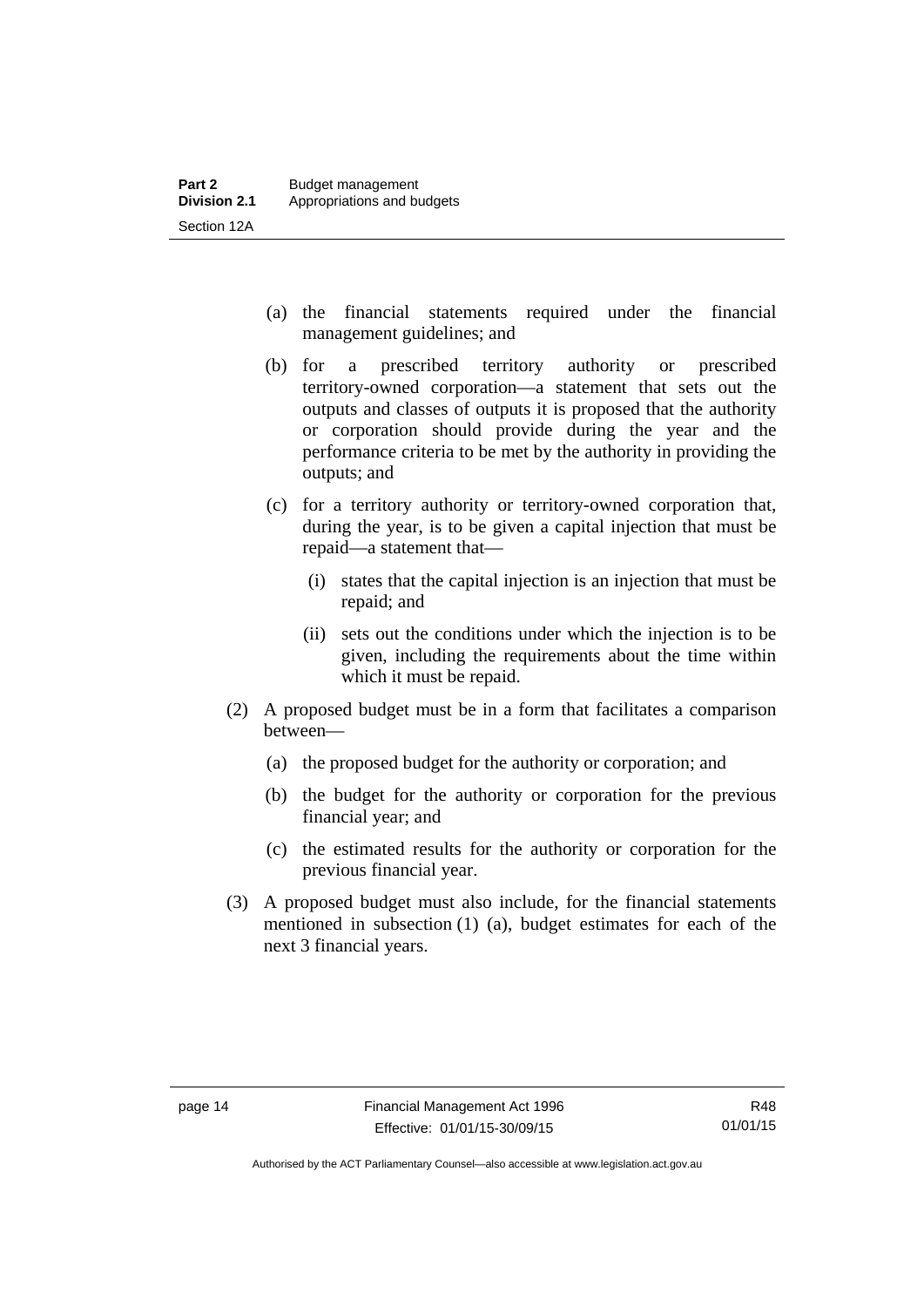#### <span id="page-24-0"></span>**13 Supplementary budget papers**

- (1) This section applies if the Treasurer presents a bill for an Appropriation Act relating to a financial year to the Legislative Assembly, other than—
	- (a) the bill for the first Appropriation Act relating to the year; or
	- (b) the bill for the first Appropriation Act for the appropriation for the Office of the Legislative Assembly relating to the year.
- (2) The Treasurer must also present supplementary budget papers to the Assembly.
- (3) The supplementary budget papers must, for each directorate, territory authority and territory-owned corporation for which an appropriation is provided by the bill (an *affected entity*)—
	- (a) state, for each purpose mentioned in section 8 that applies to the affected entity—
		- (i) the amount of the appropriation provided in the first Appropriation Act; and
		- (ii) the variations (if any) previously made to the appropriation under this Act; and
		- (iii) the amount of the appropriation provided by the bill; and
		- (iv) the total amount appropriated for the entity for the financial year; and
	- (b) indicate the impact of the proposed variation.
- (4) For subsection (3) (b), the supplementary budget papers need not include an original or final budgeted financial statement (a *budgeted statement*) for an affected entity.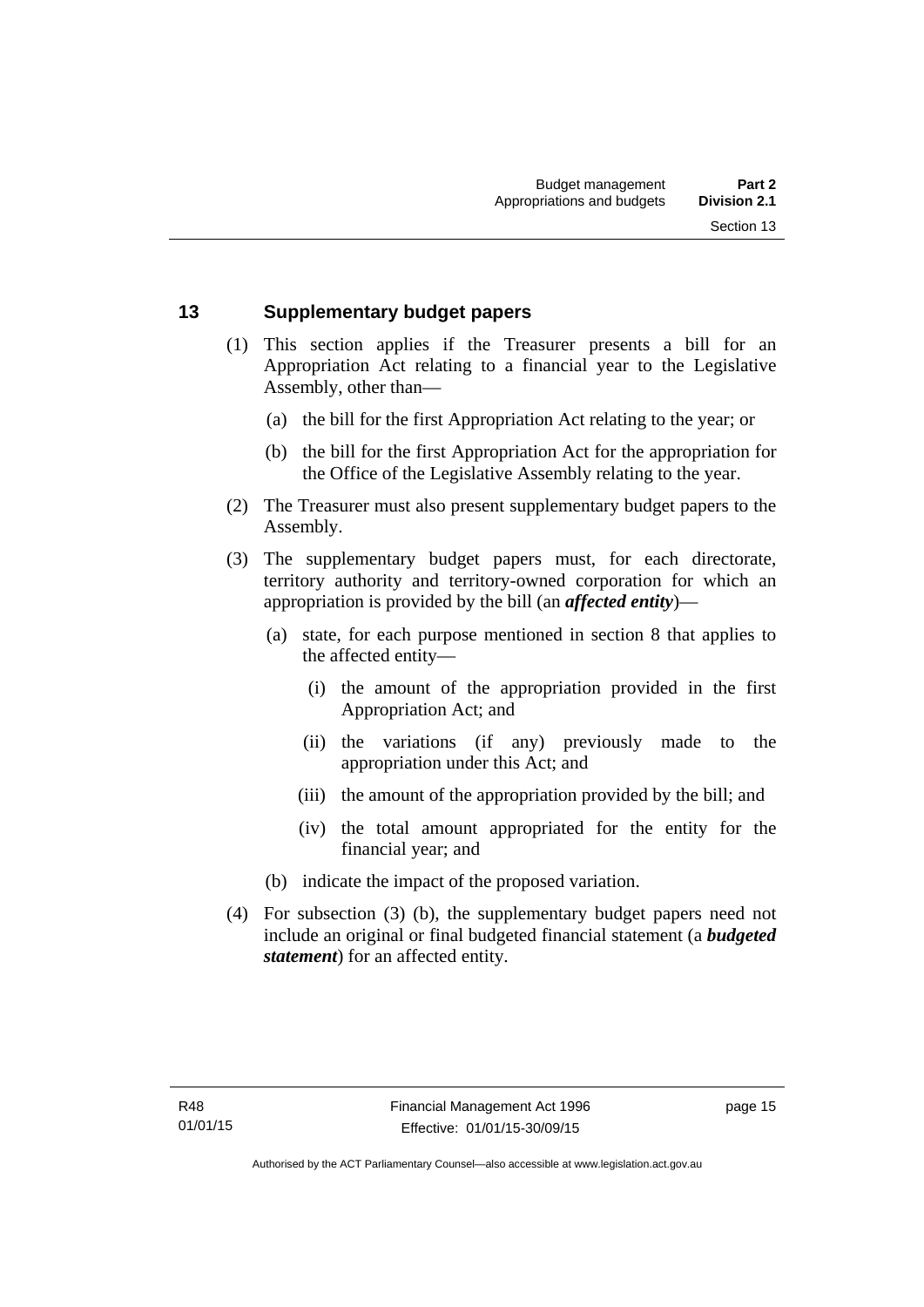- (5) If the supplementary budget papers do not include a budgeted statement for an affected entity—
	- (a) the supplementary budget papers must state the reasons why the budgeted statement for the entity is not included; and
	- (b) the Treasurer must present the budgeted statement for the entity to the Legislative Assembly as soon as practicable after the passing of the bill.
- (6) A budgeted statement for an affected entity—
	- (a) must include details of the impact on the budget of the entity of all variations to the appropriation that happened in the financial year before the passing of the bill; and
	- (b) may show the impact of variations other than variations resulting from additional appropriations.

#### **Example for par (b)**

the impact of revised economic forecasts

*Note* An example is part of the Act, is not exhaustive and may extend, but does not limit, the meaning of the provision in which it appears (see [Legislation Act,](http://www.legislation.act.gov.au/a/2001-14) s 126 and s 132).

#### <span id="page-25-0"></span>**13A Amendment of budgets for supplementary appropriation**

- (1) If an appropriation is made for a directorate, territory authority or territory-owned corporation by an Appropriation Act other than the first Appropriation Act for it for a financial year, the budget for the directorate, authority or corporation is amended in accordance with—
	- (a) the supplementary budget papers presented to the Legislative Assembly under section 13 (1) in relation to the bill for the Act by which the appropriation was made; and
	- (b) any statement presented to the Legislative Assembly under section 13 (5) (b) in relation to the bill.

R48 01/01/15

Authorised by the ACT Parliamentary Counsel—also accessible at www.legislation.act.gov.au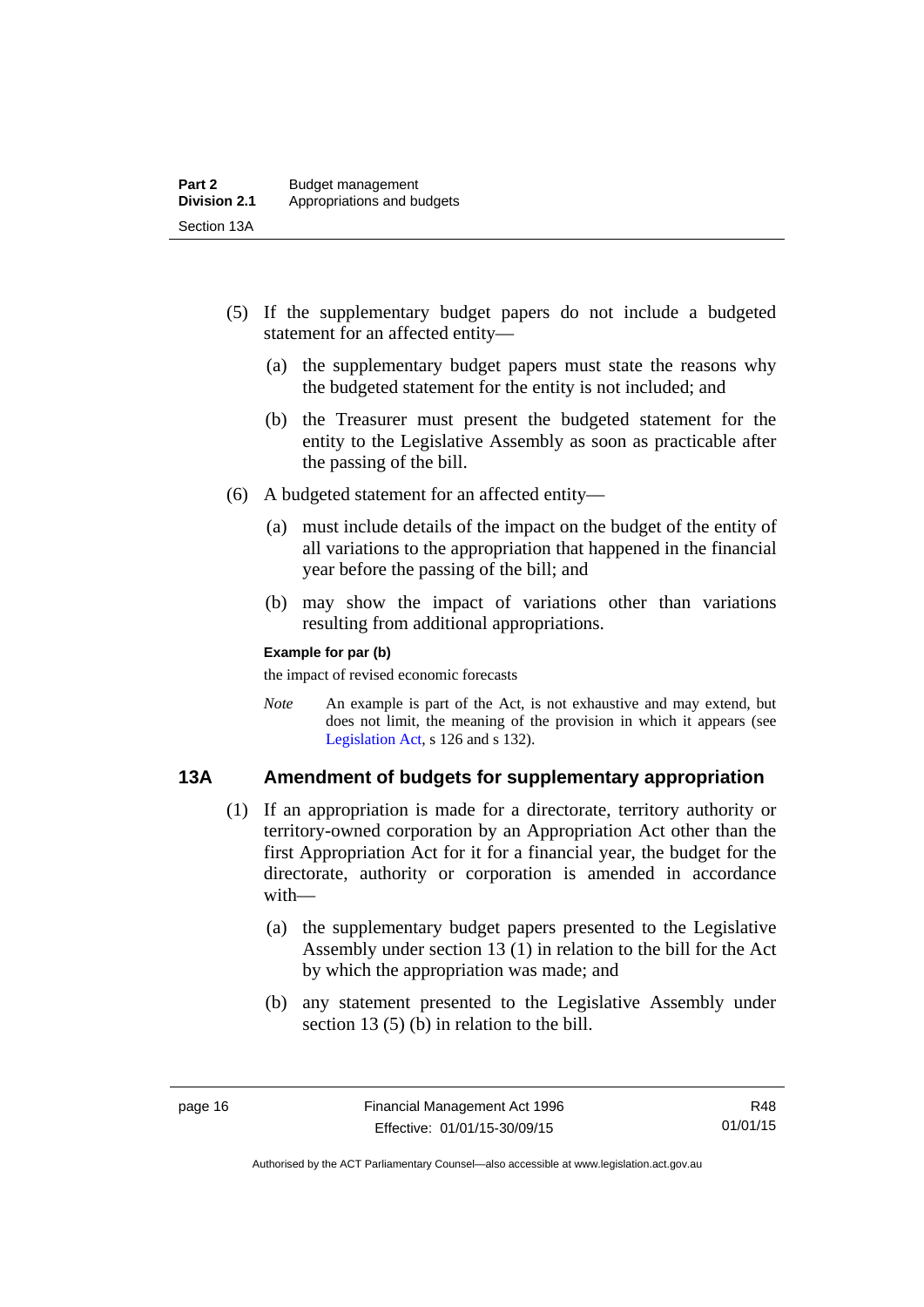(2) In this section:

*budget*, for the directorate, territory authority or territory-owned corporation, means the budget for the directorate, authority or corporation for the financial year presented to the Legislative Assembly under section 10 (b) or (c) (Budget papers) and, if the budget has been amended under this Act, the budget as amended.

#### <span id="page-26-0"></span>**14 Transfer of funds between appropriations**

- (1) Despite section 6, the Executive may, in writing, direct that appropriations made by an Appropriation Act be varied by transfers of funds between the appropriations.
- (3) A transfer of funds between appropriations under this section must not cause an appropriation from which funds are transferred to be reduced by more than 3%.
- (4) If the Executive gives a direction under subsection (1), the Treasurer must present the following to the Legislative Assembly within 3 sitting days after the direction is given:
	- (a) a copy of the direction;
	- (b) a statement of the reasons for giving it.
- (5) Subsection (1) does not apply to a superannuation appropriation.

#### <span id="page-26-1"></span>**15 Transfer of funds within appropriations**

- (1) The Executive may, in writing, direct that funds within the same appropriation that are allocated for the provision of different classes of outputs be reallocated in relation to those classes of outputs.
- (2) If a reallocation of funds under subsection (1) involves an amount larger than 3% of the appropriation within which the reallocation is made or \$150 000 (whichever is the larger), the Treasurer must present the following to the Legislative Assembly within 3 sitting days after a direction is given: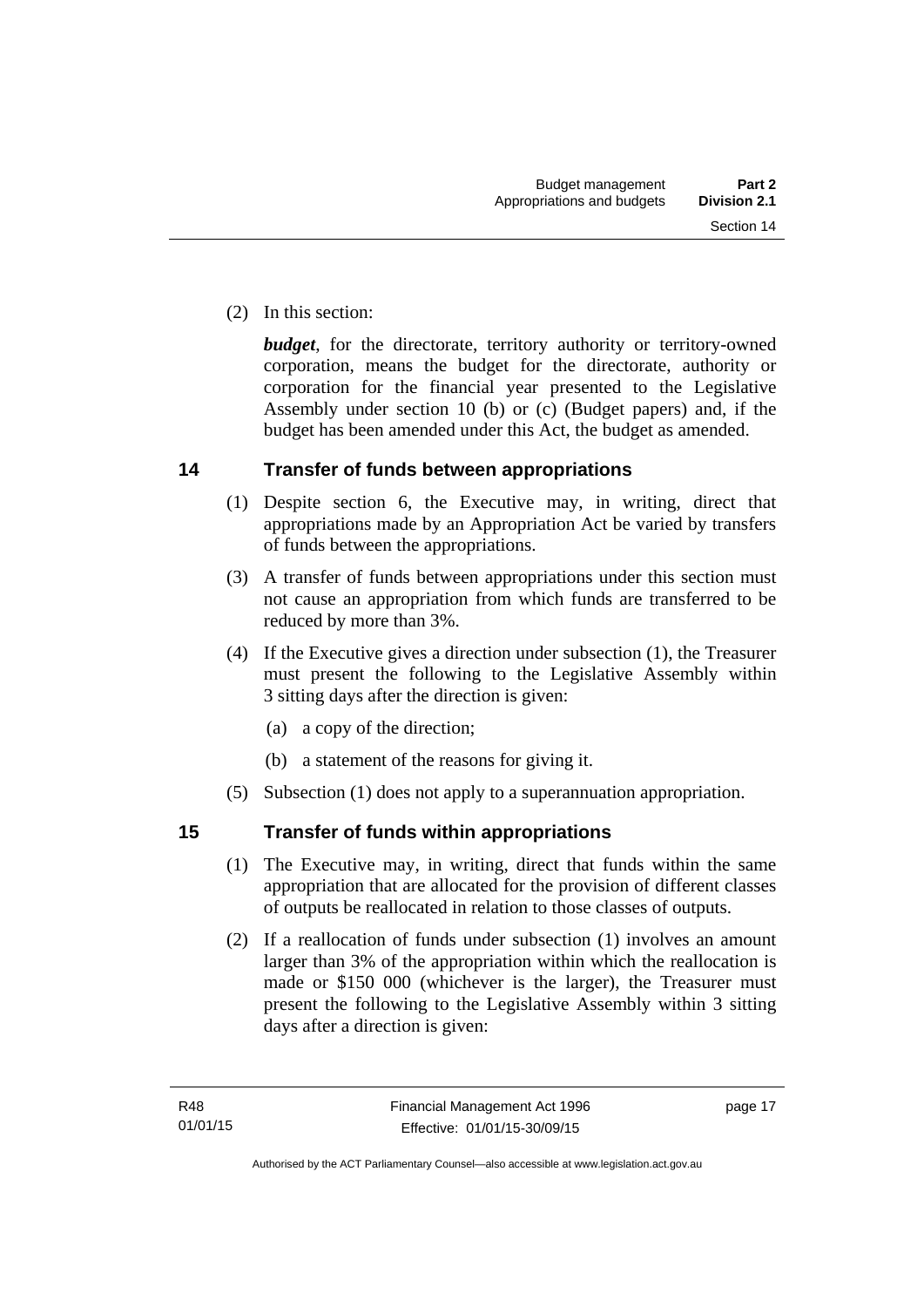- (a) a copy of the direction;
- (b) a statement of the reasons for the reallocation.

#### <span id="page-27-0"></span>**15A Reclassification of certain appropriations**

- (1) If an appropriation has been classified by the Act by which it was made as an appropriation for payments to be made by a directorate on behalf of the Territory, the Treasurer may, if the Treasurer is satisfied that the appropriation should be classified as an appropriation for the provision of outputs by the directorate, in writing, direct that the classification of the appropriation be changed accordingly.
- (2) If an appropriation has been classified by the Act by which it was made as an appropriation for the provision of outputs by a directorate, the Treasurer may, if the Treasurer is satisfied that the appropriation should be classified as an appropriation for payments to be made by the directorate on behalf of the Territory, in writing, direct that the classification of the appropriation be changed accordingly.
- (3) If the Treasurer gives a direction under subsection (1) or (2), the Treasurer must present a copy of the direction to the Legislative Assembly within 3 sitting days after the direction is given.

#### <span id="page-27-1"></span>**16 Transfer of functions after Appropriation Act passed**

- (1) This section applies if, after an Appropriation Act for a financial year is passed, the responsibility for a service or function for which an appropriation is made in the Act is transferred from the entity to which the appropriation is made to another entity.
- (2) The Treasurer may, in writing, direct that the appropriation does not lapse but may, in accordance with the direction, be issued to, or applied by, the other entity for the service or function.

R48 01/01/15

Authorised by the ACT Parliamentary Counsel—also accessible at www.legislation.act.gov.au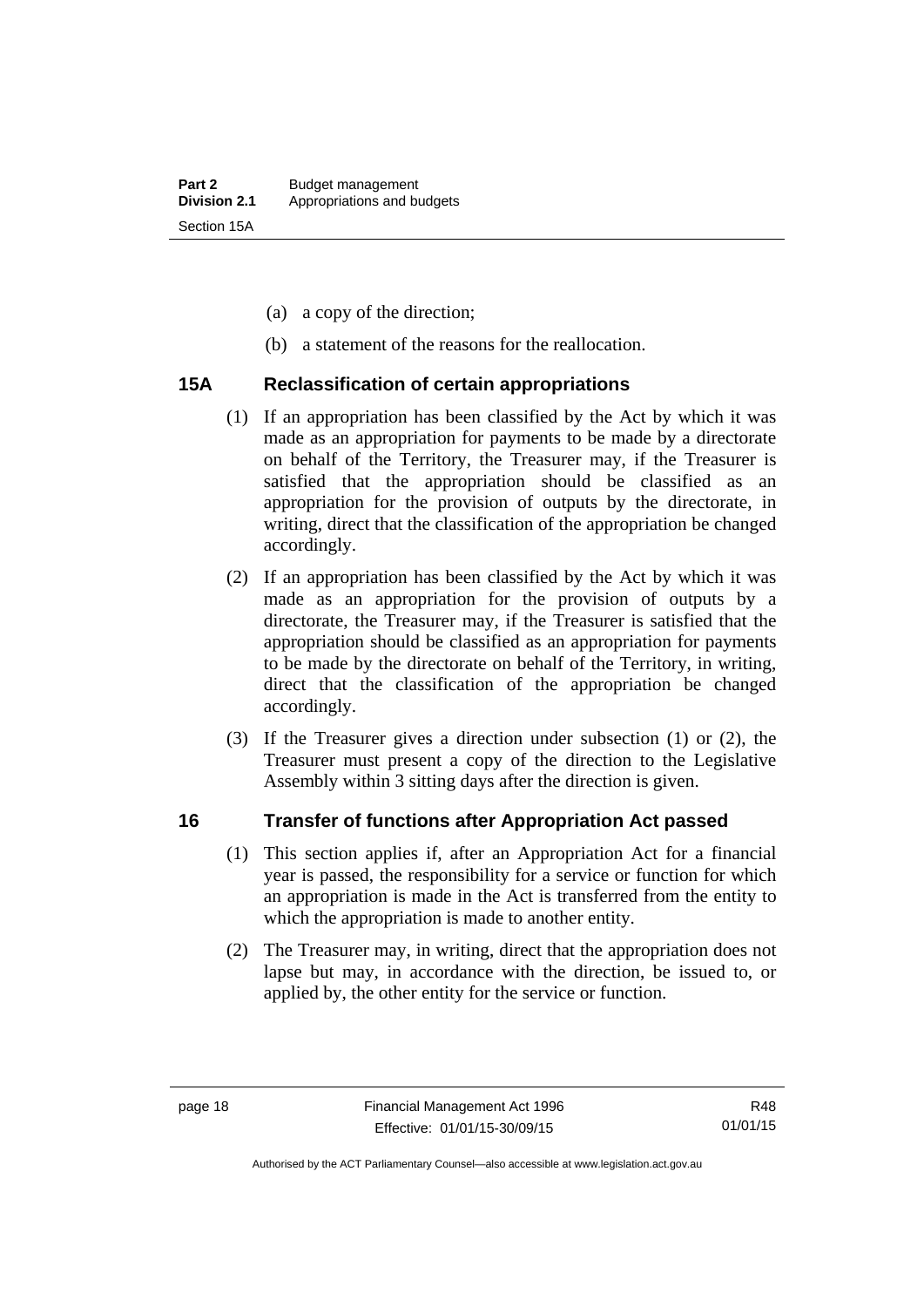- (3) If the Treasurer gives a direction under subsection (2), the Treasurer must present a copy of the direction to the Legislative Assembly within 3 sitting days after the day it is given.
- (4) This section does not apply to a superannuation appropriation.
- (5) In this section:

*entity* means a directorate, territory authority or territory-owned corporation.

#### <span id="page-28-0"></span>**16A Appropriation for accrued employee entitlements**

- (1) This section applies if—
	- (a) an employee entitlement exists in relation to an entity in a financial year; and
	- (b) the total amount of employee entitlements paid, or required to be paid, by the entity in the financial year exceeds the amount appropriated for the entity in relation to employee entitlements for the financial year.
- (2) The Treasurer may, in writing, authorise an appropriation for the entity for the amount that the total amount paid, or required to be paid, in the financial year exceeds the amount appropriated for the entity for the financial year.
- (3) If the Treasurer authorises an appropriation under this section, the Treasurer must present a copy of the authorisation to the Legislative Assembly within 3 sitting days after the day the appropriation is authorised.
- (4) In this section:

*entity* means a directorate, territory authority or territory-owned corporation.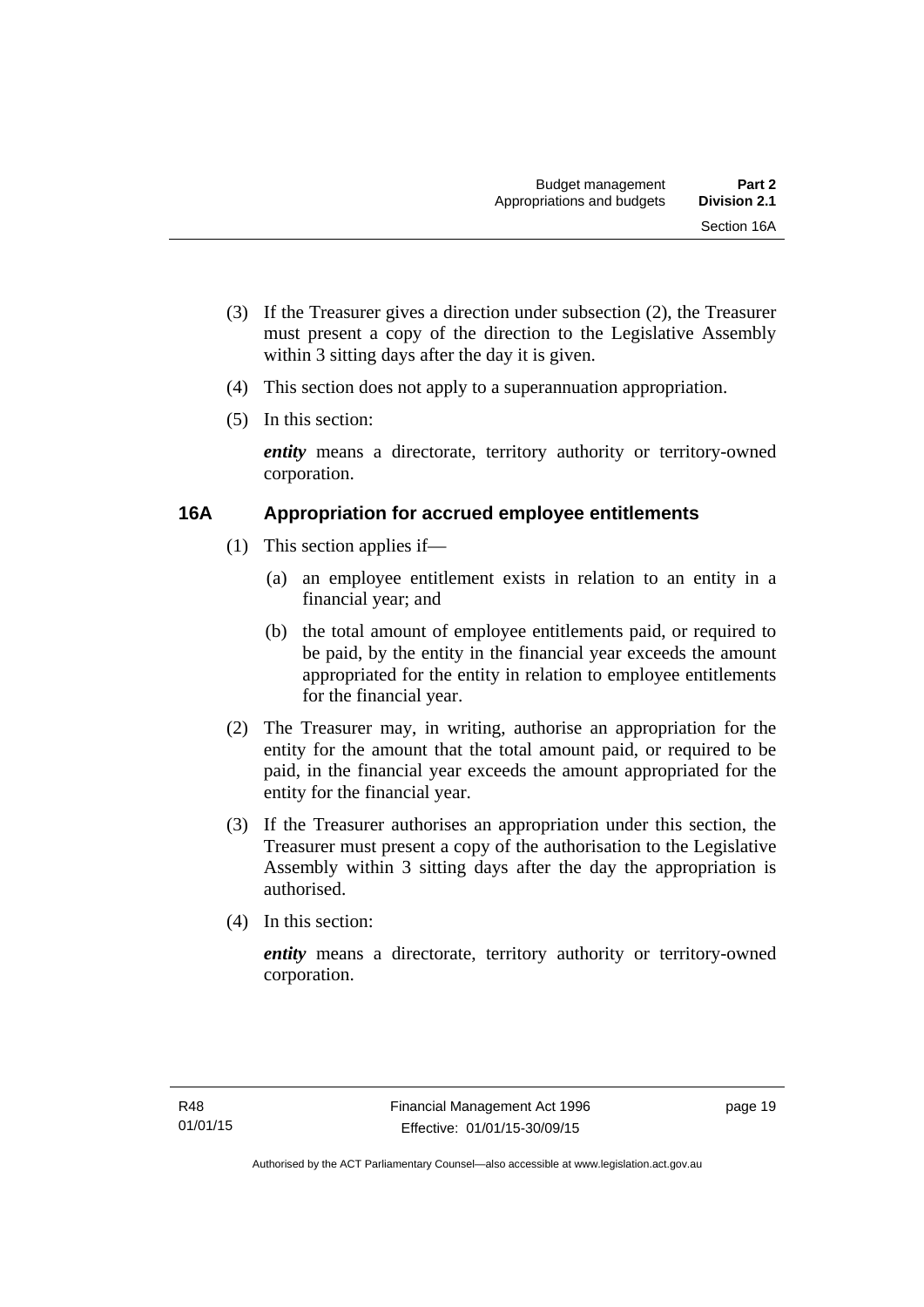#### <span id="page-29-0"></span>**16B Rollover of undispersed appropriation**

- (1) This section applies to an amount of appropriation if, at the end of the financial year in which the appropriation is made, the amount is not dispersed to the entity to which it is appropriated.
- (2) The Treasurer may, in writing, authorise the amount to be dispersed to the entity in the following financial year.
- (3) The Treasurer may give the authorisation in the financial year in which the appropriation is made, or in the following financial year.
- (4) The authorisation must identify—
	- (a) the entity to which the amount is to be dispersed; and
	- (b) the appropriation type; and
	- (c) the amount authorised to be dispersed; and
	- (d) the purpose for which the amount may be dispersed.
- (5) If the Treasurer authorises an amount to be dispersed under this section—
	- (a) the amount is taken to be an amount of appropriation for the financial year in which the amount is authorised to be dispersed; and
	- (b) the amount is in addition to the appropriation to the entity for that financial year.
- (6) If the Treasurer authorises an amount to be dispersed under this section, the Treasurer must present a copy of the authorisation to the Legislative Assembly within 3 sitting days after the day the appropriation is authorised.
- (7) In this section:

*entity*—see section 16A (4).

Authorised by the ACT Parliamentary Counsel—also accessible at www.legislation.act.gov.au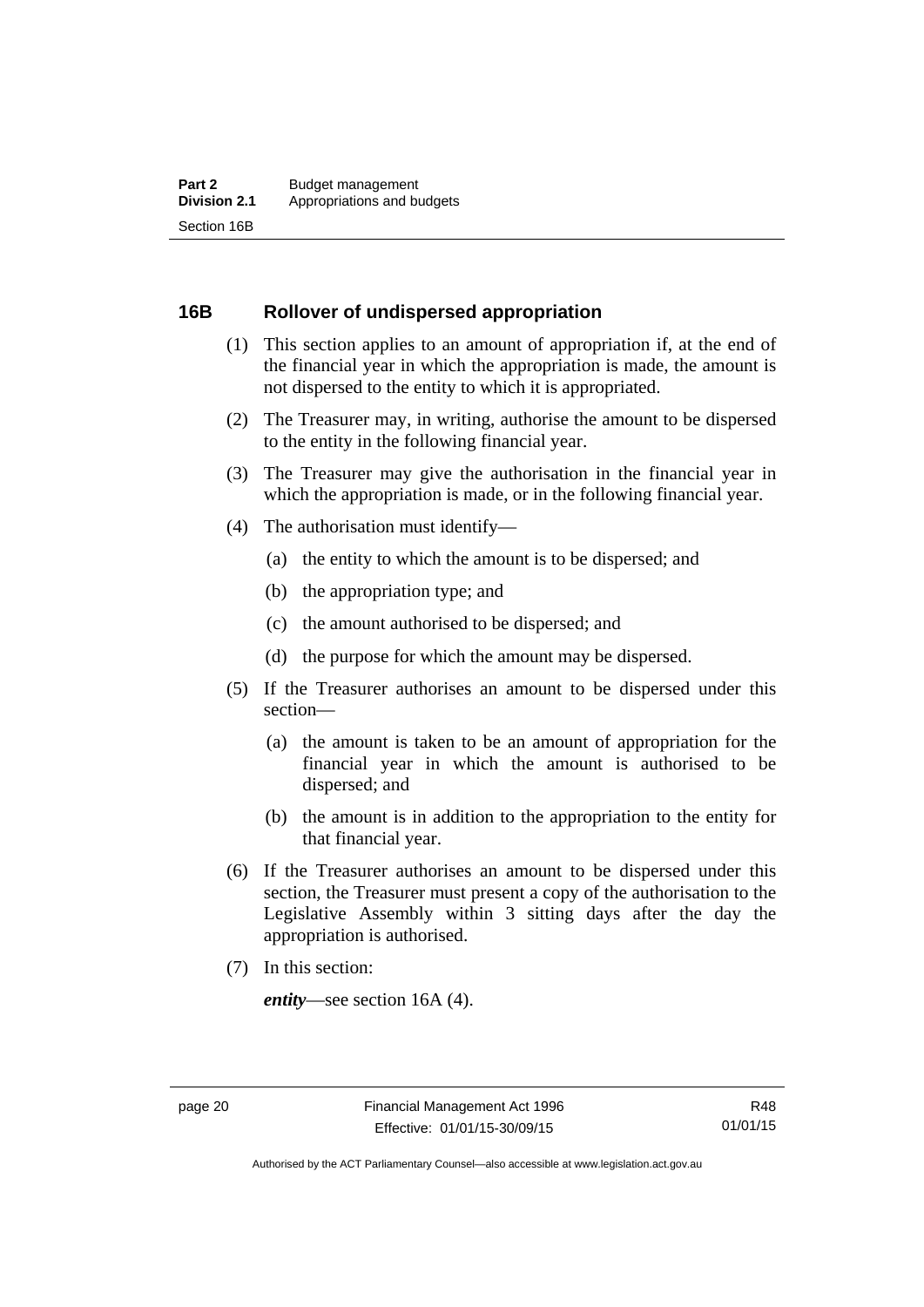#### <span id="page-30-0"></span>**17 Variation of appropriations for Commonwealth grants**

- (1) This section applies to an appropriation that is declared by the Act by which it is made to be an appropriation to which this section applies.
- $(2)$  If—
	- (a) an appropriation to which this section applies is to be funded in whole or in part by a payment made to the Territory by the Commonwealth for a nominated purpose; and
	- (b) an estimate of the level of the funding to be provided to the Territory by the Commonwealth for that purpose is contained in the budget papers presented to the Legislative Assembly in conjunction with the bill for the Act by which the appropriation was made; and
	- (c) the level of funding provided to the Territory by the Commonwealth for that purpose for the financial year for which the appropriation was made is greater than the level of funding specified in those budget papers;

the Treasurer may, in writing, direct that the appropriation be increased by an amount not exceeding the difference between the level of funding specified in the budget papers and the level of funding provided by the Commonwealth.

 (3) If the Treasurer gives a direction under subsection (2), the Treasurer must present a copy of the direction to the Legislative Assembly within 3 sitting days after it is given.

#### <span id="page-30-1"></span>**17A Variations of appropriations for certain payments to Commonwealth**

 (1) This section applies to an appropriation that is declared by the Act by which it is made to be an appropriation to which the section applies.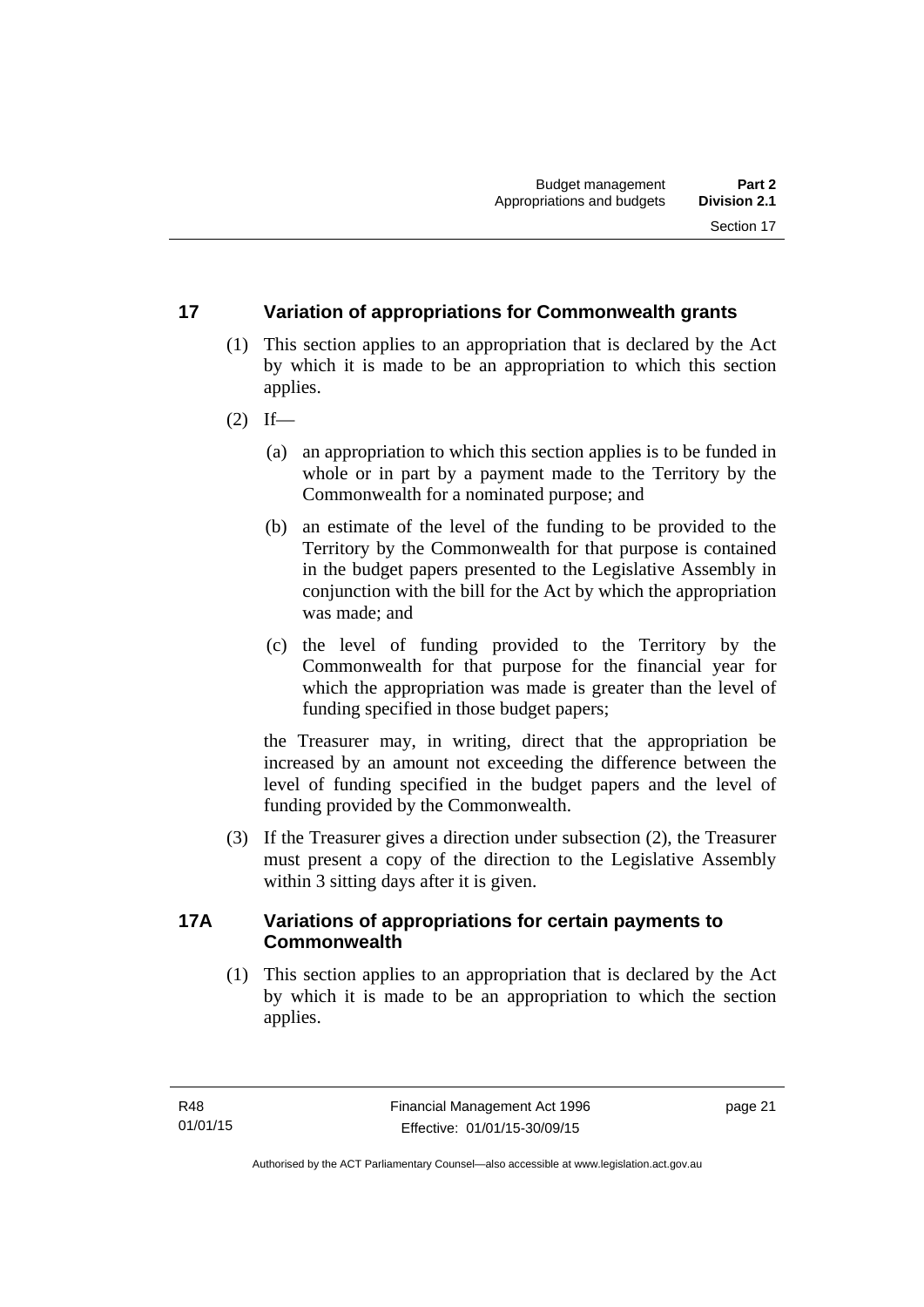#### $(2)$  If—

- (a) an appropriation to which this section applies is made completely or partially for a payment required to be made to the Commonwealth for the provision of a service; and
- (b) an estimate of the amount of the payment is contained in the budget papers presented to the Legislative Assembly in conjunction with the bill for the Act by which the appropriation is made; and
- (c) the amount of the payment exceeds the amount of the estimate;

the Treasurer may, in writing, direct that the appropriation be increased by an amount not more than the difference between the amount of the estimate and the amount of the payment.

 (3) If the Treasurer gives a direction under subsection (2), the Treasurer must present a copy of the direction to the Legislative Assembly within 3 sitting days after it is given.

#### <span id="page-31-0"></span>**18 Treasurer's advance**

- (1) This section applies to expenditure that is—
	- (a) in excess of the amount specifically appropriated for expenditure of that kind; or
	- (b) not provided for by an appropriation.
- (2) If the expenditure is by an officer of the Assembly, the Speaker, after consulting with the appropriate Assembly committee, may advise the Treasurer that an additional appropriation is needed for the expenditure, stating the reasons for the additional appropriation.
- (3) The Treasurer may, in writing, authorise the appropriation if—
	- (a) the Treasurer is satisfied that—
		- (i) there is an urgent need for the expenditure; and

Authorised by the ACT Parliamentary Counsel—also accessible at www.legislation.act.gov.au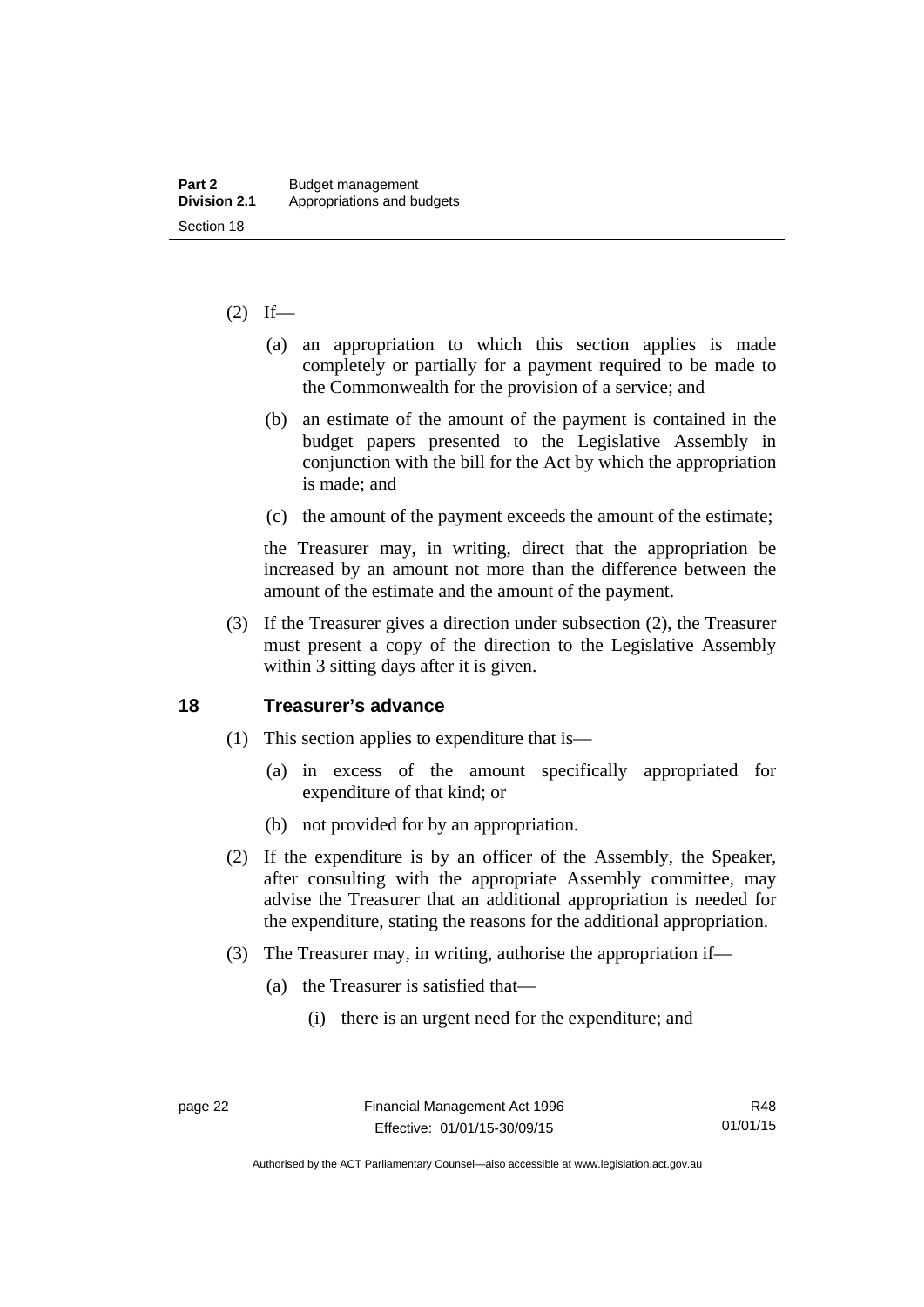- (ii) the expenditure is not provided for, or is insufficiently provided for, because of a prescribed circumstance; and
- (b) the total expenditure authorised under this subsection in any financial year does not exceed the amount appropriated for that year for this section.
- (4) The amount appropriated for this section for a financial year must not exceed 1% of the total amount appropriated by all Appropriation Acts for that year.
- (5) The financial management guidelines may prescribe when there is an *urgent need for expenditure* for subsection (3) (a) (i).
- (6) In this section:

*expenditure* means—

- (a) a payment for, or entering into a contract to make a payment for, an output delivery, including a payment for goods, services or grants; or
- (b) a payment on behalf of the Territory, or entering into a contract to make a payment on behalf of the Territory, including a payment for goods, services or grants; or
- (c) a payment from, or entering into a contract to make a payment from, a capital injection.

*prescribed circumstance*—each of the following is a *prescribed circumstance* in relation to expenditure:

- (a) there was an erroneous omission or understatement in an appropriation;
- (b) the expenditure was unforeseen until after the last day when it was practicable to provide for it in the relevant Appropriation Bill before the bill was introduced into the Legislative Assembly.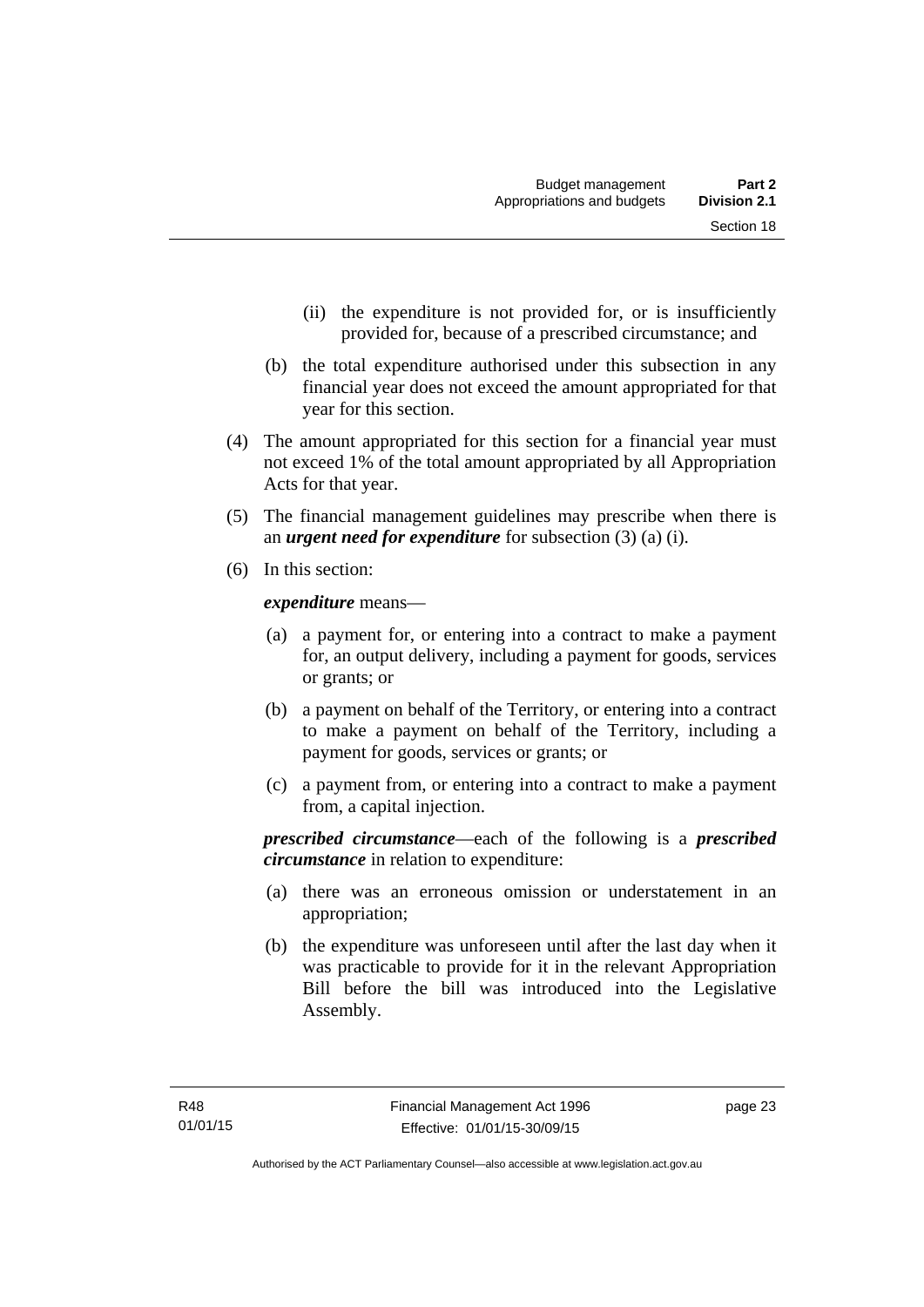*relevant Appropriation bill*, for expenditure, means—

- (a) the bill for the first Appropriation Act for the financial year when the expenditure is to happen; or
- (b) the bill for the first Appropriation Act for the appropriation for the Office of the Legislative Assembly or an officer of the Assembly for the financial year when the expenditure is to happen.
	- *Note* An appropriation for an officer of the Assembly must be contained in an Appropriation Act for an appropriation for the Office of the Legislative Assembly (see s 8 (4)).

#### <span id="page-33-0"></span>**18A Assembly to be told about treasurer's advance**

- (1) This section applies if the Treasurer authorises expenditure under section 18 for a financial year.
- (2) Within 3 sitting days after the day when the authorisation is given, the Treasurer must present to the Legislative Assembly—
	- (a) a copy of the authorisation; and
	- (b) a statement of the reasons for giving it; and
	- (c) a summary of the total expenditure authorised under section 18 for the financial year to date.
- (3) Within 3 sitting days after the end of the financial year, the Treasurer must present to the Legislative Assembly a summary of the total expenditure authorised.

#### <span id="page-33-1"></span>**19 Refunds of payments made without liability**

(1) If a payment is made to the Territory in purported discharge of a liability that does not exist, the amount paid may be refunded to the person by whom the payment was made whether or not there is an appropriation available for that purpose.

R48 01/01/15

Authorised by the ACT Parliamentary Counsel—also accessible at www.legislation.act.gov.au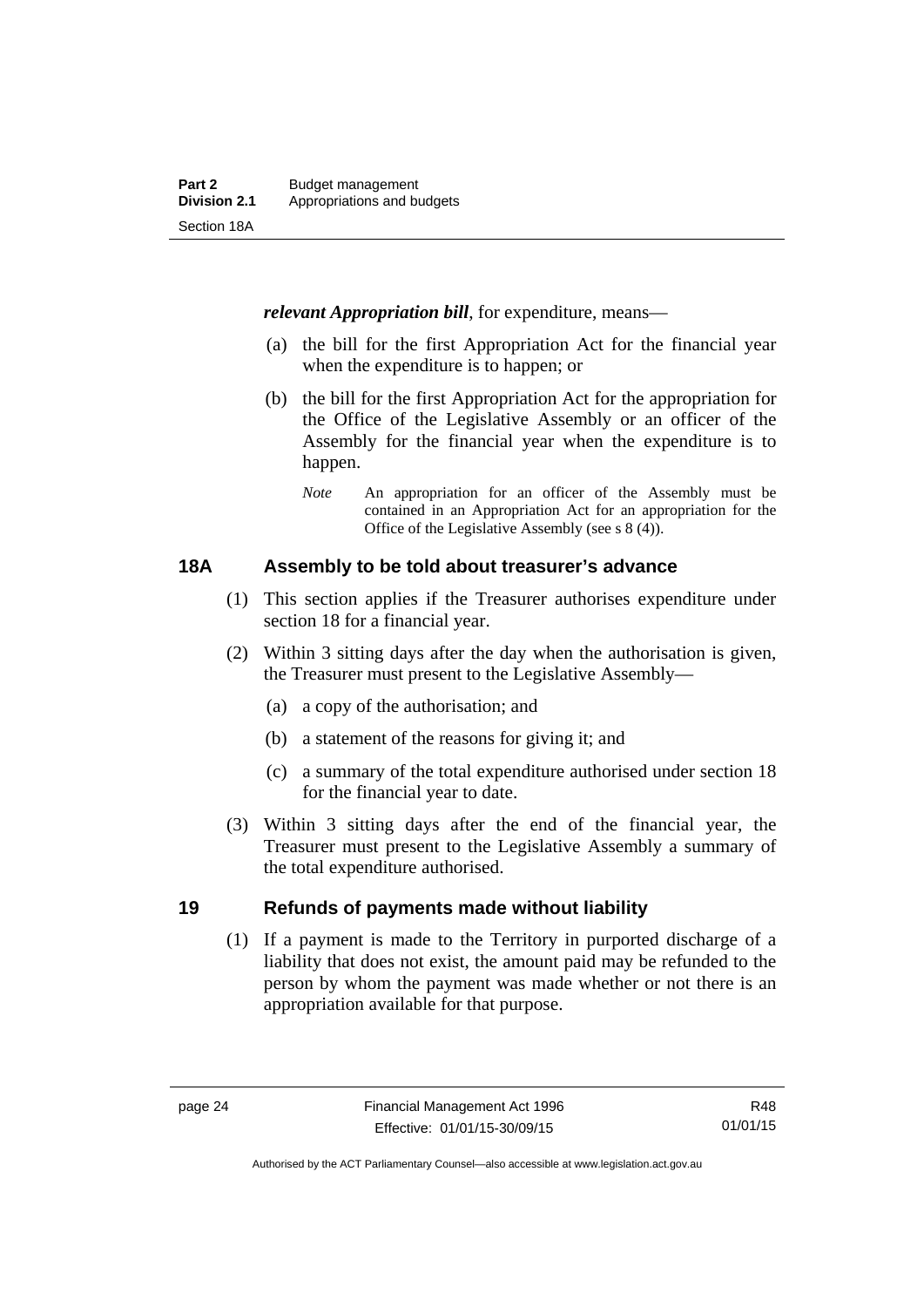- (2) If a payment made to the Territory to discharge a liability exceeds the amount of the liability, the amount by which the payment exceeds the liability may be refunded to the person by whom the payment was made whether or not there is an appropriation available for that purpose.
- $(3)$  If—
	- (a) a person has paid an amount to the Territory for tax claimed by the Territory to be owing from the person; and
	- (b) a court or tribunal of competent jurisdiction subsequently finds that the person was not liable for that tax or was liable for an amount of tax less than the amount paid;

the amount paid, or the amount by which the payment exceeds the liability, may be refunded to the person who made the payment whether or not there is an appropriation available for that purpose.

#### <span id="page-34-0"></span>**19A Payments for Territory GST liabilities**

Payments may be made to the Commonwealth for the GST liabilities of the Territory whether or not there is an appropriation for the purpose.

#### <span id="page-34-1"></span>**19AA Payments for Territory GST administration costs**

Despite section 6, payments may be made to the Commonwealth for GST administration costs payable by the Territory (including by way of deduction by the Commonwealth from GST revenue payable to the Territory) whether or not there is an appropriation for the purpose.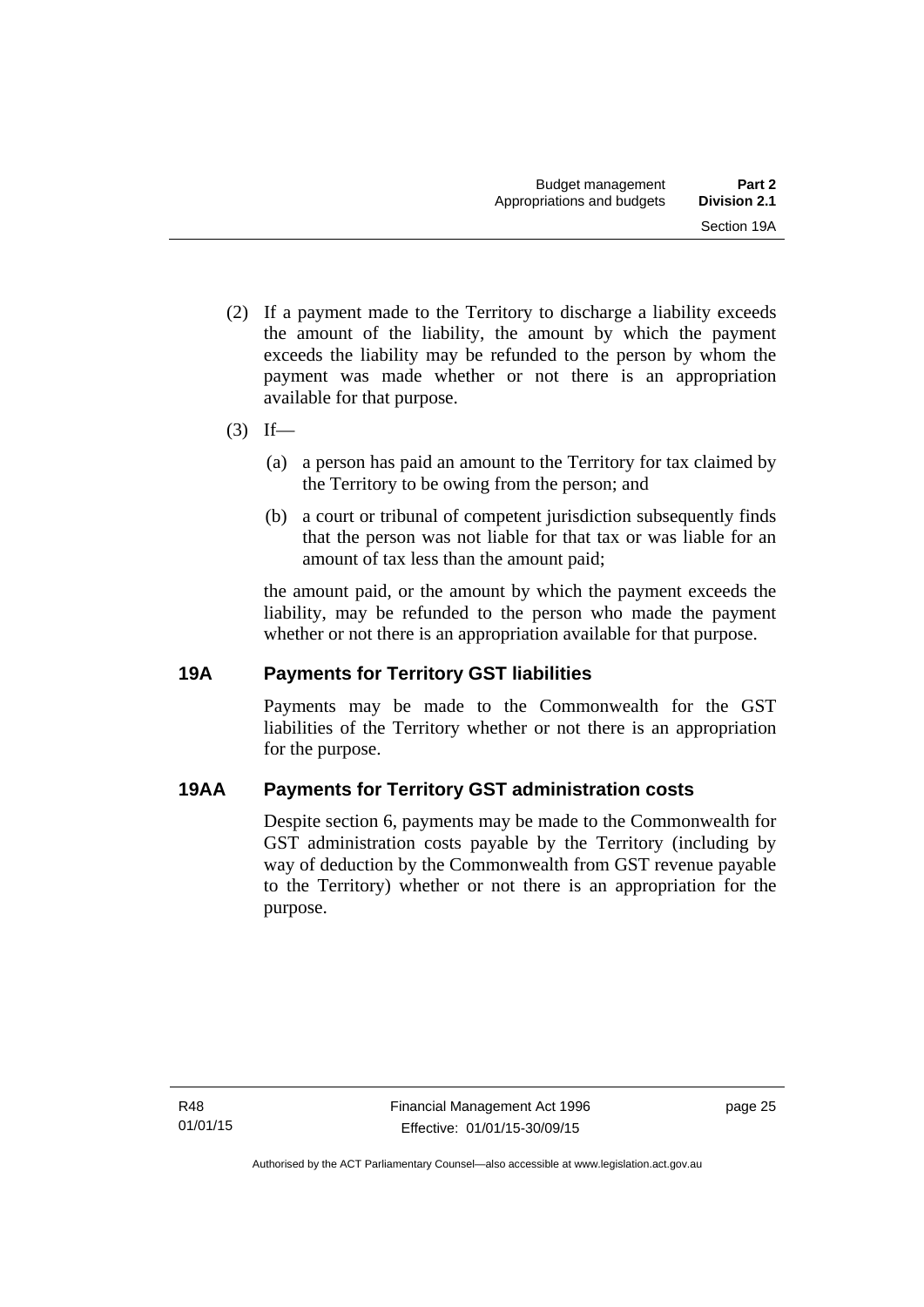#### <span id="page-35-0"></span>**19B Authorisation of expenditure of certain Commonwealth grants**

- (1) Despite section 6, if—
	- (a) funds have been provided to the Territory by the Commonwealth under an agreement that specifies how the funds may be applied; and
	- (b) no appropriation has been made in relation to the funds;

the Treasurer may, in writing, authorise the expenditure of the funds in accordance with the agreement.

 (2) If the Treasurer gives an authorisation under subsection (1), the Treasurer must present a copy of the authorisation to the Legislative Assembly within 3 sitting days after it is given.

#### <span id="page-35-1"></span>**19C Amendment of capital injection conditions**

- (1) This section applies in relation to the conditions of a capital injection set out in a statement included in a proposed budget for a directorate, a territory authority or a territory-owned corporation for a financial year under section 12 (1) (c) (ii) or section  $12A(1)$  (c) (ii).
- (2) The Treasurer may amend the conditions.
- (3) An amendment must state the Treasurer's reasons for the amendment.
- (4) An amendment is a notifiable instrument.

*Note* A notifiable instrument must be notified under the [Legislation Act](http://www.legislation.act.gov.au/a/2001-14).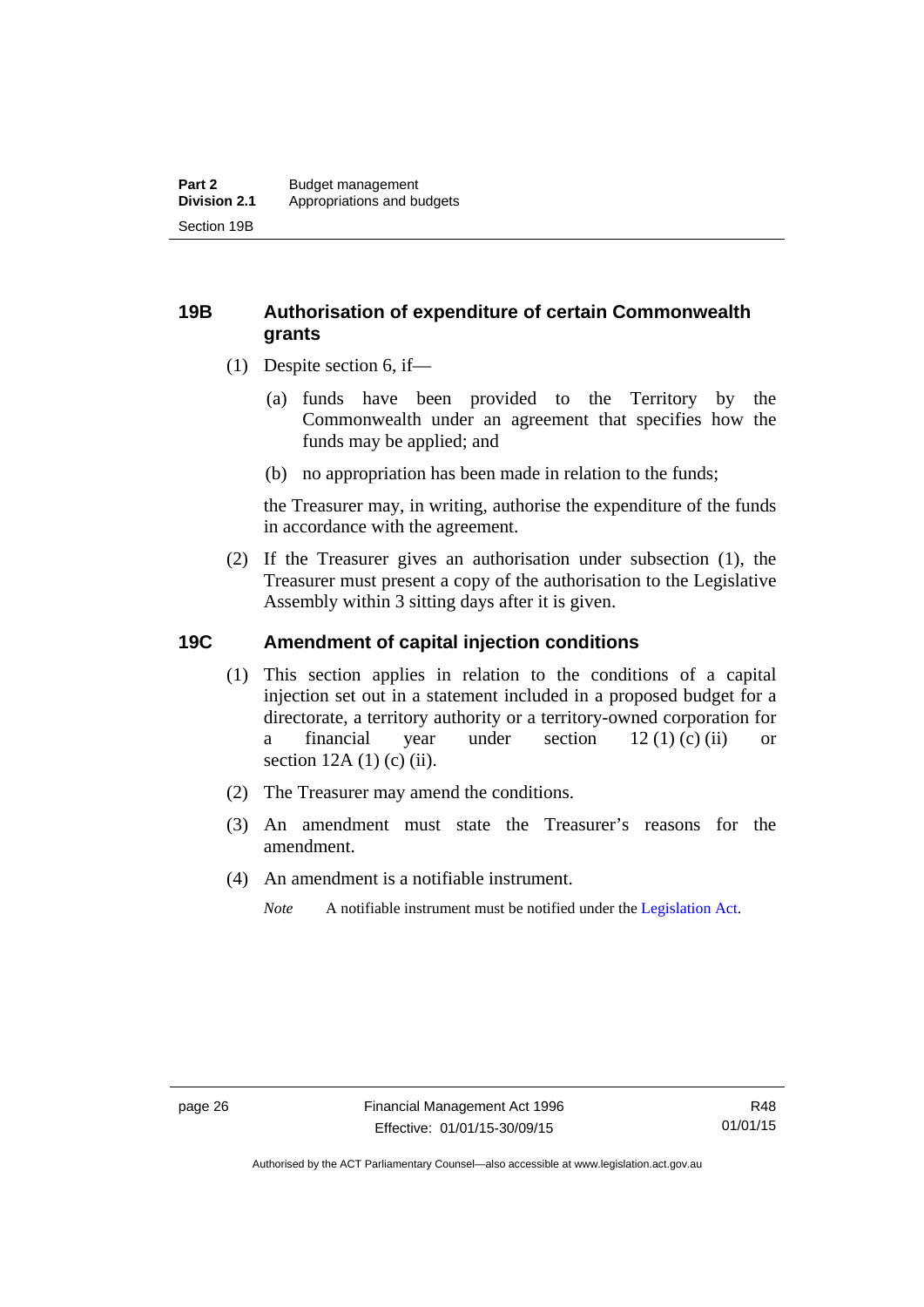#### **19D Amendment of performance criteria**

- (1) This section applies in relation to the performance criteria set out in a statement included in a proposed budget for a directorate, a prescribed territory authority or a prescribed territory-owned corporation for a financial year under section 12 (1) (b) or section 12A (1) (b).
- (2) The performance criteria may be amended by—
	- (a) the responsible Minister for the directorate, territory authority or territory-owned corporation; and
	- (b) the Treasurer.
- (3) Without limiting subsection (2) the performance criteria may be amended if—
	- (a) the appropriations for the directorate, authority or corporation are varied under section 14 (Transfer of funds between appropriations) or section 17 (Variation of appropriations for Commonwealth grants); or
	- (b) a direction is given under section 15 (1) (Transfer of funds within appropriations) in relation to an appropriation made for the directorate, authority or corporation; or
	- (c) funds are transferred to or from the directorate, authority or corporation under section 16 (Transfer of functions after Appropriation Act passed); or
	- (d) funds are given to the directorate, authority or corporation under section 18 (Treasurer's advance); or
	- (e) funds mentioned in section 19B (Authorisation of expenditure of certain Commonwealth grants) are given to the directorate, authority or corporation; or
	- (f) changes happen in the priorities of the directorate, authority or corporation; or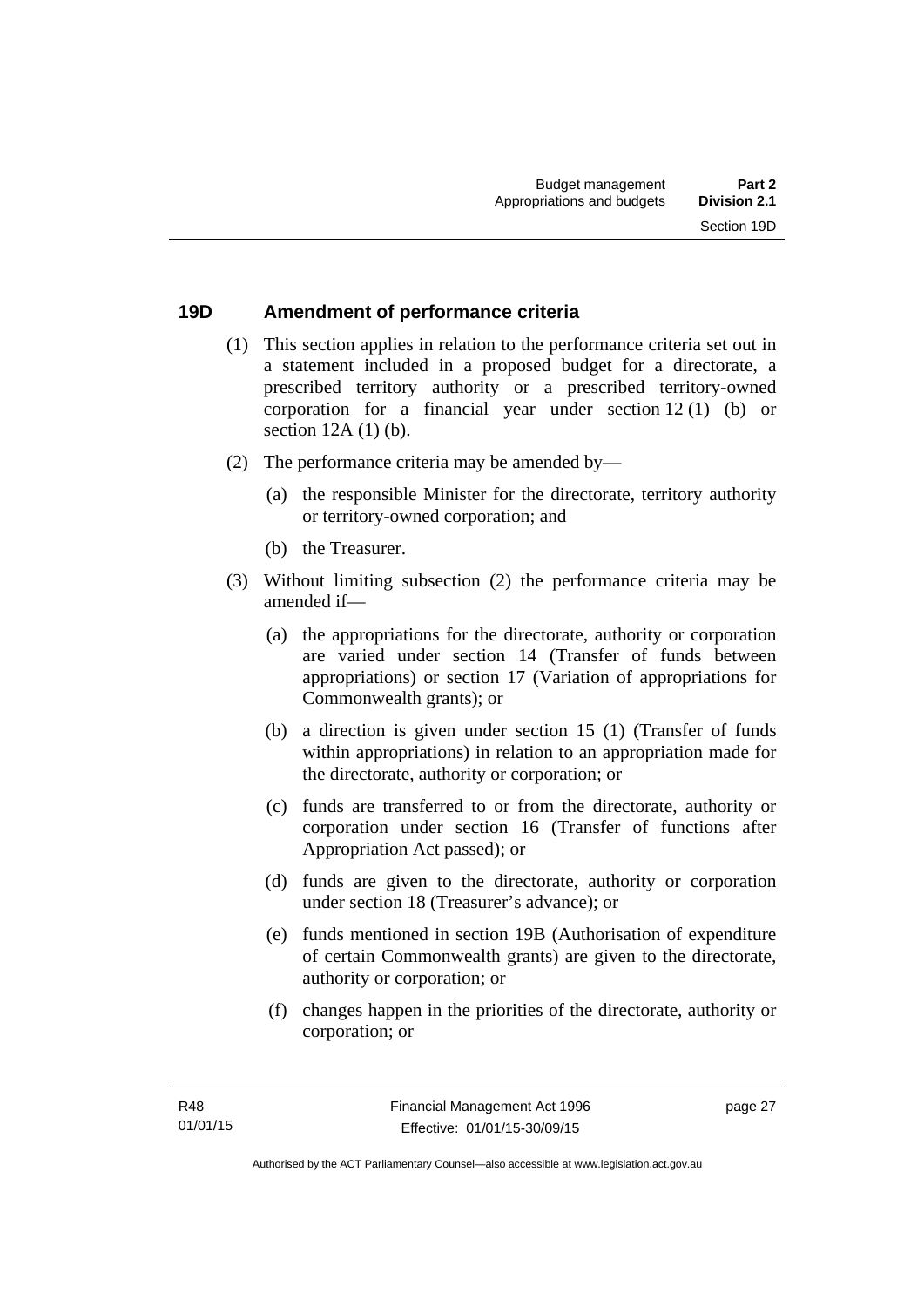- (g) the responsible Minister and the Treasurer are satisfied that other performance criteria should be adopted for the provision of outputs by the directorate, authority or corporation.
- (4) An amendment of the performance criteria must be made in a way that—
	- (a) for a directorate—the budget as amended will comply with section  $12(3)$ ; and
	- (b) for a territory authority or territory-owned corporation—the budget as amended will comply with section 12A (2).
- (5) An amendment of the performance criteria is a notifiable instrument.

*Note* A notifiable instrument must be notified under the [Legislation Act](http://www.legislation.act.gov.au/a/2001-14).

(6) In this section:

*budget*, for the directorate, territory authority or territory-owned corporation, means the budget for the directorate, authority or corporation for the financial year presented to the Legislative Assembly under section 10 (b) or (c) (Budget papers) and, if the budget has been amended under this Act, the budget as amended.

*prescribed territory authority* means a territory authority prescribed for section  $12A(1)(b)$ .

*prescribed territory-owned corporation* means a territory-owned corporation prescribed for section 12A (1) (b).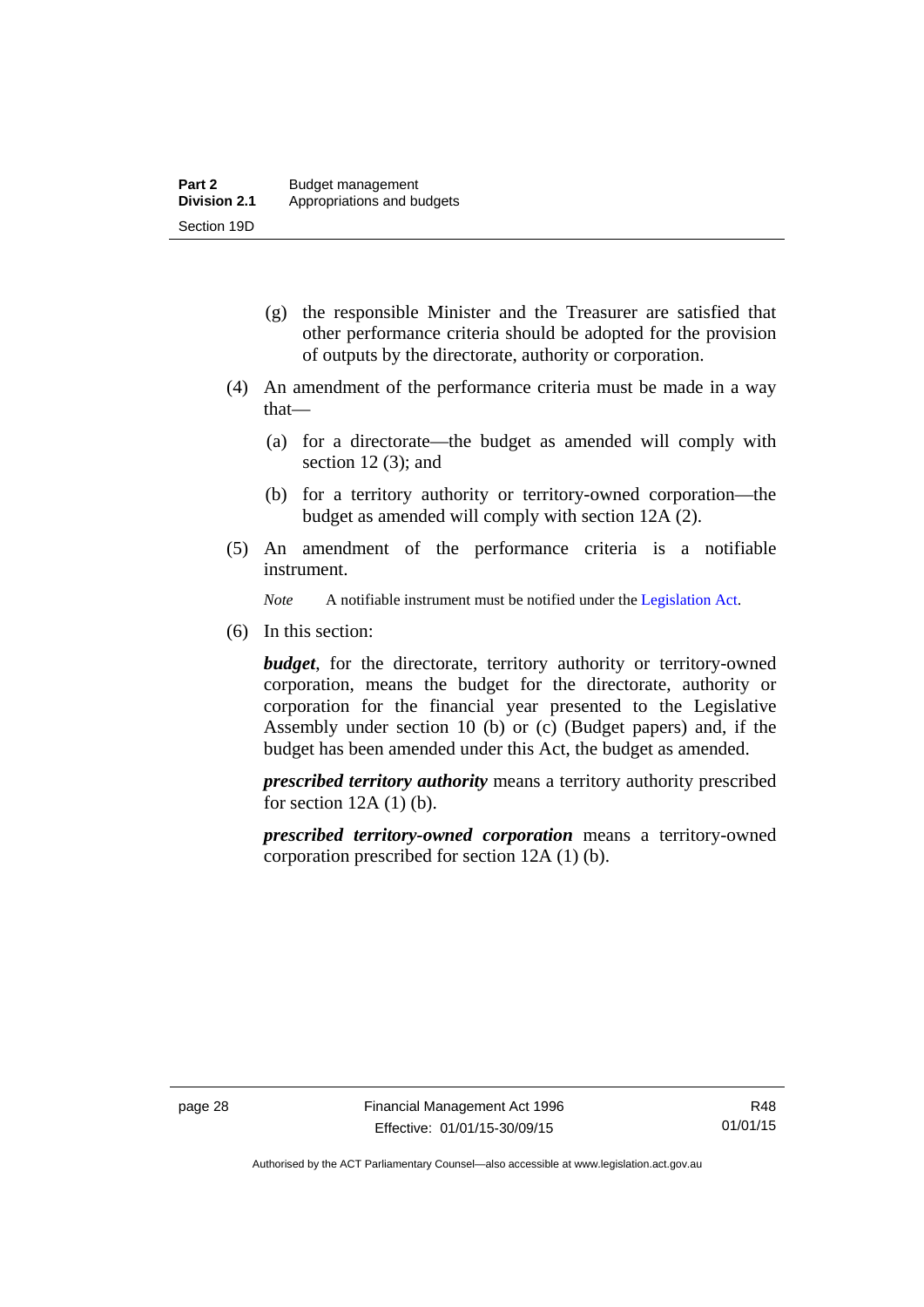## **20 Recommended appropriation for Office of the Legislative Assembly**

Before the beginning of a financial year, the Speaker must—

- (a) after consultation with an appropriate committee of the Legislative Assembly, advise the Treasurer of the appropriation that the Speaker considers should be made for the Office of the Legislative Assembly for the financial year (the *recommended appropriation*); and
- (b) give the Treasurer a draft budget for the Office of the Legislative Assembly for the financial year that contains the information mentioned in section 12 that applies to the office.

# **20AA Appropriation for Office of the Legislative Assembly**

- (1) This section applies if—
	- (a) the Treasurer presents a bill for an Appropriation Act for the appropriation for the Office of the Legislative Assembly relating to a financial year in the Legislative Assembly; and
	- (b) the appropriation is less than the recommended appropriation for the financial year.
- (2) Immediately after presenting the bill, the Treasurer must present to the Legislative Assembly a statement of reasons for departing from the recommended appropriation.
- (3) In this section:

*recommended appropriation*—see section 20.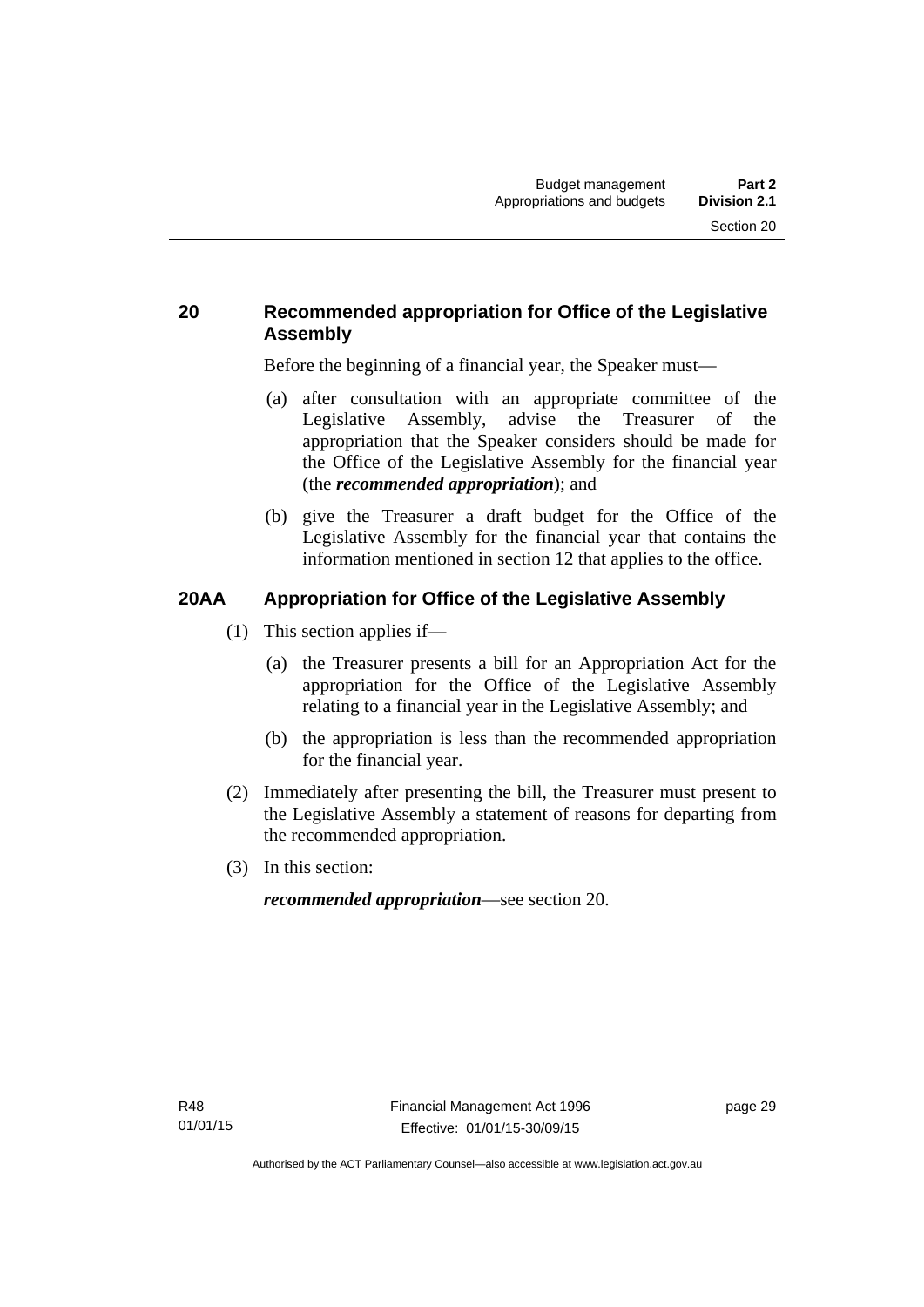### **20AB Recommended appropriation for officers of the Assembly**

Before the beginning of a financial year, the Speaker must for an officer of the Assembly—

- (a) after consultation with the officer and the appropriate committee of the Legislative Assembly, advise the Treasurer of the appropriation that the Speaker considers should be made for the officer for the financial year (the *recommended appropriation*); and
- (b) present the recommended appropriation to the Assembly; and
- (c) give the Treasurer a draft budget for the officer for the financial year that contains the information mentioned in section 12 that applies to the officer.

#### **20AC Appropriation for officers of the Assembly**

- (1) This section applies if—
	- (a) the Treasurer presents a bill for an Appropriation Act for the appropriation for an officer of the Assembly relating to a financial year in the Legislative Assembly; and
	- (b) the appropriation is less than the recommended appropriation for the office for the financial year.
- (2) Immediately after presenting the bill, the Treasurer must present to the Legislative Assembly a statement of reasons for departing from the recommended appropriation.
- (3) In this section:

*recommended appropriation*—see section 20AB.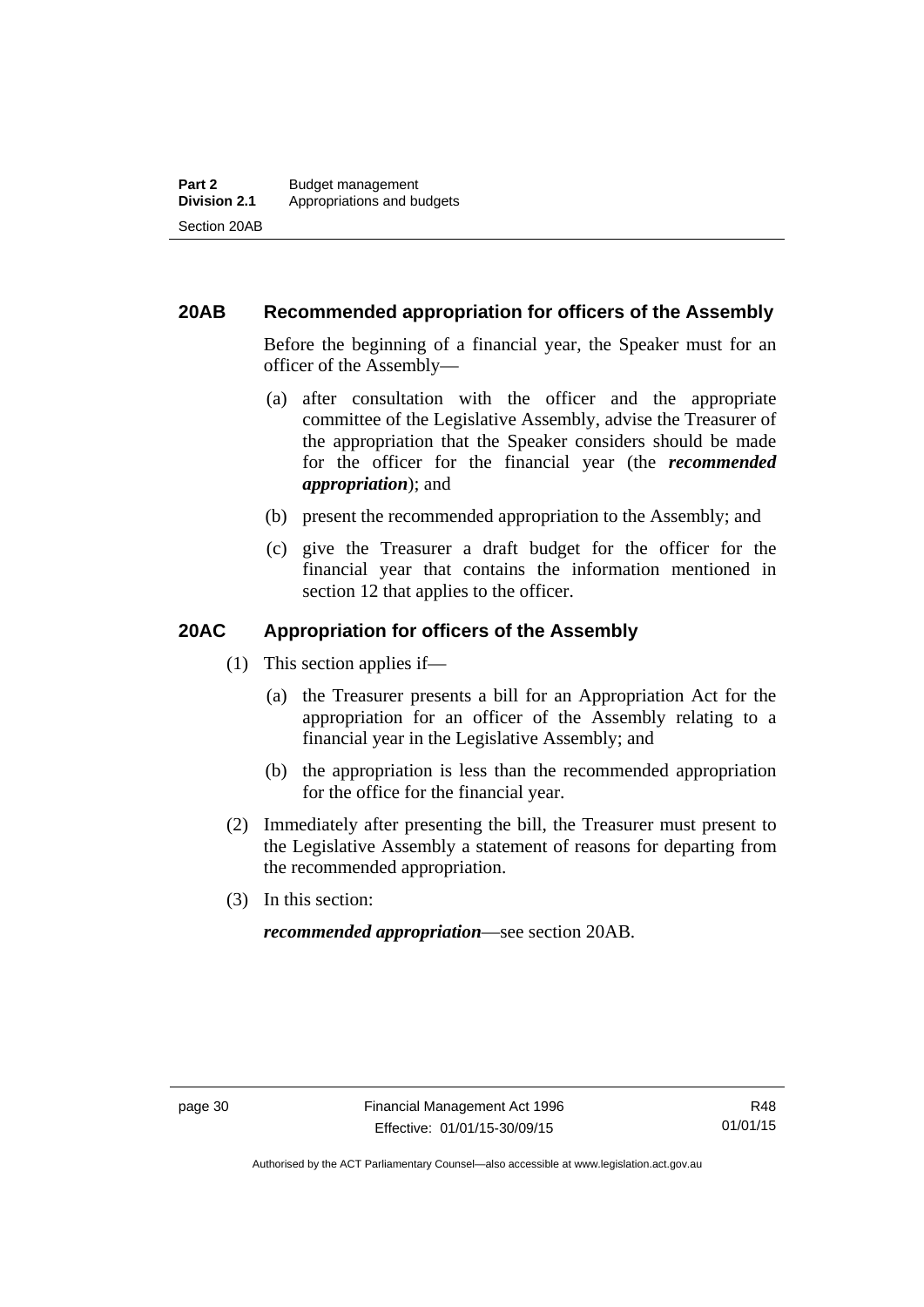# **Division 2.2 Budget reviews and pre-election updates**

#### **20A Budget review**

- (1) The Treasurer must prepare a budget review for each financial year.
- (2) The Treasurer must present the budget review for a financial year to the Legislative Assembly not later than 15 February in the financial year.
	- *Note* This is the same day as financial statements for the 2nd quarter of the financial year are required to be presented under s 26 (Periodic financial statements).
- (3) However, if a sitting day does not fall in that year on or before 15 February, the Treasurer must give copies of the budget review to each member of the Legislative Assembly on or before that day.

#### **20B Purpose and contents of budget review**

- (1) The purpose of the budget review for a financial year is to give updated information to allow the assessment of the government's financial performance against the financial policy objectives and strategies set out in the financial policy objectives and strategies statement for the Territory budget for the financial year.
- (2) The budget review for a financial year must be based on the financial policy objectives and strategies statement for the Territory budget for the financial year.
- (3) The budget review for a financial year must—
	- (a) include updated financial statements required under the financial management guidelines for the general government sector for the financial year; and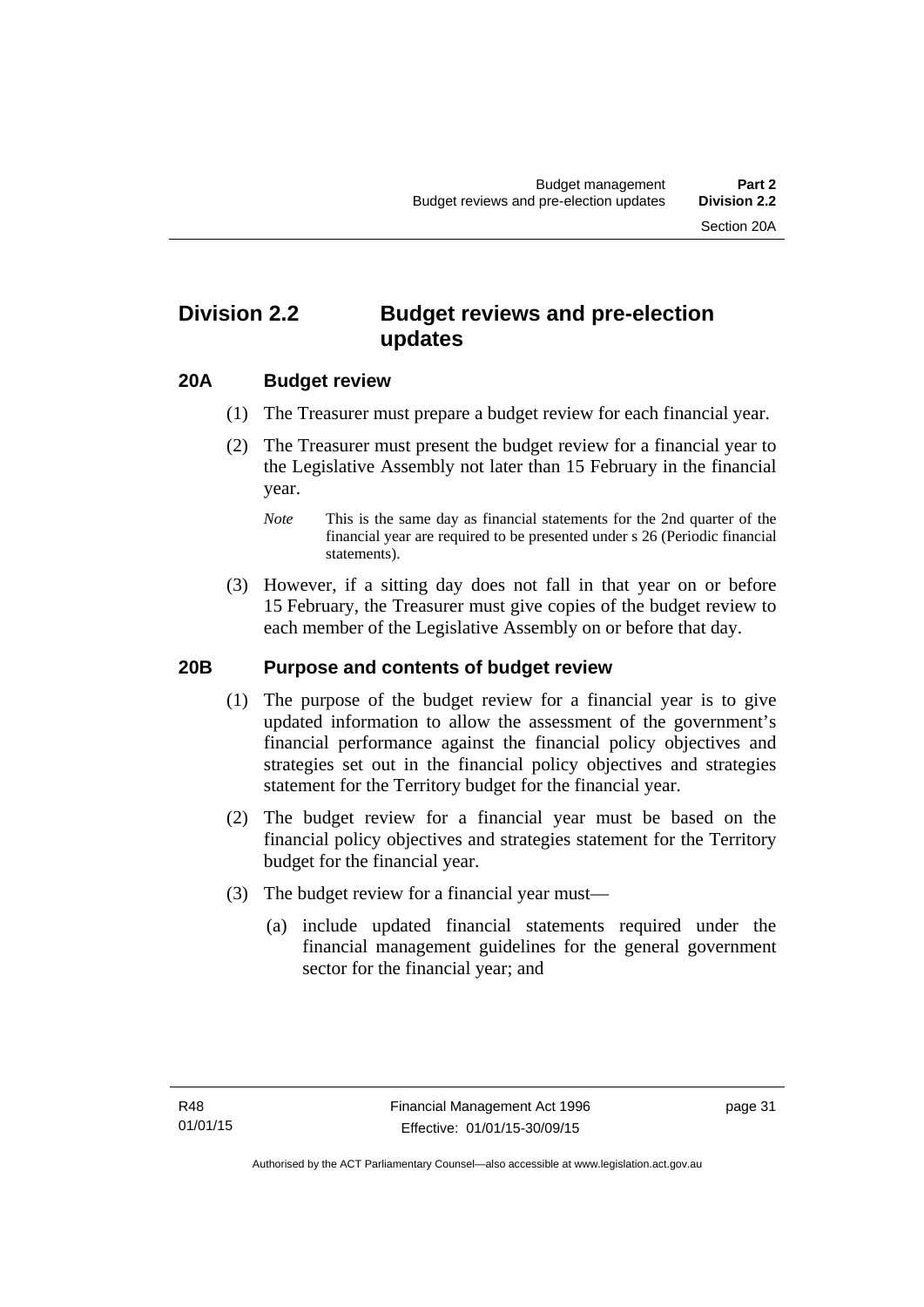- (b) include whole-of-year results for the previous financial year, the budget for the financial year, the estimated financial position of the Territory at the end of the financial year and updated budget estimates for each of the next 3 financial years; and
- (c) include a review of the financial policy objectives and strategies statement included in the budget for the financial year that satisfies the requirements of section 11A (2) and (3); and
- (d) state the date as at when the review was done.
- (4) However, if particular information required to be included in the budget review is unchanged from information set out in full in the budget for the Territory under section 11 (1) for the financial year, the review may instead summarise the information and state that it is unchanged from that set out in the budget.
- (5) For subsection (3):

*budget*, for a financial year, means the budget for the year presented to the Legislative Assembly under section 10 (a) (Budget papers) and, if that budget has been amended under this Act, the budget as amended.

### **20C Pre-election budget update**

- (1) At least 30 days before the polling day for an ordinary election, the director-general must prepare a pre-election budget update and give it to the parliamentary counsel for notification.
- (2) At least 20 days before the polling day for an election mentioned in the [Self-Government Act,](http://www.comlaw.gov.au/Series/C2004A03699) section 16 (Dissolution of Assembly by Governor-General) or section 48 (Resolution of no confidence in Chief Minister), the director-general must prepare a pre-election budget update and give it to the parliamentary counsel for notification.

Authorised by the ACT Parliamentary Counsel—also accessible at www.legislation.act.gov.au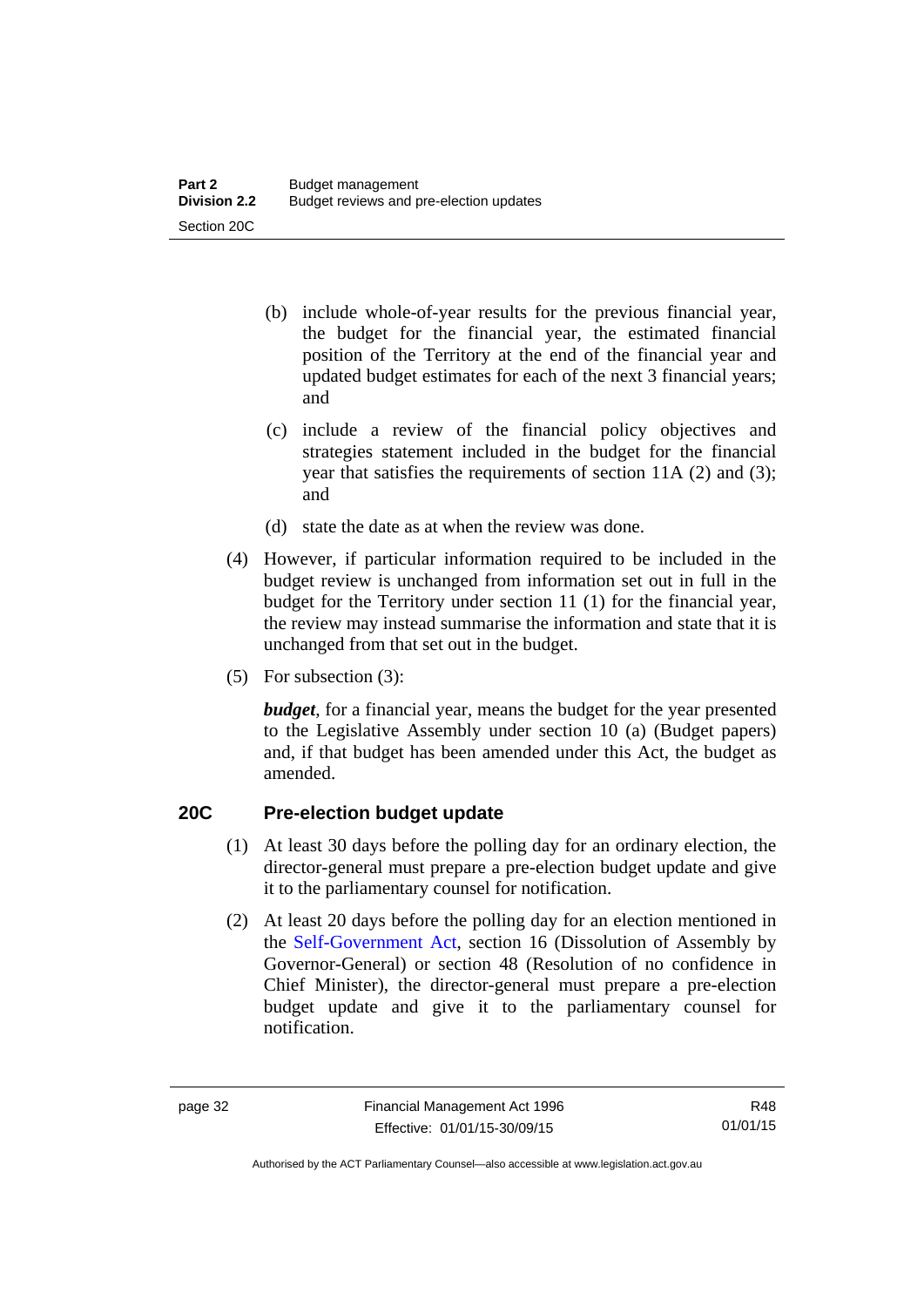(3) A pre-election budget update is a notifiable instrument.

*Note* A notifiable instrument must be notified under the [Legislation Act](http://www.legislation.act.gov.au/a/2001-14).

(4) In this section:

*ordinary election*—see the *[Electoral Act 1992](http://www.legislation.act.gov.au/a/1992-71)*, dictionary. *polling day*—see the *[Electoral Act 1992](http://www.legislation.act.gov.au/a/1992-71)*, dictionary.

# **20D Purpose and contents of pre-election budget update**

- (1) The purpose of a pre-election budget update for an election is—
	- (a) to allow the assessment of the government's financial performance against the financial policy objectives and strategies set out in the latest financial policy objectives and strategies statement; and
	- (b) to give the electorate an accurate picture of the Territory's financial position before the election.
- (2) A pre-election budget update must be based on the latest financial policy objectives and strategies statement.
- (3) A pre-election budget update for an election must include—
	- (a) updated financial statements required under the financial management guidelines for the financial year in which the election is to be held; and
	- (b) updated budget estimates for the general government sector, the public trading enterprise sector and the Territory for that financial year and for each of the next 3 financial years; and
	- (c) a statement of the economic or other assumptions used in preparing the updated financial statements and budget estimates; and
	- (d) a statement about the sensitivity of the updated financial statements and budget estimates to changes in the economic or other assumptions; and

page 33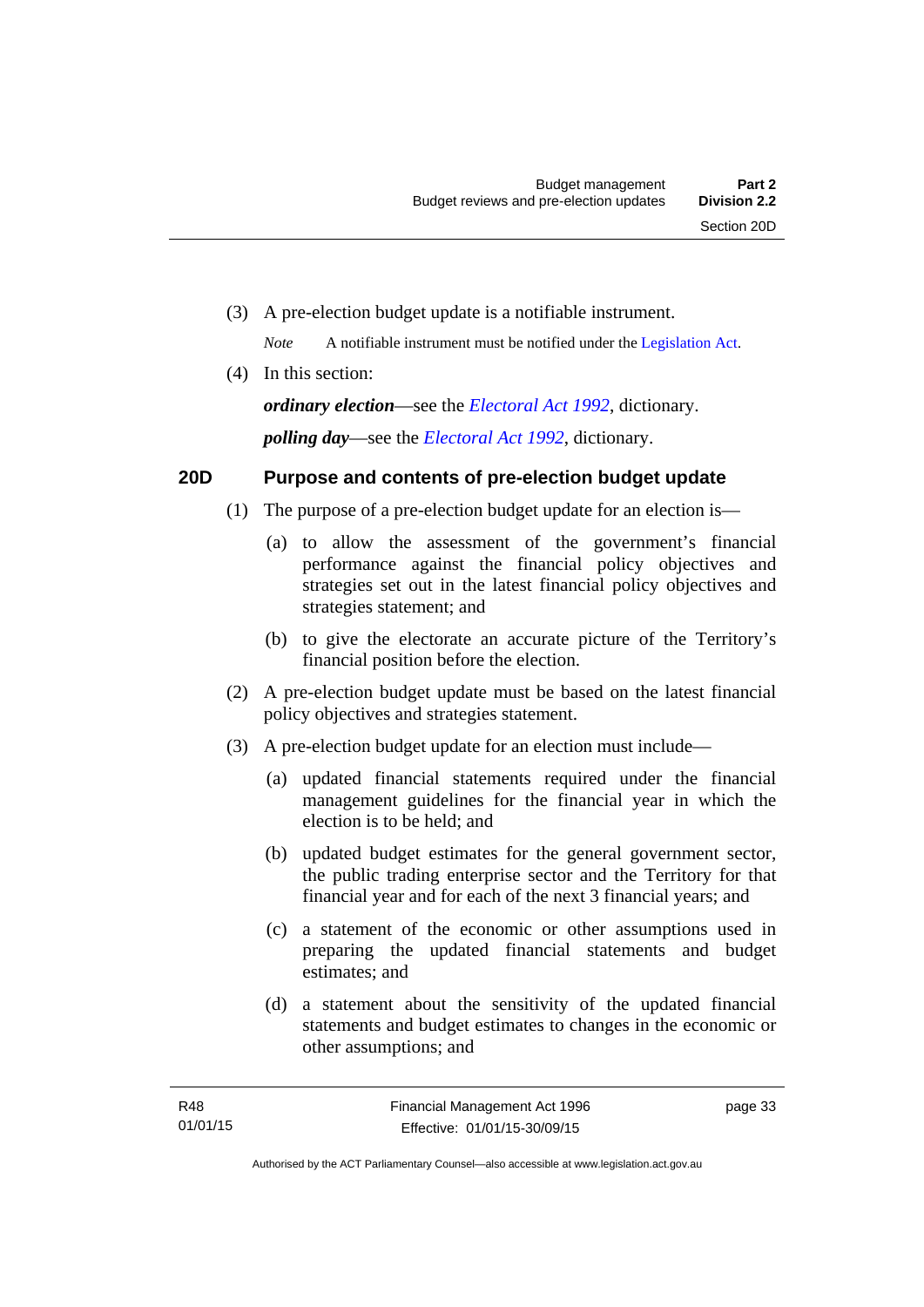- (e) a statement of the risks, quantified if possible, that may affect the economic or other assumptions, including—
	- (i) contingent liabilities; and
	- (ii) publicly announced government commitments that are not yet included in the updated financial statements and budget estimates.
- (4) Information in the pre-election budget update must—
	- (a) take into account government decisions and other circumstances that may have material effect on the financial statements and budget estimates; and
	- (b) state the date as at when the updating was done.
- (5) However, if particular information required to be included in the pre-election budget update is unchanged from information set out in full in the latest financial statements, the budget estimates mentioned in section 11 (Territory budgets) or budget review, the pre-election budget update may instead summarise the information and state that it is unchanged from that set out in the financial statements, budget estimates or budget review.

Authorised by the ACT Parliamentary Counsel—also accessible at www.legislation.act.gov.au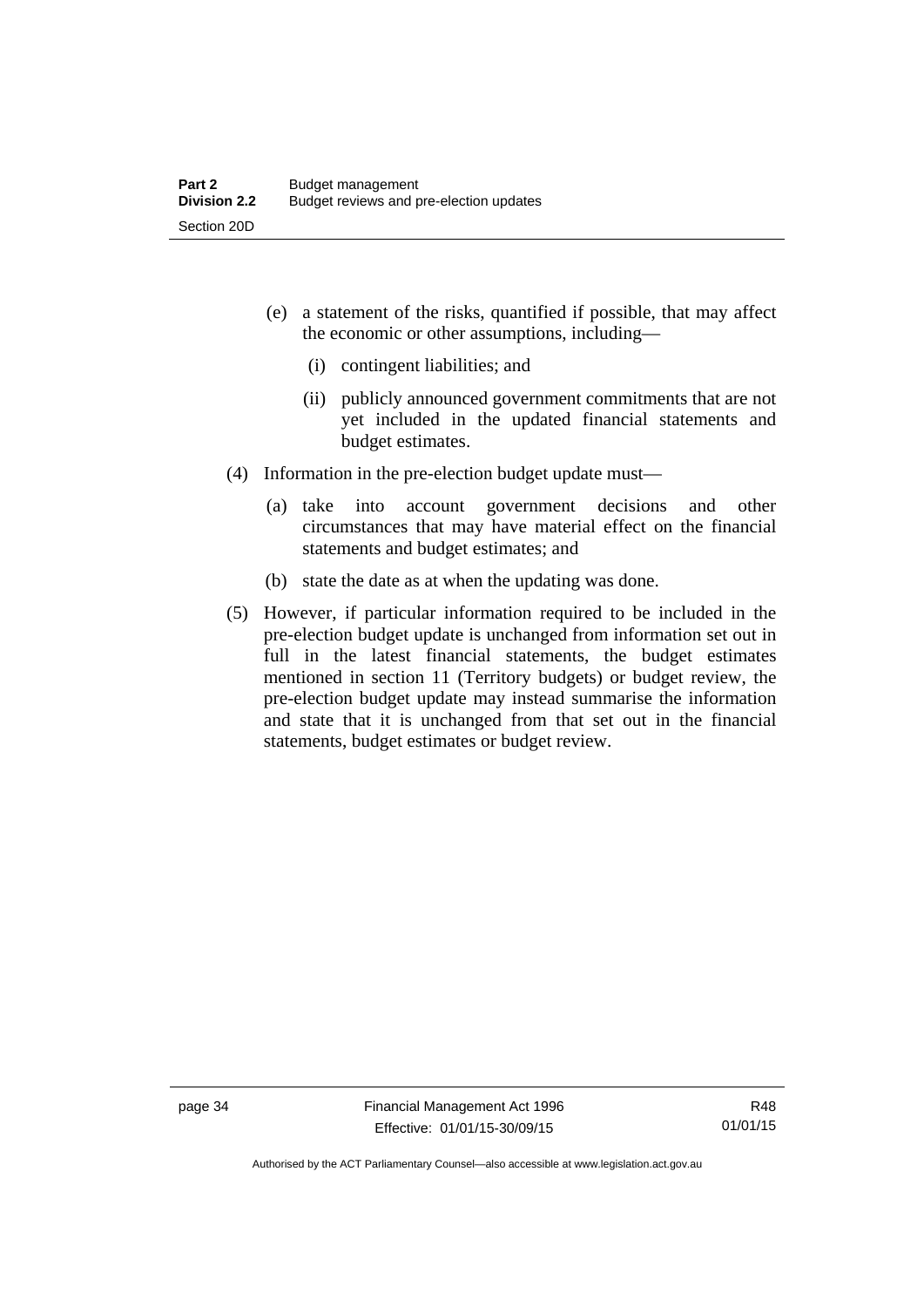# **Part 3 Financial reports**

# **Division 3.1 Financial reports of the Territory**

# **21 Meaning of** *the Territory* **in div 3.1**

In this division, a reference to *the Territory* includes a reference to all territory authorities and all territory-owned corporations.

# **22 Annual financial statements of the Territory**

- (1) The Treasurer must, as soon as practicable after the end of a financial year, prepare annual financial statements for the Territory for that year.
- (2) The statements must be prepared in accordance with generally accepted accounting principles and include—
	- (a) the financial statements required under the financial management guidelines; and
	- (b) a statement of the accounting policies adopted by the Territory; and
	- (c) the other statements that are necessary to fairly reflect the financial operations of the Territory during the year and its financial position at the end of the year.

### **23 Responsibility for annual financial statements**

- (1) Annual financial statements of the Territory must have endorsed on them, or attached to them, a statement of responsibility signed by—
	- (a) the Treasurer; and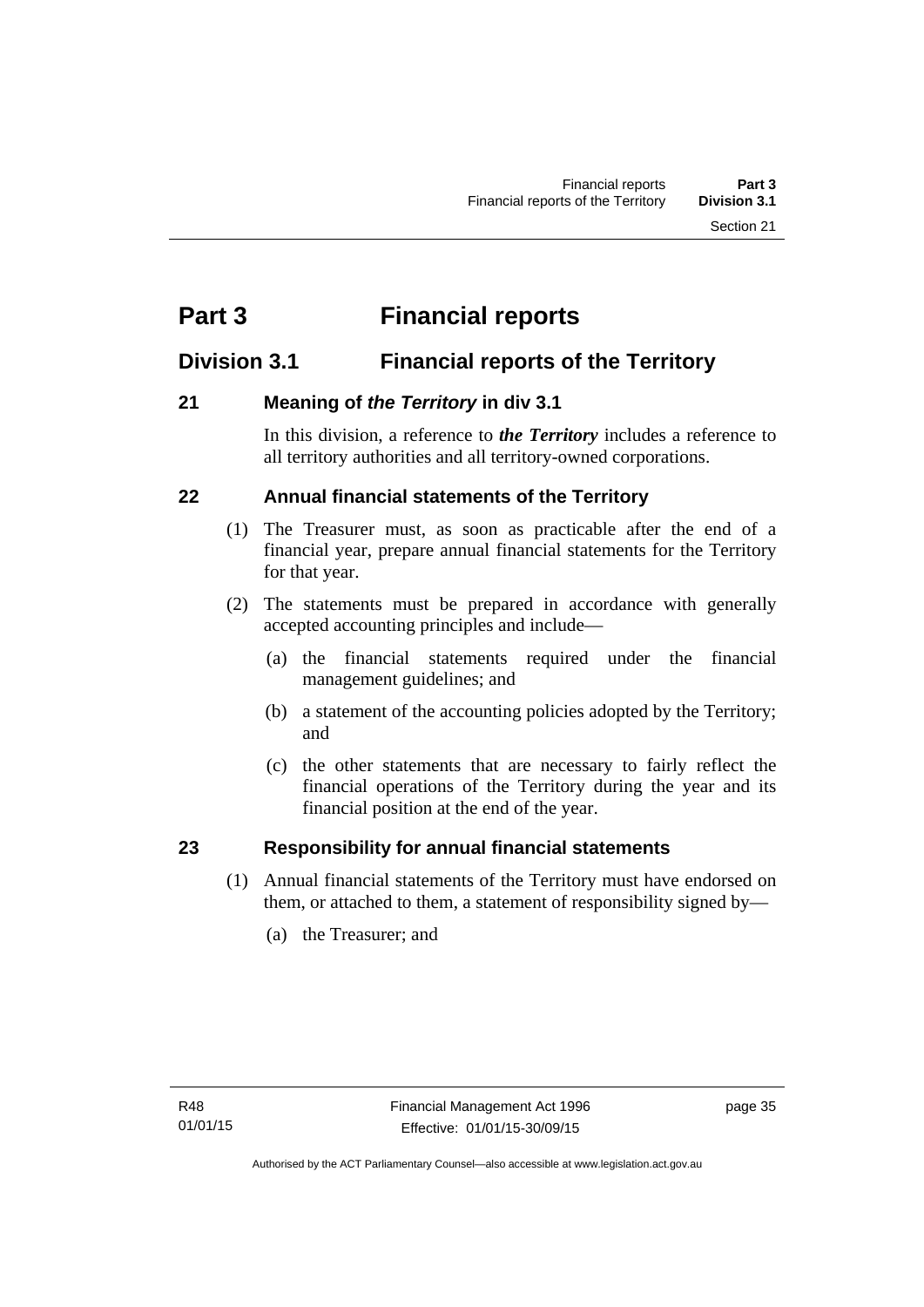- (b) the director-general of the administrative unit to which responsibility for the administration of this Act has been allocated under the *[Public Sector Management Act 1994](http://www.legislation.act.gov.au/a/1994-37)*, section 14.
- (2) A statement of responsibility must comprise—
	- (a) a statement by the Treasurer that in his or her opinion the financial statements fairly reflect the financial operations of the Territory during the year to which they relate and the financial position of the Territory at the end of the year; and
	- (b) a statement by the director-general that the financial statements have been prepared in accordance with generally accepted accounting principles.

#### **24 Audit of annual financial statements**

- (1) The Treasurer must give the auditor-general the annual financial statements of the Territory for a financial year within 3 months after the end of the year.
- (2) The auditor-general must, within 30 days after the auditor-general receives the annual financial statements under subsection (1), give the Treasurer an audit opinion about the statements.
- (3) Despite subsections (1) and (2), if an ordinary election is to be held in the year after the end of the financial year—
	- (a) the Treasurer must give the auditor-general the annual financial statements of the Territory for the financial year in sufficient time for the auditor-general to give an audit opinion about the statements within 3 months after the end of the financial year; and
	- (b) the auditor-general must give an audit opinion to the Treasurer within 3 months after the end of the financial year.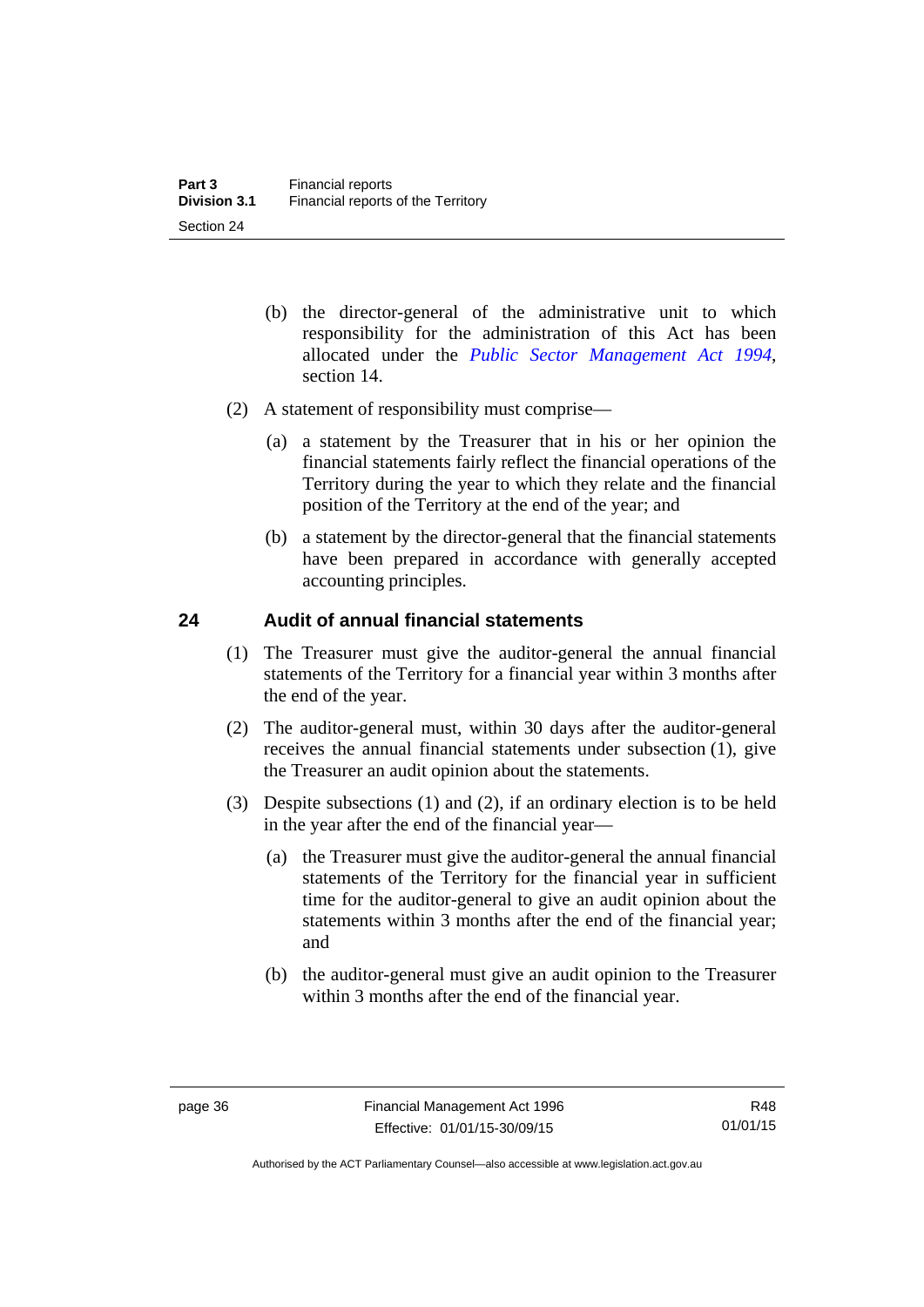(4) In this section:

*ordinary election*—see the *[Electoral Act 1992](http://www.legislation.act.gov.au/a/1992-71)*, dictionary.

#### **25 Presentation of annual financial statements to Legislative Assembly**

- (1) If the Treasurer receives, under section 24 (2), an audit opinion about annual financial statements, the Treasurer must present to the Legislative Assembly, within 3 sitting days after receiving the opinion—
	- (a) a copy of the annual financial statements; and
	- (b) a copy of the audit opinion.
- (2) If the Treasurer receives, under section 24 (3) (b), an audit opinion about annual statements, the Treasurer must give to each member of the Legislative Assembly, within 7 days after receiving the opinion—
	- (a) a copy of the annual financial statements; and
	- (b) a copy of the audit opinion.

#### **26 Periodic financial statements**

- (1) Within 45 days after the end of each quarter of a financial year, the Treasurer must prepare financial statements for—
	- (a) the quarter; and
	- (b) the period from the beginning of the financial year until the end of the quarter.
- (2) The statements must be prepared in accordance with the financial management guidelines.
- (3) The Treasurer must present copies of the statements prepared under subsection (1) to the Legislative Assembly on the first sitting day after they are prepared.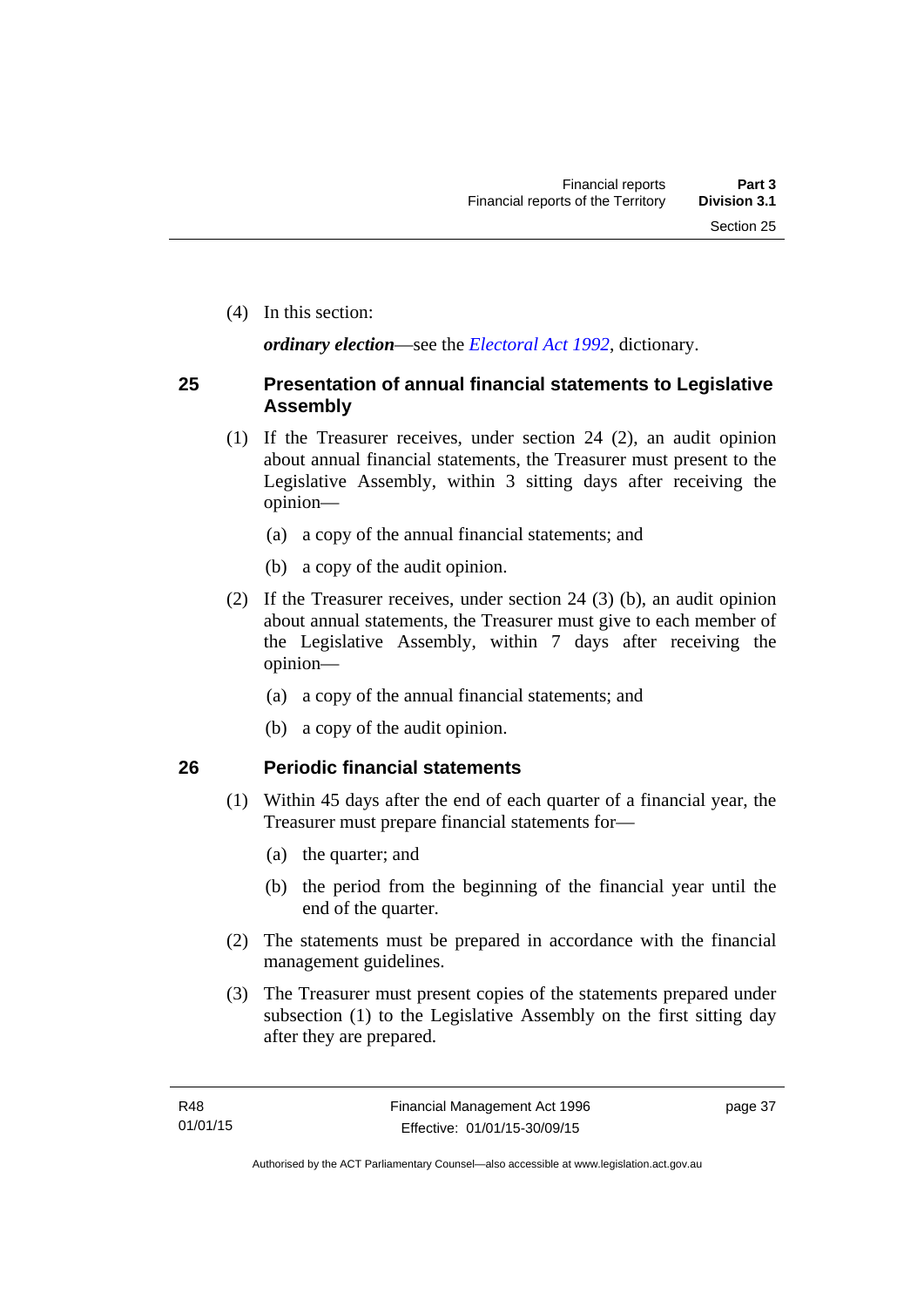(4) If the first sitting day mentioned in subsection (3) does not fall within 45 days after the end of the relevant quarter, the Treasurer must give copies of the statements prepared under subsection (1) to each member of the Legislative Assembly within the 45 days.

# **Division 3.2 Financial reports and performance statements of directorates**

# **27 Annual financial statements of directorates**

- (1) A directorate must, as soon as practicable after the end of each financial year, prepare annual financial statements relating to its operations during the year.
- (2) The annual financial statements of a directorate must be prepared in accordance with generally accepted accounting principles and in a form that facilitates a comparison between the financial operations of the directorate during the year and the estimates of those operations contained in the budget for the directorate for the financial year.
- (3) The annual financial statements must include—
	- (a) the financial statements required under the financial management guidelines; and
	- (b) if a change was made during the year to the conditions of a capital injection set out under section 12 (1) (c) (ii) (Directorate budgets) in a statement included in a proposed budget for the directorate for a financial year—a statement of the change and the reasons for it; and
	- (c) a statement of the accounting policies adopted by the directorate; and
	- (d) any other statements necessary to fairly reflect the financial operations of the directorate during the year and its financial position at the end of the year.

R48 01/01/15

Authorised by the ACT Parliamentary Counsel—also accessible at www.legislation.act.gov.au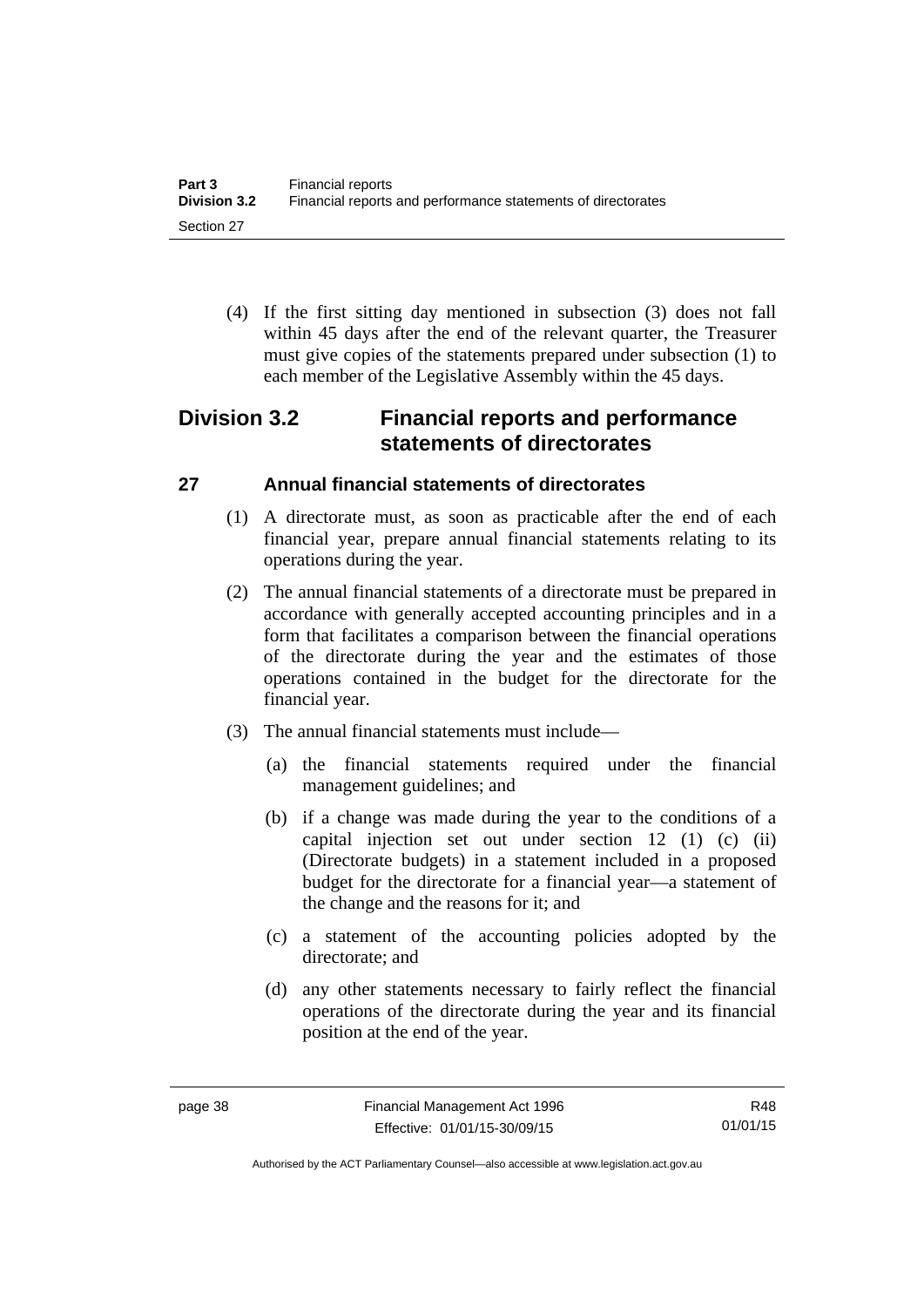(4) In this section:

*budget*, for a directorate for a financial year, means the budget for the directorate for the year presented to the Legislative Assembly under section 10 (b) (Budget papers).

#### **28 Responsibility for annual financial statements of directorates**

- (1) The annual financial statements of a directorate for a financial year must have endorsed on them, or attached to them, a statement of responsibility signed by the responsible director-general.
- (2) The statement of responsibility must state that, in the responsible director-general's opinion, the annual financial statements fairly reflect the financial operations of the directorate during the financial year and the financial position of the directorate at the end of the year.

### **29 Audit of financial statements of directorates**

- (1) The responsible director-general of a directorate must give the auditor-general the financial statements of the directorate for a financial year as soon as practicable after the statements are prepared.
- (2) The financial statements must have endorsed on them, or attached to them, the statement of responsibility made for them.
- (3) The auditor-general must give the responsible director-general an audit opinion about the financial statements as soon as practicable after the auditor-general receives them.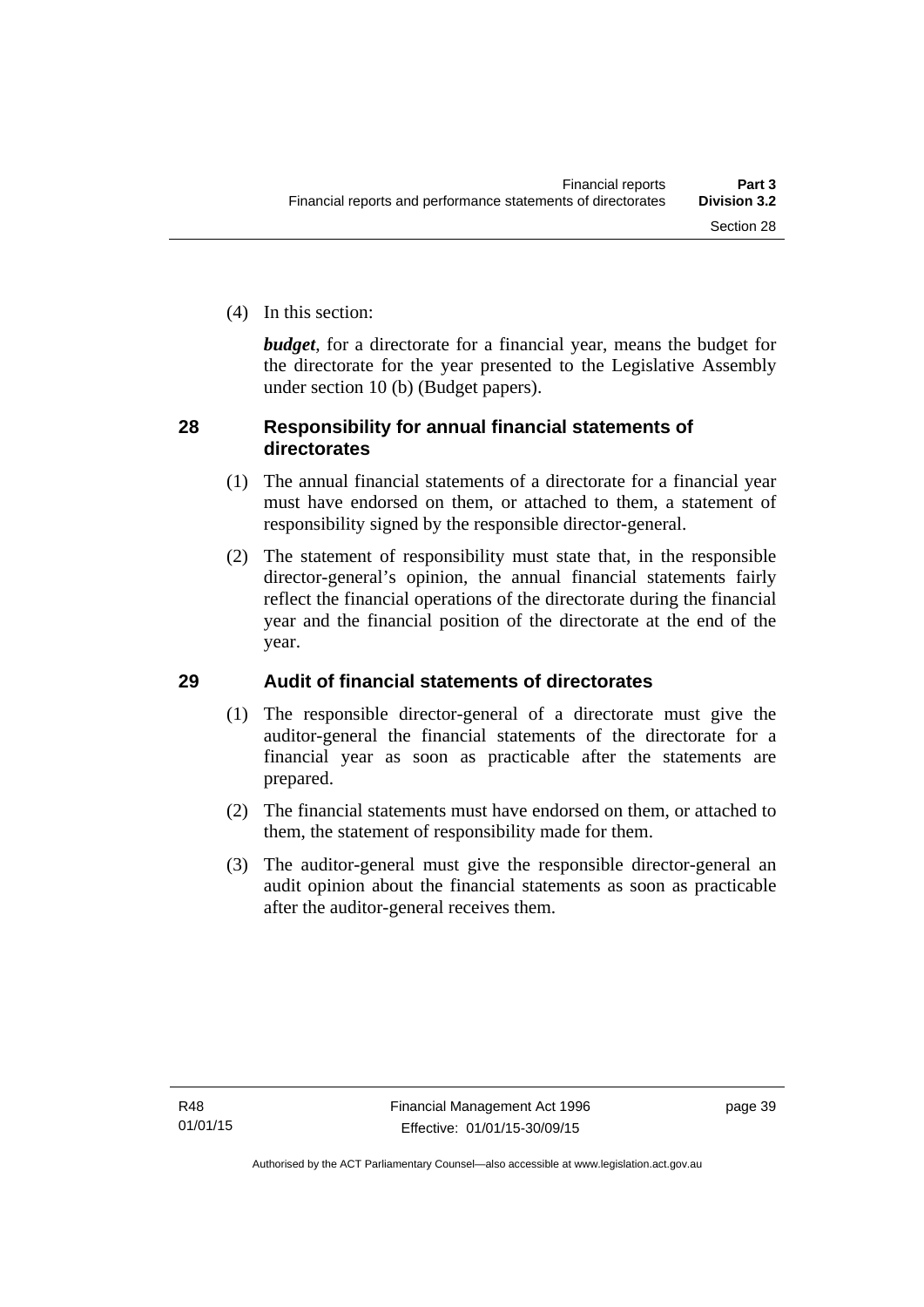### **30 Directorate annual financial statements to be included in annual reports etc**

A report prepared under the *[Annual Reports \(Government Agencies\)](http://www.legislation.act.gov.au/a/2004-8)  [Act 2004](http://www.legislation.act.gov.au/a/2004-8)* for a directorate for a financial year must include, or have attached to it—

- (a) the directorate's annual financial statements for the year; and
- (b) the audit opinion under section 29 (3) about the financial statements.

#### **30A Statements of performance of directorates**

- (1) As soon as practicable after the end of each financial year, each directorate must prepare a statement of the performance of the directorate in providing each class of outputs provided by it during the year.
- (2) The statement must—
	- (a) compare the performance of the directorate in providing each class of the outputs with the forecast of the performance in the directorate's budget for the year; and
	- (b) give particulars of the extent to which the performance criteria set out in the budget for the provision of the outputs were met.
- (3) This section does not apply to—
	- (a) the Office of the Legislative Assembly; or
	- (b) an officer of the Assembly.
- (4) In this section:

*budget*, for the directorate, means the budget for the directorate for the financial year presented to the Legislative Assembly under section 10 (b) (Budget papers) and, if that budget has been amended under this Act, the budget as amended.

R48 01/01/15

Authorised by the ACT Parliamentary Counsel—also accessible at www.legislation.act.gov.au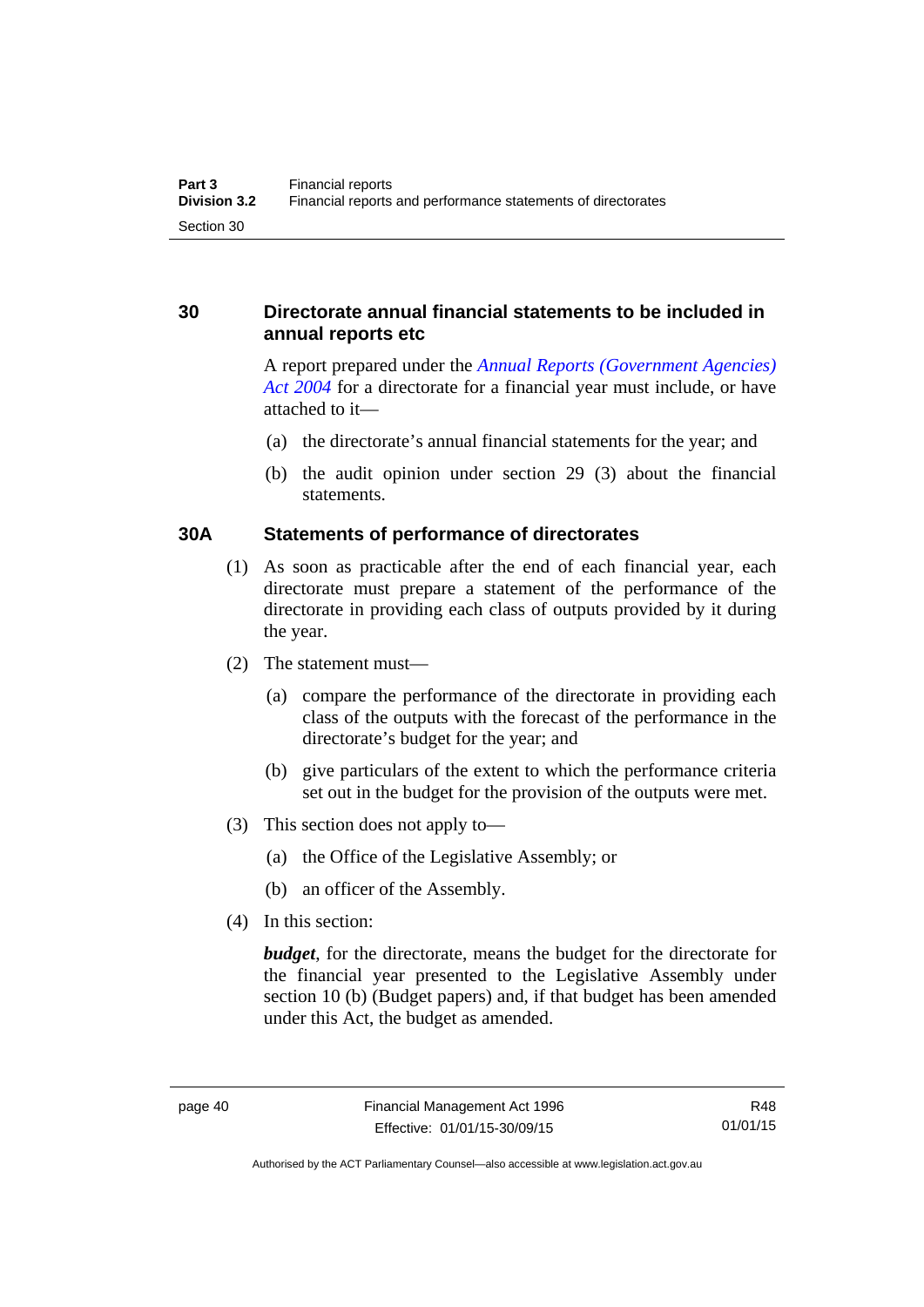#### **30B Responsibility for directorate statements of performance**

- (1) A statement of performance of a directorate for a financial year must have endorsed on it, or attached to it, a statement of responsibility signed by the responsible director-general.
- (2) The statement of responsibility must state that, in the responsible director-general's opinion, the statement of performance fairly reflects the performance of the directorate in providing each class of outputs during the financial year.

#### **30C Scrutiny of directorate statements of performance**

- (1) The responsible director-general of a directorate must give the auditor-general the directorate's statement of performance for a financial year as soon as practicable after the statement is prepared.
- (2) The statement of performance must have endorsed on it, or attached to it, the statement of responsibility made for it under section 30B.
- (3) The auditor-general must give the director-general a report about the statement of performance as soon as practicable after the auditor-general receives it.
- (4) The report must be prepared in accordance with the financial management guidelines.

#### **30D Directorate statements of performance to be included in annual reports etc**

A report prepared under the *[Annual Reports \(Government Agencies\)](http://www.legislation.act.gov.au/a/2004-8)  [Act 2004](http://www.legislation.act.gov.au/a/2004-8)* for a directorate for a financial year must include, or have attached to it—

- (a) the directorate's statement of performance for the year; and
- (b) the auditor-general's report under section 30C (3) about the statement of performance.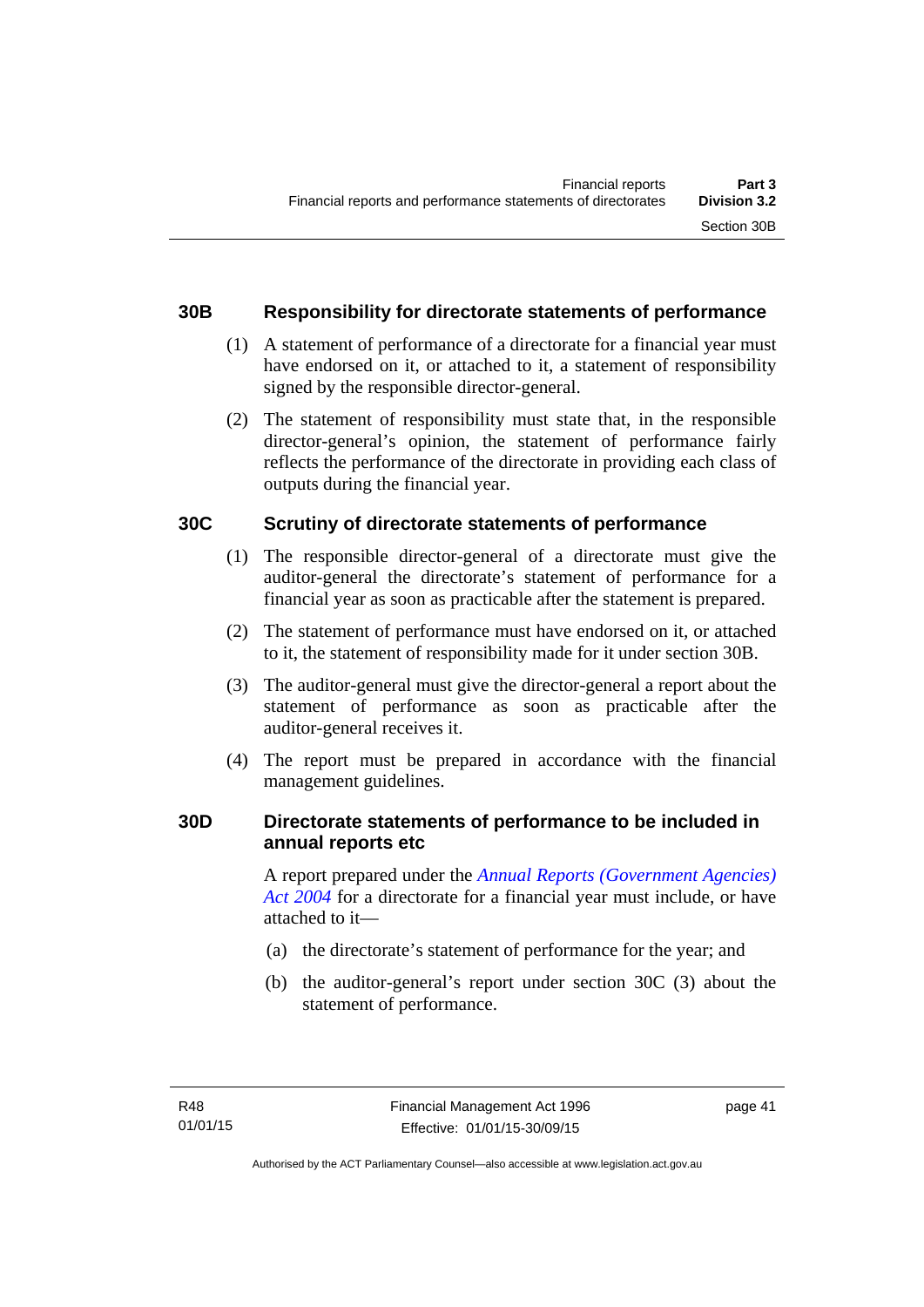#### **30E Half-yearly directorate performance reports**

- (1) Within 30 days after 31 December in each financial year, each Minister must prepare a half-yearly performance report for each directorate for which the Minister is responsible.
- (2) The report must include—
	- (a) a progress report on delivery of outputs; and
	- (b) an explanation of any significant variations from performance criteria.
- (3) The Minister must present the report to the Legislative Assembly on the first sitting day after the report is prepared.
- (4) If the report is not presented to the Legislative Assembly under subsection (3) within 30 days after 31 December, the Minister must make a copy of the report available to members of the Legislative Assembly within the 30 days.
- (5) This section does not apply to—
	- (a) the Office of the Legislative Assembly; or
	- (b) an officer of the Assembly.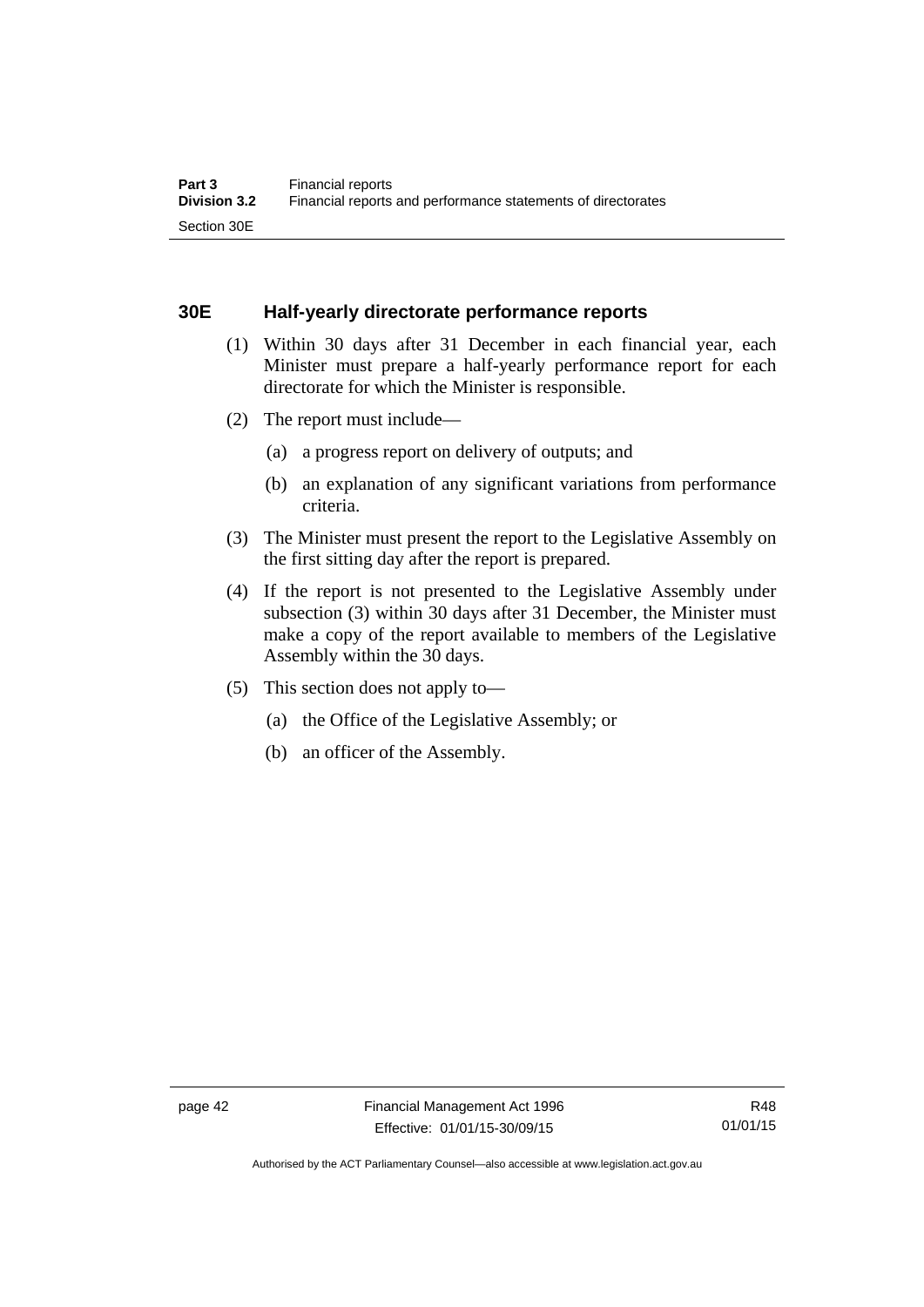# **Part 4 Financial management responsibilities of directors-general of directorates**

#### **31 Responsibilities of directors-general of directorates**

- (1) The responsible director-general of a directorate is accountable to the responsible Minister of the directorate for the efficient and effective financial management of the directorate.
- (2) Without limiting subsection (1), the responsible director-general of a directorate is responsible, under the responsible Minister, for ensuring—
	- (a) that money spent by the directorate is spent in accordance with appropriations made for the directorate (including appropriations available under section 34B); and
	- (b) that, as far as practicable, the operations of the directorate for a financial year are consistent with, and comparable to, the budget for the directorate for the year; and
	- (c) that the officers and employees of the directorate comply with this Act (including the financial management guidelines); and
		- *Note* A reference to an Act includes a reference to the statutory instruments made or in force under the Act, including any guideline (see [Legislation Act](http://www.legislation.act.gov.au/a/2001-14), s 104).
	- (d) that proper accounts and records are kept of the transactions and affairs of the directorate in accordance with generally accepted accounting principles; and
	- (e) that adequate control is maintained over the assets of the directorate and assets in the control of the directorate; and
	- (f) that adequate control is maintained over the incurring of liabilities by the directorate.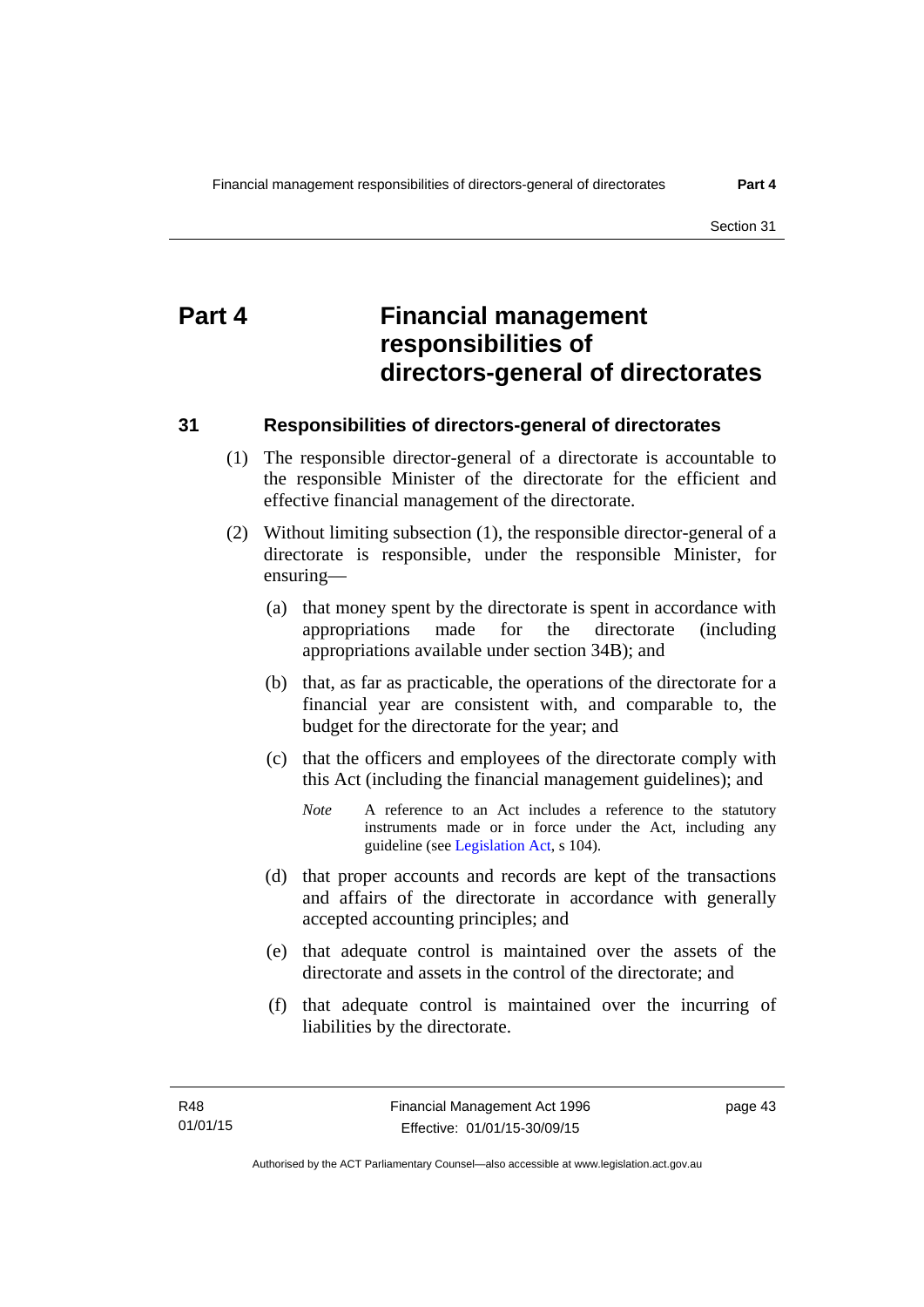- (3) A report prepared under the *[Annual Reports \(Government Agencies\)](http://www.legislation.act.gov.au/a/2004-8)  [Act 2004](http://www.legislation.act.gov.au/a/2004-8)* for a financial year by the responsible director-general of a directorate must include an explanation of material variations between the actual results of the directorate for the year and the budget for the directorate for the year.
- (4) In this section:

*budget*, for a directorate for a financial year, means the budget for the directorate for the year presented to the Legislative Assembly under section 10 (b) (Budget papers) and, if that budget has been amended under this Act, the budget as amended.

page 44 Financial Management Act 1996 Effective: 01/01/15-30/09/15

Authorised by the ACT Parliamentary Counsel—also accessible at www.legislation.act.gov.au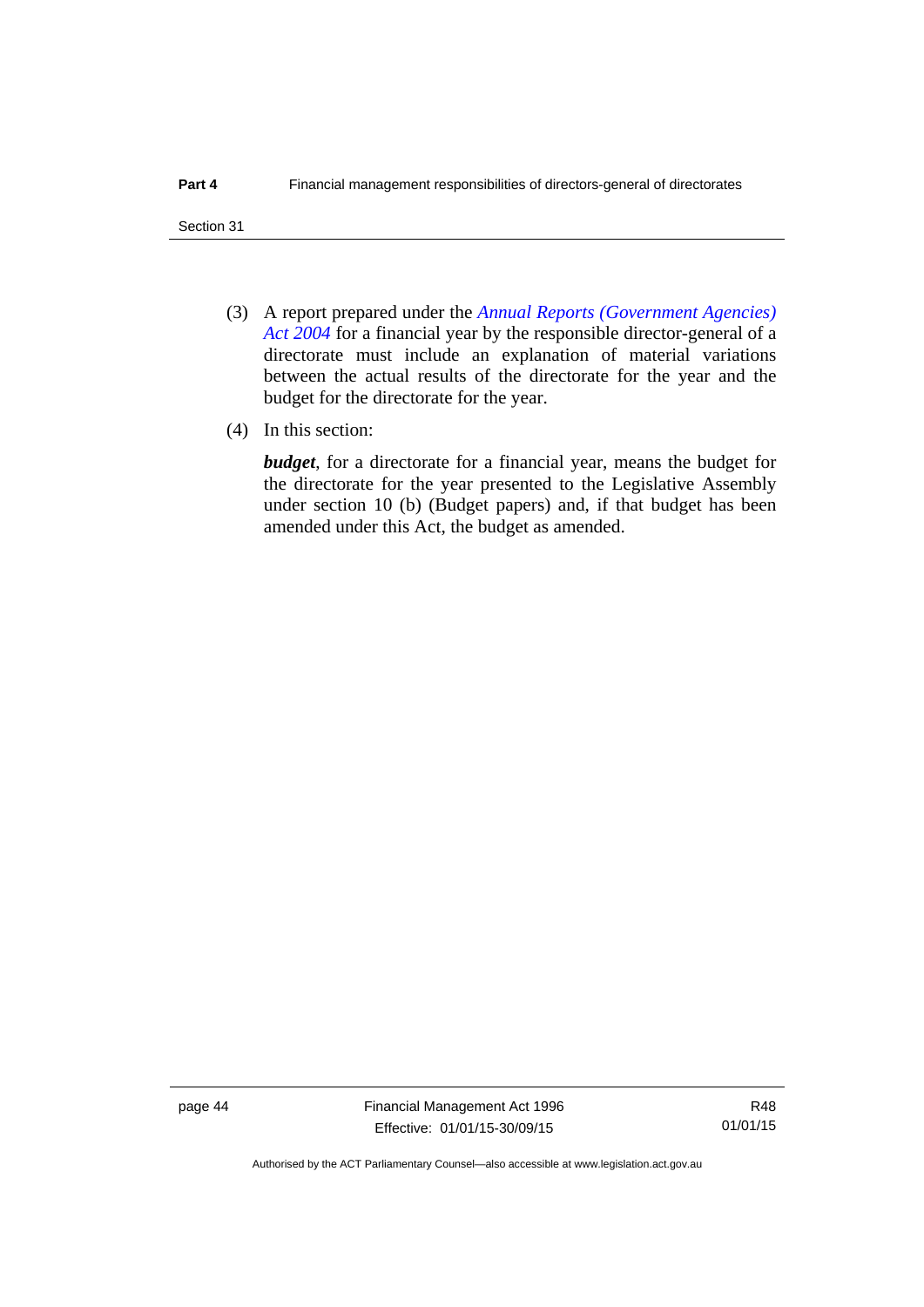# **Part 5 Banking and investment**

### **32 Agreement for the conduct of banking for Territory**

- (1) The Treasurer may enter into an agreement with an authorised deposit-taking institution relating to the conduct of banking for the Territory.
- (2) An agreement must not be entered into unless it contains a provision to the effect that it may be terminated by the Territory at any time subject to the giving of written notice that specifies the date the termination is to take effect.

### **33 Territory banking account**

The Treasurer must open and maintain a banking account for the purposes of the Territory.

### **34 Directorate banking accounts**

- (1) The responsible Minister or the responsible director-general may open 1 or more banking accounts for the purposes of the relevant directorate.
- (2) A directorate banking account must be maintained by the director-general.
- (3) A directorate banking account must not, without the Treasurer's written approval, be opened or maintained otherwise than with an authorised deposit-taking institution with which an agreement is in force under section 32.
- (4) The responsible Minister or the responsible director-general of a directorate may close a directorate banking account of the directorate.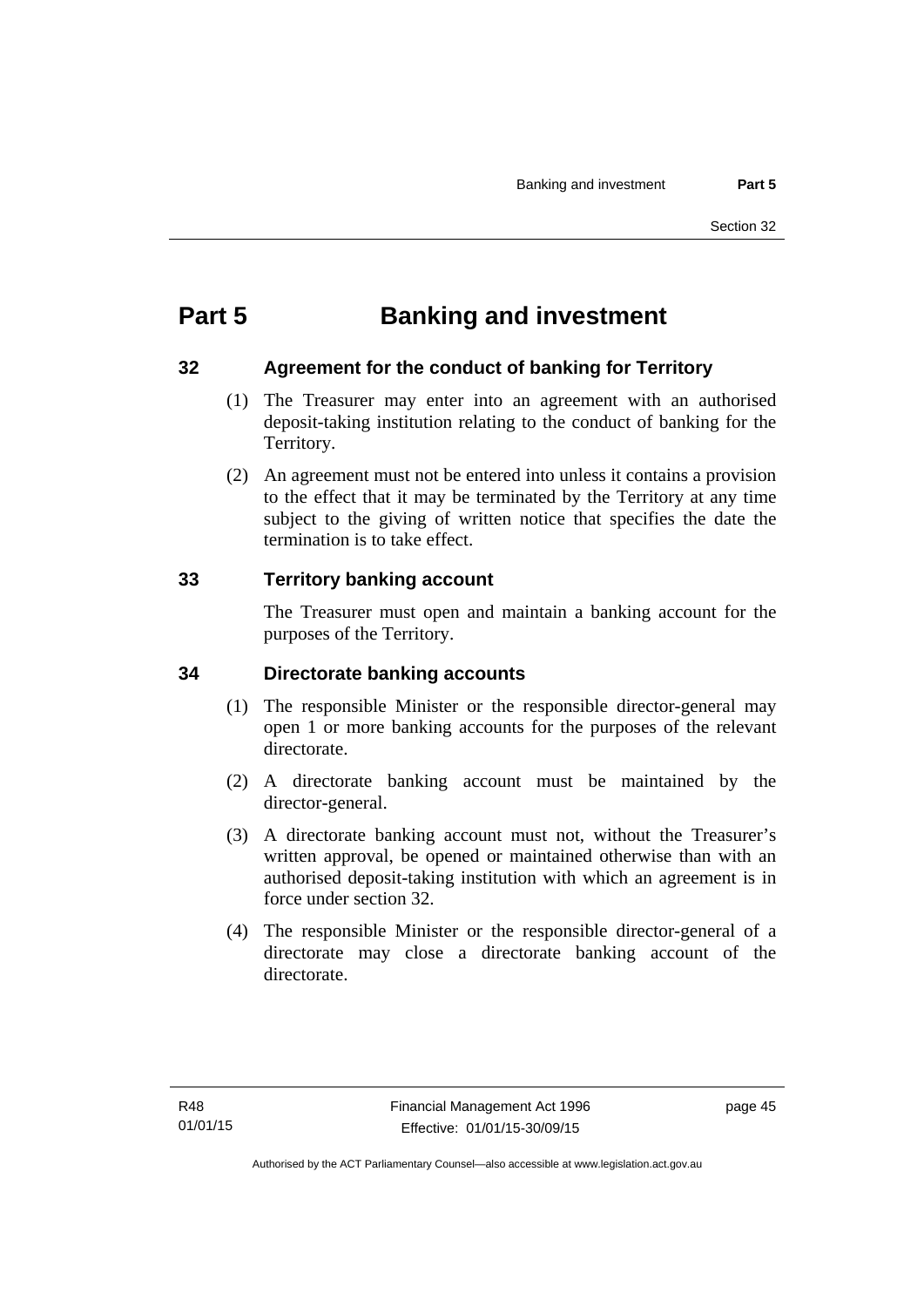#### **Part 5 Banking and investment**

Section 34A

- (5) If the responsible Minister or the responsible director-general of a directorate closes a directorate banking account under subsection (4), he or she must transfer any money standing to the credit of the account to another directorate banking account of the directorate or to the territory banking account.
- (6) The Treasurer may, at any time, after consultation with the responsible Minister, close or suspend the operation of a directorate banking account.
- (7) A Minister or a director-general must not open or operate a directorate banking account otherwise than in accordance with this Act.

#### **34A Transfer of directorate banking account**

- (1) If, in the Treasurer's opinion, it is desirable, because of changes in directorate responsibilities, to transfer a directorate banking account from a directorate to another directorate, the Treasurer may, in writing, direct the responsible director-general of the directorate that holds the account to arrange for it to be transferred to another directorate nominated in the direction.
- (2) A director-general who receives a direction under subsection (1) must comply with the direction.
- (3) A directorate banking account transferred in accordance with a direction under subsection (1) becomes a directorate banking account of the directorate to which it is transferred.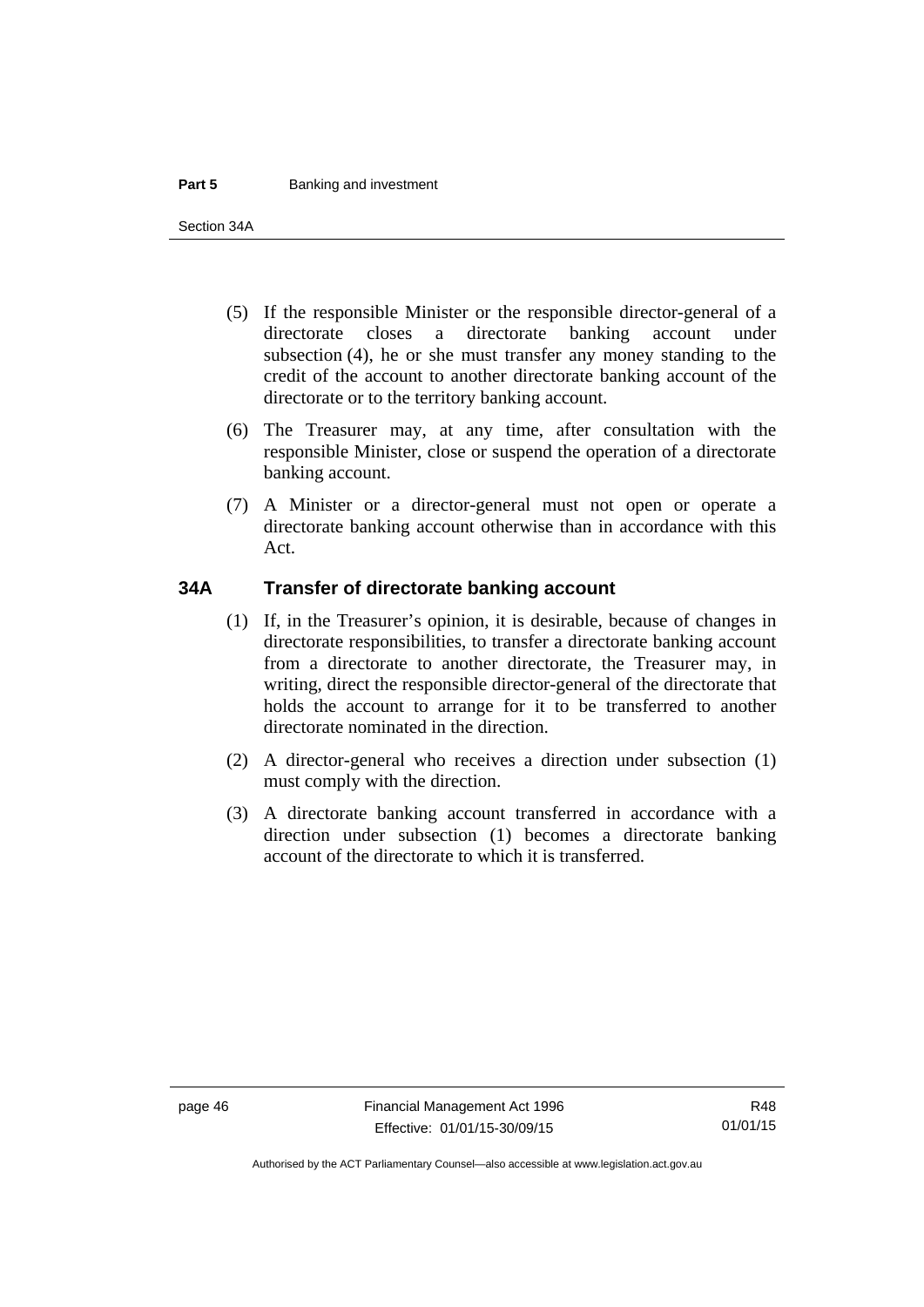#### **34B End of year balances of directorate banking accounts**

- (1) If at the end of a financial year amounts appropriated for a directorate for that financial year are held in a directorate banking account, the amounts may be applied after the end of that financial year for the purposes for which they were appropriated.
- (2) If at the end of a financial year a directorate banking account has a debit balance, the director-general of the directorate must devise and implement a scheme to recoup the amount of the deficit.

#### **35 Payments into banking accounts**

- (1) All public money is the property of the Territory.
- (2) If public money is received by a person other than for the purpose of making a payment in the course of his or her duties, the person must take reasonable steps to safeguard the money until it is paid into a banking account in accordance with this section.
- (3) Money must be paid into a directorate banking account of a directorate if the money is—
	- (a) money that may be disbursed to the directorate as a consequence of an appropriation; or
	- (b) a receipt relating to the operations of the directorate; or
	- (c) a receipt relating to the sale or disposal of assets of the Territory held by the directorate.
- (4) All public money, except money payable into a directorate banking account, must be paid into the territory banking account.
- (5) The Treasurer may issue financial management guidelines regarding the banking of public money.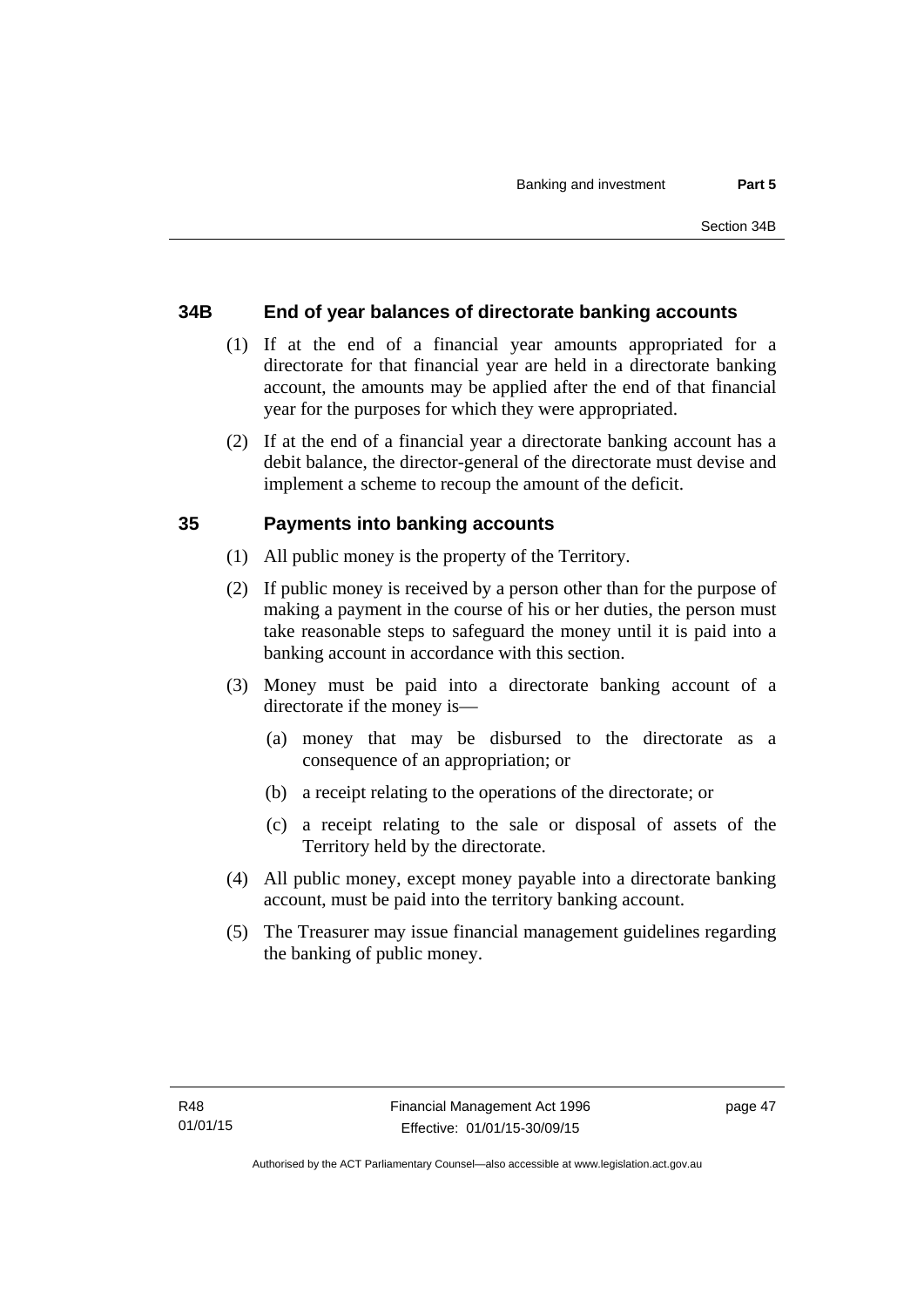#### **36 Transfer following change in directorate responsibilities**

- (1) If, in the Treasurer's opinion, it is necessary as a consequence of changes in directorate responsibilities, to transfer to another account money held in the territory banking account or a directorate banking account, the Treasurer must decide the amount to be transferred and direct that the transfer be made.
- (2) The Treasurer must not exercise the powers under subsection (1) in relation to a directorate banking account except after consultation with the responsible Minister.

#### **36A Transfers from directorate banking accounts to territory banking account**

If, in the Executive's opinion, it is desirable for the management of the public money of the Territory to transfer an amount held in a directorate banking account to the territory banking account, the Executive may direct that the transfer be made.

#### **37 Payments from territory banking account**

- (1) An amount must not be paid out of the territory banking account except under an appropriation to a directorate banking account, a territory authority banking account or a territory-owned corporation banking account.
- (2) This section is subject to—
	- (a) the *[Territory Superannuation Provision Protection Act 2000](http://www.legislation.act.gov.au/a/2000-21)*, section 11 (2) (which is about transfers between the territory banking account and directorate banking accounts to facilitate investment of superannuation funds); and
	- (b) this Act, section 38 (3) (which is about transfers of public money to facilitate investment); and
	- (c) this Act, section 38 (7) (which is about the payment of interest on certain investments of public money); and

R48 01/01/15

Authorised by the ACT Parliamentary Counsel—also accessible at www.legislation.act.gov.au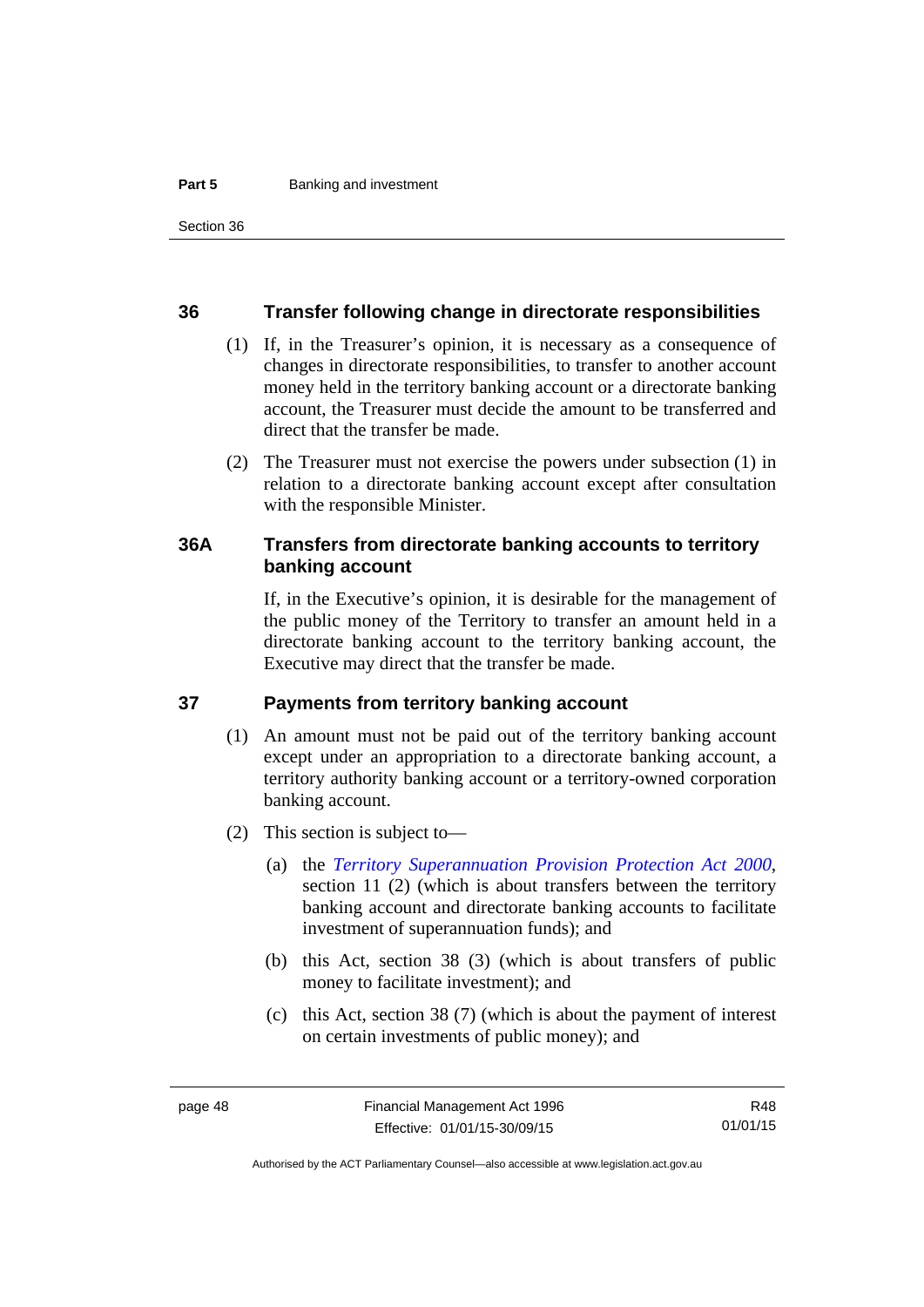- (d) this Act, section 58 (7) (which is about transfers between the territory banking account and territory authorities of interest earned on certain investments for territory authorities).
- (3) This section does not apply to an overdraft or credit facility for a territory authority approved under section 59 (5).

#### **38 Investment of certain public money**

- (1) The Treasurer may invest any money held in the territory banking account or directorate banking accounts for the period and on the terms and conditions the Treasurer considers appropriate—
	- (a) on deposit with an authorised deposit-taking institution; or
	- (b) in the purchase of a bill of exchange that is drawn or accepted by an authorised deposit-taking institution; or
	- (c) in a loan to a person who is a dealer in the short-term money market; or
	- (d) in Territory, State or Commonwealth securities; or
	- (e) in any investment prescribed under the financial management guidelines for this paragraph.
- (2) However, an investment may be made under this section only to increase or protect the financial wealth of the Territory.
- (3) Transfers of money for investment, including transfers between the territory banking account and directorate banking accounts to facilitate investment, may be made without appropriation.
- (4) Interest received from the investment of public money under this section must be paid to the territory banking account.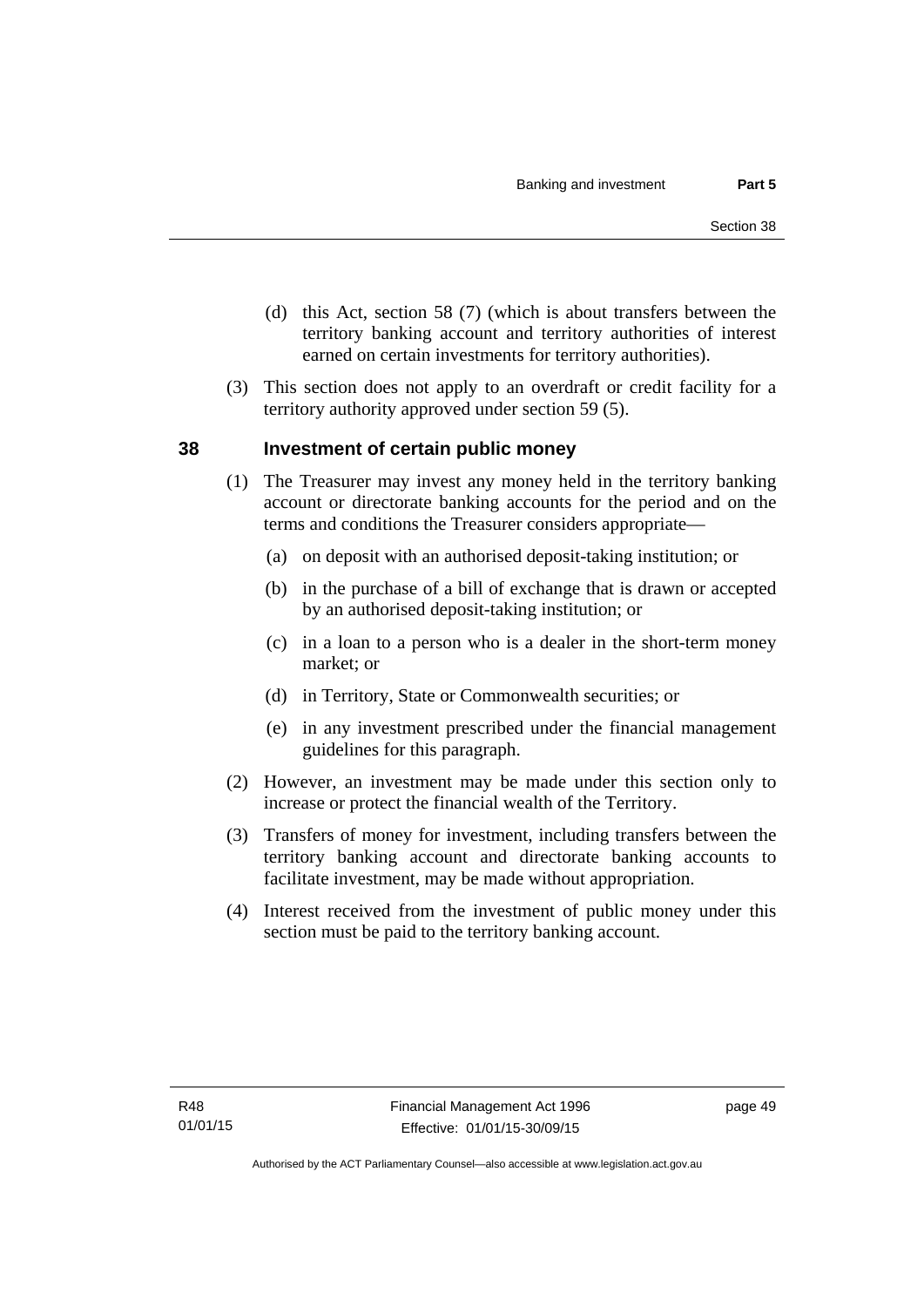#### **Part 5 Banking and investment**

Section 38

- (5) However, if an investment of public money is made or managed for the Territory by an entity other than a directorate, the entity may deduct from the interest received by the entity for the investment—
	- (a) a fee charged by the entity for making or managing the investment; and
	- (b) expenses reasonably incurred by the entity in making or managing the investment.
- (6) The Treasurer may decide the amounts of interest from investments under this section that are to be credited to directorate banking accounts.
- (7) The amounts decided by the Treasurer may be paid from the territory banking account without further appropriation.
- (8) However, the total of the amounts paid under subsection (7) must not exceed the total of the interest received from investments under this section.
- (9) This section does not apply to money held in a superannuation banking account.
- (10) In this section:

*superannuation banking account*—see the *[Territory](http://www.legislation.act.gov.au/a/2000-21)  [Superannuation Provision Protection Act 2000](http://www.legislation.act.gov.au/a/2000-21)*, section 7.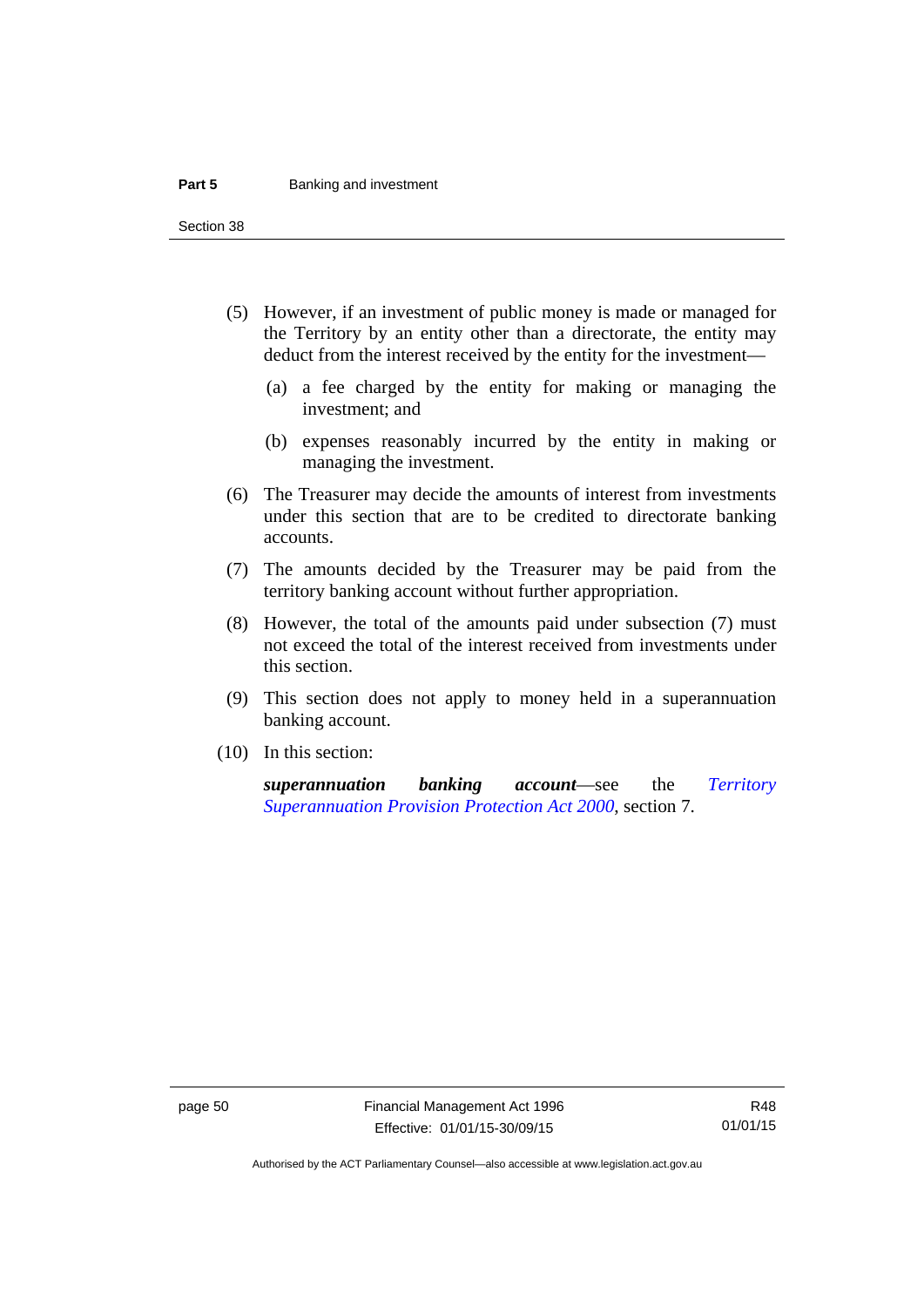# **Part 6 Borrowing and guarantees**

#### **39 Power of Territory to borrow**

The Territory may only borrow in accordance with this Act or another law of the Territory.

### **40 Treasurer may borrow on behalf of Territory**

The Treasurer may, on behalf of the Territory, if necessary or expedient in the public interest to do so—

- (a) borrow money; or
- (b) give security for the repayment of an amount borrowed or the payment of interest on an amount borrowed; or
- (c) enter into a financing lease.

### **41 Power of territory authorities to borrow**

Despite any other Act, a territory authority may only borrow (other than from the Territory) in accordance with this Act.

### **42 Borrowings by territory authorities to be approved**

- (1) A territory authority must not borrow unless—
	- (a) the borrowing is approved in writing by the Treasurer; and
	- (b) the terms and conditions of the borrowing include the terms and conditions (if any) specified in the approval and are otherwise consistent with the approval; and
	- (c) the borrowing is within the borrowing limits (if any) of the authority for the financial year in which the borrowing is entered into, that are approved in writing by the Treasurer.
- (2) However, subsection (1) (a) and (b) does not apply to a loan made to a territory authority under section 59 (1) (b).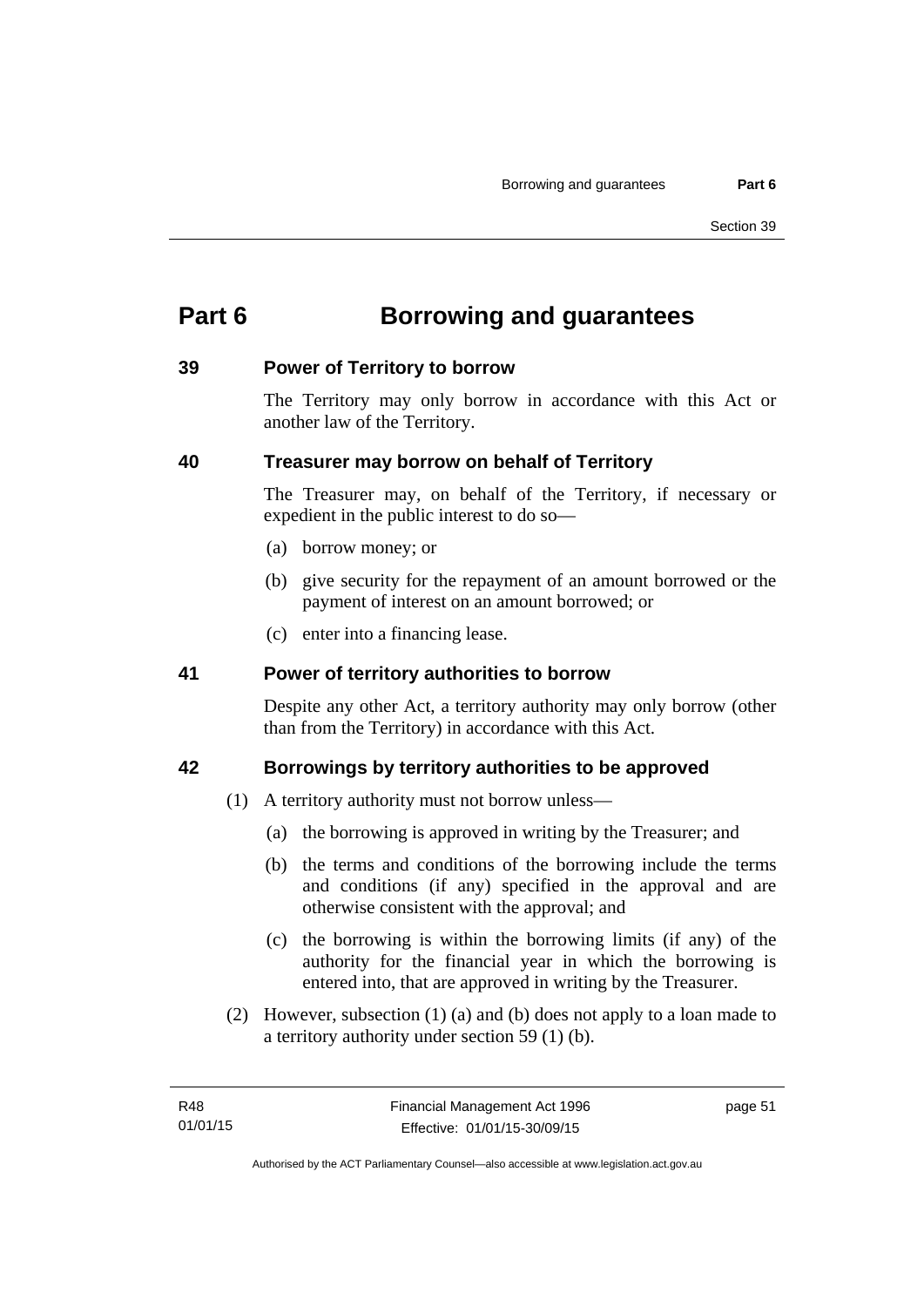Section 43

#### **43 Territory authorities may give security**

Subject to the Treasurer's approval of the borrowing under section 42 (1) (a), a territory authority may give security for the repayment of an amount borrowed, or for the payment of interest on that amount, by issuing securities.

#### **44 Power to approve borrowings not delegable**

The Treasurer must not delegate to anyone the power under section 42 (1) (a) to approve borrowings by territory authorities.

#### **45 Loans to be paid into territory banking account**

Subject to this Act and any other Act, the proceeds of a loan raised on behalf of the Territory must be paid into the territory banking account.

#### **46 Payments by Treasurer**

The Treasurer may, without further appropriation, make payments needed for—

- (a) payment of interest on borrowings made for the Territory; or
- (b) repayment of borrowings made for the Territory; or
- (c) payment of the expenses of making or repaying borrowings for the Territory.

#### **47 Guarantees by Territory**

- (1) The Territory may only give a guarantee for the payment of money or the performance of an obligation in accordance with this Act.
- (2) The Treasurer may approve in writing a guarantee by the Territory for the payment of money or the performance by any person of an obligation under a contract, subject to any conditions the Treasurer may specify in the approval.

R48 01/01/15

Authorised by the ACT Parliamentary Counsel—also accessible at www.legislation.act.gov.au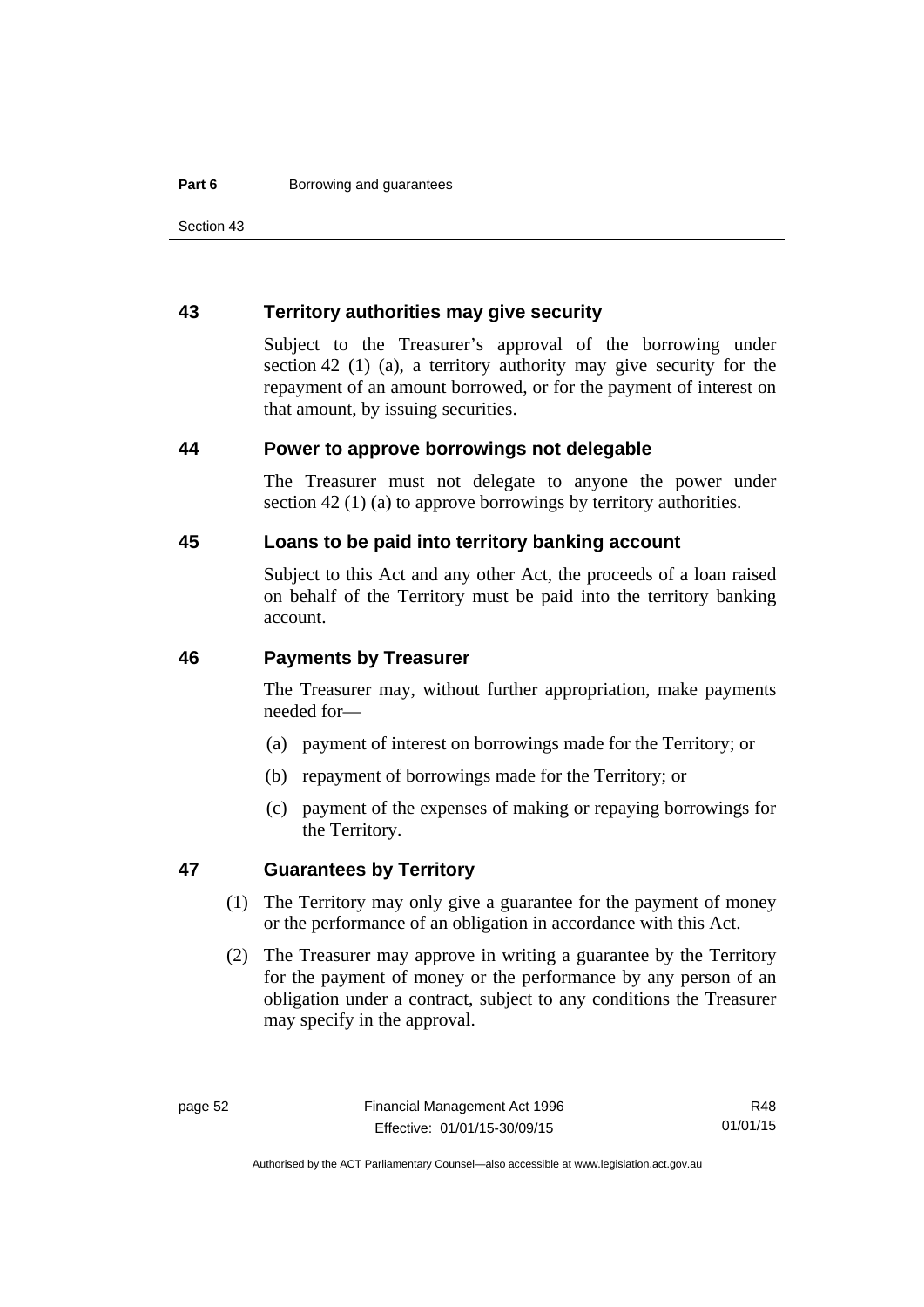(3) If the Treasurer approves a guarantee under subsection (2), the Treasurer must present a copy of the approval to the Legislative Assembly within 3 sitting days after the approval is given.

Authorised by the ACT Parliamentary Counsel—also accessible at www.legislation.act.gov.au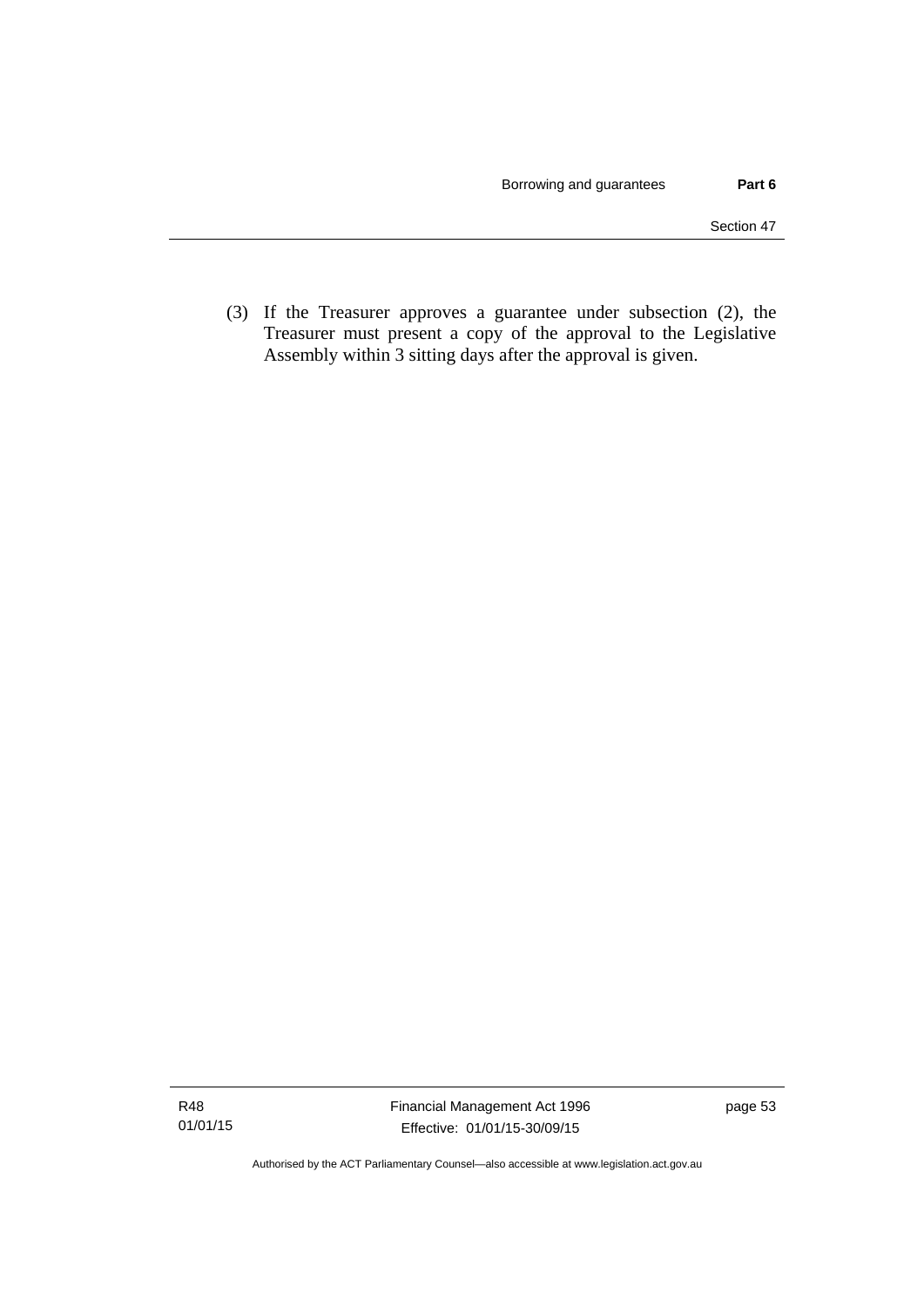#### **Part 7** Trust money

Section 49

# **Part 7 Trust money**

#### **49 Identity of trust money**

All trust money held by the Territory must be accounted for separately from public money.

#### **50 Administration of trust money**

- (1) Trust money must be administered by the appropriate directorate on behalf of the Territory.
- (2) The Treasurer may, in writing, specify a directorate as the appropriate directorate in relation to an amount of trust money.
- (3) In this section:

*appropriate directorate*, in relation to an amount of trust money, means—

- (a) except if paragraph (b) applies—the directorate responsible for matters or enactments that relate most closely to the purpose of the payment; or
- (b) the directorate specified under subsection (2).

#### **51 Directorate trust banking accounts**

- (1) The responsible Minister or the responsible director-general may open a trust banking account for the purposes of the relevant directorate.
- (2) A trust banking account must be maintained by the director-general.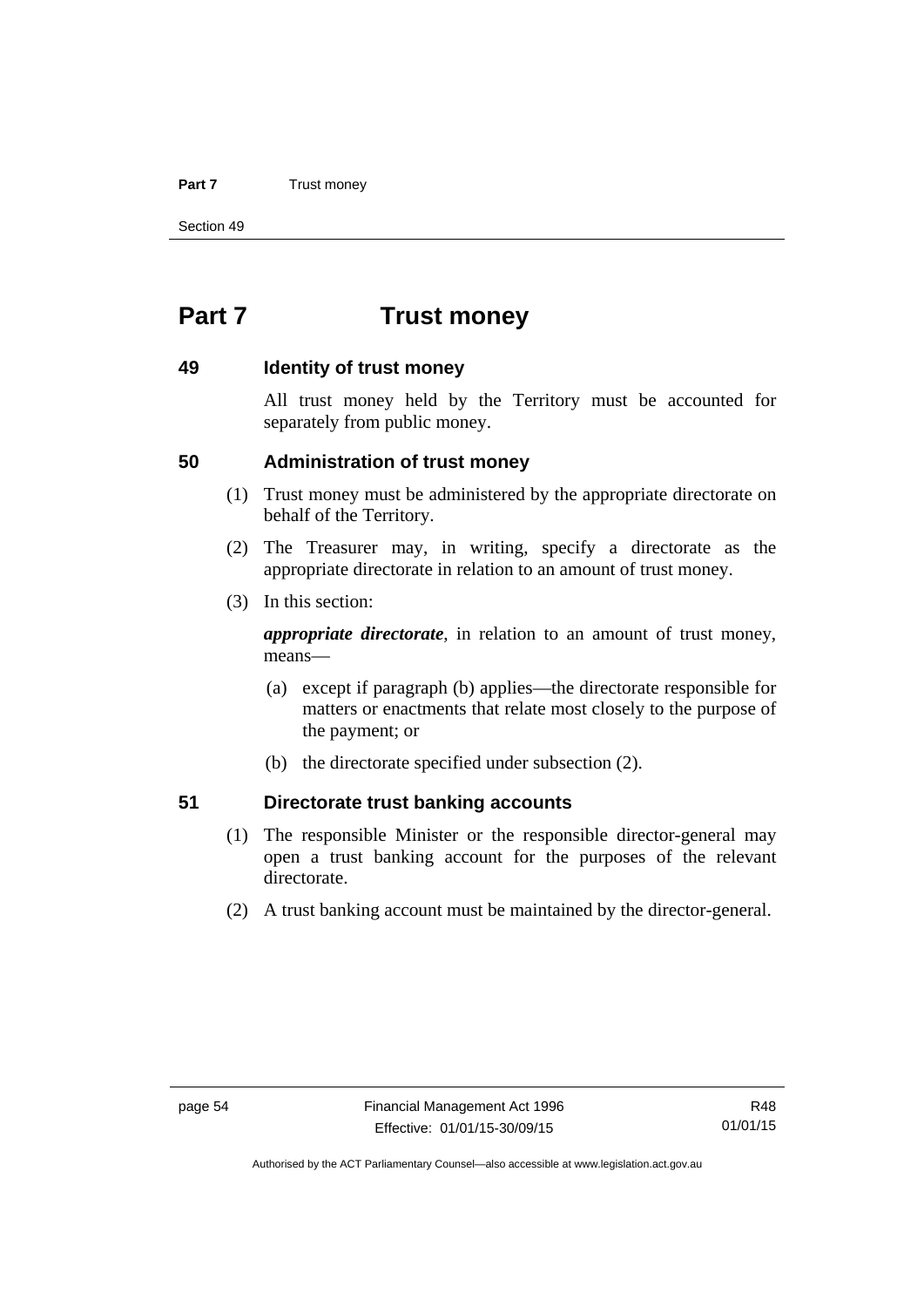- (3) A trust banking account must not, without the Treasurer's written approval, be opened or maintained otherwise than with an authorised deposit-taking institution with which an agreement is in force under section 32 (Agreement for the conduct of banking for Territory).
- (4) No money may be held in a trust banking account other than trust money.
- (5) A Minister or a director-general must not open or operate a trust banking account otherwise than in accordance with this Act.

### **51A Transfer of directorate trust banking accounts**

- (1) This section applies if the Treasurer believes that it is desirable, because of changes in directorate responsibilities, to transfer a directorate trust banking account from a directorate to another directorate.
- (2) The Treasurer may, in writing, direct the responsible director-general of the directorate that holds the account to arrange for it to be transferred to the other directorate.
- (3) If a director-general receives a direction under subsection (2), the director-general must comply with it.
- (4) An account transferred in accordance with the direction becomes a trust banking account of the directorate to which it is transferred.

### **51B Transfers between trust banking accounts—changes in directorate responsibilities**

 (1) This section applies if the Treasurer believes that it is necessary, because of changes in directorate responsibilities, to transfer an amount held in a directorate trust banking account (the *first account*) to a trust banking account of another directorate.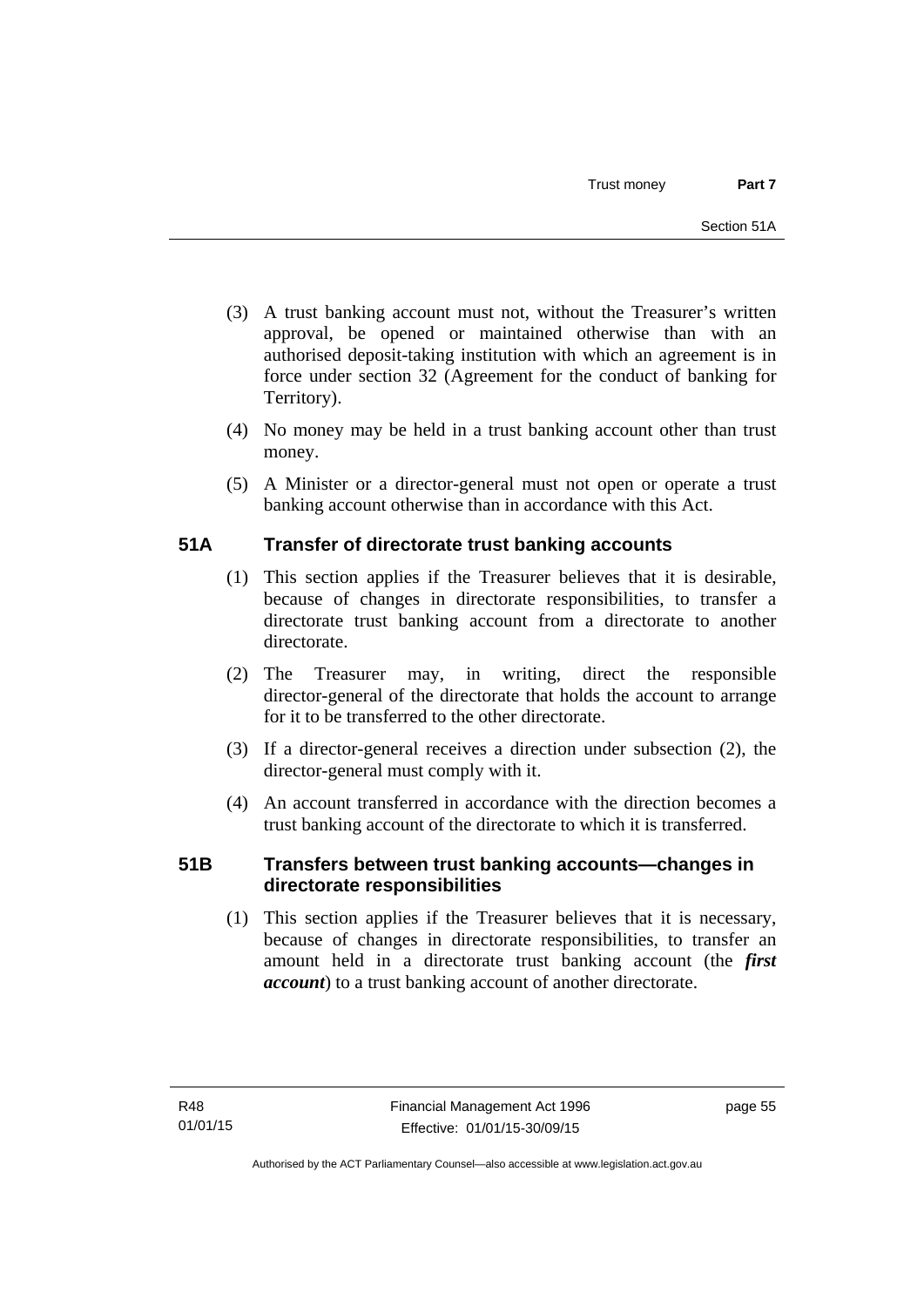- (2) The Treasurer may, in writing, direct the responsible director-general of the directorate that holds the first account to transfer the amount.
- (3) If a director-general receives a direction under subsection (2), the director-general must comply with it.

#### **51C Transfers between trust banking accounts—investment**

Amounts may at any time be transferred between trust banking accounts to facilitate investment of trust money.

#### **52 Transfers between trust banking account and territory banking account**

Amounts may only be transferred between a trust banking account and the territory banking account—

- (a) to facilitate investment of the trust money; or
- (b) to make a payment required by section 53A (6) (Unclaimed trust money).

#### **53 Investment of trust money**

The Treasurer may invest trust money as if the Treasurer were a trustee under the *[Trustee Act 1925](http://www.legislation.act.gov.au/a/1925-14).*

#### **53A Unclaimed trust money**

- (1) For this section, money held in a trust banking account is unclaimed trust money if—
	- (a) not less than 6 years has elapsed since the date the money became payable; and
	- (b) during that period, no-one entitled to the money has requested that the money be paid to him or her or according to his or her direction.

Authorised by the ACT Parliamentary Counsel—also accessible at www.legislation.act.gov.au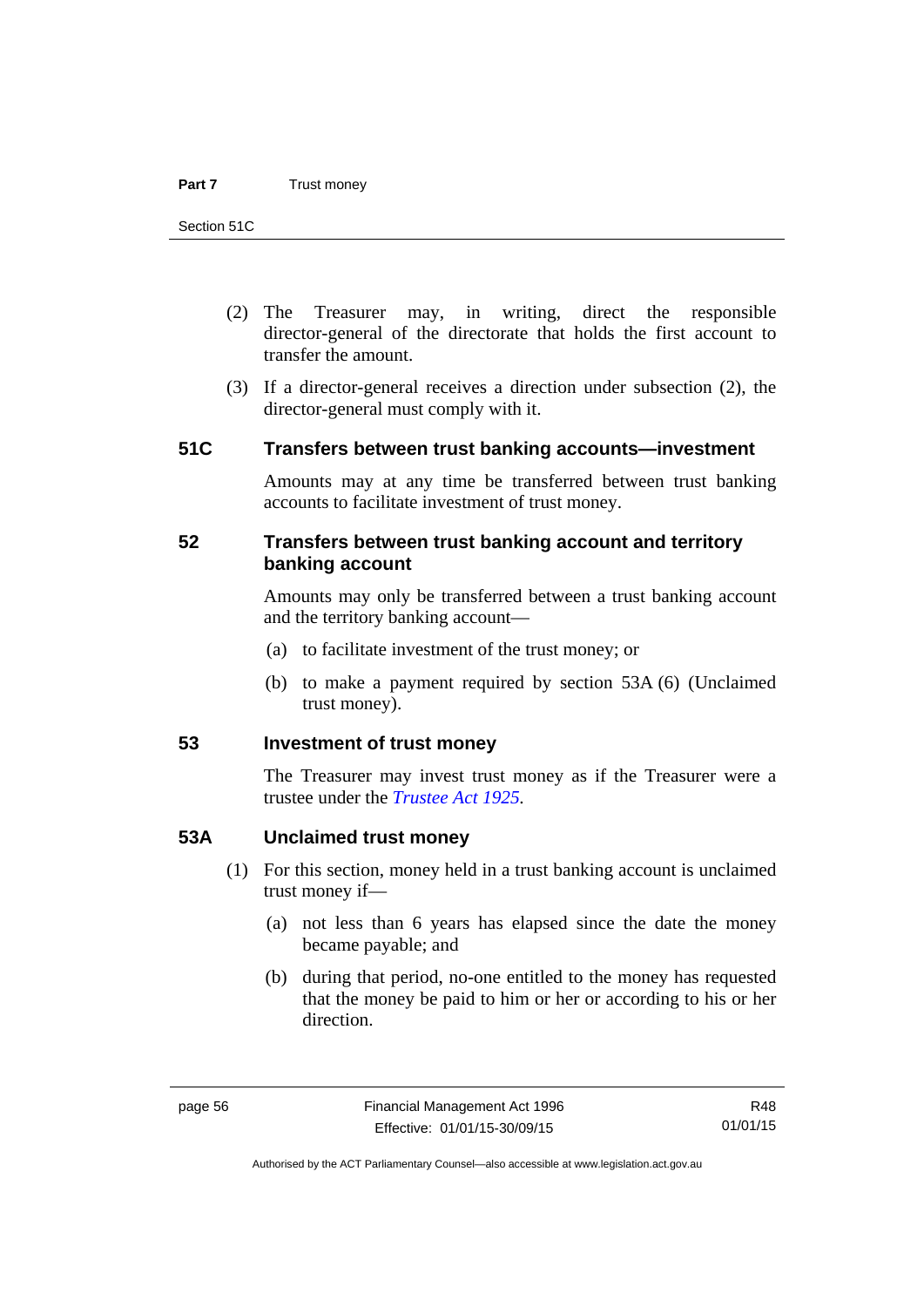- (2) If on 1 January in any year a trust banking account contains unclaimed trust money, the director-general responsible for maintaining the account must, on or before 31 January in the year, give to the Treasurer a statement of all unclaimed trust money held in the account.
- (3) The statement must set out—
	- (a) the name, and last-known address, of each person entitled to unclaimed trust money held in the account; and
	- (b) the amount of the trust money to which each of those people is entitled; and
	- (c) the authorised deposit-taking institution, and the branch of the institution, with which the trust money is held.
- (4) The statement is a notifiable instrument.

*Note* A notifiable instrument must be notified under the [Legislation Act](http://www.legislation.act.gov.au/a/2001-14).

- (5) The director-general must also publish the statement in a newspaper published in the ACT.
- (6) The total amount shown in the statement must be paid into the territory banking account when the statement is given to the Treasurer and, on being paid into that account, becomes public money of the Territory.
- (7) A person who claims to be entitled to any money paid into the territory banking account in accordance with subsection (6) may apply to the Treasurer for a payment of an amount equal to the money to which the person is entitled.
- (8) The Treasurer must consider each application and either refuse it or approve it completely or partly.
- (9) The Treasurer must give the applicant written notice of his or her decision.

page 57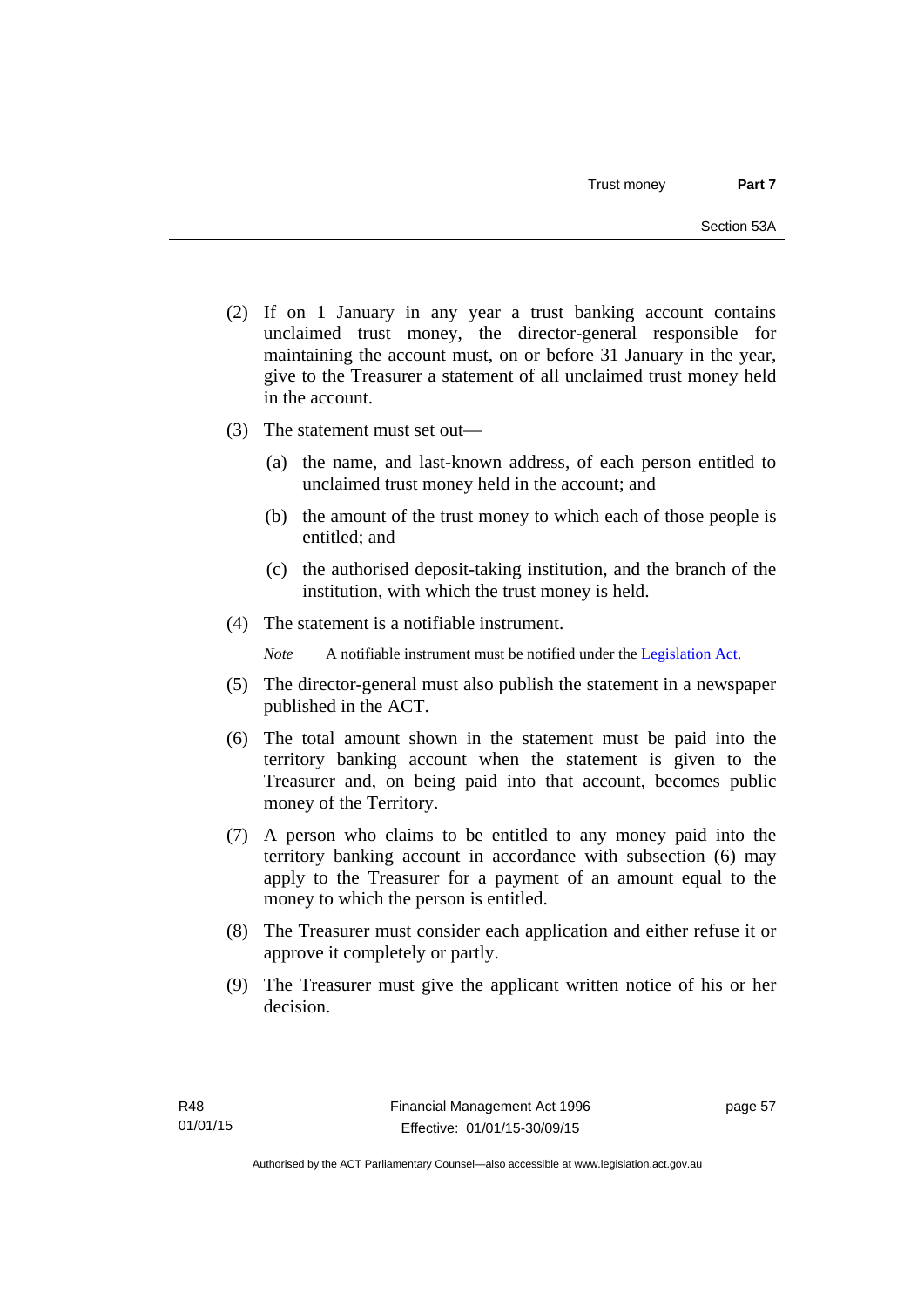#### **Part 7** Trust money

Section 53B

 (10) A payment approved by the Treasurer under subsection (8) may be made whether or not an appropriation is available for the purpose.

#### **53B Reviewable decision notices**

If the Treasurer refuses an application under section 53A (8), completely or partly, the Treasurer must give a reviewable decision notice to the applicant.

- *Note 1* The Treasurer must also take reasonable steps to give a reviewable decision notice to any other person whose interests are affected by the decision (see *[ACT Civil and Administrative Tribunal Act 2008](http://www.legislation.act.gov.au/a/2008-35)*, s 67A).
- *Note* 2 The requirements for reviewable decision notices are prescribed under the *[ACT Civil and Administrative Tribunal Act 2008](http://www.legislation.act.gov.au/a/2008-35)*.

#### **53C Applications for review**

The following may apply to the ACAT for review of a decision under section 53A (8):

- (a) an applicant for payment under section 53A (8);
- (b) any other person whose interests are affected by the decision.
- *Note* If a form is approved under the *[ACT Civil and Administrative Tribunal](http://www.legislation.act.gov.au/a/2008-35)  [Act 2008](http://www.legislation.act.gov.au/a/2008-35)* for the application, the form must be used.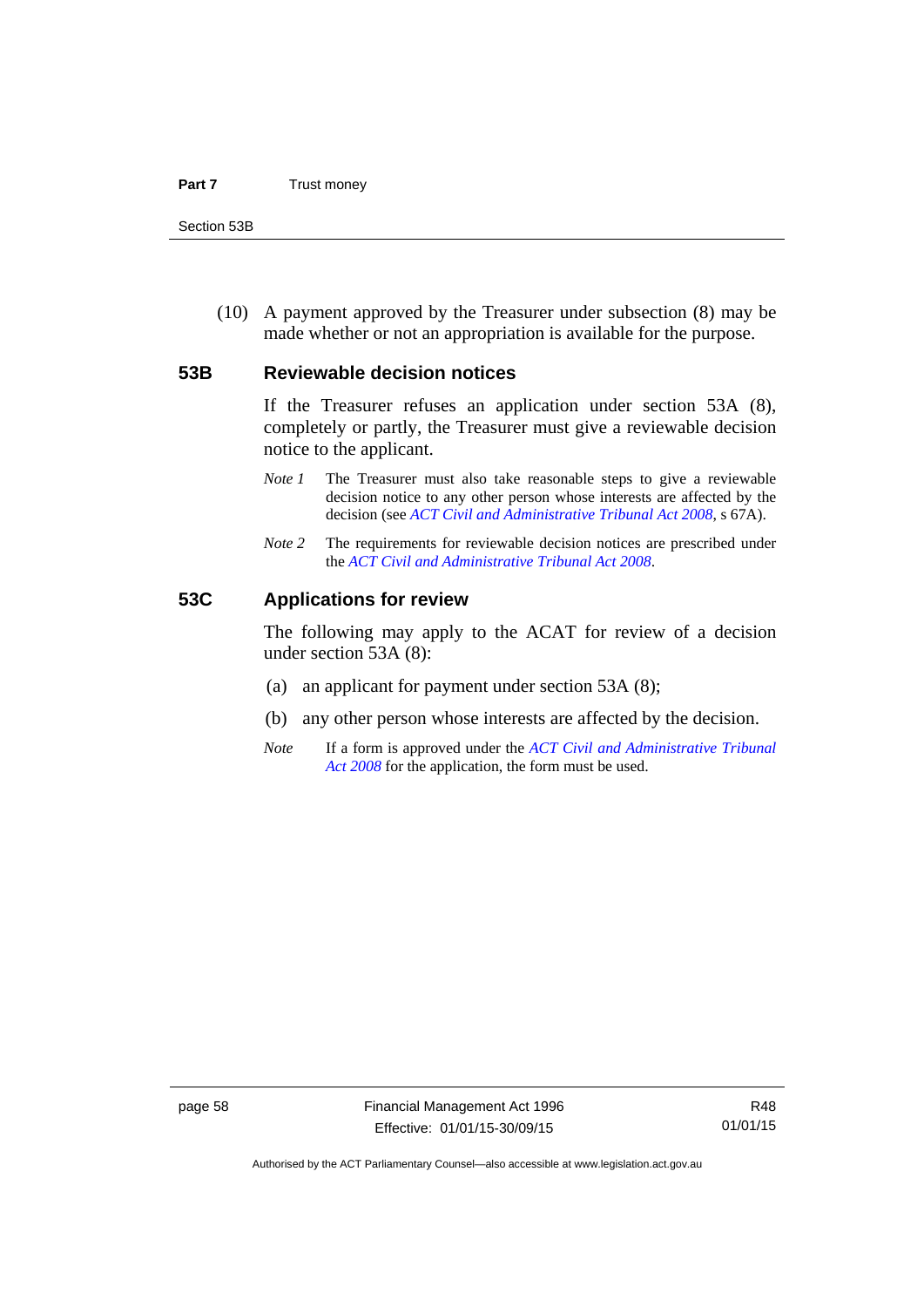# **Part 8 Financial provisions for territory authorities**

### **54 Application––pt 8**

This part applies to a territory authority prescribed by the financial management guidelines for this part.

### **55 Responsibilities of chief executive officers of territory authorities**

- (1) This section applies to a territory authority if the authority does not have a governing board.
	- *Note* A territory authority has a governing board if the establishing Act for the authority establishes a governing board for the authority (see s 76).
- (2) The chief executive officer of the territory authority is responsible, under the responsible Minister, for the efficient and effective financial management of the authority.
- (3) Without limiting subsection (2), the chief executive officer of the territory authority is responsible, under the responsible Minister, for ensuring the following:
	- (a) that the expenses incurred by the authority are properly authorised;
	- (b) that, if an appropriation is made in relation to the authority, any amount of the appropriation spent by the authority is spent in accordance with the appropriation;
	- (c) that, as far as practicable, the operations of the authority during a financial year are consistent with, and comparable to, the estimates in the authority's statement of intent for the year.
	- (d) that payments made by the authority are properly authorised and correctly made;

page 59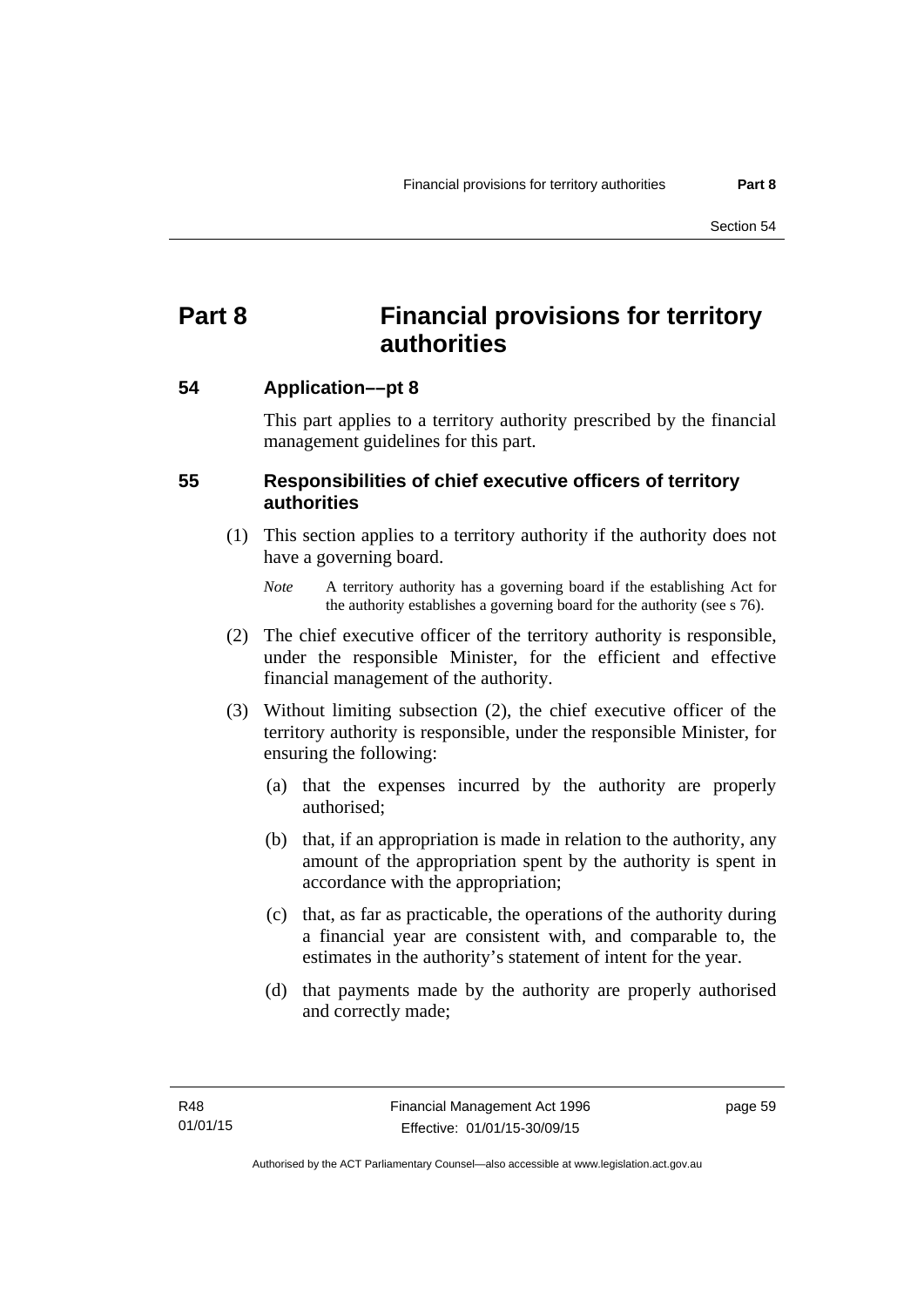Section 56

- (e) that the staff of the authority comply with the requirements of this Act;
	- *Note* A reference to an Act includes a reference to the statutory instruments made or in force under the Act, including in this case the financial management guidelines (see [Legislation Act,](http://www.legislation.act.gov.au/a/2001-14) s 104).
- (f) that proper accounts and records are kept of the transactions and affairs of the authority in accordance with generally accepted accounting principles;
- (g) that adequate control is maintained over the assets of the authority and assets under the authority's control;
- (h) that adequate control is maintained over the incurring of liabilities by the authority.
- (4) A report prepared by the territory authority under the *[Annual](http://www.legislation.act.gov.au/a/2004-8)  [Reports \(Government Agencies\) Act 2004](http://www.legislation.act.gov.au/a/2004-8)* for a financial year must include an explanation of material variations between the actual results of the authority for the year and the estimates in the authority's statement of intent for the year.

#### **56 Responsibilities of governing boards of territory authorities**

- (1) This section applies to a territory authority if the authority has a governing board.
	- *Note* A territory authority has a governing board if the establishing Act for the authority establishes a governing board for the authority (see s 76).
- (2) The governing board of the territory authority is responsible, under the responsible Minister, for the efficient and effective financial management of the authority.
- (3) Without limiting subsection (2), the governing board of the territory authority is responsible, under the responsible Minister, for ensuring the following:
	- (a) that expenses incurred by the authority are properly authorised;

R48 01/01/15

Authorised by the ACT Parliamentary Counsel—also accessible at www.legislation.act.gov.au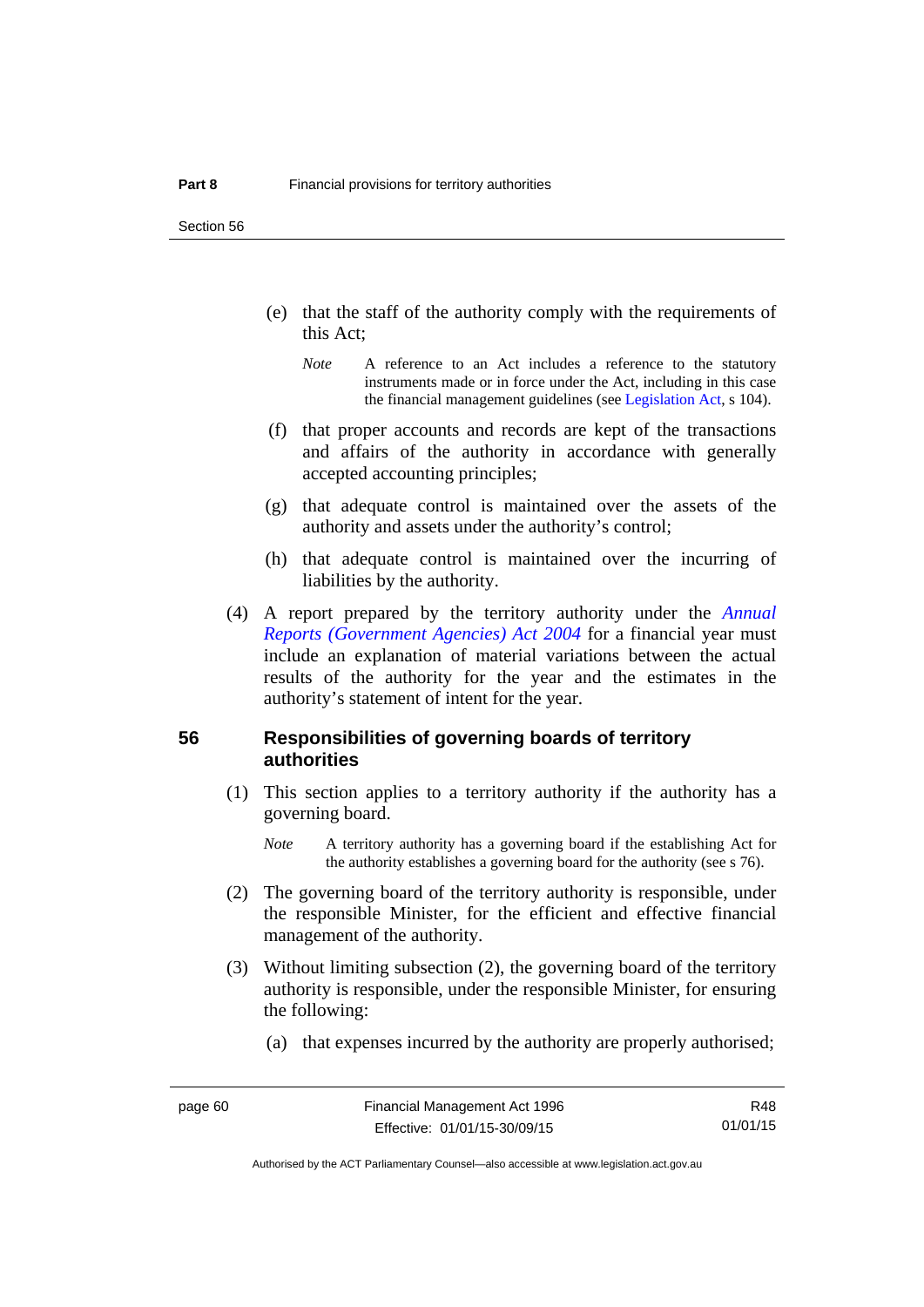- (b) that, if an appropriation is made in relation to the authority, any amount of the appropriation spent by the authority is spent in accordance with the appropriation;
- (c) that, as far as practicable, the operations of the authority during a financial year are consistent with, and comparable to, the estimates in the authority's statement of intent for the year;
- (d) that payments made by the authority are properly authorised and correctly made;
- (e) that the staff of the authority comply with the requirements of this Act;
	- *Note* A reference to an Act includes a reference to the statutory instruments made or in force under the Act, including in this case the financial management guidelines (see [Legislation Act,](http://www.legislation.act.gov.au/a/2001-14) s 104).
- (f) that proper accounts and records are kept of the transactions and affairs of the authority in accordance with generally accepted accounting principles;
- (g) that adequate control is maintained over the assets of the authority and assets under the authority's control;
- (h) that adequate control is maintained over the incurring of liabilities by the authority.
- (4) A report prepared by the territory authority under the *[Annual](http://www.legislation.act.gov.au/a/2004-8)  [Reports \(Government Agencies\) Act 2004](http://www.legislation.act.gov.au/a/2004-8)* for a financial year must include an explanation of material variations between the actual results of the authority for the year and the estimates in the authority's statement of intent for the year.

### **57 Banking accounts of territory authorities**

- (1) A territory authority may open 1 or more banking accounts for the purposes of the authority.
- (2) A territory authority must at all times keep at least 1 banking account.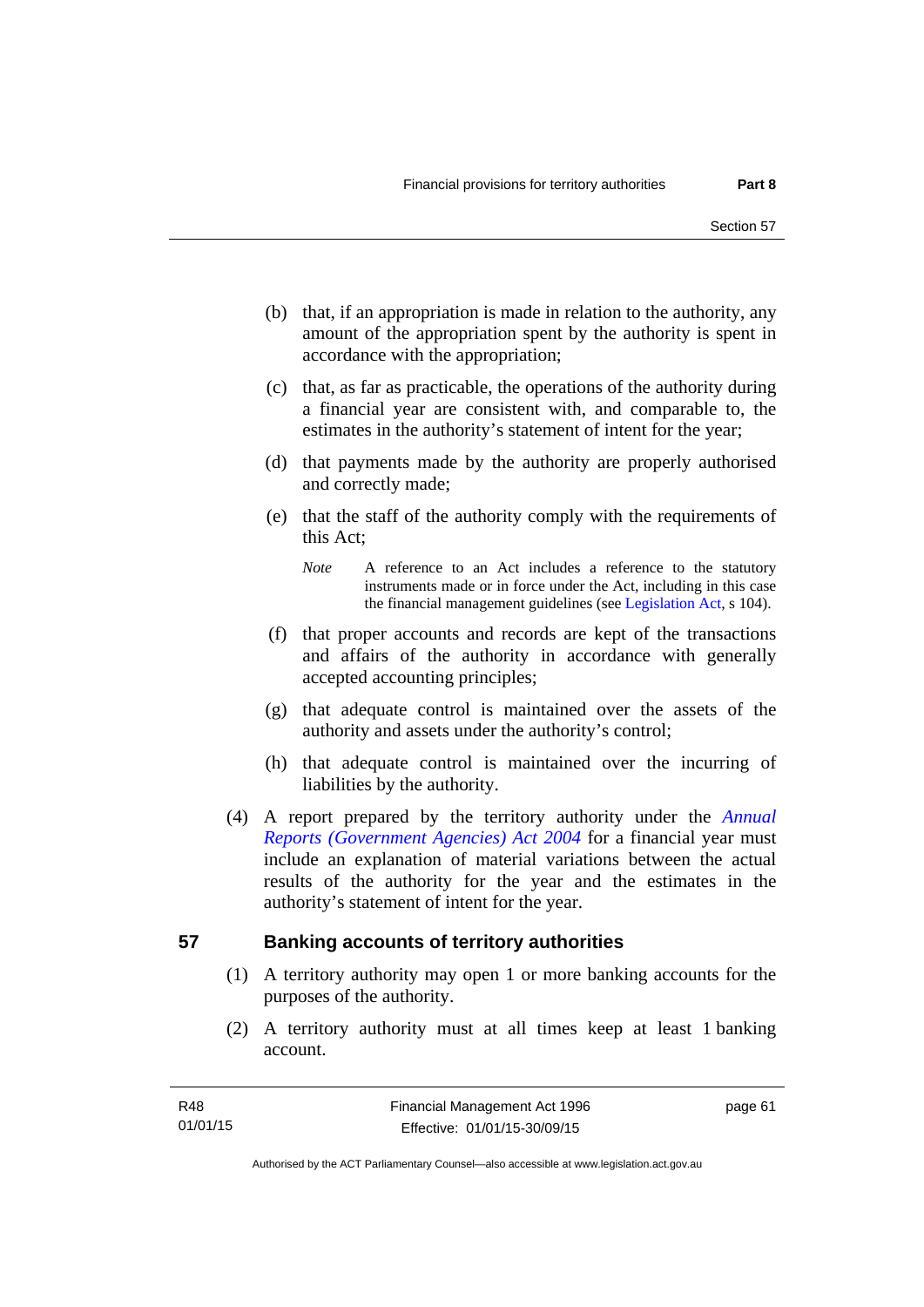Section 58

 (3) A banking account of a territory authority must not, without the Treasurer's written approval, be opened or kept otherwise than with an authorised deposit-taking institution with which an agreement is in force under section 32 (Agreement for the conduct of banking for Territory).

#### **58 Investment by territory authorities**

- (1) Funds not immediately required for the purposes of a territory authority may be invested—
	- (a) on deposit with an authorised deposit-taking institution; or
	- (b) in Territory, State or Commonwealth securities; or
	- (c) by the Treasurer, for the territory authority, in an investment mentioned in section 38 (1) (a) to (e); or
	- (d) in an investment prescribed for this paragraph.
- (2) However, the funds of the territory authority may only be invested under this section to increase or protect the financial wealth of the authority.
- (3) Transfers between the territory banking account and the banking account of a territory authority to facilitate investments may be made without appropriation.
- (4) Interest received by the Treasurer for the investment of funds of a territory authority must be paid to the territory authority.
- (5) However, if an investment of funds of a territory authority is made or managed by a directorate, the directorate may deduct from the interest received by the directorate for the investment—
	- (a) a fee charged by the directorate for making or managing the investment; and
	- (b) expenses reasonably incurred by the directorate in making or managing the investment.

R48 01/01/15

Authorised by the ACT Parliamentary Counsel—also accessible at www.legislation.act.gov.au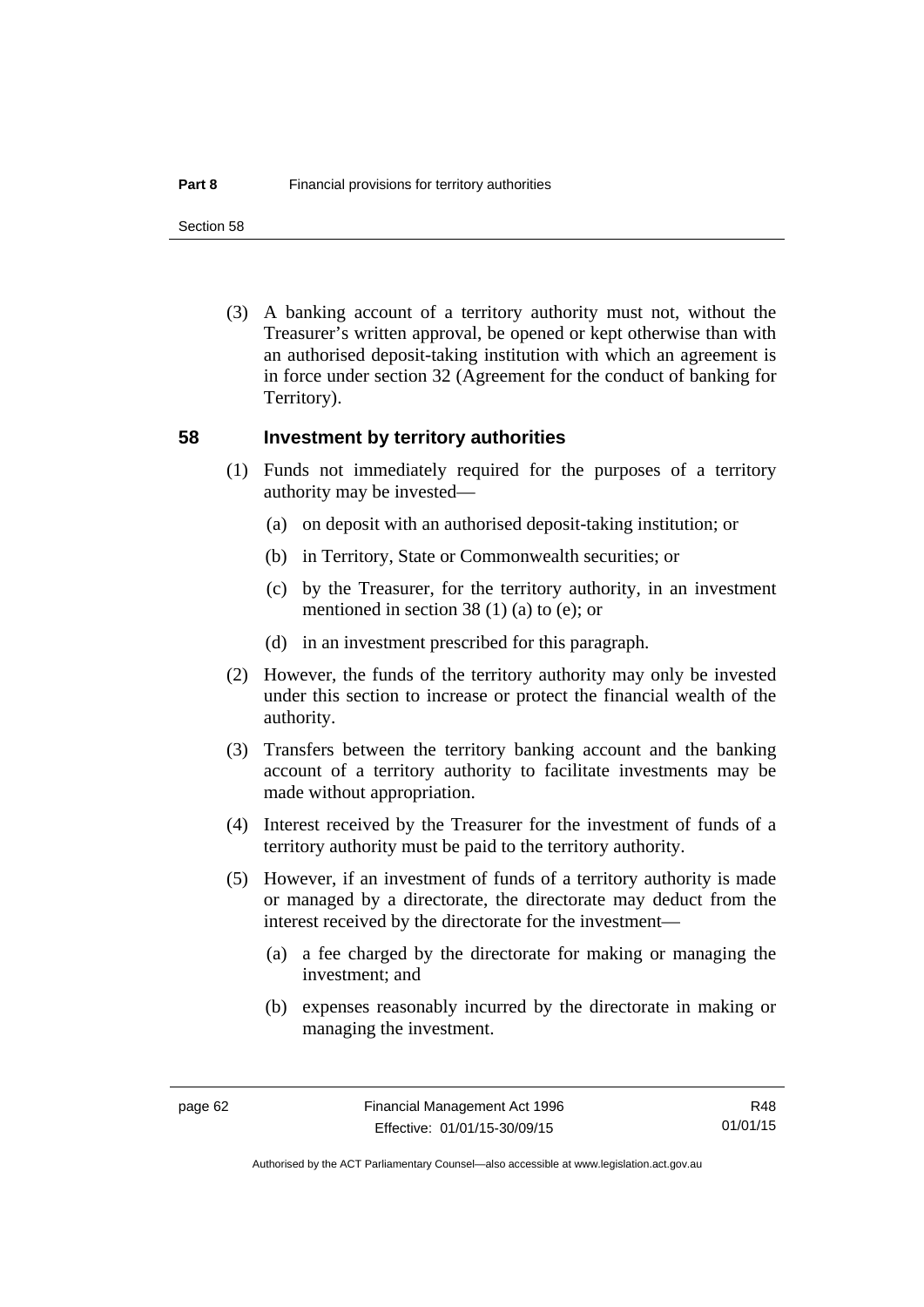- (6) Interest that is to be paid to a territory authority under subsection (4) may be paid direct to the territory authority or through the territory banking account.
- (7) If interest to be paid to a territory authority is paid into the territory banking account under subsection (6), the interest may be paid to the authority from that account without further appropriation.
- (8) This section does not apply to money held on trust by a territory authority.

## **59 Borrowing by territory authorities**

- (1) The Treasurer may, on the terms and conditions the Treasurer considers appropriate—
	- (a) borrow money for a territory authority; or
	- (b) lend public money to a territory authority.
- (2) A borrowing may be secured by the territory authority's assets approved by the Treasurer for this section.
- (3) A territory authority may arrange an overdraft or credit facility only with the written approval of the Treasurer.
- (4) A loan under subsection (1) (b) may be made only from—
	- (a) money appropriated for the purpose of making the loan; or
	- (b) money appropriated for purposes that include the purpose of making the loan.
- (5) However, subsection (4) does not apply to an overdraft or credit facility for a territory authority from the territory banking account that is approved by the Treasurer for the authority.
- (6) The Treasurer may approve an overdraft or credit facility for a territory authority under subsection (5) only if satisfied that it is for a purpose consistent with a function of the authority.

page 63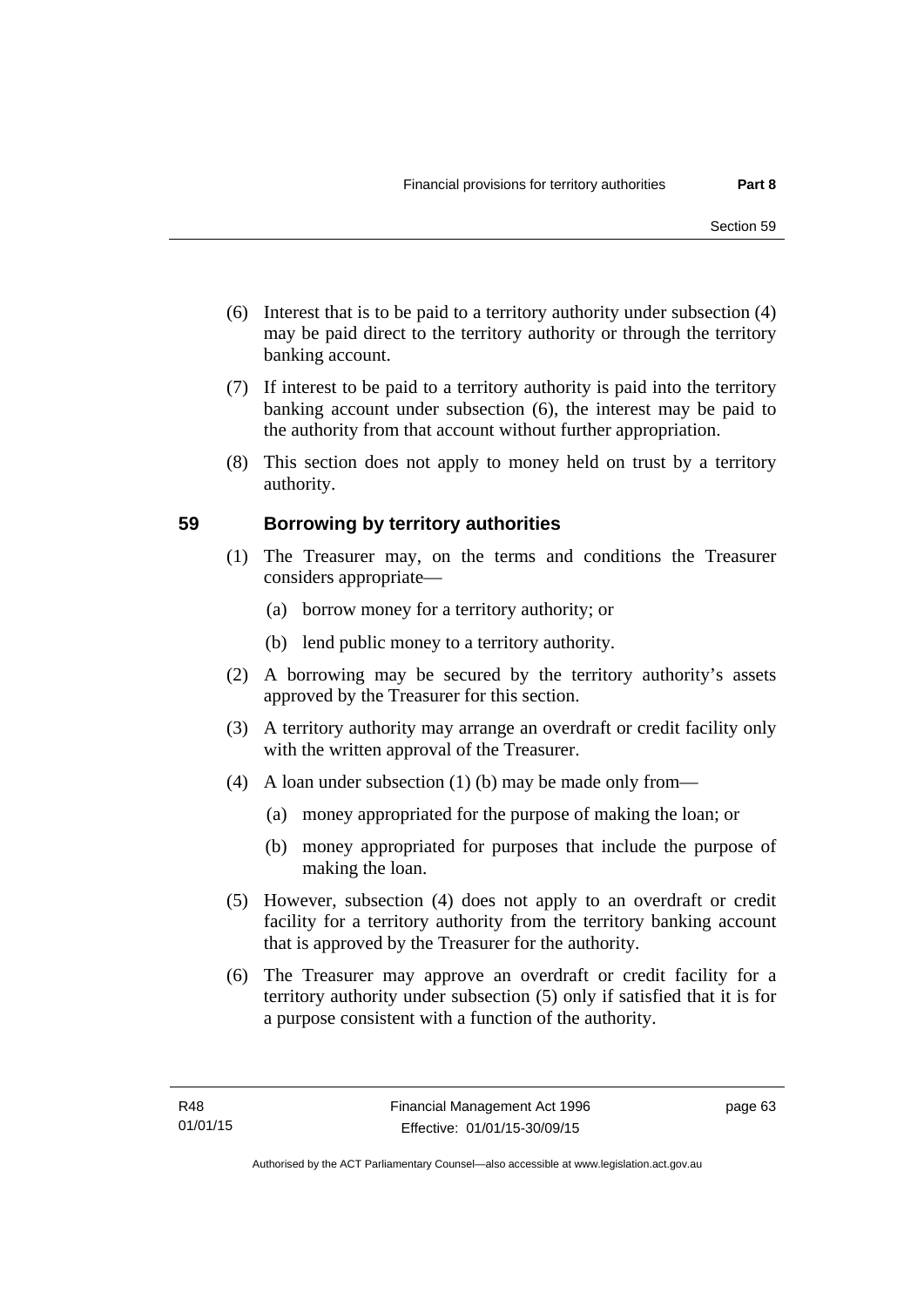- (7) An approval under subsection (5) must state, for the overdraft or credit facility—
	- (a) each purpose for which it may be used; and
	- (b) the maximum amount that may be outstanding at any time; and
	- (c) conditions about—
		- (i) the repayment of principal; and
		- (ii) the interest rate; and
		- (iii) the repayment of interest.
- (8) An approval under subsection (5) may also state any other condition that the Treasurer requires.
- (9) An approval under subsection (5) is a disallowable instrument.

 (10) An overdraft or credit facility approved under subsection (5) must be reviewed annually by the Treasurer.

#### **60 Guarantees by territory authorities**

A territory authority may only give a guarantee with the written approval of the Treasurer.

#### **61 Territory authority statements of intent**

- (1) A territory authority must give the Treasurer a statement (a *statement of intent*) for each financial year.
- (2) A territory authority must consult the responsible Minister in preparing a statement of intent.
- (3) A territory authority must show the responsible Minister a copy of the proposed statement of intent, and take into consideration any comment by the Minister, before giving it to the Treasurer.

*Note* A disallowable instrument must be notified, and presented to the Legislative Assembly, under the [Legislation Act.](http://www.legislation.act.gov.au/a/2001-14)

R48 01/01/15

Authorised by the ACT Parliamentary Counsel—also accessible at www.legislation.act.gov.au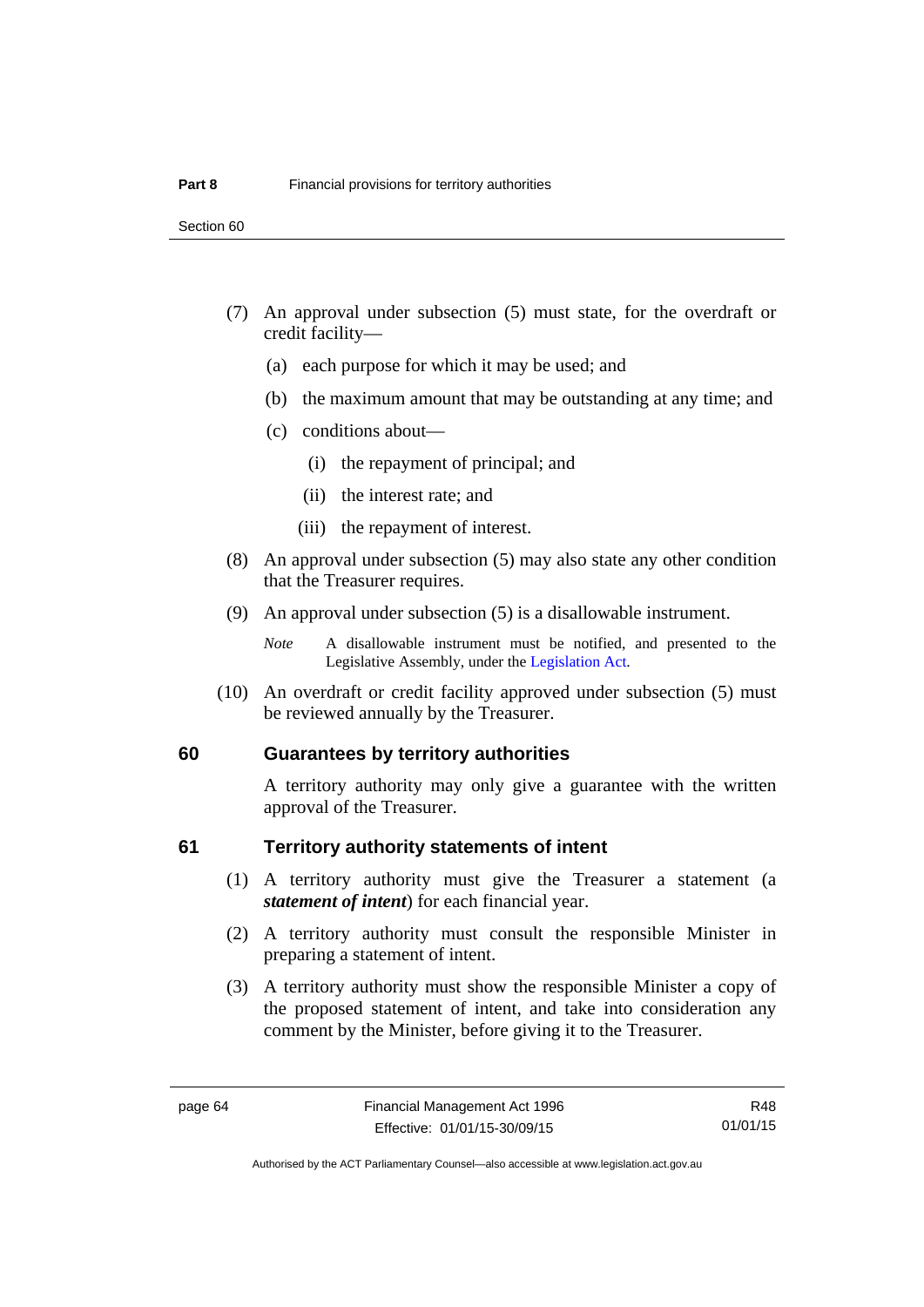- (4) A statement of intent must be—
	- (a) in the form the Treasurer requires; and
	- (b) as agreed between the relevant person for the authority and the Treasurer; and
	- (c) provided to the Treasurer within the period the Treasurer requires.
- (5) A statement of intent for a financial year must include the following:
	- (a) the financial statements required under the financial management guidelines;
	- (b) a statement of the objectives of the authority for the year, and each of the next 3 financial years;
	- (c) a statement of the nature and scope of the activities to be carried out by the authority during the year, and each of the next 3 financial years;
	- (d) the performance criteria and other measures by which the performance of the authority may be assessed against its objectives for the year, and each of the next 3 financial years;
	- (e) an assessment of the performance (or estimated performance) of the authority in the previous financial year against its objectives for that year;
	- (f) the results of any review under section 59 (10) in the previous financial year of an overdraft or credit facility approved for the authority;
	- (g) any other information the Treasurer directs.
- (6) In this section:

*relevant person*, for a territory authority, means—

 (a) if the authority has a governing board—the chair of the governing board; or

page 65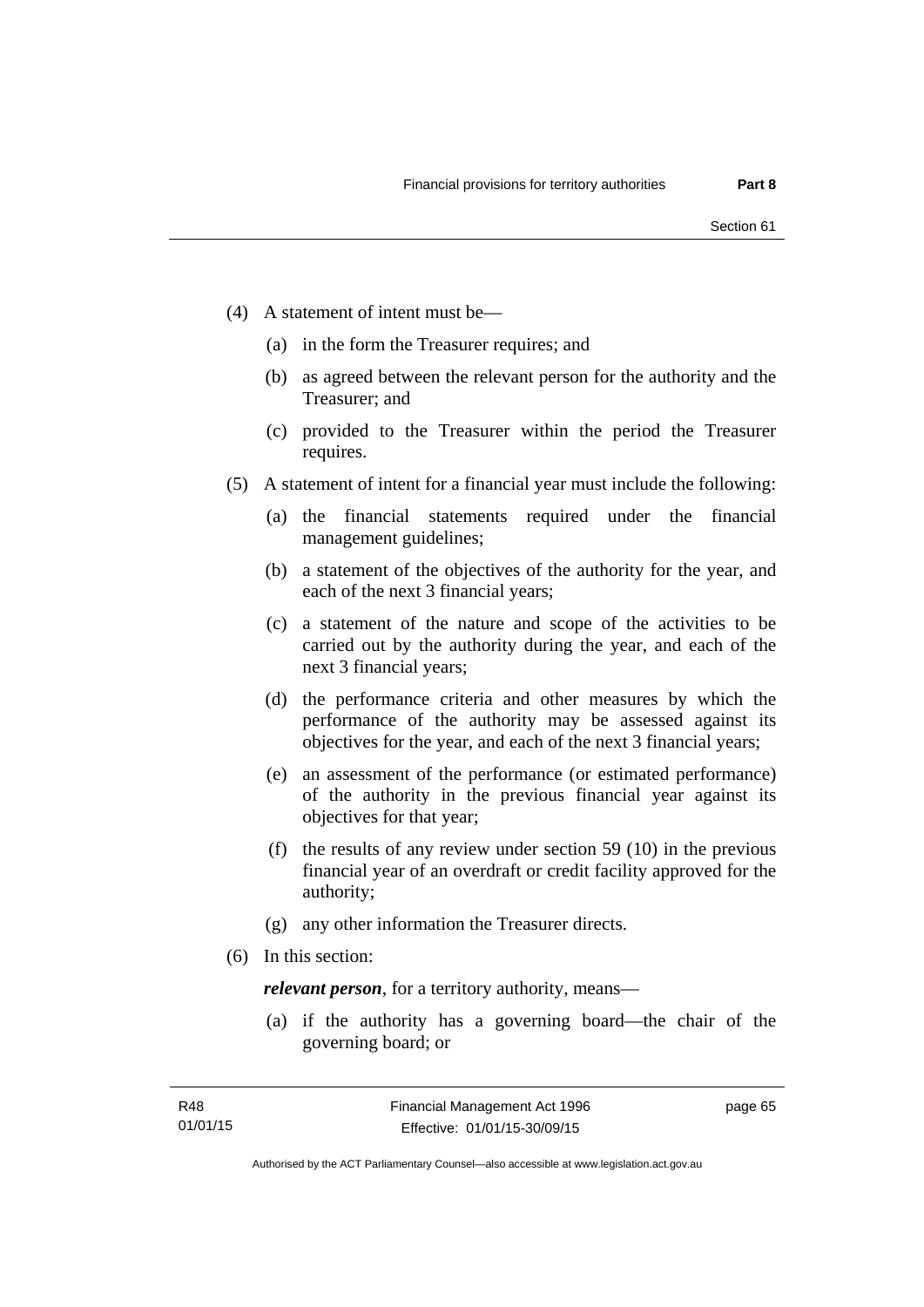(b) if the authority does not have a governing board—the chief executive officer.

### **62 Presentation of statements of intent of territory authorities**

- (1) The Treasurer must present to the Legislative Assembly, with the budget papers for a financial year, a statement of intent for each territory authority for the year.
- (2) If the Treasurer does not present to the Legislative Assembly, with the budget papers for a financial year, a statement of intent for a territory authority, the Treasurer must—
	- (a) as soon as practicable after the budget papers are presented, explain to the Legislative Assembly why the statement of intent was not presented; and
	- (b) present the statement of intent to the Legislative Assembly as soon as practicable after presenting the budget papers.

### **63 Annual financial statements of territory authorities**

- (1) As soon as practicable after the end of each financial year, each territory authority must prepare annual financial statements for its operations during the year.
- (2) The annual financial statements must be prepared in accordance with generally accepted accounting principles and in a form that facilitates a comparison between the financial operations of the territory authority during the financial year and the estimates of the operations in the authority's statement of intent for the year.
- (3) The annual financial statements must include—
	- (a) the financial statements required under the financial management guidelines; and

R48 01/01/15

Authorised by the ACT Parliamentary Counsel—also accessible at www.legislation.act.gov.au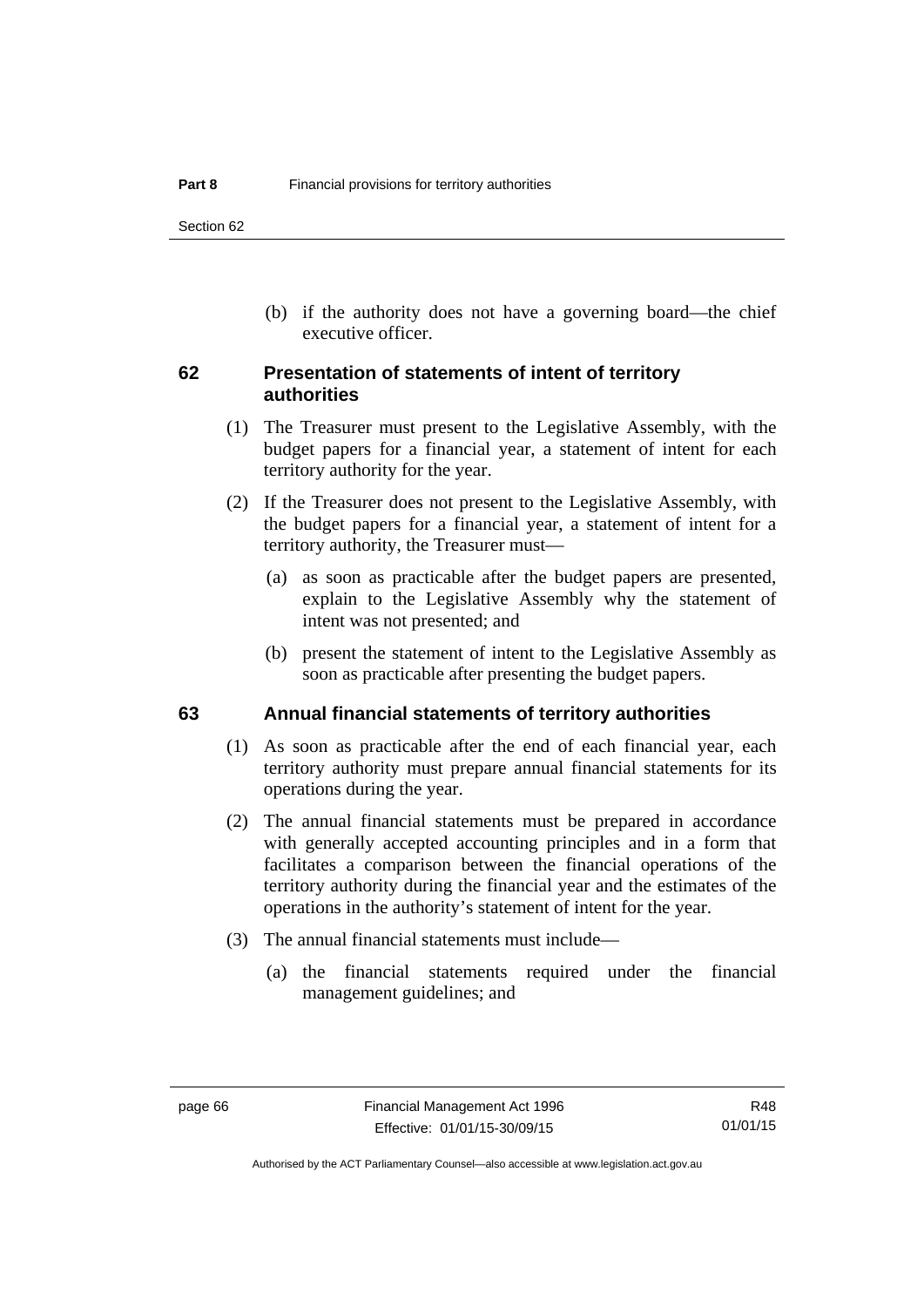- (b) if a change was made during the year to the conditions of a capital injection set out under section 12A (1) (c) (ii) (Territory authority and territory-owned corporation budgets) in a statement included in a proposed budget for the authority for a financial year—a statement of the change and the reasons for it: and
- (c) any other statement necessary to fairly reflect the financial operations of the authority during the year and its financial position at the end of the year.

## **64 Responsibility for annual financial statements of territory authorities**

- (1) The annual financial statements of a territory authority for a financial year must have endorsed on them, or attached to them, a statement of responsibility signed by the relevant person for the authority.
- (2) The statement of responsibility must—
	- (a) include a statement of the relevant person's responsibility for the preparation of the annual financial statements and the judgments exercised in preparing them; and
	- (b) state that, in the relevant person's opinion, the financial statements fairly reflect the financial operations of the authority during the financial year and the financial position of the authority at the end of the year.
- (3) In this section:

*relevant person*, for the territory authority, means—

- (a) if the authority has a governing board—the chair of the governing board; or
- (b) if the authority does not have a governing board—the chief executive officer.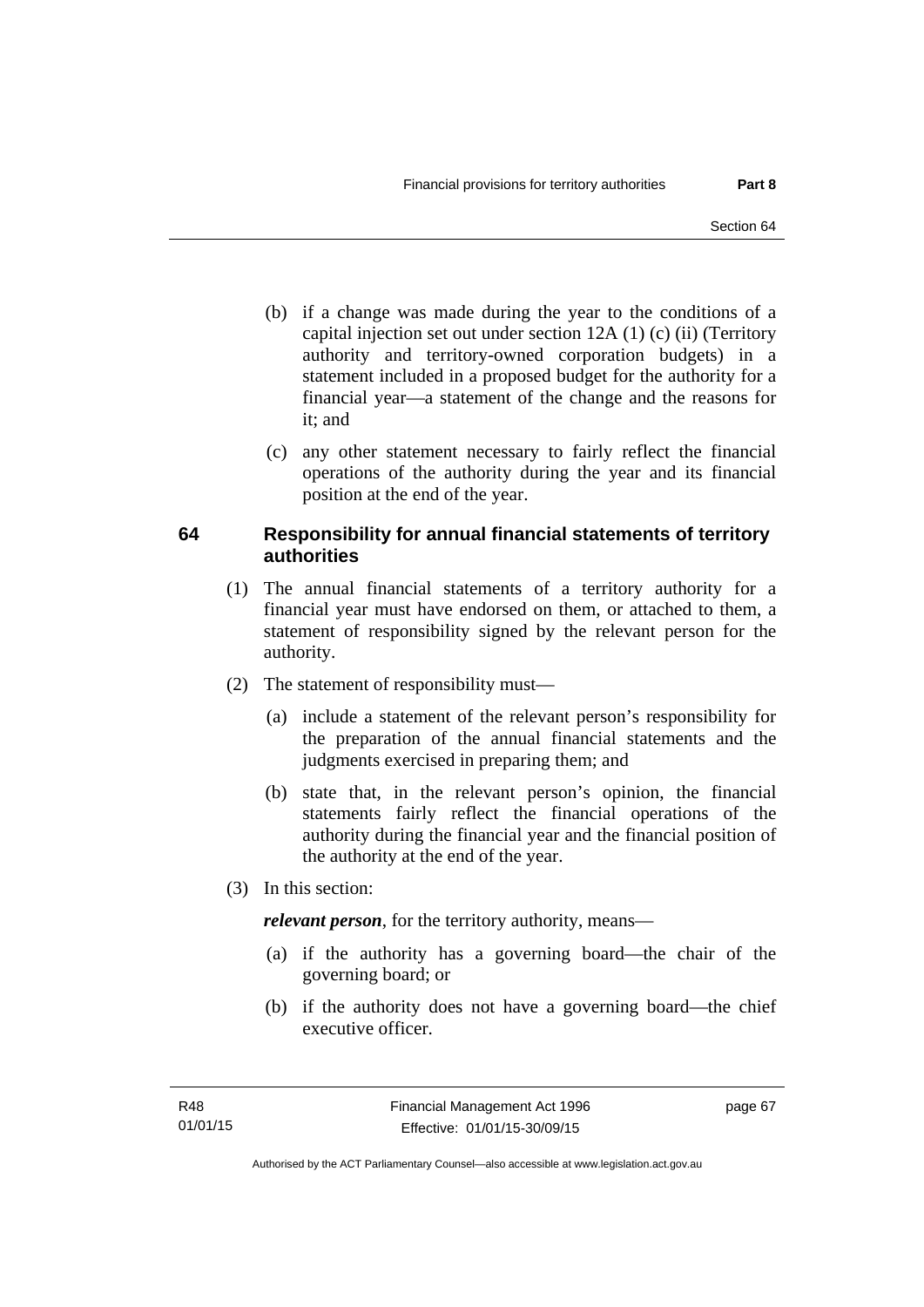## **65 Audit of annual financial statements of territory authorities**

- (1) The chief executive officer of a territory authority must give the auditor-general the annual financial statements of the authority for a financial year within the prescribed period after the end of the year.
- (2) The financial statements given to the auditor-general must have endorsed on them, or attached to them, the statement of responsibility made for them under section 64.
- (3) The auditor-general must give the chief executive officer an audit opinion about the financial statements as soon as practicable after the auditor-general receives them.

#### **66 Annual financial statements of territory authorities to be included in annual reports etc**

A report prepared under the *[Annual Reports \(Government Agencies\)](http://www.legislation.act.gov.au/a/2004-8)  [Act 2004](http://www.legislation.act.gov.au/a/2004-8)* for a territory authority for a financial year must include, or have attached to it—

- (a) the authority's annual financial statements for the year; and
- (b) the audit opinion under section 65 (3) about the financial statements.

## **67 Treasurer may require interim financial statements etc for territory authorities**

- (1) The Treasurer may, in writing, direct the relevant person for a territory authority to give the responsible Minister of the authority and the Treasurer financial or other statements relating to the authority for each month, quarter or other stated period of the year.
- (2) The relevant person must prepare the statements required by the direction and give them to the responsible Minister and Treasurer within 1 month after the day the person receives the direction or, if a longer period for compliance is stated in the direction, within the longer period.

R48 01/01/15

Authorised by the ACT Parliamentary Counsel—also accessible at www.legislation.act.gov.au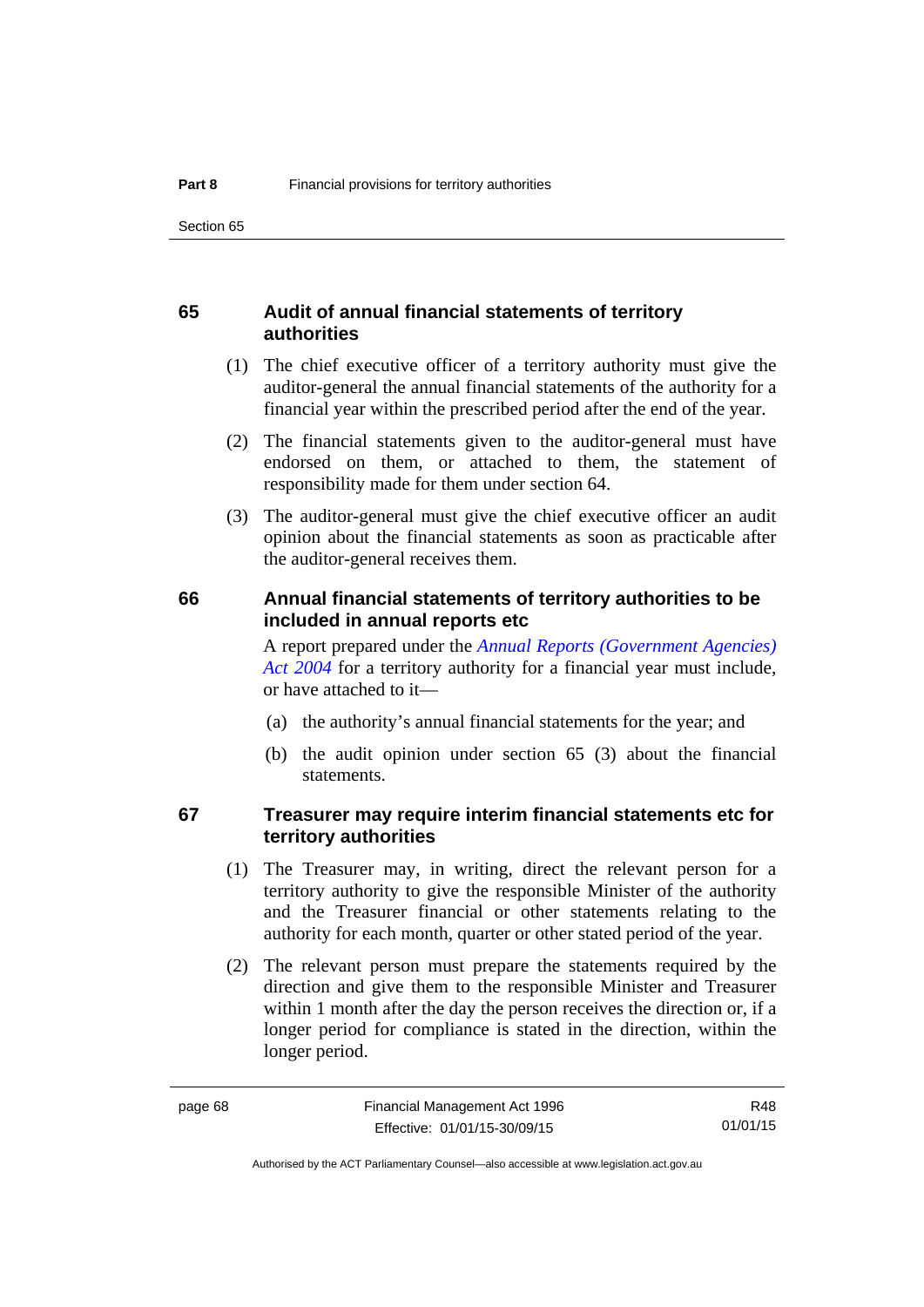(3) In this section:

*relevant person*, for a territory authority, means—

- (a) if the authority has a governing board—the chair of the governing board; or
- (b) if the authority does not have a governing board—the chief executive officer.

## **68 Statements of performance of territory authorities**

- (1) As soon as practicable after the end of each financial year, each territory authority must prepare a statement of the performance of the authority in meeting the objectives in the authority's statement of intent for the year.
- (2) The statement must assess the performance by reference to the performance criteria and other measures included in the statement of intent in accordance with section 61 (5) (d).
- (3) For a prescribed territory authority, the statement must also include a statement of the performance of the authority in providing each class of outputs provided by it during the year and, in particular—
	- (a) compare the performance of the territory authority in providing each class of the outputs with the forecast of the performance in the authority's budget for the year; and
	- (b) give particulars of the extent to which the performance criteria set out in the budget for the provision of the outputs were met.
- (4) In this section:

*budget*, for the territory authority, means the budget for the authority for the financial year presented to the Legislative Assembly under section 10 (c) (Budget papers) and, if that budget has been amended under this Act, the budget as amended.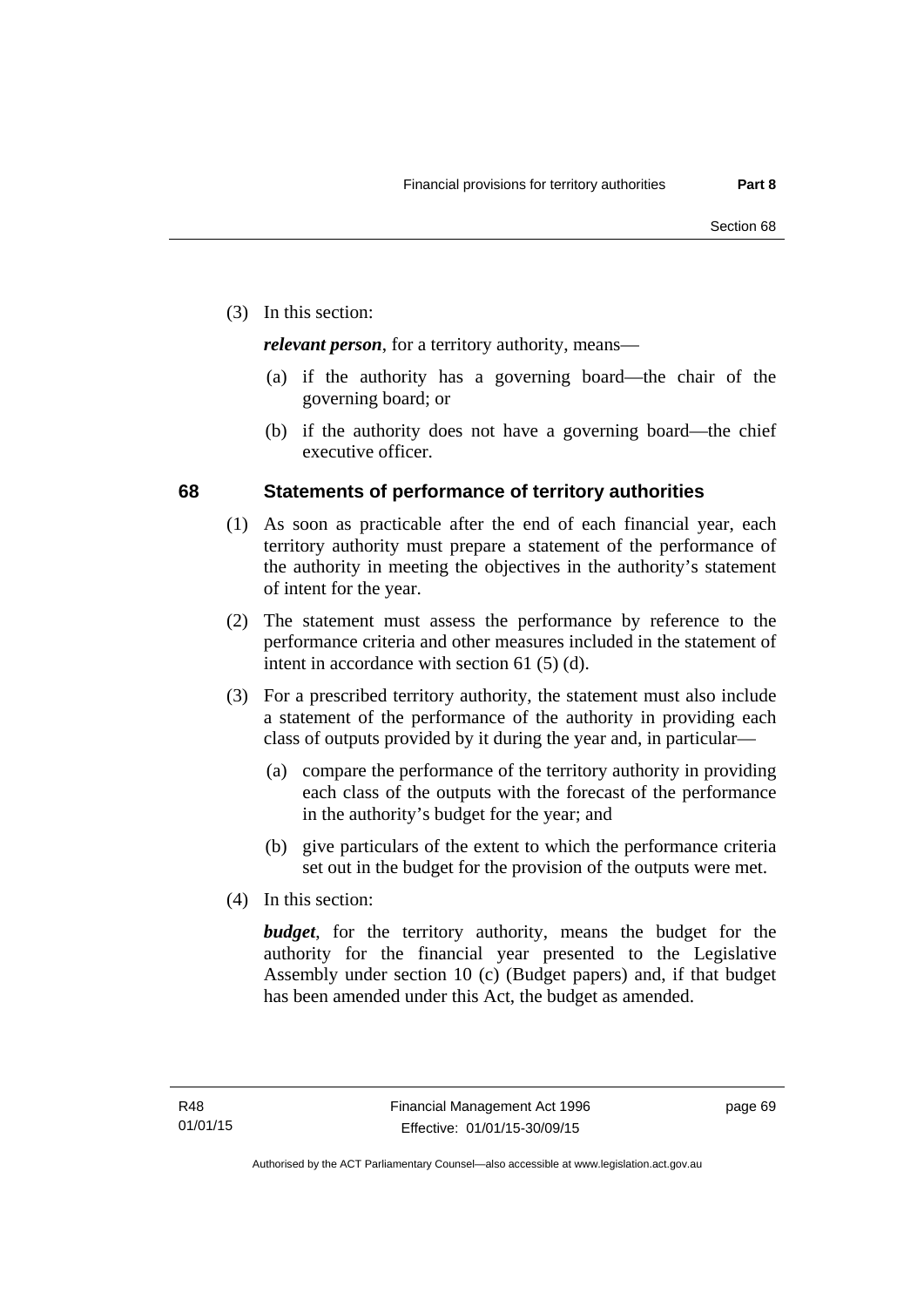Section 69

*prescribed territory authority* means a territory authority prescribed for section 12A (1) (b) (Territory authority and territory-owned corporation budgets).

## **69 Responsibility for territory authority statements of performance**

- (1) A statement of performance of a territory authority for a financial year must have endorsed on it, or attached to it, a statement of responsibility signed by the relevant person for the authority.
- (2) The statement of responsibility must—
	- (a) include a statement of the relevant person's responsibility for the preparation of the statement of performance and the judgments exercised in preparing them; and
	- (b) state that, in the relevant person's opinion, the statement of performance fairly reflects the performance of the authority during the financial year.
- (3) In this section:

*relevant person*, for the territory authority, means—

- (a) if the authority has a governing board—the chair of the governing board; or
- (b) if the authority does not have a governing board—the chief executive officer.

#### **70 Scrutiny of territory authority statements of performance**

- (1) The chief executive officer of a territory authority must give the auditor-general the authority's statement of performance for a financial year within the prescribed period after the end of the year.
- (2) The statement of performance given to the auditor-general must have endorsed on it, or attached to it, the statement of responsibility made for it under section 69.

R48 01/01/15

Authorised by the ACT Parliamentary Counsel—also accessible at www.legislation.act.gov.au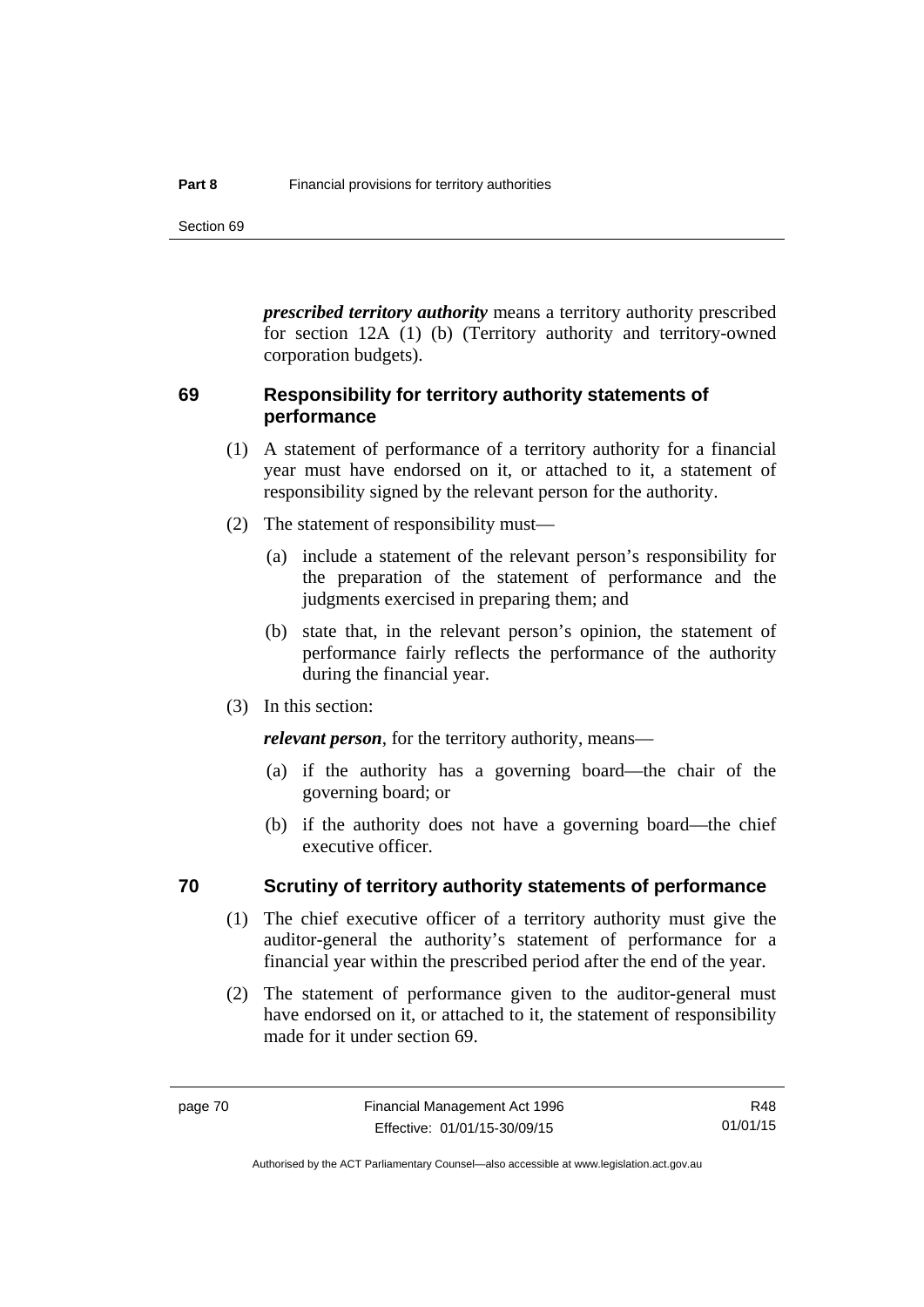- (3) The auditor-general must give the chief executive officer a report about the statement of performance as soon as practicable after the auditor-general receives it.
- (4) The report must be prepared in accordance with the financial management guidelines.

## **71 Territory authority statements of performance to be included in annual reports etc**

A report prepared under the *[Annual Reports \(Government Agencies\)](http://www.legislation.act.gov.au/a/2004-8)  [Act 2004](http://www.legislation.act.gov.au/a/2004-8)* for a territory authority for a financial year must include, or have attached to it—

- (a) the authority's statement of performance for the year; and
- (b) the auditor-general's report under section 70 (3) about the statement of performance.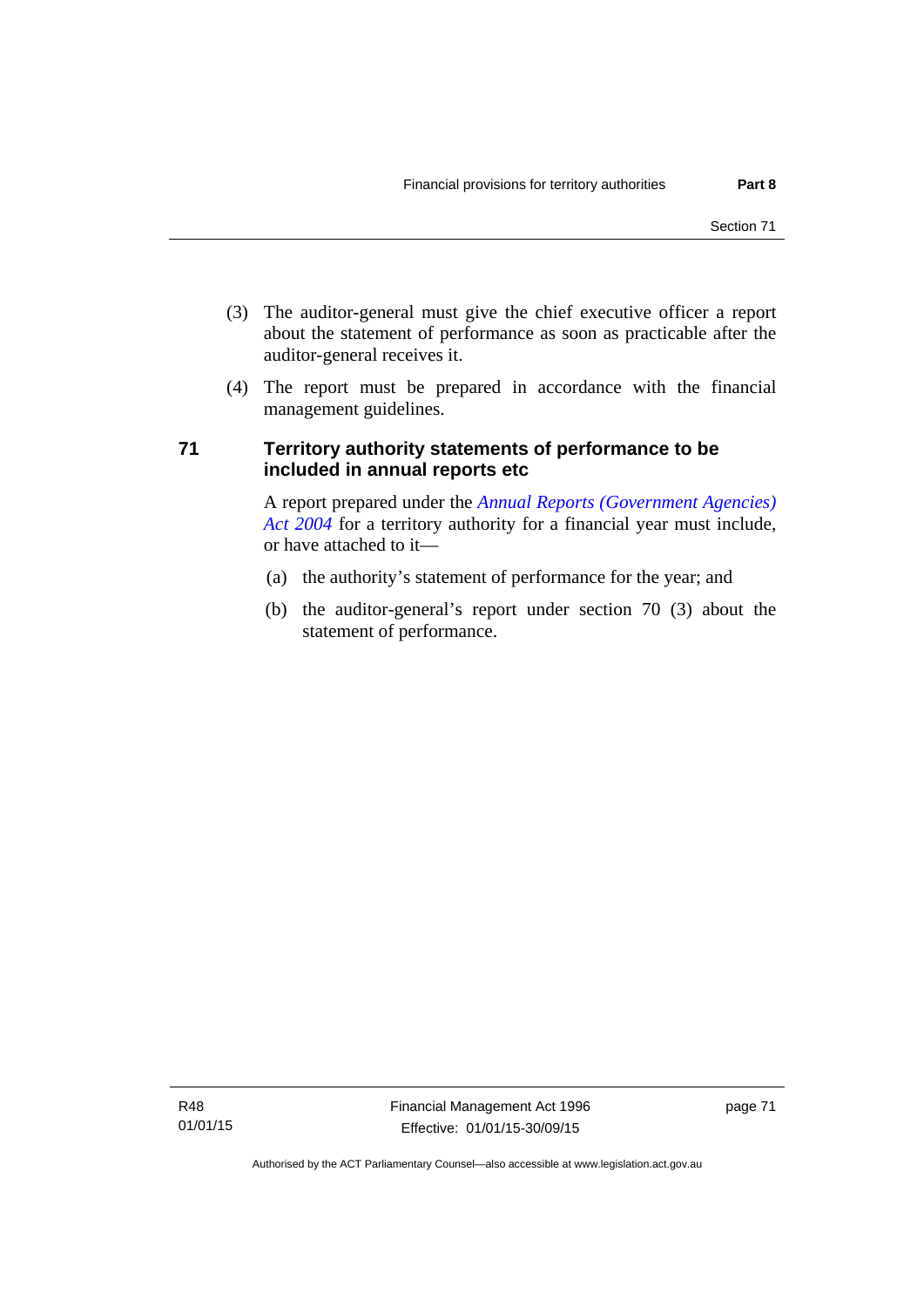# **Part 9 Governance of territory authorities**

*Notes for pt 9* 

- *Note 1* Div 9.1 and div 9.5 apply to a territory authority, whether or not it has a governing board, unless the establishing Act otherwise provides (see eg the *[Legal Aid Act 1977](http://www.legislation.act.gov.au/a/1977-31)*, s 94A).
- *Note 2* The [Legislation Act](http://www.legislation.act.gov.au/a/2001-14) contains provisions relevant to territory authorities, including the following:
	- making appointments (s 206, s 207)
	- consultation with a committee of the Legislative Assembly (div 19.3.3)
	- eligibility for reappointment (s 208 and dict, pt 1, def *appoint*)
	- acting appointments (s 209)
	- resignations (s 210)
	- effect of appointment irregularity or defect (s 212).
- *Note 3* The *[Remuneration Tribunal Act 1995](http://www.legislation.act.gov.au/a/1995-55)* allows terms and conditions for people appointed to be set by determination under that Act.

## **Division 9.1 Definitions and important concepts**

#### **72 Definitions—pt 9**

In this part:

*applicable governmental policies*, for a territory authority—see section 103.

*establishing Act*, for a territory authority, governing board or governing board member, means the Act that establishes the authority or governing board.

*financial year*, for a territory authority, means—

(a) a period of 12 months beginning on 1 July; or

Authorised by the ACT Parliamentary Counsel—also accessible at www.legislation.act.gov.au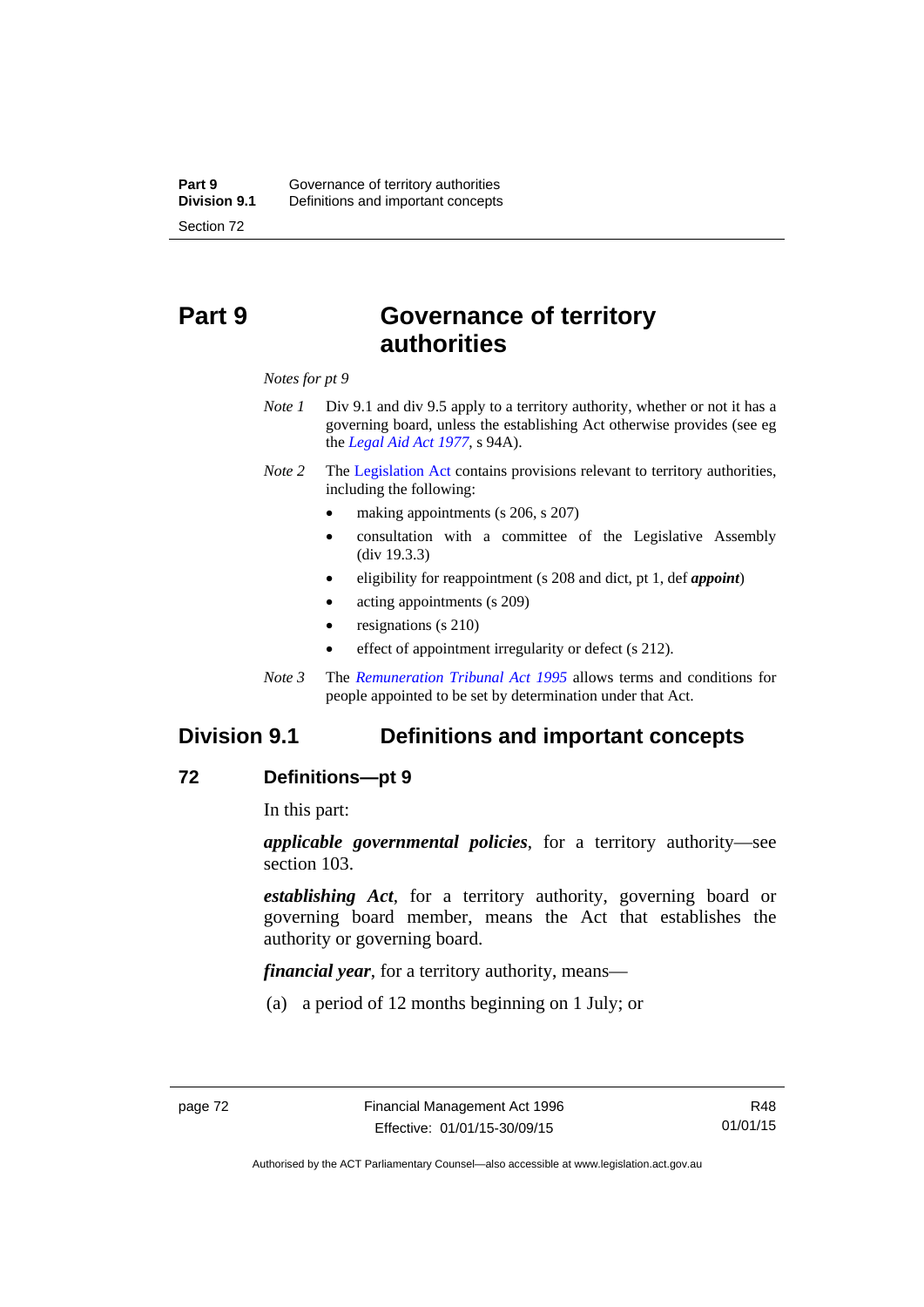(b) if the territory authority has, in writing, fixed another 12-month period as its financial year—the period fixed.

*governing board member*, for a territory authority with a governing board, includes the CEO.

*material interest*—see section 88 (4).

*relevant territory authority*—a territory authority to which part 8 applies is a *relevant territory authority*, unless the establishing Act for the authority provides otherwise.

## **73 Nature of relevant territory authorities**

- (1) A relevant territory authority—
	- (a) is a corporation; and
	- (b) may sue and be sued in its corporate name; and
	- (c) may have a seal.
- (2) A relevant territory authority represents the Territory when exercising its functions, unless the establishing Act for the authority or another territory law otherwise provides.
- (3) A relevant territory authority has the same status, privileges and immunities as the Territory so far as it represents the Territory.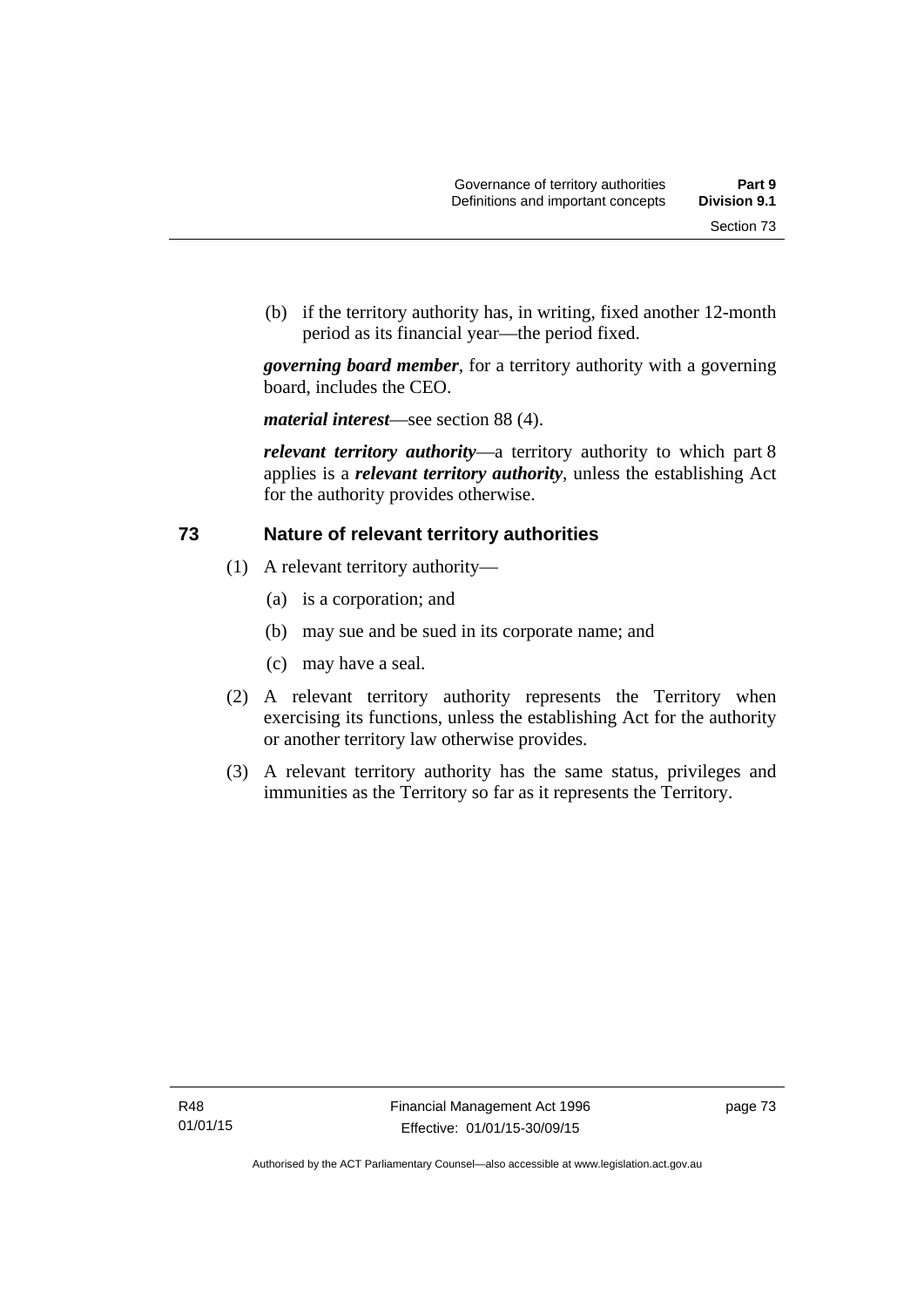### **74 Powers of territory authorities generally**

 (1) A relevant territory authority has the legal capacity and powers of an individual both in and outside the ACT (including outside Australia).

#### **Examples**

- 1 to enter into a contract
- 2 to own, deal with and dispose of property
- 3 to act as trustee
- *Note* An example is part of the Act, is not exhaustive and may extend, but does not limit, the meaning of the provision in which it appears (see [Legislation Act,](http://www.legislation.act.gov.au/a/2001-14) s 126 and s 132).
- (2) Without limiting subsection (1), a relevant territory authority—
	- (a) has the powers given to it under this Act or another territory law; and
	- (b) may do anything that it is authorised to do by a territory law or a law of another jurisdiction; and
	- (c) may exercise its powers in and outside the ACT (including outside Australia).

#### **Example for par (b)**

A territory authority may arrange for the authority to be registered or recognised under a law of another jurisdiction.

- (3) A relevant territory authority's legal capacity to do something is not affected by the fact that the authority's interests are not, or would not be, served by doing it.
- (4) To remove any doubt, this section does not—
	- (a) authorise a relevant territory authority to do anything that is prohibited by a territory law or a law of another jurisdiction; and
	- (b) give a relevant territory authority a right that a territory law or a law of another jurisdiction denies to the authority.

R48 01/01/15

Authorised by the ACT Parliamentary Counsel—also accessible at www.legislation.act.gov.au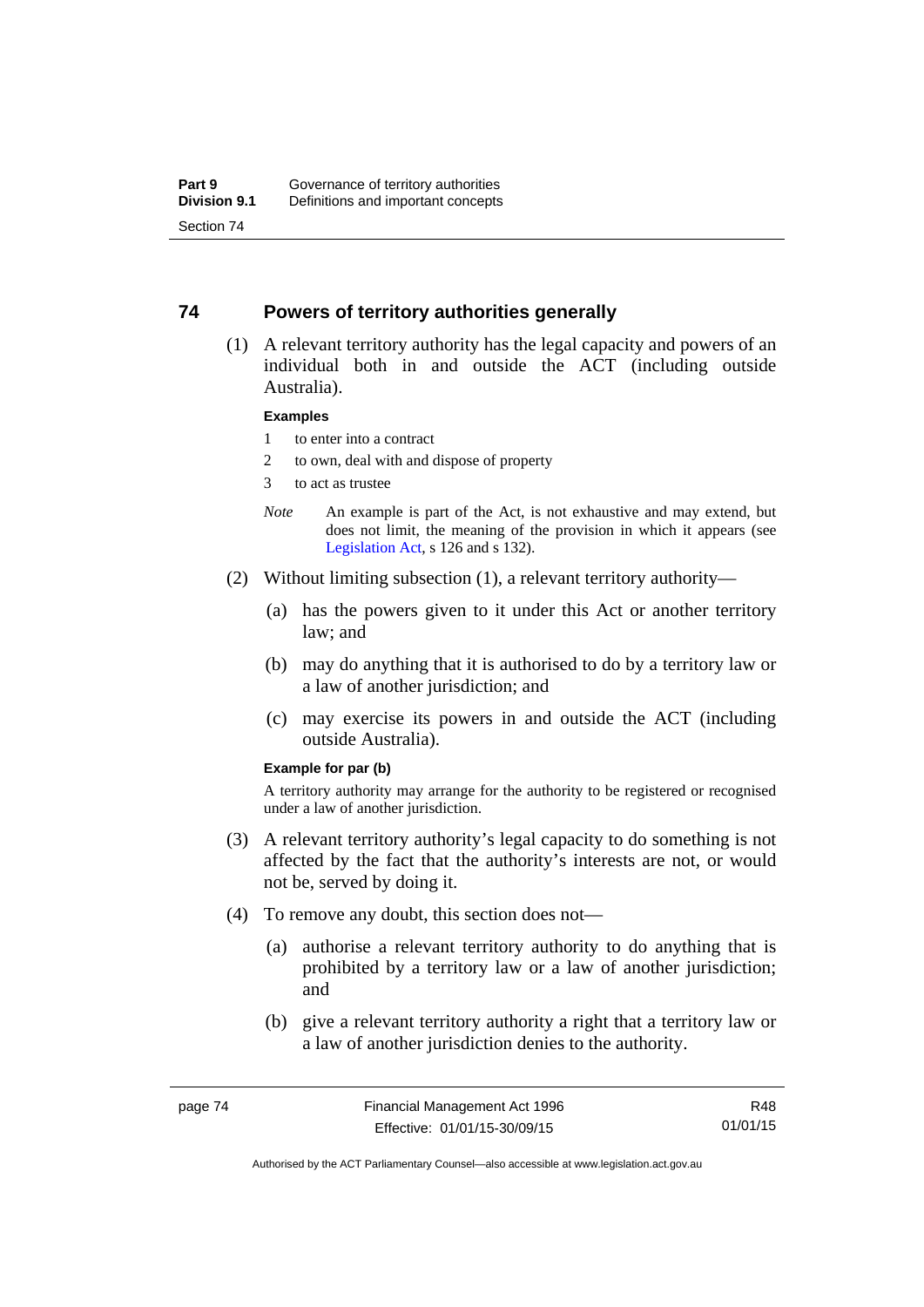(5) In this section:

*another jurisdiction* means the Commonwealth, a State, another Territory or a foreign country.

## **75 Execution of documents and assumptions people dealing with relevant territory authority may make**

(1) In this section:

*applied Corporations Act provisions* means the following provisions of the [Corporations Act:](http://www.comlaw.gov.au/Series/C2004A00818)

- (a) section 127 (which is about the execution of documents by a company);
- (b) section 128 (which is about a person's entitlement to make certain assumptions in dealing with a company);
- (c) section 129 (which is about the assumptions that may be made).
- (2) The applied [Corporations Act](http://www.comlaw.gov.au/Series/C2004A00818) provisions apply to a relevant territory authority as if—
	- (a) a reference to a *company* were a reference to the authority; and
	- (b) a reference to a *common seal* were a reference to any seal of the authority; and
	- (c) a reference to a *director* were a reference to a board member; and
	- (d) a reference to a company's *constitution* were a reference to this Act and the establishing Act; and
	- (e) a reference to an *officer* of a company were a reference to the chief executive officer and any member of staff of the authority; and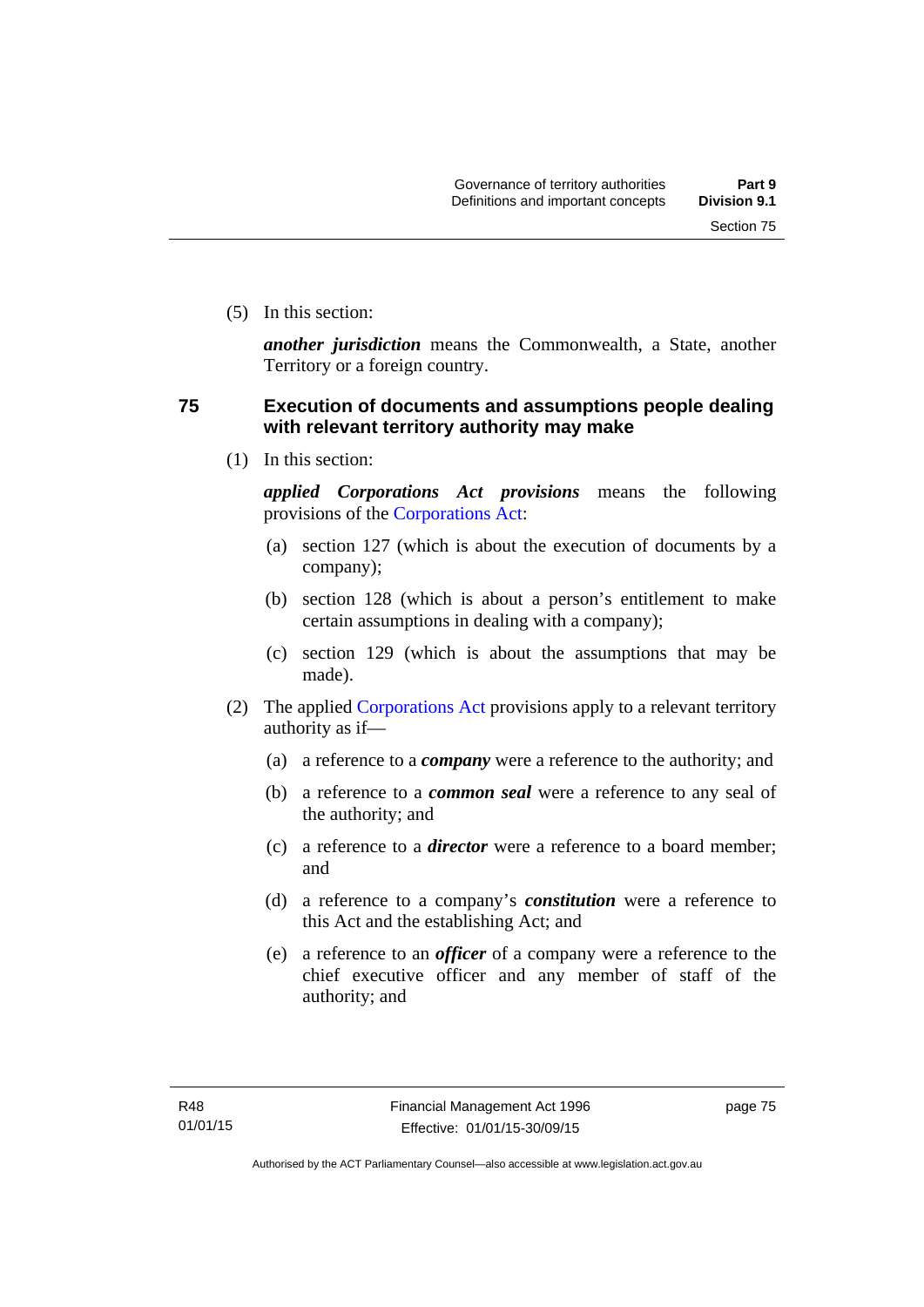- (f) a reference to *information available to the public from ASIC*  were a reference to information available to the public from the Territory; and
- (g) any other necessary changes, and any change prescribed by regulation, were made.

#### **76 Governing board of territory authority**

A territory authority has a governing board if the establishing Act for the authority establishes a governing board for the authority.

## **77 Role of governing board**

- (1) If a territory authority has a governing board, the governing board has the following functions:
	- (a) setting the authority's policies and strategies;
	- (b) governing the authority consistently with the authority's establishing Act and other relevant legislation;
	- (c) ensuring, as far as practicable, that the authority operates in a proper, effective and efficient way;
	- (d) ensuring, as far as practicable, that the authority complies with applicable governmental policies (if any).

#### **Examples of policies for par (a)**

- 1 risk management
- 2 communication with government
- 3 corporate planning
- *Note* An example is part of the Act, is not exhaustive and may extend, but does not limit, the meaning of the provision in which it appears (see [Legislation Act,](http://www.legislation.act.gov.au/a/2001-14) s 126 and s 132).
- (2) This section does not limit the functions of a governing board.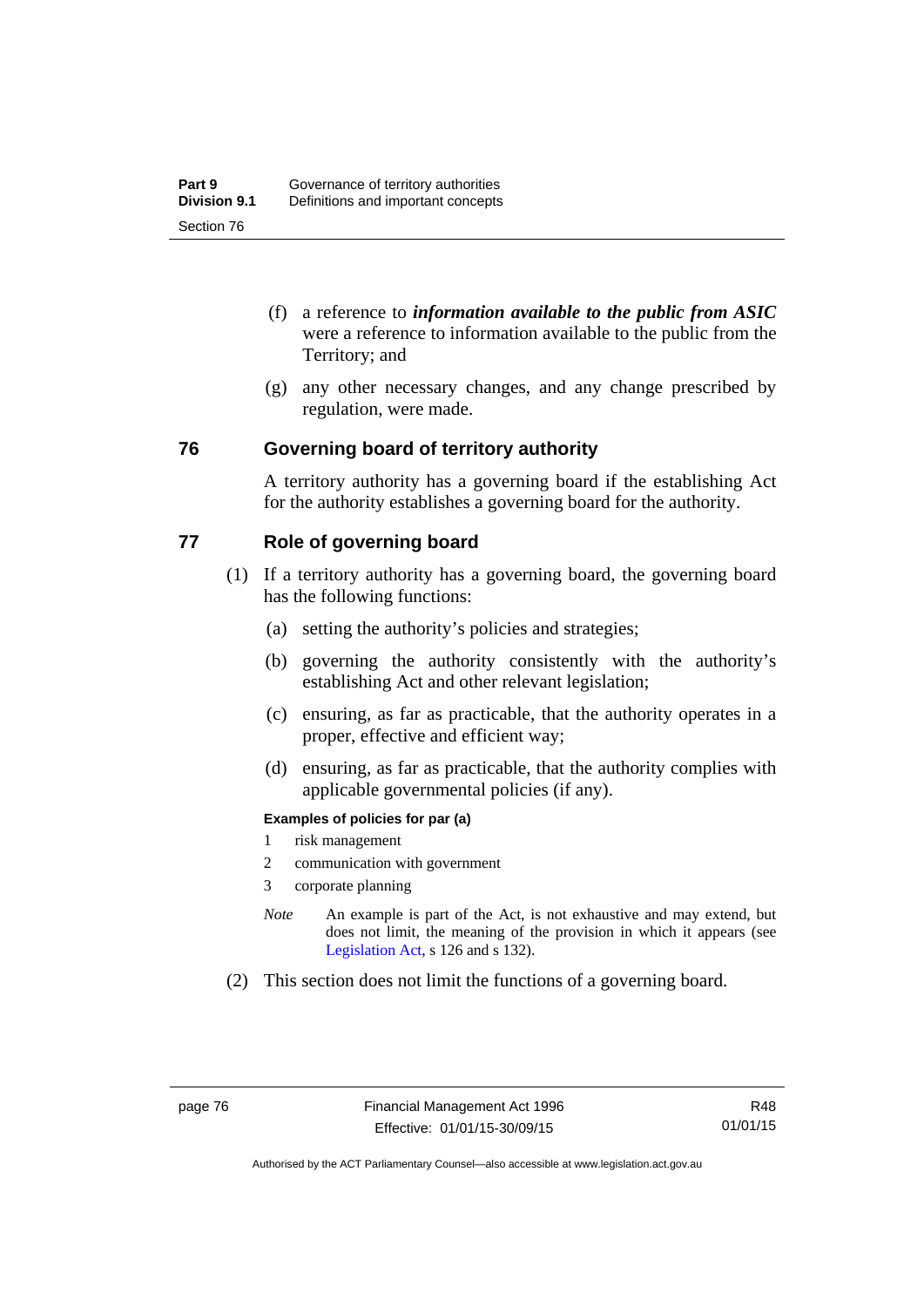# **Division 9.2 Governing board member appointments**

#### **78 Appointment of governing board members generally**

- (1) This section applies to the appointment of the members of the governing board of a territory authority, other than the CEO.
- (2) The responsible Minister for the territory authority may appoint the members.
	- *Note 1* For the making of appointments (including acting appointments), see the [Legislation Act,](http://www.legislation.act.gov.au/a/2001-14) pt 19.3.
	- *Note 2* In particular, an appointment may be made by naming a person or nominating the occupant of a position (see s 207).
	- *Note 3* Certain Ministerial appointments require consultation with an Assembly committee and are disallowable (see [Legislation Act,](http://www.legislation.act.gov.au/a/2001-14) div 19.3.3).
- (3) The only criteria for deciding whether to appoint a person as a member are—
	- (a) the contribution the person can make to the goals and objectives of the governing board; and
	- (b) the criteria stated in applicable governmental policies (if any) relating to appointments.
- (4) However, the establishing Act may prescribe other criteria for deciding whether to appoint a person as a member.
- (5) Also, unless the establishing Act otherwise provides, a person must not be appointed as a member if—
	- (a) the person is a public servant; and
	- (b) if the governing board has a maximum of 6 members or less the appointment would result in more than 1 public servant being a member of the board; and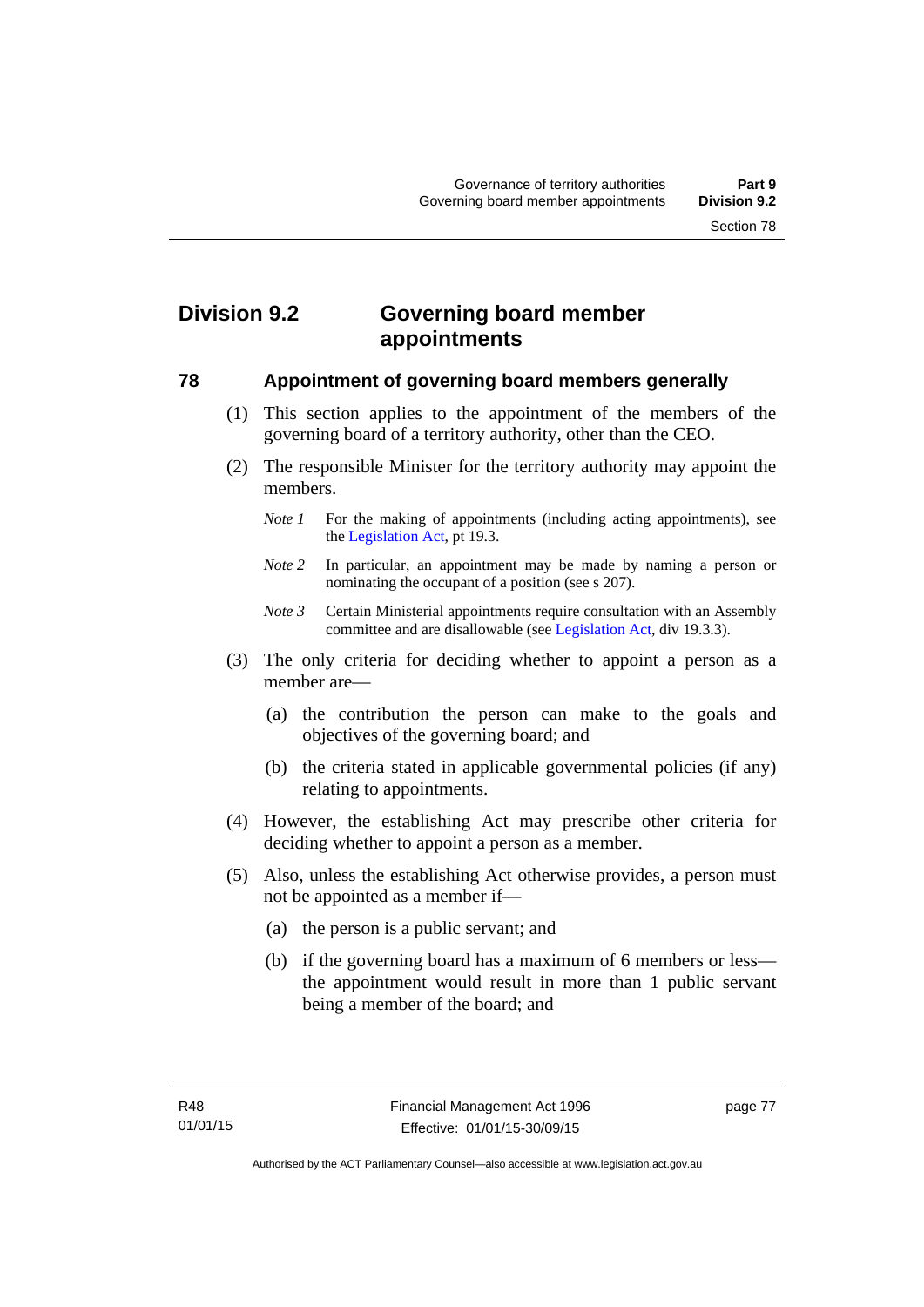- (c) if the governing board has a maximum of more than 6 members—the appointment would result in more than 2 public servants being members of the board.
- (6) Subsection (5) does not apply if—
	- (a) the Minister is satisfied that there are special circumstances justifying the appointment; and
	- (b) the Legislative Assembly approves, by resolution, the appointment.
- (7) An appointment of a member—
	- (a) must not be for longer than 3 years, unless the establishing Act allows a longer period; and
	- (b) is an appointment under the provision of the establishing Act that establishes the governing board.
- (8) The conditions of appointment of a member (other than a member required under the establishing Act to be a public servant or statutory office holder) are the conditions agreed between the Minister and the member, subject to any determination under the *[Remuneration Tribunal Act 1995](http://www.legislation.act.gov.au/a/1995-55)*.
	- *Note* The terms *public servant* and *statutory office holder* are defined in the [Legislation Act,](http://www.legislation.act.gov.au/a/2001-14) dict, pt 1.

#### **79 Appointment of chair and deputy chair**

- (1) The responsible Minister for a territory authority with a governing board may appoint a chair for the board and, unless the establishing Act otherwise provides, a deputy chair for the board.
	- *Note 1* For the making of appointments (including acting appointments), see the [Legislation Act,](http://www.legislation.act.gov.au/a/2001-14) pt 19.3.
	- *Note 2* In particular, an appointment may be made by naming a person or nominating the occupant of a position (see s 207).
	- *Note 3* Certain Ministerial appointments require consultation with an Assembly committee and are disallowable (see [Legislation Act,](http://www.legislation.act.gov.au/a/2001-14) div 19.3.3).

R48 01/01/15

Authorised by the ACT Parliamentary Counsel—also accessible at www.legislation.act.gov.au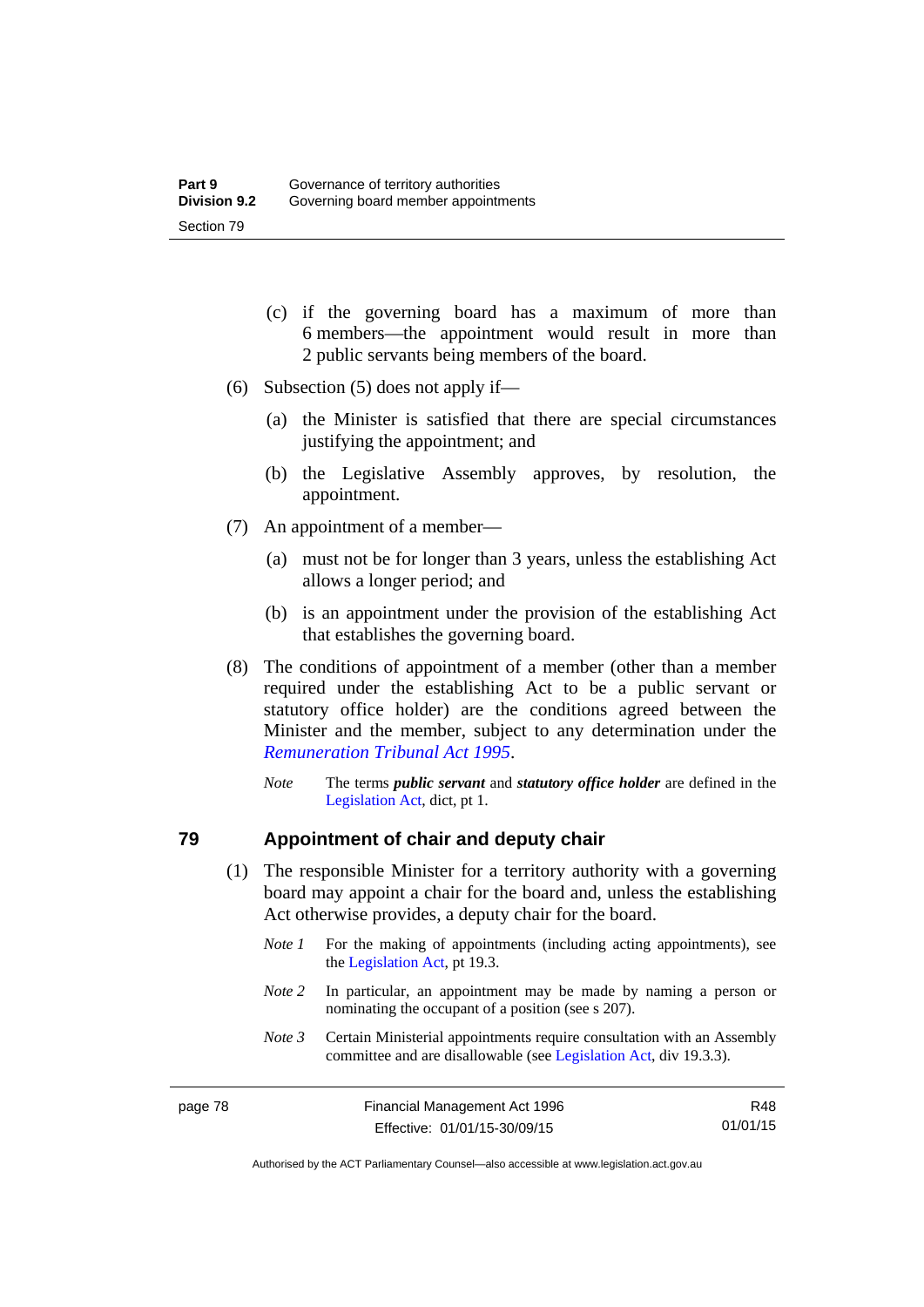- (2) However, the responsible Minister must not appoint the CEO of the territory authority as chair or deputy chair.
- (3) Also, the responsible Minister must not appoint a public servant as chair or deputy chair unless—
	- (a) there is no member of the board who—
		- (i) is not a public servant; and
		- (ii) is available to be appointed; and
	- (b) the Legislative Assembly approves, by resolution, the appointment.
- (4) The responsible Minister must try to ensure that the governing board of a territory authority always has a chair and, unless the establishing Act otherwise provides, deputy chair.

## **80 Appointment of CEO of authority with governing board**

- (1) This section applies to a territory authority with a governing board.
- (2) The governing board of the territory authority must, after consulting the responsible Minister, appoint a CEO for the authority.
	- *Note 1* For the making of appointments (including acting appointments), see the [Legislation Act,](http://www.legislation.act.gov.au/a/2001-14) pt 19.3.
	- *Note* 2 In particular, an appointment may be made by naming a person or nominating the occupant of a position (see s 207).
- (3) However, if the CEO is required under the establishing Act to be a public servant, the director-general of the administrative unit responsible for the establishing Act must, after consulting the governing board and the responsible Minister, appoint a CEO for the authority.
- (4) The CEO is a member of the governing board.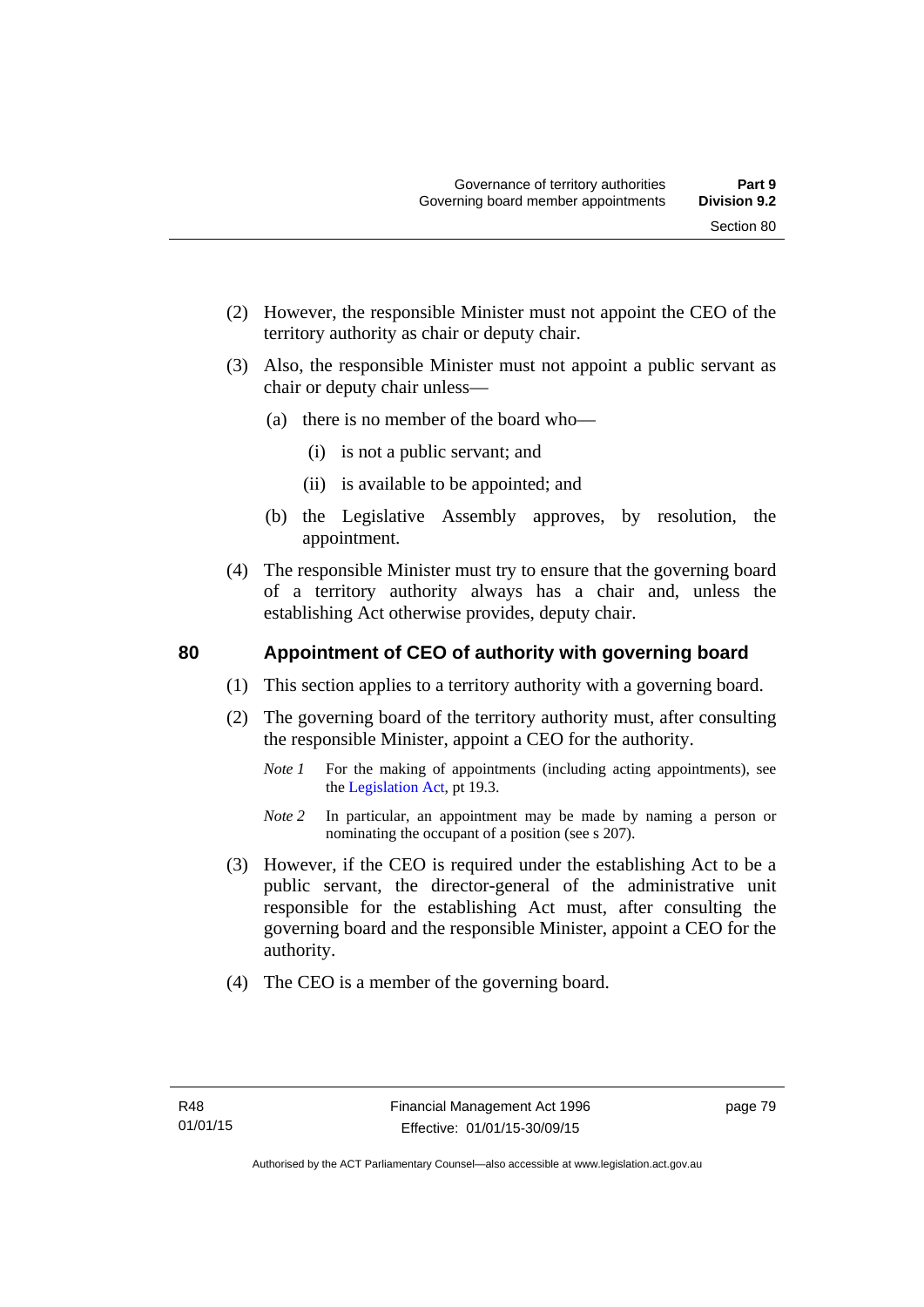- (5) However, the CEO is not a member of the governing board if it is considering or deciding—
	- (a) the appointment, or the ending of the appointment, of the CEO; or
	- (b) the CEO's conditions of appointment.
- (6) The conditions of appointment of a CEO (other than a CEO required under the establishing Act to be a public servant) are the conditions agreed between the governing board and the CEO, subject to any determination under the *[Remuneration Tribunal Act 1995](http://www.legislation.act.gov.au/a/1995-55)*.

#### **81 Ending board member appointments**

- (1) This section applies to a governing board member other than the CEO.
- (2) The responsible Minister may end the member's appointment—
	- (a) if the member contravenes a territory law; or
	- (b) for misbehaviour; or
	- (c) if the member becomes bankrupt or personally insolvent; or
		- *Note Bankrupt or personally insolvent*—see the [Legislation Act,](http://www.legislation.act.gov.au/a/2001-14) dictionary, pt 1.
	- (d) if the member is convicted, or found guilty, in Australia of an offence punishable by imprisonment for at least 1 year; or
	- (e) if the member is convicted, or found guilty, outside Australia of an offence that, if it had been committed in the ACT, would be punishable by imprisonment for at least 1 year; or
	- (f) if the member exercises the member's functions other than in accordance with section 85 (Honesty, care and diligence of governing board members); or

R48 01/01/15

Authorised by the ACT Parliamentary Counsel—also accessible at www.legislation.act.gov.au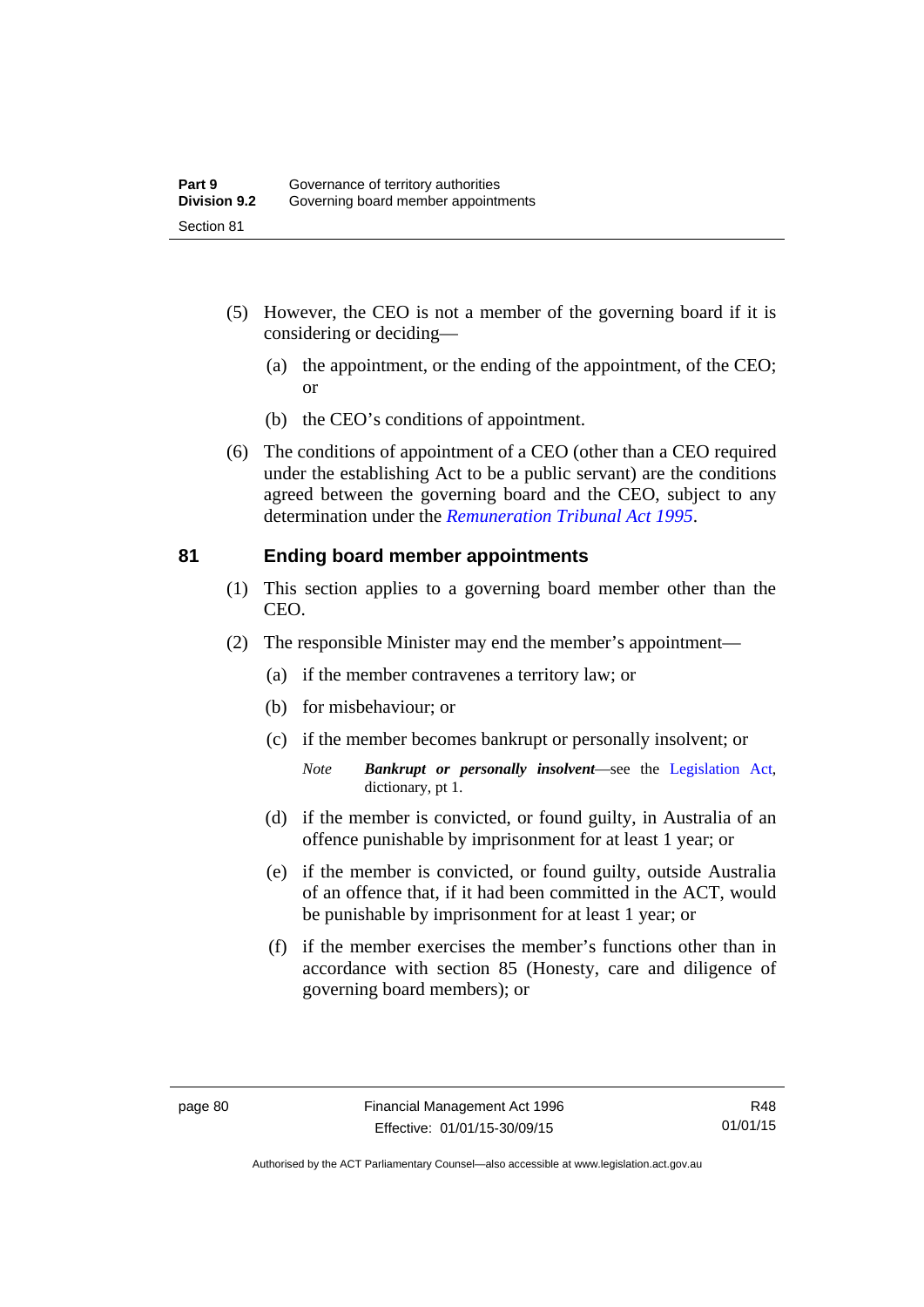- (g) if the member fails to take all reasonable steps to avoid being placed in a position where a conflict of interest arises during the exercise of the member's functions; or
- (h) if the member contravenes section 88 (Disclosure of interests by governing board members); or
- (i) if the member is absent from 3 consecutive meetings of the board, otherwise than on approved leave; or
- (j) for physical or mental incapacity, if the incapacity substantially affects the exercise of the member's functions.
- *Note* A person's appointment also ends if the person resigns (see Legislation [Act](http://www.legislation.act.gov.au/a/2001-14), s 210).
- (3) The Minister may also end the appointment of the member (the *member concerned*) if the board tells the Minister in writing that it has resolved, by a majority of at least  $\frac{2}{3}$  of the members, to recommend to the Minister that the member's appointment be ended.
- (4) The governing board may pass a resolution mentioned in subsection (3) only if—
	- (a) at least 3 weeks written notice of the intention to consider the proposed resolution has been given to the member concerned; and
	- (b) the member concerned has been given an opportunity to make submissions and present documents to a meeting of the board; and
	- (c) if the member concerned has used the opportunity mentioned in paragraph (b)—a summary of the member's submissions is recorded in the minutes of the board and a copy of any documents presented is included in the minutes.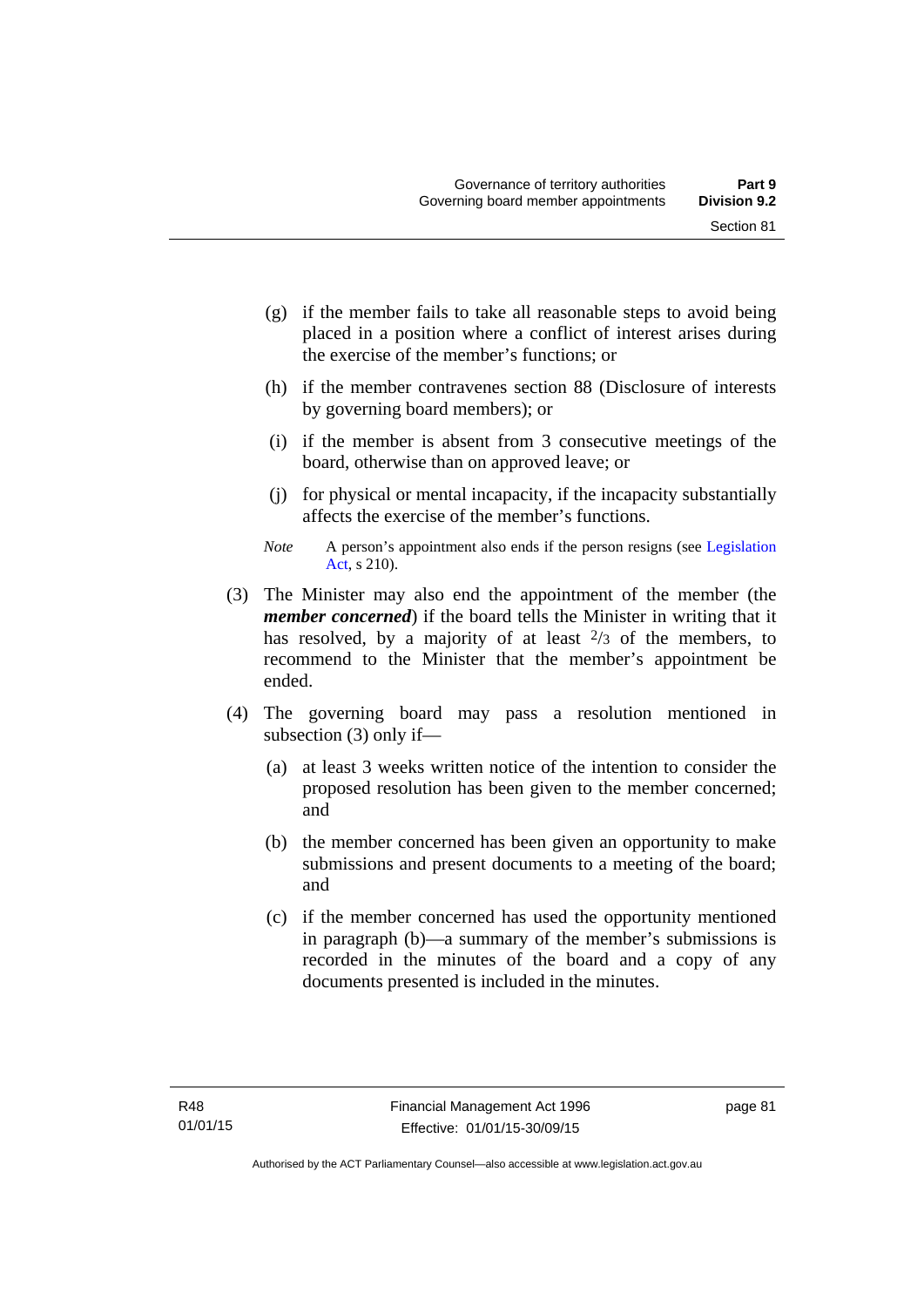# **Division 9.3 Functions of governing board members**

#### **82 Chair's functions**

The chair of the governing board of a territory authority has the following functions:

- (a) managing the affairs of the governing board;
- (b) ensuring, as far as practicable, that there is a good working relationship between the governing board and management of the authority;
- (c) ensuring the responsible Minister is kept informed about the operations of the authority.

### **83 Deputy chair's functions**

- (1) If the chair of the governing board of a territory authority is absent or cannot for any reason exercise the functions of the chair, the deputy chair of the governing board must exercise the functions of the chair.
- (2) However, this section does not apply to a territory authority if the establishing Act for the authority provides that it need not have a deputy chair.

*Note* The [Legislation Act,](http://www.legislation.act.gov.au/a/2001-14) s 209 deals with acting appointments.

#### **84 CEO's functions**

- (1) The CEO of a territory authority with a governing board has the following functions:
	- (a) ensuring, as far as practicable, that the authority's statement of intent is implemented effectively and efficiently;

#### **Example of implementation of statement of intent**

achieving objectives in statement of intent

R48 01/01/15

Authorised by the ACT Parliamentary Counsel—also accessible at www.legislation.act.gov.au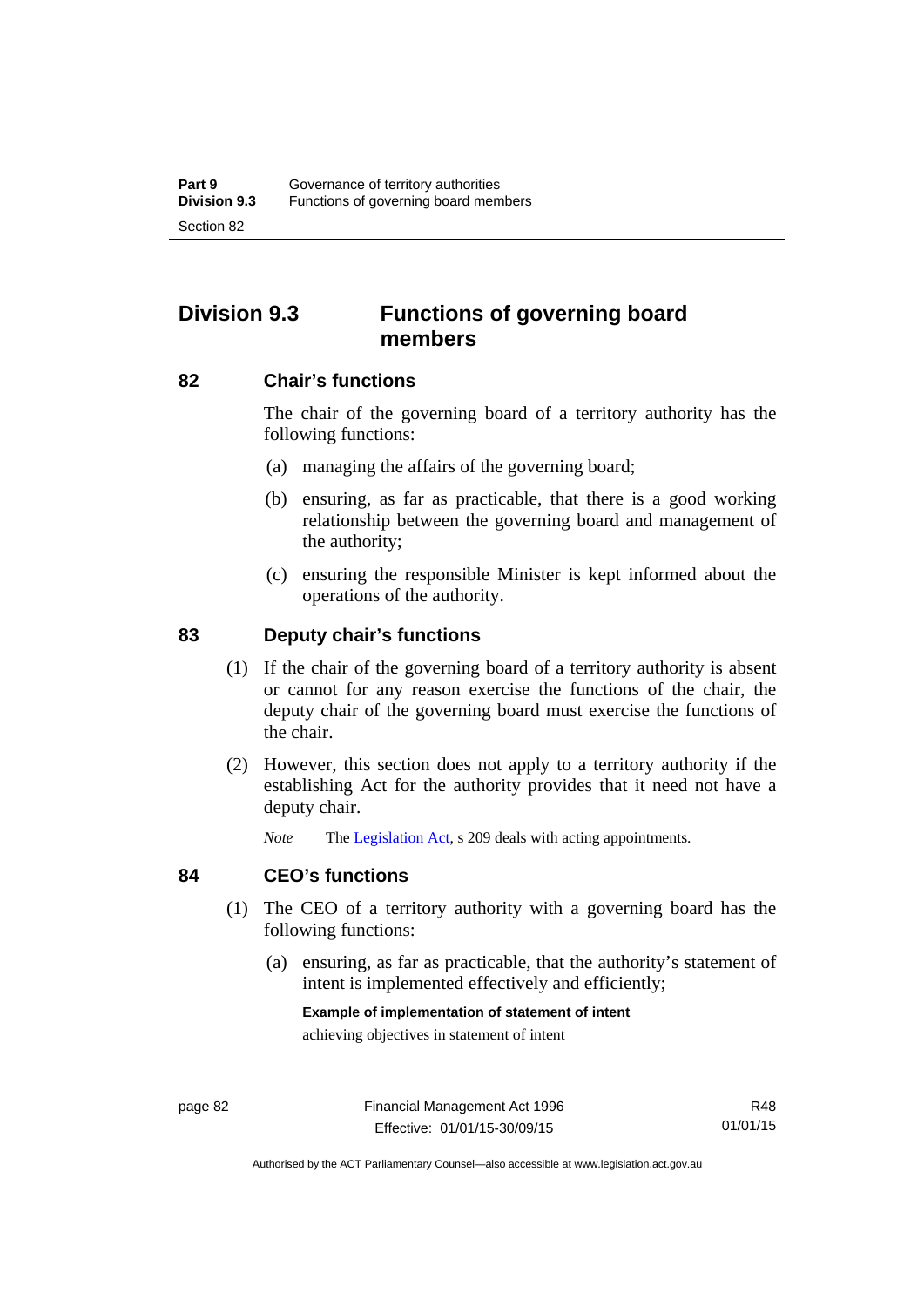- (b) managing the day-to-day operations of the authority in accordance with—
	- (i) applicable governmental policies (if any); and
	- (ii) the policies of the authority set by the board; and
	- (iii) each legal requirement that applies to the authority;

#### **Example for par (iii)**

a direction by the independent competition and regulatory commission that relates to the authority

- (c) regularly advising the board about the operation and financial performance of the authority;
- (d) immediately advising the board about significant events.

(2) In this section:

*significant event*, for a territory authority, means an event that the authority is required to tell the responsible Minister about under section 101

## **85 Honesty, care and diligence of governing board members**

In exercising the functions of a governing board member, a member must exercise the degree of honesty, care and diligence required to be exercised by a director of a corporation in relation to the affairs of the corporation.

## **86 Conflicts of interest by governing board members**

A governing board member must take all reasonable steps to avoid being placed in a position where a conflict of interest arises during the exercise of the member's functions.

*Note* An example is part of the Act, is not exhaustive and may extend, but does not limit, the meaning of the provision in which it appears (see [Legislation Act,](http://www.legislation.act.gov.au/a/2001-14) s 126 and s 132).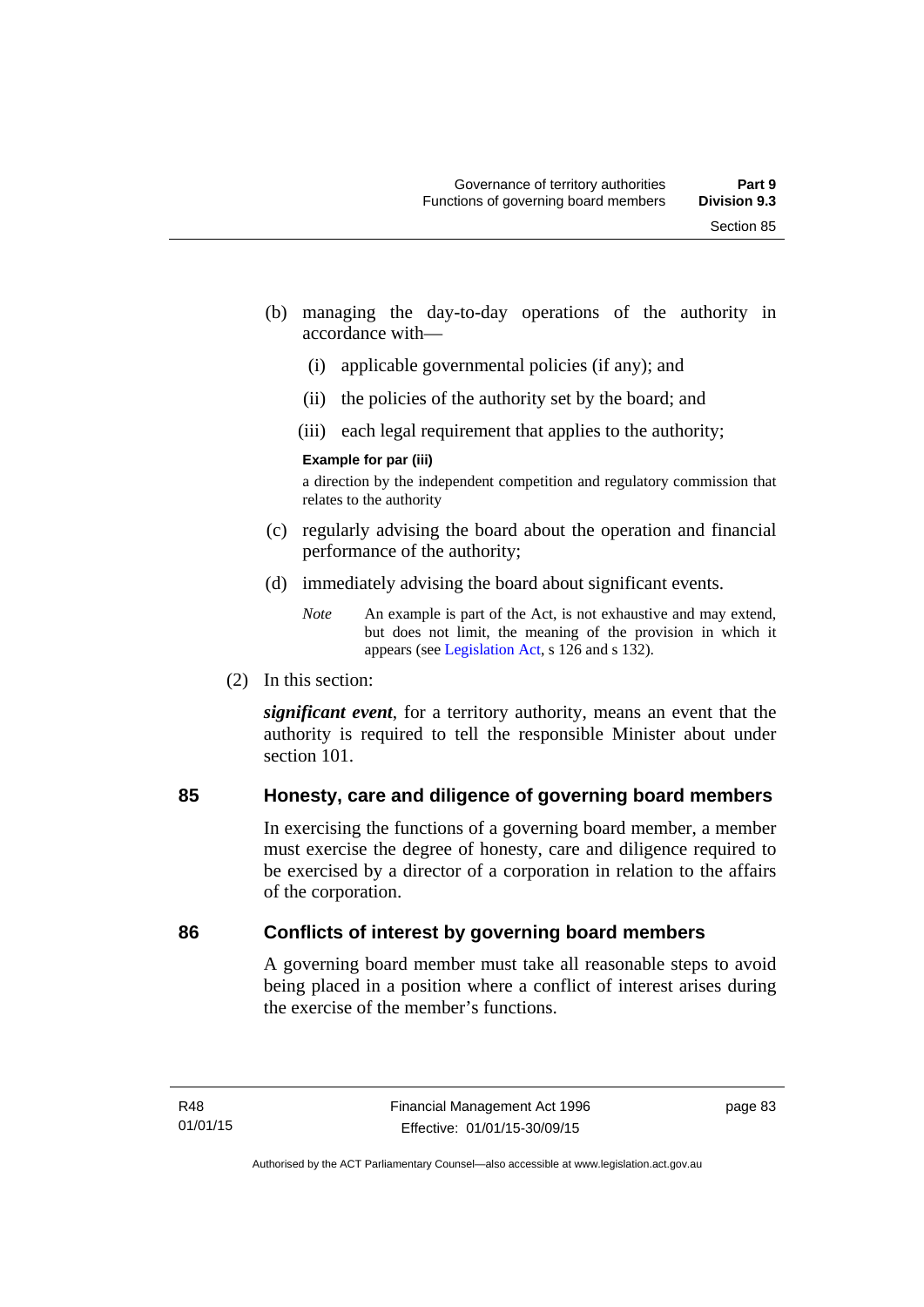#### **87 Agenda to require disclosure of interest item**

The agenda for each meeting of a territory authority governing board must include an item requiring any material interest in an issue to be considered at the meeting to be disclosed to the meeting.

#### **88 Disclosure of interests by governing board members**

(1) If a governing board member has a material interest in an issue being considered, or about to be considered, by the governing board, the member must disclose the nature of the interest at a board meeting as soon as practicable after the relevant facts come to the member's knowledge.

- (2) The disclosure must be recorded in the governing board's minutes and, unless the board otherwise decides, the member must not—
	- (a) be present when the board considers the issue; or
	- (b) take part in a decision of the board on the issue.

#### **Example**

Albert, Boris and Chloe are members of a governing board. They have an interest in an issue being considered at a governing board meeting and they disclose the interest as soon as they become aware of it. Albert's and Boris's interests are minor but Chloe has a direct financial interest in the issue.

The governing board considers the disclosures and decides that because of the nature of the interests:

- Albert may be present when the board considers the issue but not take part in the decision
- Boris may be present for the consideration and take part in the decision.

The board does not make a decision allowing Chloe to be present or take part in the board's decision. Accordingly, since Chloe has a material interest she cannot be present for the consideration of the issue or take part in the decision.

*Note* An example is part of the Act, is not exhaustive and may extend, but does not limit, the meaning of the provision in which it appears (see [Legislation Act,](http://www.legislation.act.gov.au/a/2001-14) s 126 and s 132).

page 84 Financial Management Act 1996 Effective: 01/01/15-30/09/15

R48 01/01/15

Authorised by the ACT Parliamentary Counsel—also accessible at www.legislation.act.gov.au

*Note Material interest* is defined in s (4). The definition of *indirect interest* in s (4) applies to the definition of *material interest*.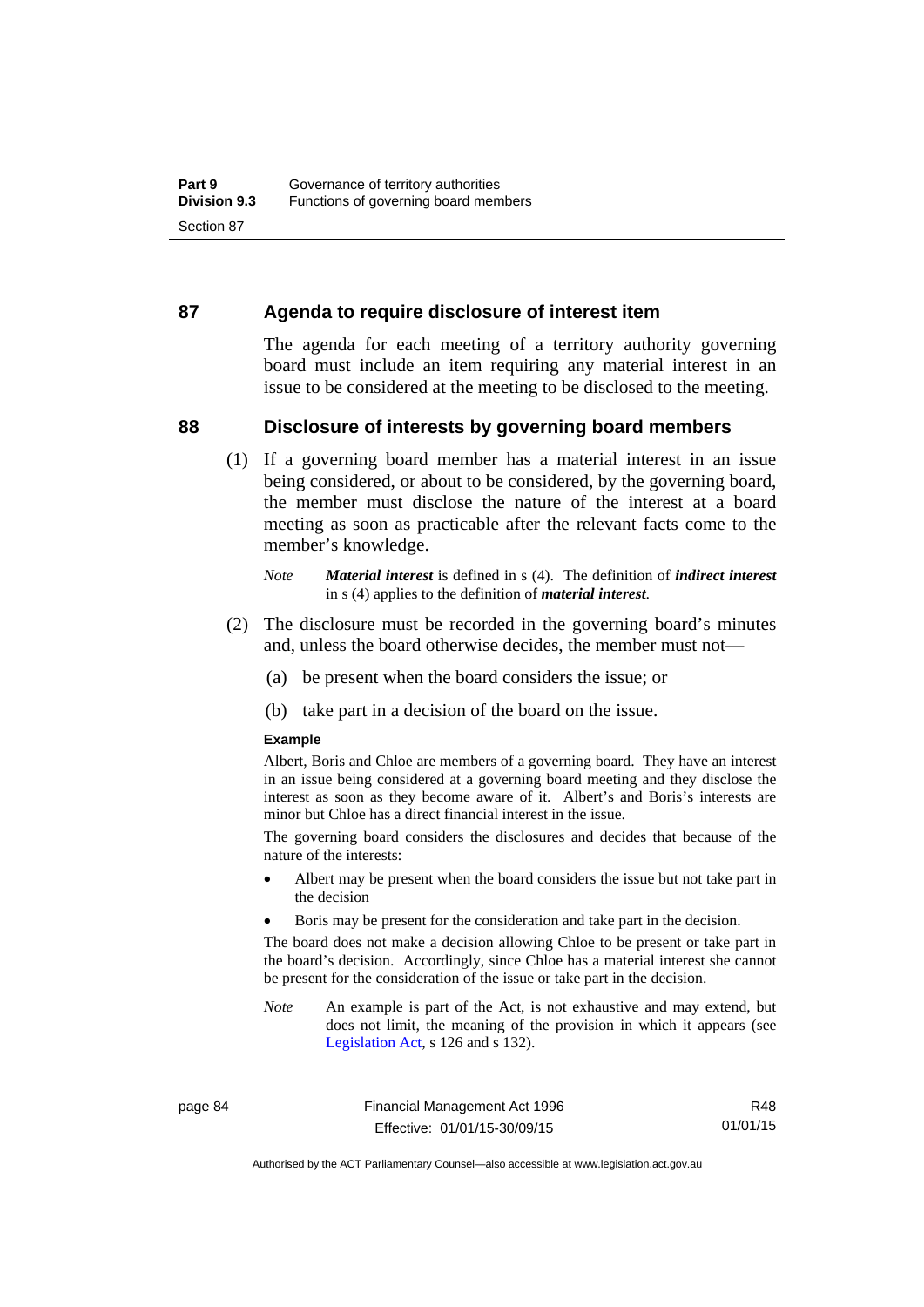(3) Any other governing board member who also has a material interest in the issue must not be present when the board is considering its

(4) In this section:

*associate*, of a person, means—

decision under subsection (2).

- (a) the person's business partner; or
- (b) a close friend of the person; or
- (c) a family member of the person.

*executive officer*, of a corporation, means a person (however described) who is concerned with, or takes part in, the corporation's management, whether or not the person is a director of the corporation.

*indirect interest*—without limiting the kinds of indirect interests a person may have, a person has an *indirect interest* in an issue if any of the following has an interest in the issue:

- (a) an associate of the person;
- (b) a corporation if the corporation has not more than 100 members and the person, or an associate of the person, is a member of the corporation;
- (c) a subsidiary of a corporation mentioned in paragraph (b);
- (d) a corporation if the person, or an associate of the person, is an executive officer of the corporation;
- (e) the trustee of a trust if the person, or an associate of the person, is a beneficiary of the trust;
- (f) a member of a firm or partnership if the person, or an associate of the person, is a member of the firm or partnership;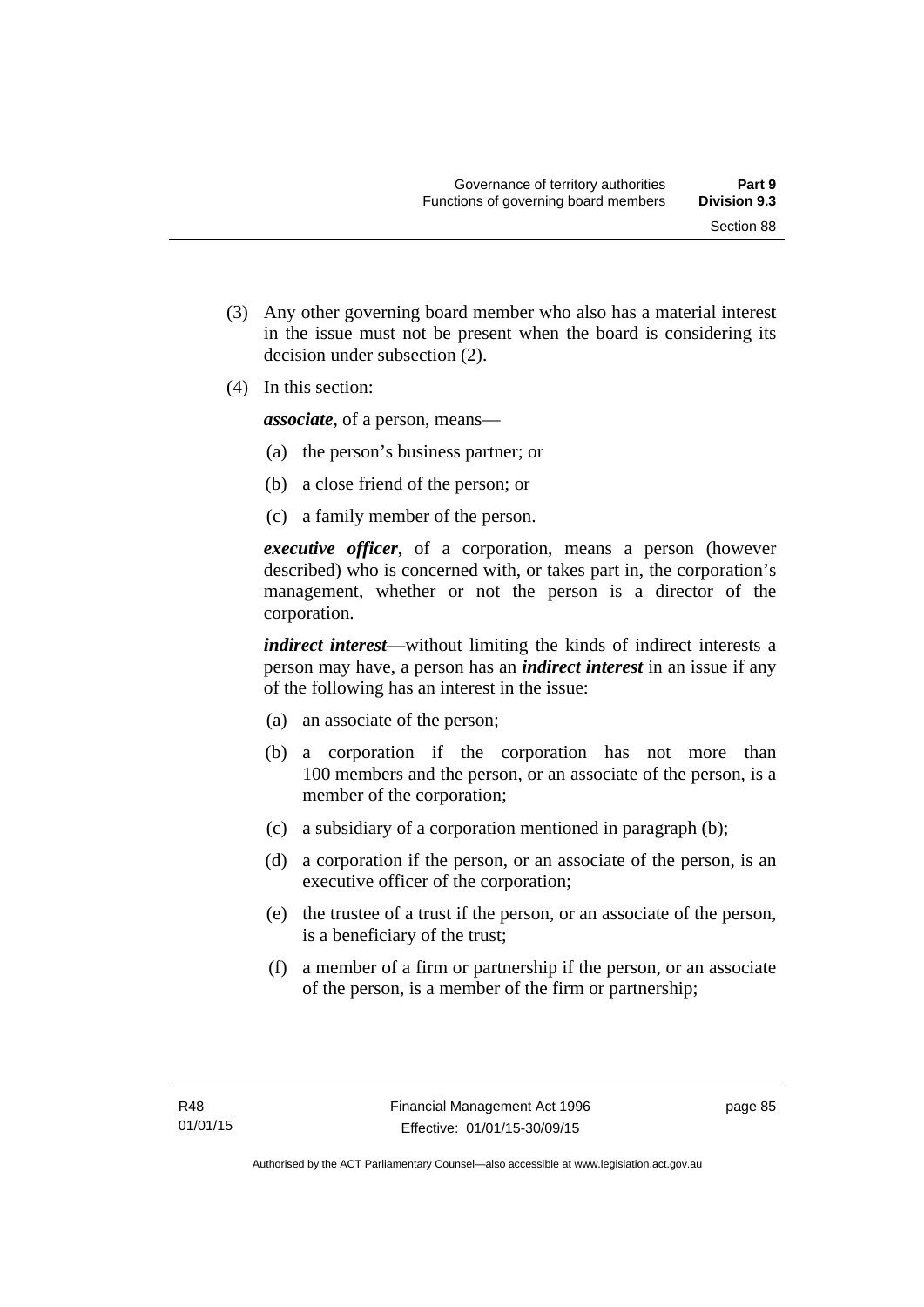(g) someone else carrying on a business if the person, or an associate of the person, has a direct or indirect right to participate in the profits of the business.

*material interest*—a governing board member has a *material interest* in an issue if the member has—

- (a) a direct or indirect financial interest in the issue; or
- (b) a direct or indirect interest of any other kind if the interest could conflict with the proper exercise of the member's functions in relation to the board's consideration of the issue.

## **89 Reporting of disclosed governing board interests to Minister**

- (1) Within 3 months after the day a material interest is disclosed under section 88 (1), the chair of the governing board must report to the responsible Minister in writing about—
	- (a) the disclosure; and
	- (b) the nature of the interest disclosed; and
	- (c) any decision by the board under section 88 (2).
- (2) The chair must also give the responsible Minister, not later than 31 days after the end of each financial year, a statement that sets out the information given to the Minister in reports under subsection (1) that relate to disclosures made during the previous financial year.
- (3) The responsible Minister must give a copy of the statement to the relevant committee of the Legislative Assembly within 31 days after the day the Minister receives the statement.
- (4) In this section:

#### *relevant committee* means—

 (a) a standing committee of the Legislative Assembly nominated by the Speaker for subsection (3); or

R48 01/01/15

Authorised by the ACT Parliamentary Counsel—also accessible at www.legislation.act.gov.au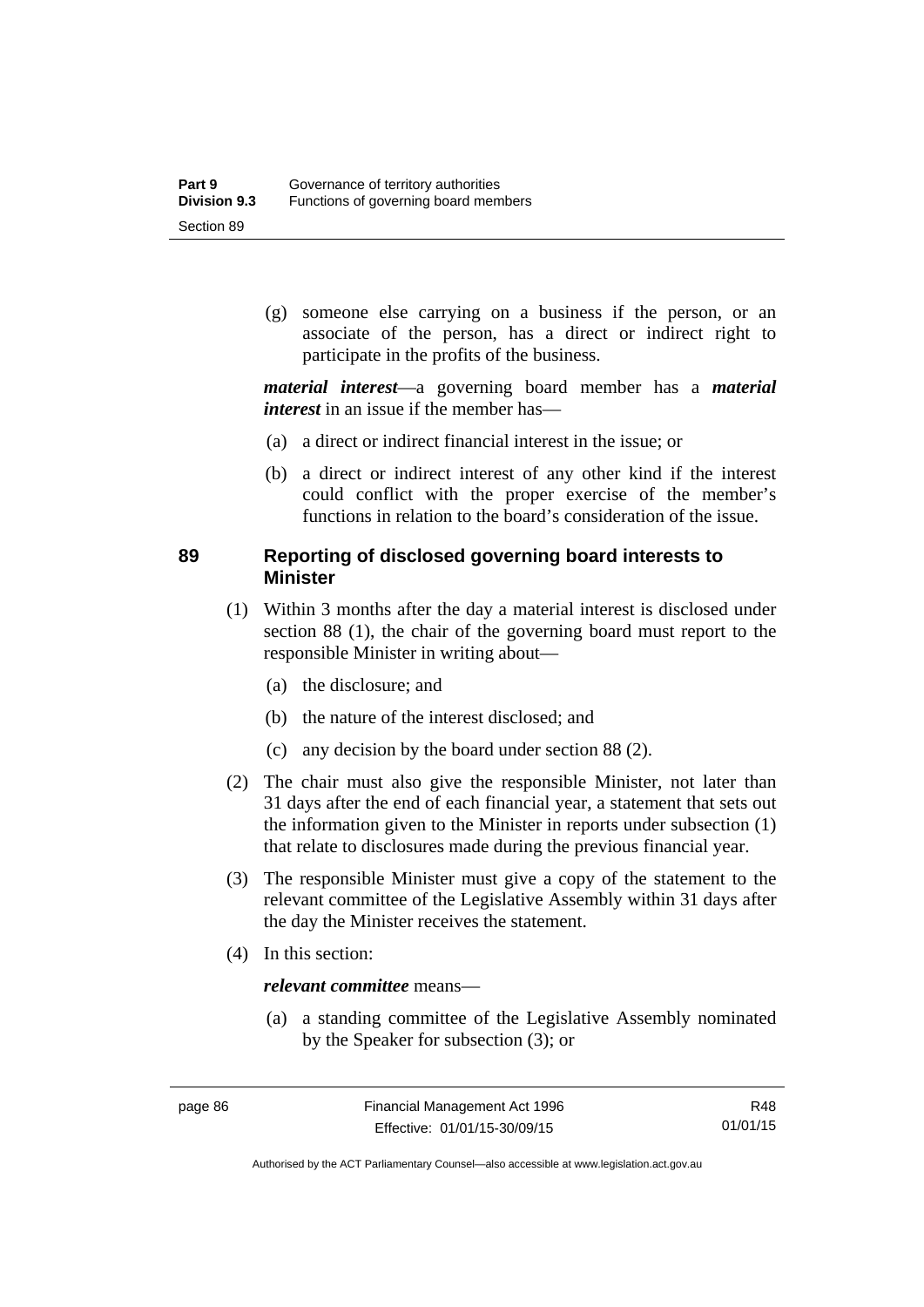(b) if no nomination under paragraph (a) is in effect—the standing committee of the Legislative Assembly responsible for public accounts.

## **90 Protection of governing board members from liability**

- (1) A governing board member is not civilly liable for anything done or omitted to be done honestly and without recklessness—
	- (a) in the exercise of a function under a territory law; or
	- (b) in the reasonable belief that the act or omission was in the exercise of a function under a territory law.
- (2) Any liability that would, apart from this section, attach to a governing board member of a territory authority attaches instead to the authority.

## **91 Indemnification and exemption of governing board members**

- (1) A territory authority must not exempt a governing board member (whether directly or through another entity) from liability to the authority.
- (2) A territory authority must not indemnify a governing board member (whether directly or through another entity and whether by agreement or by making a payment) against any of the following liabilities incurred as a board member:
	- (a) a liability owed to the authority;
	- (b) a liability owed to someone other than the authority that did not arise from honest conduct.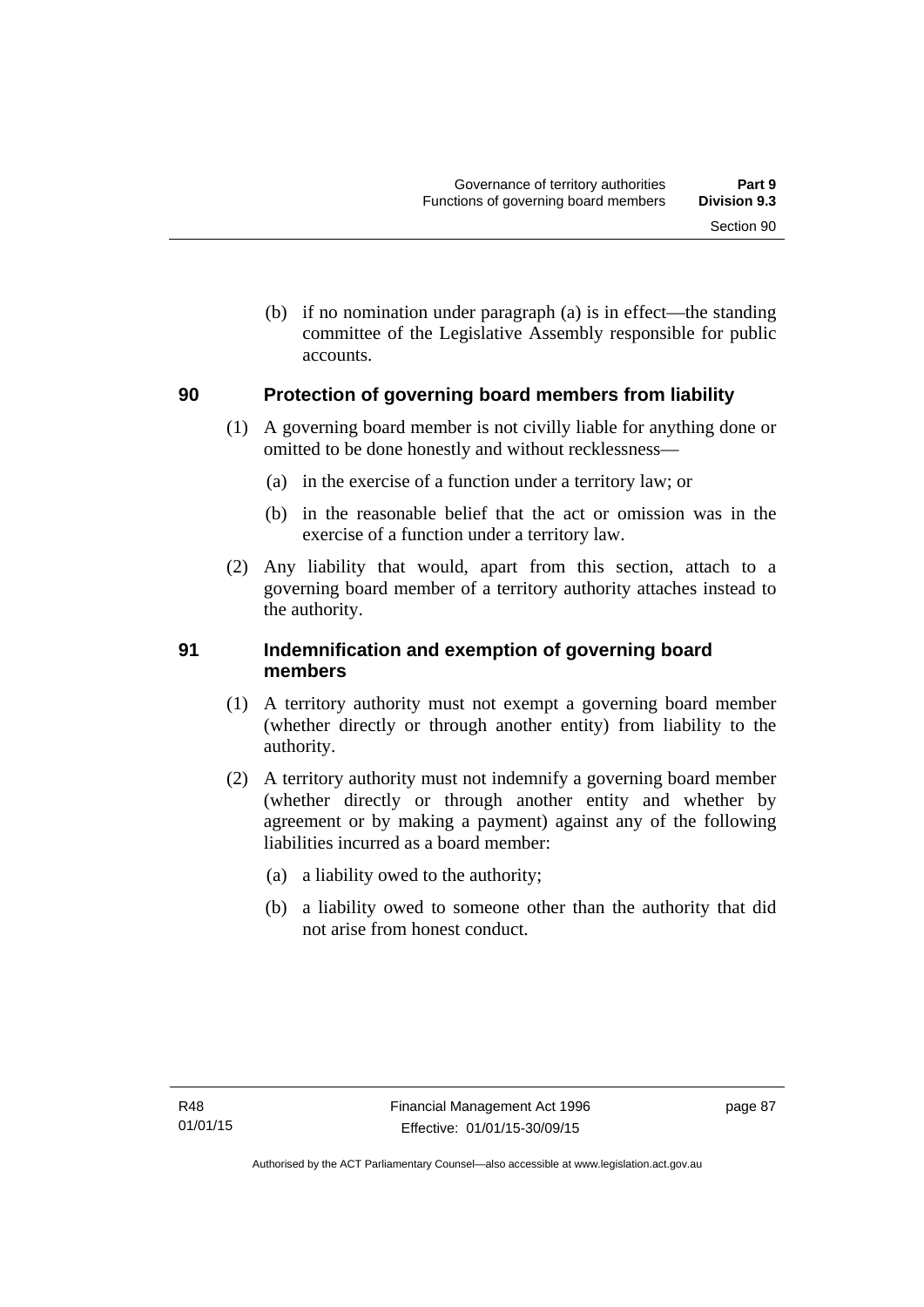- (3) A territory authority must not indemnify a governing board member (whether directly or through another entity and whether by agreement or by making a payment) against legal costs incurred as a member if the costs are incurred—
	- (a) in defending or resisting a proceeding if the person is found to have a liability for which the person could not be indemnified under subsection (2); or
		- *Note* A governing board member is not personally liable for certain acts done or omissions made honestly and without recklessness (see s 90).
	- (b) in defending or resisting a criminal proceeding in which the person is found guilty.
- (4) In this section:

*authority* includes a subsidiary (if any) of the authority.

#### **92 Compensation for exercise of functions etc**

- (1) A person may claim compensation from the Territory if the person suffers loss because of the exercise, or purported exercise, of a function under this part or the establishing Act.
- (2) Compensation may be claimed and ordered in a proceeding for compensation brought in a court of competent jurisdiction.
- (3) A court may order the payment of reasonable compensation for the loss or expense only if it is satisfied it is just to make the order in the circumstances of the particular case.
- (4) A regulation may prescribe matters that may, must or must not be taken into account by the court in considering whether it is just to make the order.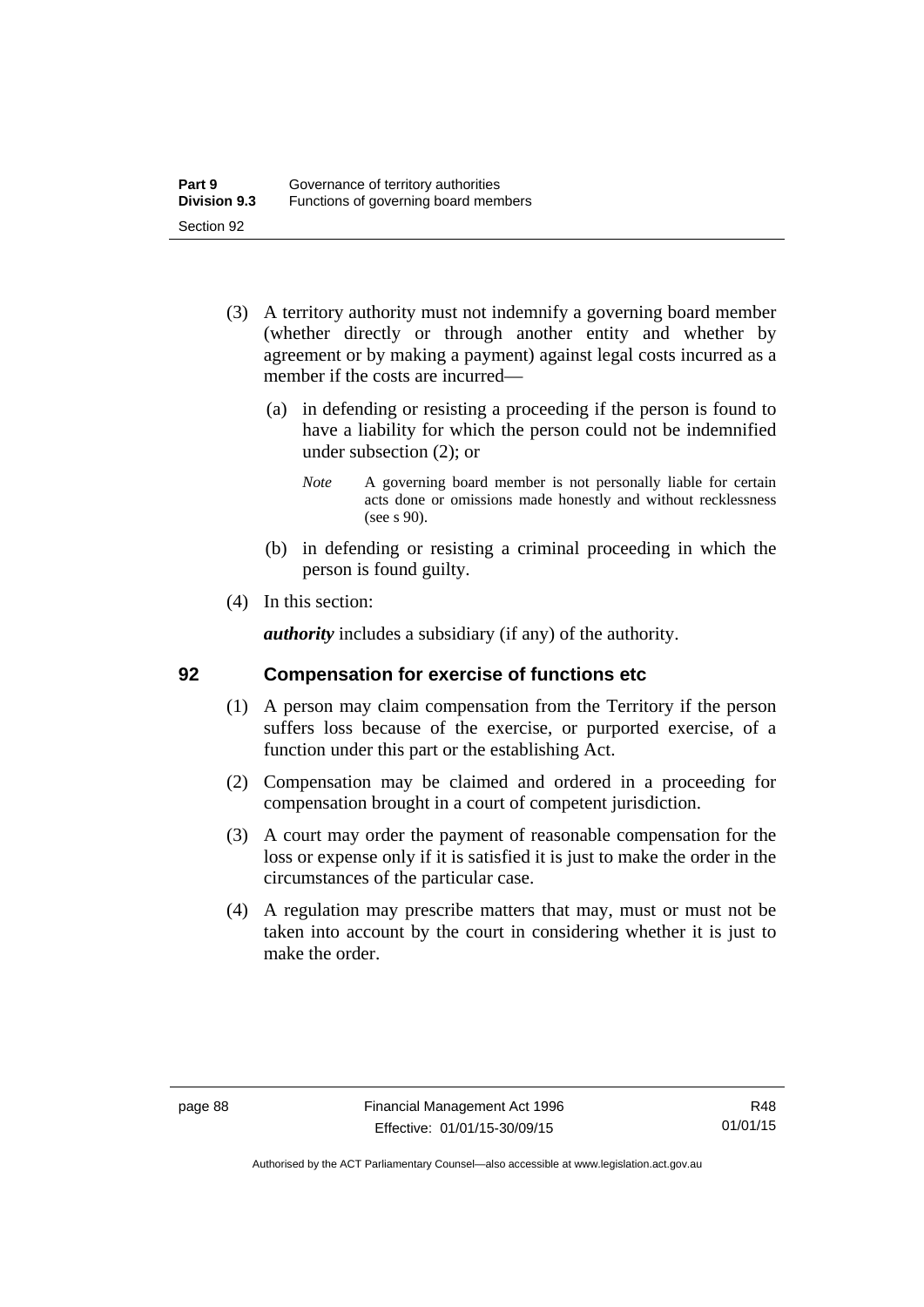# **Division 9.4 Governing board meetings**

## **93 Time and place of governing board meetings**

- (1) Meetings of the governing board of a territory authority are to be held when and where it decides.
- (2) However, the governing board must meet—
	- (a) at least once every 3 months; or
	- (b) if the establishing Act requires the governing board to meet more frequently—at the times required under the establishing Act.
- (3) The chair—
	- (a) may at any time call a meeting of the governing board; and
	- (b) must call a meeting if asked by the Minister or at least 2 members.
- (4) The chair must give the other members reasonable notice of the time and place of a meeting called by the chair.

## **94 Presiding member at governing board meetings**

- (1) The chair presides at all meetings at which the chair is present.
- (2) If the chair is absent and the governing board has a deputy chair, the deputy chair presides.
- (3) If the chair and the deputy chair are absent or the chair is absent and there is no deputy chair, the member chosen by the members present presides.
- (4) However, the members must not choose the CEO to preside.

#### **95 Quorum at governing board meetings**

(1) Business may be carried on at a meeting of the governing board only if at least 1/2 the number of members appointed are present.

page 89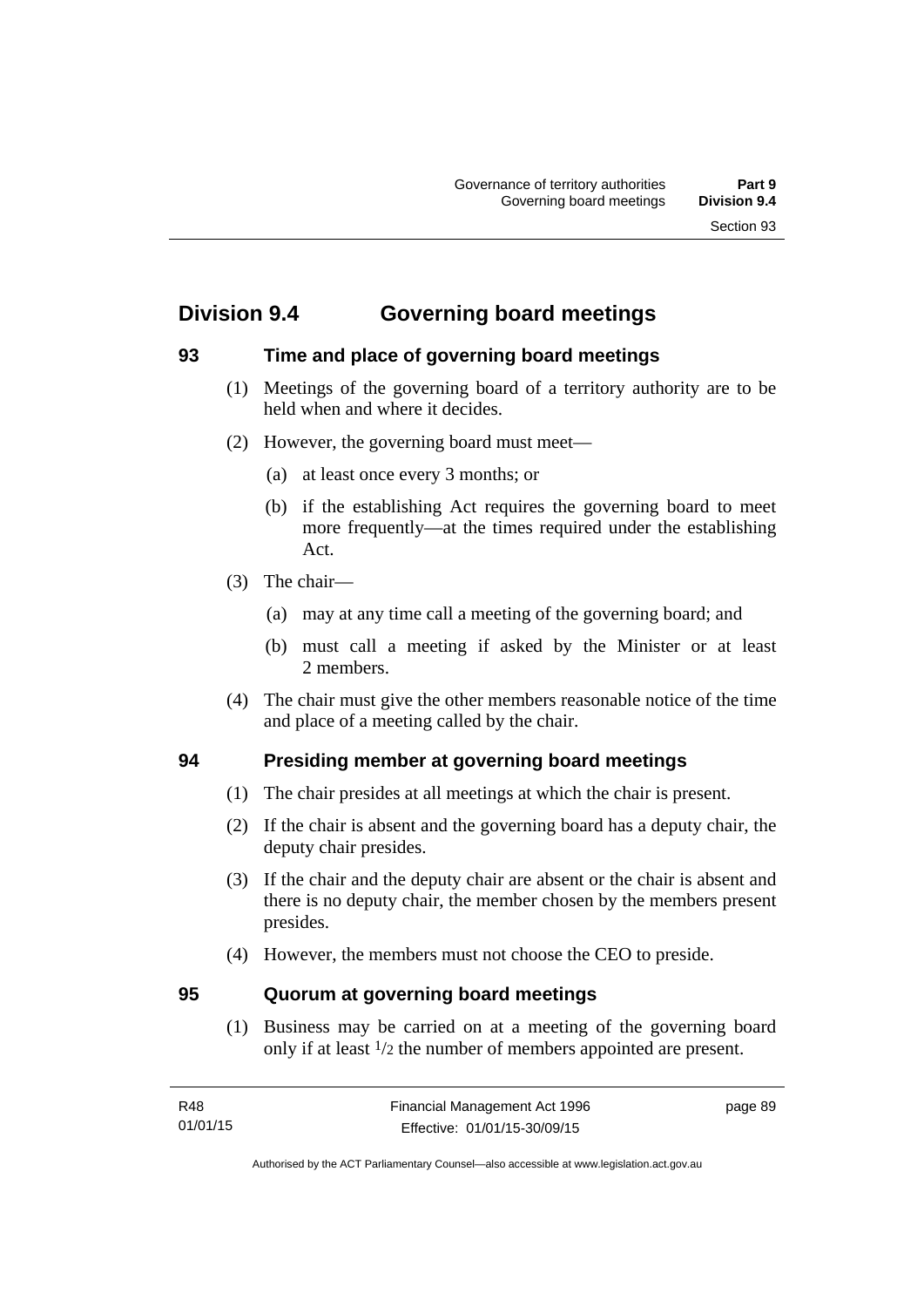(2) However, if the establishing Act for the governing board provides that a board member is a non-voting member, that board member is not counted as a member appointed or present for subsection (1).

#### **96 Voting at governing board meetings**

- (1) At a meeting of the governing board each member has a vote on each question to be decided, unless the establishing Act for the board otherwise provides.
- (2) A question is decided by a majority of the votes of the members present and voting but, if the votes are equal, the member presiding has a deciding vote.

#### **97 Conduct of governing board meetings etc**

- (1) The governing board may conduct its proceedings (including its meetings) as it considers appropriate.
- (2) A meeting may be held using a method of communication, or a combination of methods of communication, that allows a board member taking part to hear what each other member taking part says without the members being in each other's presence.

#### **Examples**

a phone link, a satellite link, an internet or intranet link

- *Note* An example is part of the Act, is not exhaustive and may extend, but does not limit, the meaning of the provision in which it appears (see [Legislation Act,](http://www.legislation.act.gov.au/a/2001-14) s 126 and s 132).
- (3) A governing board member who takes part in a meeting conducted under subsection (2) is taken, for all purposes, to be present at the meeting.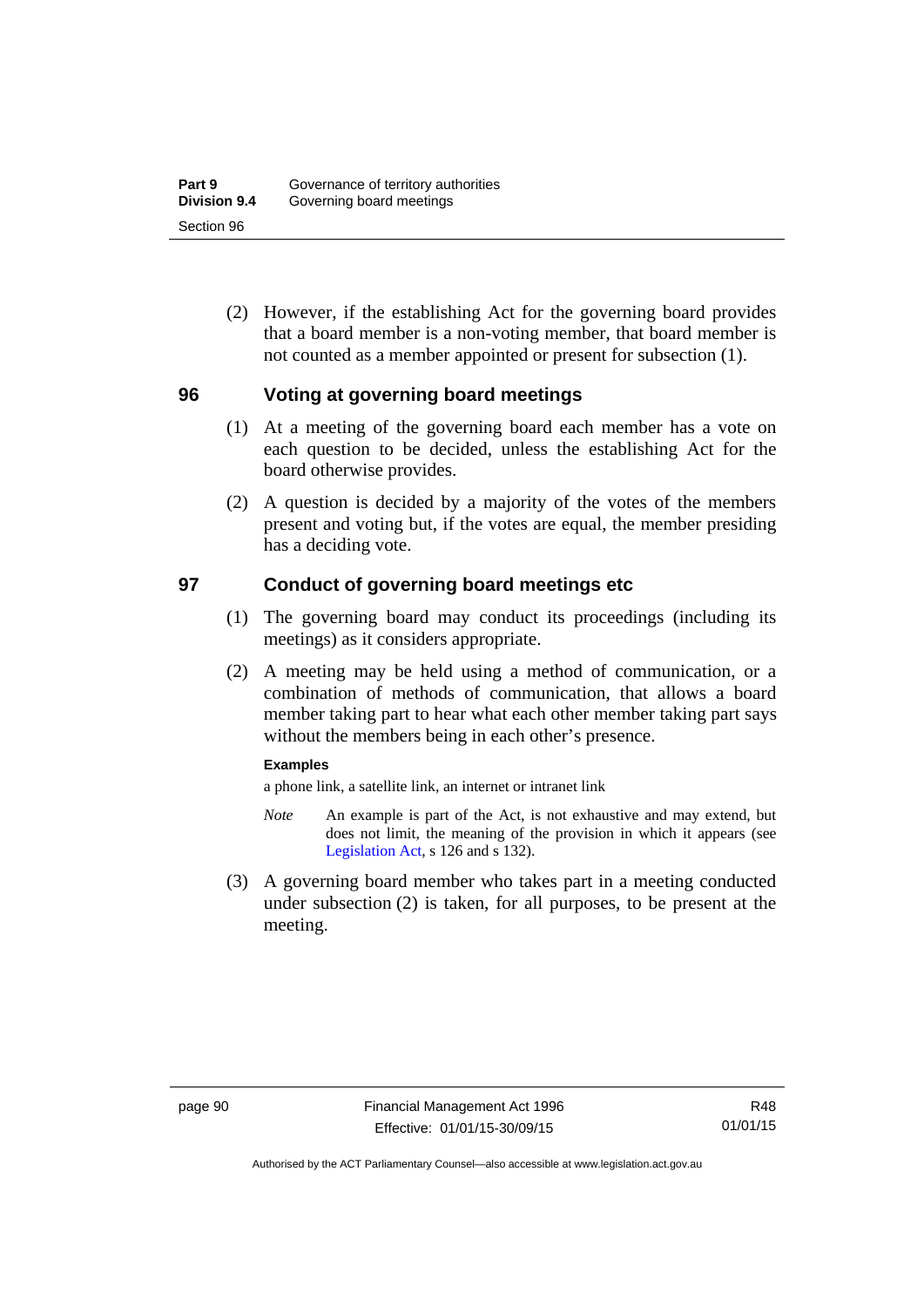(4) A resolution is a valid resolution of the governing board, even if it is not passed at a meeting of the board, if all members agree to the proposed resolution in writing or by electronic communication.

**Example of electronic communication**  email

(5) The board must keep minutes of its meetings.

# **Division 9.5 Requirements and obligations for territory authorities**

## **98 Limitations on authorities forming corporations etc**

- (1) A relevant territory authority must not do any of the following without the Treasurer's prior written approval:
	- (a) subscribe for, or purchase, shares in or debentures or other securities of, a corporation;
	- (b) form, or take part in the formation of, a corporation.
- (2) An approval under subsection (1)—
	- (a) must relate only to a particular corporation or proposed corporation; and
	- (b) may be given subject to the conditions or restrictions stated in the approval.
- (3) If a relevant territory authority does something mentioned in subsection (1), the authority must tell the responsible Minister within 2 weeks after the day the authority does the thing.
- (4) The responsible Minister must—
	- (a) prepare a written statement setting out details of, and reasons for, the relevant territory authority's action; and
	- (b) present the statement to the Legislative Assembly within 6 sitting days after the day the Minister is told about the action.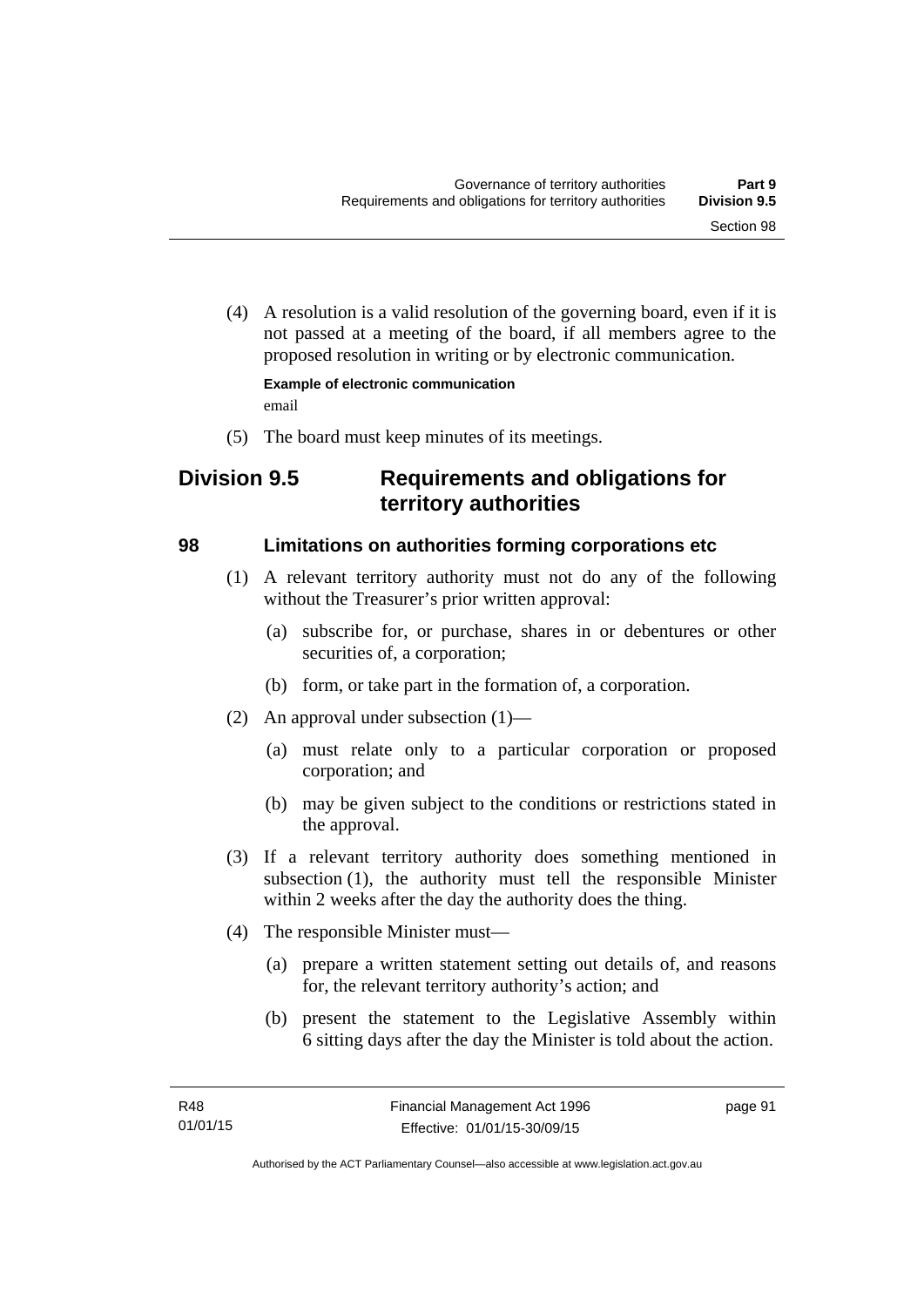- (5) A statement need not include any material that is commercially sensitive.
- (6) However, if commercially sensitive information is not included in the statement, the responsible Minister must, when presenting the statement to the Legislative Assembly, also present a further statement setting out the general nature of the information and the reason for its non-inclusion in the statement.

#### **99 Limitations on authorities taking part in joint ventures and trusts**

- (1) A relevant territory authority must not take part in a joint venture or trust without the Treasurer's prior written approval.
- (2) An approval under subsection (1)—
	- (a) may apply generally or may relate to a particular proposed joint venture or trust; and
	- (b) may be given subject to the conditions or restrictions stated in the approval.
- (3) If a relevant territory authority enters into an agreement for a joint venture or trust, the authority must tell the responsible Minister within 2 weeks after the day the authority enters into the agreement.
- (4) The responsible Minister must—
	- (a) prepare a written statement setting out details of, and reasons for, the agreement; and
	- (b) present the statement to the Legislative Assembly within 6 sitting days after the day the Minister is told about the agreement.
- (5) A statement need not include any material that is commercially sensitive.

Authorised by the ACT Parliamentary Counsel—also accessible at www.legislation.act.gov.au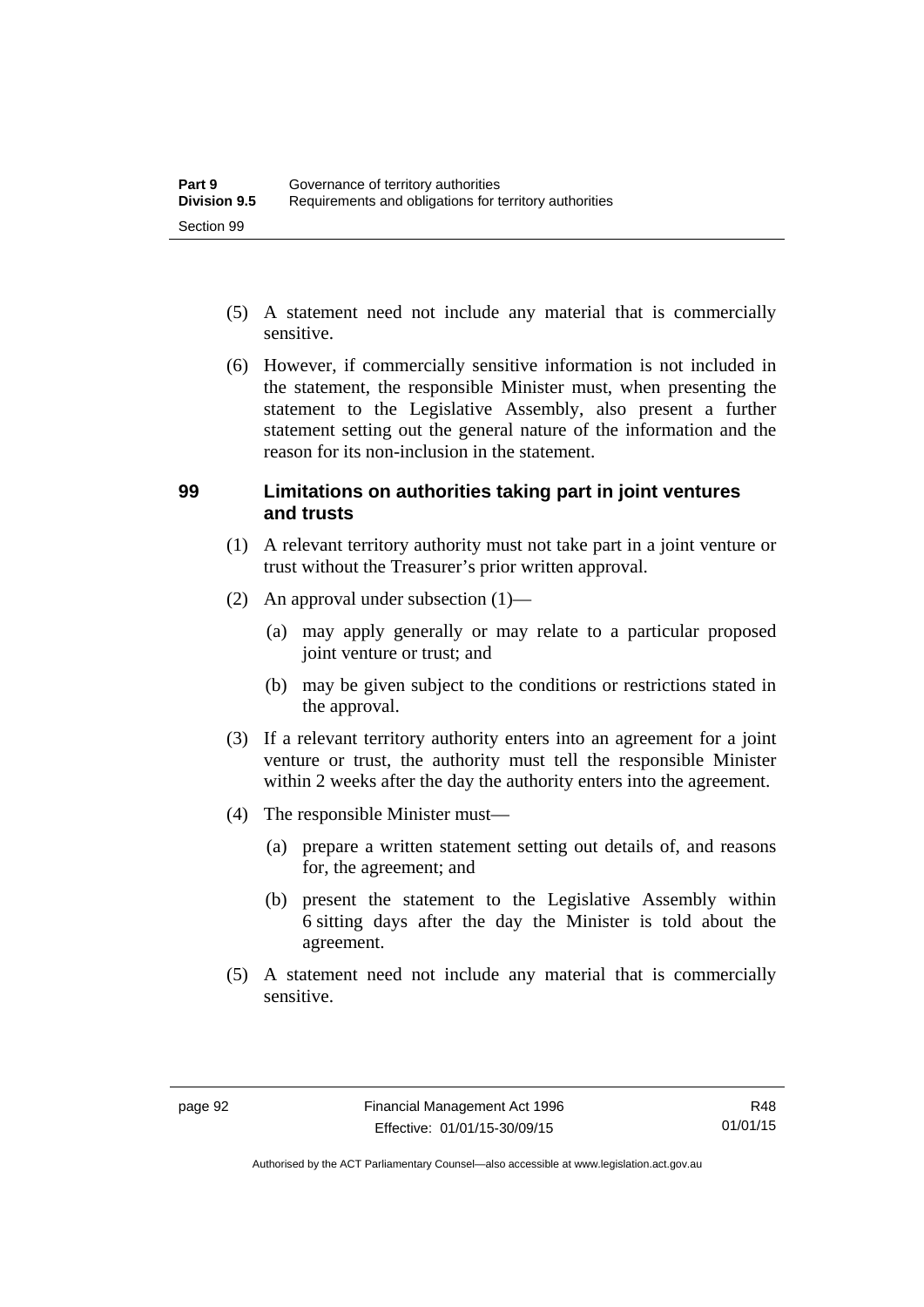(6) However, if commercially sensitive information is not included in the statement, the responsible Minister must, when presenting the statement to the Legislative Assembly, also present a further statement setting out the general nature of the information and the reason for its non-inclusion in the statement.

#### **100 Corporations, joint ventures and trusts in which authority has interest**

- (1) If a relevant territory authority has a controlling interest in a corporation, joint venture or trust, the authority must ensure that—
	- (a) the auditor-general is appointed auditor for the corporation, joint venture or trust; and
	- (b) the corporation or joint venture, or a trustee for the trust, does not do anything that the authority itself could not do.
- (2) If a relevant territory authority has an interest, other than a controlling interest, in a corporation, joint venture or trust, the authority must try to ensure that the auditor-general is appointed auditor for the corporation, joint venture or trust.
	- *Note* The *[Auditor-General Act 1996](http://www.legislation.act.gov.au/a/1996-23)*, s 14 allows the auditor-general to require a person to give to the auditor-general information and documents.
- (3) In this section—

*controlling interest*—see the *[Auditor-General Act 1996](http://www.legislation.act.gov.au/a/1996-23)*, section 5.

## **101 Obligation of authorities to tell Minister about significant events**

- (1) A relevant territory authority must, as soon as practicable, tell the responsible Minister of any significant event that affects, or seems likely to affect—
	- (a) the value of the authority; or
	- (b) a significant part of the authority's assets; or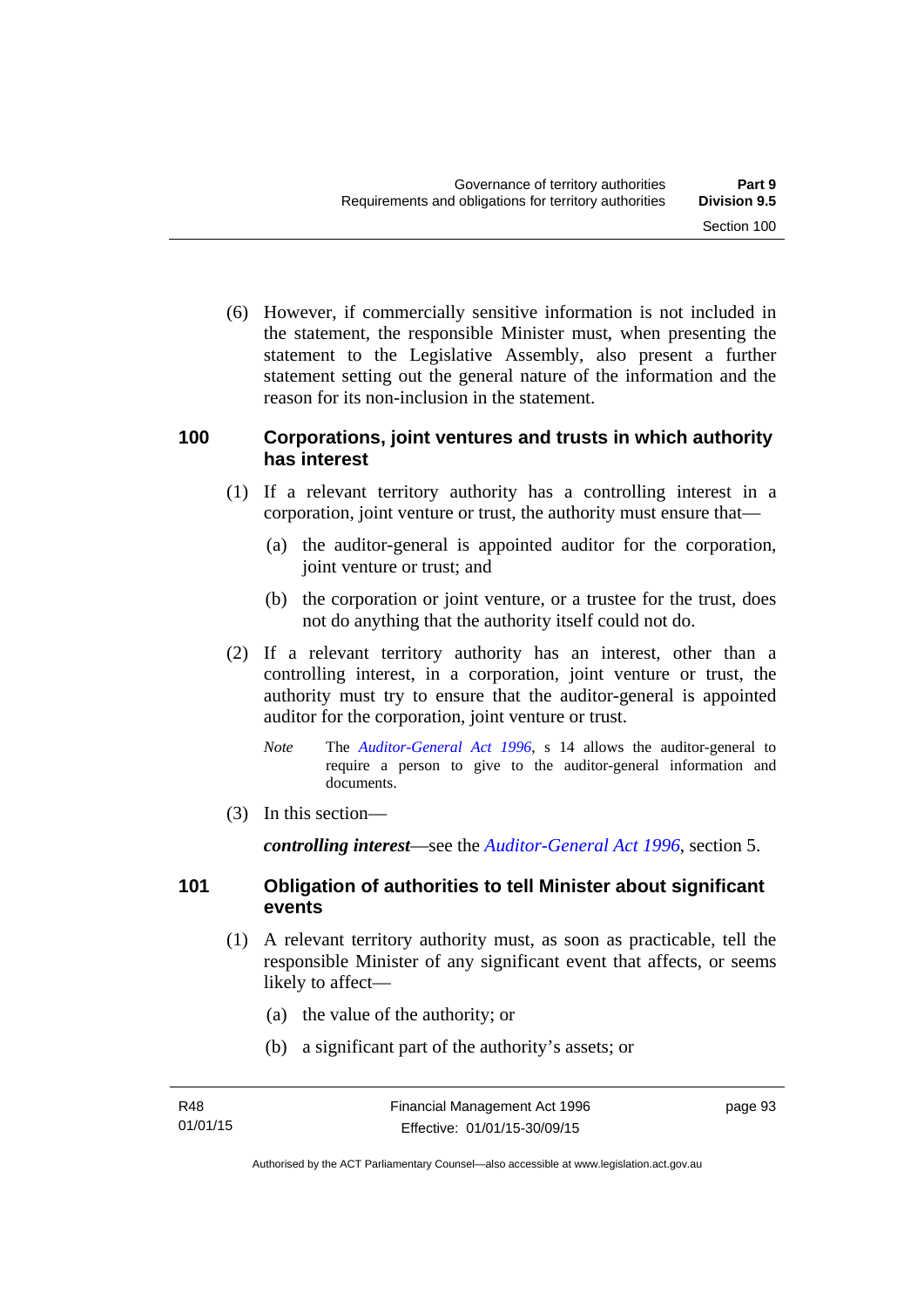- (c) the performance of the authority as a whole; or
- (d) the carrying out of a significant activity of the authority.
- (2) For this section, an event, part of assets or activity is *significant* for a relevant territory authority if—
	- (a) it is significant when interpreted in accordance with accounting standards relating to materiality ordinarily used in Australia when the decision about whether it is significant is made; or
	- (b) a document published by the authority identifies it as significant (however described); or
	- (c) a memorandum of understanding or other agreement between the responsible Minister or Treasurer and the authority identifies it as significant (however described); or
	- (d) it is prescribed under the financial management guidelines.

#### **102 Ministerial directions to authorities about financial etc statements**

- (1) The responsible Minister for a relevant territory authority may, in writing, direct the relevant person for the authority to give the Minister financial or other statements relating to the authority.
- (2) Without limiting subsection (1), the direction may state the form in which the statements are to be given and the period to which they must relate.
- (3) A relevant person for a relevant territory authority who receives a direction under subsection (1) must prepare the statements required by the direction and give them to the responsible Minister within 1 month after the day the person receives the direction or, if a longer period is allowed by the Minister, within the longer period.
- (4) The responsible Minister must not allow a longer period under subsection (3) for complying with a direction unless satisfied that there are special circumstances that justify the longer period.

R48 01/01/15

Authorised by the ACT Parliamentary Counsel—also accessible at www.legislation.act.gov.au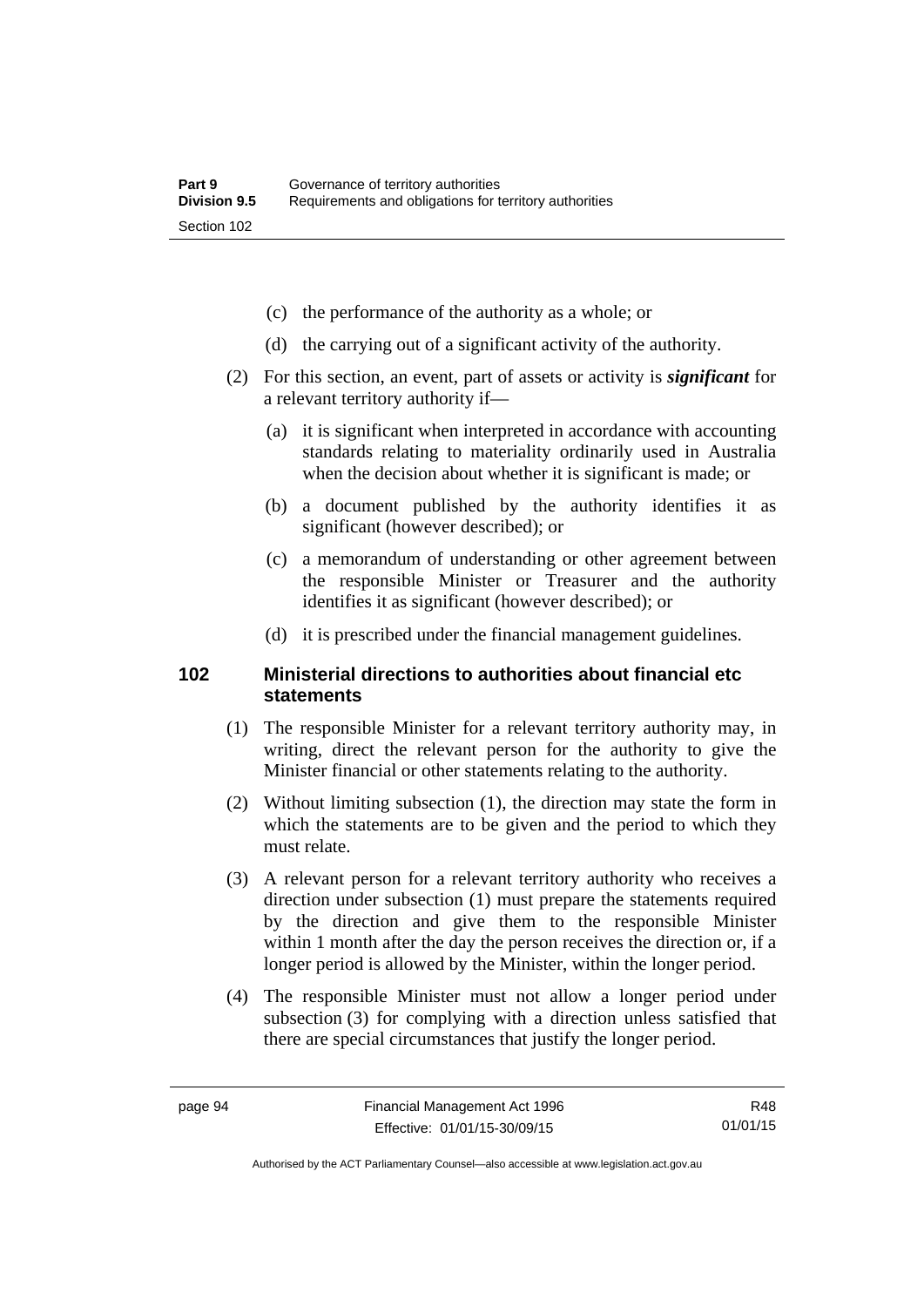*relevant person*, for a relevant territory authority, means—

- (a) if the authority has a governing board—the chair of the governing board; or
- (b) if the authority does not have a governing board—the chief executive officer.

#### **103 Application of government policies to authorities**

- (1) The responsible Minister for a relevant territory authority may, after consulting the authority, tell the authority the general government policies (*applicable governmental policies*) that are to apply to the authority.
- (2) A relevant territory authority must ensure that the authority complies, as far as practicable, with the applicable governmental policies.
- (3) For the *[Competition and Consumer Act 2010](http://www.comlaw.gov.au/Series/C2004A00109)* (Cwlth), this Act authorises—
	- (a) the decision to apply applicable governmental policies to an authority; and
	- (b) the doing of, or the failure to do, anything by or in relation to the authority to comply with applicable governmental policies.
- (4) A notice under subsection (1) is a notifiable instrument.
	- *Note* A notifiable instrument must be notified under the [Legislation Act](http://www.legislation.act.gov.au/a/2001-14).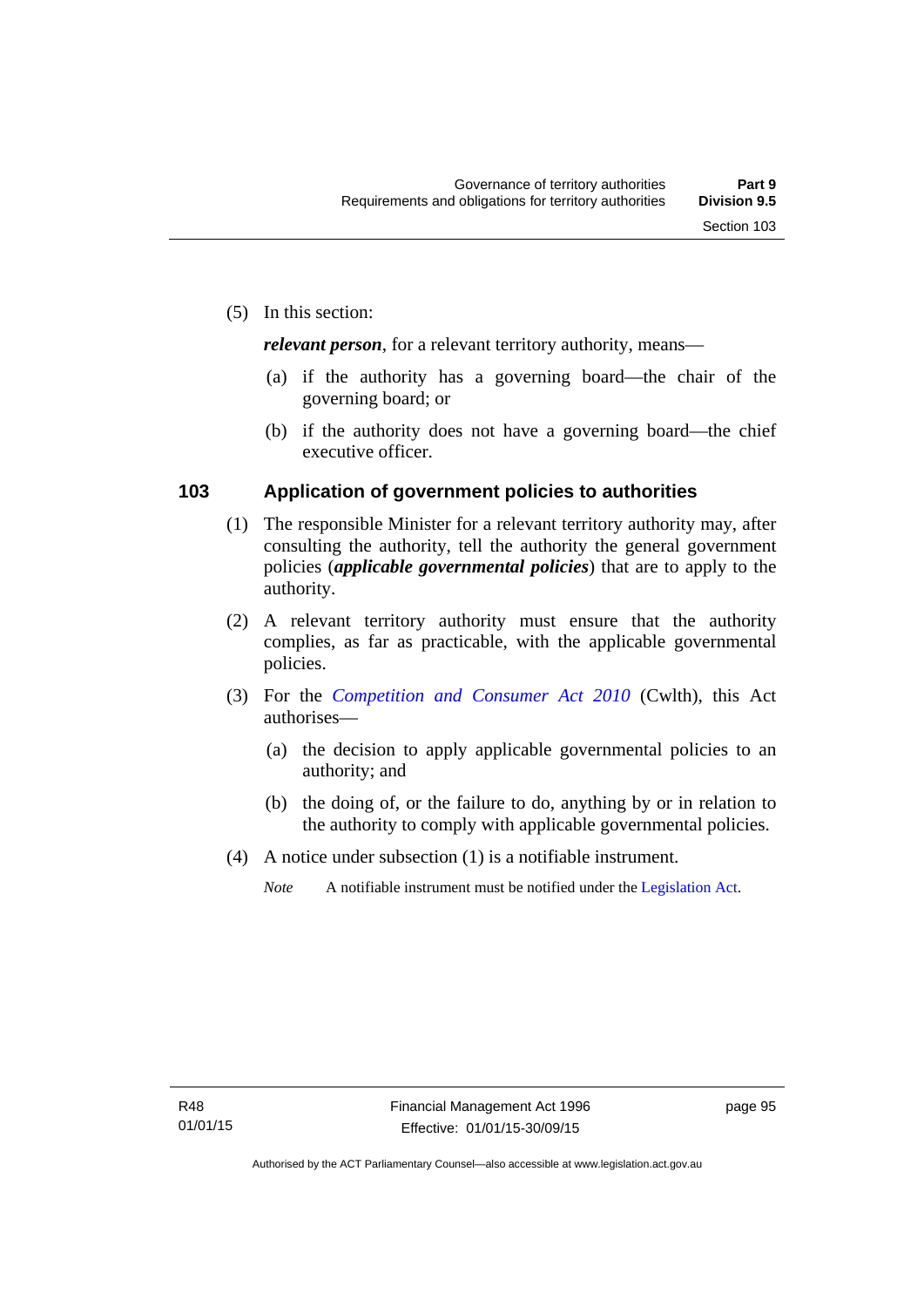# **Division 9.6 Restructuring of territory authorities**

#### **104 Purpose of div 9.6**

The purpose of this division is to facilitate the transfer of assets, rights and liabilities of, or held by, territory authorities to which this division applies.

*Note 1* A *liability* includes an obligation (see [Legislation Act,](http://www.legislation.act.gov.au/a/2001-14) dict, pt 1).

*Note 2* See also the [Legislation Act](http://www.legislation.act.gov.au/a/2001-14), dict, def *asset*.

#### **105 What territory authorities does div 9.6 apply to?**

- (1) This division applies to a territory authority if the authority is prescribed by regulation for this division.
- (2) A reference in this division to a *division 9.6 authority* is a reference to a territory authority to which this division applies.
- (3) To remove any doubt—
	- (a) nothing in this Act prevents a division 9.6 authority also being a division 9.7 authority; and
	- (b) a regulation may prescribe a territory authority for this division whether or not this part would otherwise apply to the authority.

### **106 Responsible Minister may direct div 9.6 authority to sell or transfer assets**

 (1) The responsible Minister for a division 9.6 authority may direct the authority to sell or transfer a stated asset of, or held by, the authority.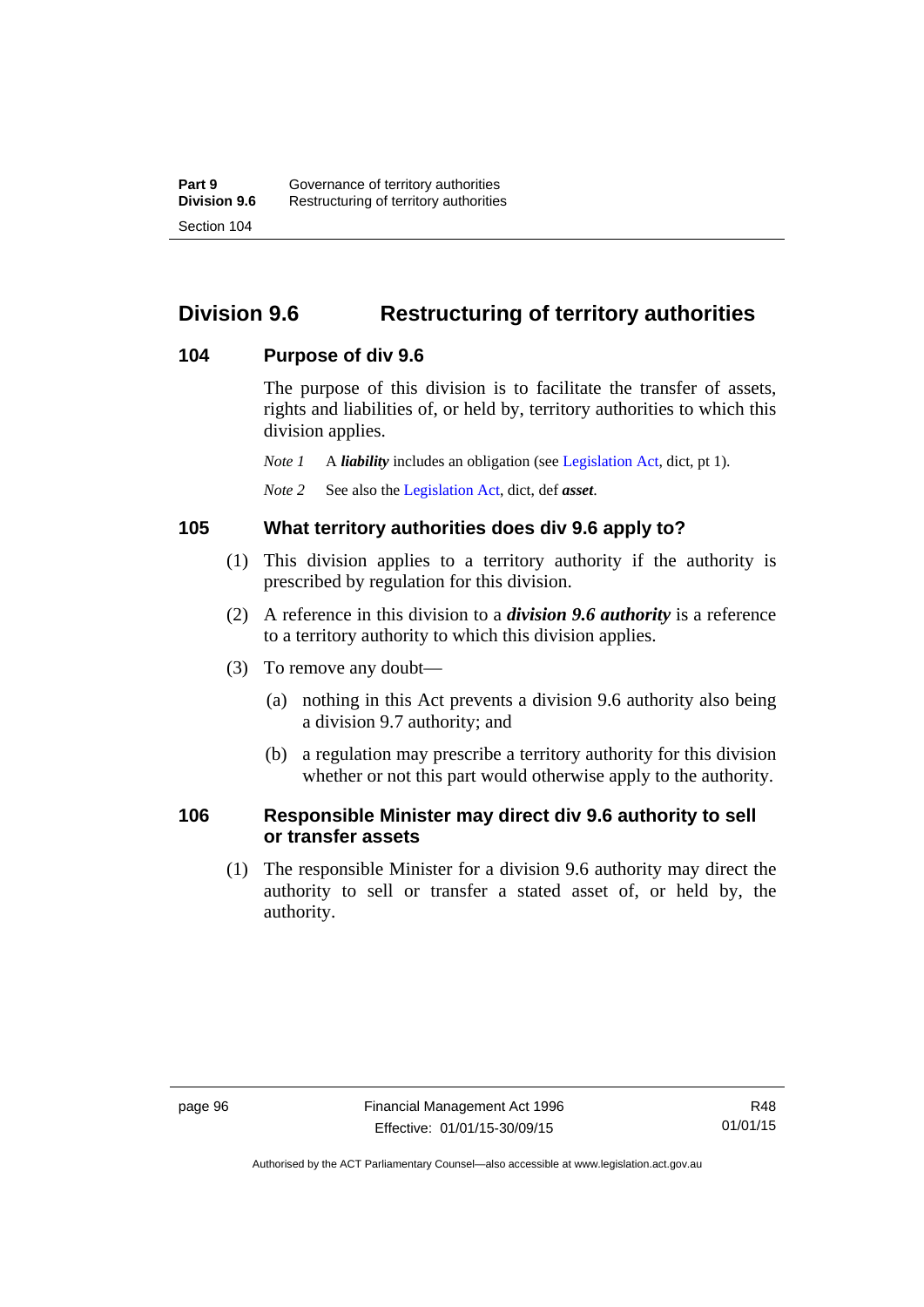(2) The direction may also impose on the division 9.6 authority requirements to assist or regulate, or otherwise in relation to, the sale or transfer.

#### **Examples of other requirements**

- 1 that a sale or transfer must be to a stated entity
- 2 that a sale or transfer must be finished before a stated time
- 3 that a sale or transfer must be undertaken in a stated way
- 4 that an asset must be sold for a price within a stated price-range
- 5 that an asset must be marketed, and the sale undertaken, through a stated agent
- *Note* An example is part of the Act, is not exhaustive and may extend, but does not limit, the meaning of the provision in which it appears (see [Legislation Act,](http://www.legislation.act.gov.au/a/2001-14) s 126 and s 132).
- (3) The division 9.6 authority must comply with the direction.
- (4) A direction under subsection (1) is a notifiable instrument.

*Note* A notifiable instrument must be notified under the [Legislation Act](http://www.legislation.act.gov.au/a/2001-14).

 (5) To remove any doubt, this section is additional to, and does not limit, any other provision of this division.

#### **107 Transfer of assets by declaration—div 9.6 authorities**

- (1) The responsible Minister for a division 9.6 authority may make 1 or more of the following declarations (a *transfer declaration*) in relation to an asset of, or held by, the authority:
	- (a) a declaration that the stated asset vests in a stated entity at a stated time without a conveyance, transfer or assignment;
	- (b) a declaration that a stated instrument relating to the asset continues to have effect after the asset vests in a stated entity as if a reference in the instrument to the authority were a reference to the entity;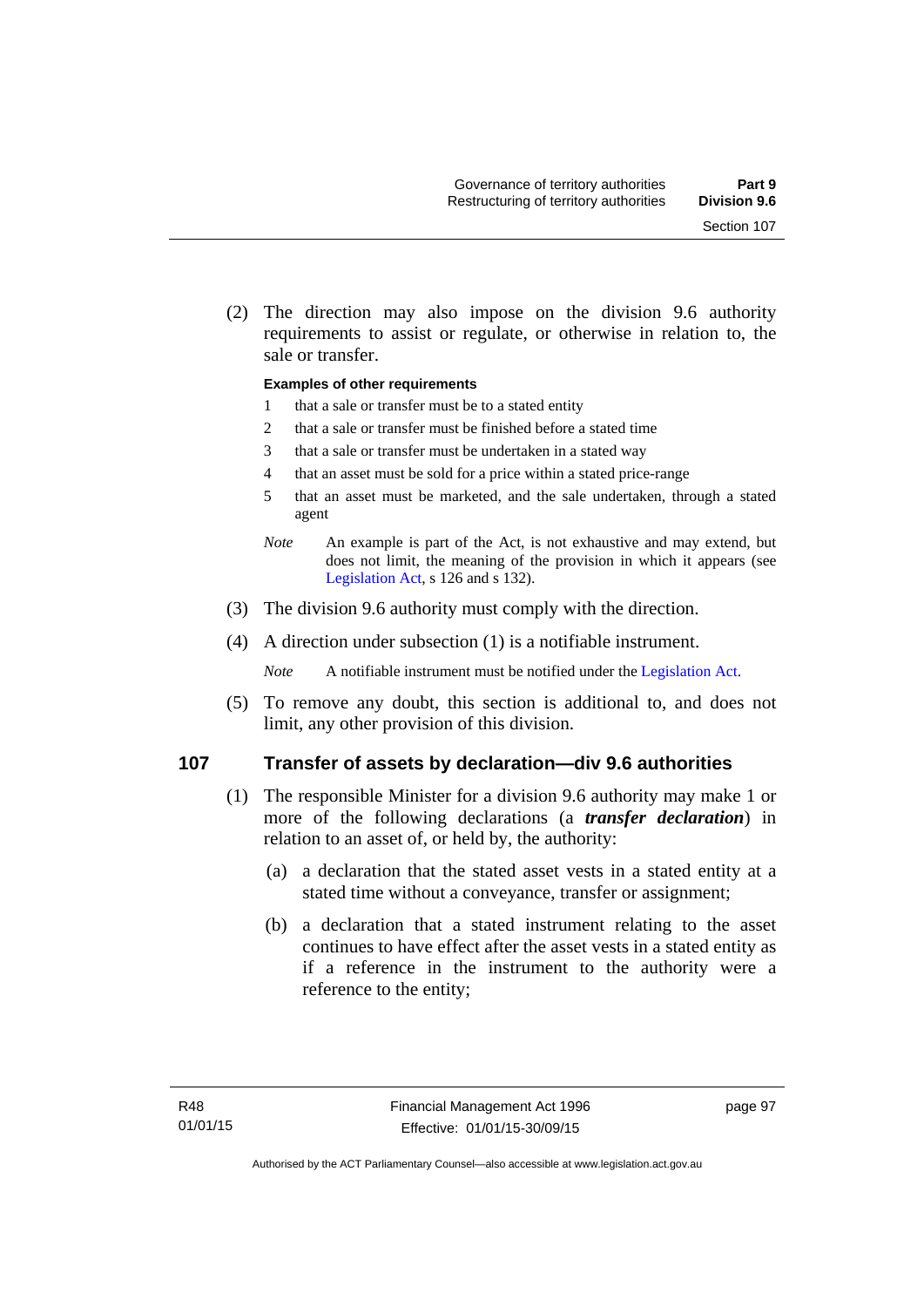- (c) a declaration that a stated entity becomes the authority's successor in law in relation to the asset after the asset vests in the entity.
- (2) A transfer declaration has effect in accordance with its terms.
- (3) A transfer declaration is a notifiable instrument.
	- *Note* A notifiable instrument must be notified under the [Legislation Act](http://www.legislation.act.gov.au/a/2001-14).
- (4) To remove any doubt, the making of a transfer declaration in relation to an asset of, or held by, a division 9.6 authority does not prevent the authority from transferring assets not dealt with in the declaration otherwise than in accordance with the declaration.
- (5) To remove any doubt, this section is additional to, and does not limit, any other provision of this division.

### **108 Transfer of contractual rights and liabilities by declaration—div 9.6 authorities**

- (1) The responsible Minister for a division 9.6 authority may declare that the authority's rights and liabilities under a stated contract to which the authority is party—
	- (a) stop being the rights and liabilities of the authority at a stated time; and
	- (b) become rights and liabilities of a stated entity at that time.
- (2) The responsible Minister for a division 9.6 authority may declare that a stated contract continues to have effect after a stated time as if a reference in the contract were a reference to a stated entity.
- (3) The responsible Minister for a division 9.6 authority may declare that a stated instrument relating to a stated contract continues to have effect after the authority's rights and liabilities under the contract become rights and liabilities of a stated entity as if a reference in the instrument to the authority were a reference to the entity.

R48 01/01/15

Authorised by the ACT Parliamentary Counsel—also accessible at www.legislation.act.gov.au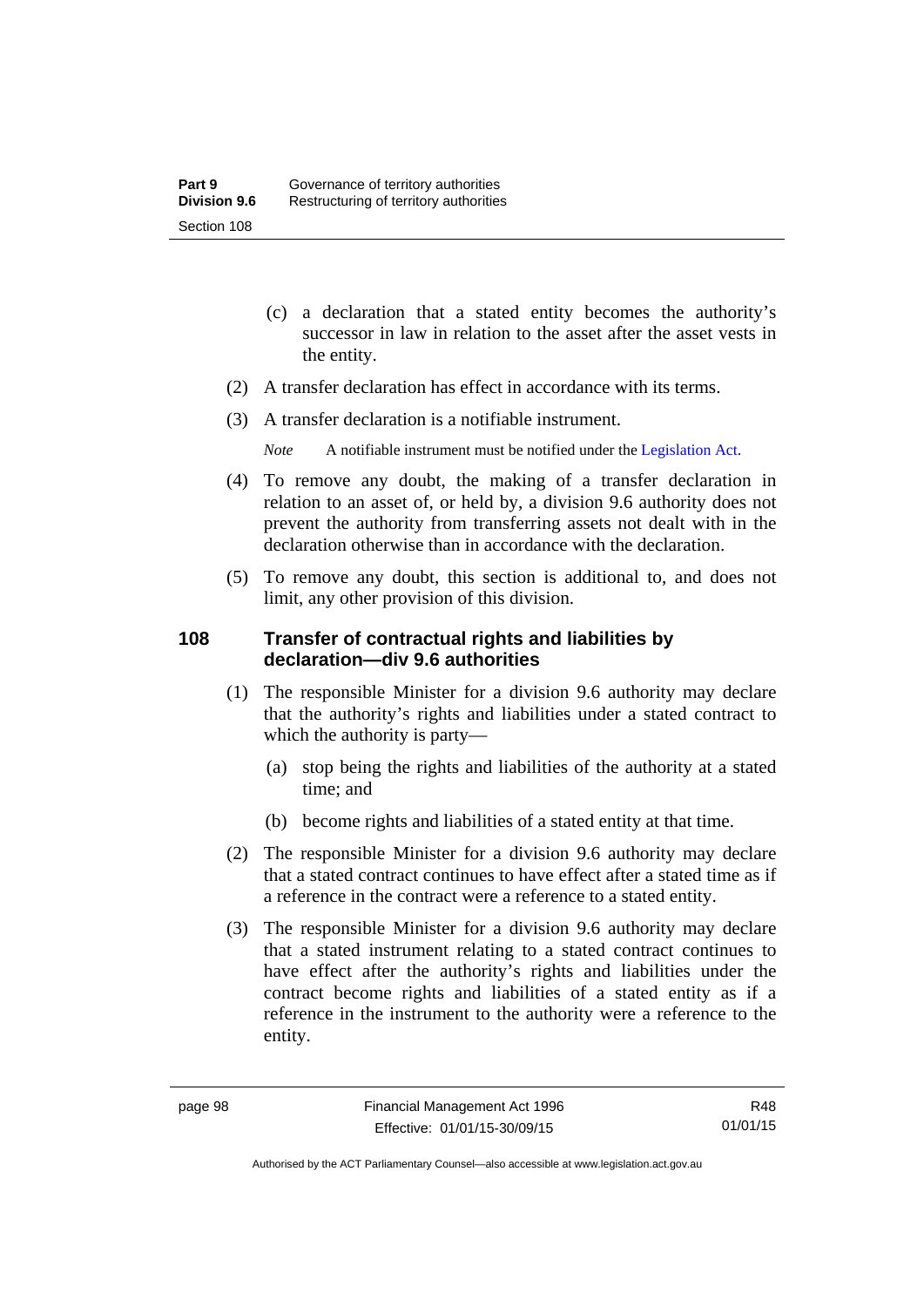- (4) The responsible Minister for a division 9.6 authority may declare that a stated person becomes the authority's successor in law, in relation to the authority's rights and liabilities under a stated contract, immediately after the authority's rights and liabilities under the contract become rights and liabilities of the entity.
- (5) A declaration under this section has effect according to its terms.
- (6) A declaration under this section is a notifiable instrument.

*Note* A notifiable instrument must be notified under the [Legislation Act](http://www.legislation.act.gov.au/a/2001-14).

 (7) To remove any doubt, this section is additional to, and does not limit, any other provision of this division.

### **109 Transfer of liabilities by declaration—div 9.6 authorities**

- (1) The responsible Minister for a division 9.6 authority may make 1 or more of the following declarations in relation to a liability of the authority:
	- (a) a declaration that a stated liability stops being a liability of the authority and becomes a liability of a stated entity at a stated time;
	- (b) a declaration that a stated instrument relating to a stated liability continues to have effect after the liability becomes a liability of a stated entity as if a reference in the instrument to the authority were a reference to the entity;
	- (c) a declaration that a stated entity becomes the authority's successor in law in relation to a stated liability immediately after the liability becomes a liability of the entity.
- (2) A declaration under subsection (1) has effect in accordance with its terms.
- (3) A declaration under subsection (1) is a notifiable instrument.

*Note* A notifiable instrument must be notified under the [Legislation Act](http://www.legislation.act.gov.au/a/2001-14).

page 99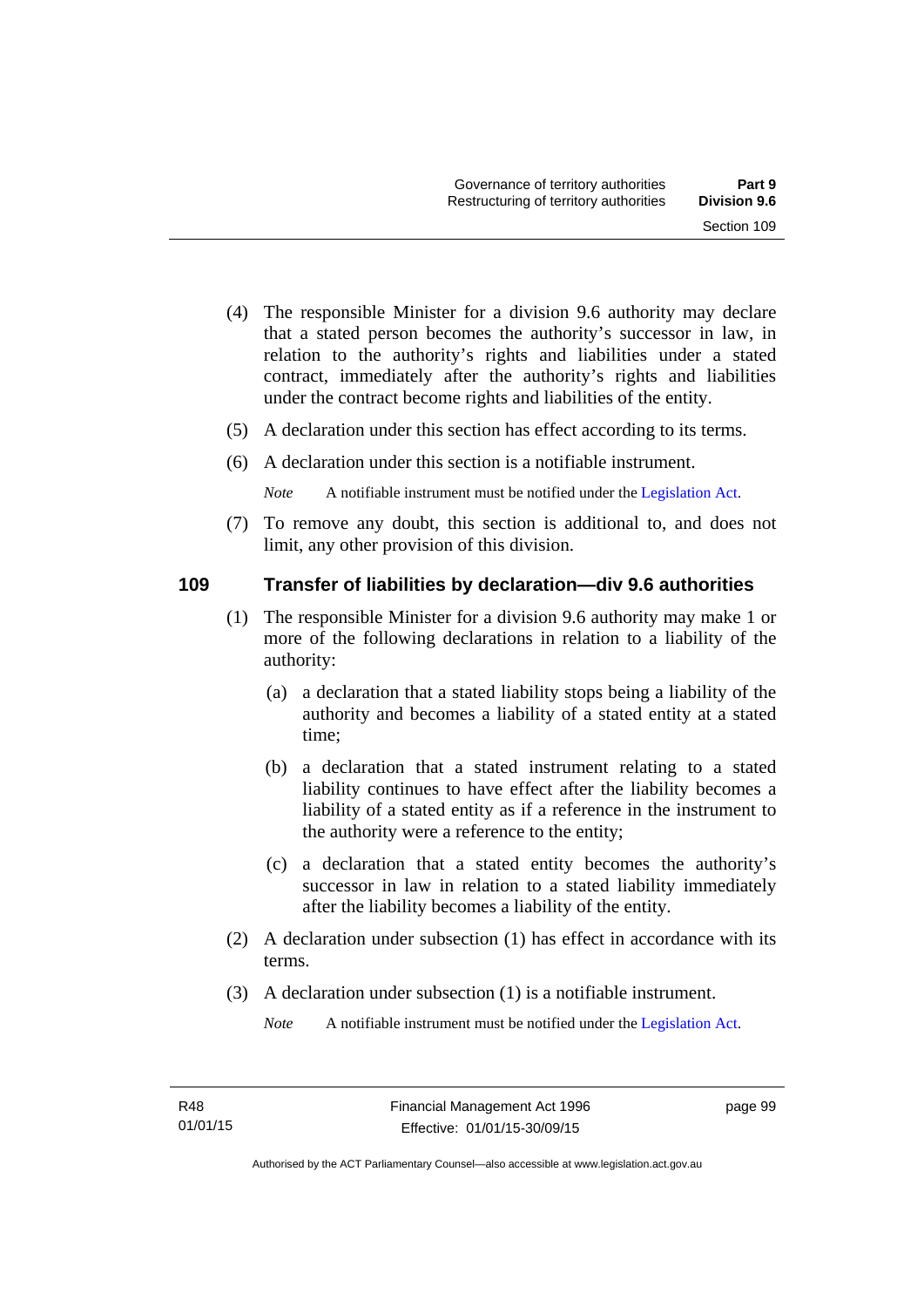(4) To remove any doubt, this section is additional to, and does not limit any other provision of this division.

### **110 Assistance given by authorities for div 9.6**

(1) A division 9.6 authority may, on the authority's own initiative, give the Territory assistance in relation to the transfer of the authority's assets.

#### **Examples of forms of assistance**

- 1 giving information
- 2 giving financial assistance
- 3 giving a financial benefit to an entity
- 4 giving facilities, information and other assistance in relation to the conduct of a due diligence procedure or market briefing
- 5 entering into an agreement with the Territory
- *Note* An example is part of the Act, is not exhaustive and may extend, but does not limit, the meaning of the provision in which it appears (see [Legislation Act,](http://www.legislation.act.gov.au/a/2001-14) s 126 and s 132).
- (2) A division 9.6 authority must, if asked in writing by the responsible Minister for the authority, assist the Territory in relation to the transfer of the authority's assets.
- (3) If a division 9.6 authority must give assistance under subsection (2), the assistance must be given within the period, and in the way, stated in the request.
- (4) To remove any doubt, a division 9.6 authority that gives assistance under this section does not incur civil liability only because of the giving of assistance.
- (5) Any liability that would, apart from this section, attach to the division 9.6 authority attaches instead to the Territory.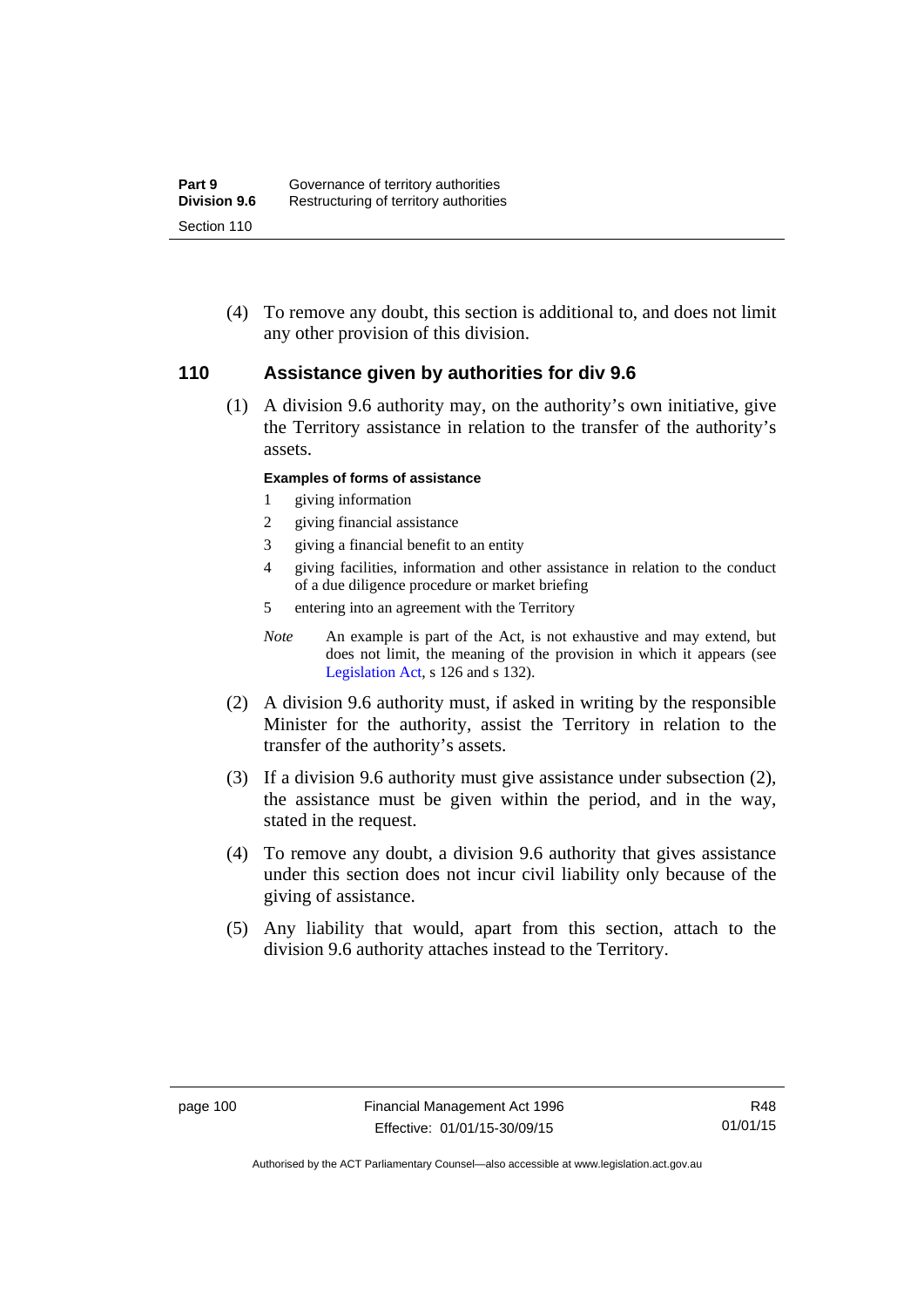### **111 Assistance given by governing board members for div 9.6**

 (1) The governing board, or a member of the governing board, of a division 9.6 authority may, on the board's or member's own initiative, give the Territory assistance in relation to the transfer of the authority's assets.

#### **Examples of forms of assistance**

- 1 giving information
- 2 giving financial assistance
- 3 giving a financial benefit to an entity
- 4 giving facilities, information and other assistance in relation to the conduct of a due diligence procedure or market briefing
- 5 entering into an agreement with the Territory
- *Note* An example is part of the Act, is not exhaustive and may extend, but does not limit, the meaning of the provision in which it appears (see [Legislation Act,](http://www.legislation.act.gov.au/a/2001-14) s 126 and s 132).
- (2) The governing board, or a member of the governing board, of a division 9.6 authority must, if asked in writing by the responsible Minister for the authority, assist the Territory in relation to the transfer of the authority's assets.
- (3) If the governing board, or a member of the governing board, of a division 9.6 authority must give assistance under subsection (2), the assistance must be given within the period, and in the way, stated in the request.
- (4) To remove any doubt, a governing board or a member of a governing board who gives assistance under this section does not incur civil liability only because of the giving of assistance.
- (5) Any liability that would, apart from this section, attach to the members or member of the governing board attaches instead to the Territory.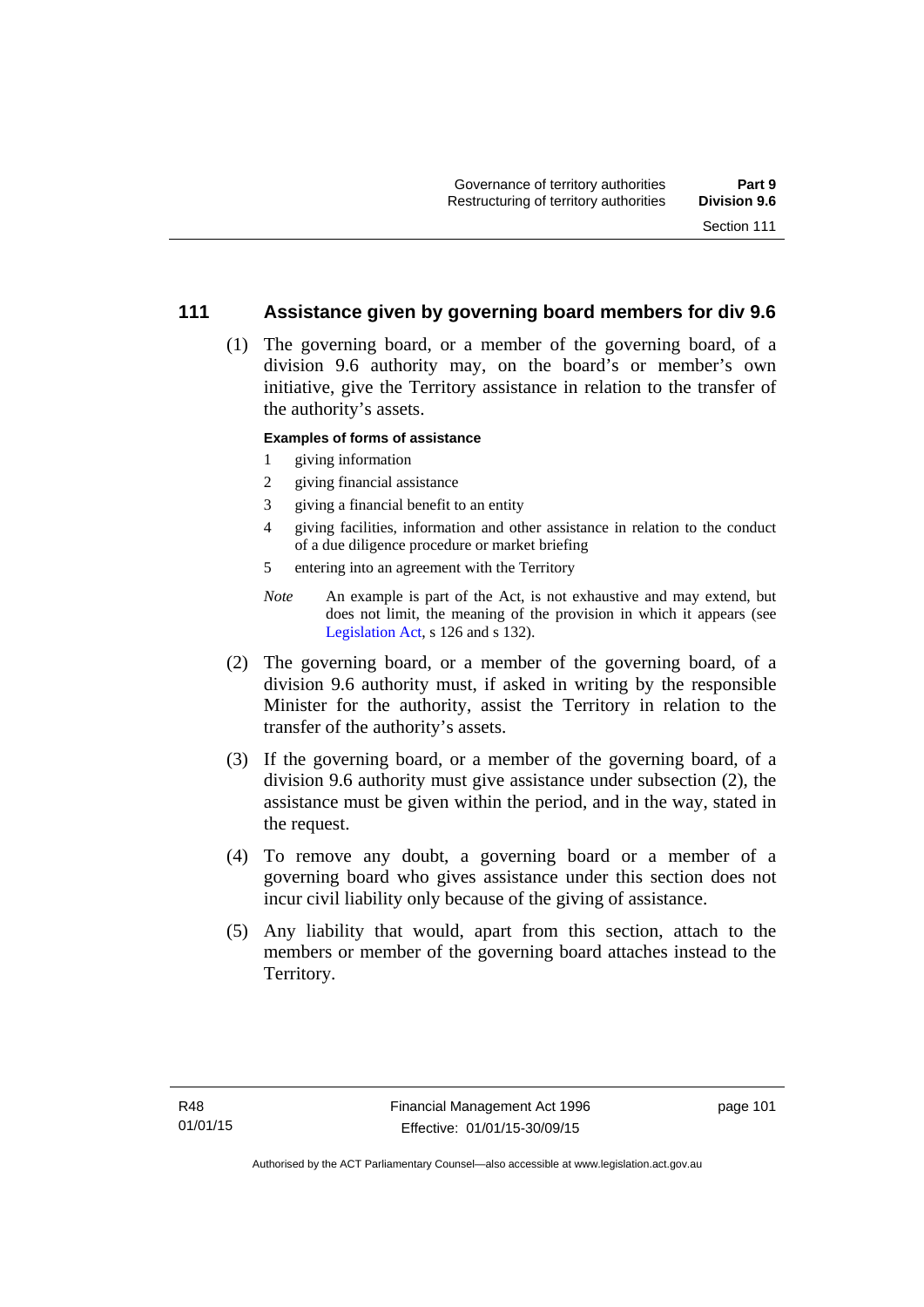### **112 Use of information by Territory and div 9.6 authorities**

- (1) This section applies to information provided under section 110 (Assistance given by authorities for div 9.6) or section 111 (Assistance given by governing board members for div 9.6) in relation to a division 9.6 authority.
- (2) The Territory, the division 9.6 authority or an associated person may use the information for a purpose related to, or consequent on, the transfer of the authority's assets.
- (3) The Territory, the territory authority or an associated person may give the information to someone else for a purpose related to, or consequent on, the transfer of the authority's assets.
- (4) If a person gives information or uses information under this section—
	- (a) the giving of the information is not—
		- (i) a breach of confidence; or
		- (ii) a breach of professional etiquette or ethics; or
		- (iii) a breach of a rule of professional conduct; and
	- (b) the person does not incur civil liability only because of the giving or using of the information.
- (5) In this section:

*associated person*—each of the following is an *associated person* in relation to a division 9.6 authority:

- (a) the responsible Minister for the authority;
- (b) a public employee;
- (c) a person who exercises a function for the Territory in relation to the transfer of the authority's assets;
- (d) a member of the governing board of the territory authority;

R48 01/01/15

Authorised by the ACT Parliamentary Counsel—also accessible at www.legislation.act.gov.au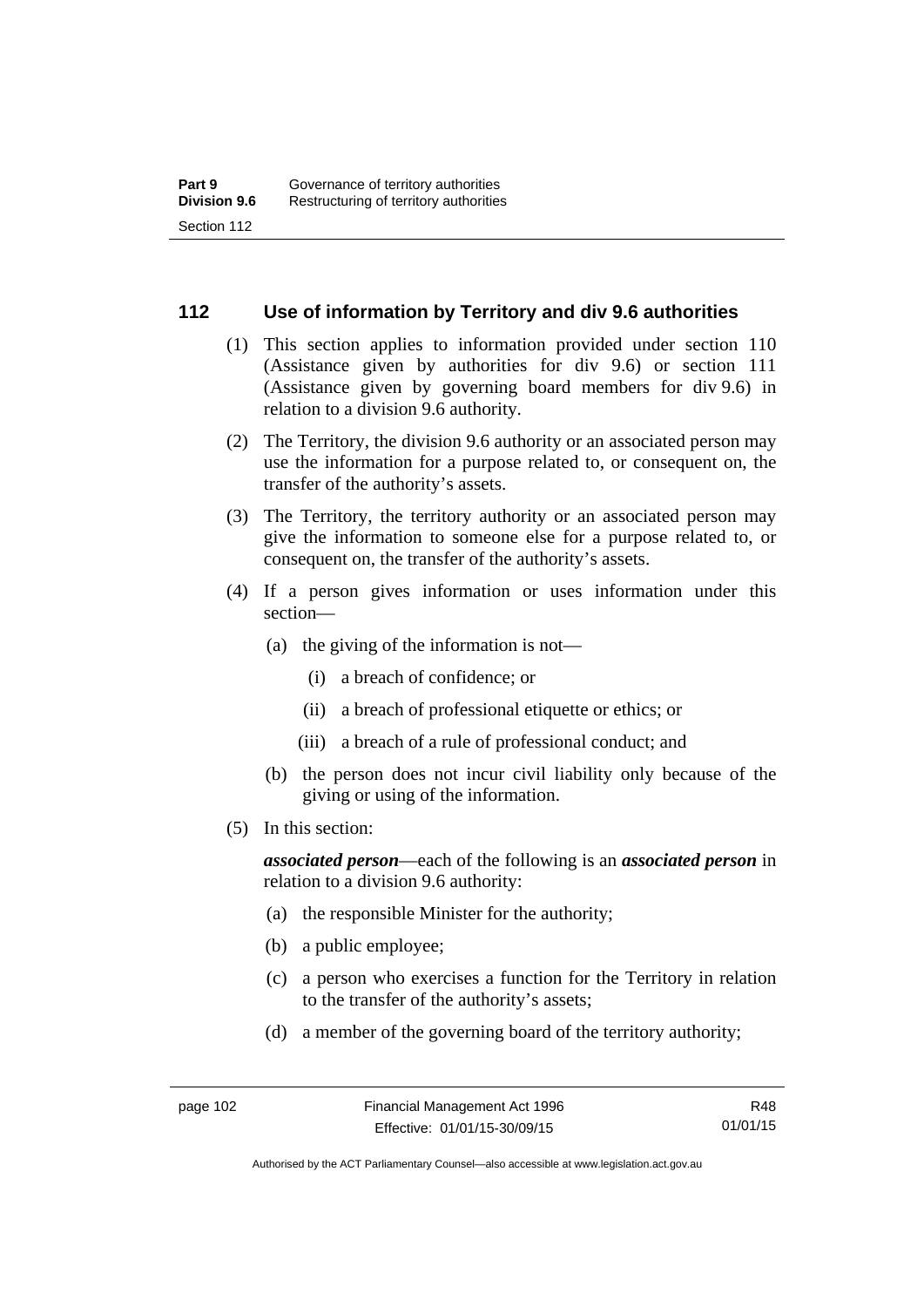- (e) an officer or employee of the authority;
- (f) a person who exercises a function for the authority in relation to the authority's assets.

### **113 Contracts relating to the protection of information responsible Minister for div 9.6 authority**

- (1) The responsible Minister for a division 9.6 authority may, on behalf of the Territory, enter into a contract with an entity relating to the protection of information if—
	- (a) the information is provided under section 110 (Assistance given by authorities for div 9.6) or section 111 (Assistance given by governing board members for div 9.6); and
	- (b) publication of the information might be expected to substantially prejudice the entity's commercial interests.
- (2) To remove any doubt, subsection (1) does not limit the power of the Territory to enter into contracts.

### **114 Contracts relating to the protection of information div 9.6 authority**

- (1) A division 9.6 authority may enter into a contract with an entity relating to the protection of information if—
	- (a) the information is provided under section 110 (Assistance given by authorities for div 9.6) or section 111 (Assistance given by governing board members for div 9.6); and
	- (b) publication of the information might be expected to substantially prejudice the entity's commercial interests.
- (2) To remove any doubt, subsection (1) does not limit the power of the division 9.6 authority to enter into contracts.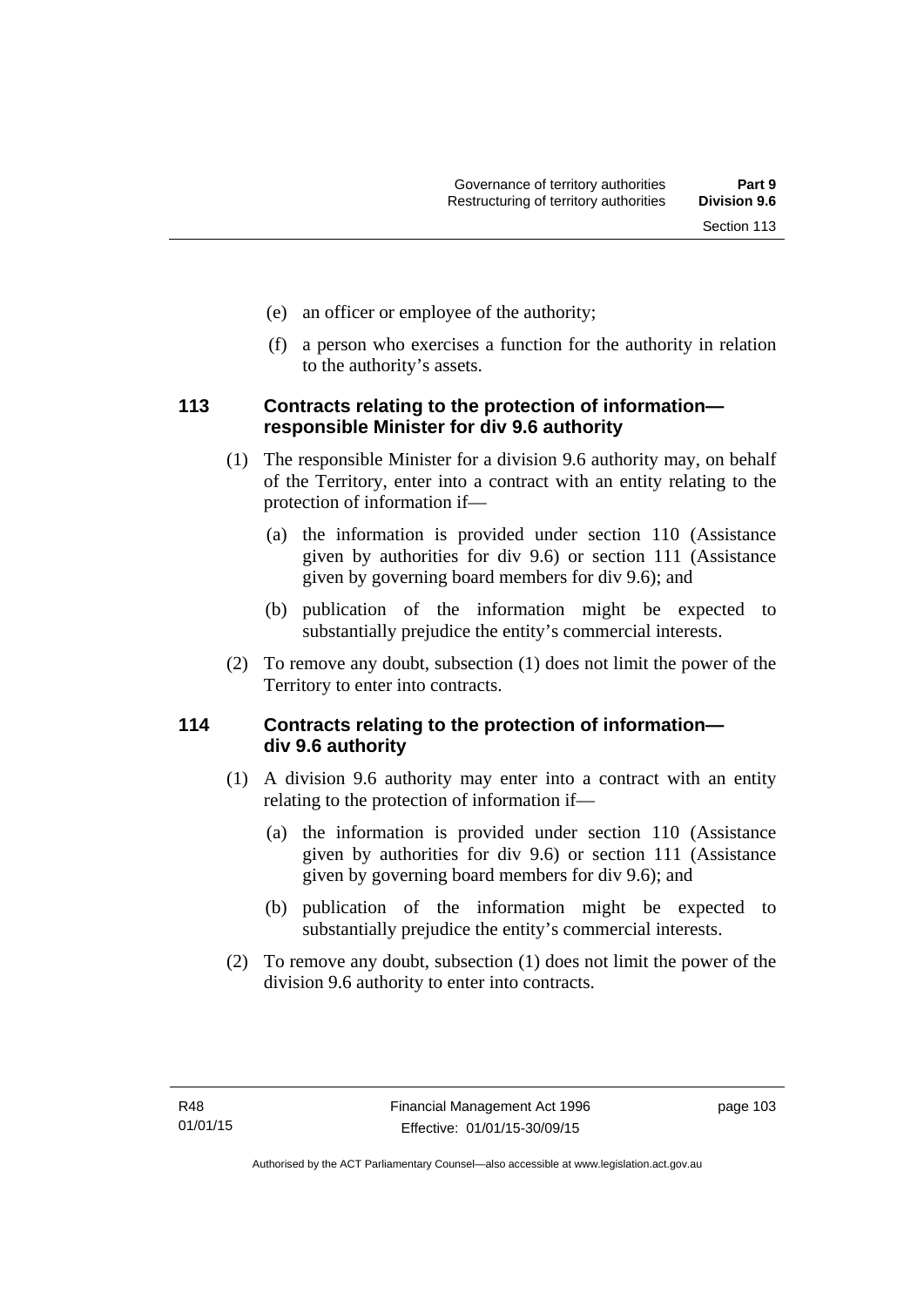### **115 Transfer of pending proceedings—div 9.6 authorities**

- (1) This section applies if—
	- (a) an entity (the *successor*) becomes the successor in law of someone else (the *original entity*) at a particular time (the *handover time*) in relation to a particular asset, right or liability because of a declaration made by a Minister under this division; and
	- (b) a proceeding to which the original entity was a party was pending in a court or other entity immediately before the handover time; and
	- (c) the proceeding related, completely or partly, to the asset, right or liability.
- (2) The successor is, by force of this subsection, substituted for the original entity as a party to the proceeding to the extent to which the proceeding relates to the asset, right or liability.
- (3) The court or other entity in which, or before which, a proceeding has been continued under this section may give directions about the proceeding.
- (4) However, subsection (2) does not apply if the responsible Minister for the original entity determines otherwise.
- (5) A determination under subsection (3) is a notifiable instrument.

*Note* A notifiable instrument must be notified under the [Legislation Act](http://www.legislation.act.gov.au/a/2001-14).

### **116 Proceedings and evidence—div 9.6 authorities**

 (1) This section applies if an entity (the *successor*) becomes the successor in law of someone else (the *original entity*) at a particular time (the *handover time*) in relation to a particular asset, right or liability because of a declaration made by a Minister under this division.

R48 01/01/15

Authorised by the ACT Parliamentary Counsel—also accessible at www.legislation.act.gov.au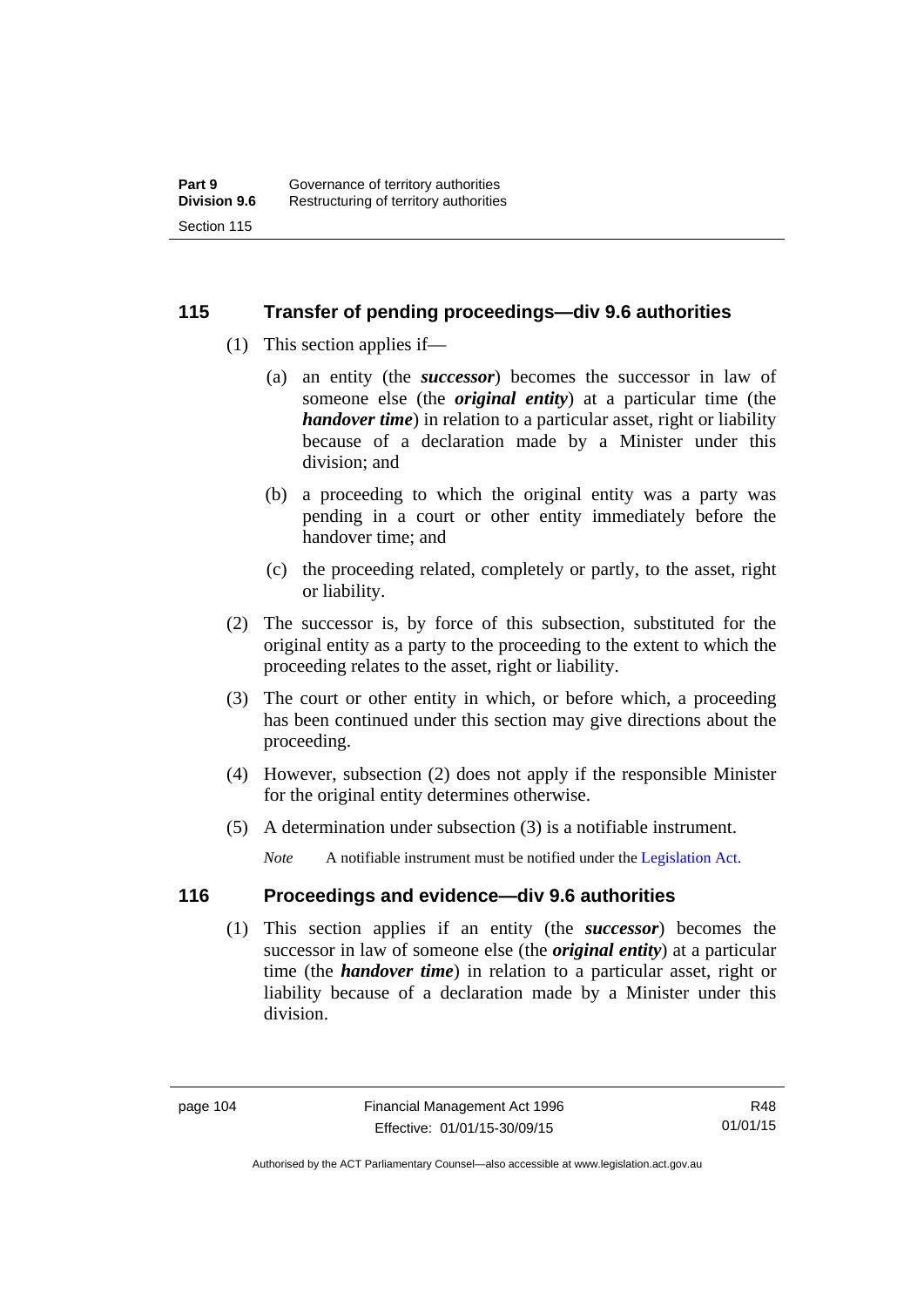- (2) A proceeding for a cause of action may be brought against the successor in relation to the asset, right or liability if, before handover time—
	- (a) the cause of action had accrued against the original entity in relation to the asset, right or liability; and
	- (b) a proceeding had not started in relation to the cause of action; and
	- (c) the limitation period for the cause of action had not ended.
- (3) The *[Limitation Act 1985](http://www.legislation.act.gov.au/a/1985-66),* part 3 (Postponement of bar) applies to the starting of a proceeding that may be brought by or against the successor under this section as if the cause of action had been accrued by, or had accrued against, the successor.
- (4) The court or other entity in which, or before which, a proceeding has been or may be started under this section may give directions about the proceeding.
- (5) Any evidence that, before handover time, would have been admissible for or against the original entity in relation to the asset, right or liability is admissible for or against the successor.
- (6) An order made in a proceeding by or against the original entity in relation to the asset, right or liability before handover time may be enforced by or against the successor.
- (7) In this section:

*proceeding* includes a proceeding by way of appeal or review (including review under the *[Ombudsman Act 1989](http://www.legislation.act.gov.au/a/alt_a1989-45co)*).

### **117 Operation of div 9.6 not breach of contract etc**

To remove any doubt, the operation of this division must not be taken to—

(a) place a person in breach of contract or confidence; or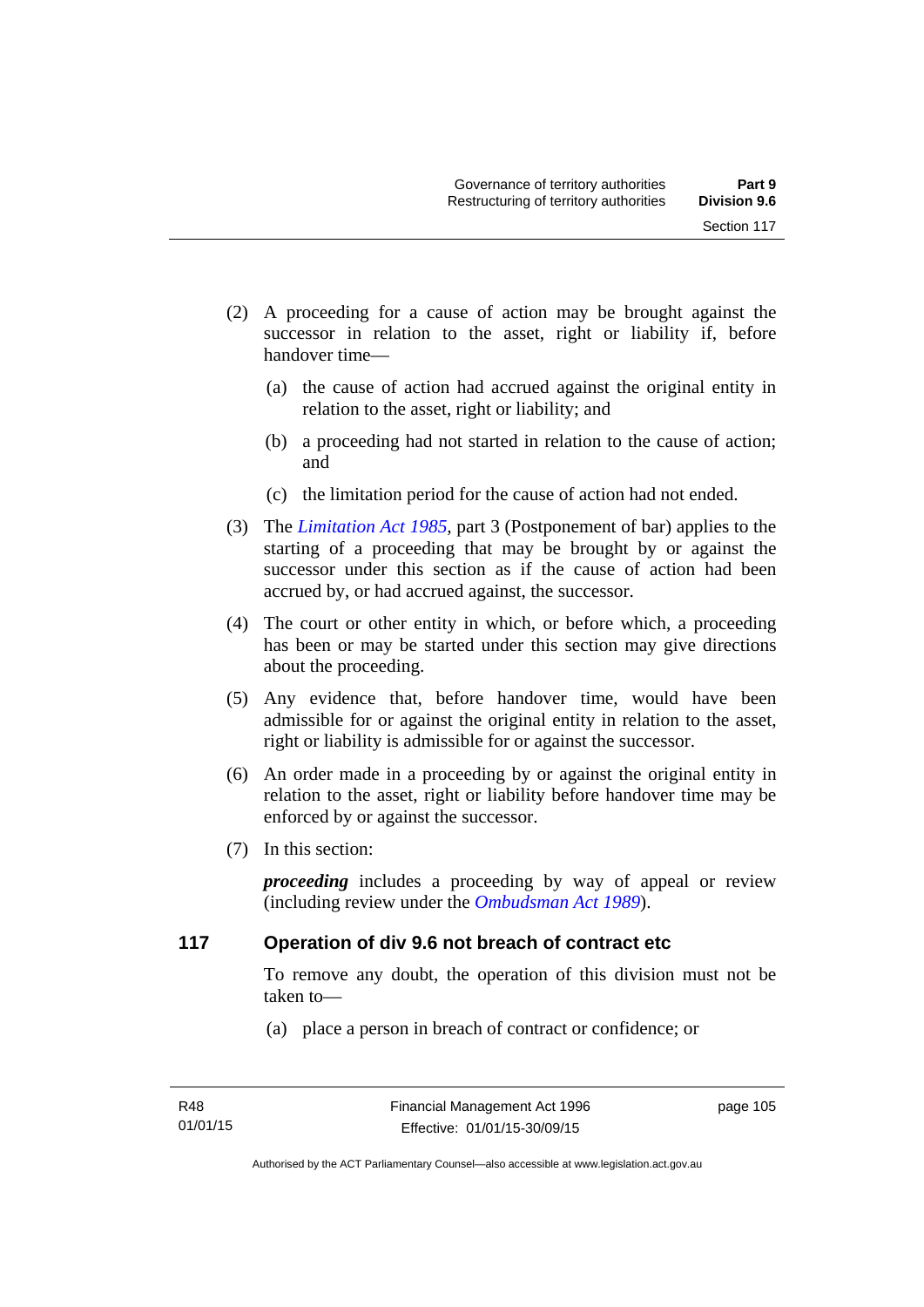- (b) otherwise make a person guilty of a civil wrong; or
- (c) place a person in breach of, or create a default under, any territory law or provision in an agreement, arrangement or understanding, including, for example, a contractual provision prohibiting, restricting or regulating the following:
	- (i) the assignment or transfer of an asset, right or liability;
	- (ii) the disclosure of information; or
- (d) release a surety from any of surety's liabilities in relation to a liability that is transferred under a declaration made by a Minister under this division; or
- (e) fulfil a condition that—
	- (i) allows an entity to terminate an agreement or liability; or
	- (ii) alters the operation or effect of an agreement; or
	- (iii) requires an amount to be paid before its stated maturity.
- *Note* An example is part of the Act, is not exhaustive and may extend, but does not limit, the meaning of the provision in which it appears (see [Legislation Act,](http://www.legislation.act.gov.au/a/2001-14) s 126 and s 132).

### **118 Transfer of assets etc not otherwise disposed of—div 9.6 authorities**

- (1) This section applies in relation to an asset, right or liability of a division 9.6 authority if—
	- (a) the authority ceases to exist; and
	- (b) apart from this section, division 9.7 would not apply in relation to the authority; and
	- (c) the asset, right or liability has not been disposed of after the authority ceases to exist.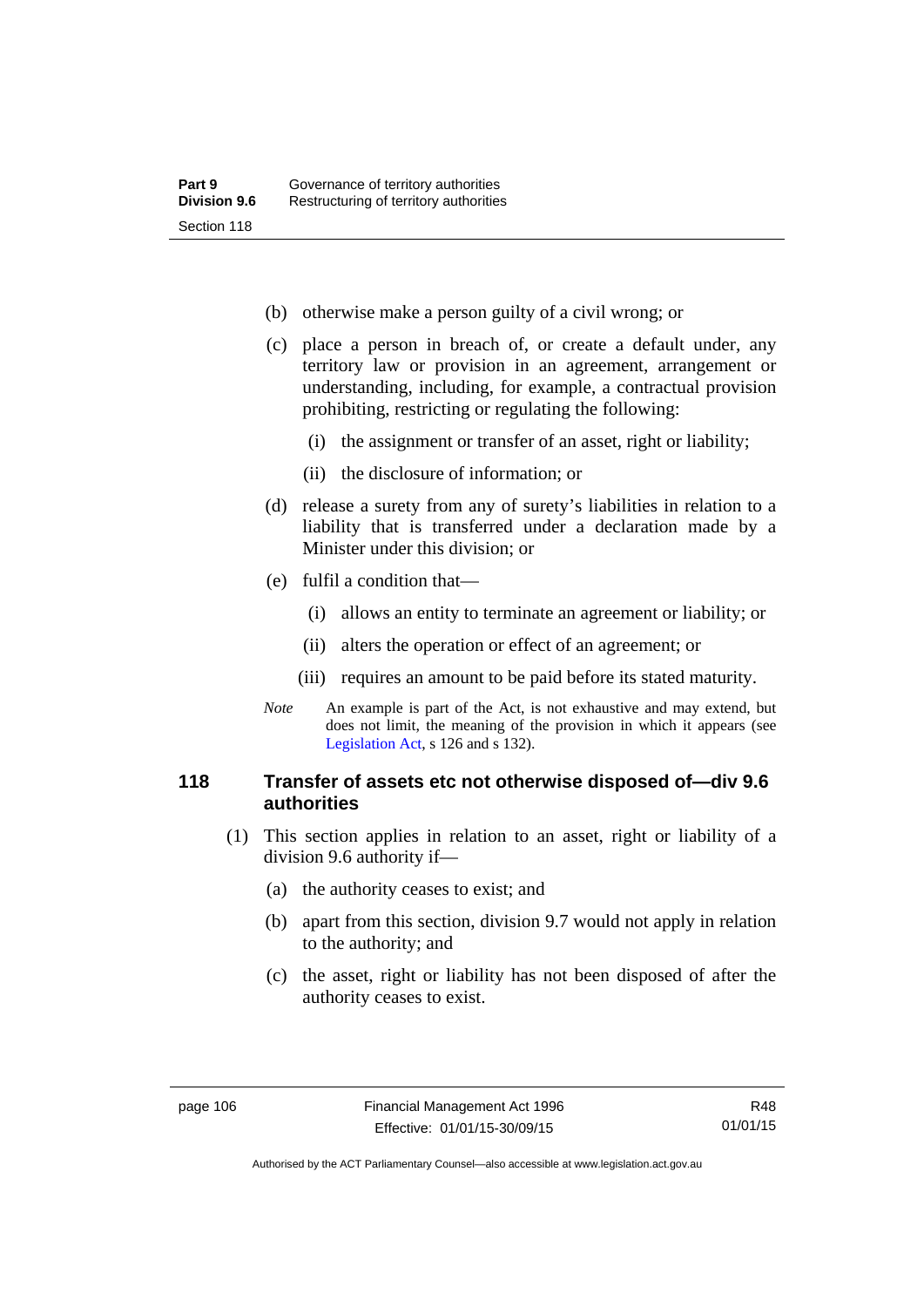(2) Division 9.7 applies in relation to the division 9.6 authority as if it were a division 9.7 authority, but only in relation to the asset, right or liability that has not been disposed of.

### **119 Annual reports etc for div 9.6 authorities**

(1) In this section:

*division 9.6 authority* means a division 9.6 authority that has ceased to exist and is not also a division 9.7 authority.

*financial year*––see the *[Annual Reports \(Government Agencies\)](http://www.legislation.act.gov.au/a/2004-8)  [Act 2004](http://www.legislation.act.gov.au/a/2004-8)*, section 6 (3).

*handover day*, in relation to a division 9.6 authority, means the day the authority ceases to exist.

*relevant financial year*, for a division 9.6 authority, means a financial year—

- (a) beginning before the handover day for the authority; and
- (b) for which a report had not been presented by the authority under the *[Annual Reports \(Government Agencies\) Act 2004](http://www.legislation.act.gov.au/a/2004-8)*, section 6 (Annual report of public authority) before the handover day.

*responsible Minister*, for a division 9.6 authority, means the Minister who was the responsible Minister for the authority immediately before it ceased to exist.

- (2) The responsible Minister for a division 9.6 authority must present an annual report for the authority for each relevant financial year.
- (3) An annual report under subsection (2) must include anything that the annual report would have been required to include before handover day for the division 9.6 authority.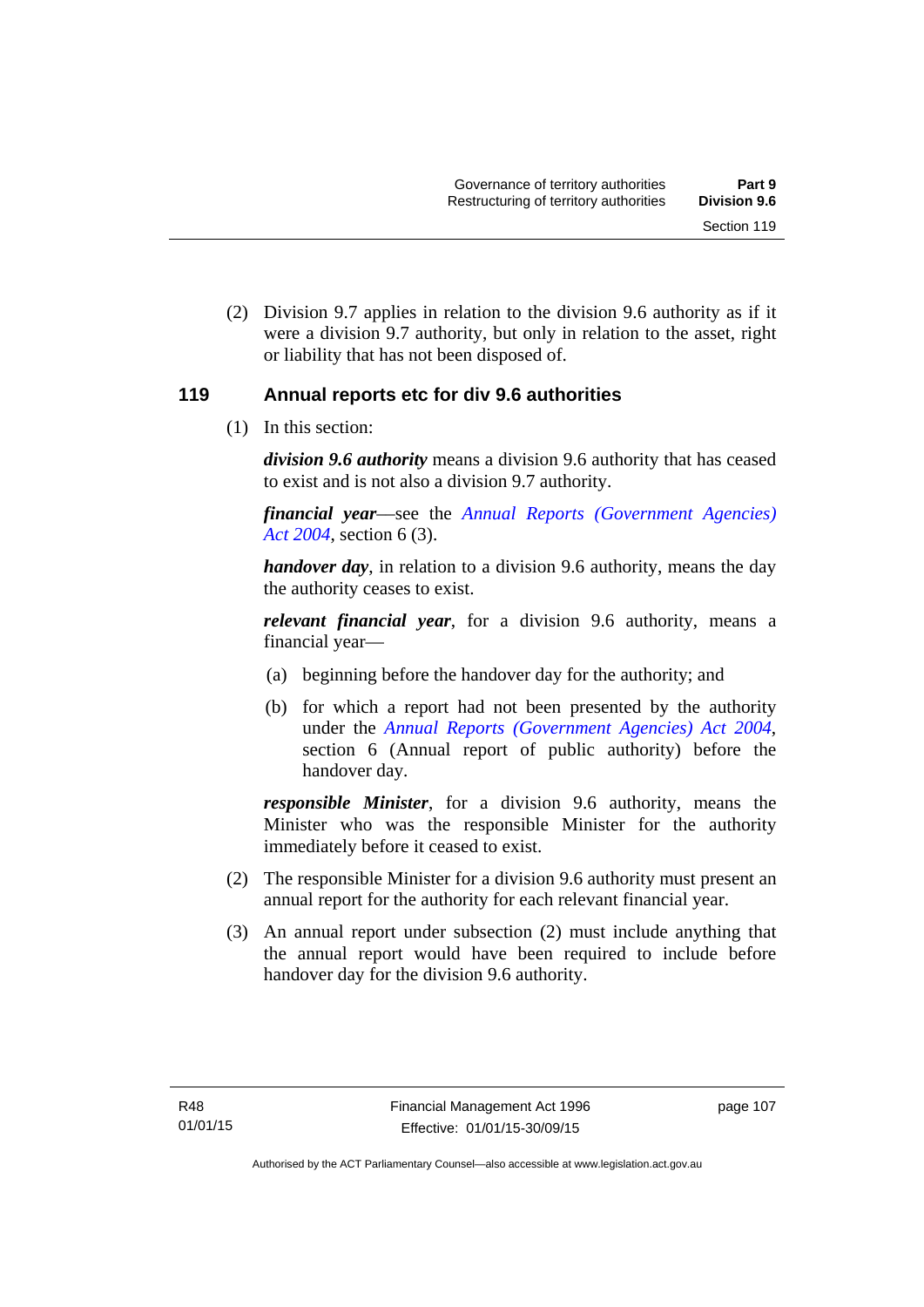- (4) The applied provisions of part 8 (Financial provisions for territory authorities) apply in relation to a division 9.6 authority in relation to any period before the handover day as if—
	- (a) the authority had not ceased to exist; and
	- (b) a reference in section 63 and section 68 to the authority included a reference to the responsible Minister for the authority; and
	- (c) a reference in section 64 and section 69 to the relevant person for the authority included a reference to the responsible Minister for the authority; and
	- (d) a reference in section 65 and section 70 to the chief executive officer of the authority included a reference to the responsible Minister for the authority; and
	- (e) all other necessary changes were made; and
	- (f) any changes prescribed by regulation were made.
- (5) For subsection (4), the *applied provisions of part 8* are the following:
	- section 63 (Annual financial statements of territory authorities)
	- section 64 (Responsibility for annual financial statements of territory authorities)
	- section 65 (Audit of annual financial statements of territory authorities)
	- section 66 (Annual financial statements of territory authorities to be included in annual reports etc)
	- section 68 (Statements of performance of territory authorities)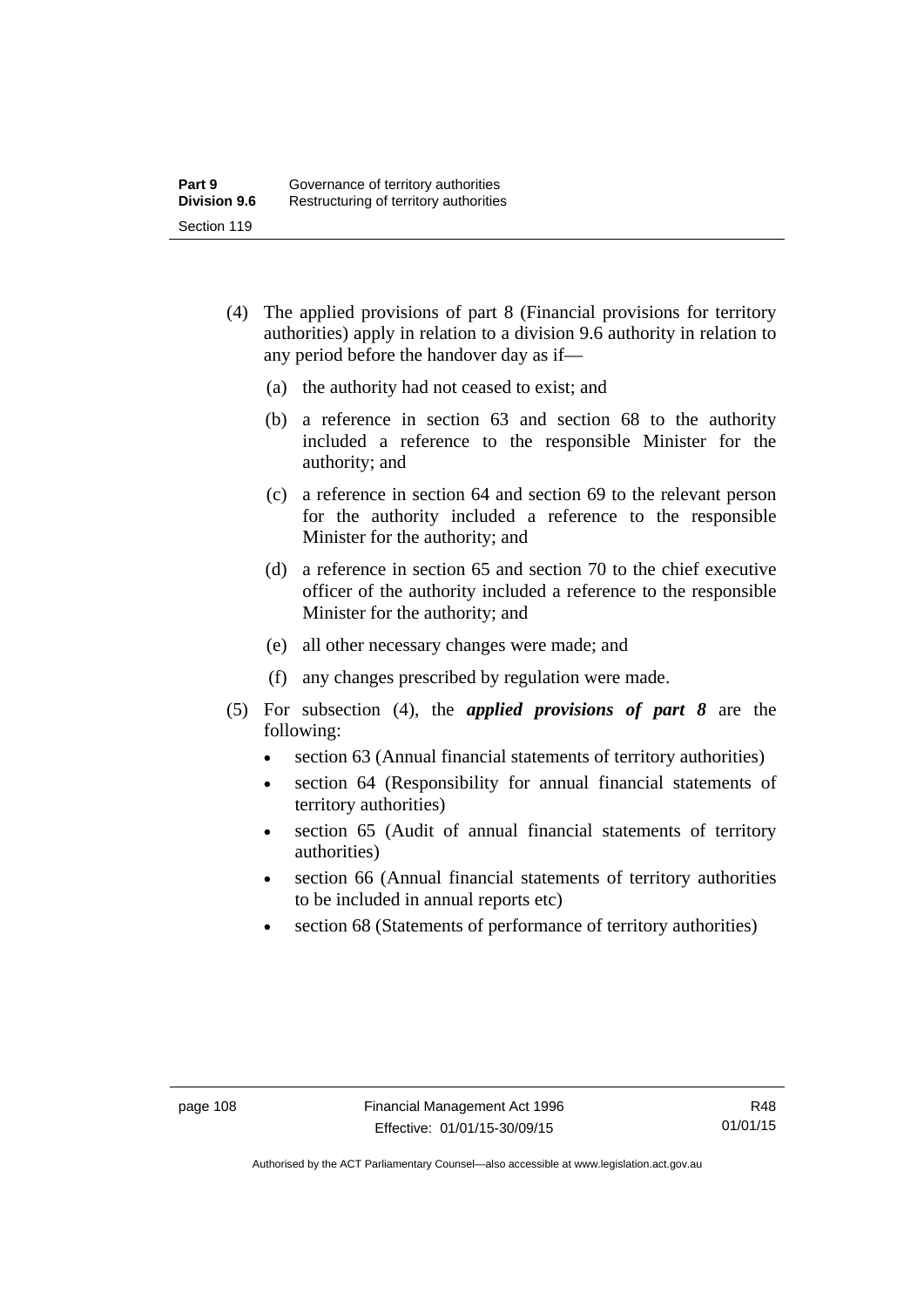- section 69 (Responsibility for territory authority statements of performance)
- section 70 (Scrutiny of territory authority statements of performance)
- section 71 (Territory authority statements of performance to be included in annual reports).

## **Division 9.7 Additional provisions for restructuring of certain territory authorities**

### **120 What territory authorities does div 9.7 apply to?**

- (1) This division applies to a territory authority if the authority is prescribed by regulation for this division.
	- *Note* This division also applies in relation to territory authorities in relation to certain assets, rights and liabilities (see s 118).
- (2) A reference in this division to a *division 9.7 authority* is a reference to a territory authority to which this division applies.
- (3) To remove any doubt, a regulation may prescribe a territory authority for this division whether or not this part would otherwise apply to the authority.

### **121 Definitions—div 9.7**

In this division:

*handover day*, in relation to a division 9.7 authority, means the day the authority ceases to exist.

*territory authority* includes a territory authority that has ceased to exist.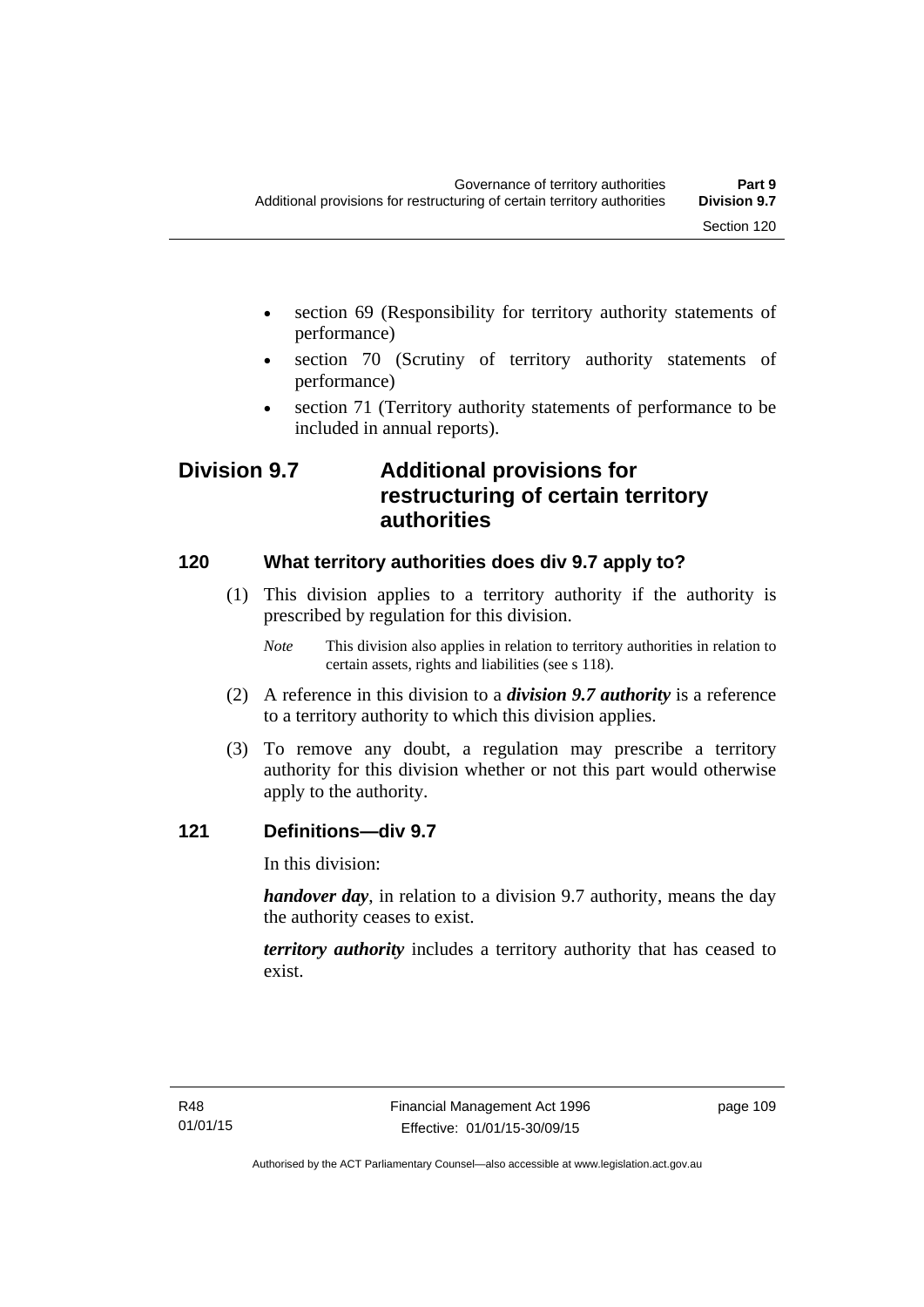### **122 Vesting of assets, rights and liabilities—div 9.7 authorities**

- (1) All assets, rights and liabilities of a division 9.7 authority immediately before handover day vest in the Territory on handover day.
- (2) To remove any doubt, all records of the territory authority, including applications made to the authority, become the records of the Territory on handover day.

### **123 Proceedings and evidence—div 9.7 authorities**

- (1) For a proceeding started before handover day and to which a division 9.7 authority is a party, the Territory is substituted as a party on the handover day.
- (2) A proceeding for a cause of action in relation to a division 9.7 authority may be brought against the Territory if, before handover day—
	- (a) the cause of action had accrued against the authority; and
	- (b) a proceeding had not started in relation to the cause of action; and
	- (c) the limitation period for the cause of action had not ended.
- (3) The *[Limitation Act 1985](http://www.legislation.act.gov.au/a/1985-66),* part 3 (Postponement of bar) applies to the starting of a proceeding that may be brought by or against the Territory under this section as if the cause of action had been accrued by, or had accrued against, the Territory.
- (4) The court or other entity in which, or before which, a proceeding may be or has been started or continued under this section may give directions about the proceeding.
- (5) Any evidence that would, before a division 9.7 authority ceased to exist, have been admissible for or against the authority is admissible for or against the Territory.

R48 01/01/15

Authorised by the ACT Parliamentary Counsel—also accessible at www.legislation.act.gov.au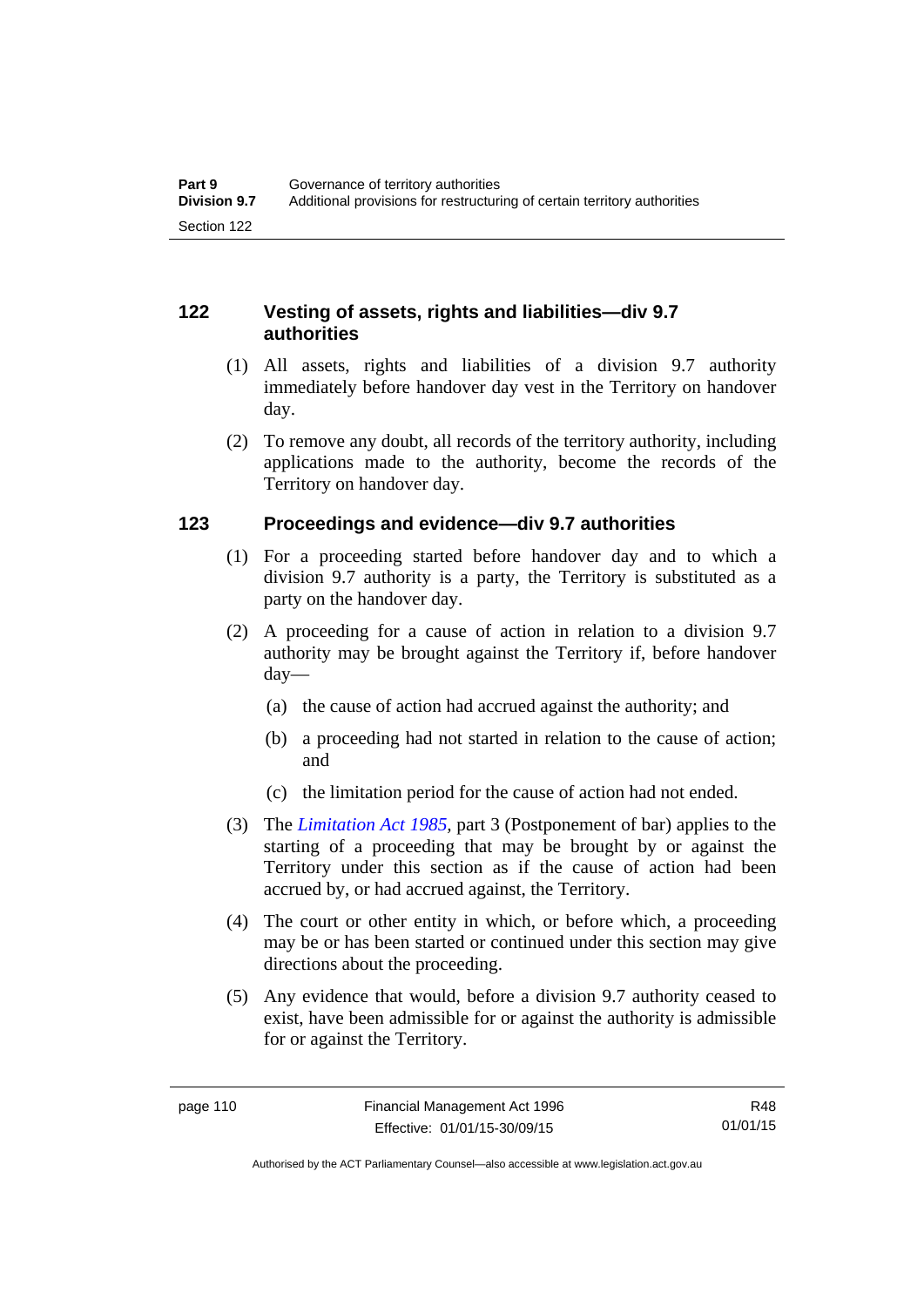- (6) An order made in a proceeding by or against a division 9.7 authority before the handover day may, after the handover day, be enforced by or against the Territory.
- (7) In this section:

*proceeding* includes a proceeding by way of appeal or review (including review under the *[Ombudsman Act 1989](http://www.legislation.act.gov.au/a/alt_a1989-45co)*).

### **124 Annual reports and financial statements for div 9.7 authorities**

(1) In this section:

*division 9.7 authority* means a division 9.7 authority that has ceased to exist.

*financial year*––see the *[Annual Reports \(Government Agencies\)](http://www.legislation.act.gov.au/a/2004-8)  [Act 2004](http://www.legislation.act.gov.au/a/2004-8)*, section 6 (3).

*relevant financial year*, for a division 9.7 authority, means a financial year—

- (a) beginning before the handover day for the authority; and
- (b) for which a report had not been presented by the authority under the *[Annual Reports \(Government Agencies\) Act 2004](http://www.legislation.act.gov.au/a/2004-8)*, section 6 (Annual report of public authority) before the handover day.

*responsible Minister*, for a division 9.7 authority, means the Minister who was the responsible Minister for the authority immediately before it ceased to exist.

- (2) The responsible Minister for a division 9.7 authority must present an annual report for the authority for each relevant financial year.
- (3) An annual report under subsection (2) must include anything that the annual report would have been required to include before handover day for the division 9.7 authority.

page 111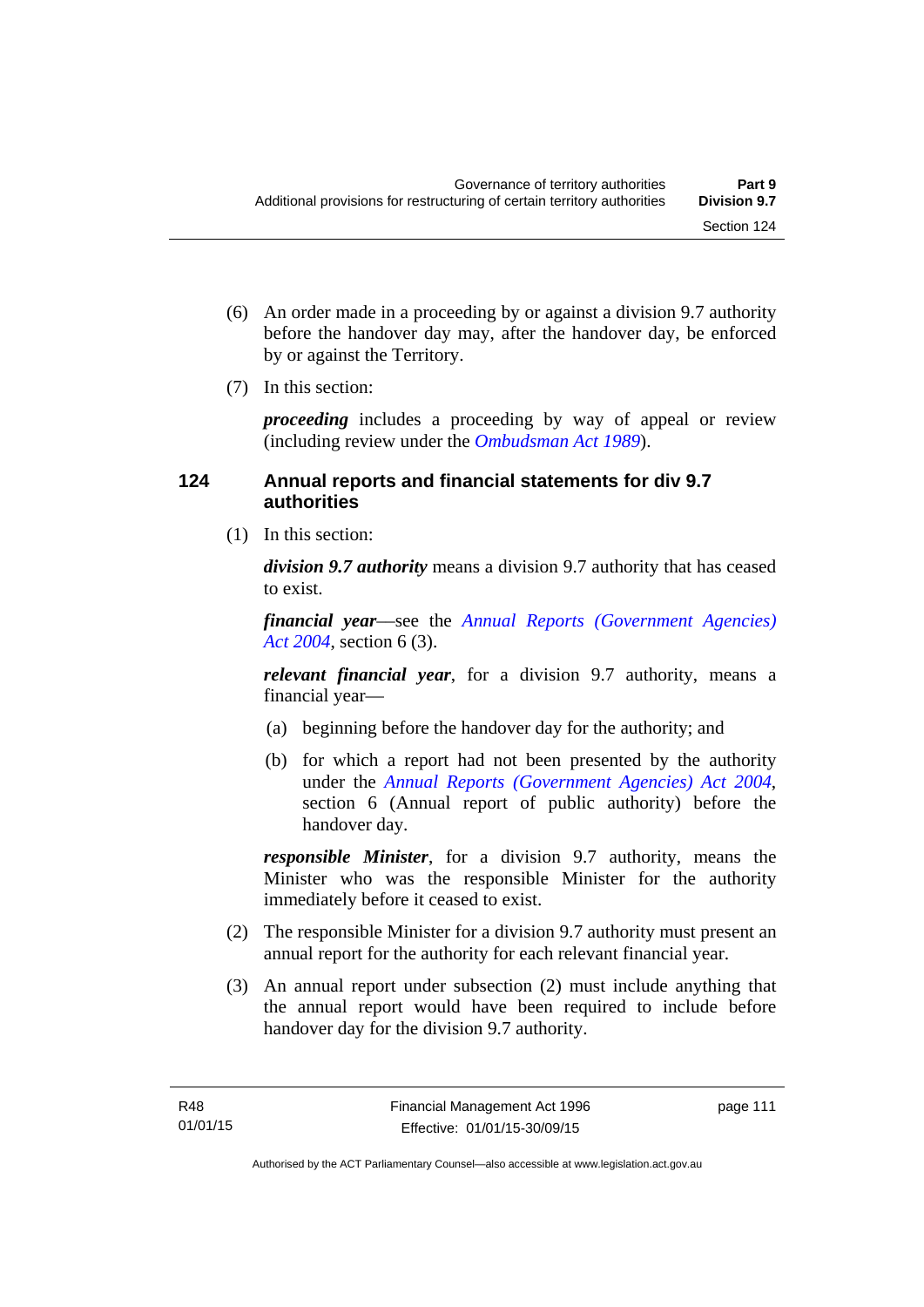- (4) The applied provisions of part 8 (Financial provisions for territory authorities) apply in relation to a division 9.7 authority in relation to any period before the handover day as if—
	- (a) the authority had not ceased to exist; and
	- (b) a reference in section 63 and section 68 to the authority included a reference to the responsible Minister for the authority; and
	- (c) a reference in section 64 and section 69 to the relevant person for the authority included a reference to the responsible Minister for the authority; and
	- (d) a reference in section 65 and section 70 to the chief executive officer of the authority included a reference to the responsible Minister for the authority; and
	- (e) all other necessary changes were made; and
	- (f) any changes prescribed by regulation were made.
- (5) For subsection (4), the *applied provisions of part 8* are the following:
	- section 63 (Annual financial statements of territory authorities)
	- section 64 (Responsibility for annual financial statements of territory authorities)
	- section 65 (Audit of annual financial statements of territory authorities)
	- section 66 (Annual financial statements of territory authorities to be included in annual reports etc)
	- section 68 (Statements of performance of territory authorities)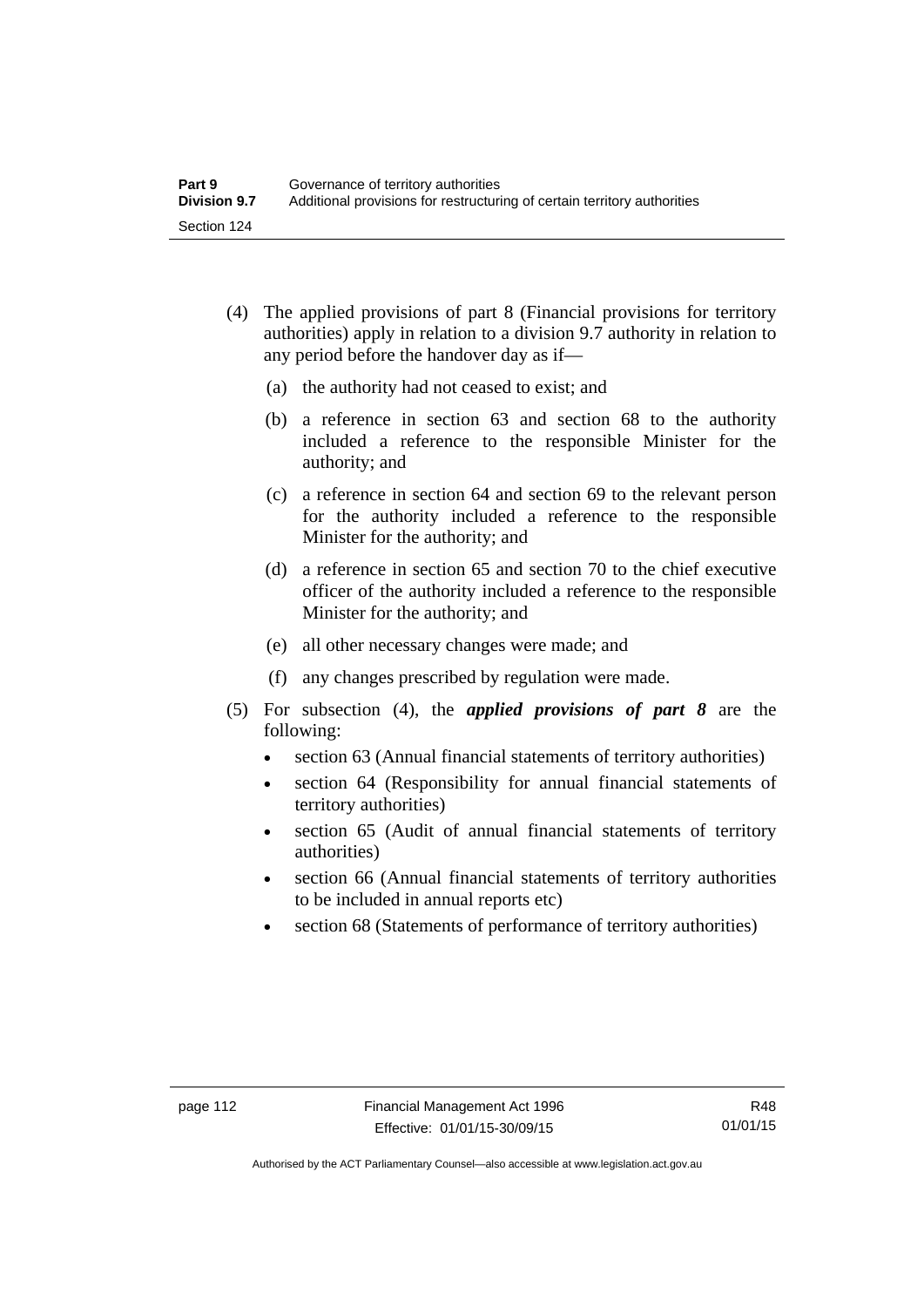- section 69 (Responsibility for territory authority statements of performance)
- section 70 (Scrutiny of territory authority statements of performance)
- section 71 (Territory authority statements of performance to be included in annual reports).

### **125 References to div 9.7 authority**

In any contract, agreement or arrangement, a reference to a division 9.7 authority is, for the application of the contract, agreement or arrangement on or after the handover day, a reference to the Territory.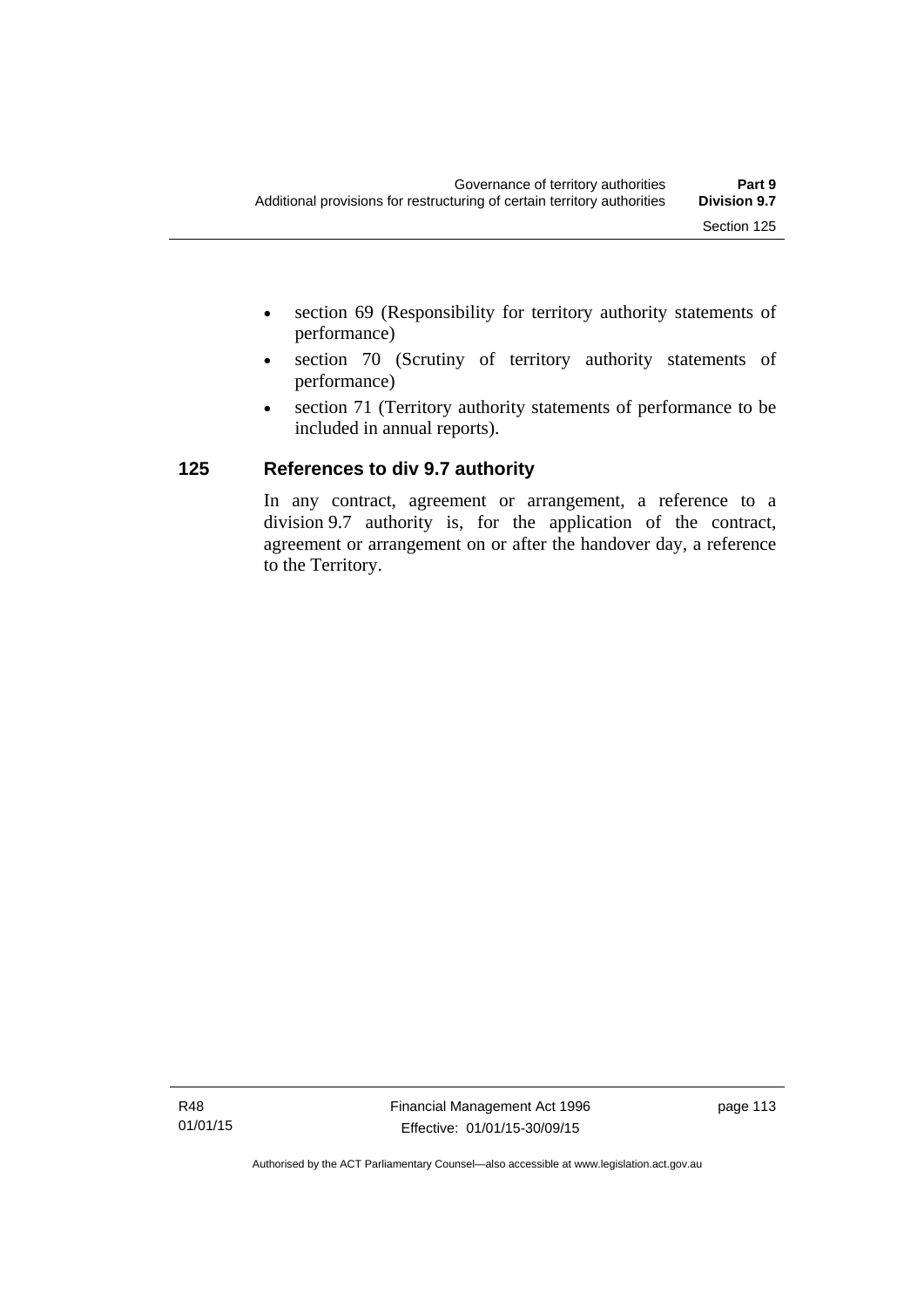#### **Part 10** Miscellaneous

Section 130

# **Part 10 Miscellaneous**

### **130 Act of grace payments**

- (1) If the Treasurer considers it appropriate to do so because of special circumstances, the Treasurer may authorise the payment by a directorate of an amount to a person (the *payee*) although the payment of that amount (the *relevant amount*) would not otherwise be authorised by law or required to meet a legal liability.
- (2) The authorisation may provide for the relevant amount to be paid  $by-$ 
	- (a) more than 1 instalment and on the dates specified in the authorisation; or
	- (b) periodical payments of an amount, and for the period, specified in the authorisation.
- (3) An authorisation may be expressed to be subject to conditions to be complied with by the payee.
- (4) If a condition is contravened, the Treasurer may by written notice addressed to the last-known address of the payee require the payee, within 30 days of receipt of the notice, to pay an amount equal to all or part of the relevant amount.
- (5) If the payee does not pay the amount specified in the notice under subsection (4), the amount may be recovered by the Territory as a debt.
- (6) If the payment of an amount by a directorate is authorised under this section, the Treasurer must —
	- (a) direct that the amount be paid from an appropriate appropriation for the directorate specified by the Treasurer; or
	- (b) authorise payment of the amount under section 18; or

Authorised by the ACT Parliamentary Counsel—also accessible at www.legislation.act.gov.au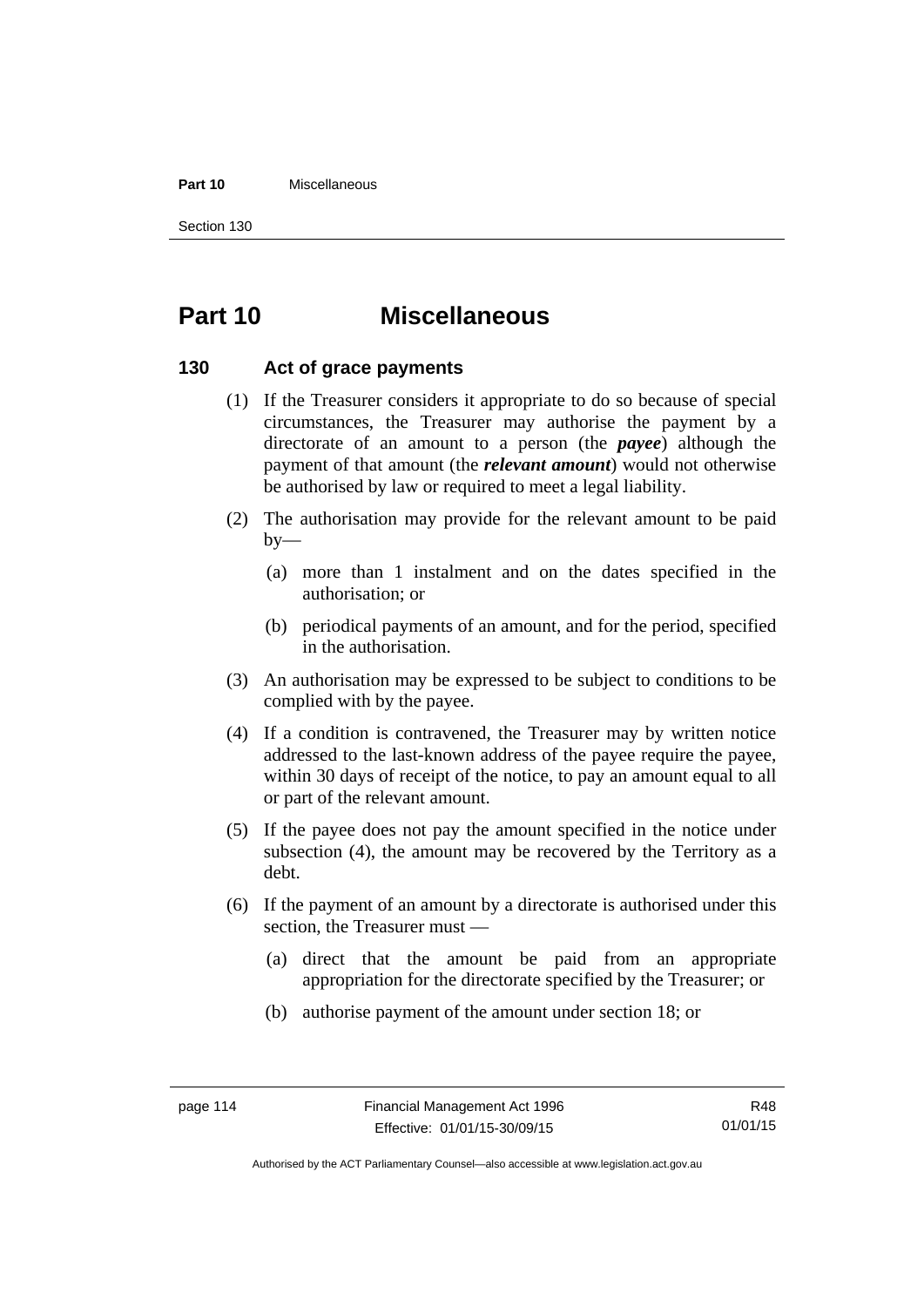- (c) authorise payment of the amount out of the public money of the Territory.
- (7) The public money of the Territory is appropriated for subsection (6) (c).
- (8) A payment made by a directorate under this section must be reported in notes to the financial statements of the directorate that relate to the financial year when the payment was made.
- (9) The notes must indicate in relation to each payment under this section the amount and grounds for the payment.
- (10) The notes relating to a payment under this section must not disclose the identity of the payee unless disclosure was agreed to by the payee as a condition of authorising the payment.

### **131 Waiver of debts etc**

- (1) The Treasurer may, in writing, on behalf of the Territory—
	- (a) waive the Territory's right to payment of an amount payable to the Territory; or
	- (b) postpone any right of the Territory to be paid a debt in priority to another debt; or
	- (c) allow the payment by instalments of an amount payable to the Territory; or
	- (d) defer the time for payment of an amount payable to the Territory.
- (2) A waiver relating to an amount payable to the Territory by a person may be expressed to be subject to a condition that the person agrees to pay an amount to the Territory in circumstances specified in the waiver.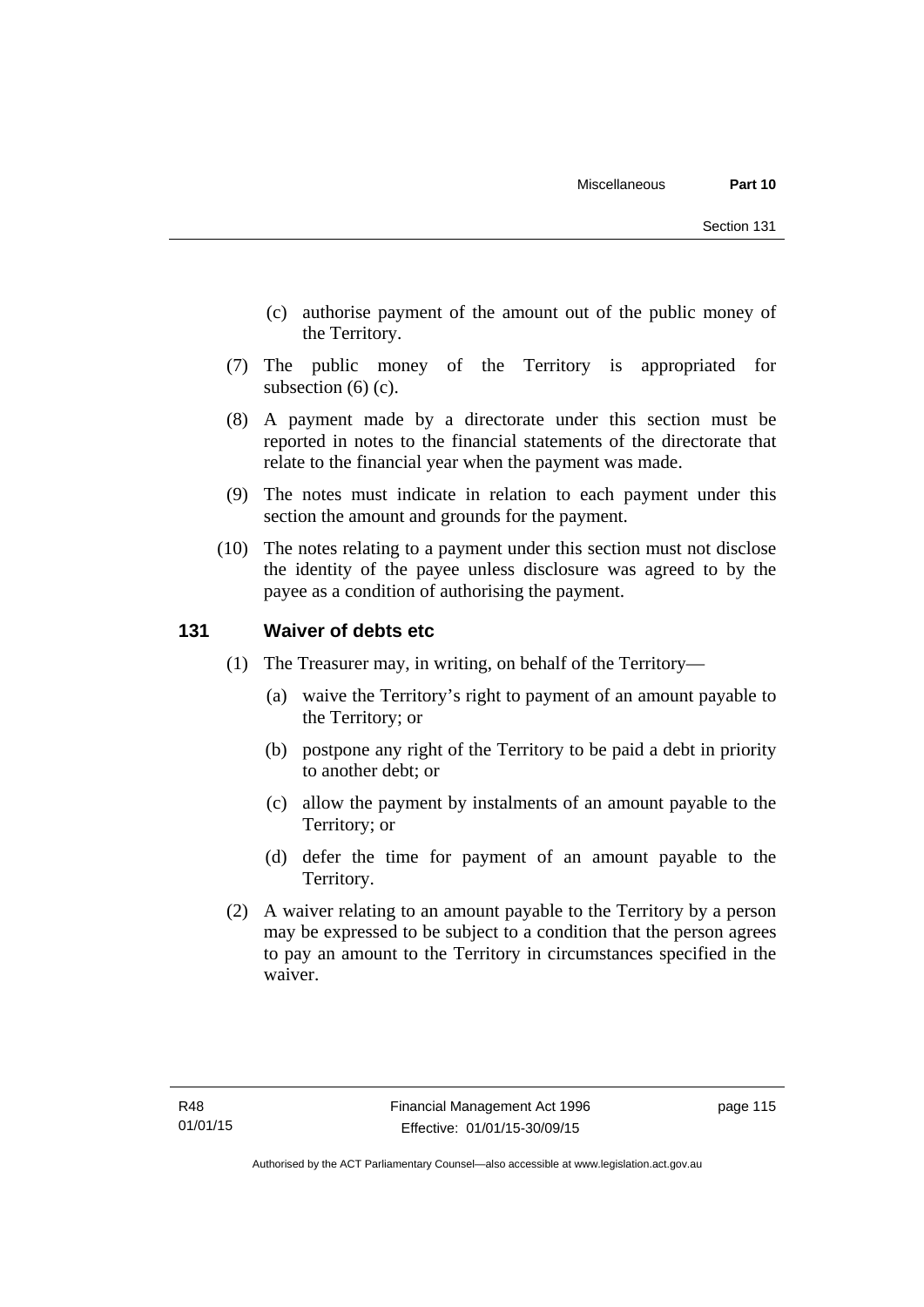#### **Part 10** Miscellaneous

Section 132

 (3) A waiver relating to an amount payable to the Territory must be reported in the notes to the financial statements of the relevant directorate that relate to the year in which the right to payment was waived.

### **132 Payments in relation to deceased estates**

- (1) If, at the time of a person's death (whether before or after the commencement of this section), the Territory owed an amount to the person, the Treasurer may pay that amount to the person who the Treasurer considers should receive the payment.
- (2) In deciding who should be paid, the Treasurer must have regard to—
	- (a) the provisions of any will of the deceased person that identify the persons entitled to property under the will; and
	- (b) the law relating to the disposition of the property of deceased people.
- (3) Before making a payment to a person, the Treasurer may require the person to produce any documents and other evidence relating to—
	- (a) the disposition of the deceased person's estate; or
	- (b) the family of the deceased person and any other people apparently entitled to share in the estate of the deceased person.
- (4) Subject to subsection (3), the Treasurer may make the payment without requiring production of probate of the will, or letters of administration of the estate, of the deceased person.
- (5) If a payment is made in relation to an amount owing to a deceased person, the Territory is discharged from any further liability in relation to that amount.
- (6) This section does not relieve the recipient of a payment from liability to deal with the money in accordance with law.

R48 01/01/15

Authorised by the ACT Parliamentary Counsel—also accessible at www.legislation.act.gov.au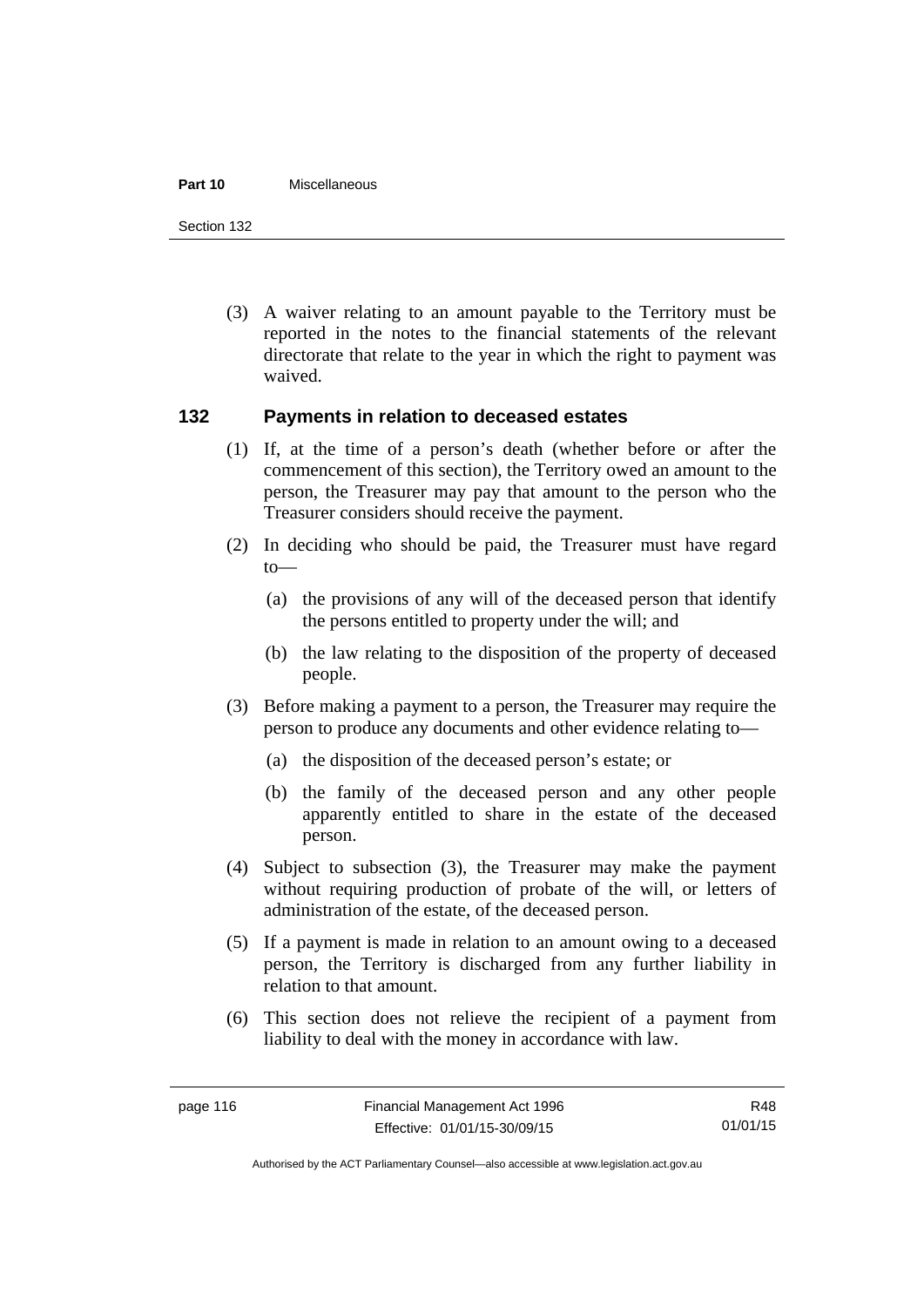### **133 Guideline-making power**

- (1) The Treasurer may make financial management guidelines for this Act.
- (2) A financial management guideline is a disallowable instrument.
	- *Note* A disallowable instrument must be notified, and presented to the Legislative Assembly, under the [Legislation Act.](http://www.legislation.act.gov.au/a/2001-14)

### **134 Regulation-making power**

The Executive may make regulations for this Act.

*Note* A regulation must be notified, and presented to the Legislative Assembly, under the [Legislation Act](http://www.legislation.act.gov.au/a/2001-14).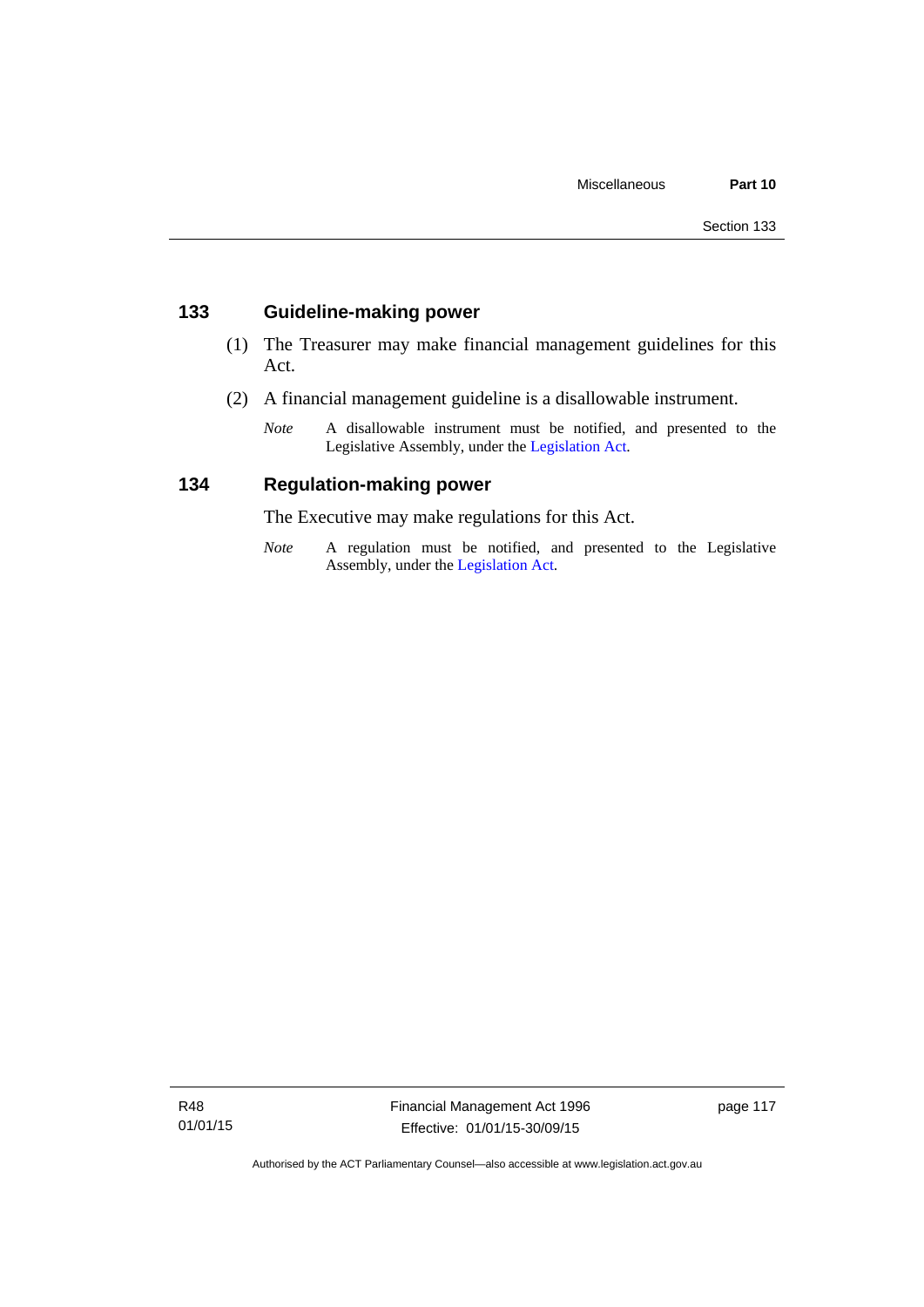# **Part 30 Transitional—Exhibition Park Corporation Repeal Act 2014**

### **300 Disapplication of Legislation Act, s 84**

- (1) To remove any doubt, the [Legislation Act,](http://www.legislation.act.gov.au/a/2001-14) section 84 (Saving of operation of repealed and amended laws) does not apply in relation to a member of the governing board of the Exhibition Park Corporation.
- (2) However, if a member of the board is a public servant, this section does not affect any right, privilege or liability that the person has as a public servant.
- (3) This section is a law to which the [Legislation Act](http://www.legislation.act.gov.au/a/2001-14), section 88 (Repeal does not end effect of transitional laws etc) applies.

### **301 Third-party rights and interests in corporation land**

- (1) Any right in relation to corporation land granted by the Exhibition Park Corporation in the exercise of a function under the [repealed Act,](http://www.legislation.act.gov.au/a/1976-1/default.asp) section 6 (2), that exists immediately before the commencement of the *[Exhibition Park Corporation Repeal](http://www.legislation.act.gov.au/a/2014-54/default.asp)  [Act 2014](http://www.legislation.act.gov.au/a/2014-54/default.asp)*, continues for the term of the grant as if the interest had been granted by the Territory.
- (2) In this section:

*corporation land*—see the [repealed Act](http://www.legislation.act.gov.au/a/1976-1/default.asp), section 6 (1).

*repealed Act* means the *[Exhibition Park Corporation Act 1976](http://www.legislation.act.gov.au/a/1976-1).*

### **302 Registration of changes in ownership of certain assets**

- (1) This section applies if—
	- (a) an asset of the Exhibition Park Corporation, including an interest in land, vests in the Territory because of the operation

R48 01/01/15

Authorised by the ACT Parliamentary Counsel—also accessible at www.legislation.act.gov.au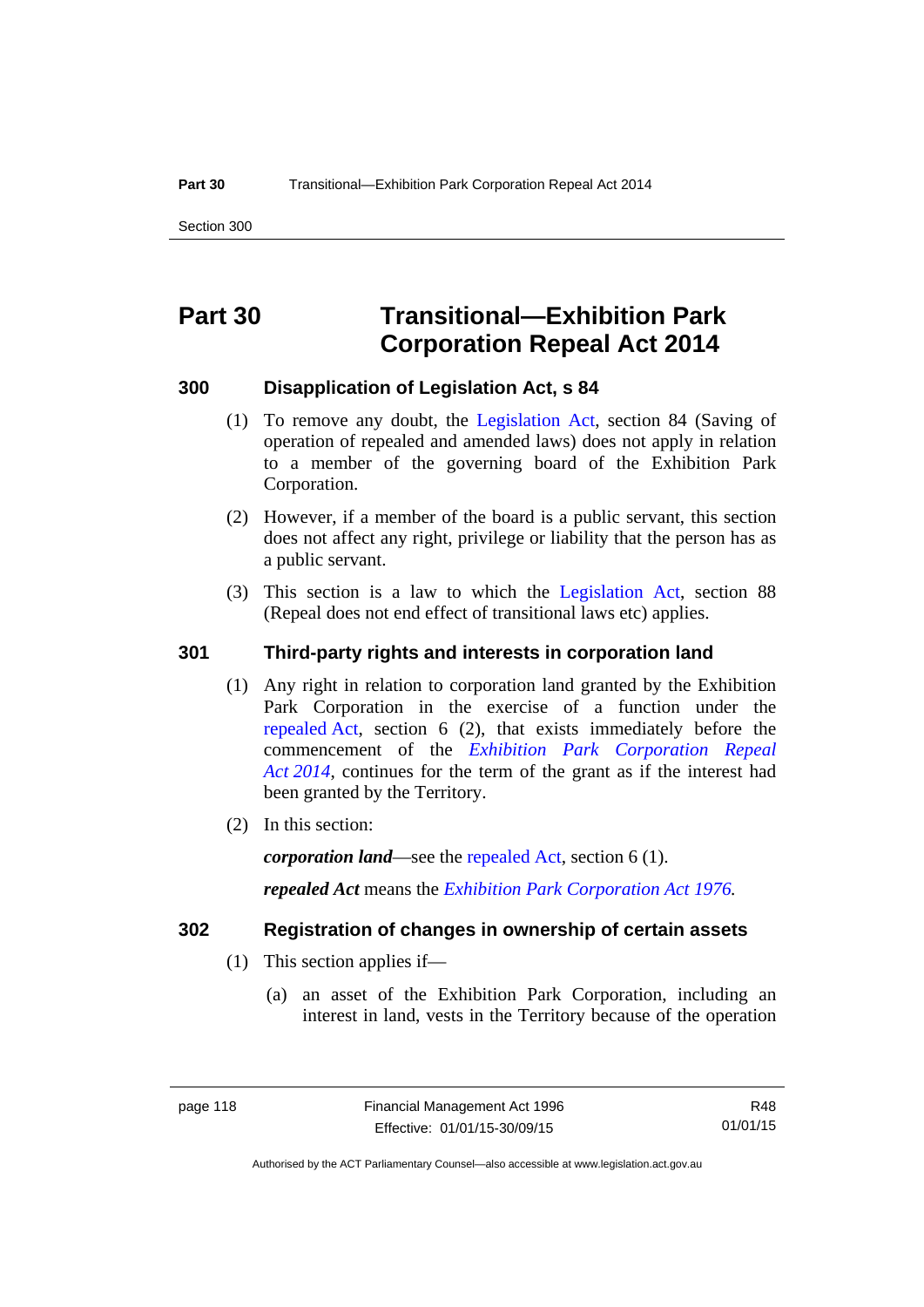of section 122 (Vesting of assets, rights and liabilities—div 9.7 authorities); and

- (b) information about ownership of the asset may be entered in a statutory property register.
- (2) On application by the director-general, a person responsible for the statutory property register must make the entries in the register and do anything else that is necessary or desirable to reflect the vesting of the asset in the Territory.
- (3) The evidentiary value of a statutory property register is not affected by the—
	- (a) making of an entry under this section; or
	- (b) failure to make an entry under this section; or
	- (c) failure by the director-general to make an application under this section.
- (4) In this section:

*statutory property register* means a register kept under a Territory law, or a law of the Commonwealth, a State or another Territory, for recording ownership of property (including interests in property) if—

- (a) title to the property is passed by registration in the register of ownership of the property; or
- (b) the owner of an interest in the property may lose the interest if the interest is not registered in the register.

#### **Example**

the register of land titles kept under the *[Land Titles Act 1925](http://www.legislation.act.gov.au/a/1925-1)*, s 43

*Note* An example is part of the Act, is not exhaustive and may extend, but does not limit, the meaning of the provision in which it appears (see [Legislation Act,](http://www.legislation.act.gov.au/a/2001-14) s 126 and s 132).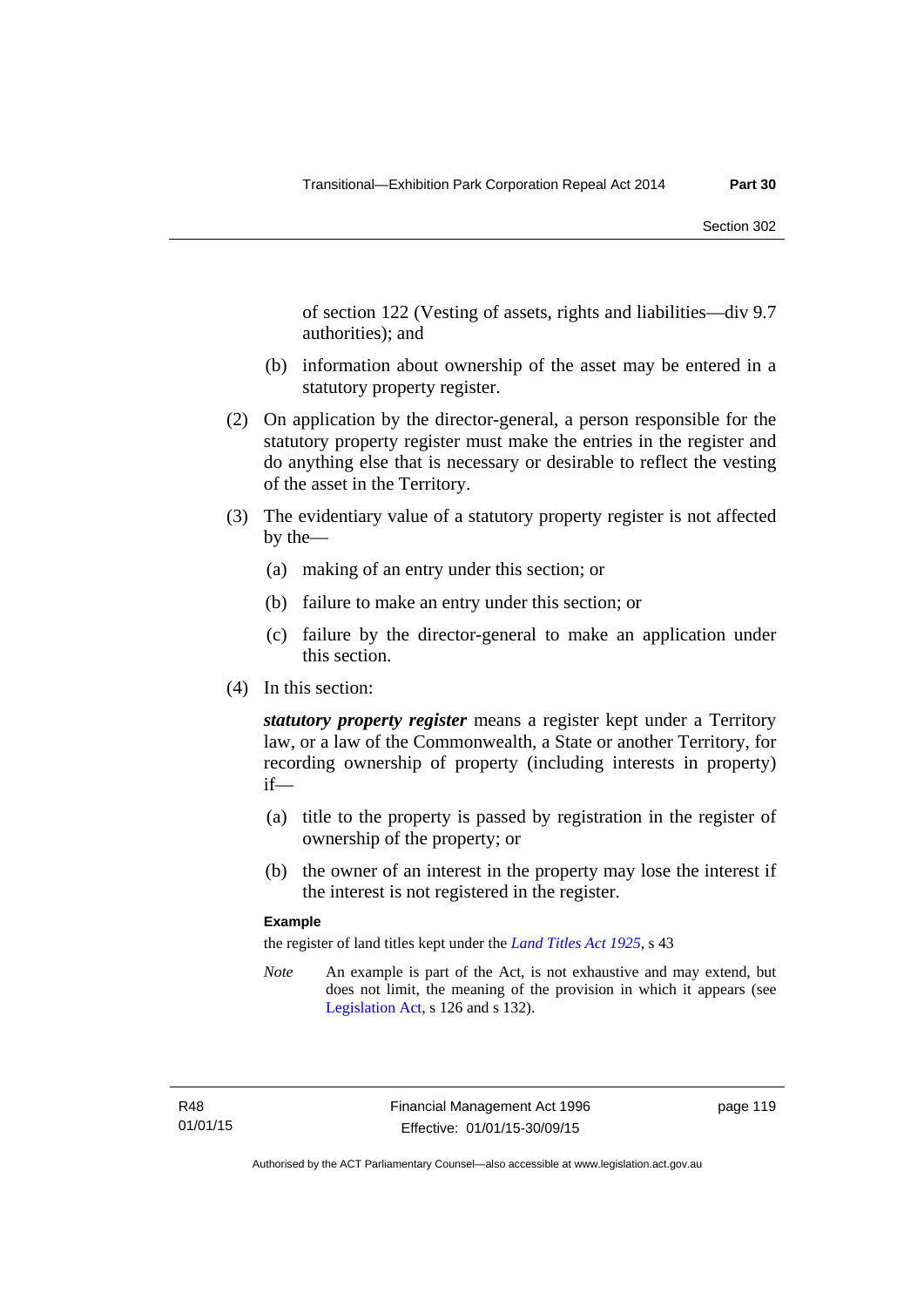Section 303

#### **303 Operation of pt 30 not breach of contract etc**

To remove any doubt, nothing in this part must be taken to—

- (a) place a person in breach of contract or confidence; or
- (b) otherwise make a person guilty of a civil wrong; or
- (c) place a person in breach of, or create a default under, any Territory law or provision in an agreement, arrangement or understanding, including, for example, a contractual provision prohibiting, restricting or regulating the following:
	- (i) the assignment or transfer of an asset, right or liability;
	- (ii) the disclosure of information; or
- (d) fulfil a condition that—
	- (i) allows an entity to terminate an agreement or liability; or
	- (ii) alters the operation or effect of an agreement; or
	- (iii) requires an amount to be paid before its stated maturity.
- *Note* An example is part of the Act, is not exhaustive and may extend, but does not limit, the meaning of the provision in which it appears (see [Legislation Act,](http://www.legislation.act.gov.au/a/2001-14) s 126 and s 132).

### **304 Transitional regulations**

- (1) A regulation may prescribe transitional matters necessary or convenient to be prescribed because of the enactment of the *[Exhibition Park Corporation Repeal Act 2014](http://www.legislation.act.gov.au/a/2014-54/default.asp)*.
- (2) A regulation may modify this part (including in relation to another territory law) to make provision in relation to anything that, in the Executive's opinion, is not, or is not adequately or appropriately, dealt with in this part.
- (3) A regulation under subsection (2) has effect despite anything elsewhere in this Act or another territory law.

R48 01/01/15

Authorised by the ACT Parliamentary Counsel—also accessible at www.legislation.act.gov.au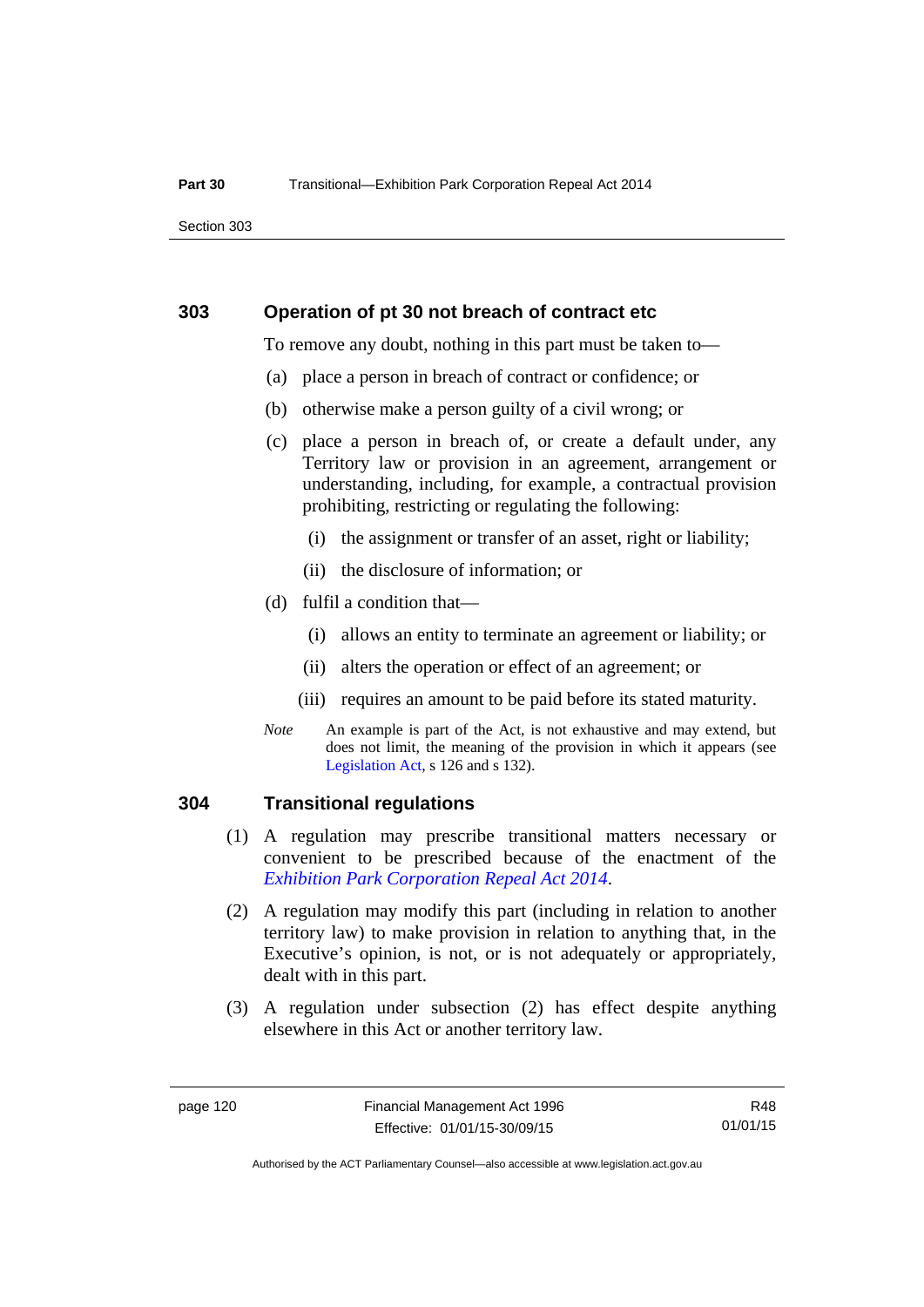### **305 Expiry—pt 30**

This part expires 2 years after the day it commences.

*Note* Transitional provisions are kept in the Act for a limited time. A transitional provision is repealed on its expiry but continues to have effect after its repeal (see [Legislation Act,](http://www.legislation.act.gov.au/a/2001-14) s 88).

R48 01/01/15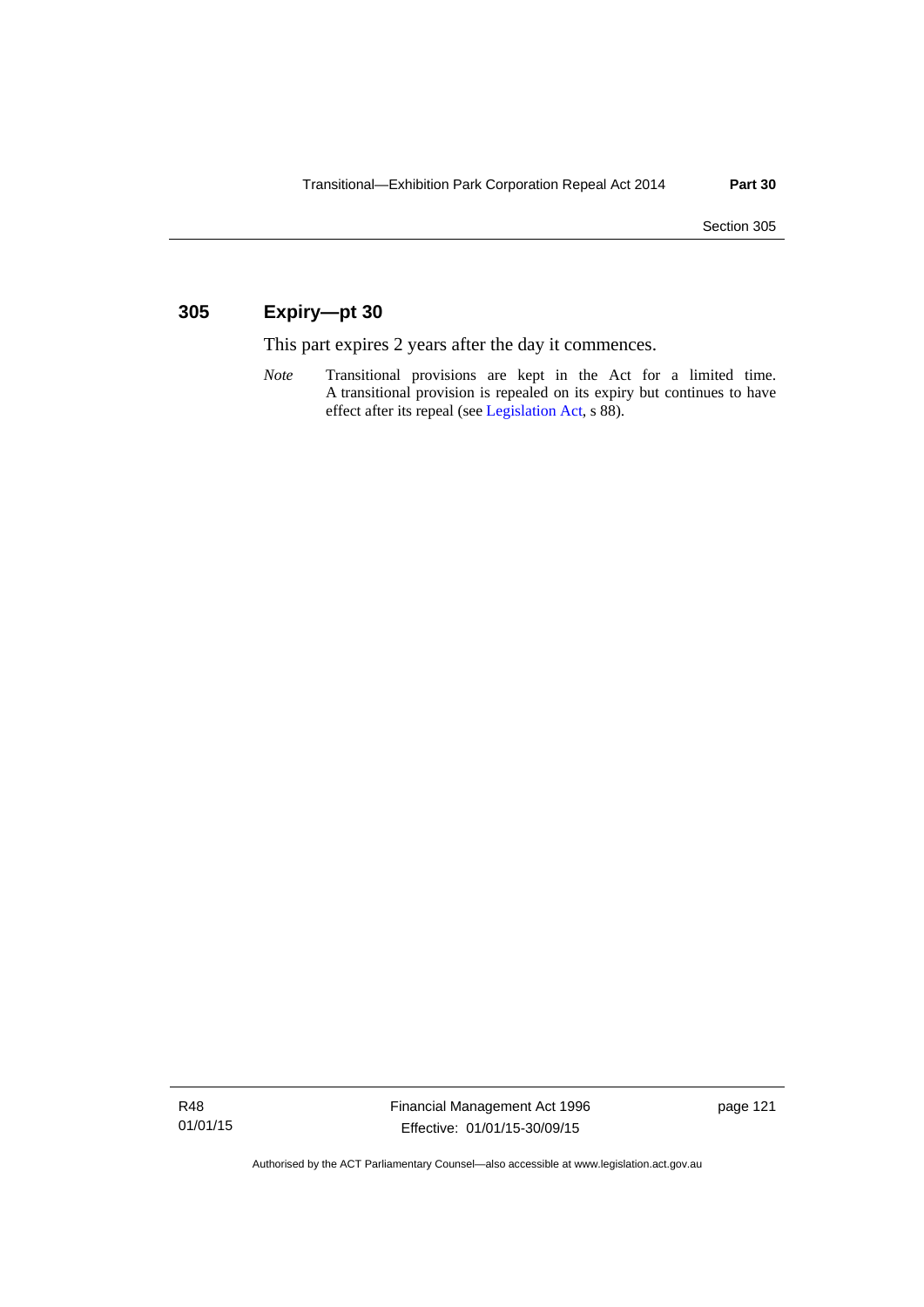# **Dictionary**

(see s 3)

- *Note 1* The [Legislation Act](http://www.legislation.act.gov.au/a/2001-14) contains definitions and other provisions relevant to this Act.
- *Note 2* For example, the [Legislation Act,](http://www.legislation.act.gov.au/a/2001-14) dict, pt 1, defines the following terms:
	- ACAT
	- Act
	- administrative unit
	- auditor-general
	- authorised deposit-taking institution
	- bankrupt or personally insolvent
	- director-general (see s 163)
	- electoral commission
	- electoral commissioner
	- exercise
	- found guilty
	- function
	- **GST**
	- may (see s 146)
	- Minister (see s 162)
	- must (see s 146)
	- Office of the Legislative Assembly
	- officer of the Assembly
	- person
	- reviewable decision notice
	- Self-Government Act
	- territory-owned corporation.

*applicable governmental policies*, for a territory authority, for part 9 (Governance of territory authorities)—see section 103.

*appropriation* means an appropriation of public money by any Act including this Act.

| page 122 | Financial Management Act 1996 | R48      |
|----------|-------------------------------|----------|
|          | Effective: 01/01/15-30/09/15  | 01/01/15 |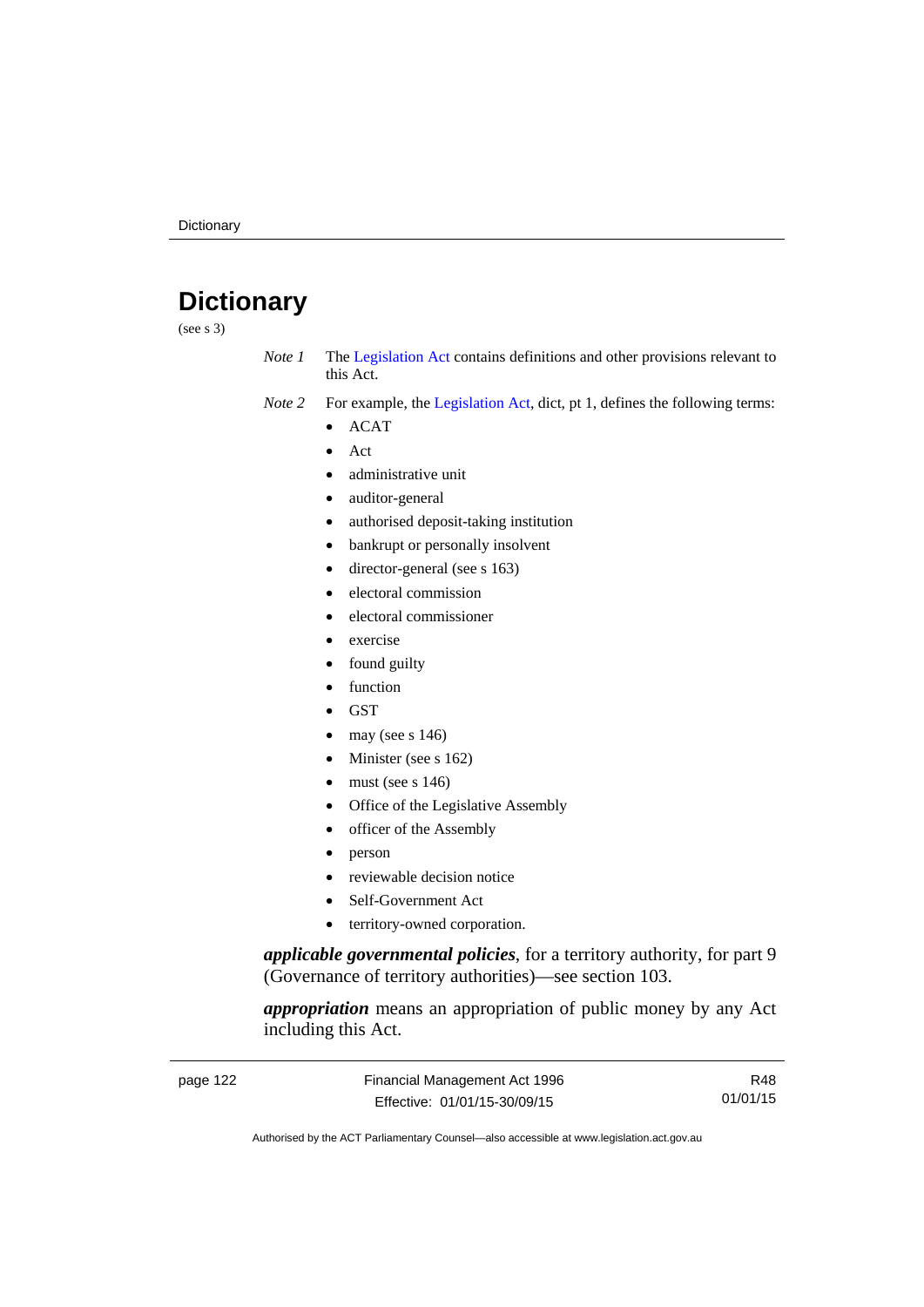*Appropriation Act* means an Act that makes appropriations in relation to a financial year for purposes mentioned in section 8.

*banking account* means an account with an authorised deposit-taking institution that is, or is substantially the same as, a bank account.

*borrowing* includes—

- (a) raising money or obtaining credit, whether by dealing in securities or otherwise; and
- (b) entering into a financing lease;

but does not include using a credit card or overdraft facility, or otherwise obtaining credit, in a transaction forming part of the day-to-day operations of the Territory or a territory authority.

*budget papers* means documents presented to the Legislative Assembly under section 10 or section 13 (1).

*capital injection* means an amount provided, or to be provided, to a directorate, a territory authority or a territory-owned corporation for—

- (a) the purchase of assets to be held by the directorate or to be owned by the authority or corporation; or
- (b) the development of assets held by the directorate or owned by the authority or corporation; or
- (c) augmenting the assets held by the directorate or owned by the authority or corporation; or
- (d) reducing the liabilities of the directorate, the authority or the corporation;

but does not include an amount provided from an appropriation for a purpose mentioned in section  $8(1)(a)$  or  $(c)$  or  $(2)(a)$ .

*CEO*—see *chief executive officer*.

page 123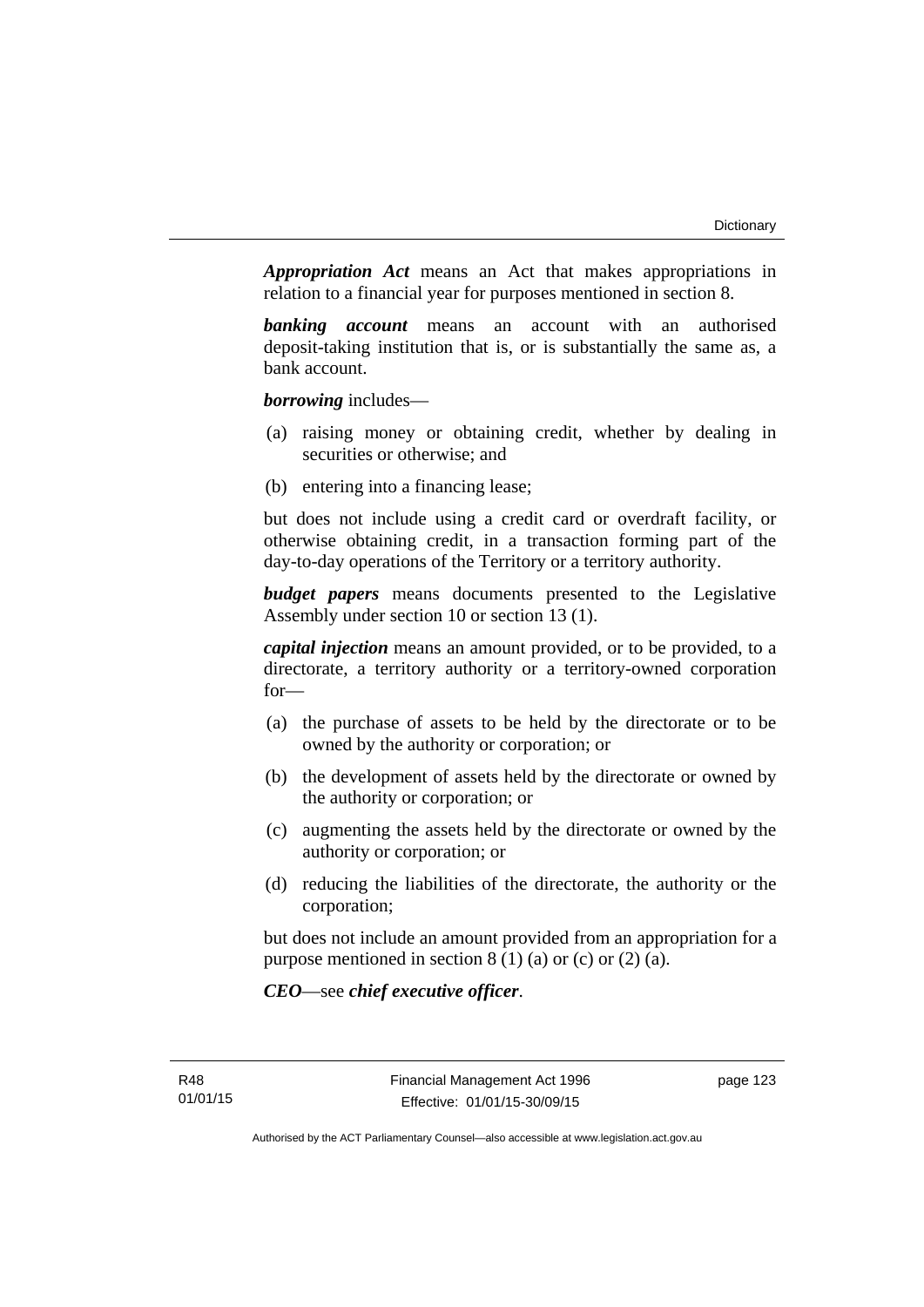*chief executive officer* (or *CEO*), of a territory authority, means the person (however described) who is responsible for managing the affairs of the authority.

*class of outputs* means a group of outputs identified as a class by an Appropriation Act.

*contract* includes an agreement or arrangement.

*directorate* means––

- (a) an administrative unit (excluding any part of an administrative unit prescribed for paragraph (b) and any administrative unit forming part of a group of administrative units prescribed for paragraph (c)); or
- (b) a part of an administrative unit prescribed for this paragraph; or
- (c) a group of 2 or more administrative units prescribed for this paragraph.

*directorate banking account* means a banking account mentioned in section 34 (1).

*division 9.6 authority* means a territory authority to which division 9.6 applies (see s 105).

*division 9.7 authority* means a territory authority to which division 9.7 applies (see s 120).

*establishing Act*, for a territory authority, governing board or governing board member, for part 9 (Governance of territory authorities)—see section 72.

*expenses*, in relation to an output, means the expenses incurred in providing the output quantified on an accrual accounting basis and includes the overhead expenses properly attributable to the output.

*financial management guidelines* means the financial management guidelines under this Act.

*financial year*, for a territory authority, for part 9 (Governance of territory authorities)—see section 72.

| page 124 | Financial Management Act 1996 | R48      |
|----------|-------------------------------|----------|
|          | Effective: 01/01/15-30/09/15  | 01/01/15 |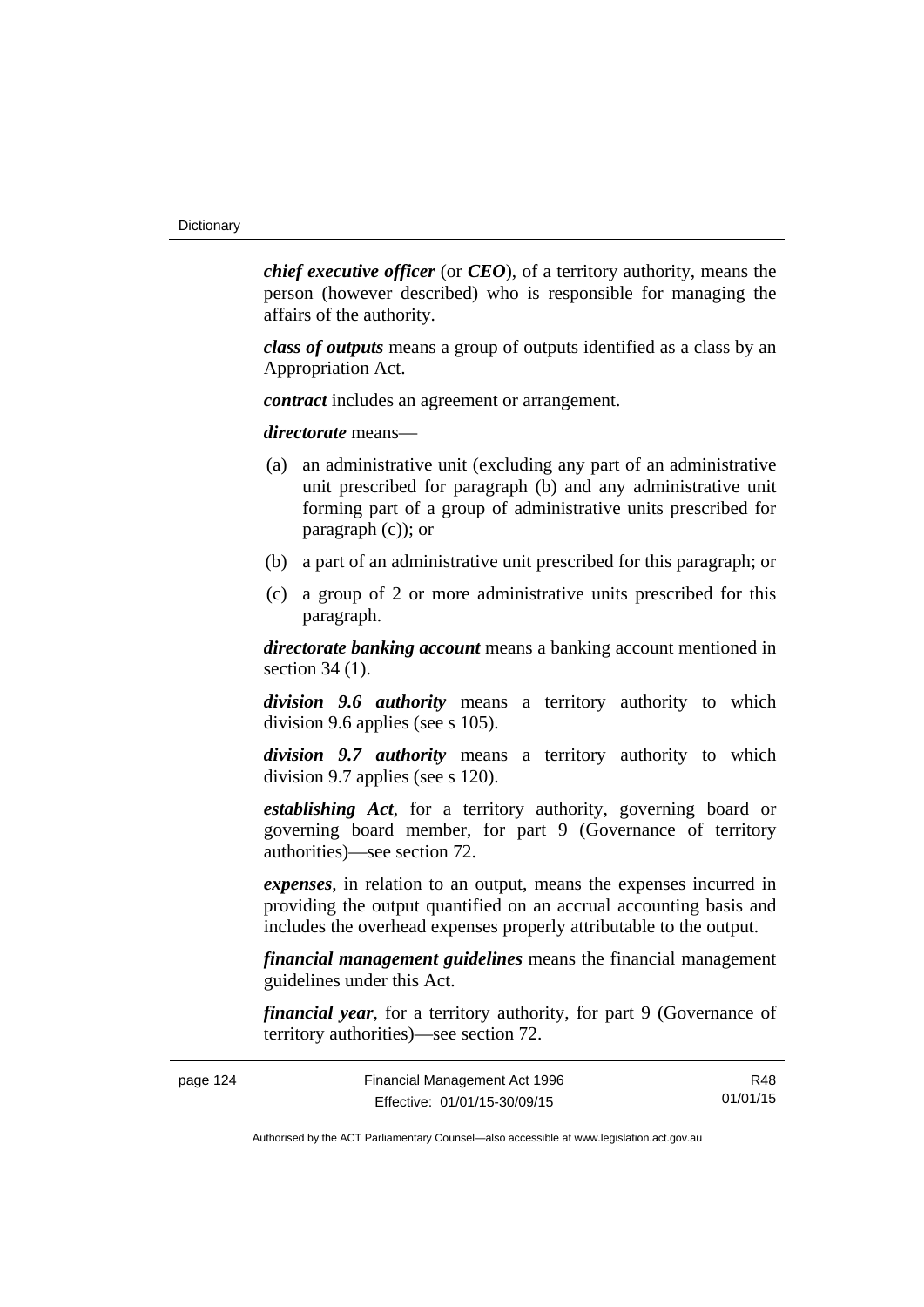#### *general government sector* means—

- (a) those organisations whose primary function is to provide services that are mainly not market orientated, are mainly for the consumption of the community generally, involve the transfer or redistribution of income, and are financed mainly through appropriation; and
- (b) those organisations that are controlled by the Territory and provide investment or other financial services.

*generally accepted accounting principles* means accounting principles and procedures that are—

- (a) recognised by the accounting profession as appropriate for reporting financial information relating to government, a directorate or a territory authority; and
- (b) consistent with this Act and any relevant Appropriation Act.

*governing board*, for a territory authority, means the governing board established under the Act that establishes the authority.

*governing board member*, for a territory authority with a governing board for part 9 (Governance of territory authorities)—see section 72.

*handover day*, for division 9.7 (Additional provisions for restructuring of certain territory authorities)—see section 121.

*input tax credit*—see the *[A New Tax System \(Goods and Services](http://www.comlaw.gov.au/Series/C2004A00446)  [Tax\) Act 1999](http://www.comlaw.gov.au/Series/C2004A00446)* (Cwlth), dictionary.

*interest* includes a dividend and any other financial return on a deposit, loan or other investment.

*invest* includes enter into a transaction or arrangement for the protection or enhancement of investments.

*material interest*, for part 9 (Governance of territory authorities) see section 88 (4).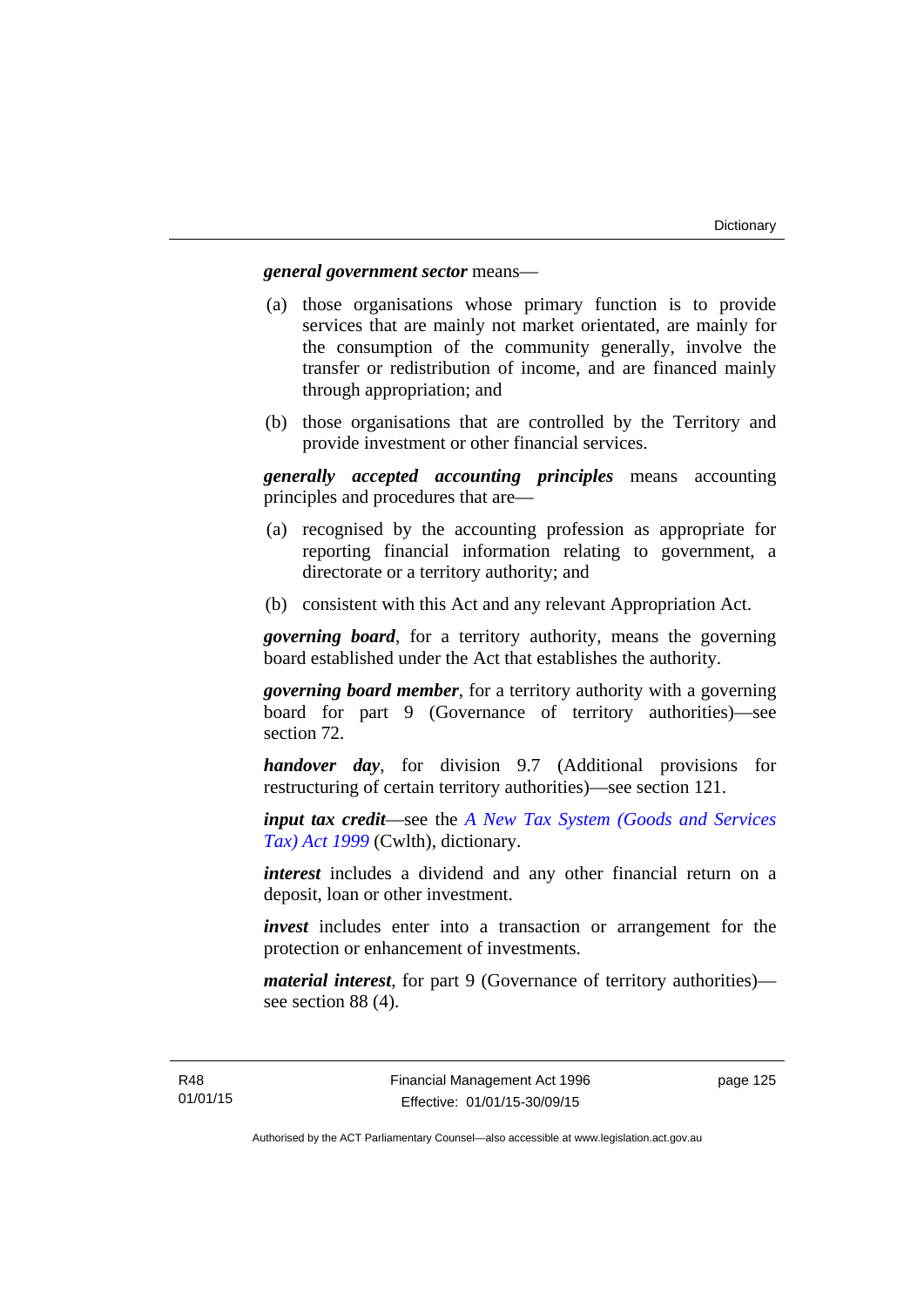*outputs* means goods produced or services provided by a directorate or territory authority or a person producing goods or providing services on behalf of a directorate or territory authority.

*prescribed* means prescribed by the financial management guidelines.

*public money* means all money received by the Territory, including the proceeds of all loans raised on behalf of the Territory, but does not include—

- (a) money held by the Territory as trust money; or
- (b) money received by a territory-owned corporation or subsidiary of a territory-owned corporation; or
- (c) money received by the Territory from a territory-owned corporation or subsidiary of a territory-owned corporation for investment for the corporation or subsidiary; or
- (d) money received by a territory authority; or
- (e) money received by the Territory from a territory authority for investment for the authority; or
- (f) money received by the Territory—
	- (i) in repayment of an investment made by the Territory for a territory authority; or
	- (ii) as interest on such an investment.

*public trading enterprise sector* means those organisations whose primary function is to provide goods and services that are mainly market orientated and non-regulatory in nature and who may recover a significant part of their costs from individual consumers.

*relevant territory authority*, for part 9 (Governance of territory authorities)—see section 72.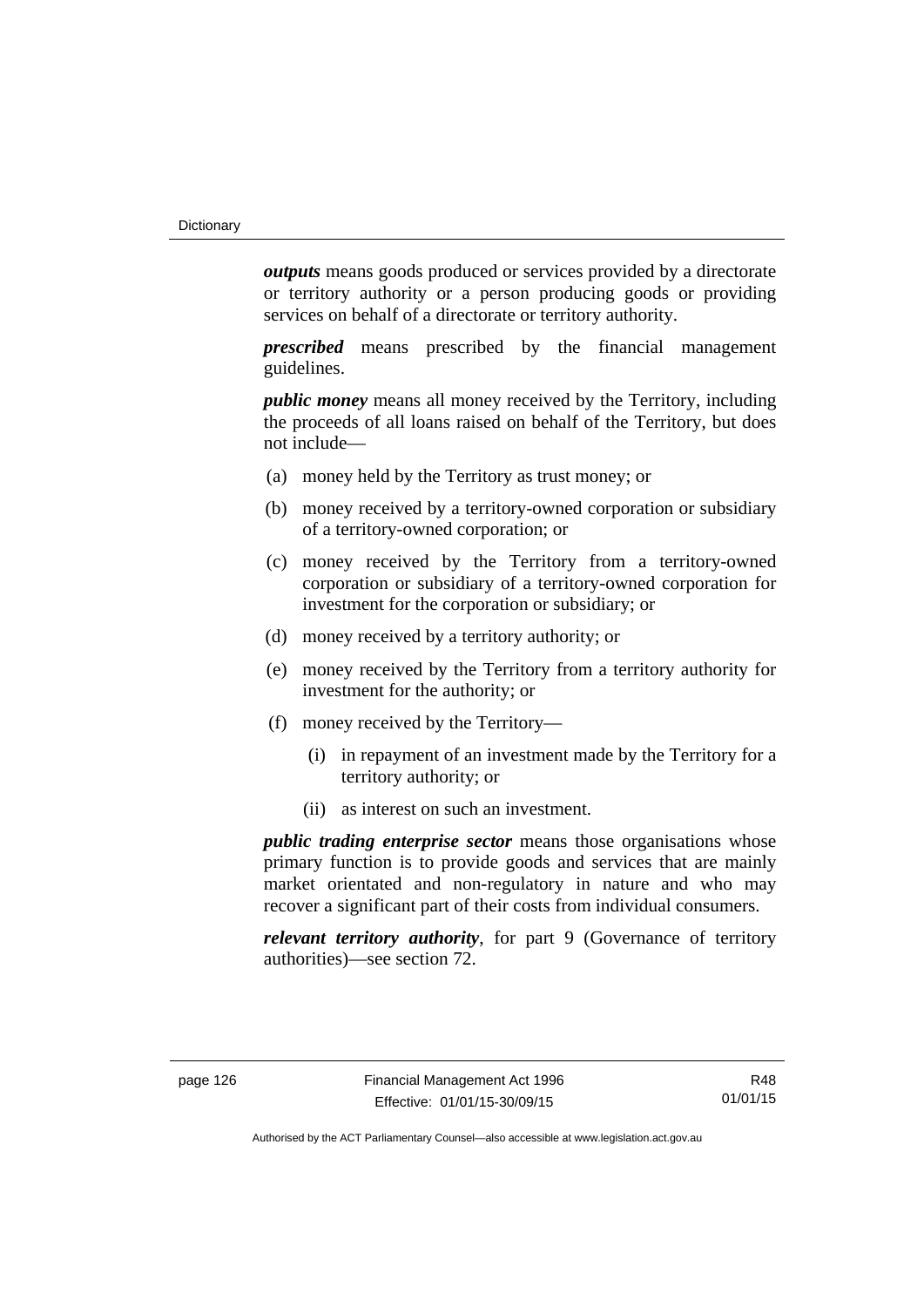*responsible director-general*, in relation to a directorate, means—

- (a) if the directorate is constituted by an administrative unit or a part of an administrative unit—the director-general of that administrative unit; or
- (b) if the directorate is constituted by a group of 2 or more administrative units—the person prescribed as the responsible director-general in relation to the directorate.

#### *responsible Minister* means—

- (a) in relation to a directorate that is constituted by an administrative unit or a part of an administrative unit—the Minister to whom responsibility for that administrative unit has been allocated under the *[Public Sector Management Act 1994](http://www.legislation.act.gov.au/a/1994-37)*, section 14; and
- (b) in relation to a directorate that is constituted by a group of 2 or more administrative units—the Minister prescribed as the responsible Minister in relation to the directorate; and
- (c) in relation to a territory authority—the Minister administering the Act under which the authority is established; and
- (d) in relation to a territory-owned corporation—the Minister administering the *[Territory-owned Corporations Act 1990](http://www.legislation.act.gov.au/a/1990-53)*.

*securities* includes stocks, debentures, notes, bonds, promissory notes, bills of exchange, and any other securities approved in writing by the Treasurer.

*statement of intent*, for a territory authority—see section 61 (1).

*subsidiary*—see the *[Territory-owned Corporations Act 1990](http://www.legislation.act.gov.au/a/1990-53)*, dictionary.

*superannuation appropriation*—see the *[Territory Superannuation](http://www.legislation.act.gov.au/a/2000-21)  [Provision Protection Act 2000](http://www.legislation.act.gov.au/a/2000-21)*, dictionary.

*taxable supply*—see the *[A New Tax System \(Goods and Services](http://www.comlaw.gov.au/Series/C2004A00446)  [Tax\) Act 1999](http://www.comlaw.gov.au/Series/C2004A00446)* (Cwlth), dictionary.

page 127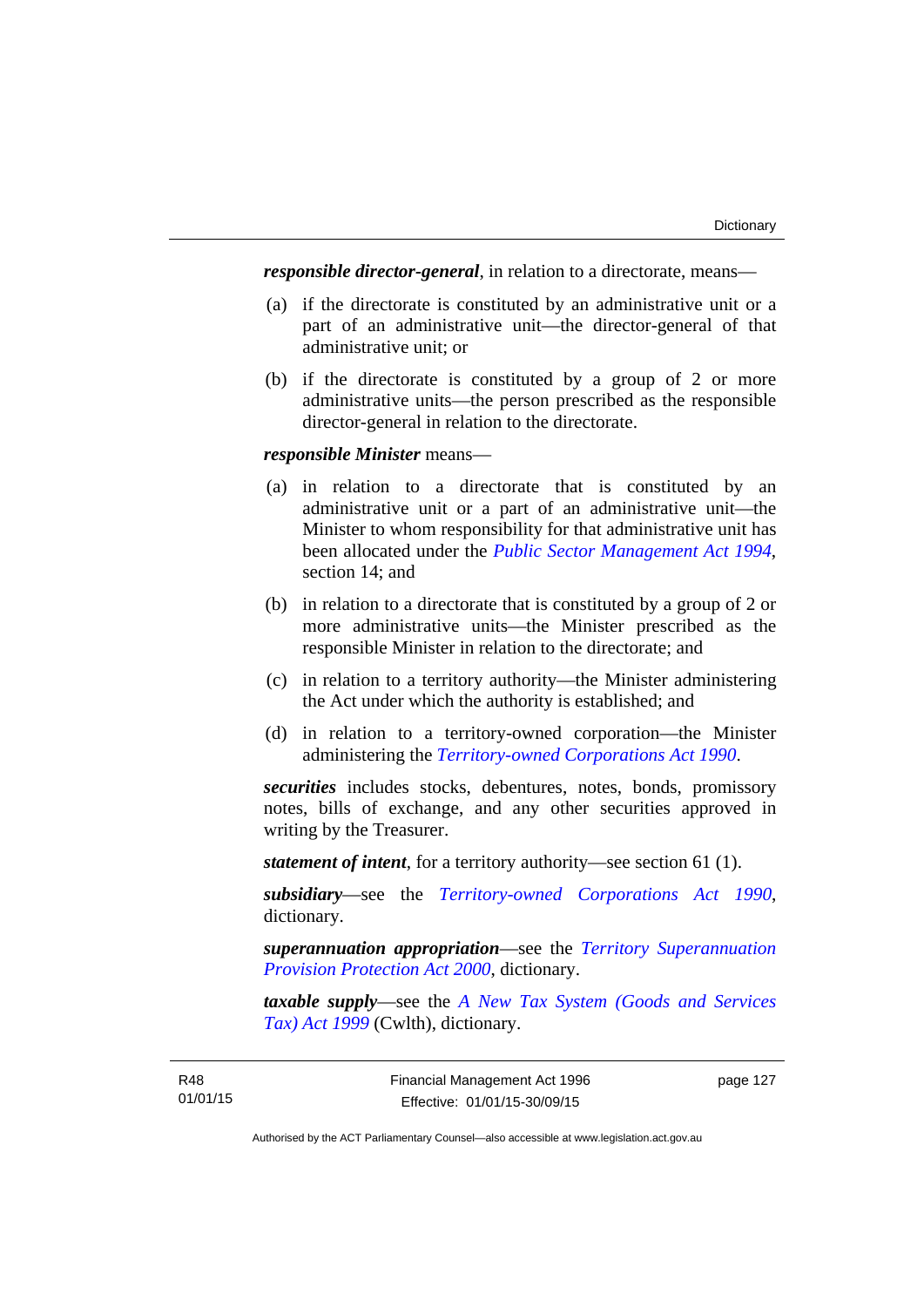### *territory authority*—

- (a) means a body corporate established by an Act; and
- (b) to remove any doubt, includes an entity to which part 8 applies; and
- (c) for division 9.7 (Additional provisions for restructuring of certain territory authorities)—includes a territory authority that has ceased to exist; but
- (d) does not include a body declared under section 3B not to be a territory authority.

*territory banking account* means the banking account mentioned in section 33.

*the Territory*, for division 3.1 (Financial reports of the Territory) see section 21.

*trust money* means—

- (a) money deposited with the Territory pending the completion of a transaction or the determination of a dispute and that may become repayable to the depositor or payable to the Territory or anyone else; or
- (b) all money that is paid into a territory court for possible repayment to the payee or a third party because of any Act, order, instruction or authority; or
- (c) money that belongs to or is owing to any person and is collected by the Territory because of an agreement between the Territory and that person; or
- (d) unclaimed money that is owing to or belongs to anyone and is deposited with the Territory; or
- (e) money that is paid to the Territory in trust for any other lawful purpose including interest on trust money.

R48 01/01/15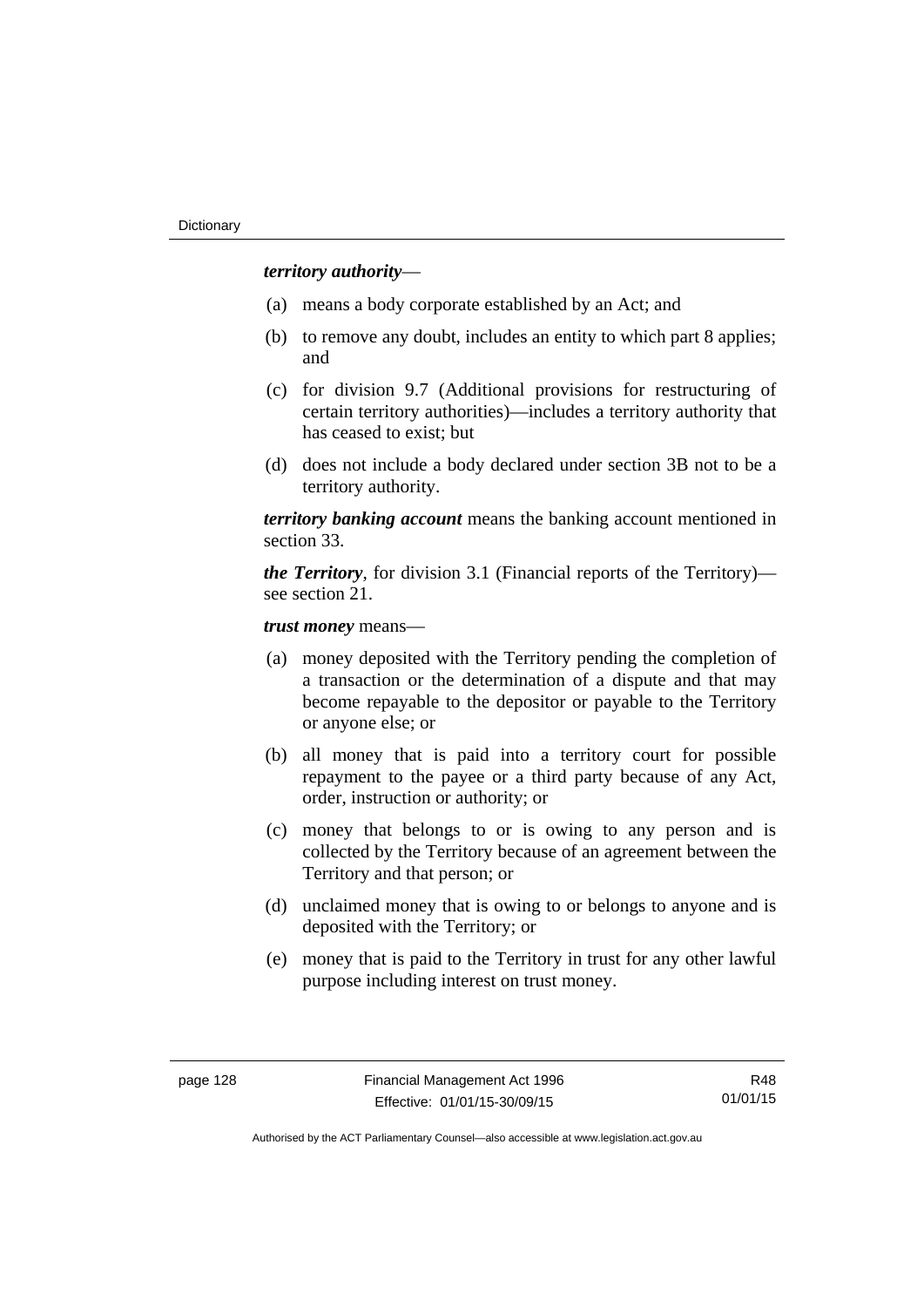### **Endnotes**

### **1 About the endnotes**

Amending and modifying laws are annotated in the legislation history and the amendment history. Current modifications are not included in the republished law but are set out in the endnotes.

Not all editorial amendments made under the *[Legislation Act 2001](http://www.legislation.act.gov.au/a/2001-14)*, part 11.3 are annotated in the amendment history. Full details of any amendments can be obtained from the Parliamentary Counsel's Office.

Uncommenced amending laws are not included in the republished law. The details of these laws are underlined in the legislation history. Uncommenced expiries are underlined in the legislation history and amendment history.

If all the provisions of the law have been renumbered, a table of renumbered provisions gives details of previous and current numbering.

The endnotes also include a table of earlier republications.

| $A = Act$<br>$AF =$ Approved form<br>$am = amended$<br>$amdt = amendment$<br>$AR = Assembly resolution$<br>$ch = chapter$<br>$CN =$ Commencement notice<br>$def = definition$<br>$DI = Disallowable instrument$<br>$dict = dictionary$<br>$disallowed = disallowed by the Legislative$<br>Assembly<br>$div = division$<br>$exp = expires/expired$<br>$Gaz = gazette$<br>$hdg =$ heading<br>$IA = Interpretation Act 1967$<br>$ins = inserted/added$<br>$LA =$ Legislation Act 2001<br>$LR =$ legislation register<br>$LRA =$ Legislation (Republication) Act 1996 | $NI = Notifiable$ instrument<br>$o = order$<br>$om = omitted/repealed$<br>$ord = ordinance$<br>$orig = original$<br>par = paragraph/subparagraph<br>$pres = present$<br>$prev = previous$<br>$(\text{prev}) = \text{previously}$<br>$pt = part$<br>$r = rule/subrule$<br>$reloc = relocated$<br>$renum = renumbered$<br>$R[X]$ = Republication No<br>$RI = reissue$<br>$s = section/subsection$<br>$sch = schedule$<br>$sdiv = subdivision$<br>$SL = Subordinate$ law<br>$sub =$ substituted<br>$underlining = whole or part not commenced$ |
|-------------------------------------------------------------------------------------------------------------------------------------------------------------------------------------------------------------------------------------------------------------------------------------------------------------------------------------------------------------------------------------------------------------------------------------------------------------------------------------------------------------------------------------------------------------------|---------------------------------------------------------------------------------------------------------------------------------------------------------------------------------------------------------------------------------------------------------------------------------------------------------------------------------------------------------------------------------------------------------------------------------------------------------------------------------------------------------------------------------------------|
| $mod = modified/modification$                                                                                                                                                                                                                                                                                                                                                                                                                                                                                                                                     | or to be expired                                                                                                                                                                                                                                                                                                                                                                                                                                                                                                                            |
|                                                                                                                                                                                                                                                                                                                                                                                                                                                                                                                                                                   |                                                                                                                                                                                                                                                                                                                                                                                                                                                                                                                                             |

### **2 Abbreviation key**

R48 01/01/15 Financial Management Act 1996 Effective: 01/01/15-30/09/15

page 129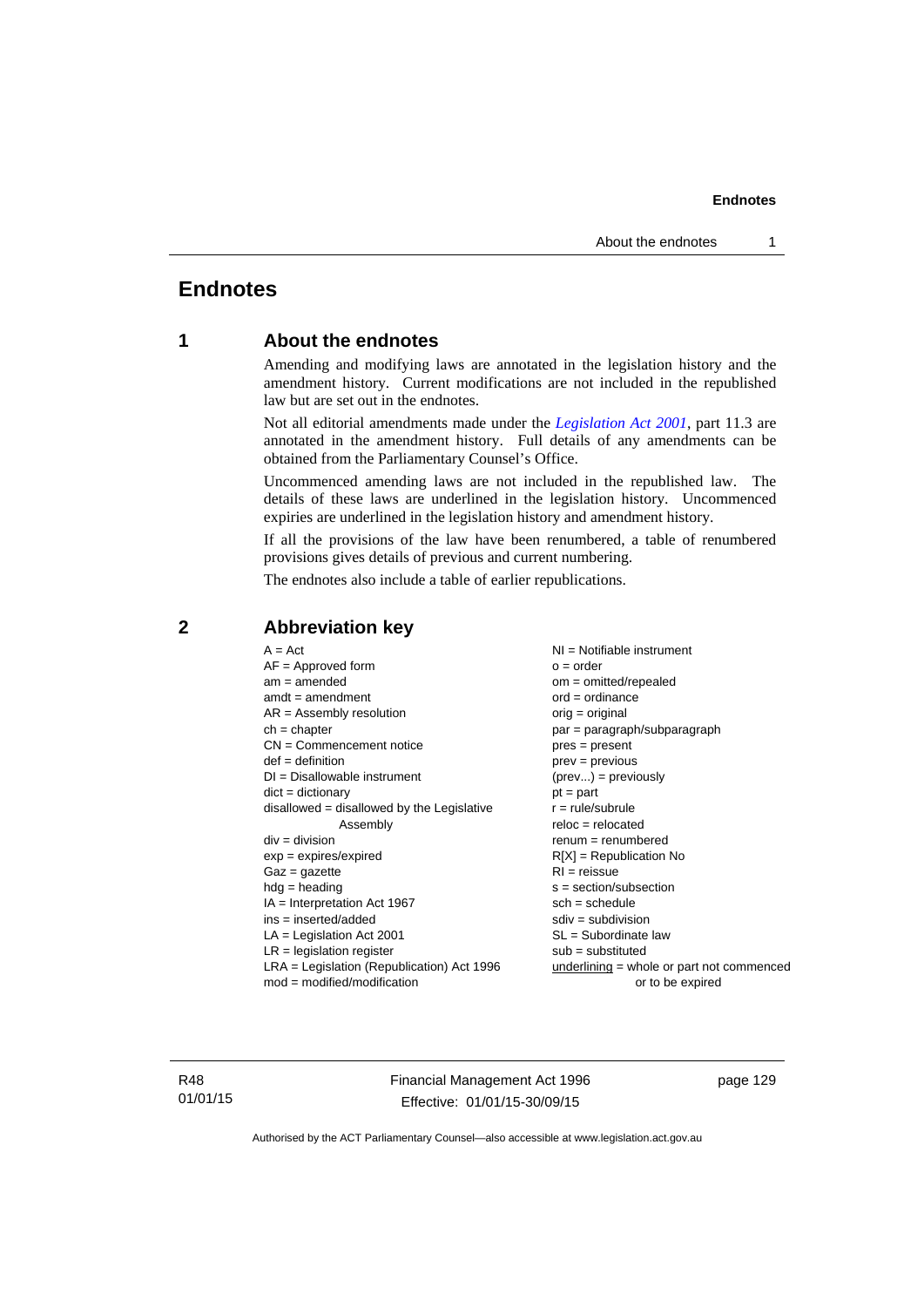| 3 | Legislation history                                                                                                                                                                                                                      |
|---|------------------------------------------------------------------------------------------------------------------------------------------------------------------------------------------------------------------------------------------|
| 3 | <b>Legislation history</b>                                                                                                                                                                                                               |
|   | Financial Management Act 1996 A1996-22<br>notified 4 June 1996 (Gaz 1996 No 101)<br>commenced 1 July 1996 (s 2)                                                                                                                          |
|   | as amended by                                                                                                                                                                                                                            |
|   | <b>Financial Management (Amendment) Act 1997 A1997-39</b><br>notified 1 September 1997 (Gaz 1997 No S257)<br>commenced 1 September 1997 (s 2)                                                                                            |
|   | Financial Management (Amendment) Act (No 2) 1997 A1997-102<br>notified 24 December 1997 (Gaz 1997 No S420)<br>ss 1-3 commenced 24 December 1997 (s 2 (1))<br>remainder commenced 14 January 1998 (s 2 (2) and Gaz 1998<br><b>No S24)</b> |
|   | Financial Management (Amendment) Act (No 3) 1997 A1997-124<br>notified 24 December 1997 (Gaz 1997 No S420)<br>commenced 24 December 1997 (s 2)                                                                                           |
|   | Trustee (Amendment) Act 1999 A1999-28 sch<br>notified 21 May 1999 (Gaz 1999 No S24)<br>sch commenced 21 May 1999 (s 2)                                                                                                                   |
|   | Financial Sector Reform (ACT) Act 1999 A1999-33 sch<br>notified 25 June 1999 (Gaz 1999 No S34)<br>s 1, s 2 and dict commenced 25 June 1999 (s 2 (1))<br>sch commenced 1 July 1999 (s 2 (2) and Cwlth Gaz 1999 No S289)                   |
|   | Appropriation Act 1999-2000 A1999-36 s 9<br>notified 12 July 1999 (Gaz 1999 No S44)<br>s 9 commenced 12 July 1999 (s 2)                                                                                                                  |
|   | <b>Financial Management Amendment Act 1999 A1999-58</b><br>notified 10 November 1999 (Gaz 1999 No 45)<br>commenced 10 November 1999 (s 2)                                                                                                |

page 130 Financial Management Act 1996 Effective: 01/01/15-30/09/15

R48 01/01/15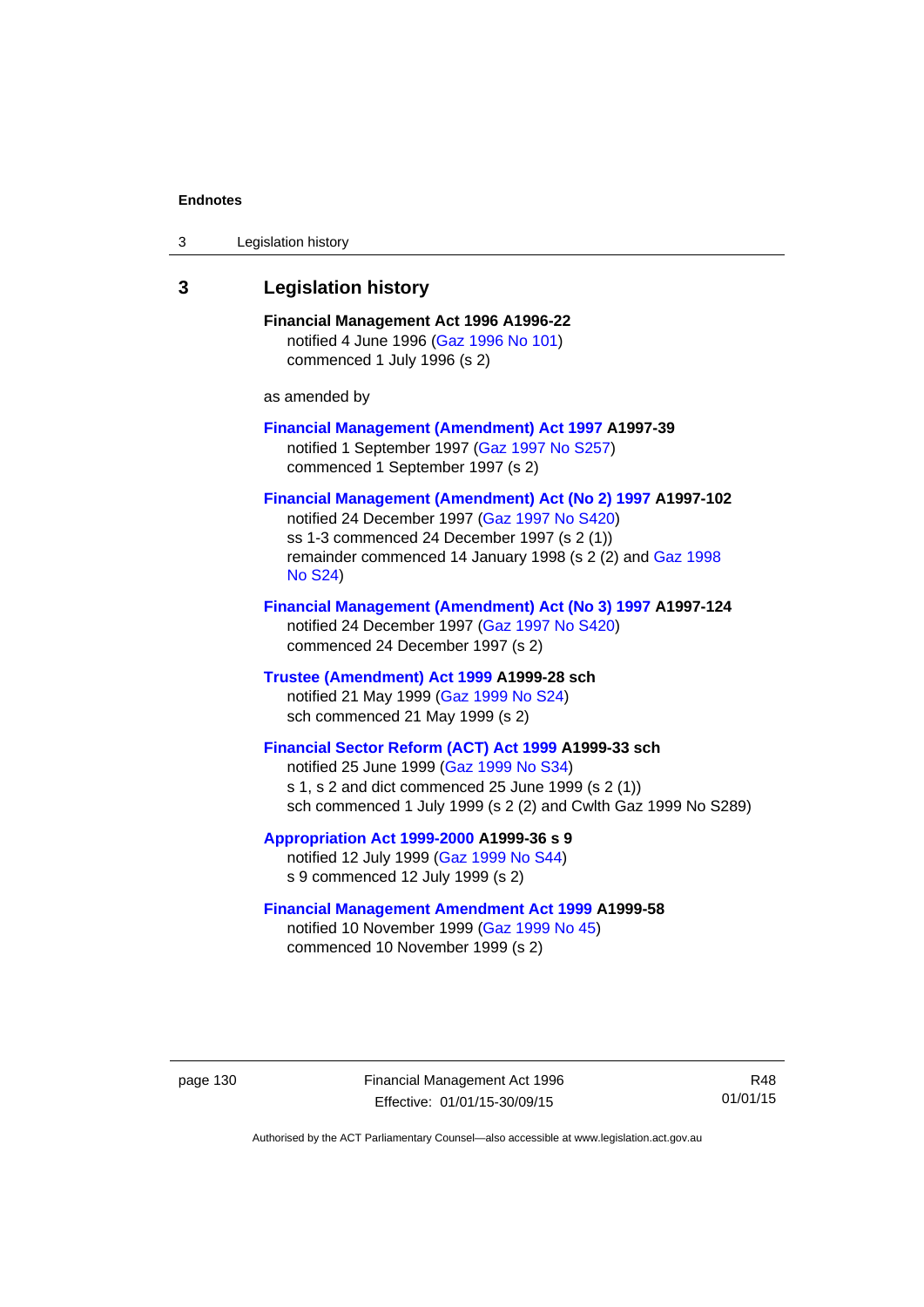#### **[Territory Superannuation Provision Protection Act 2000](http://www.legislation.act.gov.au/a/2000-21) A2000-21 sch**

notified 15 June 2000 ([Gaz 2000 No 24\)](http://www.legislation.act.gov.au/gaz/2000-24/default.asp) s 1, s 2 commenced 15 June 2000 (IA s 10B) sch commenced 1 July 2000 (s 2)

#### **[Financial Management Amendment Act 2000](http://www.legislation.act.gov.au/a/2000-27) A2000-27**

notified 30 June 2000 ([Gaz 2000 No S30](http://www.legislation.act.gov.au/gaz/2000-S30/default.asp)) s 1, s 2 commenced 30 June 2000 (IA s 10B) remainder commenced 30 June 2000 (s 2)

#### **[Financial Management Amendment Act 2001](http://www.legislation.act.gov.au/a/2001-4) A2001-4**

notified 8 March 2001 [\(Gaz 2001 No 10](http://www.legislation.act.gov.au/gaz/2001-10/default.asp)) s 1, s 2 commenced 8 March 2001 (IA s 10B) s 3 commenced 8 March 2001 (s 2) remainder commenced 8 September 2001 (IA s 10E)

#### **[Statute Law Amendment Act 2001](http://www.legislation.act.gov.au/a/2001-11) A2001-11 sch 3**

notified 29 March 2001 ([Gaz 2001 No 13\)](http://www.legislation.act.gov.au/gaz/2001-13/default.asp) commenced 29 March 2001 (s 2)

#### **[Financial Management Amendment Act 2001 \(No 2\)](http://www.legislation.act.gov.au/a/2001-42) A2001-42**

notified 29 June 2001 ([Gaz 2001 No S36](http://www.legislation.act.gov.au/gaz/2001-S36/default.asp)) s 1, s 2 commenced 29 June 2001 (IA s 10B) s 3, s 4, s 6, s 7 commenced 29 June 2001 (s 2 (1)) s 5 commenced 1 July 2001 (s 2 (2))

### **[Appropriation Act 2001-2002](http://www.legislation.act.gov.au/a/2001-43/default.asp) A2001-43 s 12**

notified 29 June 2001 ([Gaz 2001 No S36](http://www.legislation.act.gov.au/gaz/2001-S36/default.asp)) s 1, s 2 commenced 29 June 2001 (IA s 10B) s 12 commenced 1 July 2001 (s 2)

### **[Legislation \(Consequential Amendments\) Act 2001](http://www.legislation.act.gov.au/a/2001-44) A2001-44 pt 146**

notified 26 July 2001 ([Gaz 2001 No 30\)](http://www.legislation.act.gov.au/gaz/2001-30/default.asp) s 1, s 2 commenced 26 July 2001 (IA s 10B) pt 146 commenced 12 September 2001 (s 2 and see [Gaz 2001](http://www.legislation.act.gov.au/gaz/2001-S65/default.asp)  [No S65](http://www.legislation.act.gov.au/gaz/2001-S65/default.asp))

Financial Management Act 1996 Effective: 01/01/15-30/09/15

page 131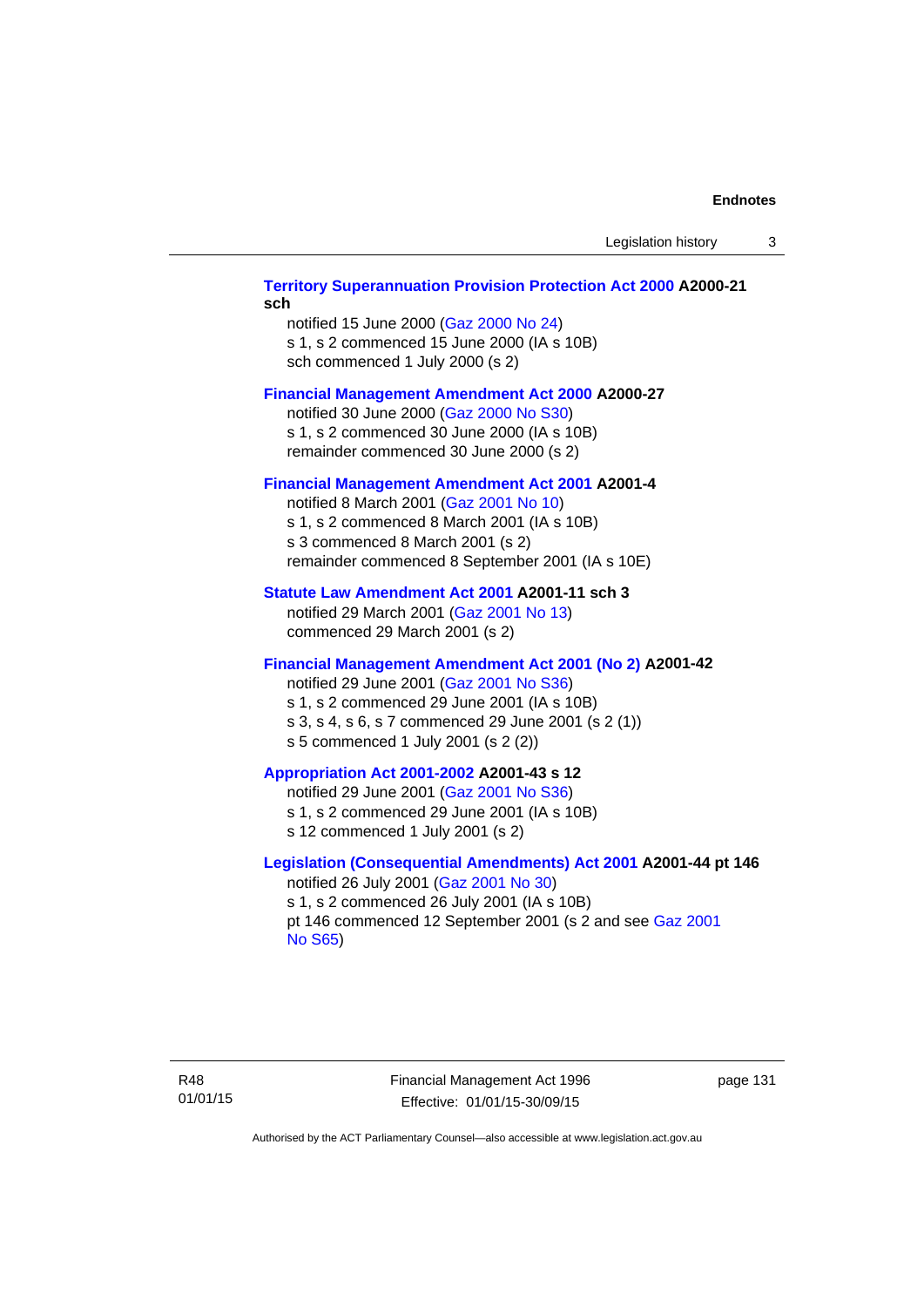| $\sqrt{2}$<br>- 3 | Legislation history |  |
|-------------------|---------------------|--|
|-------------------|---------------------|--|

#### **[Financial Management Legislation Amendment Act 2001](http://www.legislation.act.gov.au/a/2001-45) A2001-45 pt 2 (as am by 2002 No 30 pt 3.26)**

notified 12 July 2001 ([Gaz 2001 No 28\)](http://www.legislation.act.gov.au/gaz/2001-28/default.asp) s 1, s 2 commenced 12 July 2001 (IA s 10B) s 4 commenced 12 January 2002 (s 2 (3) and see [A2002-30](http://www.legislation.act.gov.au/a/2002-30/default.asp) amdt 3.370) pt 2 remainder commenced 12 January 2002 (LA s 79)

**[Statute Law Amendment Act 2001](http://www.legislation.act.gov.au/a/2001-11) A2001-11 pt 3.20**  notified 5 September 2001 [\(Gaz 2001 No S65\)](http://www.legislation.act.gov.au/gaz/2001-S65/default.asp) commenced 5 September 2001 (s 2)

#### **[Financial Management Amendment Act 2001 \(No 3\)](http://www.legislation.act.gov.au/a/2001-95) A2001-95**

notified 10 September 2001 [\(Gaz 2001 No S66\)](http://www.legislation.act.gov.au/gaz/2001-S66/default.asp) s 1, s 2 commenced 10 September 2001 (LA s 75) remainder commenced 1 January 2002 [\(CN2001-6\)](http://www.legislation.act.gov.au/cn/2001-6/default.asp)

#### **[Financial Management Amendment Act 2001 \(No 4\)](http://www.legislation.act.gov.au/a/2001-97) A2001-97**

notified LR 20 December 2001 commenced 20 December 2001 (s 2)

#### **[Appropriation Act 2002-2003](http://www.legislation.act.gov.au/a/2002-29/default.asp) A2002-29 s 12**

notified LR 9 September 2002 taken to have commenced 30 June 2002 (s 2)

### **[Statute Law Amendment Act 2002](http://www.legislation.act.gov.au/a/2002-30) A2002-30 pt 3.25**

notified LR 16 September 2002 s 1, s 2 taken to have commenced 19 May 1997 (LA s 75 (2)) amdt 3.369 taken to have commenced 31 December 2001 (s 2 (2)) pt 3.25 remainder commenced 17 September 2002 (s 2 (1))

### **[Financial Management Amendment Act 2002](http://www.legislation.act.gov.au/a/2002-38) A2002-38**

notified LR 8 October 2002 s 1, s 2 commenced 8 October 2002 (LA s 75 (1)) remainder commenced 1 November 2002 (s 2 and [CN2002-12](http://www.legislation.act.gov.au/cn/2002-12/default.asp))

#### **[Appropriation Act 2002-2003 \(No 2\)](http://www.legislation.act.gov.au/a/2003-9/default.asp) A2003-9 s 9**

notified LR 7 March 2003

s 1, s 2 commenced 7 March 2003 (LA s 75 (1))

s 9 commenced 8 March 2003 (s 2)

page 132 Financial Management Act 1996 Effective: 01/01/15-30/09/15

R48 01/01/15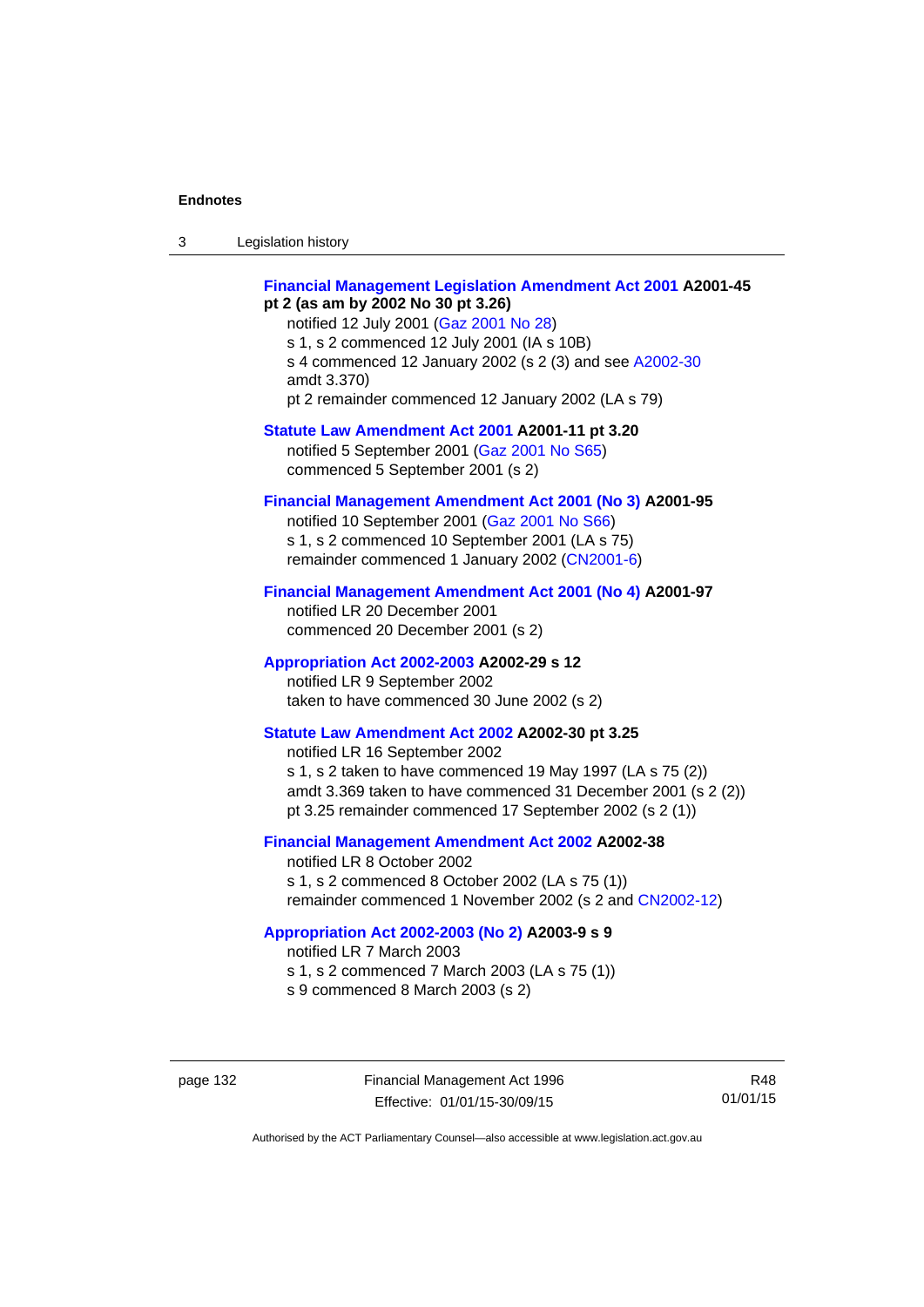#### **[Financial Management Amendment Act 2003](http://www.legislation.act.gov.au/a/2003-21) A2003-21**

notified LR 19 May 2003 s 1, s 2 commenced 19 May 2003 (LA s 75 (1)) remainder commenced 20 May 2003 (s 2)

#### **[Appropriation Act 2003-2004](http://www.legislation.act.gov.au/a/2003-27/default.asp) A2003-27**  notified LR 30 June 2003

commenced 30 June 2003 (s 2)

#### **[Financial Management Amendment Act 2003 \(No 2\)](http://www.legislation.act.gov.au/a/2003-46) A2003-46**

notified LR 31 October 2003 s 1, s 2 commenced 31 October 2003 (LA s 75 (1)) remainder commenced 1 November 2003 (s 2)

#### **[Statute Law Amendment Act 2003 \(No 2\)](http://www.legislation.act.gov.au/a/2003-56) A2003-56 sch 3 pt 3.9**

notified LR 5 December 2003 s 1, s 2 commenced 5 December 2003 (LA s 75 (1)) sch 3 pt 3.9 commenced 19 December 2003 (s 2)

#### **[Financial Management Amendment Act 2004](http://www.legislation.act.gov.au/a/2004-19) A2004-19**

notified LR 6 April 2004 s 1, s 2 commenced 6 April 2004 (LA s 75 (1)) remainder commenced 7 April 2004 (s 2)

### **[Financial Management Amendment Act 2004 \(No 2\)](http://www.legislation.act.gov.au/a/2004-33) A2004-33**

notified LR 30 June 2004 s 1, s 2 commenced 30 June 2004 (LA s 75 (1)) remainder commenced 1 July 2004 (s 2)

#### **[Appropriation Act 2004-2005](http://www.legislation.act.gov.au/a/2004-35/default.asp) A2004-35 s 12**

notified LR 30 June 2004 commenced 30 June 2004 (s 2)

### **[Territory Owned Corporations Amendment Act 2004](http://www.legislation.act.gov.au/a/2004-53) A2004-53 sch 1**

notified LR 16 August 2004 s 1, s 2 commenced 16 August 2004 (LA s 75 (1)) sch 1 commenced 17 August 2004 (s 2)

### **[Statute Law Amendment Act 2005](http://www.legislation.act.gov.au/a/2005-20) A2005-20 sch 3 pt 3.22**

notified LR 12 May 2005

s 1, s 2 taken to have commenced 8 March 2005 (LA s 75 (2))

sch 3 pt 3.22 commenced 2 June 2005 (s 2 (1))

R48 01/01/15 Financial Management Act 1996 Effective: 01/01/15-30/09/15

page 133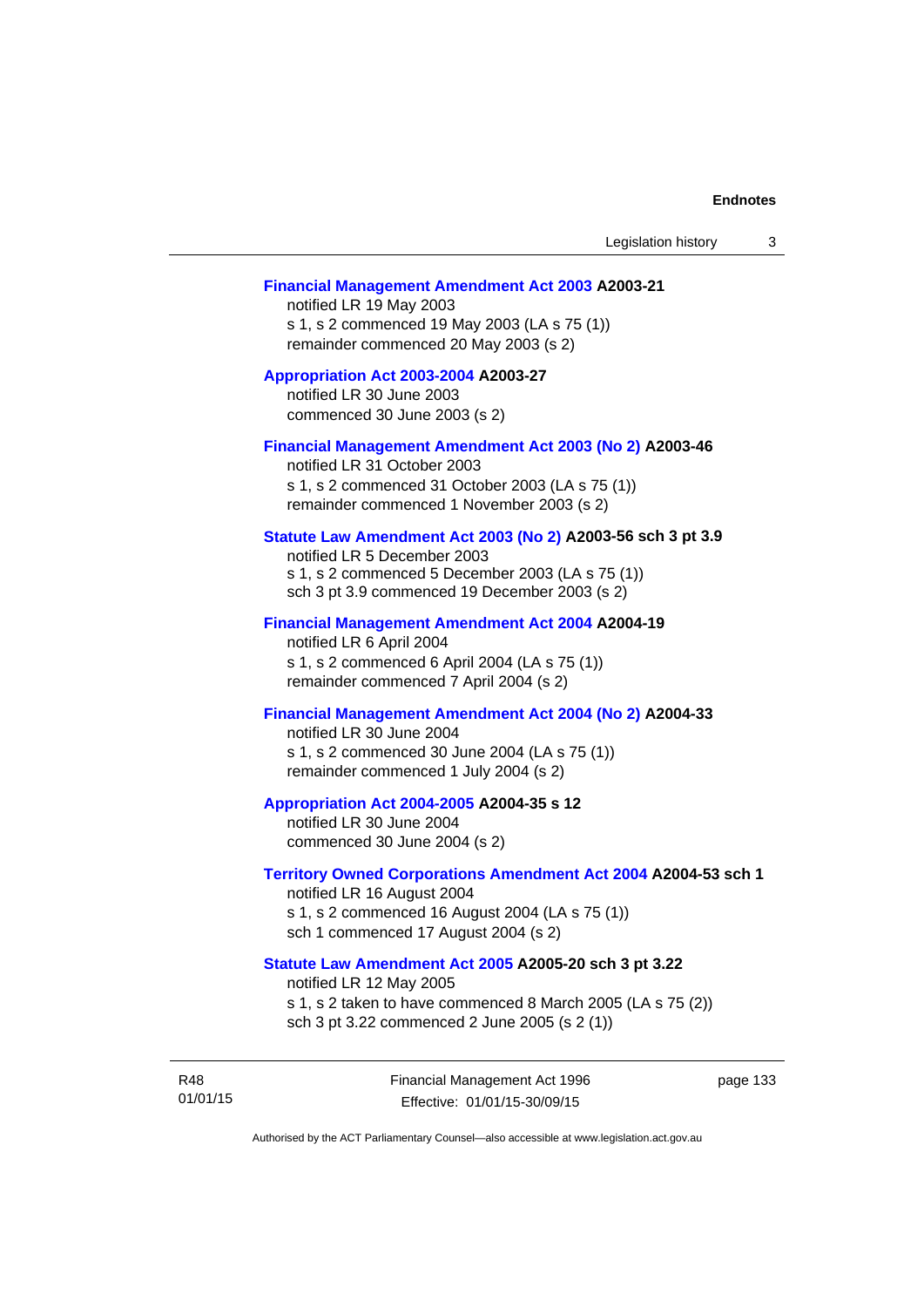3 Legislation history

#### **[Appropriation Act 2005-2006](http://www.legislation.act.gov.au/a/2005-32/default.asp) A2005-32 s 12, s 13**

notified LR 1 July 2005

s 1, s 2 taken to have commenced 30 June 2005 (LA s 75 (2))

s 12, s 13 taken to have commenced 30 June 2005 (s 2)

#### **[Public Sector Management Amendment Act 2005](http://www.legislation.act.gov.au/a/2005-42/default.asp) A2005-42 sch 1 pt 1.1**

notified LR 31 August 2005 s 1, s 2 commenced 31 August 2005 (LA s 75 (1)) sch 1 pt 1.1 commenced 1 September 2005 (s 2)

#### **[Financial Management Legislation Amendment Act 2005](http://www.legislation.act.gov.au/a/2005-52) A2005-52**

notified LR 26 October 2005

s 1, s 2 commenced 26 October 2005 (LA s 75 (1)) s 7, s 9, s 10, s 14, s 15, ss 17-32, s 38 (in part), s 39, s 40, s 42 (in part), s 49 commenced 27 October 2005 (s 2 (1)) remainder commenced 1 January 2006 (s 2 (2))

as modified by

#### **[Financial Management Regulation 2005](http://www.legislation.act.gov.au/sl/2005-42) SL2005-42 sch 1 (as am by [A2006-30](http://www.legislation.act.gov.au/a/2006-30) amdt 1.61, amdt 1.62)**

notified LR 21 December 2005 s 1, s 2 commenced 21 December 2005 (LA s 75 (1)) sch 1 commenced 1 January 2006 (s 2)

as amended by

#### **[Administrative \(Miscellaneous Amendments\) Act 2006](http://www.legislation.act.gov.au/a/2006-30) A2006-30 sch 1 pt 1.3, amdt 1.61, amdt 1.62**

notified LR 16 June 2006 s 1, s 2 commenced 16 June 2006 (LA s 75 (1)) amdt 1.45, amdt 1.52 so far as it inserts s 220, amdt 1.56 commenced 19 June 2006 (s 2 (2)) amdt 1.39, amdt 1.40, amdt 1.43, amdt 1.44 commenced 1 July 2006 (s 2 (2) and [CN2006-15](http://www.legislation.act.gov.au/cn/2006-15/default.asp)) sch 1 pt 1.3 remainder, amdt 1.61, amdt 1.62 commenced 1 July 2006  $(s 2(1))$ 

page 134 Financial Management Act 1996 Effective: 01/01/15-30/09/15

R48 01/01/15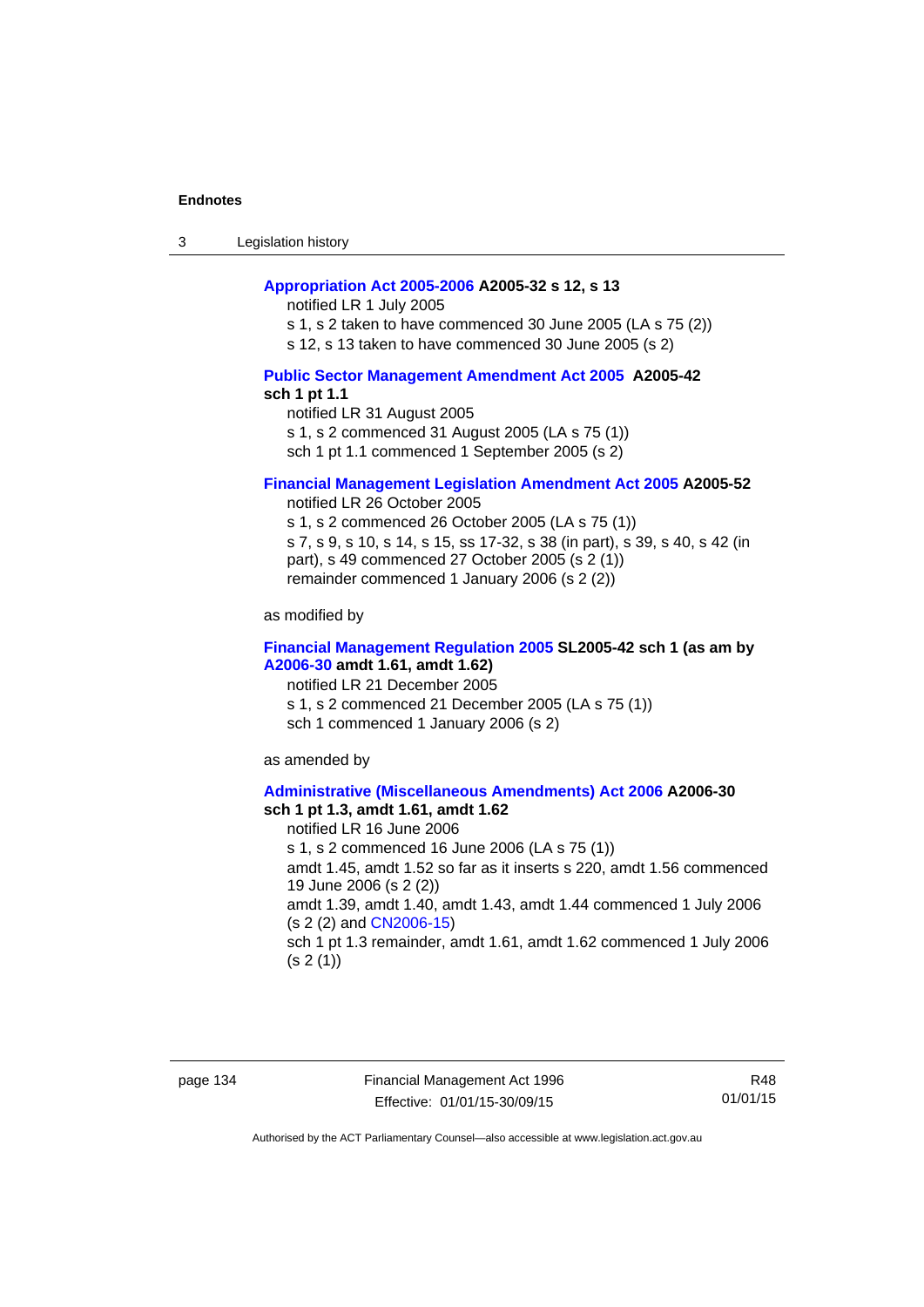| Statute Law Amendment Act 2007 A2007-3 sch 3 pt 3.45       |  |
|------------------------------------------------------------|--|
| notified LR 22 March 2007                                  |  |
| s 1, s 2 taken to have commenced 1 July 2006 (LA s 75 (2)) |  |
| sch 3 pt 3.45 commenced 12 April 2007 (s 2 (1))            |  |

Legislation history 3

# **[Financial Management Amendment Act 2007](http://www.legislation.act.gov.au/a/2007-10) A2007-10**

notified LR 11 May 2007 s 1, s 2 commenced 11 May 2007 (LA s 75 (1)) remainder commenced 12 May 2007 (s 2)

# **[Statute Law Amendment Act 2008](http://www.legislation.act.gov.au/a/2008-28) A2008-28 sch 3 pt 3.26**

notified LR 12 August 2008 s 1, s 2 commenced 12 August 2008 (LA s 75 (1)) sch 3 pt 3.26 commenced 26 August 2008 (s 2)

# **[ACT Civil and Administrative Tribunal Legislation Amendment](http://www.legislation.act.gov.au/a/2008-37)**

**[Act 2008 \(No 2\)](http://www.legislation.act.gov.au/a/2008-37) A2008-37 sch 1 pt 1.41** 

notified LR 4 September 2008

s 1, s 2 commenced 4 September 2008 (LA s 75 (1)) sch 1 pt 1.41 commenced 2 February 2009 (s 2 (1) and see [ACT Civil](http://www.legislation.act.gov.au/a/2008-35)  [and Administrative Tribunal Act 2008](http://www.legislation.act.gov.au/a/2008-35) A2008-35, s 2 (1) and [CN2009-2](http://www.legislation.act.gov.au/cn/2009-2/default.asp))

# **[Financial Management Amendment Act 2009](http://www.legislation.act.gov.au/a/2009-12) A2009-12**

notified LR 8 April 2009

s 1, s 2 commenced 8 April 2009 (LA s 75 (1)) remainder commenced 1 July 2009 (s 2)

**[Long Service Leave \(Portable Schemes\) Act 2009](http://www.legislation.act.gov.au/a/2009-25) A2009-25 sch 4 pt 4.1** 

notified LR 8 September 2009

s 1, s 2 commenced 8 September 2009 (LA s 75 (1))

sch 4 pt 4.1 commenced 1 January 2010 (s 2)

# **[Financial Management \(Board Composition\) Amendment Act 2009](http://www.legislation.act.gov.au/a/2009-48) A2009-48**

notified LR 25 November 2009

s 1, s 2 commenced 25 November 2009 (LA s 75 (1))

remainder commenced 1 January 2010 (s 2)

R48 01/01/15 Financial Management Act 1996 Effective: 01/01/15-30/09/15

page 135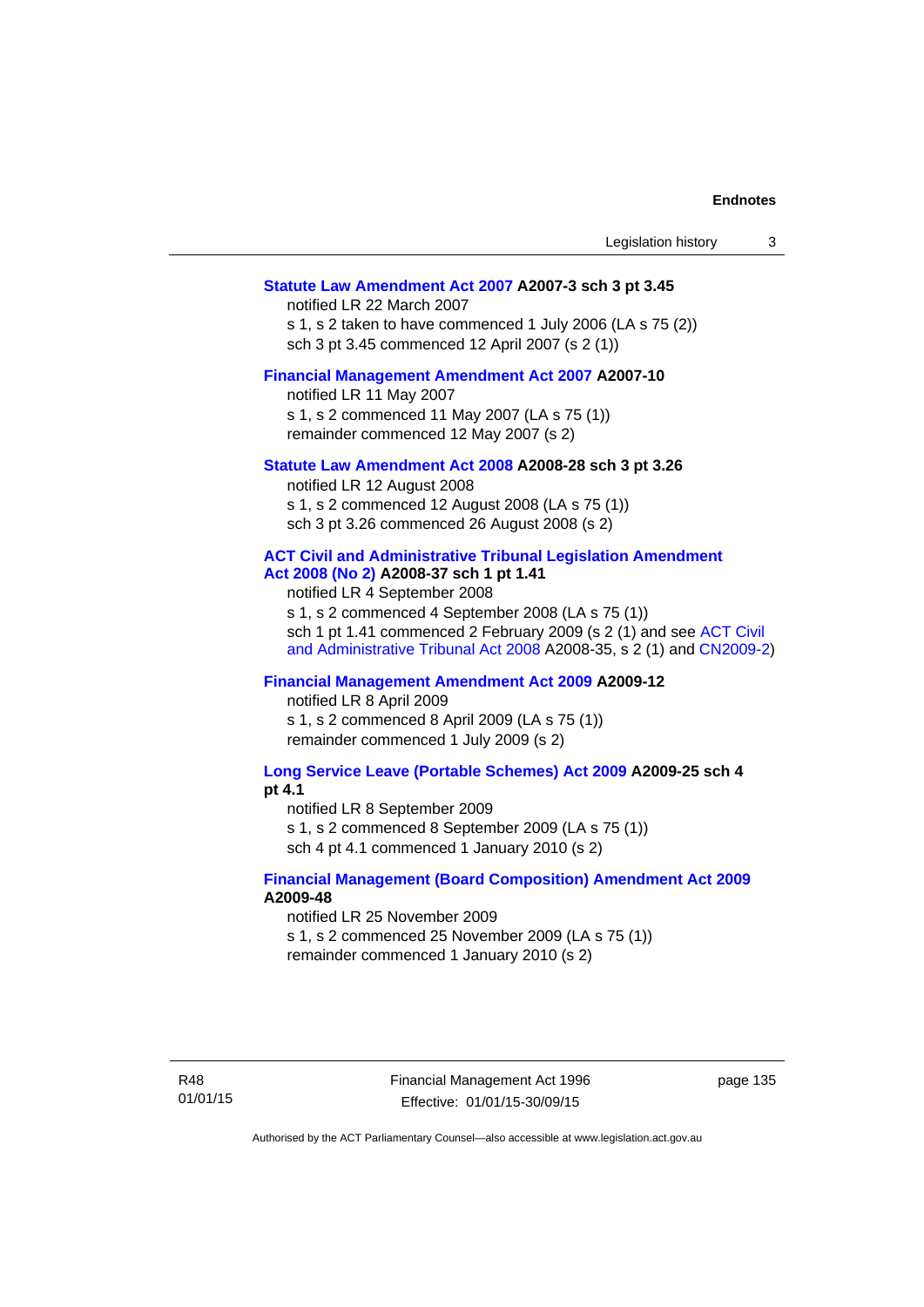| 3 | Legislation history |  |
|---|---------------------|--|
|---|---------------------|--|

# **[Statute Law Amendment Act 2009 \(No 2\)](http://www.legislation.act.gov.au/a/2009-49) A2009-49 sch 3 pt 3.29**

notified LR 26 November 2009

s 1, s 2 commenced 26 November 2009 (LA s 75 (1)) sch 3 pt 3.29 commenced 17 December 2009 (s 2)

#### **[Statute Law Amendment Act 2010](http://www.legislation.act.gov.au/a/2010-18) A2010-18 sch 1 pt 1.7**

notified LR 13 May 2010 s 1, s 2 commenced 13 May 2010 (LA s 75 (1))

sch 1 pt 1.7 commenced 3 June 2010 (s 2)

#### **[Road Transport \(Third-Party Insurance\) \(Governance\) Amendment](http://www.legislation.act.gov.au/a/2010-36)  [Act 2010](http://www.legislation.act.gov.au/a/2010-36) A2010-36 s 8**

notified LR 29 September 2010 s 1, s 2 commenced 29 September 2010 (LA s 75 (1)) s 8 commenced 30 September 2010 (s 2)

### **[Fair Trading \(Australian Consumer Law\) Amendment Act 2010](http://www.legislation.act.gov.au/a/2010-54) A2010-54 sch 3 pt 3.9**

notified LR 16 December 2010 s 1, s 2 commenced 16 December 2010 (LA s 75 (1)) sch 3 pt 3.9 commenced 1 January 2011 (s 2 (1))

# **[ACT Teacher Quality Institute Act 2010](http://www.legislation.act.gov.au/a/2010-55) A2010-55 sch 2 pt 2.1**

notified LR 20 December 2010

s 1, s 2 commenced 20 December 2010 (LA s 75 (1)) sch 2 pt 2.1 commenced 1 January 2011 (s 2 and [CN2010-18\)](http://www.legislation.act.gov.au/cn/2010-18/default.asp)

# **[Financial Management \(One ACT Public Service\) Amendment](http://www.legislation.act.gov.au/a/2011-17)  [Act 2011](http://www.legislation.act.gov.au/a/2011-17) A2011-17**

notified LR 30 June 2011 s 1, s 2 commenced 30 June 2011 (LA s 75 (1)) remainder commenced 1 July 2011 (s 2)

# **[Financial Management \(Cost of Living\) Amendment Act 2012](http://www.legislation.act.gov.au/a/2012-15) A2012-15**

notified LR 15 May 2012 s 1, s 2 commenced 15 May 2012 (LA s 75 (1)) remainder commenced 16 May 2012 (s 2)

page 136 Financial Management Act 1996 Effective: 01/01/15-30/09/15

R48 01/01/15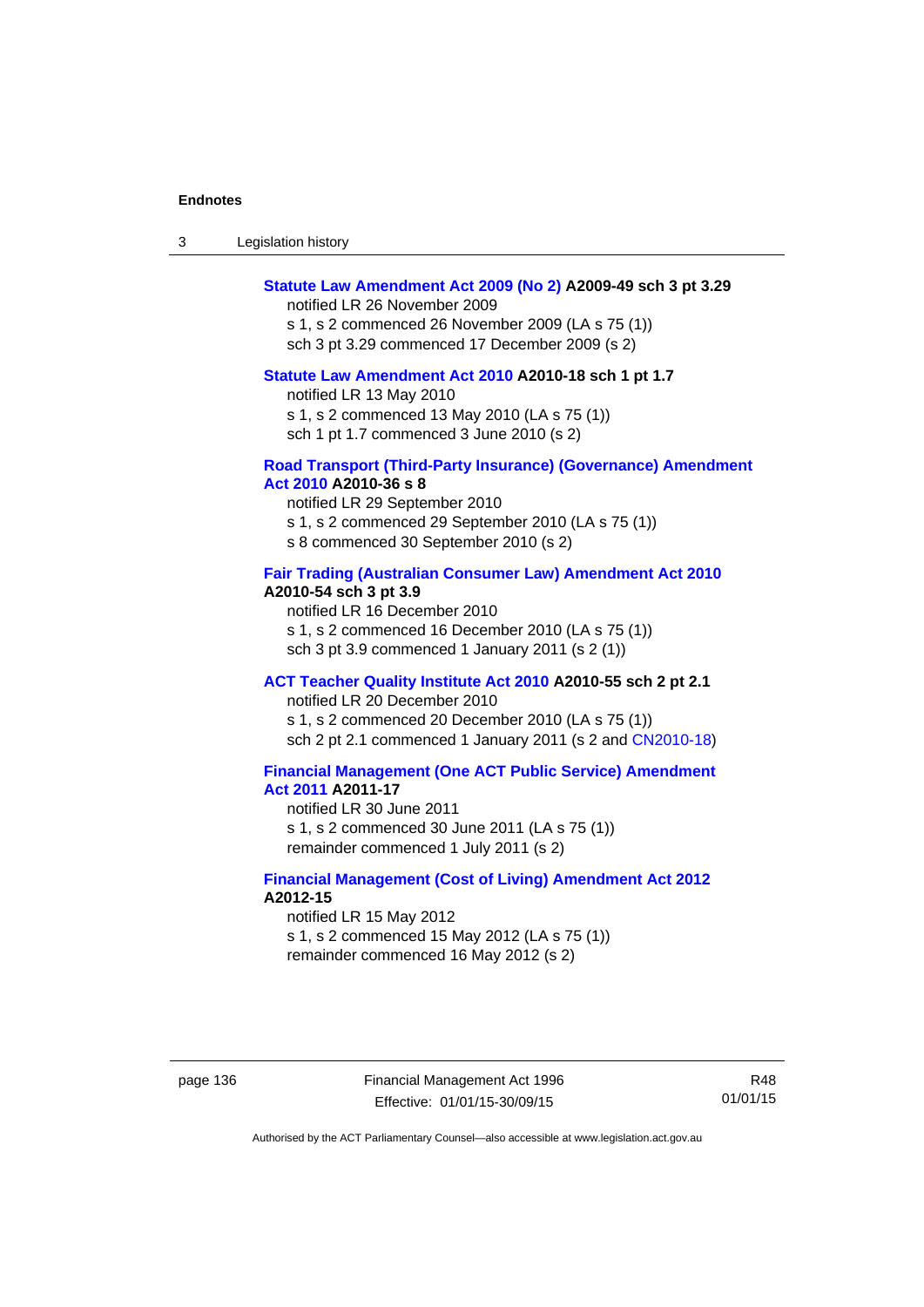Legislation history 3

### **[Legislative Assembly \(Office of the Legislative Assembly\) Act 2012](http://www.legislation.act.gov.au/a/2012-26) A2012-26 sch 1 pt 1.3**

notified LR 24 May 2012 s 1, s 2 commenced 24 May 2012 (LA s 75 (1)) sch 1 pt 1.3 commenced 1 July 2012 (s 2)

### **[Financial Management Amendment Act 2013](http://www.legislation.act.gov.au/a/2013-5/default.asp) A2013-5**

notified LR 21 February 2013 s 1, s 2 commenced 21 February 2013 (LA s 75 (1)) remainder commenced 22 February 2013 (s 2)

### **[Statute Law Amendment Act 2013](http://www.legislation.act.gov.au/a/2013-19) A2013-19 sch 3 pt 3.21**

notified LR 24 May 2013 s 1, s 2 commenced 24 May 2013 (LA s 75 (1)) sch 3 pt 3.21 commenced 14 June 2013 (s 2)

# **[Officers of the Assembly Legislation Amendment Act 2013](http://www.legislation.act.gov.au/a/2013-41/default.asp) A2013-41 sch 1 pt 1.2**

notified LR 7 November 2013 s 1, s 2 commenced 7 November 2013 (LA s 75 (1)) sch 1 pt 1.2 commenced 1 July 2014 (s 2)

# **[Officers of the Assembly Legislation Amendment Act 2014](http://www.legislation.act.gov.au/a/2014-22/default.asp) A2014-22 pt 3**

notified LR 26 May 2014 s 1, s 2 commenced 26 May 2014 (LA s 75 (1)) pt 3 commenced 1 July 2014 (s 2 and see [Officers of the Assembly](http://www.legislation.act.gov.au/a/2013-41/default.asp)  [Legislation Amendment Act 2013](http://www.legislation.act.gov.au/a/2013-41/default.asp) A2013-41 s 2)

# **[Exhibition Park Corporation Repeal Act 2014](http://www.legislation.act.gov.au/a/2014-54/default.asp) A2014-54 sch 1 pt 1.1**

notified LR 3 December 2014 s 1, s 2 commenced 3 December 2014 (LA s 75 (1)) sch 1 pt 1.1 commenced 1 January 2015 (s 2 (3))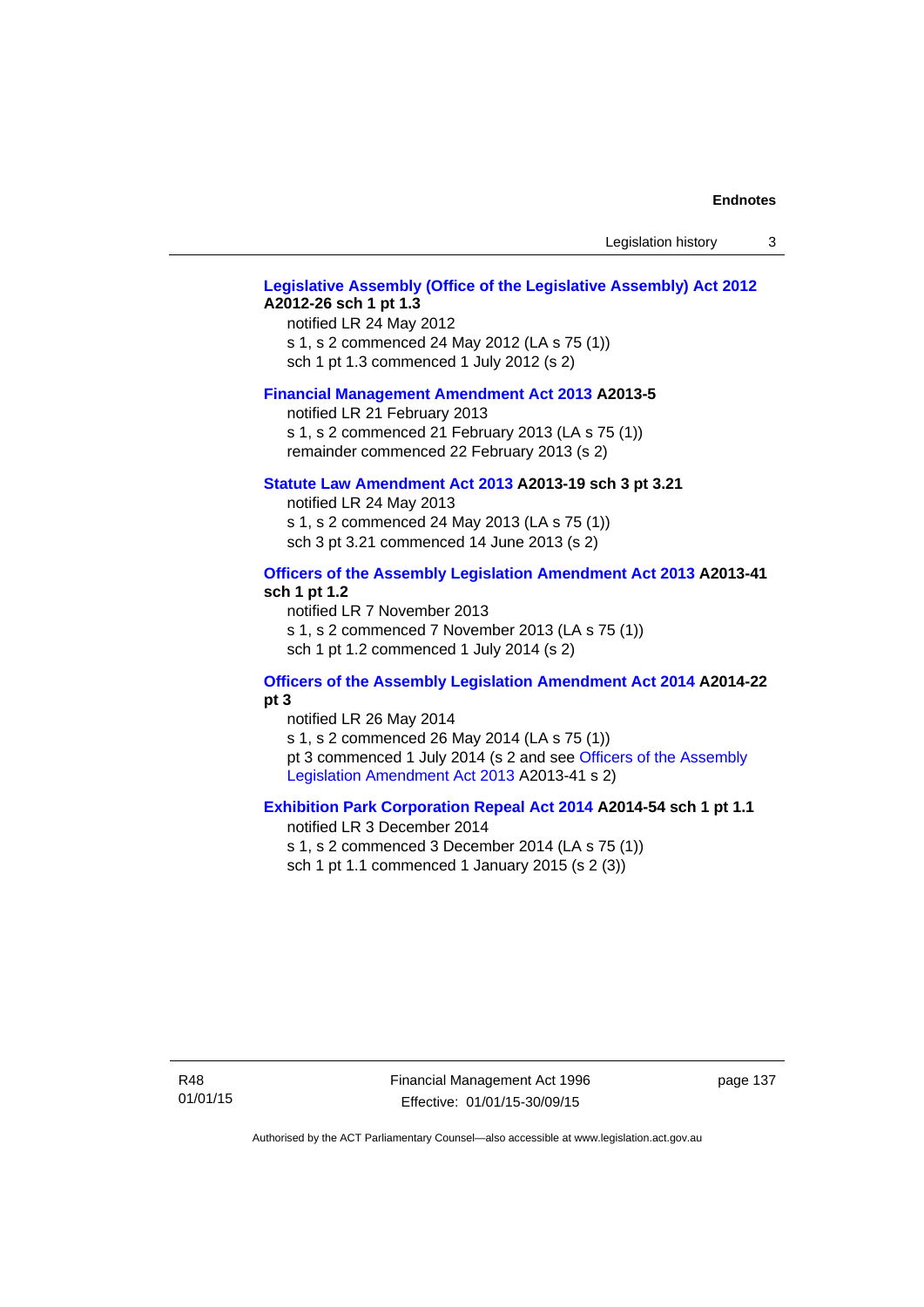| 4 | Amendment history |
|---|-------------------|
|---|-------------------|

# **4 Amendment history**

| Name of Act<br>$\boldsymbol{\mathsf{s}}$ 1 | sub A2001-56 amdt 3.255                                                             |
|--------------------------------------------|-------------------------------------------------------------------------------------|
|                                            | Act subject to Territory Superannuation Provision Protection Act                    |
| S <sub>2</sub>                             | sub A2000-21 sch                                                                    |
| <b>Dictionary</b>                          |                                                                                     |
| s 3 hdg                                    | sub A2000-21 sch                                                                    |
| s <sub>3</sub>                             | am A2000-21 sch                                                                     |
|                                            | remaining defs reloc to dict A2001-95 amdt 1.4                                      |
|                                            | sub A2001-95 amdt 1.5                                                               |
|                                            | def bank om A1999-33 sch                                                            |
|                                            | def banking institution ins A1997-102 s 4                                           |
|                                            | om A1999-33 sch                                                                     |
|                                            | def Territory activities ins A1997-124 s 4<br>om A2001-95 amdt 1.3                  |
|                                            | def Treasurer om A2001-95 amdt 1.2                                                  |
|                                            |                                                                                     |
| <b>Notes</b>                               |                                                                                     |
| s <sub>3A</sub>                            | orig s 3A                                                                           |
|                                            | renum as s 3B<br>pres s 3A                                                          |
|                                            | ins A2001-95 amdt 1.5                                                               |
|                                            |                                                                                     |
|                                            | Declaration that certain bodies are not territory authorities for Act               |
| $s$ 3B                                     | (prev s 3A) ins A2000-21 sch                                                        |
|                                            | am A2001-44 amdt 1.1631, amdt 1.1632<br>renum as s 3B A2001-95 amdt 1.6             |
|                                            | sub A2005-52 s 4; A2011-17 s 4                                                      |
|                                            | Application of pts 2 to 5-Office of the Legislative Assembly and officers of        |
| the Assembly                               |                                                                                     |
| s <sub>4</sub>                             | am A2011-17 s 13, s 16                                                              |
|                                            | sub A2012-26 amdt 1.11; A2013-41 amdt 1.10<br>am A2014-22 s 8, s 9; ss renum R47 LA |
|                                            |                                                                                     |
| <b>Budget management</b>                   |                                                                                     |
| pt 2 hdg                                   | sub A2003-46 s 4                                                                    |
| <b>Appropriations and budgets</b>          |                                                                                     |
| div 2.1 hdg                                | ins A2003-46 s 4                                                                    |
| Form of appropriations                     |                                                                                     |
| s <sub>8</sub>                             | sub A2005-52 s 5                                                                    |
|                                            | am A2011-17 s 16; A2012-26 amdt 1.12; A2013-41 amdt 1.11                            |
| Net appropriations for outputs             |                                                                                     |
| s 9                                        | am A2000-27 s 5; A2011-17 s 16                                                      |

page 138 Financial Management Act 1996 Effective: 01/01/15-30/09/15

R48 01/01/15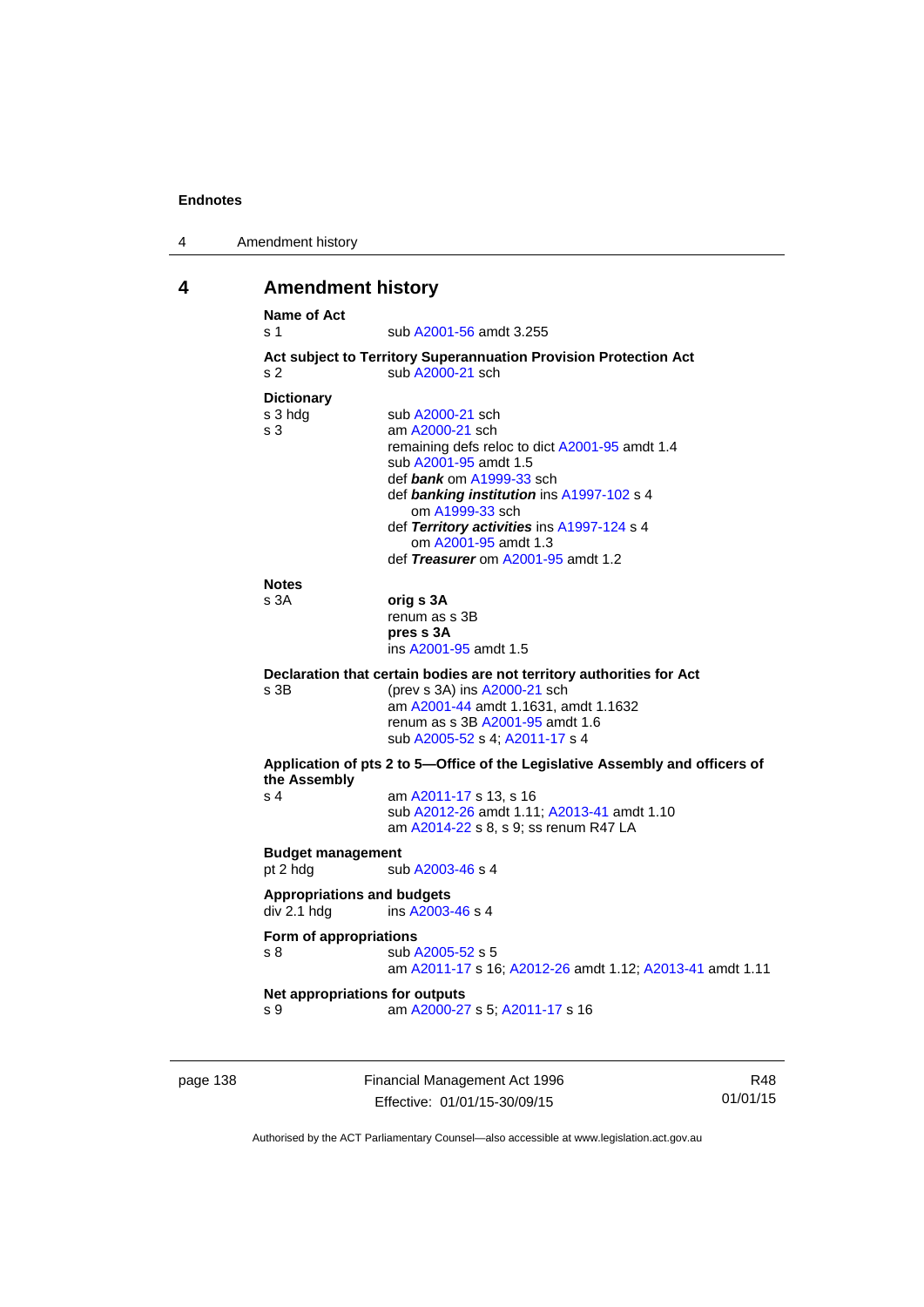| s 9A                       | ins A2000-27 s 6                                                            |
|----------------------------|-----------------------------------------------------------------------------|
|                            | am A2011-17 s 16                                                            |
|                            | Appropriations for payments on behalf of Territory to be net appropriations |
| s 9B                       | ins A2001-95 s 5                                                            |
|                            | am A2011-17 s 16                                                            |
| <b>Budget papers</b>       |                                                                             |
| s 10                       | am A1997-124 s 5; A2001-56 amdt 3.257; A2005-52 s 6;                        |
|                            | A2011-17 s 16                                                               |
| <b>Territory budgets</b>   |                                                                             |
| s 11                       | am A1997-124 s 6; A2001-4 s 4; A2001-56 amdt 3.258;                         |
|                            | $A2001 - 95s$                                                               |
|                            | sub A2003-46 s 5                                                            |
|                            | am A2005-32 s 12; A2012-15 s 4; A2013-19 amdt 3.157                         |
|                            | Financial policy objectives and strategies statement                        |
| s 11A                      | ins A2003-46 s 5                                                            |
| <b>Directorate budgets</b> |                                                                             |
| s 12 hdg                   | am A2011-17 s 17                                                            |
| s 12                       | am A1997-102 s 5; A1997-124 s 7; A1999-58 s 3; A2001-56                     |
|                            | amdt 3.258; A2001-95 s 7; ss renum R6 LA (see A2001-95                      |
|                            | amdt 1.7); A2002-38 s 4, s 5                                                |
|                            | sub A2005-52 s 7                                                            |
|                            | am A2011-17 s 16; A2012-26 amdt 1.13; A2013-41 amdt 1.12                    |
|                            | Territory authority and territory-owned corporation budgets                 |
| s 12A                      | ins A1997-124 s 8                                                           |
|                            | am A2001-56 amdt 3.258; A2001-95 s 8                                        |
|                            | sub A2005-52 s 8                                                            |
|                            | <b>Supplementary budget papers</b>                                          |
| s 13                       | am A2001-56 amdt 3.259, amdt 3.260                                          |
|                            | sub A2001-97 s 4                                                            |
|                            | am A2005-52 s 9; A2011-17 s 16; A2012-26 amdt 1.14;                         |
|                            | ss renum R44 LA                                                             |
|                            | Amendment of budgets for supplementary appropriation                        |
| s 13A                      | ins A2003-9 s 9                                                             |
|                            | sub A2005-52 s 10                                                           |
|                            | am A2011-17 s 16; A2012-26 amdt 1.15                                        |
|                            | Transfer of funds between appropriations                                    |
| s <sub>14</sub>            | am A1997-102 s 6; A2000-21 sch; A2001-56 amdt 3.261                         |
|                            | Transfer of funds within appropriations                                     |
| s 15                       | am A1997-102 s 7; A2001-56 amdt 3.262                                       |

R48 01/01/15 Financial Management Act 1996 Effective: 01/01/15-30/09/15

page 139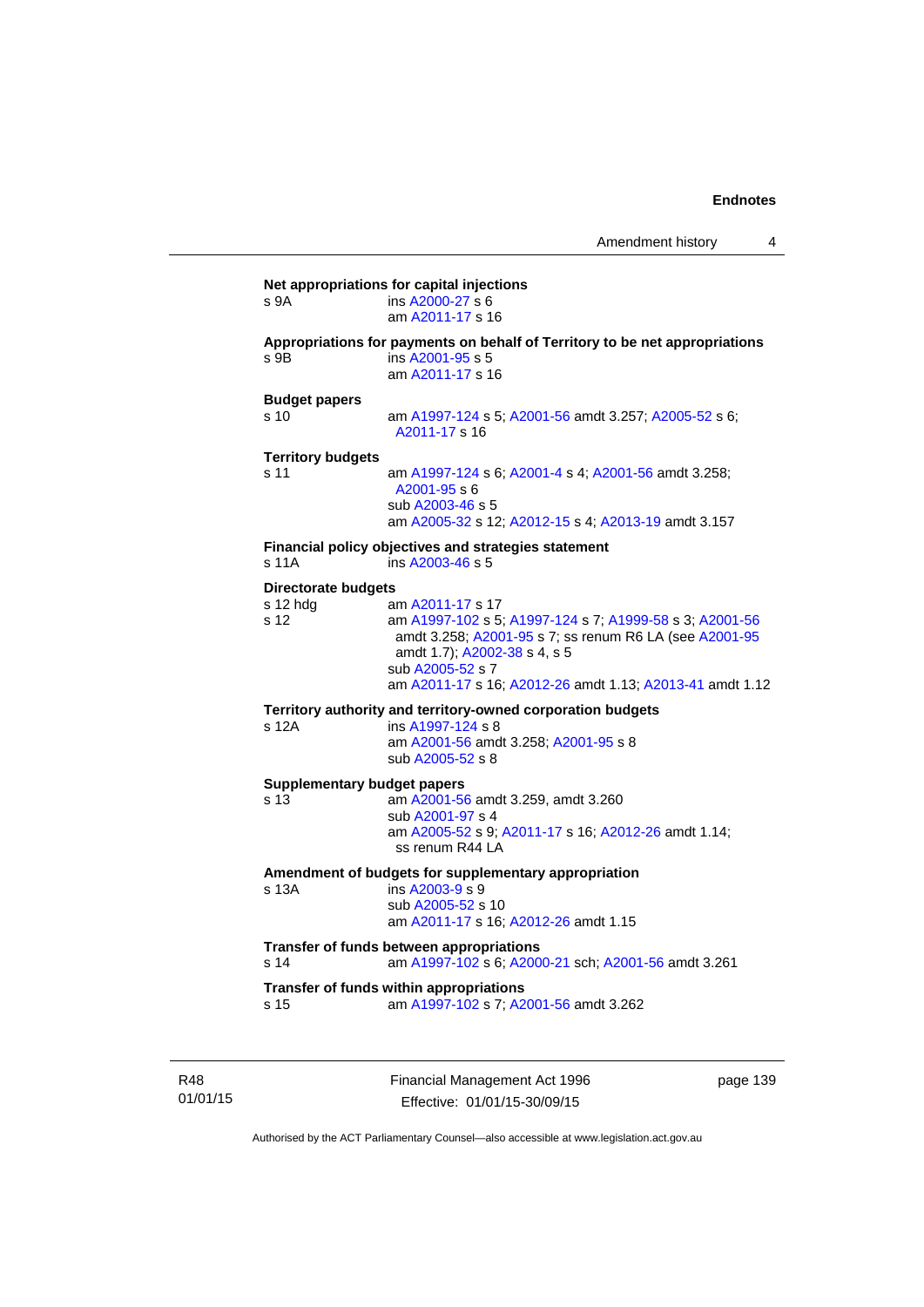4 Amendment history

**Reclassification of certain appropriations** s 15A ins [A1997-102](http://www.legislation.act.gov.au/a/1997-102) s 8; [A2001-56](http://www.legislation.act.gov.au/a/2001-56) amdt 3.263 am [A2011-17](http://www.legislation.act.gov.au/a/2011-17) s 16 **Transfer of functions after Appropriation Act passed**  s 16 am [A2000-21](http://www.legislation.act.gov.au/a/2000-21) sch; [A2001-56](http://www.legislation.act.gov.au/a/2001-56) amdt 3.263 sub [A2005-52](http://www.legislation.act.gov.au/a/2005-52) s 11 am [A2011-17](http://www.legislation.act.gov.au/a/2011-17) s 16 **Appropriation for accrued employee entitlements**  s 16A ins [A2003-21](http://www.legislation.act.gov.au/a/2003-21) s 4 om [A2004-19](http://www.legislation.act.gov.au/a/2004-19) s 4 ins [A2007-10](http://www.legislation.act.gov.au/a/2007-10) s 4 am [A2011-17](http://www.legislation.act.gov.au/a/2011-17) s 16 **Rollover of undispersed appropriation**  s 16B ins [A2007-10](http://www.legislation.act.gov.au/a/2007-10) s 4 **Variation of appropriations for Commonwealth grants** s 17 am [A1997-102](http://www.legislation.act.gov.au/a/1997-102) s 9; [A2001-56](http://www.legislation.act.gov.au/a/2001-56) amdt 3.264, amdt 3.265; [A2002-38](http://www.legislation.act.gov.au/a/2002-38) s 6 **Variations of appropriations for certain payments to Commonwealth**<br>s 17A **ins A1999-36 s** 9 ins [A1999-36](http://www.legislation.act.gov.au/a/1999-36) s 9 am [A2000-27](http://www.legislation.act.gov.au/a/2000-27) s 7; [A2001-43](http://www.legislation.act.gov.au/a/2001-43) s 12; [A2001-56](http://www.legislation.act.gov.au/a/2001-56) amdt 3.266, amdt 3.267; [A2003-27](http://www.legislation.act.gov.au/a/2003-27) s 12; [A2004-35](http://www.legislation.act.gov.au/a/2004-35) s 12; [A2005-32](http://www.legislation.act.gov.au/a/2005-32) s 13 **Treasurer's advance**  s 18 am [A2001-56](http://www.legislation.act.gov.au/a/2001-56) amdt 3.268; [A2001-97](http://www.legislation.act.gov.au/a/2001-97) s 5, s 6; ss renum R4 LA sub [A2004-33](http://www.legislation.act.gov.au/a/2004-33) s 4 am [A2005-20](http://www.legislation.act.gov.au/a/2005-20) amdt 3.153; [A2012-26](http://www.legislation.act.gov.au/a/2012-26) amdt 1.16; [A2014-22](http://www.legislation.act.gov.au/a/2014-22/default.asp) s 10, s 11; ss renum R47 LA **Assembly to be told about treasurer's advance** s 18A ins [A1997-102](http://www.legislation.act.gov.au/a/1997-102) s 10 am [A2001-56](http://www.legislation.act.gov.au/a/2001-56) amdt 3.269 om [A2002-38](http://www.legislation.act.gov.au/a/2002-38) s 7 ins [A2004-33](http://www.legislation.act.gov.au/a/2004-33) s 4 **Payments for Territory GST liabilities** s 19A ins [A1997-39](http://www.legislation.act.gov.au/a/1997-39) s 4 sub [A2000-27](http://www.legislation.act.gov.au/a/2000-27) s 8 **Payments for Territory GST administration costs**  s 19AA ins [A2009-12](http://www.legislation.act.gov.au/a/2009-12) s 4 **Authorisation of expenditure of certain Commonwealth grants**  s 19B ins [A1997-102](http://www.legislation.act.gov.au/a/1997-102) s 11 am [A2001-56](http://www.legislation.act.gov.au/a/2001-56) amdt 3.269

page 140 Financial Management Act 1996 Effective: 01/01/15-30/09/15

R48 01/01/15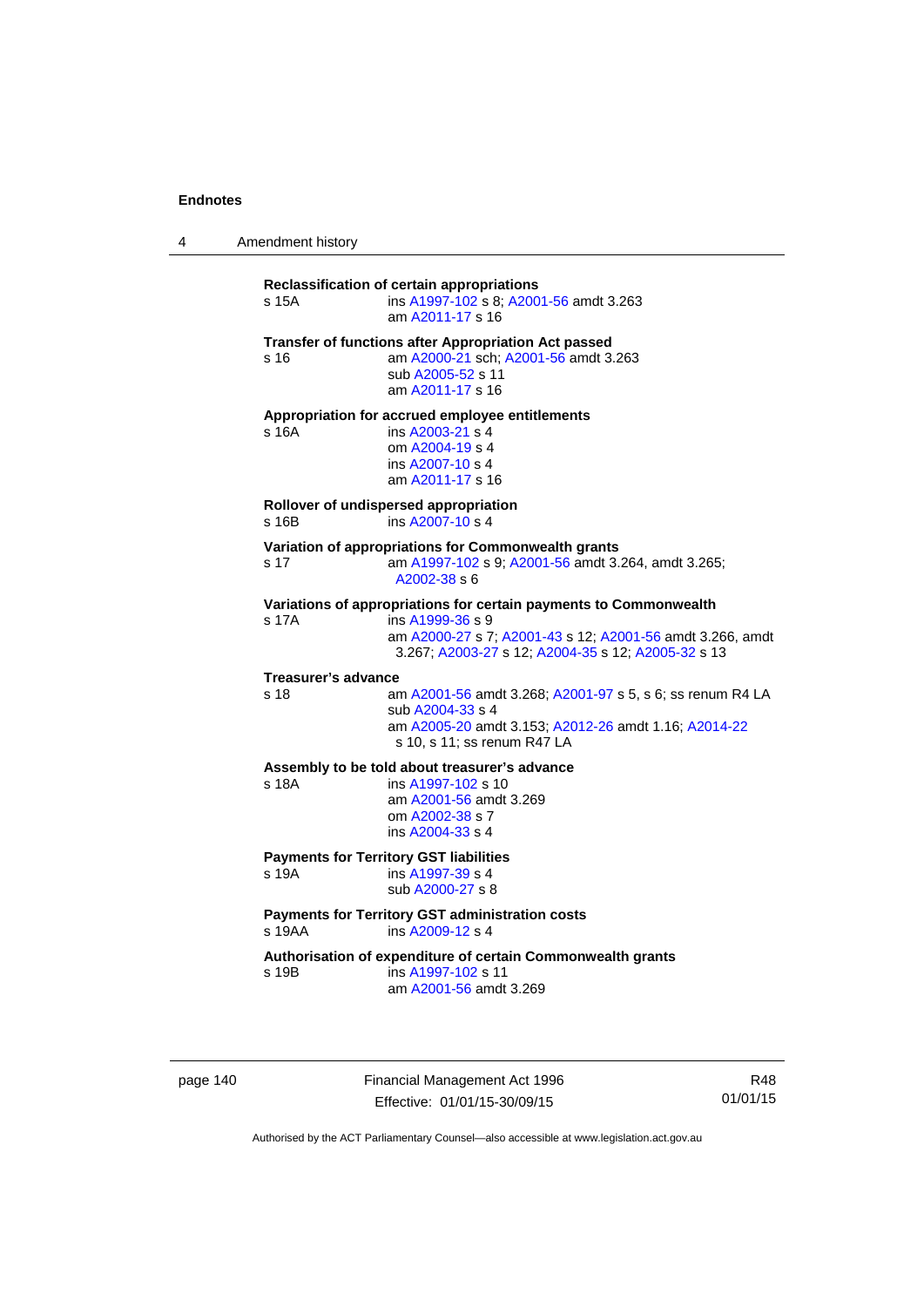**Amendment of capital injection conditions**   $ins A2002-38 s 8$  $ins A2002-38 s 8$  $ins A2002-38 s 8$  sub [A2005-52](http://www.legislation.act.gov.au/a/2005-52) s 12 am [A2011-17](http://www.legislation.act.gov.au/a/2011-17) s 16; [A2013-19](http://www.legislation.act.gov.au/a/2013-19) amdt 3.162

#### **Amendment of performance criteria**

s 19D ins [A2002-38](http://www.legislation.act.gov.au/a/2002-38) s 8 sub [A2005-52](http://www.legislation.act.gov.au/a/2005-52) s 13 am [A2011-17](http://www.legislation.act.gov.au/a/2011-17) s 16; [A2013-5](http://www.legislation.act.gov.au/a/2013-5/default.asp) ss 4-6

**Amendment of financial targets**  s 19E ins [A2002-38](http://www.legislation.act.gov.au/a/2002-38) s 8

om [A2005-52](http://www.legislation.act.gov.au/a/2005-52) s 14

#### **Amendment of budgets**

s 19F ins [A2004-19](http://www.legislation.act.gov.au/a/2004-19) s 5 am [A2004-33](http://www.legislation.act.gov.au/a/2004-33) s 5 om [A2005-52](http://www.legislation.act.gov.au/a/2005-52) s 15

**Recommended appropriation for Office of the Legislative Assembly**  s 20 am [A2003-21](http://www.legislation.act.gov.au/a/2003-21) s 5 sub [A2012-26](http://www.legislation.act.gov.au/a/2012-26) amdt 1.17

**Appropriation for Office of the Legislative Assembly**  s 20AA ins [A2012-26](http://www.legislation.act.gov.au/a/2012-26) amdt 1.17

**Recommended appropriation for officers of the Assembly**  s 20AB ins [A2013-41](http://www.legislation.act.gov.au/a/2013-41/default.asp) amdt 1.13

**Appropriation for officers of the Assembly**  s 20AC ins [A2013-41](http://www.legislation.act.gov.au/a/2013-41/default.asp) amdt 1.13

**Budget reviews and pre-election updates**  div 2.2 hdg ins [A2003-46](http://www.legislation.act.gov.au/a/2003-46) s 6

**Budget review** 

ins [A2003-46](http://www.legislation.act.gov.au/a/2003-46) s 6

**Purpose and contents of budget review**  s 20B ins [A2003-46](http://www.legislation.act.gov.au/a/2003-46) s 6

**Pre-election budget update**  s 20C ins [A2003-46](http://www.legislation.act.gov.au/a/2003-46) s 6 am [A2011-17](http://www.legislation.act.gov.au/a/2011-17) s 13

**Purpose and contents of pre-election budget update** 

ins [A2003-46](http://www.legislation.act.gov.au/a/2003-46) s 6 am [A2005-52](http://www.legislation.act.gov.au/a/2005-52) s 16

**Financial reports of the Territory**  div 3.1 hdg (prev pt 3 div 1 hdg) renum R3 LA (see [A2001-95](http://www.legislation.act.gov.au/a/2001-95) amdt 1.11)

R48 01/01/15 Financial Management Act 1996 Effective: 01/01/15-30/09/15

page 141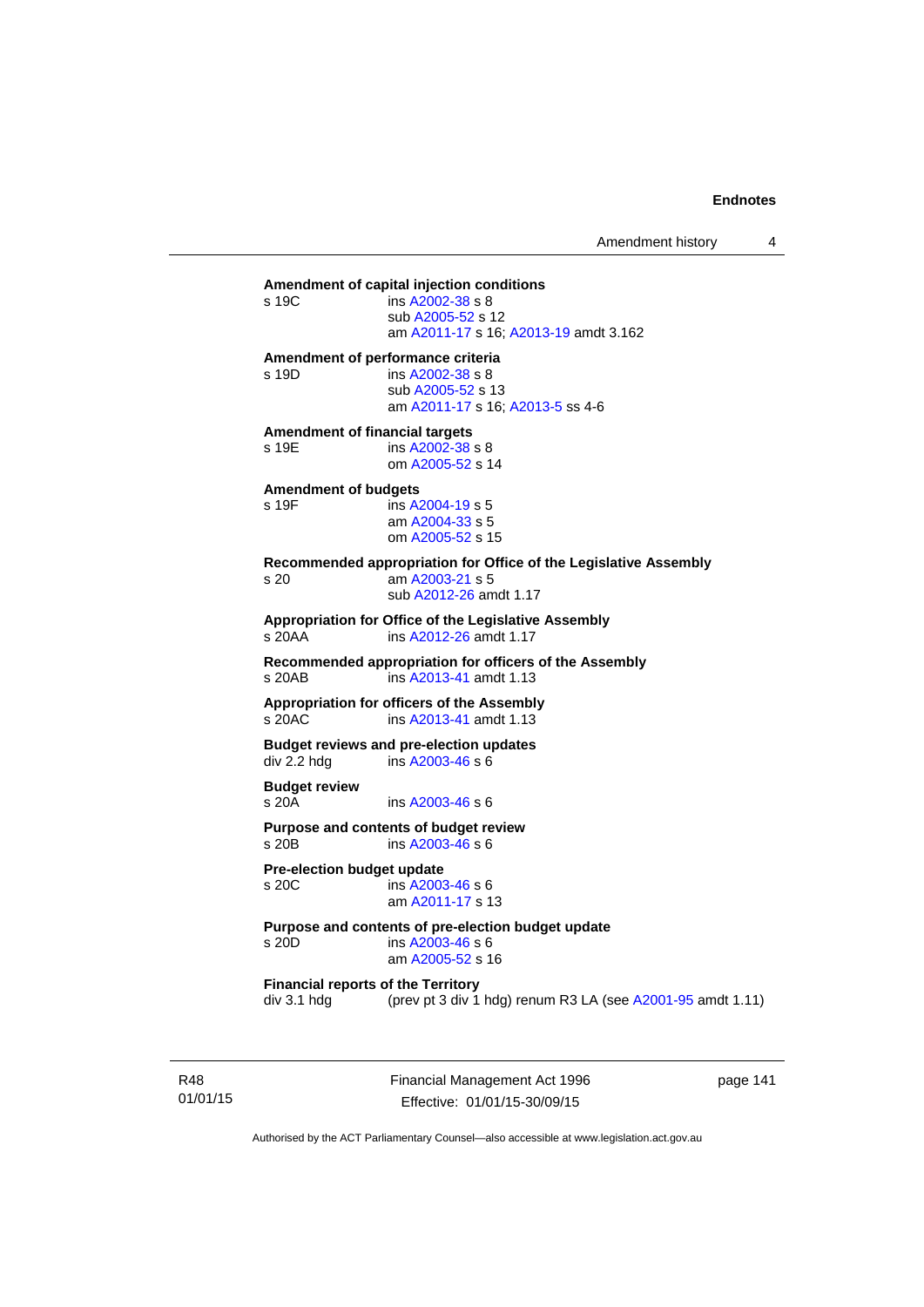| 4 | Amendment history                               |                                                                                                                                                                                                                      |
|---|-------------------------------------------------|----------------------------------------------------------------------------------------------------------------------------------------------------------------------------------------------------------------------|
|   | Meaning of the Territory in div 3.1<br>s 21 hdg | am R3 LA                                                                                                                                                                                                             |
|   | s 22                                            | Annual financial statements of the Territory<br>am A2001-95 s 9; A2005-52 s 17                                                                                                                                       |
|   | s 23                                            | <b>Responsibility for annual financial statements</b><br>am A2005-52 s 18; A2011-17 s 13                                                                                                                             |
|   | s 24                                            | Audit of annual financial statements<br>am A2002-38 s 9, amdt 1.1; A2003-46 s 7; A2005-52 ss 19-21                                                                                                                   |
|   | $s$ 25 hdg<br>s 25                              | Presentation of annual financial statements to Legislative Assembly<br>sub A2002-38 amdt 1.2<br>am A2001-56 amdt 3.270; A2003-46 s 8, s 9                                                                            |
|   | s 25A                                           | Quarterly departmental performance reports<br>reloc to s 30A                                                                                                                                                         |
|   | <b>Periodic financial statements</b><br>s 26    | am A1997-124 s 10; A2001-42 s 4<br>(6), (7) exp 30 June 2001 (s 26 (7))<br>sub A2001-42 s 5; A2001-95 s 11                                                                                                           |
|   | div 3.2 hdg                                     | Financial reports and performance statements of directorates<br>(prev pt 3 div 2 hdg) renum R3 LA (see A2001-95 amdt 1.11)<br>sub A2005-52 s 22<br>am A2011-17 s 18                                                  |
|   | s 27 hdg<br>s 27                                | Annual financial statements of directorates<br>am A2011-17 s 18<br>am A2001-56 amdt 3.272; A2001-95 s 12; A2002-38 ss 10-13;<br>pars renum R10 LA (see A2002-38 amdt 1.5); A2005-52 ss<br>23-26; A2011-17 s 16, s 17 |
|   | s 28 hdg<br>s 28                                | Responsibility for annual financial statements of directorates<br>sub A2002-38 amdt 1.6<br>am A2011-17 s 18<br>sub A2005-52 s 27<br>am A2011-17 s 13, s 15, s 16                                                     |
|   | s 29 hdg<br>s 29                                | Audit of financial statements of directorates<br>am A2011-17 s 18<br>sub A2002-38 s 14<br>am A2005-52 s 28, s 29; A2011-17 s 13, s 16                                                                                |
|   | s 29A                                           | Audit of financial statements for departments for 2000-2001<br>ins A2001-42 s 6<br>exp 31 December 2001 (s 29A (2))                                                                                                  |
|   |                                                 |                                                                                                                                                                                                                      |

page 142 Financial Management Act 1996 Effective: 01/01/15-30/09/15

R48 01/01/15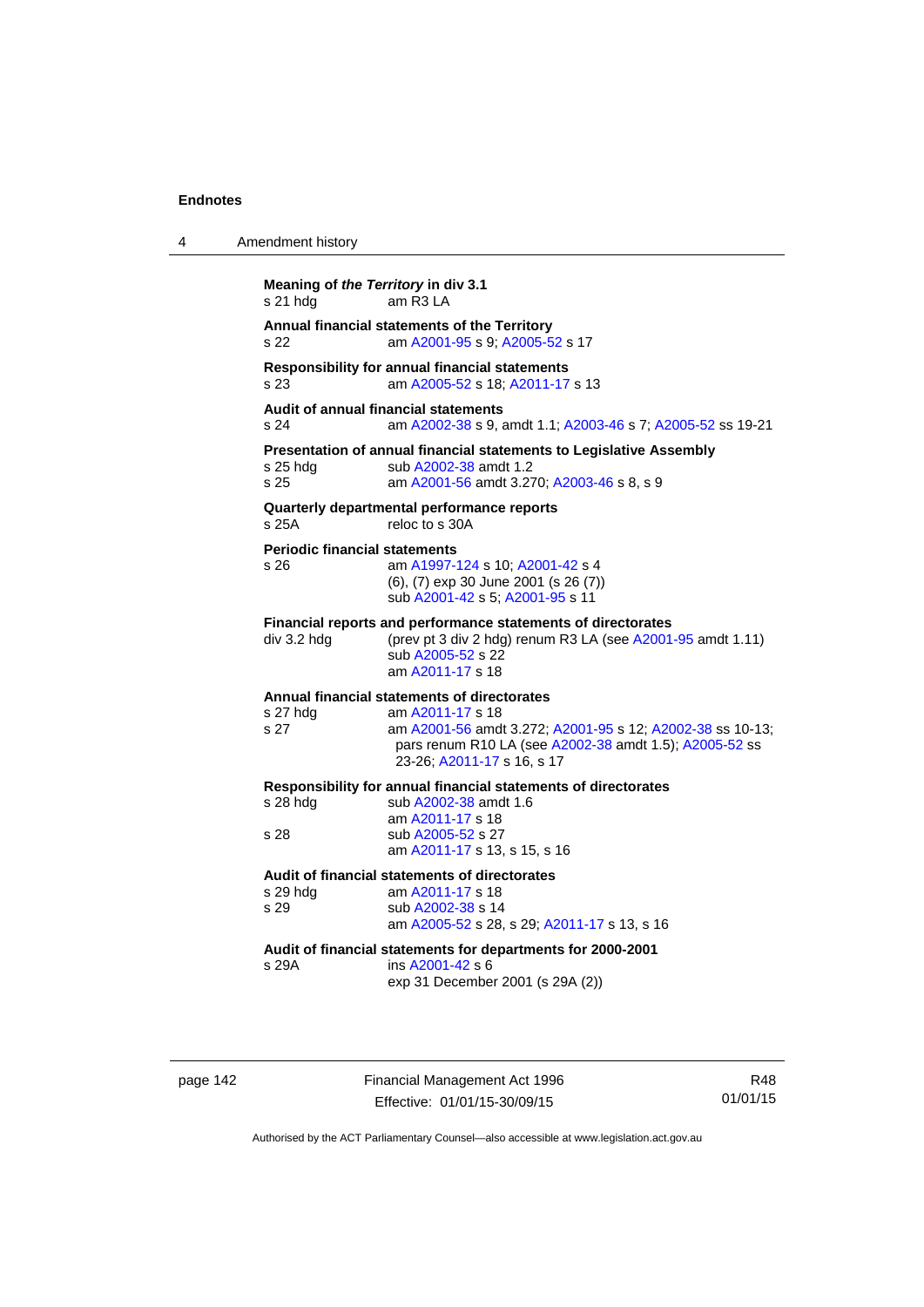#### **Directorate annual financial statements to be included in annual reports etc**

| s 30 hdg | sub A2002-38 amdt 1.7  |
|----------|------------------------|
|          | am A2011-17 s 17       |
| s 30     | am A2001-56 amdt 3.273 |
|          | sub A2005-52 s 30      |
|          | am A2011-17 s 16, s 19 |
|          |                        |

#### **Statements of performance of directorates**

| s 30A hdg | am A2011-17 s 18                                         |
|-----------|----------------------------------------------------------|
| s 30A     | (prev s 25A) ins A1997-124 s 9                           |
|           | am A2001-56 amdt 3.271; A2001-95 s 10; A2002-38 amdt 1.3 |
|           | reloc from s 25A A2002-38 amdt 1.4                       |
|           | sub A2005-52 s 31                                        |
|           | am A2011-17 s 16, s 19; A2012-26 amdt 1.18; ss renum     |
|           | R44 LA; A2013-41 amdt 1.14                               |

#### **Responsibility for directorate statements of performance**

| s 30B hdg | am A2011-17 s 17             |
|-----------|------------------------------|
| s 30B     | ins A2005-52 s 31            |
|           | am A2011-17 s 13, s 15, s 16 |

#### **Scrutiny of directorate statements of performance**

| s 30C hdg | am A2011-17 s 17             |
|-----------|------------------------------|
| s 30C     | ins A2005-52 s 31            |
|           | am A2011-17 s 13, s 16, s 19 |

**Directorate statements of performance to be included in annual reports etc** 

| s 30D hdg | am A2011-17 s 17       |
|-----------|------------------------|
| s 30D     | ins A2005-52 s 31      |
|           | am A2011-17 s 16, s 19 |

#### **Half-yearly directorate performance reports**

| s 30E hdg | am A2011-17 s 17                                         |
|-----------|----------------------------------------------------------|
| s 30E     | ins A2005-52 s 31                                        |
|           | am A2011-17 s 16; A2012-26 amdt 1.19; A2013-41 amdt 1.14 |

**Financial management responsibilities of directors-general of directorates**  pt 4 hdg am [A2011-17](http://www.legislation.act.gov.au/a/2011-17) s 14, s 18

# **Responsibilities of directors-general of directorates**

s 31 hdg am [A2011-17](http://www.legislation.act.gov.au/a/2011-17) s 14, s 18 s 31 am [A2002-38](http://www.legislation.act.gov.au/a/2002-38) s 15; [A2005-20](http://www.legislation.act.gov.au/a/2005-20) amdt 3.154 sub [A2005-52](http://www.legislation.act.gov.au/a/2005-52) s 32 am [A2011-17](http://www.legislation.act.gov.au/a/2011-17) s 13, s 16

# **Agreement for the conduct of banking for Territory**

s 32 am [A1997-102](http://www.legislation.act.gov.au/a/1997-102) sch; [A1999-33](http://www.legislation.act.gov.au/a/1999-33) sch

# **Territory banking account**<br>s 33 am A199

am [A1997-102](http://www.legislation.act.gov.au/a/1997-102) sch

R48 01/01/15 Financial Management Act 1996 Effective: 01/01/15-30/09/15

page 143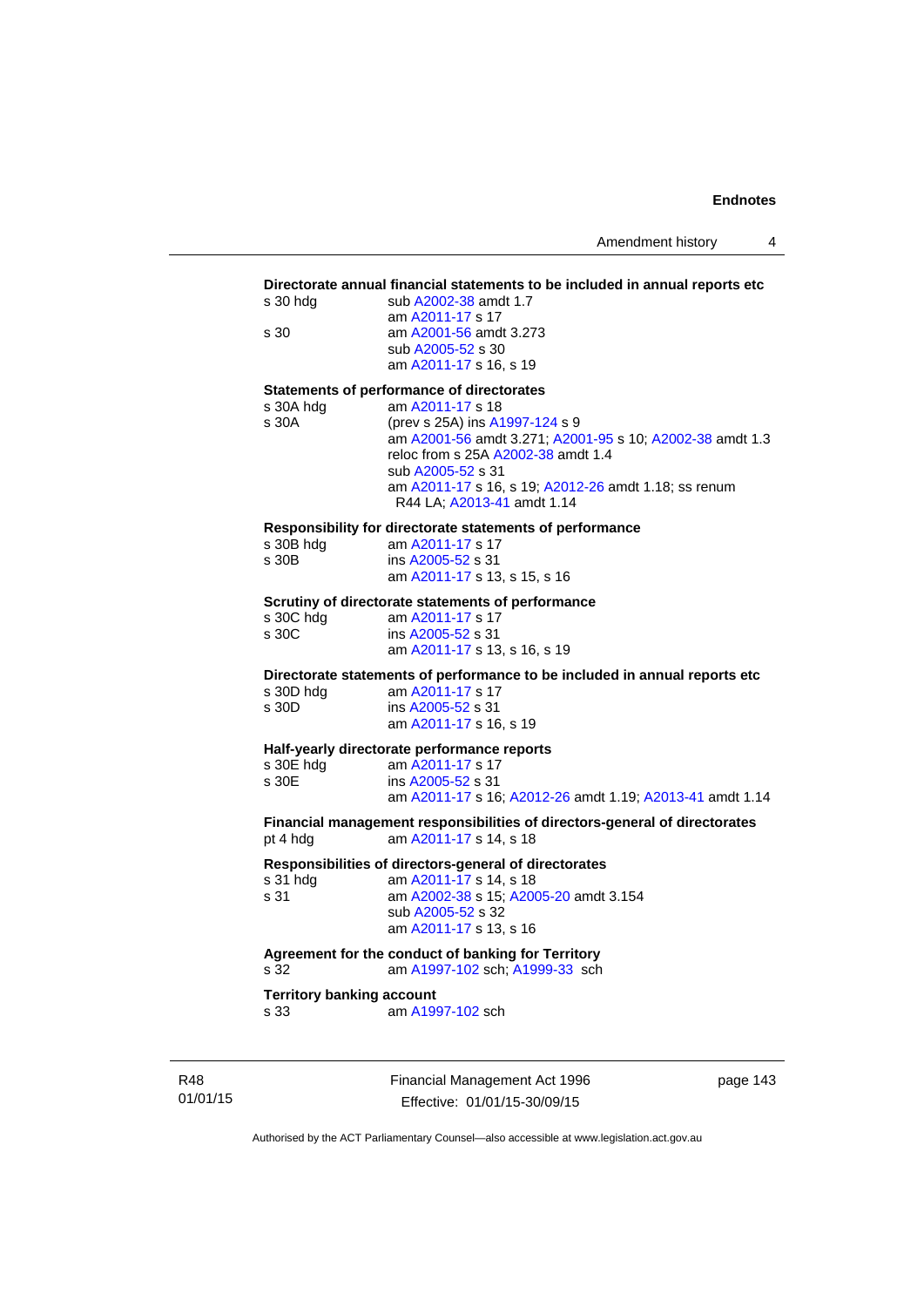| 4 | Amendment history |  |
|---|-------------------|--|
|---|-------------------|--|

| Directorate banking accounts<br>s 34 hda<br>s 34       | am A2011-17 s 17<br>am A1997-102 sch; A1999-33 sch; A2001-95 s 13; A2001-95<br>s 7; ss renum R6 LA (see A2001-95 amdt 1.8); A2002-38 s<br>16; A2011-17 s 13, s 16, s 17                                             |
|--------------------------------------------------------|---------------------------------------------------------------------------------------------------------------------------------------------------------------------------------------------------------------------|
| s 34A hdg<br>s 34A                                     | Transfer of directorate banking account<br>am A2011-17 s 17<br>prev s 34A renum as s 34B<br>ins A2001-95 s 14<br>am A2011-17 s 13, s 16, s 17                                                                       |
| s 34B hdg<br>s 34B                                     | End of year balances of directorate banking accounts<br>am A2011-17 s 17<br>(prev s 34A) ins A1997-102 s 12<br>renum A2001-95 s 15<br>am A2011-17 s 13, s 16, s 17                                                  |
| Payments into banking accounts<br>s 35                 | am A1997-102 sch; A1999-33 sch; A2011-17 s 16, s 17                                                                                                                                                                 |
| s 36 hda<br>s 36                                       | Transfer following change in directorate responsibilities<br>am A2011-17 s 17<br>am A1997-102 sch; A2011-17 s 17                                                                                                    |
| s 36A hdg<br>s 36A                                     | Transfers from directorate banking accounts to territory banking account<br>am A2011-17 s 17<br>ins A2002-38 s 17<br>am A2011-17 s 17                                                                               |
| s 37 hdg<br>s 37                                       | Payments from territory banking account<br>sub A2002-38 s 18<br>am A1997-102 sch; A2000-21 sch; A2001-95 s 16; A2002-38<br>s 19; ss renum R10 LA (see A2002-38 amdt 1.8); A2005-52<br>ss 33-35; A2011-17 s 17       |
| Investment of certain public money<br>s 38 hdg<br>s 38 | sub A2000-21 sch<br>am A1997-102 sch; A1999-33 sch; A2000-21 sch; A2001-45 s<br>5; A2001-95 s 17; A2003-21 s 6, s 7; ss renum R12 LA (see<br>A2003-21 s 8); A2011-17 s 16, s 17; A2013-19 amdt 3.158,<br>amdt 3.159 |
| <b>Borrowing and guarantees</b><br>pt 6 hdg            | sub A2001-45 s 6                                                                                                                                                                                                    |
| s 42                                                   | Borrowings by territory authorities to be approved<br>am A2001-95 s 18, amdt 1.9; A2007-10 s 5                                                                                                                      |
| s 43                                                   | Territory authorities may give security<br>am A2007-10 s 6                                                                                                                                                          |

page 144 Financial Management Act 1996 Effective: 01/01/15-30/09/15

R48 01/01/15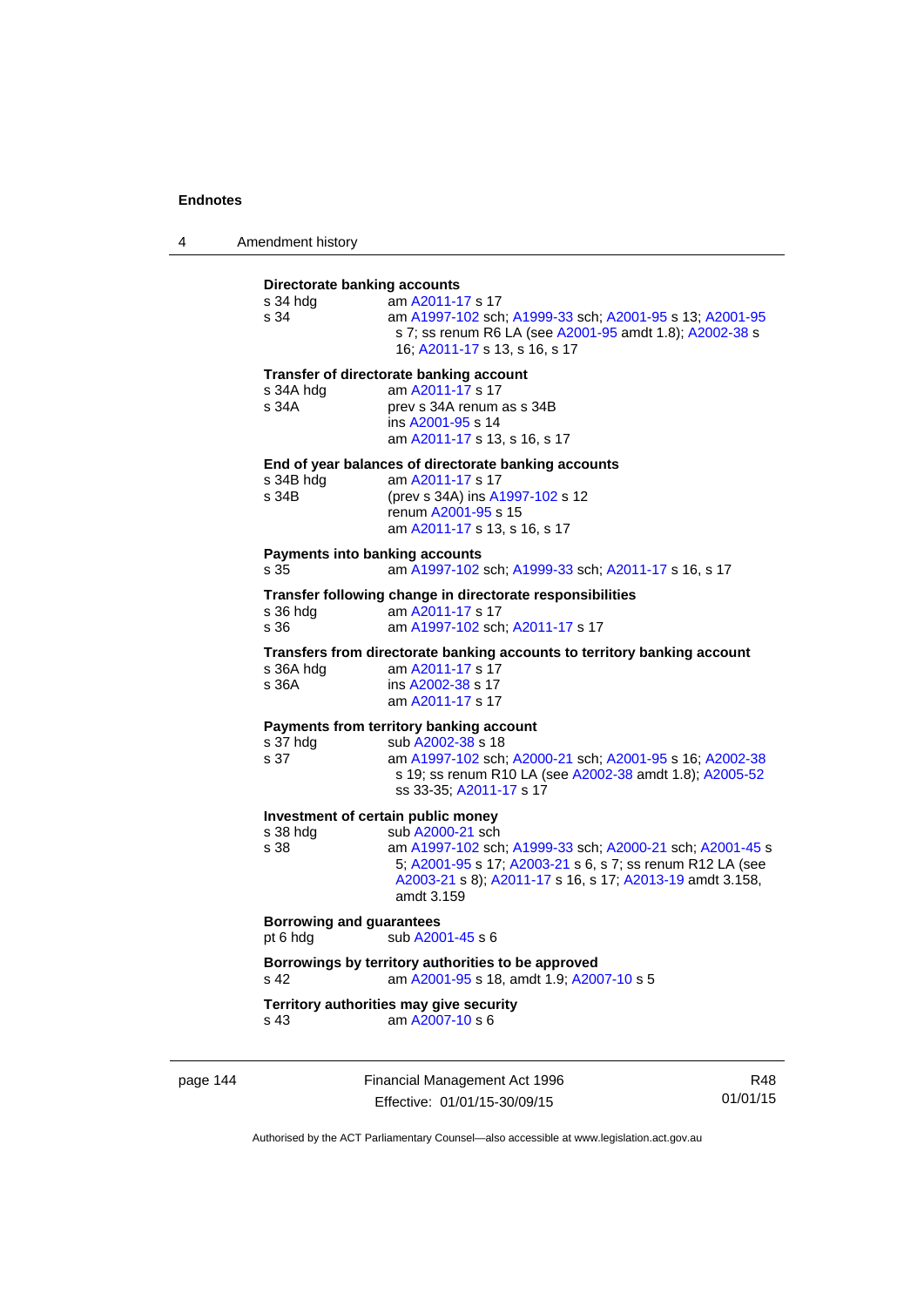Amendment history 4

```
Power to approve borrowings not delegable 
A2007-10 s 7
Loans to be paid into territory banking account
s 45 am A1997-102 sch; A2001-95 s 19 
Payments by Treasurer 
A2002-38 s 20
Guarantees by Territory 
s 47 am A2001-56 amdt 3.274
Financial derivatives<br>s 48 on
                A2001-45 s 7
Administration of trust money 
s 50 am A2011-17 s 16 
Directorate trust banking accounts
 A2011-17 s 17
s 51 am A1997-102 sch; A1999-33 sch; A2002-38 s 21; A2011-17
                 s 13, s 16 
Transfer of directorate trust banking accounts 
 A2011-17 s 17
s 51A ins A2005-52 s 36 
                am A2011-17 s 13, s 16, s 17 
Transfers between trust banking accounts—changes in directorate 
responsibilities 
 A2011-17 s 17<br>s 51B ins A2005-52 s 36
                A2005-52 s 36
                 am A2011-17 s 13, s 16, s 17 
Transfers between trust banking accounts—investment 
s 51C ins A2005-52 s 36 
Transfers between trust banking account and territory banking account 
s 52 am A1997-102 sch 
                 sub A2001-95 s 20; A2005-52 s 37 
Investment of trust money 
s 53 am A1999-28 sch 
Unclaimed trust money 
s 53A ins A1997-102 s 13 
                 am A1999-33 sch; A2001-44 amdts 1.1633-1.1635; ss renum 
                 R3 LA (see A2001-44 amdt 1.1636); A2001-95 s 21; ss 
                 renum R6 LA; A2002-30 amdt 3.367; A2011-17 s 13
```
Financial Management Act 1996 Effective: 01/01/15-30/09/15

page 145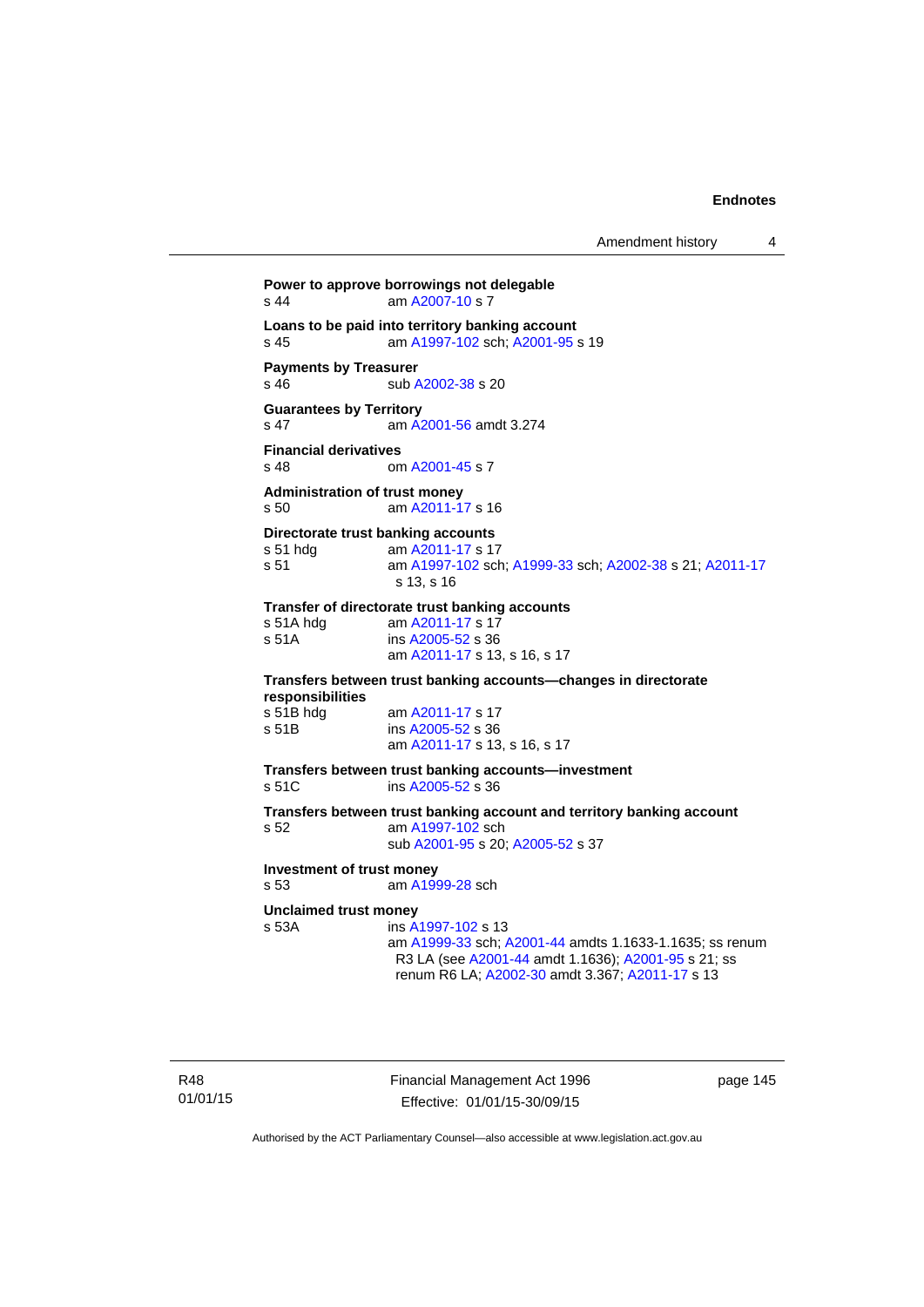4 Amendment history

| s 53B                                   | ins A1997-102 s 13<br>am A2002-30 amdt 3.368<br>sub A2008-37 amdt 1.175                                                                                                                                                                                |
|-----------------------------------------|--------------------------------------------------------------------------------------------------------------------------------------------------------------------------------------------------------------------------------------------------------|
| <b>Applications for review</b><br>s 53C | ins A1997-102 s 13<br>sub A2008-37 amdt 1.175                                                                                                                                                                                                          |
| pt 8 hdg                                | <b>Financial provisions for territory authorities</b><br>sub A2005-52 s 38                                                                                                                                                                             |
| <b>Application-pt 8</b><br>s 54         | am A2005-20 amdt 3.155<br>sub A2005-52 s 38<br>am A2006-30 amdts 1.37-1.40; A2009-25 amdt 4.1; A2010-36<br>s 8; A2010-55 amdt 2.1<br>sub A2011-17 s 5                                                                                                  |
| s 55                                    | Responsibilities of chief executive officers of territory authorities<br>am A1997-102 sch; A1999-33 sch; A2002-38 s 22<br>sub A2005-52 s 38<br>am A2011-17 s 6                                                                                         |
| s 56                                    | Responsibilities of governing boards of territory authorities<br>am A1997-102 sch; A1999-33 sch; A2001-45 s 8; A2001-95 s<br>22; A2002-38 s 23, s 24; A2003-21 ss 9-12; ss renum R12<br>LA (see A2003-21 s 13)<br>sub A2005-52 s 38<br>am A2011-17 s 7 |
| s 57                                    | <b>Banking accounts of territory authorities</b><br>am A2001-95 s 23<br>sub A2005-52 s 38                                                                                                                                                              |
| s 58                                    | Investment by territory authorities<br>am A2001-95 s 24<br>sub A2005-52 s 38<br>am A2011-17 s 16                                                                                                                                                       |
| s 59                                    | Borrowing by territory authorities<br>am A2001-95 s 25<br>om A2005-52 s 38 (see s 2 (1))<br>ins A2005-52 s 38 (see s 2 (2))<br>am A2013-19 amdt 3.162                                                                                                  |
| s 60                                    | <b>Guarantees by territory authorities</b><br>om A2005-52 s 38 (see s 2 (1))<br>ins A2005-52 s 38 (see s 2 (2))                                                                                                                                        |

page 146 Financial Management Act 1996 Effective: 01/01/15-30/09/15

R48 01/01/15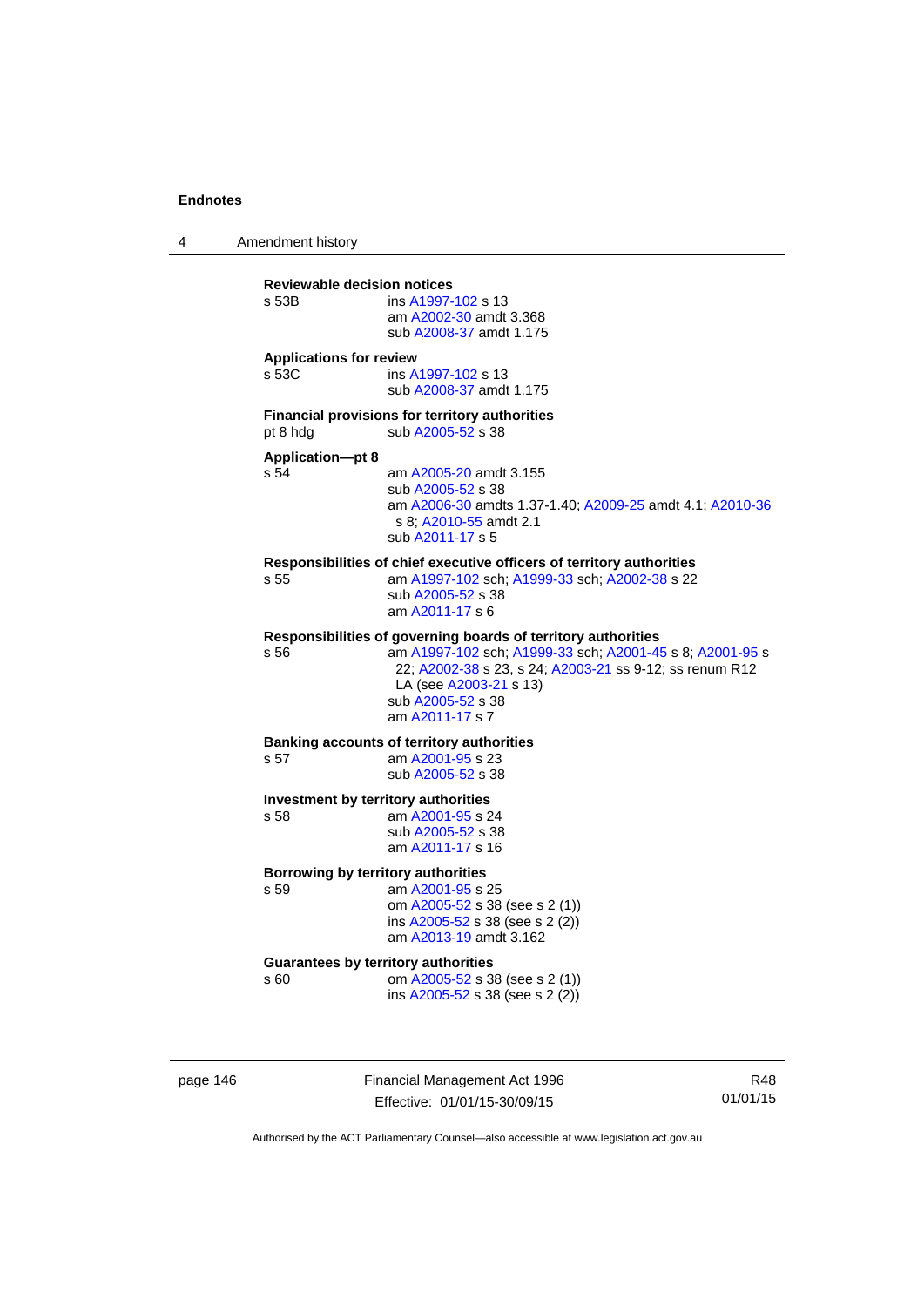**Territory authority statements of intent**  s 61 sub [A2002-38](http://www.legislation.act.gov.au/a/2002-38) s 25 om [A2005-52](http://www.legislation.act.gov.au/a/2005-52) s 38 (see s 2 (1)) ins [A2005-52](http://www.legislation.act.gov.au/a/2005-52) s 38 (see s 2 (2)) **Audit of annual financial statements for 2000-2001**  s 61A ins [A2001-42](http://www.legislation.act.gov.au/a/2001-42) s 7 exp 31 December 2001 (s 61A (2)) **Presentation of statements of intent of territory authorities**  s 62 am [A2001-56](http://www.legislation.act.gov.au/a/2001-56) amdt 3.275; R8 LA (see also [A2002-38](http://www.legislation.act.gov.au/a/2002-38) amdt 1.9) om [A2005-52](http://www.legislation.act.gov.au/a/2005-52) s 38 (see s 2 (1)) ins [A2005-52](http://www.legislation.act.gov.au/a/2005-52) s 38 (see s 2 (2)) **Annual financial statements of territory authorities**  s 63 sub [A2005-52](http://www.legislation.act.gov.au/a/2005-52) s 38 **Responsibility for annual financial statements of territory authorities**  s 64 **orig s 64** renum as s 104 and then s 130 **pres s 64**  ins [A2005-52](http://www.legislation.act.gov.au/a/2005-52) s 38 **Audit of annual financial statements of territory authorities**  s 65 **orig s 65**  renum as s 105 and then s 131 **pres s 65**  ins [A2005-52](http://www.legislation.act.gov.au/a/2005-52) s 38 **Annual financial statements of territory authorities to be included in annual reports etc**  s 66 **orig s 66**  renum as s 106 and then s 132 **pres s 66**  ins [A2005-52](http://www.legislation.act.gov.au/a/2005-52) s 38 **Guideline-making power**  s 66A ins [A2000-27](http://www.legislation.act.gov.au/a/2000-27) s 9 om [A2001-44](http://www.legislation.act.gov.au/a/2001-44) amdt 1.1637 **Treasurer may require interim financial statements etc for territory authorities** s 67 **orig s 67**  renum as s 107 and then s 133 **pres s 67** 

ins [A2005-52](http://www.legislation.act.gov.au/a/2005-52) s 38

R48 01/01/15 Financial Management Act 1996 Effective: 01/01/15-30/09/15

page 147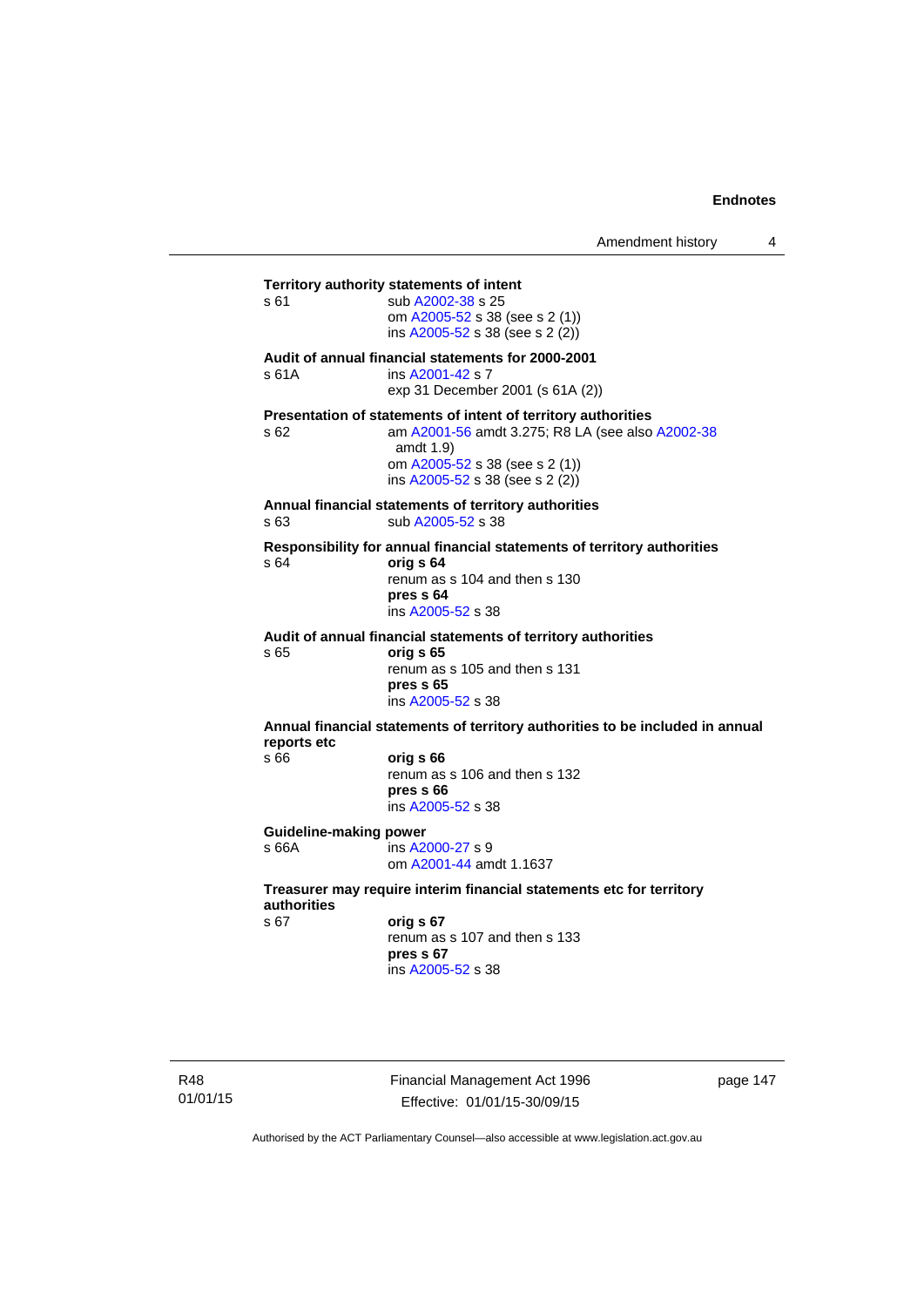4 Amendment history page 148 Financial Management Act 1996 R48 **Statements of performance of territory authorities**  s 68 **orig s 68**  renum as s 108 and then s 134 **pres s 68**  ins [A2005-52](http://www.legislation.act.gov.au/a/2005-52) s 38 **Responsibility for territory authority statements of performance**  s 69 ins [A2005-52](http://www.legislation.act.gov.au/a/2005-52) s 38 **Scrutiny of territory authority statements of performance**  s 70 ins [A2005-52](http://www.legislation.act.gov.au/a/2005-52) s 38 **Territory authority statements of performance to be included in annual reports etc**  s 71 ins [A2005-52](http://www.legislation.act.gov.au/a/2005-52) s 38 **Governance of territory authorities**  pt 9 hdg **orig pt 9 hdg**  renum as pt 10 hdg **pres pt 9 hdg**  ins [A2005-52](http://www.legislation.act.gov.au/a/2005-52) s 41 **Definitions and important concepts**<br>div 9.1 hdg ins A2005-52 s 41  $ins A2005-52 s 41$  $ins A2005-52 s 41$  $ins A2005-52 s 41$ **Definitions—pt 9**  s 72 ins [A2005-52](http://www.legislation.act.gov.au/a/2005-52) s 41 def *applicable governmental policies* ins [A2005-52](http://www.legislation.act.gov.au/a/2005-52) s 41 def *establishing Act* ins [A2005-52](http://www.legislation.act.gov.au/a/2005-52) s 41 def *financial year* ins [A2005-52](http://www.legislation.act.gov.au/a/2005-52) s 41 def *governing board member* ins [A2005-52](http://www.legislation.act.gov.au/a/2005-52) s 41 def *material interest* ins [A2005-52](http://www.legislation.act.gov.au/a/2005-52) s 41 def *relevant territory authority* ins [A2005-52](http://www.legislation.act.gov.au/a/2005-52) s 41 **Nature of relevant territory authorities**  s 73 ins [A2005-52](http://www.legislation.act.gov.au/a/2005-52) s 41 **Powers of territory authorities generally**  s 74 ins [A2005-52](http://www.legislation.act.gov.au/a/2005-52) s 41 **Execution of documents and assumptions people dealing with relevant territory authority may make**  s 75 ins [A2005-52](http://www.legislation.act.gov.au/a/2005-52) s 41 **Governing board of territory authority**  s 76 ins [A2005-52](http://www.legislation.act.gov.au/a/2005-52) s 41 am [A2006-30](http://www.legislation.act.gov.au/a/2006-30) amdts 1.41-1.44; [A2009-25](http://www.legislation.act.gov.au/a/2009-25) amdt 4.2; [A2010-55](http://www.legislation.act.gov.au/a/2010-55) amdt 2.1; [A2011-17](http://www.legislation.act.gov.au/a/2011-17) s 8 **Role of governing board**  s 77 ins [A2005-52](http://www.legislation.act.gov.au/a/2005-52) s 41

Authorised by the ACT Parliamentary Counsel—also accessible at www.legislation.act.gov.au

01/01/15

Effective: 01/01/15-30/09/15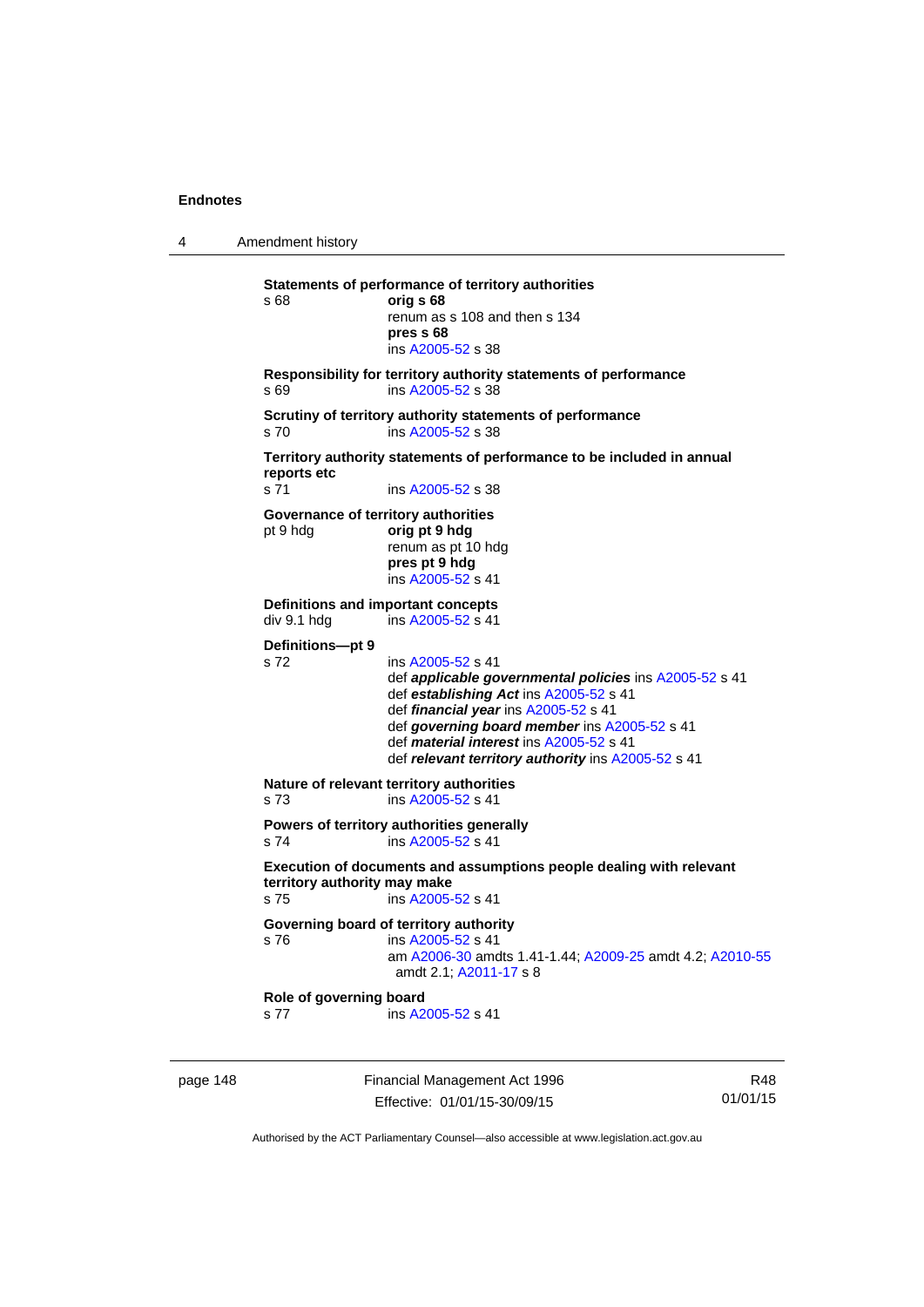```
Governing board member appointments<br>
div 9.2 hdg ins A2005-52 s 41
               A2005-52 s 41
Appointment of governing board members generally 
s 78 ins A2005-52 s 41 
                 am A2009-48 s 4, s 5; ss renum R38 LA 
Appointment of chair and deputy chair 
s 79 ins A2005-52 s 41 
                 am A2009-48 s 6; ss renum R38 LA
Appointment of CEO of authority with governing board 
s 80 ins A2005-52 s 41 
                am A2011-17 s 13 
Ending board member appointments 
A2005-52 s 41
                am A2010-18 amdt 1.22
Functions of governing board members 
A2005-52 s 41
Chair's functions 
A2005-52 s 41
Deputy chair's functions 
               A2005-52 s 41
CEO's functions 
s 84 ins A2005-52 s 41 
Honesty, care and diligence of governing board members 
s 85 ins A2005-52 s 41 
Conflicts of interest by governing board members 
s 86 ins A2005-52 s 41 
Agenda to require disclosure of interest item 
s 87 ins A2005-52 s 41 
Disclosure of interests by governing board members 
s 88 ins A2005-52 s 41 
Reporting of disclosed governing board interests to Minister 
s 89 ins A2005-52 s 41 
Protection of governing board members from liability 
s 90 ins A2005-52 s 41 
Indemnification and exemption of governing board members 
A2005-52 s 41
Compensation for exercise of functions etc 
s 92 ins A2005-52 s 41
```
R48 01/01/15 Financial Management Act 1996 Effective: 01/01/15-30/09/15

page 149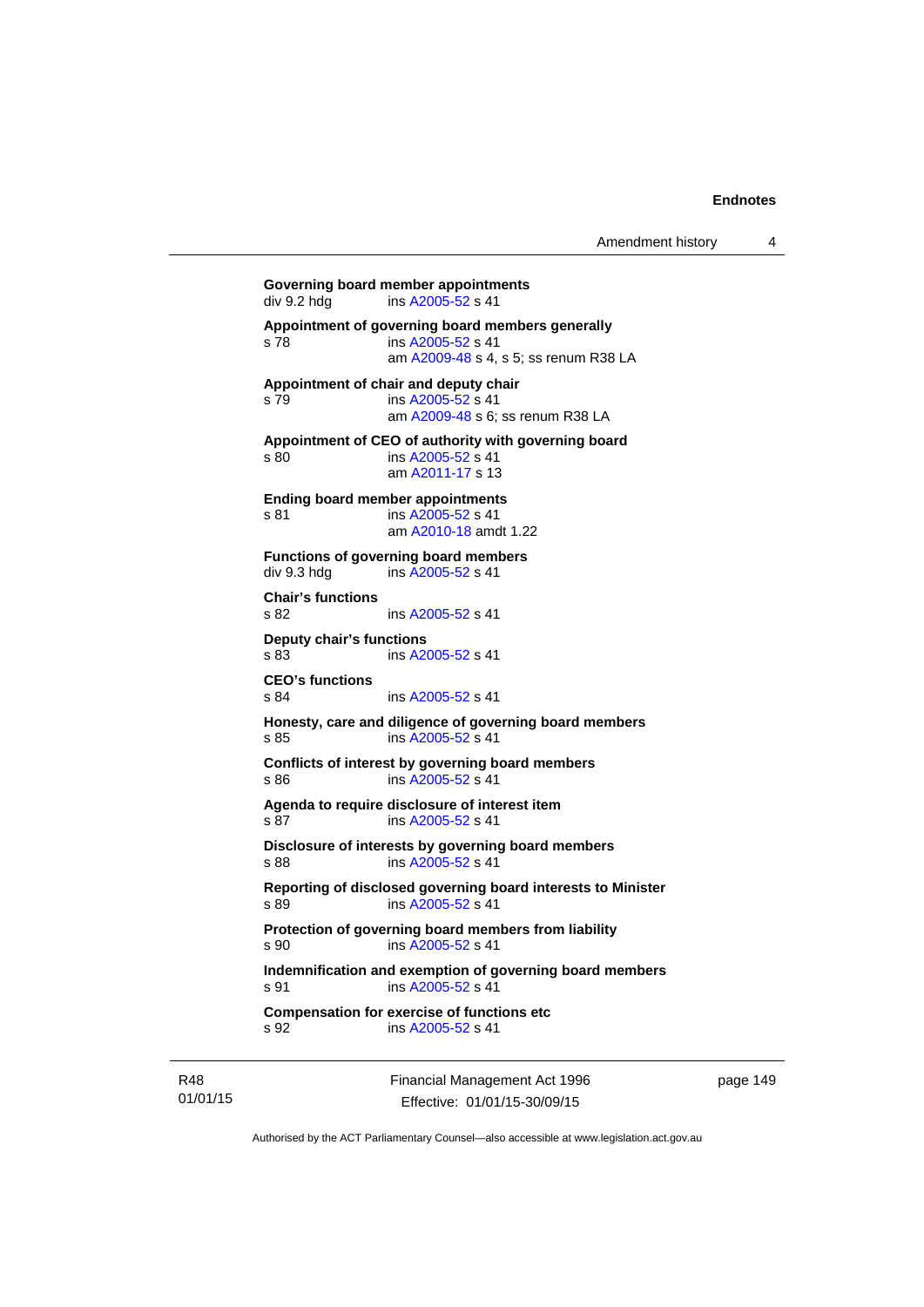4 Amendment history

| <b>Governing board meetings</b><br>div 9.4 hdg | ins A2005-52 s 41                                                                                                    |
|------------------------------------------------|----------------------------------------------------------------------------------------------------------------------|
| s 93                                           | Time and place of governing board meetings<br>ins A2005-52 s 41                                                      |
| s 94                                           | Presiding member at governing board meetings<br>ins A2005-52 s 41                                                    |
| s 95                                           | Quorum at governing board meetings<br>ins A2005-52 s 41                                                              |
| s 96                                           | Voting at governing board meetings<br>ins A2005-52 s 41                                                              |
| s 97                                           | Conduct of governing board meetings etc<br>ins A2005-52 s 41<br>am A2008-28 amdt 3.90                                |
| div 9.5 hdg                                    | Requirements and obligations for territory authorities<br>ins A2005-52 s 41                                          |
| s 98                                           | Limitations on authorities forming corporations etc<br>ins A2005-52 s 41                                             |
| s 99                                           | Limitations on authorities taking part in joint ventures and trusts<br>ins A2005-52 s 41                             |
| s, 100                                         | Corporations, joint ventures and trusts in which authority has interest<br>ins A2005-52 s 41                         |
| s 101                                          | Obligation of authorities to tell Minister about significant events<br>ins A2005-52 s 41                             |
| s 102                                          | Ministerial directions to authorities about financial etc statements<br>ins A2005-52 s 41                            |
| s 103                                          | Application of government policies to authorities<br>ins A2005-52 s 41<br>am A2010-54 amdt 3.30; A2013-19 amdt 3.162 |
| div 9.6 hdg                                    | <b>Restructuring of territory authorities</b><br>ins A2006-30 amdt 1.45                                              |
| Purpose of div 9.6<br>s 104                    | orig s 104<br>renum as s 130<br>pres s 104<br>ins A2006-30 amdt 1.45                                                 |

page 150 Financial Management Act 1996 Effective: 01/01/15-30/09/15

R48 01/01/15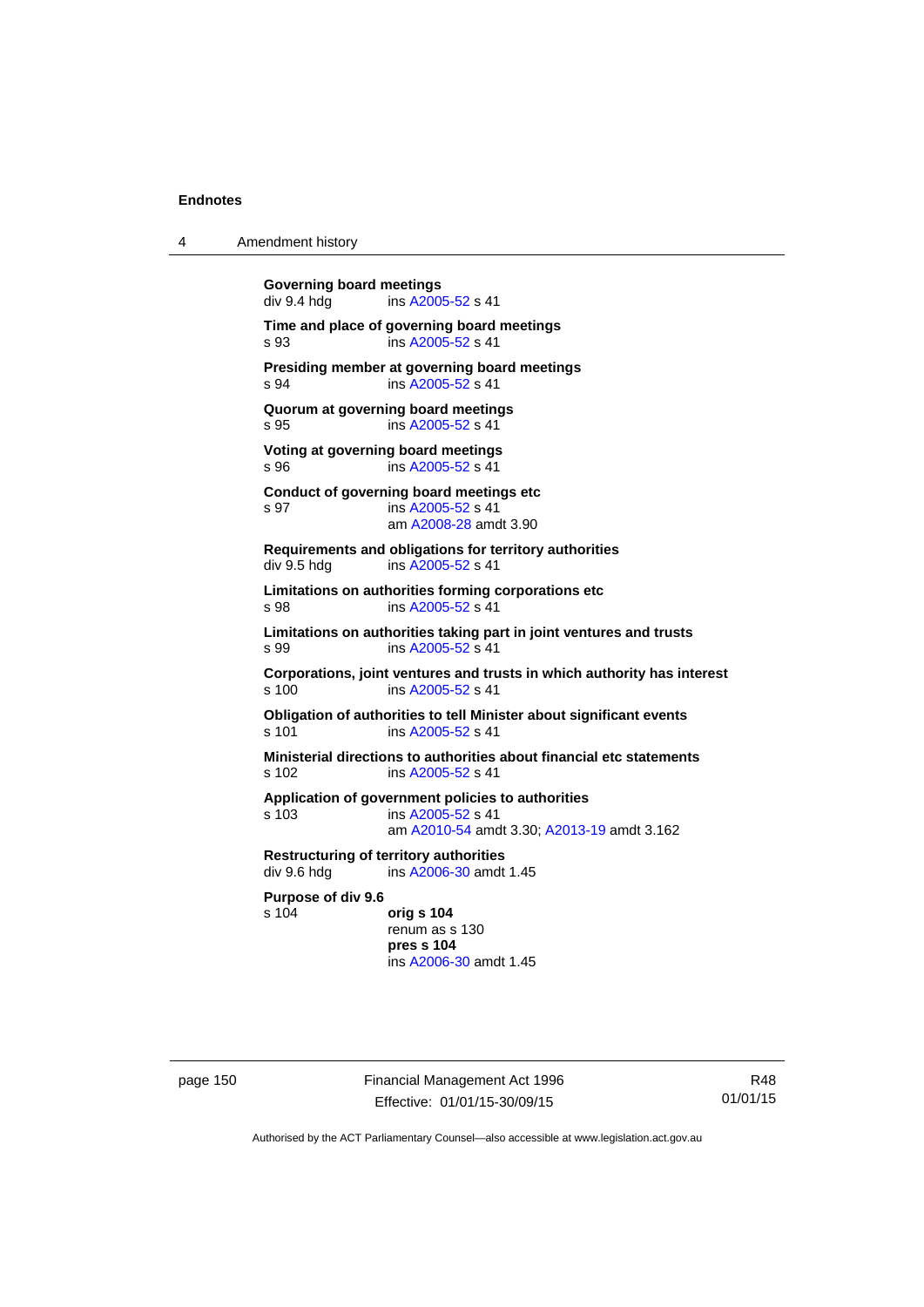**What territory authorities does div 9.6 apply to?**  s 105 **orig s 105** renum as s 131 **pres s 105**  ins [A2006-30](http://www.legislation.act.gov.au/a/2006-30) amdt 1.45 **Responsible Minister may direct div 9.6 authority to sell or transfer assets**  s 106 **orig s 106** renum as s 132 **pres s 106**  ins [A2006-30](http://www.legislation.act.gov.au/a/2006-30) amdt 1.45 **Transfer of assets by declaration—div 9.6 authorities**  s 107 **orig s 107** renum as s 133 **pres s 107**  ins [A2006-30](http://www.legislation.act.gov.au/a/2006-30) amdt 1.45 **Transfer of contractual rights and liabilities by declaration—div 9.6 authorities**  s 108 **orig s 108** renum as s 134 **pres s 108**  ins [A2006-30](http://www.legislation.act.gov.au/a/2006-30) amdt 1.45 **Transfer of liabilities by declaration—div 9.6 authorities**  s 109 **orig s 109** renum as s 150 **pres s 109**  ins [A2006-30](http://www.legislation.act.gov.au/a/2006-30) amdt 1.45 **Assistance given by authorities for div 9.6**  s 110 **orig s 110** renum as s 151 **pres s 110**  ins [A2006-30](http://www.legislation.act.gov.au/a/2006-30) amdt 1.45 **Application of Legislation Act, s 94 to certain appointments, elections and approvals**  s 110A sub as s 152 **Application of Act to Health Promotion Act**  ins as mod [SL2005-42](http://www.legislation.act.gov.au/sl/2005-42) sch 1 mod 1.1 (om [A2006-30](http://www.legislation.act.gov.au/a/2006-30) amdt 1.62) **Assistance given by governing board members for div 9.6**  s 111 **orig s 111** renum as s 155 **pres s 111**  ins [A2006-30](http://www.legislation.act.gov.au/a/2006-30) amdt 1.45

R48 01/01/15 Financial Management Act 1996 Effective: 01/01/15-30/09/15

page 151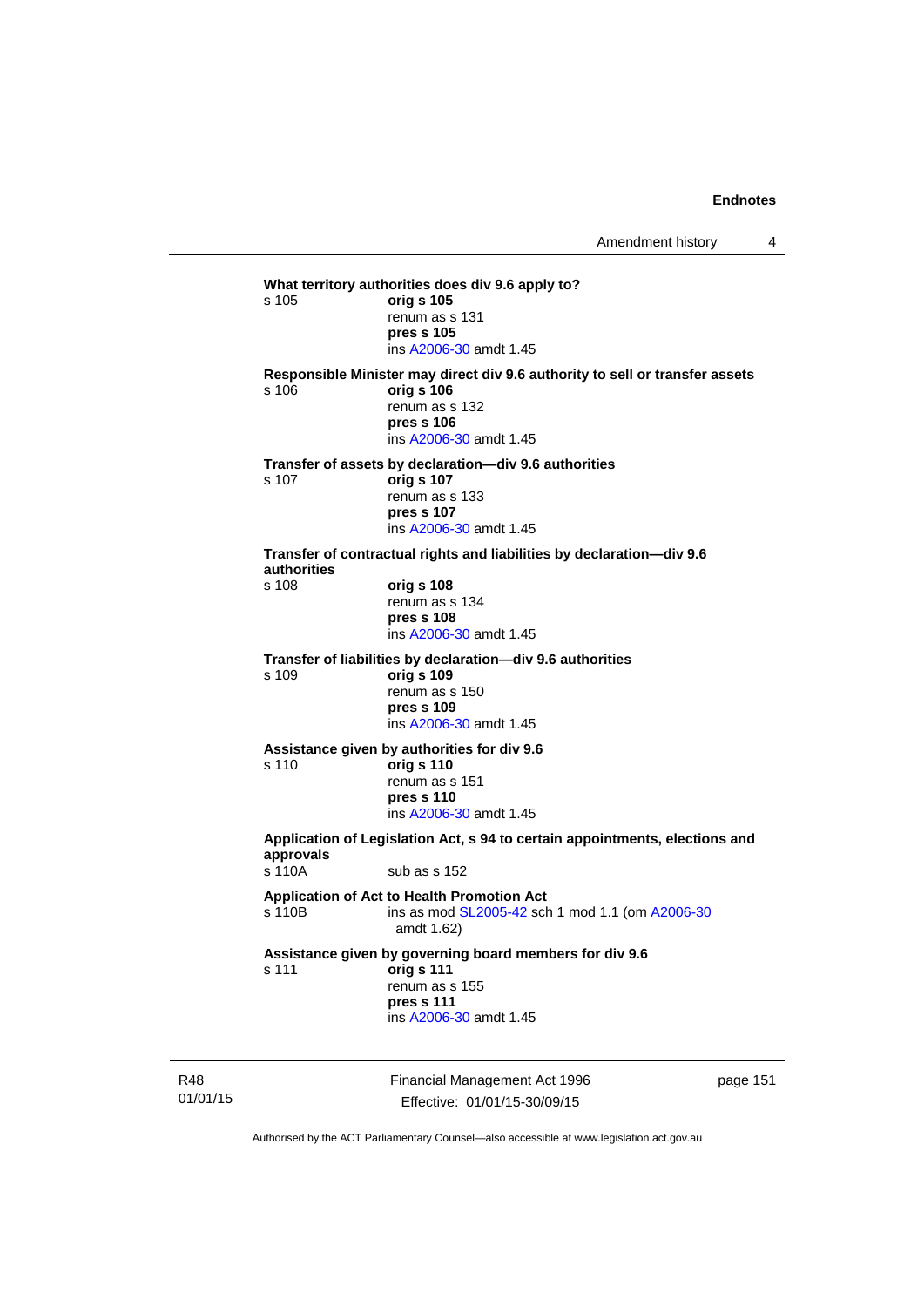| 4 | Amendment history |
|---|-------------------|
|---|-------------------|

**Use of information by Territory and div 9.6 authorities**  s 112 ins [A2006-30](http://www.legislation.act.gov.au/a/2006-30) amdt 1.45 **Contracts relating to the protection of information—responsible Minister for div 9.6 authority**  s 113 ins [A2006-30](http://www.legislation.act.gov.au/a/2006-30) amdt 1.45 **Contracts relating to the protection of information—div 9.6 authority**  s 114 ins [A2006-30](http://www.legislation.act.gov.au/a/2006-30) amdt 1.45 **Transfer of pending proceedings—div 9.6 authorities**  s 115 ins [A2006-30](http://www.legislation.act.gov.au/a/2006-30) amdt 1.45 **Proceedings and evidence—div 9.6 authorities**  s 116 ins [A2006-30](http://www.legislation.act.gov.au/a/2006-30) amdt 1.45 **Operation of div 9.6 not breach of contract etc**  s 117 ins [A2006-30](http://www.legislation.act.gov.au/a/2006-30) amdt 1.45 **Transfer of assets etc not otherwise disposed of—div 9.6 authorities**  s 118 ins [A2006-30](http://www.legislation.act.gov.au/a/2006-30) amdt 1.45 **Annual reports etc for div 9.6 authorities**  s 119 ins [A2006-30](http://www.legislation.act.gov.au/a/2006-30) amdt 1.45 **Additional provisions for restructuring of certain territory authorities**   $div 9.7$  hdg ins  $A2006-30$  amdt 1.45 **What territory authorities does div 9.7 apply to?**  s 120 ins [A2006-30](http://www.legislation.act.gov.au/a/2006-30) amdt 1.45 **Definitions—div 9.7**  s 121 ins [A2006-30](http://www.legislation.act.gov.au/a/2006-30) amdt 1.45 def *handover day* ins [A2006-30](http://www.legislation.act.gov.au/a/2006-30) amdt 1.45 def *territory authority* ins [A2006-30](http://www.legislation.act.gov.au/a/2006-30) amdt 1.45 **Vesting of assets, rights and liabilities—div 9.7 authorities**  s 122 ins [A2006-30](http://www.legislation.act.gov.au/a/2006-30) amdt 1.45 **Proceedings and evidence—div 9.7 authorities**  s 123 ins [A2006-30](http://www.legislation.act.gov.au/a/2006-30) amdt 1.45 **Annual reports and financial statements for div 9.7 authorities**  s 124 ins [A2006-30](http://www.legislation.act.gov.au/a/2006-30) amdt 1.45 **References to div 9.7 authority**  ins [A2006-30](http://www.legislation.act.gov.au/a/2006-30) amdt 1.45 **Miscellaneous**  pt 10 hdg (prev pt 9 hdg) renum [A2005-52](http://www.legislation.act.gov.au/a/2005-52) s 39

page 152 Financial Management Act 1996 Effective: 01/01/15-30/09/15

R48 01/01/15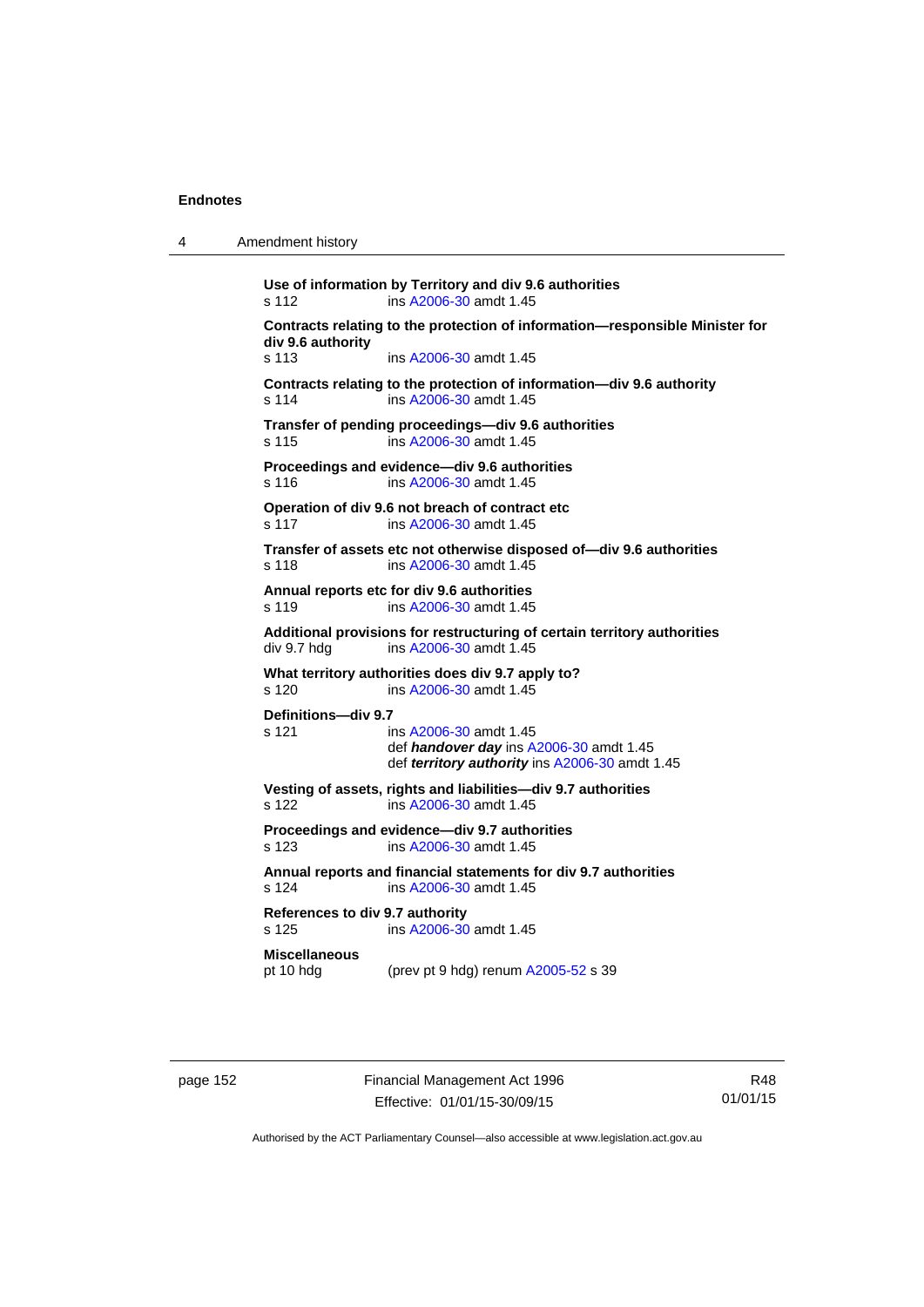| Amendment history |  |  |
|-------------------|--|--|
|-------------------|--|--|

# **Responsibility for annual financial statements of territory authorities**

(prev s 64) am [A2001-95](http://www.legislation.act.gov.au/a/2001-95) amdt 1.10 renum as s 104 [A2005-52](http://www.legislation.act.gov.au/a/2005-52) s 40 renum as s 130 [A2006-30](http://www.legislation.act.gov.au/a/2006-30) amdt 1.46 am [A2011-17](http://www.legislation.act.gov.au/a/2011-17) s 16

**Audit of annual financial statements of territory authorities** 

s 131 (prev s 65) renum as s 105 [A2005-52](http://www.legislation.act.gov.au/a/2005-52) s 40 renum as s 131 [A2006-30](http://www.legislation.act.gov.au/a/2006-30) amdt 1.46 am [A2011-17](http://www.legislation.act.gov.au/a/2011-17) s 16

#### **Annual financial statements of territory authorities to be included in annual reports etc**

| s 132 | (prev s 66) renum as s 106 A2005-52 s 40 |
|-------|------------------------------------------|
|       | renum as s 132 A2006-30 amdt 1.46        |

#### **Treasurer may require interim financial statements etc for territory authorities**

| s 133 hdg<br>s 133      | (prev s 67 hdg) sub A2000-27 s 10<br>(prev s 67) am A2000-27 s 10<br>sub A2001-44 amdt 1.1637<br>am A2003-56 amdt 3.139<br>renum as s 107 A2005-52 s 40<br>renum as s 133 A2006-30 amdt 1.46<br>am A2013-19 amdt 3.162 |        |
|-------------------------|------------------------------------------------------------------------------------------------------------------------------------------------------------------------------------------------------------------------|--------|
|                         | Statements of performance of territory authorities                                                                                                                                                                     |        |
| s 134                   | (prev s 68) ins A2001-44 amdt 1.1637<br>renum as s 108 A2005-52 s 40                                                                                                                                                   |        |
|                         | renum as s 134 A2006-30 amdt 1.46                                                                                                                                                                                      |        |
| <b>Transitional</b>     |                                                                                                                                                                                                                        |        |
| pt 11 hdg               | sub as pt 19 hdg                                                                                                                                                                                                       |        |
|                         | Transitional—Financial Management Legislation Amendment Act 2005                                                                                                                                                       |        |
| pt 19 hdg               | (prev pt 11 hdg) ins A2005-52 s 42<br>sub as pt 19 hdg A2006-30 amdt 1.47                                                                                                                                              |        |
|                         | $om$ R32 LA                                                                                                                                                                                                            |        |
|                         | Financial Management Legislation Amendment Act 2005-provisions with                                                                                                                                                    |        |
| 1 July 2005 application |                                                                                                                                                                                                                        |        |
| s 150                   | (prev s 109) ins A2005-52 s 42<br>renum as s 150 A2006-30 amdt 1.48                                                                                                                                                    |        |
|                         | exp 27 October 2006 (s 150 (4))                                                                                                                                                                                        |        |
| 1 July 2006 application | Financial Management Legislation Amendment Act 2005-provisions with                                                                                                                                                    |        |
| s 151                   | (prev s 110) ins A2005-52 s 42                                                                                                                                                                                         |        |
|                         | am A2006-30 amdt 1.49<br>renum as s 151 A2006-30 amdt 1.50                                                                                                                                                             |        |
|                         | exp 27 October 2006 (s 151 (4))                                                                                                                                                                                        |        |
|                         |                                                                                                                                                                                                                        |        |
|                         | Financial Management Act 1006                                                                                                                                                                                          | nana 1 |

01/01/15

R48

Financial Management Act 1996 Effective: 01/01/15-30/09/15

page 153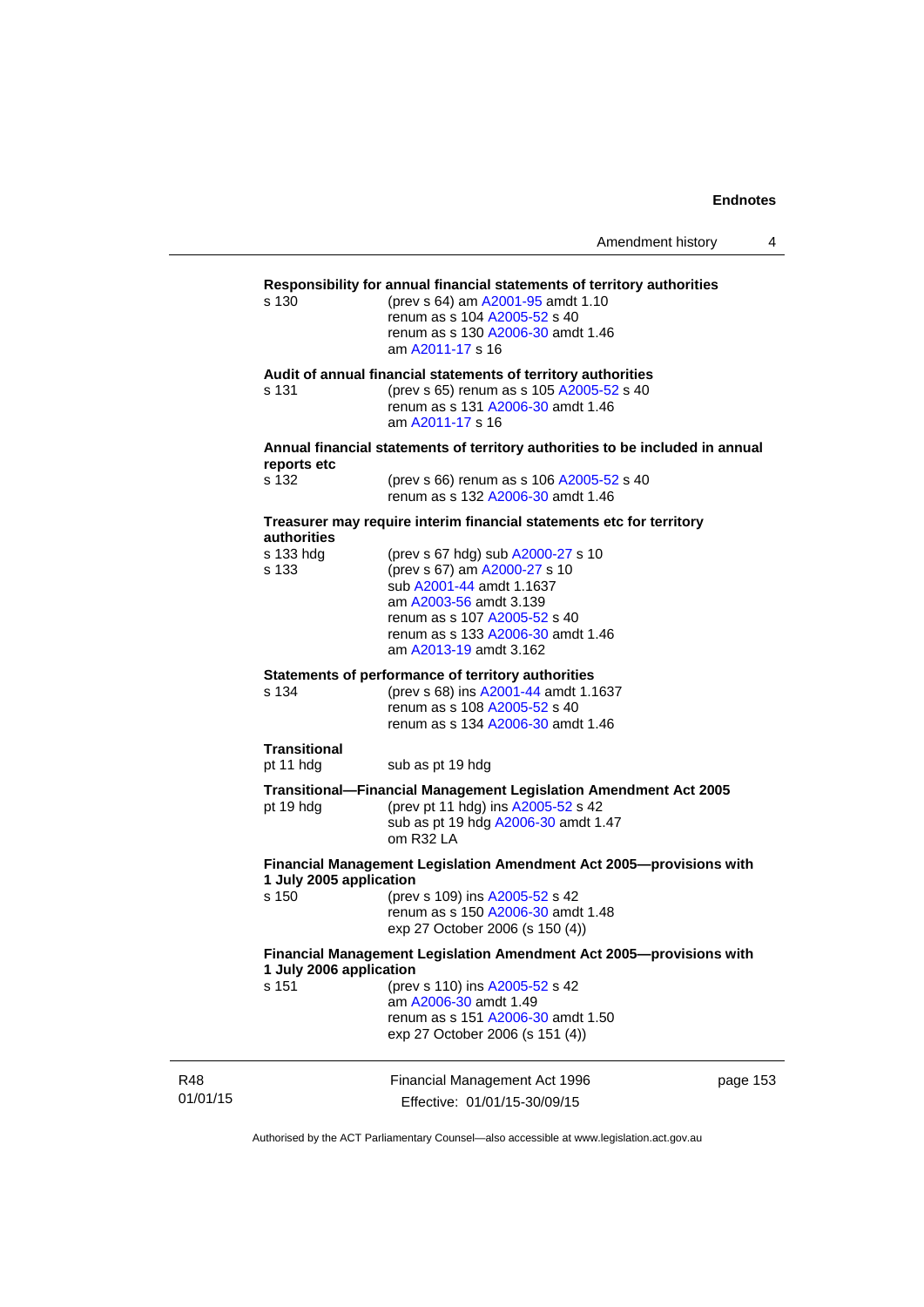4 Amendment history

| approvals                                              | Application of Legislation Act, s 94 to certain appointments, elections and                                              |  |  |  |  |
|--------------------------------------------------------|--------------------------------------------------------------------------------------------------------------------------|--|--|--|--|
| s 152                                                  | (prev s 110A) ins as mod SL2005-42 sch 1 mod 1.1 (sub as<br>s 152 A2006-30 amdt 1.61)<br>exp 27 October 2007 (s 152 (4)) |  |  |  |  |
| <b>Transitional regulations</b>                        |                                                                                                                          |  |  |  |  |
| s 155                                                  | (prev s 111) ins A2005-52 s 42<br>renum as s 155 A2006-30 amdt 1.51<br>exp 27 October 2007 (s 155 (4))                   |  |  |  |  |
| pt 20 hdg                                              | Transitional-Administrative (Miscellaneous Amendments) Act 2006<br>ins A2006-30 amdt 1.52<br>exp 1 July 2008 (s 223)     |  |  |  |  |
|                                                        | Transitional-definition of territory authority                                                                           |  |  |  |  |
| s 220                                                  | ins A2006-30 amdt 1.52<br>exp 19 July 2006 (s 220 (2) (LA s 88 declaration applies))                                     |  |  |  |  |
|                                                        | Transitional-Legislation Act, s 84 inapplicable                                                                          |  |  |  |  |
| s 221                                                  | ins A2006-30 amdt 1.52<br>exp 1 August 2006 (s 221 (2) (LA s 88 declaration applies))                                    |  |  |  |  |
| 2006                                                   | Transitional regulations-Administrative (Miscellaneous Amendments) Act                                                   |  |  |  |  |
| s 222                                                  | ins A2006-30 amdt 1.52<br>exp 1 July 2008 (s 223)                                                                        |  |  |  |  |
| Expiry-pt 20                                           |                                                                                                                          |  |  |  |  |
| s 223                                                  | ins A2006-30 amdt 1.52<br>exp 1 July 2008 (s 223)                                                                        |  |  |  |  |
|                                                        | Transitional-Exhibition Park Corporation Repeal Act 2014                                                                 |  |  |  |  |
| pt 30 hdg                                              | ins A2014-54 amdt 1.1<br>exp 1 January 2017 (s 305)                                                                      |  |  |  |  |
|                                                        | <b>Disapplication of Legislation Act, s 84</b>                                                                           |  |  |  |  |
| s 300                                                  | ins A2014-54 amdt 1.1<br>exp 1 January 2017 (s 305)                                                                      |  |  |  |  |
|                                                        | Third-party rights and interests in corporation land                                                                     |  |  |  |  |
| s 301                                                  | ins A2014-54 amdt 1.1<br>exp 1 January 2017 (s 305)                                                                      |  |  |  |  |
| Registration of changes in ownership of certain assets |                                                                                                                          |  |  |  |  |
| s 302                                                  | ins A2014-54 amdt 1.1<br>exp 1 January 2017 (s 305)                                                                      |  |  |  |  |
|                                                        | Operation of pt 30 not breach of contract etc                                                                            |  |  |  |  |
| s 303                                                  | ins A2014-54 amdt 1.1                                                                                                    |  |  |  |  |
|                                                        | exp 1 January 2017 (s 305)                                                                                               |  |  |  |  |

page 154 Financial Management Act 1996 Effective: 01/01/15-30/09/15

R48 01/01/15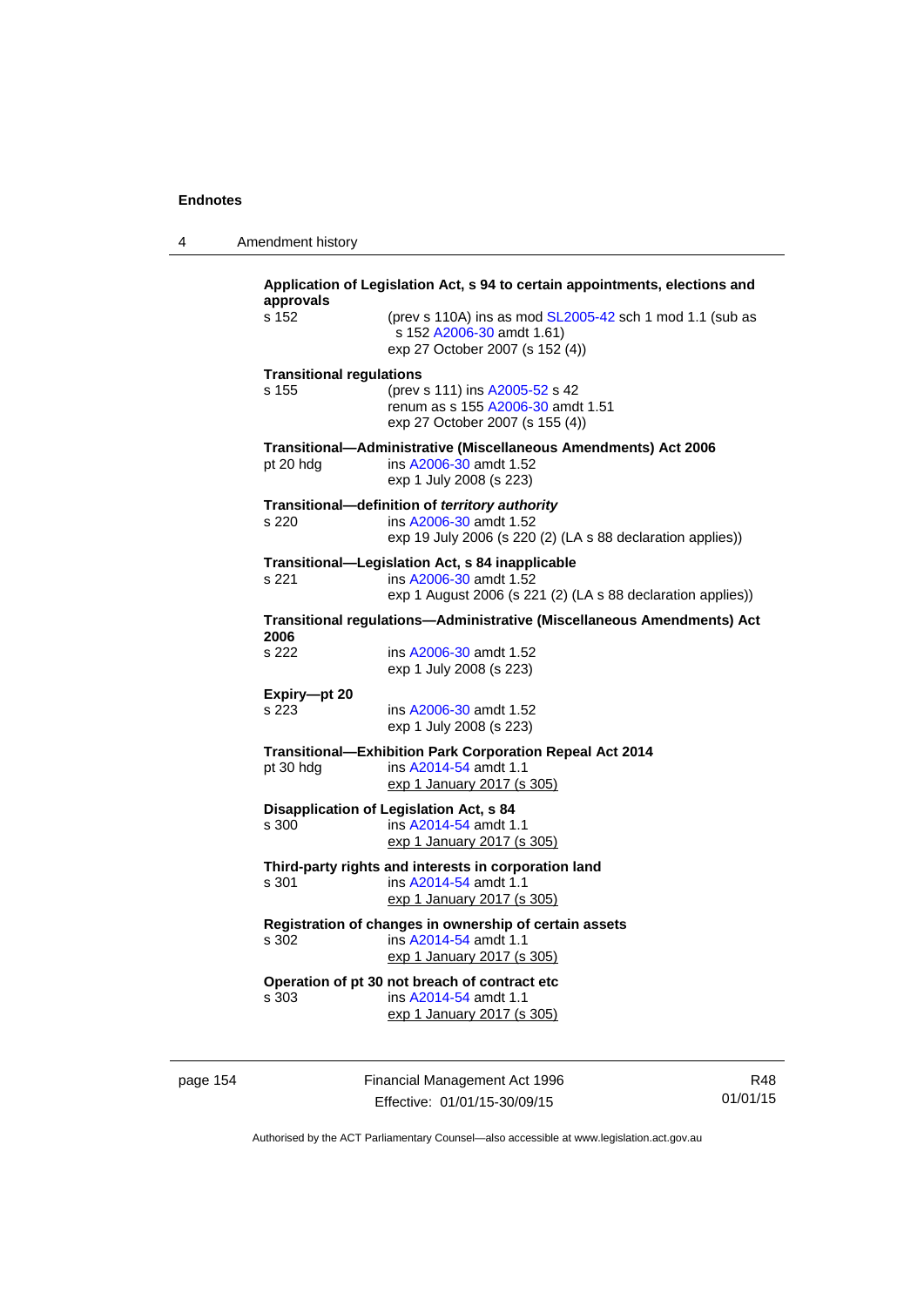| s 304             | ins A2014-54 amdt 1.1                                          |
|-------------------|----------------------------------------------------------------|
|                   | exp 1 January 2017 (s 305)                                     |
| Expiry-pt 30      |                                                                |
| s 305             | ins A2014-54 amdt 1.1                                          |
|                   | exp 1 January 2017 (s 305)                                     |
| <b>Dictionary</b> |                                                                |
| dict              | am A2005-52 s 43; A2008-37 amdt 1.176; A2010-18                |
|                   | amdt 1.23; A2011-17 s 9; A2012-26 amdt 1.20; A2013-19          |
|                   | amdt 3.160; A2013-41 amdt 1.16                                 |
|                   | def applicable governmental policies ins A2005-52 s 44         |
|                   | def <i>appropriation</i> reloc from s 3 A2001-95 amdt 1.4      |
|                   | def Appropriation Act reloc from s 3 A2001-95 amdt 1.4         |
|                   | def appropriation unit reloc from s 3 A2001-95 amdt 1.4        |
|                   | om A2013-19 amdt 3.161                                         |
|                   | def banking account ins A1997-102 s 4                          |
|                   | am A1999-33 sch                                                |
|                   | reloc from s 3 A2001-95 amdt 1.4                               |
|                   | def <b>borrowing</b> reloc from s 3 A2001-95 amdt 1.4          |
|                   | def budget papers am A2001-56 amdt 3.256                       |
|                   | reloc from s 3 A2001-95 amdt 1.4                               |
|                   | def capital injection reloc from s 3 A2001-95 amdt 1.4         |
|                   | sub A2005-52 s 45                                              |
|                   | am A2011-17 s 16                                               |
|                   | def <b>CEO</b> ins A2005-52 s 46                               |
|                   | def chief executive officer reloc from s 3 A2001-95 amdt 1.4   |
|                   | sub A2005-52 s 47                                              |
|                   | def class of outputs reloc from s 3 A2001-95 amdt 1.4          |
|                   | def contract ins A2006-30 amdt 1.53                            |
|                   | def <b>department</b> reloc from s 3 A2001-95 amdt 1.4         |
|                   | om A2011-17 s 10                                               |
|                   | def departmental banking account am A1997-102 sch              |
|                   | reloc from s 3 A2001-95 amdt 1.4                               |
|                   | om A2011-17 s 10                                               |
|                   | def <i>directorate</i> ins A2011-17 s 10                       |
|                   | def directorate banking account ins A2011-17 s 10              |
|                   | def division 9.6 authority ins A2006-30 amdt 1.54              |
|                   | def division 9.7 authority ins A2006-30 amdt 1.54              |
|                   | def establishing Act ins A2005-52 s 48                         |
|                   | def expenses reloc from s 3 A2001-95 amdt 1.4                  |
|                   | def financial management guidelines sub A2001-11<br>amdt 3.125 |
|                   | reloc from s 3 A2001-95 amdt 1.4                               |
|                   | def financial year ins A2005-52 s 48                           |
|                   | def general government sector ins A1997-124 s 4                |
|                   | reloc from s 3 A2001-95 amdt 1.4                               |

R48 01/01/15 Financial Management Act 1996 Effective: 01/01/15-30/09/15

page 155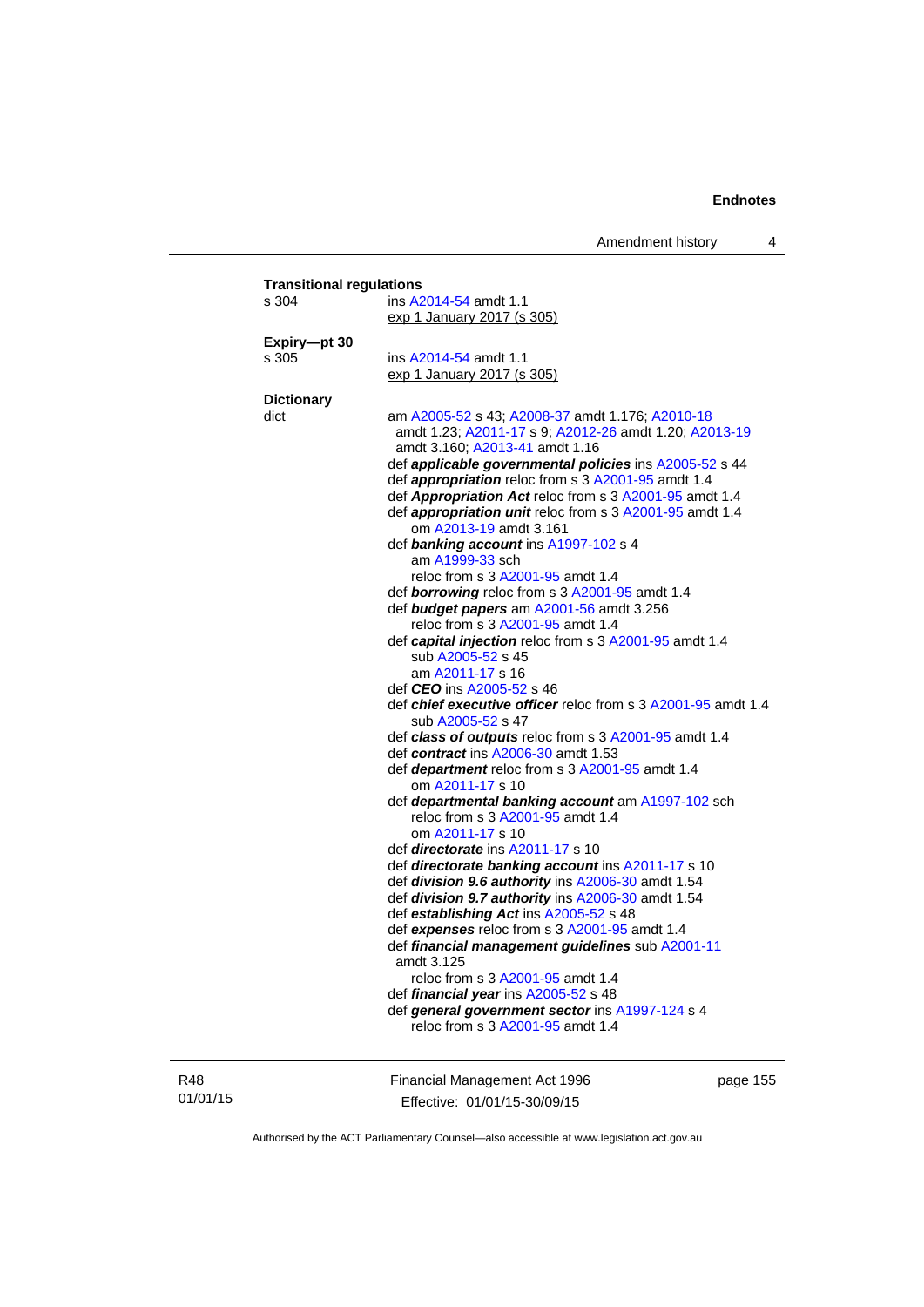4 Amendment history

 def *generally accepted accounting practice* reloc from s 3 [A2001-95](http://www.legislation.act.gov.au/a/2001-95) amdt 1.4 sub [A2005-52](http://www.legislation.act.gov.au/a/2005-52) s 49 am [A2011-17](http://www.legislation.act.gov.au/a/2011-17) s 16 def *governing board* ins [A2005-52](http://www.legislation.act.gov.au/a/2005-52) s 50 sub [A2011-17](http://www.legislation.act.gov.au/a/2011-17) s 11 def *governing board member* ins [A2005-52](http://www.legislation.act.gov.au/a/2005-52) s 50 def *GST* ins [A2000-27](http://www.legislation.act.gov.au/a/2000-27) s 4 reloc from s 3 [A2001-95](http://www.legislation.act.gov.au/a/2001-95) amdt 1.4 om [A2005-52](http://www.legislation.act.gov.au/a/2005-52) s 51 def *handover day* ins [A2006-30](http://www.legislation.act.gov.au/a/2006-30) amdt 1.55 def *input tax credit* ins [A2000-27](http://www.legislation.act.gov.au/a/2000-27) s 4 reloc from s 3 [A2001-95](http://www.legislation.act.gov.au/a/2001-95) amdt 1.4 def *interest* ins [A2001-45](http://www.legislation.act.gov.au/a/2001-45) s 4 (as am [A2002-30](http://www.legislation.act.gov.au/a/2002-30) amdt 3.370) def *invest* ins [A2001-45](http://www.legislation.act.gov.au/a/2001-45) s 4 (as am [A2002-30](http://www.legislation.act.gov.au/a/2002-30) amdt 3.370) def *Legislative Assembly secretariat* sub [A2001-95](http://www.legislation.act.gov.au/a/2001-95) amdt 1.1 reloc from s 3 [A2001-95](http://www.legislation.act.gov.au/a/2001-95) amdt 1.4 sub [A2005-42](http://www.legislation.act.gov.au/a/2005-42) amdt 1.1; [A2007-3](http://www.legislation.act.gov.au/a/2007-3) amdt 3.243 om [A2012-26](http://www.legislation.act.gov.au/a/2012-26) amdt 1.21 def *material interest* ins [A2005-52](http://www.legislation.act.gov.au/a/2005-52) s 52 def *outcomes* reloc from s 3 [A2001-95](http://www.legislation.act.gov.au/a/2001-95) amdt 1.4 om [A2009-49](http://www.legislation.act.gov.au/a/2009-49) amdt 3.67 def *outputs* reloc from s 3 [A2001-95](http://www.legislation.act.gov.au/a/2001-95) amdt 1.4 am [A2011-17](http://www.legislation.act.gov.au/a/2011-17) s 16 def *prescribed* reloc from s 3 [A2001-95](http://www.legislation.act.gov.au/a/2001-95) amdt 1.4 def *public money* am [A2001-95](http://www.legislation.act.gov.au/a/2001-95) s 4 reloc from s 3 [A2001-95](http://www.legislation.act.gov.au/a/2001-95) amdt 1.4 am [A2004-53](http://www.legislation.act.gov.au/a/2004-53) amdt 1.1; pars renum R19 LA (see [A2004-53](http://www.legislation.act.gov.au/a/2004-53) amdt 1.2) def *public trading enterprise* ins [A1997-124](http://www.legislation.act.gov.au/a/1997-124) s 4 reloc from s 3 [A2001-95](http://www.legislation.act.gov.au/a/2001-95) amdt 1.4 am [A2003-21](http://www.legislation.act.gov.au/a/2003-21) s 14 om [A2005-52](http://www.legislation.act.gov.au/a/2005-52) s 53 def *public trading enterprise sector* ins [A1997-124](http://www.legislation.act.gov.au/a/1997-124) s 4 reloc from s 3 [A2001-95](http://www.legislation.act.gov.au/a/2001-95) amdt 1.4 def *relevant territory authority* ins [A2005-52](http://www.legislation.act.gov.au/a/2005-52) s 54 def *responsible chief executive* reloc from s 3 [A2001-95](http://www.legislation.act.gov.au/a/2001-95) amdt 1.4 om [A2011-17](http://www.legislation.act.gov.au/a/2011-17) s 12 def *responsible director-general* ins [A2011-17](http://www.legislation.act.gov.au/a/2011-17) s 12 def *responsible Minister* reloc from s 3 [A2001-95](http://www.legislation.act.gov.au/a/2001-95) amdt 1.4 am [A2005-52](http://www.legislation.act.gov.au/a/2005-52) s 55; [A2011-17](http://www.legislation.act.gov.au/a/2011-17) s 16 def *securities* reloc from s 3 dict [A2001-95](http://www.legislation.act.gov.au/a/2001-95) amdt 1.4 def *statement of intent* reloc from s 3 [A2001-95](http://www.legislation.act.gov.au/a/2001-95) amdt 1.4 sub [A2005-52](http://www.legislation.act.gov.au/a/2005-52) s 56

page 156 Financial Management Act 1996 Effective: 01/01/15-30/09/15

R48 01/01/15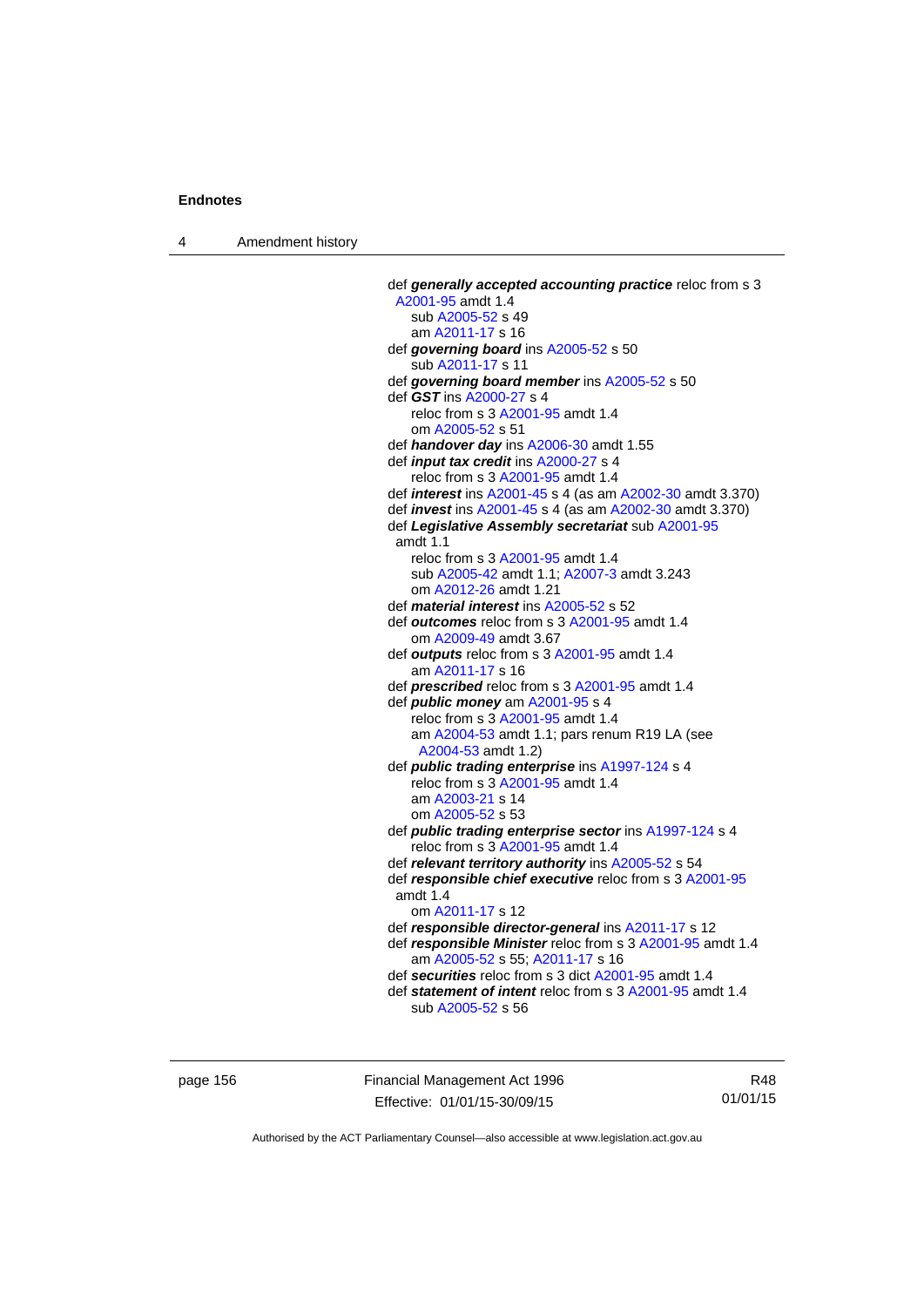| Amendment history |  |
|-------------------|--|
|-------------------|--|

 def *subsidiary* ins [A2004-53](http://www.legislation.act.gov.au/a/2004-53) amdt 1.3 def *superannuation appropriation* ins [A2000-21](http://www.legislation.act.gov.au/a/2000-21) sch reloc from s 3 [A2001-95](http://www.legislation.act.gov.au/a/2001-95) amdt 1.4 def *superannuation banking account* ins [A2000-21](http://www.legislation.act.gov.au/a/2000-21) sch reloc from s 3 [A2001-95](http://www.legislation.act.gov.au/a/2001-95) amdt 1.4 om [A2013-19](http://www.legislation.act.gov.au/a/2013-19) amdt 3.161 def *taxable supply* ins [A2000-27](http://www.legislation.act.gov.au/a/2000-27) s 4 reloc from s 3 [A2001-95](http://www.legislation.act.gov.au/a/2001-95) amdt 1.4 def *territory authority* am [A2000-21](http://www.legislation.act.gov.au/a/2000-21) sch; [A2001-95](http://www.legislation.act.gov.au/a/2001-95) amdt 1.3 reloc from s 3 [A2001-95](http://www.legislation.act.gov.au/a/2001-95) amdt 1.4 sub [A2006-30](http://www.legislation.act.gov.au/a/2006-30) amdt 1.56 def *territory banking account* am [A1997-102](http://www.legislation.act.gov.au/a/1997-102) sch reloc from s 3 [A2001-95](http://www.legislation.act.gov.au/a/2001-95) amdt 1.4 def *the Territory* ins [A2009-49](http://www.legislation.act.gov.au/a/2009-49) amdt 3.68 def *trust money* reloc from s 3 [A2001-95](http://www.legislation.act.gov.au/a/2001-95) amdt 1.4 def *warrant* am [A1997-102](http://www.legislation.act.gov.au/a/1997-102) sch reloc from s 3 [A2001-95](http://www.legislation.act.gov.au/a/2001-95) amdt 1.4 om [A2002-38](http://www.legislation.act.gov.au/a/2002-38) amdt 1.10

R48 01/01/15 Financial Management Act 1996 Effective: 01/01/15-30/09/15

page 157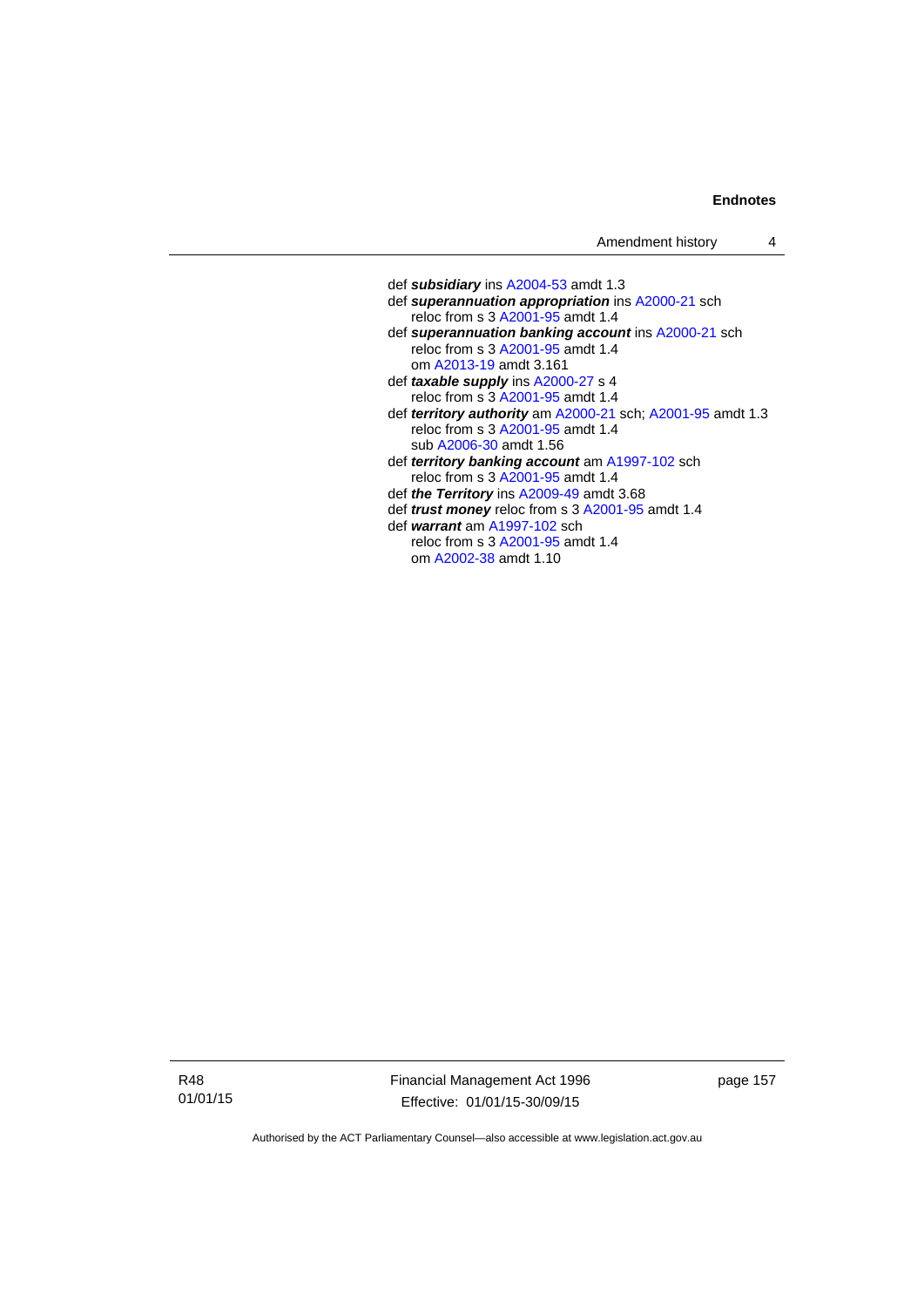5 Earlier republications

# **5 Earlier republications**

Some earlier republications were not numbered. The number in column 1 refers to the publication order.

Since 12 September 2001 every authorised republication has been published in electronic pdf format on the ACT legislation register. A selection of authorised republications have also been published in printed format. These republications are marked with an asterisk (\*) in column 1. Electronic and printed versions of an authorised republication are identical.

| <b>Republication No</b> | <b>Amendments to</b> | <b>Republication date</b> |
|-------------------------|----------------------|---------------------------|
| 1                       | A1997-124            | 31 January 1998           |
| $\overline{c}$          | A1999-58             | 10 November 1999          |
| 3                       | A2001-56             | 12 September 2001         |
| 4                       | A2001-97             | 20 December 2001          |
| 5                       | A2001-97             | 31 December 2001          |
| 5(RI)                   | A2001-97 ‡           | 19 September 2002         |
| 6                       | A2001-97             | 4 January 2002            |
| 6(RI)                   | A2001-97 ‡           | 19 September 2002         |
| $7^*$                   | A2001-97             | 14 January 2002           |
| 7(RI)                   | A2001-97 ‡           | 19 September 2002         |
| 7A                      | A2001-97 ‡‡          | 19 September 2002         |
| 8                       | A2001-97             | 1 July 2002               |
| 8 (RI)                  | A2001-97 ‡‡          | 19 September 2002         |
| 9*                      | A2002-30             | 19 September 2002         |
| 10                      | A2002-38             | 1 November 2002           |
| 11                      | A2003-9              | 8 March 2003              |
| 12                      | A2003-21             | 20 May 2003               |
| 13                      | A2003-27             | 30 June 2003              |
| 14                      | A2003-46             | 1 November 2003           |
| 15                      | A2003-56             | 19 December 2003          |
| 16                      | A2004-19             | 7 April 2004              |
| 17                      | A2004-35             | 30 June 2004              |
|                         |                      |                           |

page 158 Financial Management Act 1996 Effective: 01/01/15-30/09/15

R48 01/01/15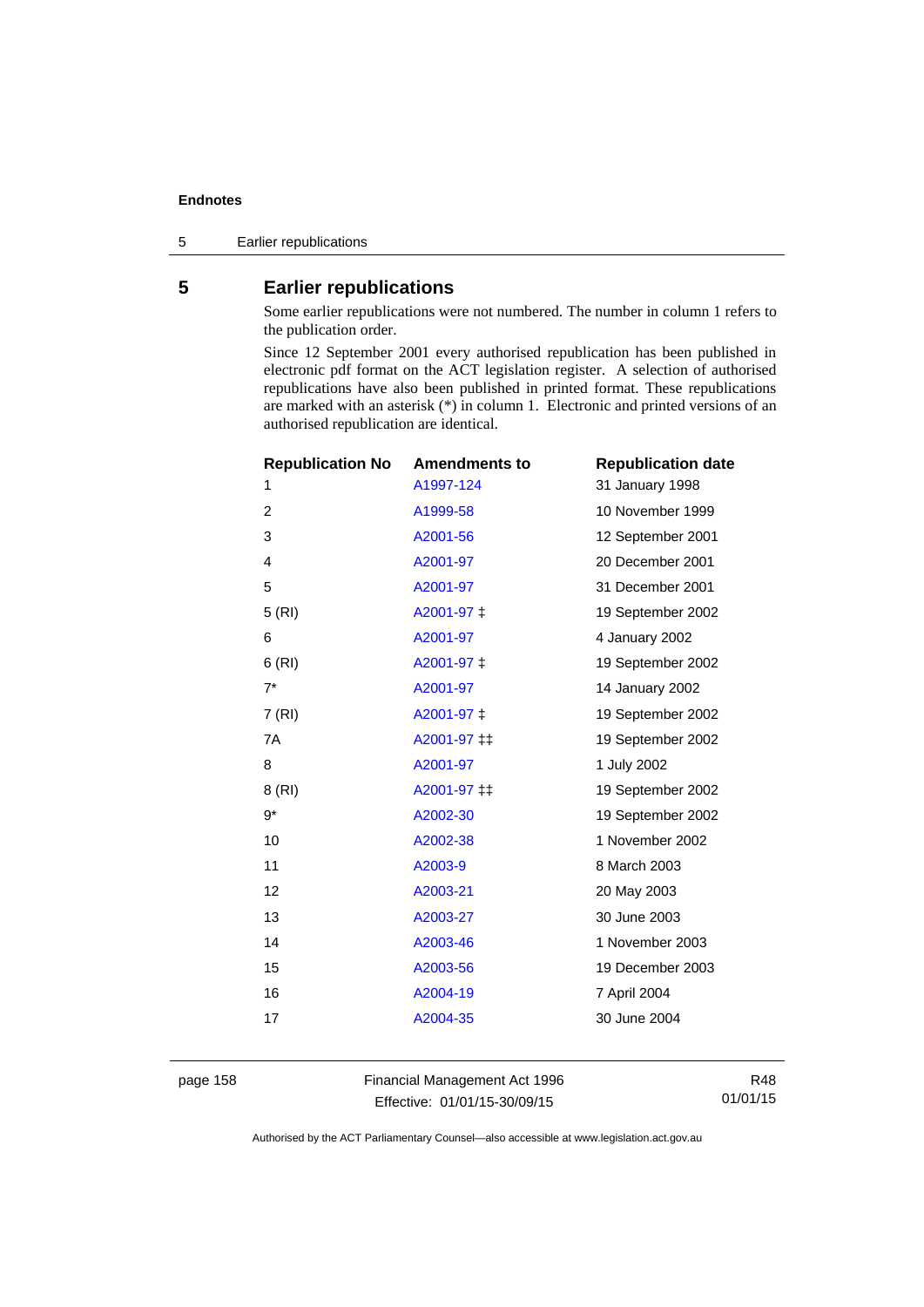Earlier republications 5

| <b>Republication No</b> | <b>Amendments to</b> | <b>Republication date</b> |
|-------------------------|----------------------|---------------------------|
| 18                      | A2004-35             | 1 July 2004               |
| 19                      | A2004-53             | 17 August 2004            |
| 20                      | A2005-20             | 2 June 2005               |
| 21                      | A2005-32             | 1 July 2005               |
| 22                      | A2005-42             | 1 September 2005          |
| 23                      | A2005-52             | 27 October 2005           |
| 24                      | A2005-52             | 1 January 2006            |
| 25                      | A2006-30             | 19 June 2006              |
| 26                      | A2006-30             | 1 July 2006               |
| 27                      | A2006-30             | 20 July 2006              |
| 28                      | A2006-30             | 2 August 2006             |
| 29                      | A2006-30             | 28 October 2006           |
| 30                      | A2007-3              | 12 April 2007             |
| 31                      | A2007-10             | 12 May 2007               |
| 32                      | A2007-10             | 28 October 2007           |
| 33                      | A2007-10             | 2 July 2008               |
| 34                      | A2008-28             | 26 August 2008            |
| 35                      | A2008-37             | 2 February 2009           |
| 36                      | A2009-12             | 1 July 2009               |
| 37                      | A2009-49             | 17 December 2009          |
| $38*$                   | A2009-49             | 1 January 2010            |
| 39                      | A2010-18             | 3 June 2010               |
| 40                      | A2010-36             | 30 September 2010         |
| 41                      | A2010-55             | 1 January 2011            |
| 42                      | A2011-17             | 1 July 2011               |
| 43                      | A2012-15             | 16 May 2012               |
| 44                      | A2012-26             | 1 July 2012               |

R48 01/01/15 Financial Management Act 1996 Effective: 01/01/15-30/09/15

page 159